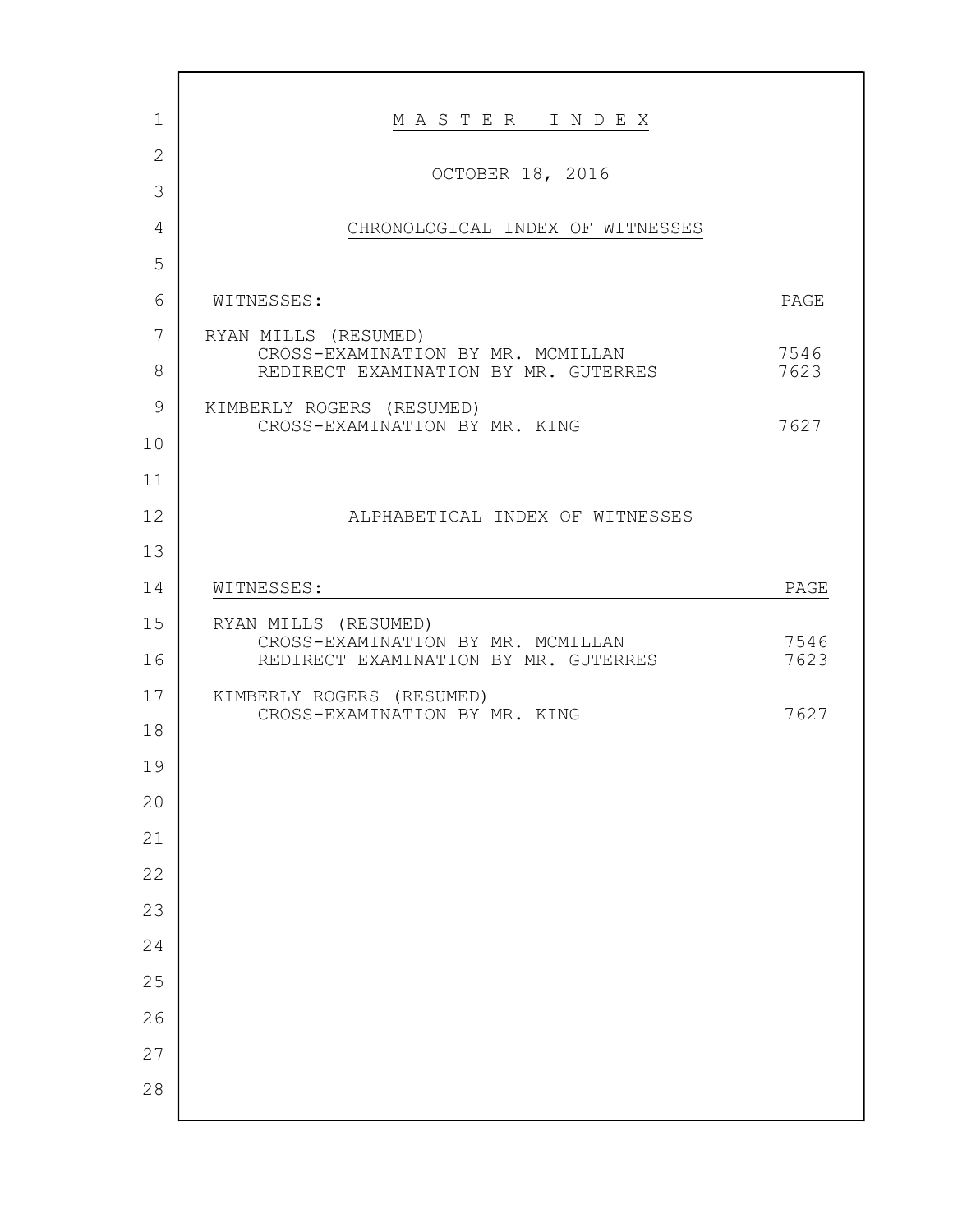| $\mathbf 1$    |                      | MASTER<br>INDEX                                                               |
|----------------|----------------------|-------------------------------------------------------------------------------|
| $\overline{2}$ |                      |                                                                               |
| $\mathcal{S}$  |                      | OCTOBER 18, 2016                                                              |
| 4              |                      |                                                                               |
| 5              |                      | EXHIBITS                                                                      |
| 6              | PLAINTIFF'S          | WITHDRAWN<br>REJECTED<br>MARKED<br>RECEIVED                                   |
| $\overline{7}$ | 468.6346             | 7577                                                                          |
| $8\,$          | 471.6362<br>473.6368 | 7610<br>7616                                                                  |
| $\mathcal{G}$  | 476.6378<br>477.6385 | 7618<br>7619                                                                  |
| 10             | 1001.1               | 7664                                                                          |
| 11             |                      |                                                                               |
| 12             |                      | (EXHIBITS ADMITTED INTO EVIDENCE WERE<br>DONE VIA STIPULATION OFF THE RECORD. |
| 13             |                      | PLEASE REFER TO CLERK'S TRANSCRIPT.)                                          |
| 14             |                      |                                                                               |
| 15             |                      |                                                                               |
| 16             |                      |                                                                               |
| 17             |                      |                                                                               |
| 18             |                      |                                                                               |
| 19             |                      |                                                                               |
| 20             |                      |                                                                               |
| 21             |                      |                                                                               |
| 22             |                      |                                                                               |
| 23             |                      |                                                                               |
| 24             |                      |                                                                               |
| 25             |                      |                                                                               |
| 26             |                      |                                                                               |
| 27             |                      |                                                                               |
| 28             |                      |                                                                               |

 $\Gamma$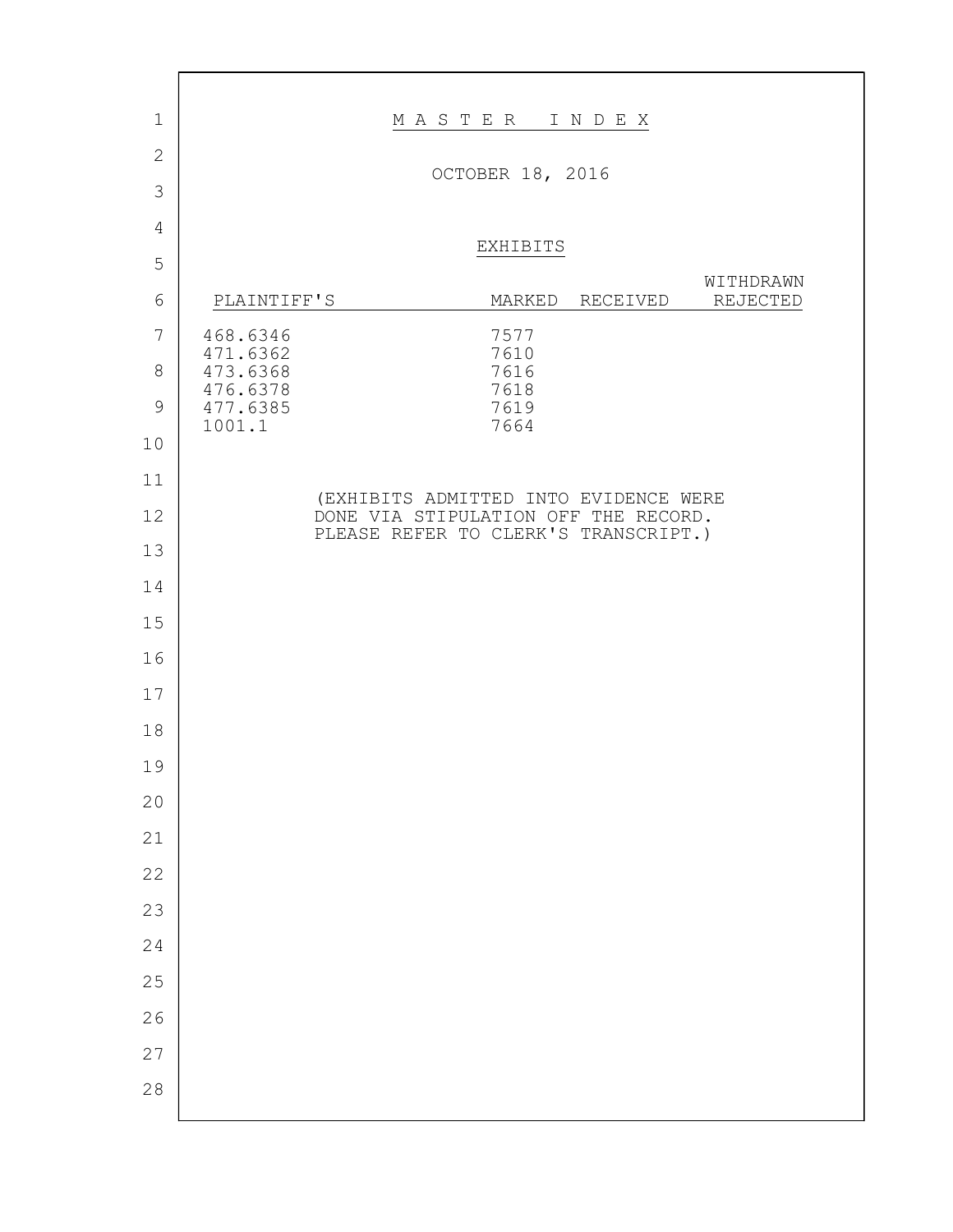1 2 3 4 5 6 7 8 9 10 11 12 13 14 15 16 17 18 19 20 21 22 23 24 25 26 27 28 CASE NUMBER: BC470714 CASE NAME: DUVAL V COUNTY OF LOS ANGELES, ET AL LOS ANGELES, CALIFORNIA TUESDAY, OCTOBER 18, 2016 DEPARTMENT: 89 HON. WILLIAM A. MACLAUGHLIN, JUDGE APPEARANCES: (AS HERETOFORE NOTED.) REPORTER: ALISIA PATRICIO, CSR NO. 13606 TIME: 8:02 A.M.  $---OOO---$ THE COURT: ALL RIGHT. WE'RE ON THE RECORD. COUNSEL ARE PRESENT. I'VE READ THE MOTION FOR NONSUIT. BEFORE WE HEAR ANY ARGUMENT, I HAVE -- I'M AWARE THAT THERE WAS AN APPEAL IN THE -- OF THE -- IN THE JUVENILE COURT CASE. WHAT WERE THE ISSUES ON APPEAL? MS. SWISS: THE ISSUES ON APPEAL WERE THAT, NUMBER ONE, THE MINOR SHOULD HAVE RECEIVED THE MRI AND FURTHER TESTING THAT MS. DUVAL'S ATTORNEYS HAD REQUESTED DURING THE DEPENDENCY CASE. NUMBER TWO, THE ISSUE WAS THAT THERE WAS NOT SUBSTANTIAL EVIDENCE TO SUPPORT THE UNDERLYING COURT'S DECISION. AND PART OF THAT CONSIDERATION WAS THAT THERE WAS NO EVIDENCE TO SUPPORT THE STATEMENTS ALLEGEDLY MADE BY DR. YIM IN THE DEPENDENCY CASE. AND THEN THE FINAL ARGUMENT WAS THAT THERE WAS NOT EVIDENCE TO -- FURTHER ARGUMENT REGARDING THE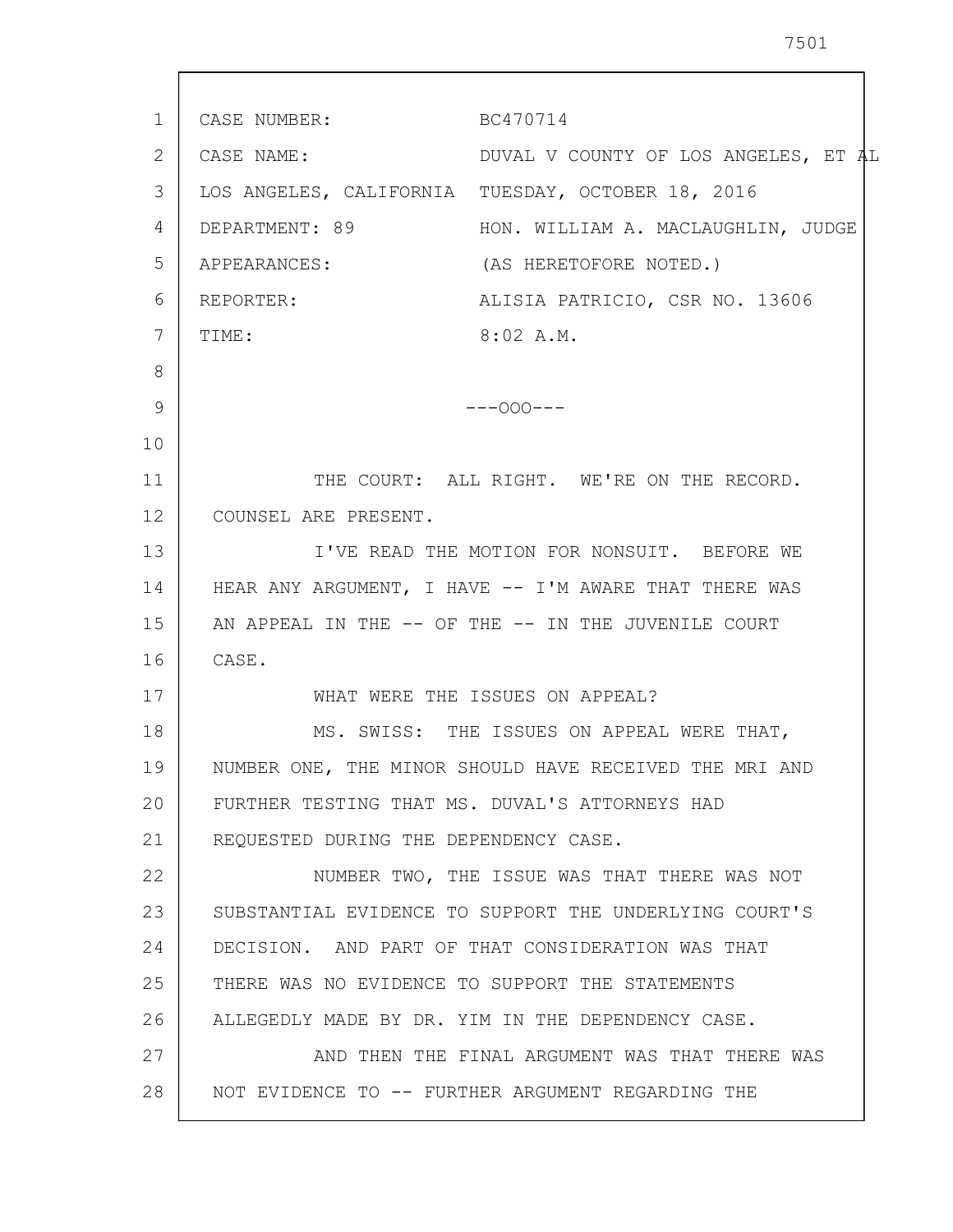1 2 3 4 5 6 7 8 9 10 11 12 13 14 15 16 17 18 19 20 21 22 23 24 25 26 27 28 SUBSTANTIAL EVIDENCE STANDARD. I CAN PULL THE APPEAL, BUT THAT'S WHAT I RECALL OFF THE TOP OF MY HEAD. THE COURT: WAS THERE A PUBLISHED DECISION? MS. SWISS: IT IS NOT A PUBLISHED DECISION. THE COURT: NOT PUBLISHED? MS. SWISS: CORRECT. THE COURT: I THINK THAT -- I'LL HEAR THE MOTION AND THE OPPOSITION, BUT I THINK THAT I SHOULD SEE THE APPELLATE DECISION. MS. SWISS: I DID MARK IT AS AN EXHIBIT DURING MS. DUVAL'S TESTIMONY, TWELVE-FIFTY-SOMETHING. I KNOW I CAN FIND IT. THE COURT: OKAY. IF YOU CAN JUST PULL OUT THE NUMBER AND LET ME KNOW, I CAN GET IT. I WANT TO MAKE SURE THAT --MS. SWISS: IT'S EXHIBIT 1251. AND MS. DUVAL'S BRIEF IS EXHIBIT 1250. THE COURT: WHY DON'T WE PROCEED IN THE ORDER IN WHICH THE ISSUES ARE ADDRESSED IN THE MOTION. THE FIRST ONE PRESENTED BY THE MOTION IS ON BEHALF OF DEFENDANT BALABAN ON THE CLAIM SET FORTH IN THE FIRST CAUSE OF ACTION FOR, IN BROAD TERMS, A VIOLATION OF THE CONSTITUTIONAL RIGHT TO FAMILIAL ASSOCIATION. THE BASIS OF THE MOTION IS THAT THERE IS NO EVIDENCE THAT BALABAN PARTICIPATED IN THAT DECISION. DO YOU WANT TO TELL ME ANYTHING -- DO YOU WANT TO ADDRESS THAT, MS. SWISS?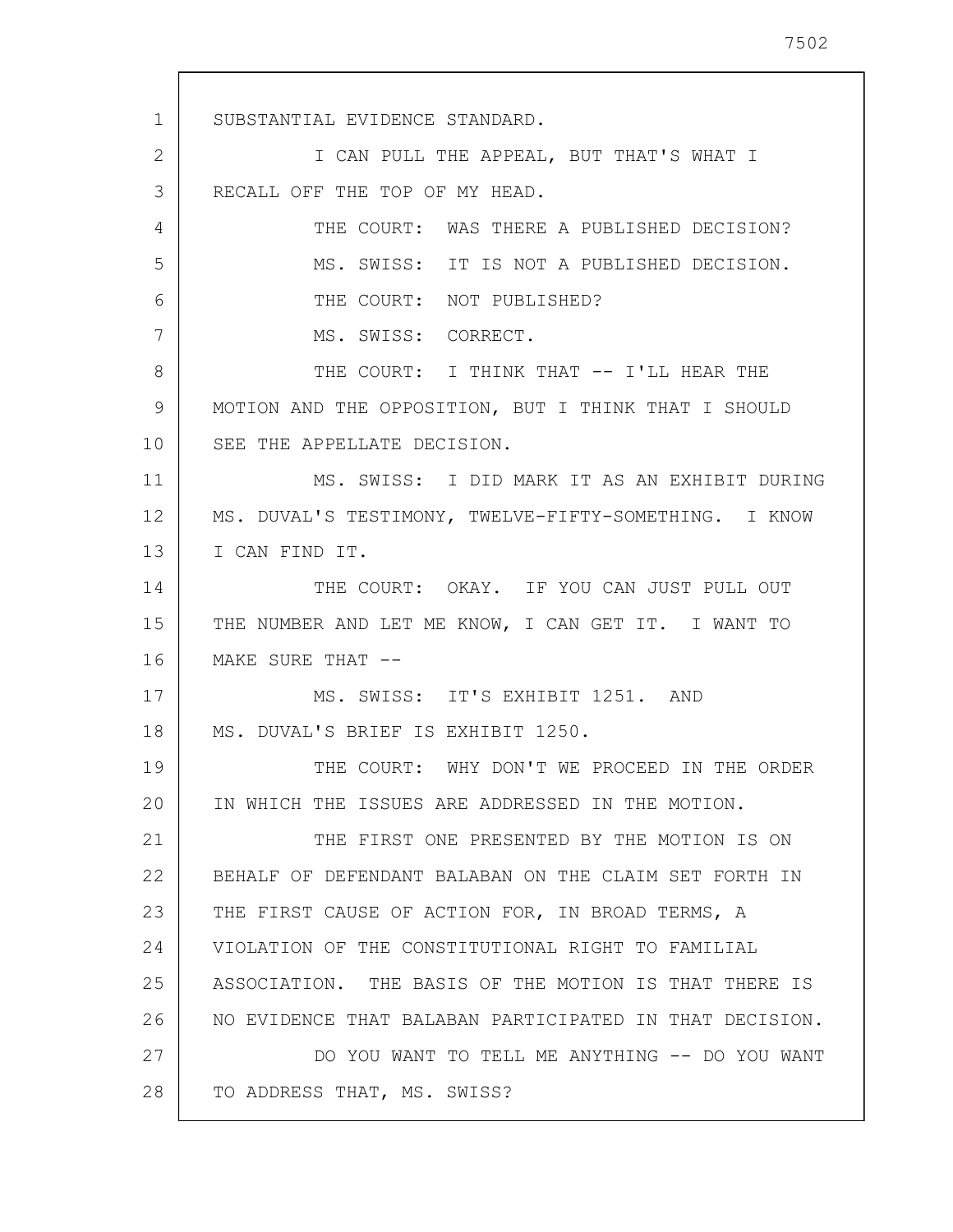1 2 3 4 5 6 7 8 9 10 11 12 13 14 15 16 17 18 19 20 21 22 23 24 25 26 27 28 MS. SWISS: YES, YOUR HONOR. THE COURT: DO YOU WANT TO TELL ME ANYTHING BEYOND WHAT'S SET FORTH IN YOUR MOTION? MS. SWISS: I THINK THE ARGUMENT IS ALL THERE. THE COURT: ALL RIGHT. YOU CAN RESPOND, MR. MCMILLAN. MR. MCMILLAN: YES, YOUR HONOR. I'VE GONE OVER THE MOTION AND THE EVIDENCE PENDING THE CITE THERE, AND IT'S PLAINTIFF'S VIEW THAT THERE IS SUFFICIENT EVIDENCE FOR THE JURY TO FIND THAT MS. BALABAN DID PARTICIPATE IN THE DECISION TO DETAIN THE CHILD. I WOULD AGREE THAT IF THE JURY -- IF HER TESTIMONY IS BELIEVED BY THE JURY, THEN THEY WOULD ALSO HAVE A BASIS TO FIND AGAINST US ON THAT ISSUE. BUT AS THE CURRENT STATUS OF THE EVIDENCE SITS AS OF THE TIME THAT PLAINTIFF RESTED, IT'S OUR POSITION THAT SUFFICIENT EVIDENCE IS IN THE RECORD BEFORE THE JURY FOR THEM TO MAKE A POSITIVE FINDING ON THAT QUESTION. THE COURT: TELL ME WHAT THE EVIDENCE IS THAT YOU PRESENTED DURING YOUR CASE OF HER PARTICIPATION. MR. MCMILLAN: SURE. THE COURT: IN THE DECISION. MR. MCMILLAN: IT WOULD HAVE BEEN THE DEPOSITION -- VIDEO DEPOSITION OF MS. ROGERS WHERE SHE DOES SAY IN THE VIDEO DEPOSITION THAT SHE SPOKE WITH HER SUPERVISOR BOTH BEFORE AND AFTER THE SEIZURE ABOUT THE SEIZURE. THERE WAS SOME CONFUSION ON HER PART AS TO WHICH ONE IT WAS, BUT THEN LATER ON IN THE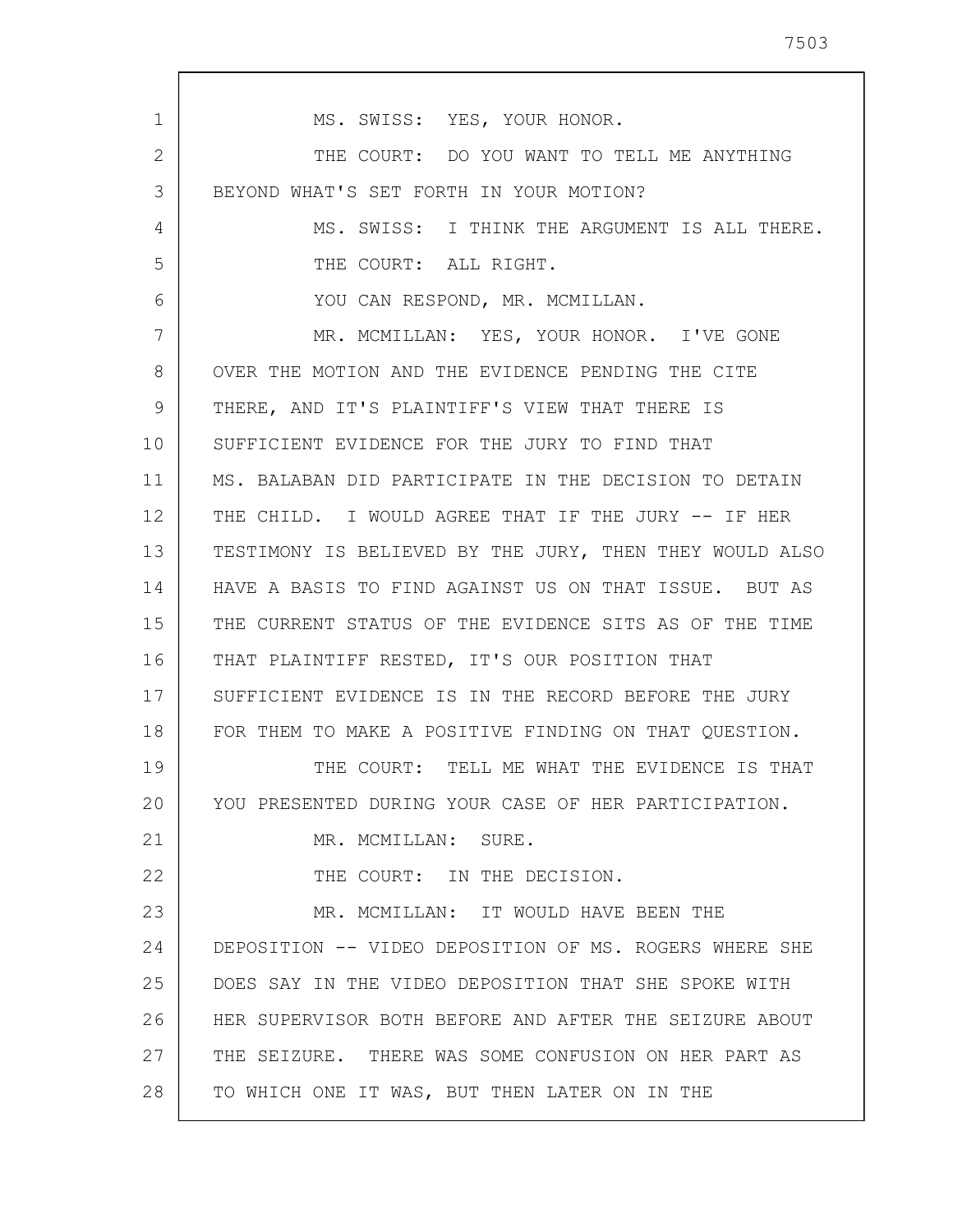1 2 3 4 5 6 7 8 9 10 11 12 13 14 15 16 17 18 19 20 21 22 23 24 25 26 27 28 DEPOSITION, AND ALSO IN THE VIDEO EXCERPT, IT CLEARS UP: "MY SUPERVISOR AT THAT TIME WAS MUZEYYEN BALABAN." SO AS OF THE TIME THAT PLAINTIFF RESTED, THERE IS SUFFICIENT EVIDENCE THERE FOR THE JURY TO FIND THAT MS. BALABAN DID, IN FACT, PARTICIPATE IN THAT DECISION. THEN THERE'S ALSO MORE TESTIMONY ABOUT WHAT MS. BALABAN DID LEADING UP TO THE SIGNING OF THE DETENTION REPORT BY HER. NOW, I'M NOT SURE HOW A JURY WOULD NECESSARILY CONSTRUE THAT, LOOKING BACKWARD IN TIME, BUT AS OF THE TIME OF THE SEIZURE, WE BELIEVE THERE IS SUFFICIENT EVIDENCE THAT A JURY COULD FIND IN OUR FAVOR ON THAT QUESTION. THE COURT: ALL RIGHT. MS. SWISS, GO AHEAD. MS. SWISS: THE TESTIMONY FROM MS. ROGERS, WHICH WE DISCUSSED AT LENGTH, I THINK ON FRIDAY, WAS THAT SHE WASN'T SURE IF SHE CONSULTED WITH AN ARA AND WHO SHE CONSULTED WITH. THE STATE OF THE EVIDENCE BEFORE THE DEFENDANTS PRESENTED THEIR CASE WAS THAT SHE WASN'T SURE AND SHE HAD TWO SUPERVISORS AT THAT TIME, EITHER MS. BALABAN OR ANOTHER ARA, MR. MIYAKE, AND THEREFORE THERE IS NOT SUFFICIENT EVIDENCE TO SHOW THAT MS. BALABAN WAS, IN FACT, CONSULTED PRIOR TO THE DETENTION. FURTHER, THERE IS UNDISPUTED EVIDENCE THAT THE DECISION TO DETAIN BABY RYAN OCCURRED AFTER THAT TDM MEETING, AND THERE'S NO EVIDENCE TO SUGGEST THAT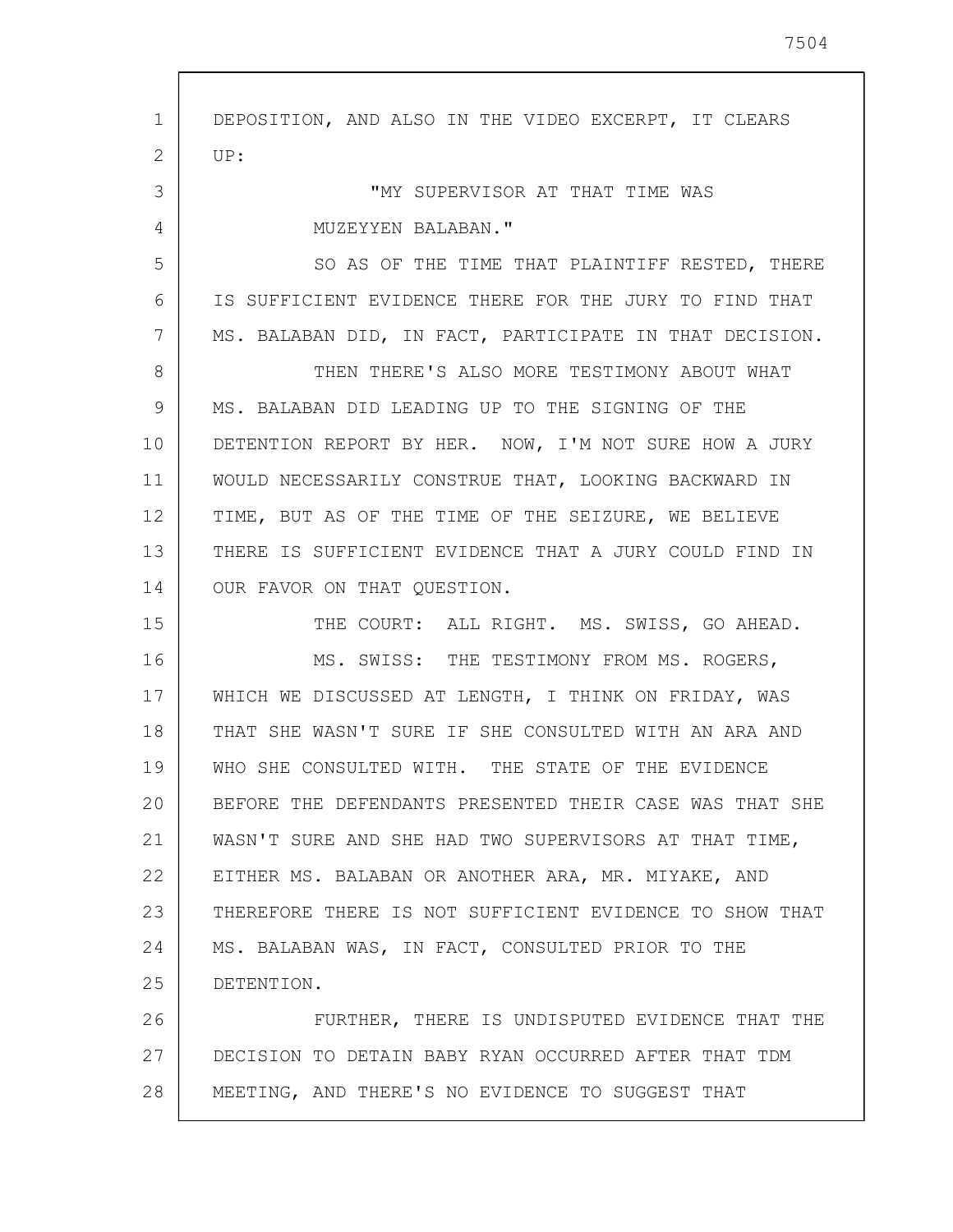1 2 3 4 5 6 7 8 9 10 11 12 13 14 15 16 17 18 19 20 21 22 23 24 25 26 27 28 MS. BALABAN WAS PRESENT AT THAT MEETING FROM THE PLAINTIFF HERSELF. THE COURT: RIGHT. I THINK IT'S UNDISPUTED SHE WASN'T AT THE MEETING, AND I THINK THE EVIDENCE RELIED UPON BY PLAINTIFF WAS ROGERS'S TESTIMONY OF HAVING TALKED TO -- PERHAPS BEFORE, PERHAPS AFTER, BUT HAVING TALKED TO HER SUPERVISOR. BUT MY RECOLLECTION IS THAT SHE WAS UNABLE TO STATE WHETHER IT WAS BALABAN OR MR. MIYAKE. I DON'T REMEMBER ANYTHING ELSE. AND I'D LOOKED BACK AT THE EVIDENCE IN CONNECTION WITH THIS, AND I DIDN'T FIND ANYTHING ELSE, MR. MCMILLAN. MR. MCMILLAN: OKAY. WE'RE LOOKING IN THE TRANSCRIPT RIGHT NOW. THIS IS JUST FROM RECOLLECTION, BUT WHAT I RECALL THE LINE OF QUESTIONING BEING WITH RESPECT -- FIRST OF ALL, WITH RESPECT TO THE TDM, THE DECISION TO SEIZE, AT LEAST FROM PLAINTIFF'S EVIDENCE, ISN'T THAT IT WAS MADE AFTER THE TDM. THE DECISION WAS MADE DURING THE TDM, AFTER THE MATERNAL GRANDFATHER CALLED MS. PENDER "WHITE TRASH." THEY GOT UP, THEY TOOK A BREAK, THEY WENT OUTSIDE FOR A WHILE, THE SOCIAL WORKERS. THEY CAME BACK AND SAID, "WE'RE TAKING YOUR KID." THAT'S THE WAY OUR EVIDENCE PRESENTED IT. THE COURT: I UNDERSTAND THAT. BUT THERE WAS NO EVIDENCE THAT BALABAN -- MR. MCMILLAN: SHE WASN'T THERE.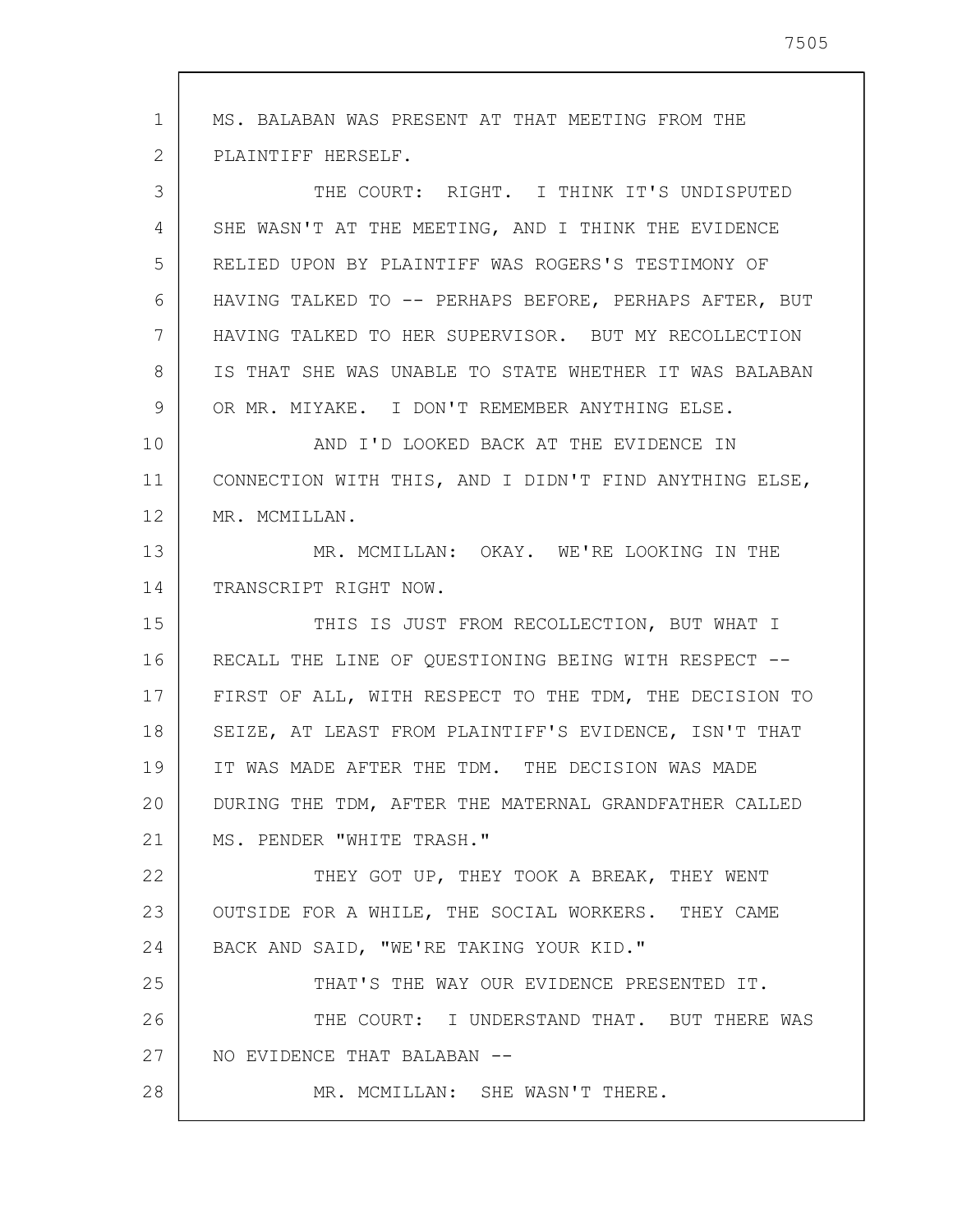1 2 3 4 5 6 7 8 9 10 11 12 13 14 15 16 17 18 19 20 21 22 23 24 25 26 27 28 THE COURT: YEAH. SO IF YOU CAN FIND WHAT YOU'RE REFERRING TO THAT YOU THINK LATER IS IN ROGERS'S DEPOSITION THAT WAS PLAYED, THAT -- THE FACTUAL ISSUE. MR. MCMILLAN: OKAY. YOUR HONOR, IT'S AT PAGE 321 OF MS. ROGERS'S EXCERPTS. AND I DIDN'T ACTUALLY RECALL THIS, BUT MS. ROGERS IN THIS CASE FILED A DECLARATION IN SUPPORT OF SUMMARY JUDGMENT. SO WHAT SHE SAYS IN HER DECLARATION -- I EXAMINED HER ON IT -- IS: "Q. OKAY. GOING BACK NOW TO PAGE 3, LINE 20, PARAGRAPH NO. 8 OF YOUR DECLARATION, IT SAYS, QUOTE, AFTER CONSULTING WITH PENDER AND MY SUPERVISOR, I DECIDED TO -- I ULTIMATELY DECIDED TO TAKE THE MINOR INTO CUSTODY AND TO PLACE HIM WITH FATHER. "FIRST, DID I READ THAT CORRECTLY? "A. YES. "Q. OKAY. YOUR SUPERVISOR AT THAT POINT IN TIME WAS MUZEYYEN BALABAN? "A. I BELIEVE SO. "Q. DID YOUR SUPERVISOR" -- WELL, THE REST OF THIS WASN'T PRESENTED TO THE JURY, BUT THAT SEGMENT WAS. THE COURT: ALL RIGHT. ANYTHING ELSE? MS. SWISS: WHAT WAS CONVENIENTLY OMITTED FROM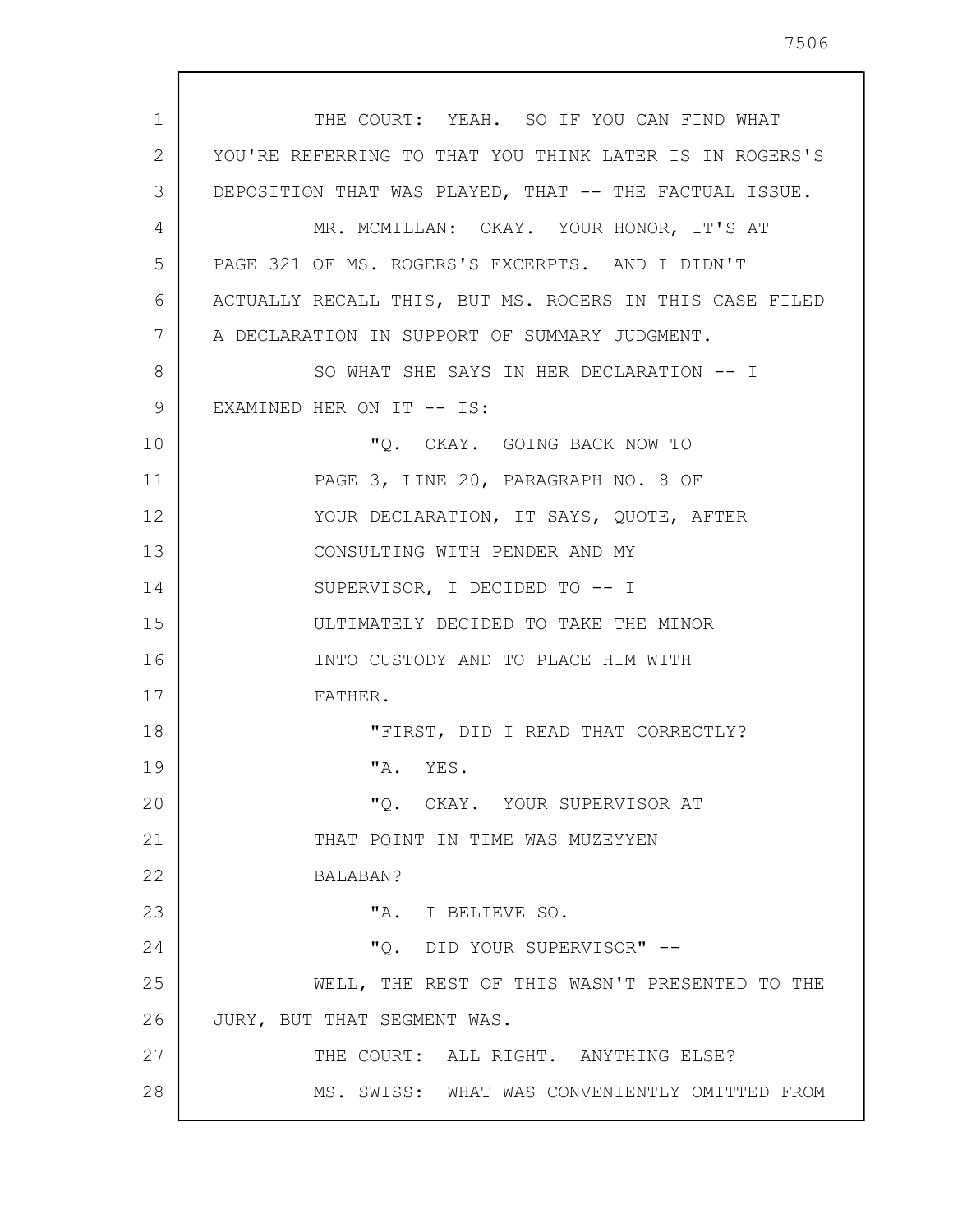| 1  | THE PLAYING OF MS. BALABAN'S TESTIMONY BY THE PLAINTIFF |
|----|---------------------------------------------------------|
| 2  | WAS THE SPECIFIC EXCERPT WHERE SHE SAYS THAT SHE WAS    |
| 3  | NOT CONSULTED PRIOR TO THE DECISION TO DETAIN. THAT IS  |
| 4  | ALSO NOT BEFORE THE COURT IN PLAINTIFF'S CASE.          |
| 5  | AND THE EXCERPTS OF MS. ROGERS'S TESTIMONY DO           |
| 6  | NOT PROVE THAT MS. BALABAN WAS CONSULTED. IN FACT,      |
| 7  | IT'S REPEATED BY MS. ROGERS ON MULTIPLE OCCASIONS THAT  |
| 8  | SHE WAS NOT SURE WHO SHE CONSULTED WITH.                |
| 9  | THE COURT: ALL RIGHT. THE MOTION FOR NONSUIT            |
| 10 | AS TO MS. BALABAN AND THE FIRST CAUSE OF ACTION IS      |
| 11 | GRANTED. THE EVIDENCE IS INSUFFICIENT TO ESTABLISH A    |
| 12 | CLAIM AGAINST HER.                                      |
| 13 | THE SECOND ISSUE PRESENTED BY THE MOTION FOR            |
| 14 | NONSUIT IS ON BEHALF OF DEFENDANTS PENDER AND ROGERS.   |
| 15 | ON THE FIRST CAUSE OF ACTION, ON THE GROUND             |
| 16 | THAT THEY'RE ENTITLED TO QUALIFIED IMMUNITY, ANYTHING   |
| 17 | FURTHER YOU WANT TO TELL ME BEYOND WHAT'S IN YOUR       |
| 18 | MOTION AT THIS MOMENT?                                  |
| 19 | IF YOU WISH. I MEAN, I HAVE READ IT, AND                |
| 20 | WE'RE GOING TO HEAR WHAT MR. MCMILLAN HAS TO SAY.       |
| 21 | MS. SWISS: I WILL --                                    |
| 22 | THE COURT: AND YOU CAN RESPOND.                         |
| 23 | MS. SWISS: I WILL RESPOND TO MR. MCMILLAN.              |
| 24 | THE COURT: ALL RIGHT.                                   |
| 25 | MR. MCMILLAN, YOU DON'T NEED -- YOU CAN GIVE            |
| 26 | ME A SUMMARY ARGUMENT ON THIS BECAUSE I'M -- AT THIS    |
| 27 | POINT ALL OF YOU HAVE MADE ME VERY AWARE OF THE ISSUES. |
| 28 | SO BASICALLY SAYING THAT THERE WAS A QUALIFIED IMMUNITY |

 $\overline{\phantom{a}}$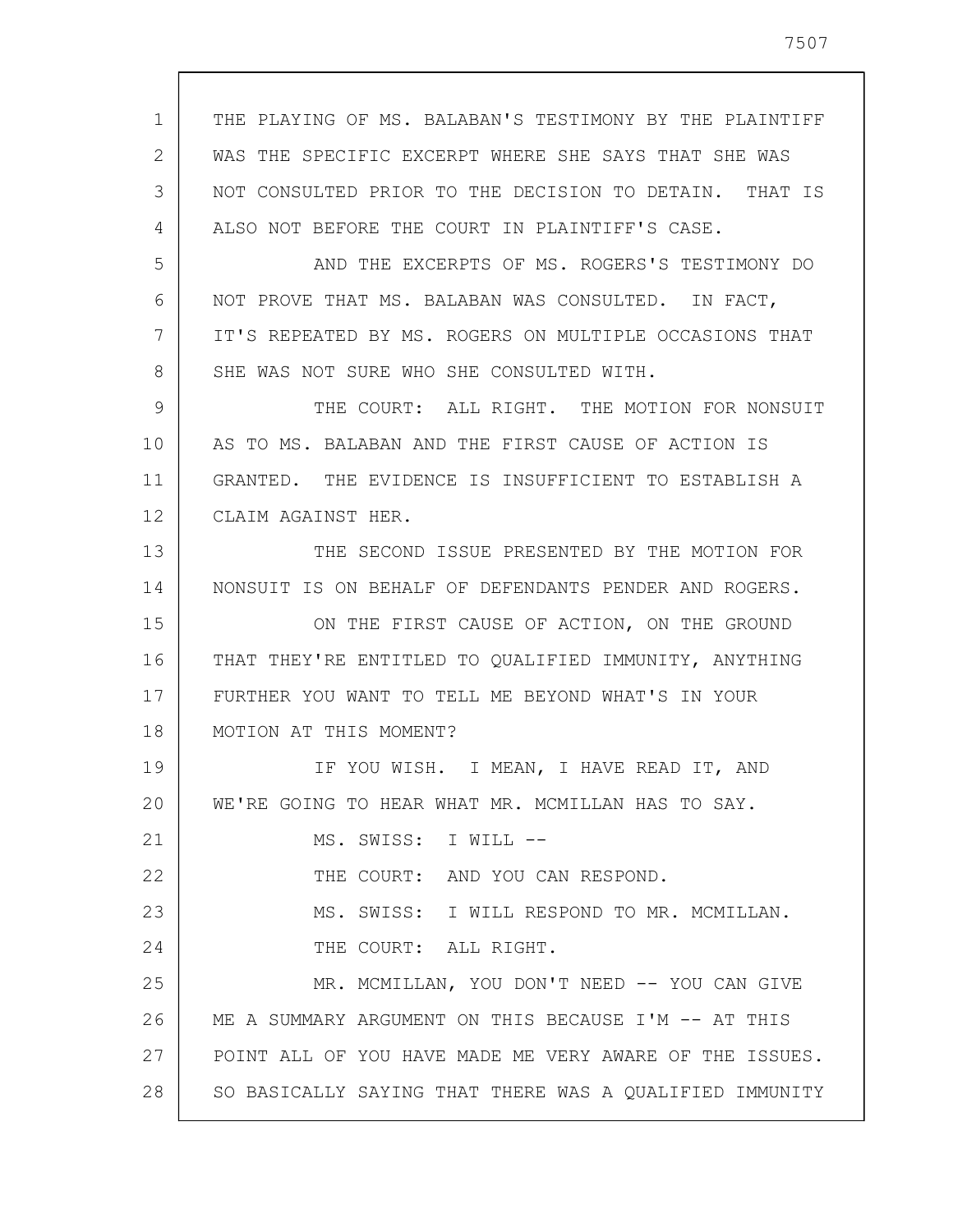1 2 3 4 5 6 7 8 9 10 11 12 13 14 15 16 17 18 19 20 21 22 23 24 25 26 27 28 FOR PENDER AND ROGERS IN THE WARRANTLESS SEIZURE. MR. MCMILLAN: I'M SORRY, YOUR HONOR. IS YOUR TENTATIVE RULING THAT THEY WERE QUALIFIED -- THE COURT: NO, I'M NOT GIVING YOU A TENTATIVE RULING; I'M JUST PHRASING THE ISSUE. THIS ISSUE, AS PRESENTED BY THE MOTION, IS BASICALLY THAT PENDER AND ROGERS HAD QUALIFIED IMMUNITY FOR THE WARRANTLESS SEIZURE. MR. MCMILLAN: UNDERSTOOD. THE COURT: SO I'M HAPPY TO HEAR WHAT YOU HAVE TO SAY BUT I THINK YOU CAN -- I DON'T NEED A SPEECH ON THIS, I JUST NEED TO HEAR IT SUCCINCTLY. MR. MCMILLAN: I TOTALLY UNDERSTAND AND AGREE. AND MY RESPONSE TO THAT, YOUR HONOR, IS UNLESS THE COURT HAS SPECIFIC QUESTIONS THAT YOU WOULD LIKE ME TO ADDRESS, I HAVE NOTHING TO ADD OTHER THAN WHAT'S IN THE BRIEFING ALREADY. THE COURT: ALL RIGHT. DO YOU WANT TO RESPOND TO HIM SAYING NOTHING? MS. SWISS: JUST BRIEFLY, THE OPPOSITION DID RAISE THE ROGERS CASE THAT I DON'T BELIEVE WE HAD FULLY VETTED IN OUR PAPERS. AND I WANTED TO DIRECT THE COURT'S ATTENTION TO THAT ROGERS VS. COUNTY OF SAN JOAQUIN, WHERE THE 9TH CIRCUIT DETERMINED THAT THERE WAS NOT QUALIFIED IMMUNITY AVAILABLE TO THOSE SOCIAL WORKERS. AND THE SPECIFIC ISSUE IN THAT CASE WERE TWO CHILDREN, 3 AND 5, WHO WERE SUFFERING FROM MALNOURISHMENT. AND THE COURT DETERMINED THAT THERE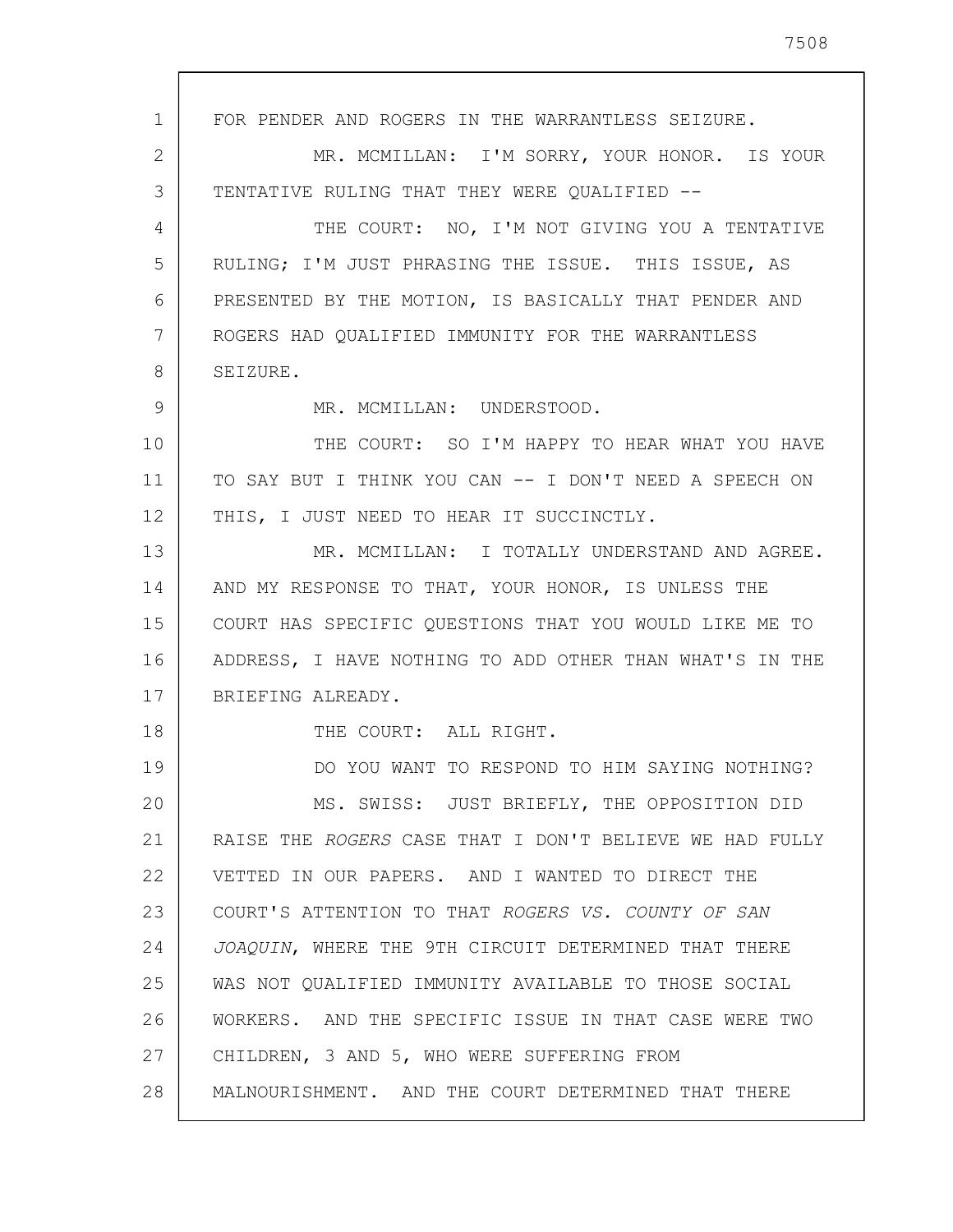1 2 3 4 5 6 7 8 9 10 11 12 13 14 15 16 17 18 19 20 21 22 23 24 25 26 27 28 WAS NOT SUFFICIENT EVIDENCE THAT THE SOCIAL WORKERS HAD EXIGENT CIRCUMSTANCES AND THAT THEY SHOULD HAVE OBTAINED A WARRANT IN THAT CASE. AND FACTUALLY, THIS CASE IS DISTINGUISHABLE BECAUSE WE DO HAVE THIS 15-MONTH OLD INFANT WHO HAD ALREADY BEEN DIAGNOSED WITH SEVERE DEVELOPMENTAL DELAYS AND FAILURE TO THRIVE DUE TO THE SEVERE LACK OF MALNOURISHMENT. SO I WOULD DISTINGUISH THE FACTS OF ROGERS VERSUS THIS CASE BECAUSE AT THIS POINT, WHEN THE DETENTION OCCURRED, THIS CHILD HAD ALREADY SUFFERED SEVERE BODILY HARM. AND IT WAS ONGOING. AND THAT WAS THE CONCERN THAT OUR SOCIAL WORKERS FACED. MR. MCMILLAN: JUST A FEW COMMENTS, YOUR HONOR. THE COURT: ALL RIGHT. MR. MCMILLAN: FIRST OF ALL, IT'S INTERESTING TO NOTE, ACTUALLY, THAT ROGERS WAS -- WELL, I GUESS IT WASN'T MR. POWELL'S CASE. IT WAS A GUY NAMED DAVID BEAUVAIS. WE DIDN'T BRING HIM IN TO THIS CASE. BUT THE FACTS OF THAT CASE ARE VERY INTERESTING. THE PROCEDURAL POSTURE OF THAT CASE IS VERY INTERESTING. THE COURT: YOU'RE REFERRING TO THE ROGERS CASE? MR. MCMILLAN: ROGERS, AFFIRMATIVE. WHAT HAPPENED THERE WAS THE 9TH CIRCUIT, IN REJECTING THE COUNTY'S QUALIFIED IMMUNITY ARGUMENT -- BECAUSE AT THE TRIAL COURT, CROSS-MOTION FOR SUMMARY JUDGMENT OR SUMMARY -- OR FEDERAL COURT, A PARTIAL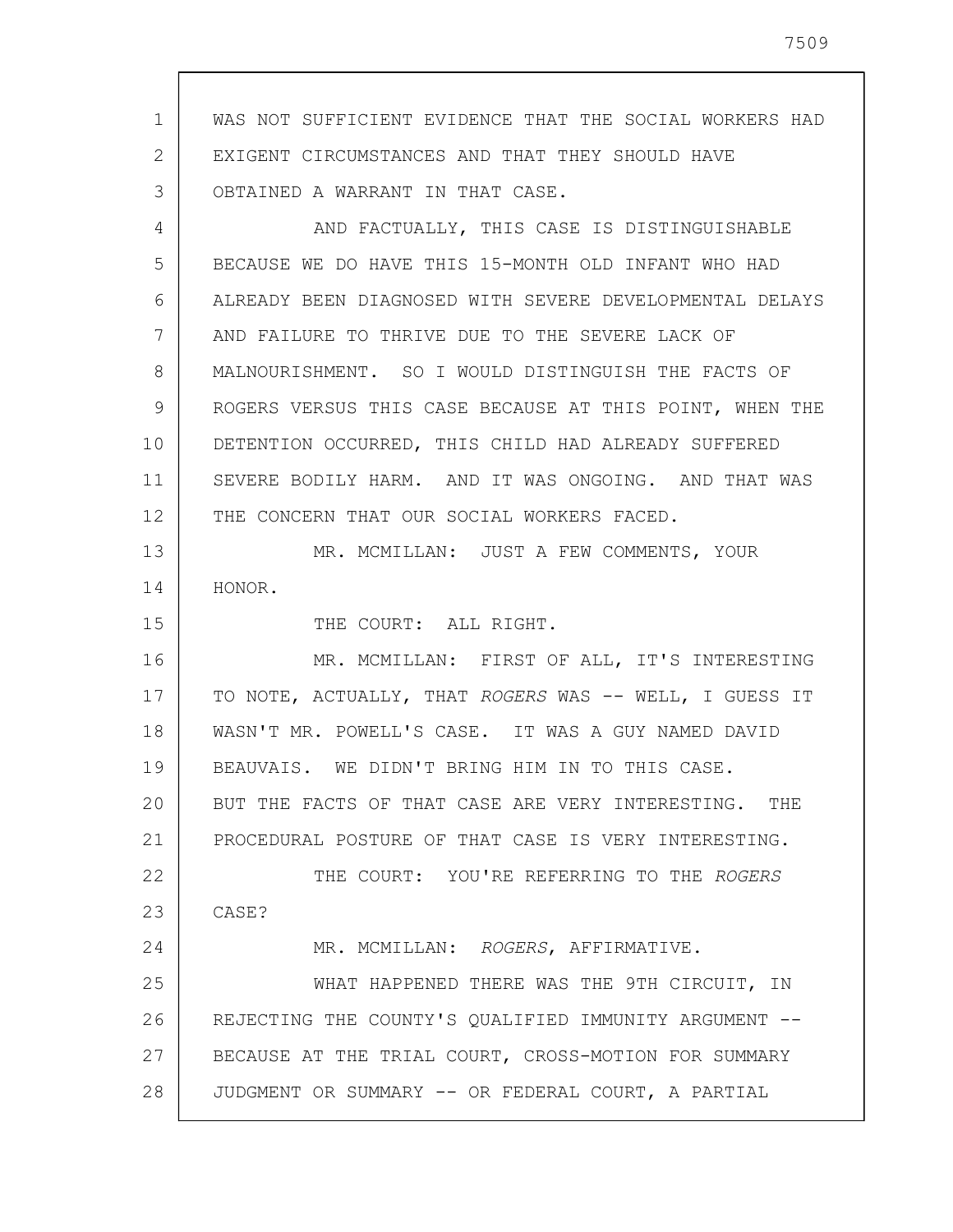1 2 3 4 5 6 7 8 9 10 11 12 13 14 15 16 17 18 19 20 21 22 23 24 25 26 27 28 SUMMARY JUDGMENT HAD BEEN FILED AND THOSE CROSS-MOTIONS WERE RAISED ON APPEAL BY BOTH SIDES. AND WHAT THE 9TH -- BOTH ON THE ISSUE OF EXIGENCY, BASED IN PART ON THIS ISSUE OF MALNUTRITION AND WHETHER OR NOT MALNUTRITION IS AN EXIGENT CIRCUMSTANCE THAT WOULD JUSTIFY A REMOVAL. AND WHAT THE 9TH CIRCUIT SAID THERE AND DID IS, NUMBER ONE, NO, IT'S NOT SUFFICIENT BECAUSE WITHIN A COUPLE OF HOURS YOU CAN GET A WARRANT AND GET THINGS RESOLVED. BUT MORE IMPORTANTLY, I THINK, FOR THIS CASE, AND FOR WHAT'S COMING WHEN DEFENDANTS REST, IS THE 9TH CIRCUIT GRANTED THE SUMMARY JUDGMENT MOTION OF PLAINTIFF ON THE ISSUE OF EXIGENCY AND SENT IT BACK DOWN TO THE TRIAL COURT. IT'S PLAINTIFF'S INTENTION, AT THE END OF DEFENDANT'S CASE IN CHIEF, TO GO AHEAD AND FILE A MOTION FOR DIRECTED VERDICT ON THE ISSUE OF EXIGENCY ON THE SAME BASIS AS SET OUT IN ROGERS. THE COURT: ALL RIGHT. ANYTHING FURTHER? MS. SWISS: THE ROGERS CASE INVOLVED THE SOCIAL WORKER WHO CONCEDED THAT, AS TO THESE TWO CHILDREN, THEY WEREN'T GOING TO SUFFER SUCH SEVERE BODILY HARM IN THE TIME IT WOULD TAKE TO GET A WARRANT. AND THAT'S PART OF WHAT THE 9TH CIRCUIT MADE ITS RULING ON. IN THIS CASE, THE TESTIMONY FOR MS. ROGERS THAT WAS READ DURING THE PLAINTIFF'S CASE IS THAT THEY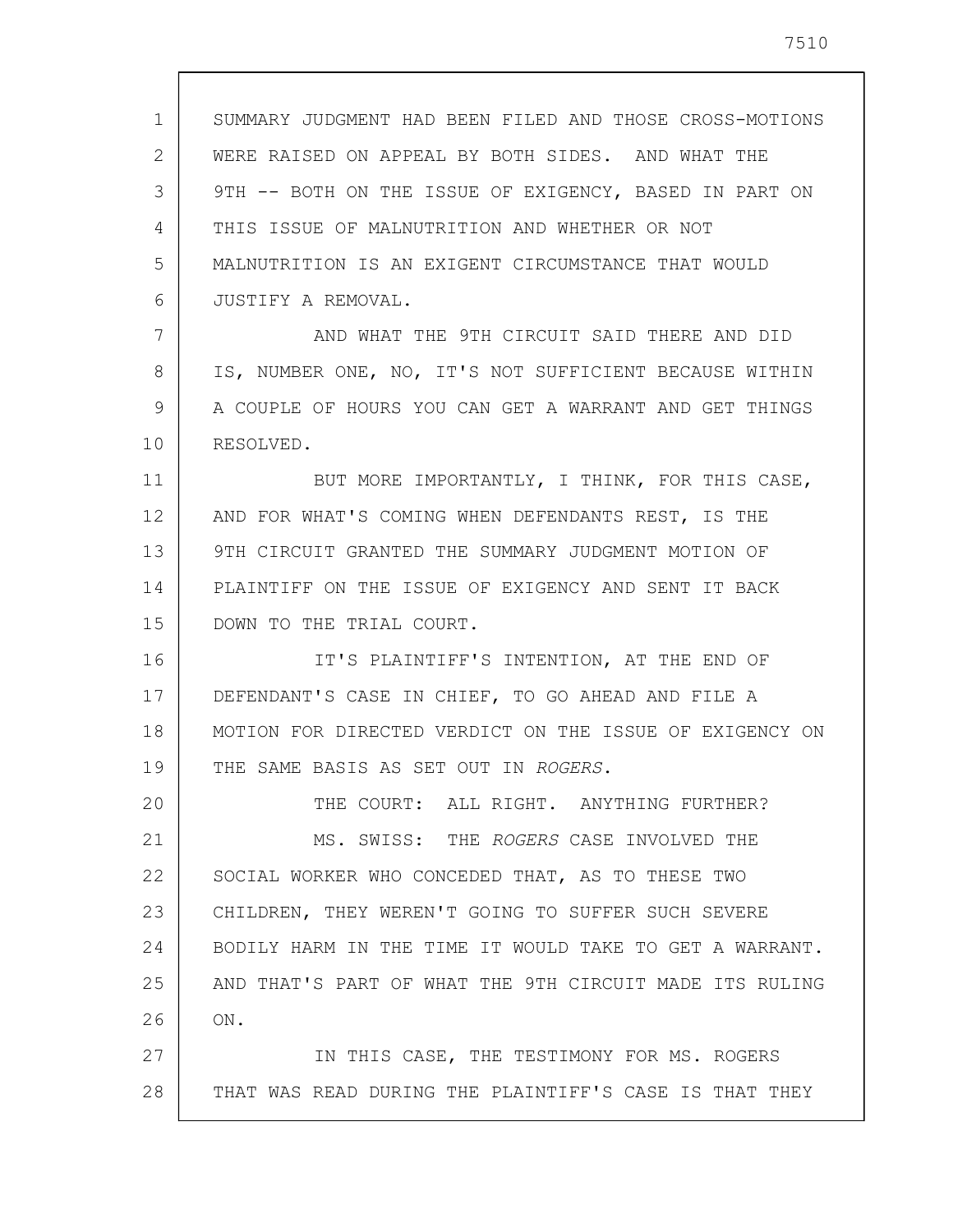1 2 3 4 5 6 7 8 9 10 11 12 13 14 DIDN'T KNOW HOW MUCH FURTHER THE CHILD WAS GOING TO SUFFER IN THAT TIME. AND SPECIFICALLY, SHE TESTIFIED THAT THERE WERE VERY SERIOUS CONCERNS AND IF THEY DID NOT TAKE IMMEDIATE ACTION IT COULD RESULT IN DETRIMENT TO BABY RYAN. THAT WAS THE SOCIAL WORKER'S BELIEF AT THE TIME OF THE DETENTION, AND WHETHER OR NOT THAT BELIEF WAS GOING TO COME TO FRUITION BASED ON THE MEDICAL EVIDENCE IS BESIDES THE POINT BECAUSE THE SOCIAL WORKER IS ENTITLED TO HER BELIEF AND HER UNDERSTANDING OF THE MEDICAL EVIDENCE THAT SHE HAD AT THE TIME OF THE DETENTION. AND HER UNDERSTANDING WAS THAT THE CHILD ALREADY HAD BEEN DIAGNOSED NOT JUST WITH MALNUTRITION, LIKE IN ROGERS, BUT WITH SEVERE GLOBAL DEVELOPMENT

15 16 17 18 DELAYS AND FAILURE TO THRIVE FROM ENVIRONMENTAL CAUSES. AND THAT WAS THE NEW EVIDENCE THAT WAS OBTAINED DURING THE VISIT TO THE FAILURE TO THRIVE CLINIC EARLIER IN THE DAY BEFORE THE TDM.

19 20 THE COURT: I DON'T NEED TO HEAR ANYTHING FURTHER.

21 22 23 24 25 26 27 28 THIS PART OF THE MOTION ON BEHALF OF DEFENDANTS PENDER AND ROGERS ON THE FIRST CAUSE OF ACTION ON THE GROUND OF QUALIFIED IMMUNITY IS DENIED. I THINK THE COURT CANNOT SAY AS A MATTER OF LAW THAT THERE IS A QUALIFIED IMMUNITY FOR WHAT OCCURRED. NUMBER THREE IS A MOTION ON BEHALF OF THE INDIVIDUAL DEFENDANTS PENDER, ROGERS, BALABAN, PINEDO, SMITH, NELSON, AND SCHEELE, ON THE CLAIM FOR JUDICIAL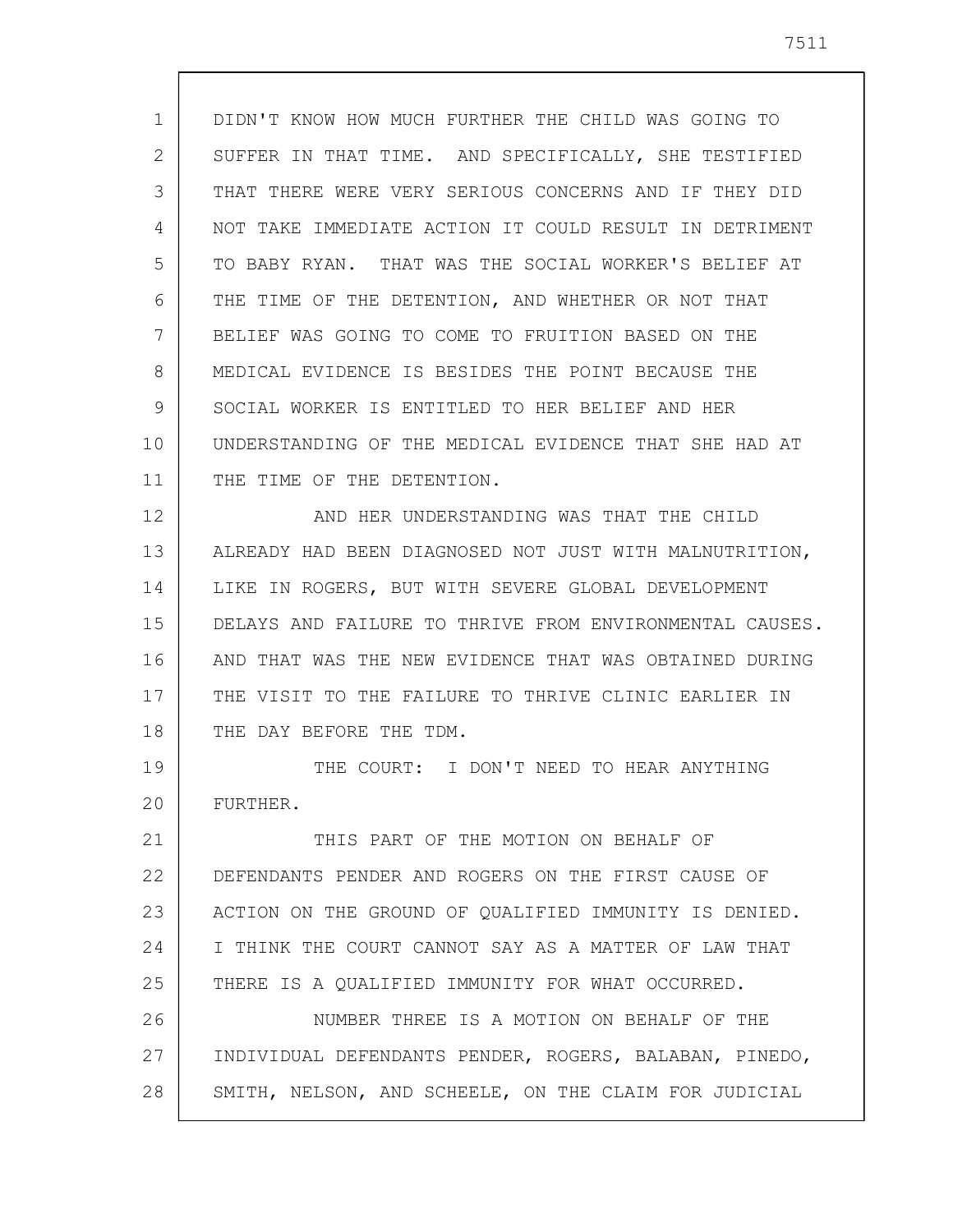1 2 3 4 5 6 7 8 9 10 11 12 13 14 15 16 17 18 19 20 21 22 23 24 25 26 27 DECEPTION ON THE GROUND THAT ANY MATERIAL MISREPRESENTATION OR OMISSION WAS MADE DELIBERATELY OR WITH RECKLESS DISREGARD OF ITS FALSITY. AND AGAIN, I'VE READ THE MOTION. AND ANYTHING FURTHER YOU WANT TO TELL ME IN SUPPORT OF THE MOTION? MS. SWISS: THIS PART OF THE MOTION WE ARE BRINGING ON THE GROUND OF INTERVENING SUPERSEDING CAUSE. MOST OF THE OPPOSITION TO THIS PART OF THE MOTION DEALS WITH THE MATERIALITY ASPECT THAT I BELIEVE WE WILL ADDRESS WITH THE COURT AT A LATER TIME. BUT IF THE COURT WANTS TO --THE COURT: THIS PART OF THE MOTION, BOTH C --YES, THIS PART OF THE MOTION, THE THIRD ONE, IS REALLY THE SUBJECT OF THE HEARING THAT I INTEND TO CONDUCT TO DECIDE AS A MATTER OF LAW WHETHER OR NOT THERE WAS A SUFFICIENT GROUND FOR THE COURT TO HAVE SUSTAINED THE DETAINING OF THE MINOR. AND I THINK THAT, AS TO THIS ISSUE, THAT ANY DECISION SHOULD BE -- SHOULD AWAIT THAT. AND IN THAT REGARD, I KNOW THAT THE DEFENSE HAD ASKED FOR, I THINK, AN OPPORTUNITY TO BE ABLE TO RESPOND TO WHAT WE RECEIVED YESTERDAY -- AND PREVIOUSLY, BUT PARTICULARLY YESTERDAY -- THAT THE PLAINTIFF FILED WITH US A BRIEF THAT WAS REALLY QUITE SPECIFIC AS TO WHAT THEY BELIEVE THE FALSE STATEMENTS WERE AND WHAT WERE INCOMPLETE STATEMENTS.

I WILL SAY -- AND SO I THINK THAT PROBABLY I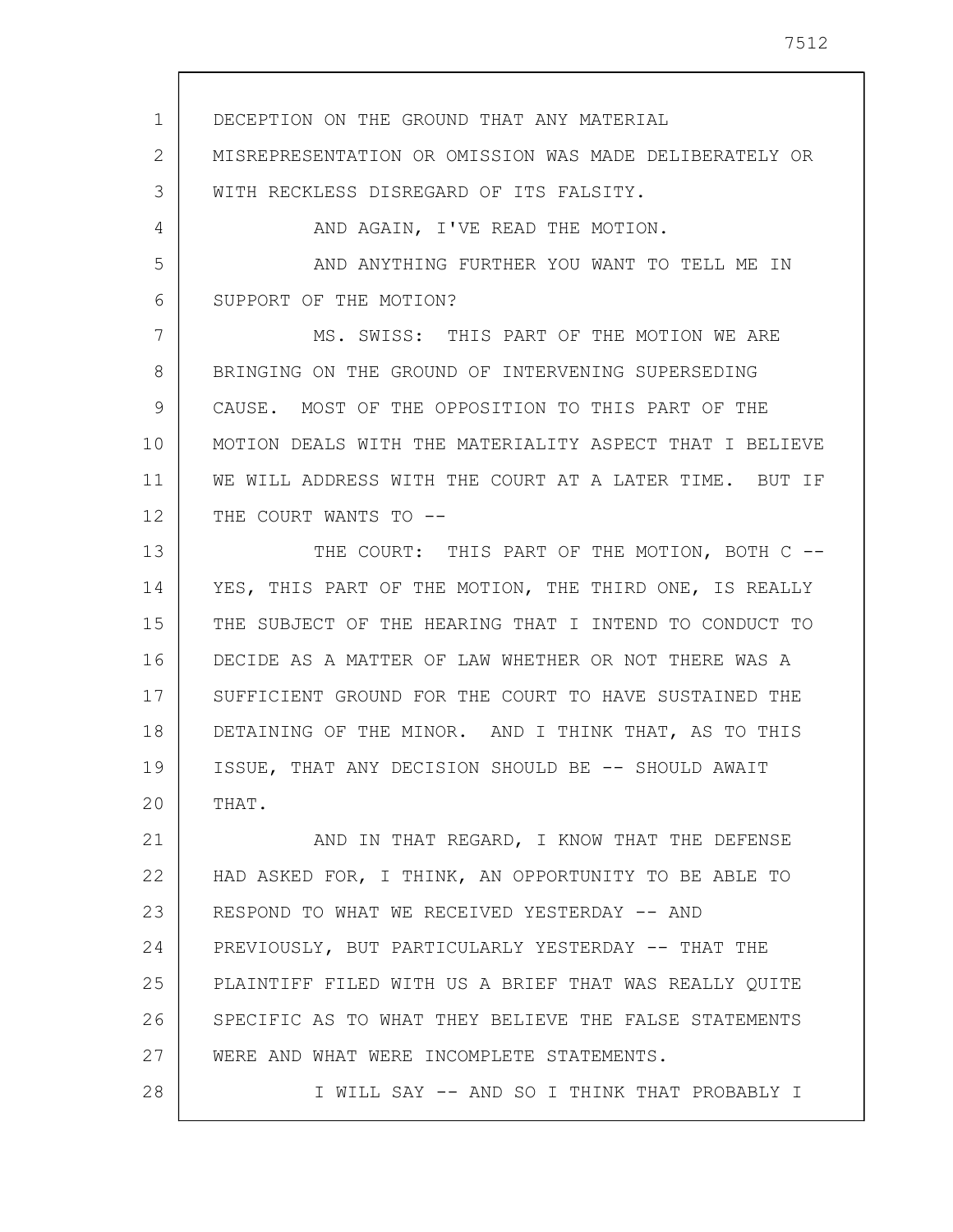1 2 3 4 5 6 7 8 9 10 11 12 13 14 15 16 17 18 19 20 21 22 23 24 25 26 27 28 SHOULD DEFER ON THIS BECAUSE I THINK, AS TO THE GROUNDS STATED ASKING THE COURT TO DECIDE THAT THERE WAS NO -- IN EFFECT, NO EVIDENCE OF DELIBERATE OR -- MISSTATEMENTS OR MISREPRESENTATIONS OR RECKLESS DISREGARD FOR ANY FALSITY, THAT I THINK THAT THE ISSUE IS ACTUALLY SOMEWHAT GREATER THAN THAT. AND I THINK THAT THE DECISION ON THIS SHOULD AWAIT THE HEARING THAT I PLAN TO CONDUCT THIS WEEK AS SOON AS YOU'VE HAD AN OPPORTUNITY TO BE ABLE TO FILE A REPLY. AND IN CONNECTION WITH THAT, LET ME ASK --MS. CHUNG? MS. CHUNG: YES, YOUR HONOR. THE COURT: I JUST WANTED TO ASK YOU QUICKLY, IF I COULD, ON THE BRIEF THAT YOU FILED YESTERDAY -- ACTUALLY, PLAINTIFFS FILED, BUT WE ALL KNOW YOU WERE THE MOVING FORCE BEHIND PUTTING THAT TOGETHER -- THE FIRST PAGE HAS THE CAPTION OF THE CASE AND SO ON. AND WHEN WE TURN TO THE SECOND PAGE WHERE YOU BEGIN ENUMERATING WHAT YOU THINK ARE FALSE STATEMENTS, IT BEGINS WITH PARAGRAPH 3 ON THE SECOND PAGE. AND I FIRST THOUGHT, WELL, MAYBE THERE WAS A PAGE MISSING. BUT -- I COULD SHOW YOU MORE EASILY, UNLESS YOU HAVE IT HERE WITH YOU, A COPY OF IT YOU CAN PUT YOUR HANDS ON. I'VE GOT IT ON MY DESK AND I CAN GET IT. I JUST WANTED TO MAKE SURE, BUT I DIDN'T FIND A PARAGRAPH 1 AND A PARAGRAPH 2. IT BEGINS ON THE SECOND PAGE WITH PARAGRAPH 3, AT LEAST THE COPY I HAVE. AND I WANTED TO MAKE SURE THAT I WASN'T MISSING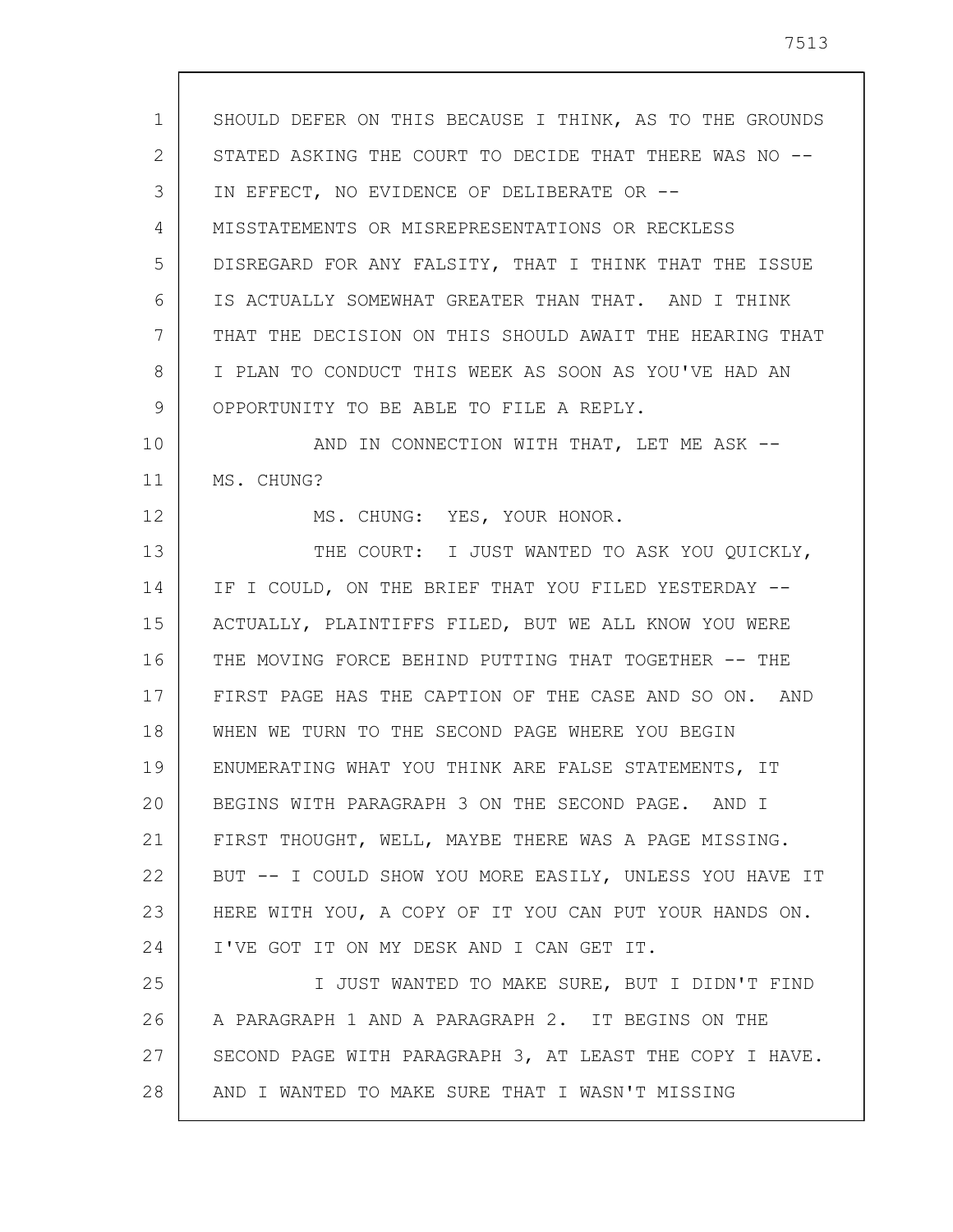1 SOMETHING.

2 3 MS. CHUNG: YOUR HONOR, YOU ARE CORRECT. THERE SHOULD BE A 1 AND 2.

4 5 6 7 8 9 10 11 12 13 14 15 16 THE COURT: RIGHT. AND I SAW THAT, SO I WAS WONDERING -- JUST CALLING IT TO YOUR ATTENTION, WE'RE NOT GOING TO DEAL WITH IT RIGHT THIS MOMENT -- THAT MAYBE YOU COULD CHECK WITH YOUR -- WELL, YOU ALREADY ARE -- WHATEVER NOTES YOU HAVE, HOWEVER THEY'RE KEPT, TO SEE IF THERE WAS A PARAGRAPH 1 AND 2 OR JUST THROUGH INADVERTENCE THE NUMBERING BEGAN WITH PARAGRAPH 3. BECAUSE IT IS THE SECOND PAGE, THAT'S WHY I CHECKED, THOUGHT MAYBE I'M MISSING A PAGE, BUT IT'S NOT. THE SECOND PAGE IN FACT IS PAGE 2, AS IT'S NUMBERED. SO EITHER ONE WAS POSSIBLE: THERE WAS A 1 AND 2 THAT SOMEHOW WAS MISSED OR MAYBE THAT THE NUMBERING JUST BEGAN INADVERTENTLY WITH NO. 3.

17 18 19 20 MS. CHUNG: NO, ACTUALLY, YOUR HONOR, I BELIEVE I STARTED ENUMERATING THEM AND THEN THERE WAS A 1 AND 2 BUT I TOOK THOSE OUT BECAUSE THOSE WERE JUST MORE BLANKET STATEMENTS.

21 22 23 24 25 26 27 28 THE COURT: OKAY. WELL, IF YOU WOULD JUST CHECK. AND YOU DON'T NEED TO FILE SOMETHING FURTHER UNLESS 1 AND 2 ACTUALLY ARE MISSING. JUST TELL US SO I'LL KNOW FOR SURE, WHEN I'M READING THAT, THAT I'M SEEING EVERYTHING YOU HAVE TO SAY. AND ALSO, I THINK MORE -- PERHAPS OF EQUAL IMPORTANCE, THAT THE DEFENSE KNOWS THAT THEY ARE SEEING EVERYTHING THAT YOU HAVE TO SAY. AND YOU CAN LET US KNOW LATER.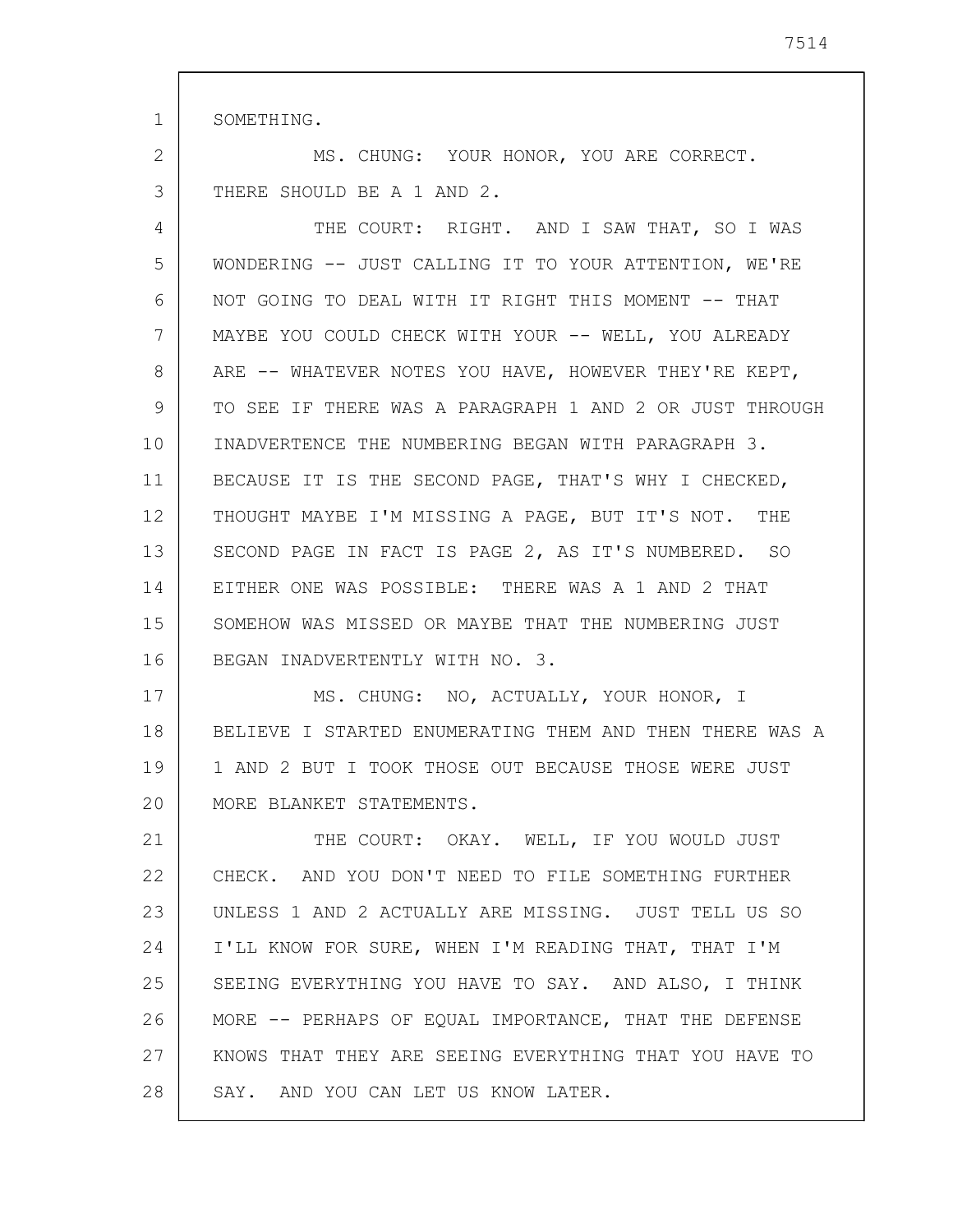| 1  | MS. CHUNG: YES.                                        |
|----|--------------------------------------------------------|
| 2  | THE COURT: WILL YOU DO THAT?                           |
| 3  | MS. CHUNG: WILL DO.                                    |
| 4  | THE COURT: OKAY. THANK YOU VERY MUCH.                  |
| 5  | THE FOURTH PORTION OF THE MOTION FOR NONSUIT           |
| 6  | IS DIRECTED TO THE INTENTIONAL INFLICTION OF EMOTIONAL |
| 7  | DISTRESS CLAIM AGAINST NELSON AND SCHEELE STATING THAT |
| 8  | THE CONDUCT IN QUESTION FAILS TO ESTABLISH ANY         |
| 9  | OUTRAGEOUS CONDUCT OR THAT THE DEFENDANTS INTENDED TO  |
| 10 | CAUSE HER EMOTIONAL DISTRESS.                          |
| 11 | AND AGAIN, I HAVE READ IT.                             |
| 12 | AND MS. SWISS, DO YOU WANT TO ADD SOMETHING OR         |
| 13 | WOULD YOU PREFER TO JUST WAIT TO HEAR WHAT THE         |
| 14 | PLAINTIFF HAS TO SAY AND THEN HAVE A CHANCE TO RESPOND |
| 15 | TO IT?                                                 |
| 16 | MS. SWISS: I WILL RESPOND.                             |
| 17 | THE COURT: ALL RIGHT.                                  |
| 18 | ARE YOU GOING TO RESPOND TO THAT,                      |
| 19 | MR. MCMILLAN?                                          |
| 20 | MR. MCMILLAN: YOUR HONOR, I'M GOING TO                 |
| 21 | RESPOND BY SAYING I BELIEVE THIS WAS FULLY BRIEFED AND |
| 22 | WE HAVE NOTHING FURTHER TO ADD UNLESS THE COURT HAS    |
| 23 | SPECIFIC QUESTIONS.                                    |
| 24 | THE COURT: I DO NOT. ALL RIGHT.                        |
| 25 | ARE YOU GOING TO RESPOND TO HIS NO RESPONSE?           |
| 26 | MS. SWISS: AS TEMPTING AS THAT IS, NO, YOUR            |
| 27 | HONOR.                                                 |
| 28 | THE COURT: ALL RIGHT. WELL, IT HAS BEEN                |
|    |                                                        |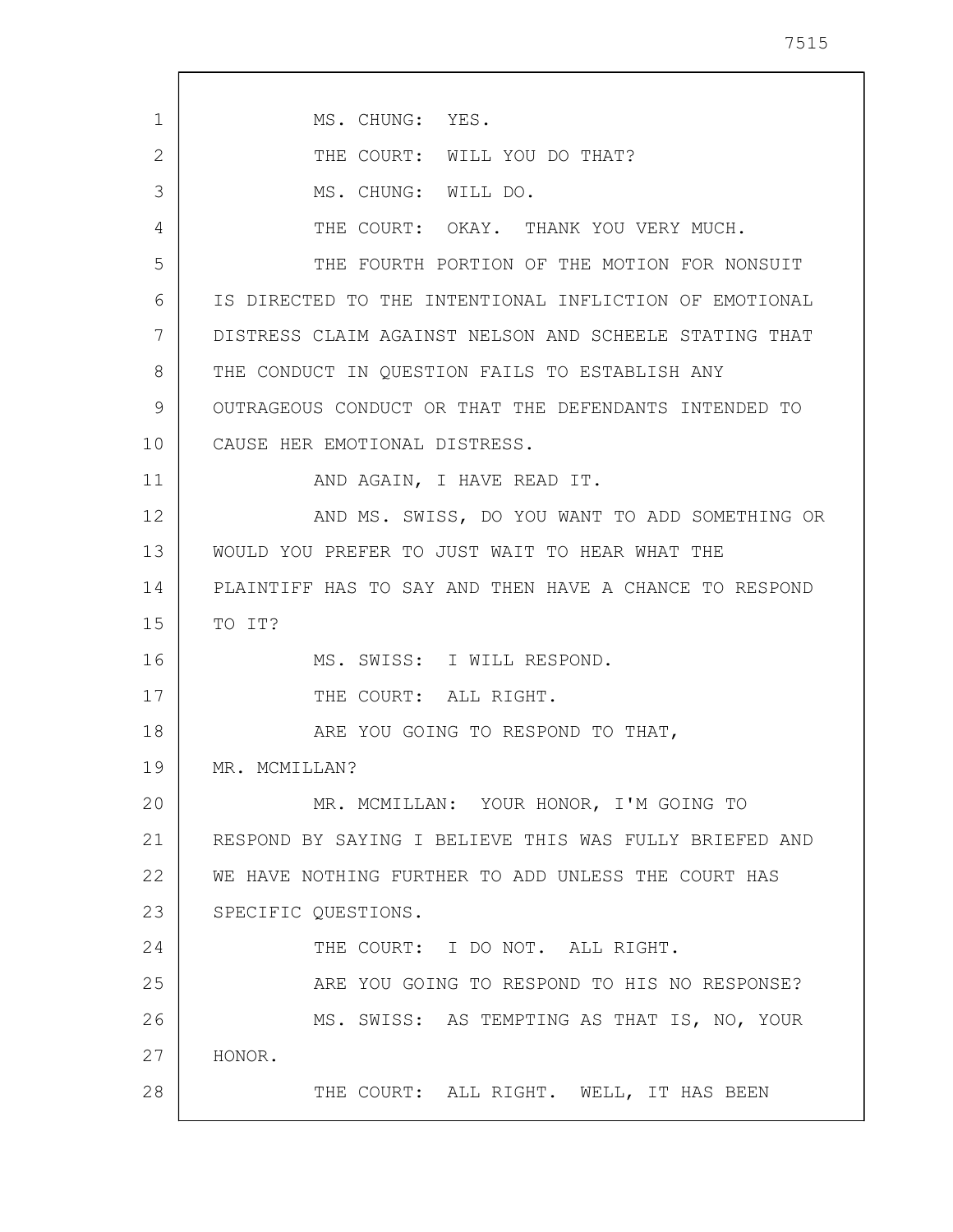1 2 3 4 5 6 7 8 9 THOROUGHLY BRIEFED, AND THE MOTION IS DENIED. THE -- I MUST SAY, IN THIS KIND OF CLIMATE, I THINK IT IS ALWAYS A QUESTION AS TO WHAT RISES TO THE LEVEL OF THE WORDS THAT ARE USED IN DESCRIBING A CLAIM FOR INTENTIONAL INFLICTION WHERE THEY DO TALK ABOUT SO OUTRAGEOUS THAT, IN FACT, THAT NO ONE IN A CIVILIZED SOCIETY SHOULD HAVE TO ENDURE THAT. AND THEY TALK ABOUT -- USING SIMILAR WORDS, THAT THE WORDS THEMSELVES ARE ONES OF -- THAT ATTEMPT TO DESCRIBE REALLY EXTREME CONDUCT.

10 11 12 13 14 15 16 BUT I THINK IT'S A JURY QUESTION AS TO WHAT SHOULD BE ENDURED IN A CIVILIZED SOCIETY, AT LEAST IN THIS INSTANCE. I'M NOT SAYING THAT WOULD BE TRUE IN EVERY CASE, BUT I THINK THERE IS SUFFICIENT EVIDENCE WHICH THE JURY -- IF BELIEVED, ALL THE EVIDENCE THAT THE PLAINTIFF HAS PRESENTED AS TO WHAT OCCURRED -- THAT THERE'S AN ISSUE OF FACT TO BE DECIDED.

17 18 19 20 21 22 23 24 THE FIFTH, AND LAST, IS THE -- TWO WHAT I'LL CALL DISCRIMINATION CLAIMS: CLAIM OF PLAINTIFF UNDER THE ADA, AND ALSO UNDER THE REHABILITATION ACT, AGAINST THE COUNTY. AND THE MOTION STATES THAT PLAINTIFF HAS FAILED TO PROVE THAT SHE SUFFERED FROM ANY DISABILITY THAT SUBSTANTIALLY IMPAIRED HER MAJOR LIFE ACTIVITIES OR THAT SHE WAS DENIED ANY SERVICES ON THE BASIS OF HER ALLEGED DISABILITIES.

25 26 27 28 SO WHO'S GOING TO RESPOND TO THIS? MR. PRAGER? MR. PRAGER: YES, YOUR HONOR. THANK YOU. THE COURT: ALL RIGHT. BEFORE I HEAR FROM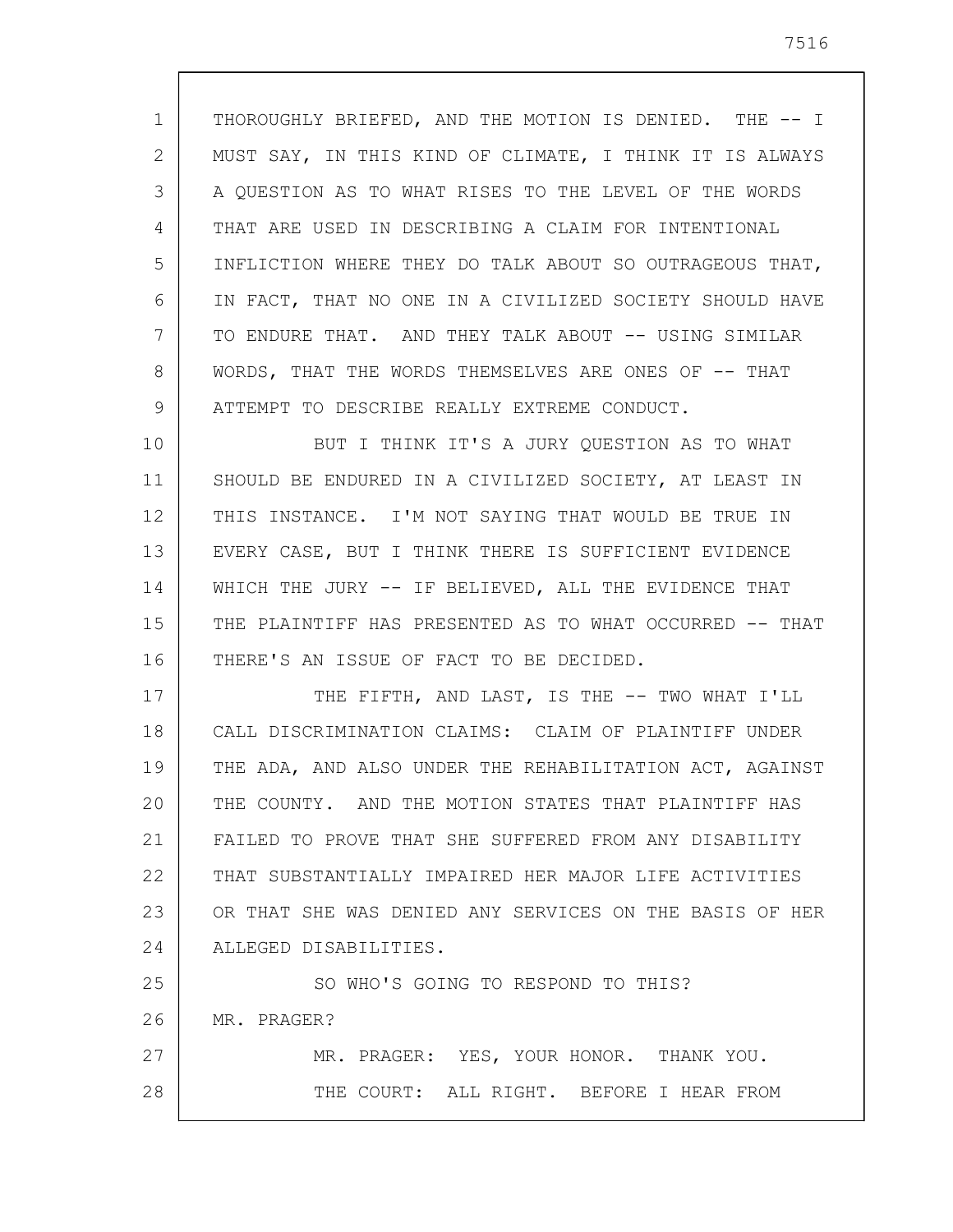1 2 3 4 5 6 7 8 9 10 11 12 13 14 15 16 17 18 19 20 21 22 23 24 25 26 27 28 YOU, AGAIN, I HAVE READ THE MOTION AND UNDERSTAND THE BASIS FOR THE MOTION. SO AGAIN, MS. SWISS, IF THERE'S SOMETHING YOU WANT TO ADD NOW, YOU MAY. IF NOT, YOU CAN -- CERTAINLY YOU'RE GOING TO HAVE AN OPPORTUNITY TO RESPOND TO WHATEVER MR. PRAGER HAS TO TELL US. MS. SWISS: I'LL RESPOND. THE COURT: ALL RIGHT. SO GO AHEAD, MR. PRAGER. MR. PRAGER: THANK YOU, YOUR HONOR. A FEW THINGS, IF I COULD JUST SIT FOR A SECOND TO READ THIS. THE COURT: YES. MR. PRAGER: THIS IS FROM EXHIBIT 219. AND THE SIGNIFICANCE IS WE FILED THE OPPOSITION MOMENTS AFTER THE BRIEF WAS FILED, ANTICIPATING WHAT WE EXPECTED TO BE IN THE MOTION. THE COURT: RIGHT. MR. PRAGER: SO THE ONE POINT I DON'T THINK THE COURT HAS BEEN ADVISED OF AS PART OF THE OPPOSITION YET IS THAT THERE IS, THROUGH PLAINTIFF'S CASE, NO REQUIREMENT THAT WE PROVE MS. DUVAL SUFFERED A PHYSICAL DISABILITY THAT SUBSTANTIALLY LIMITED HER RIGHT TO ENJOY SERVICES. AND THE REASON IS BECAUSE IN THIS CASE, THE ALLEGATION THAT THE COURT'S HEARD MANY TIMES IS THAT SHE NEVER HAD MUNCHAUSEN BY PROXY SYNDROME, AND THEREFORE SHE WAS REGARDED AS A DISABLED PERSON. IN THAT REGARD, I HAVE A CODE FOR YOU. IT'S 28CFR35.104. BUT MOST IMPORTANTLY, IF THE COURT LOOKS AT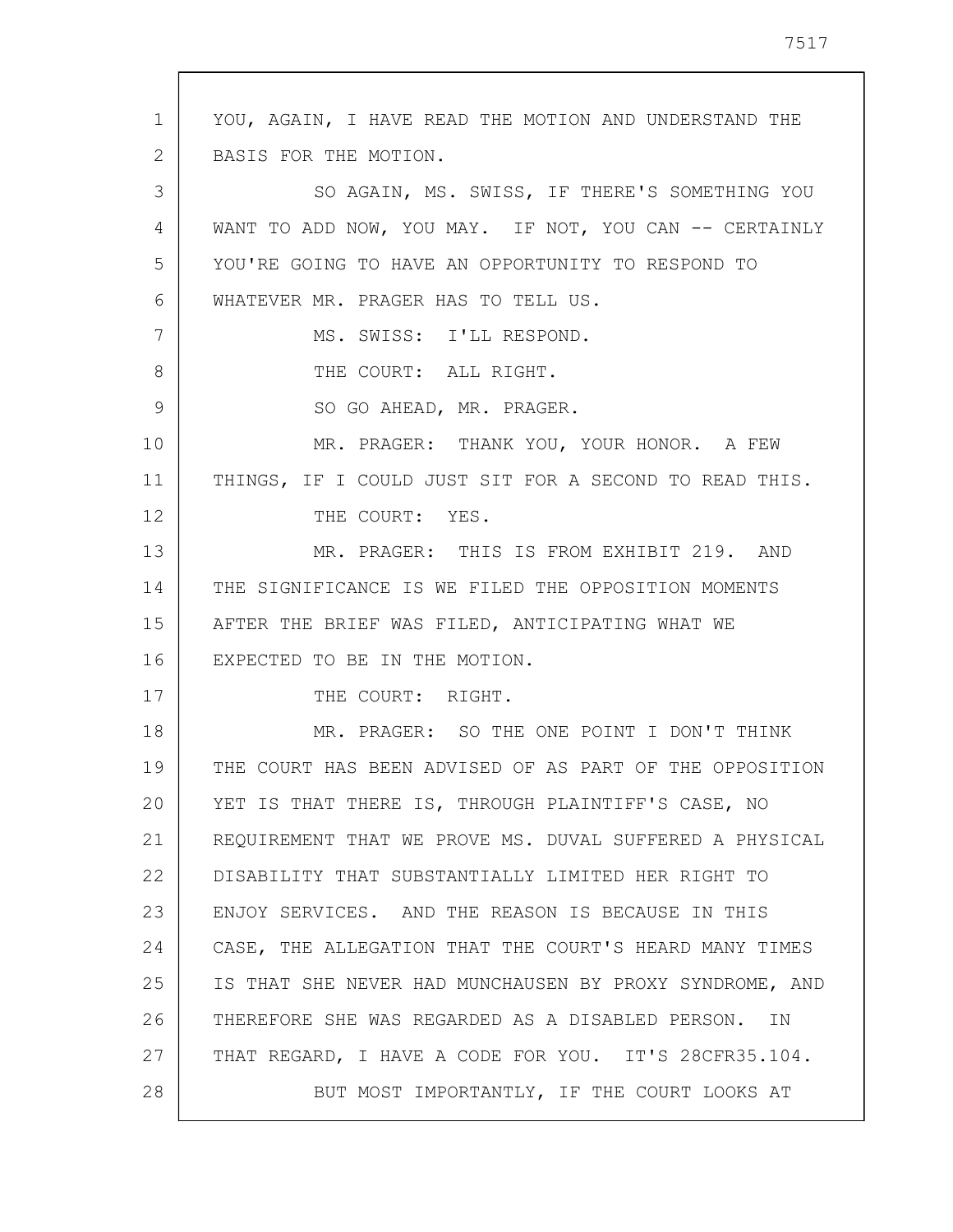1 2 3 4 5 6 7 8 9 10 11 12 13 14 15 16 17 18 19 20 21 22 23 24 25 26 27 28 THE PROPOSED JURY INSTRUCTION, WHICH IS NO. 753, PENDING IN THIS CASE RIGHT NOW -- WHICH I THINK THE COUNTY WILL AGREE TO BEING OFFERED SHOULD THE CLAIM GO FORWARD -- THERE'S THREE DIFFERENT WAYS THAT MS. DUVAL CAN BE PERCEIVED AS BEING DISABLED AND STILL QUALIFY UNDER THESE TWO STATUTES WITHOUT SHOWING A SUBSTANTIAL LIMITATION. AND THEY ARE: HAVING A PHYSICAL IMPAIRMENT OR MENTAL IMPAIRMENT THAT DOES NOT -- AS IT SAYS HERE -- LIMIT MAJOR LIFE ACTIVITIES, BUT THAT SHE IS TREATED BY THE PUBLIC ENTITY AS CONSTITUTING SUCH A LIMITATION. THE SECOND IS EFFECTIVELY THE SAME, BUT ONLY AS THE RESULT OF ATTITUDES IS SHE DENIED OR GIVEN LESSER SERVICES. AND THIRD IS SHE HAS NO IMPAIRMENTS AT ALL AND THAT SHE'S TREATED BY THE PUBLIC ENTITY AS HAVING SUCH AN IMPAIRMENT. AND FOR THE RECORD, TO KEEP IT SHORT AND TIGHT HERE, THAT EXHIBIT 219 AT BATES PAGE 3082, THE COURT HAS RECEIVED THE TESTIMONY OF A NUMBER OF WITNESSES, INCLUDING MR. URQUIZO -- THE COURT: PLEASE SLOW IT DOWN A LITTLE BIT FOR THE REPORTER. MR. PRAGER: THANK YOU. SORRY. -- AND ALSO THE VIDEO DEPOSITIONS OF MS. HOCHSTEIN AND MS. CONDON. AT THE SECOND FULL PARAGRAPH OF EXHIBIT 219, AT THIS BATES NUMBER, IT SAYS THAT: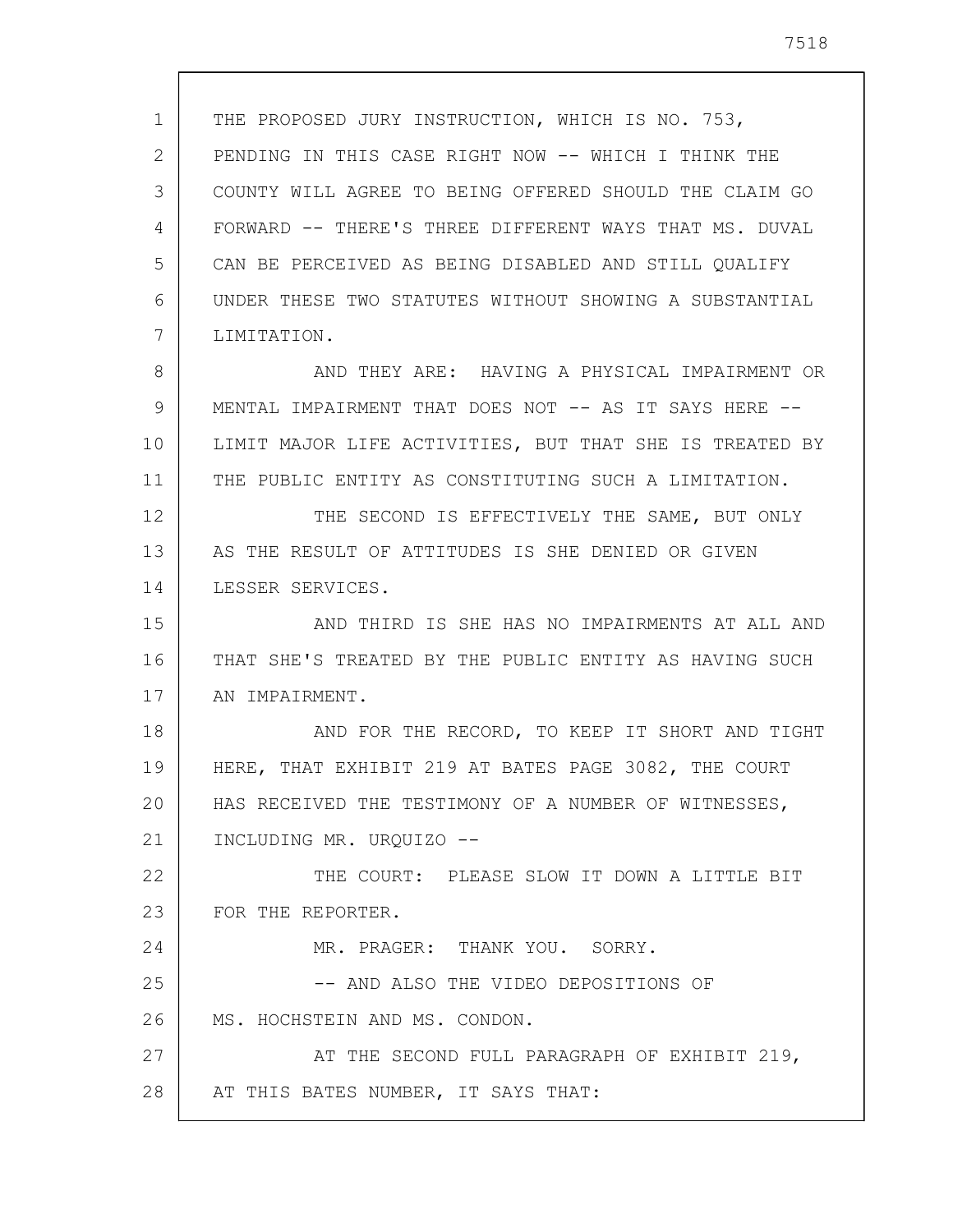1 2 3 4 5 6 7 8 9 10 11 12 13 14 15 16 17 18 19 20 21 22 23 24 25 26 27 28 "WHEN SOI NELSON DOCUMENTED IN COURT REPORTS HER CONCERN THAT CP DUVAL POSSIBLY HAD MUNCHAUSEN SYNDROME BY PROXY, CP DUVAL WAS PERCEIVED TO HAVE MUNCHAUSEN'S SYNDROME. IN ADDITION, THE CP WAS THOUGHT TO BE RESPONSIBLE FOR NEGLECTING AND HARMING HER SON. "AS A RESULT, CP DUVAL IS NOW ALLOWED ONLY COURT-ORDERED AND TIME-LIMITED VISITS WITH HER SON FOR THREE HOURS PER WEEK, MONITORED ONLY BY DCFS." AND THEN THIS PARAGRAPH GOES ON TO SUGGEST -- WELL, ACTUALLY, IT'S THE ABOVE PARAGRAPH, SAYS THAT SHE'S BEEN GIVEN LESSER SERVICES BECAUSE SHE WAS DENIED EQUAL SERVICES BASED ON THIS PERCEPTION OF A DISABILITY SHE DOES NOT HAVE. AND YOU ALREADY HAVE BEFORE YOU EXHIBIT 202, WHICH HAS BEEN ADMITTED INTO EVIDENCE, WHICH IS THE LETTER FROM THE COUNTY TELLING MS. DUVAL THAT SHE IS THE VICTIM OF DISCRIMINATION. THE COURT: SO JUST A COUPLE OF QUESTIONS FOR MY UNDERSTANDING. I DON'T RECALL ANYONE FROM THE COUNTY EVER SAYING SHE HAS MUNCHAUSEN. I REMEMBER SOMEONE SAYING THAT IT'S SOMETHING -- I FORGET WHAT WORDS, BUT SOMETHING POSSIBLE. MR. PRAGER: POSSIBLY, YES.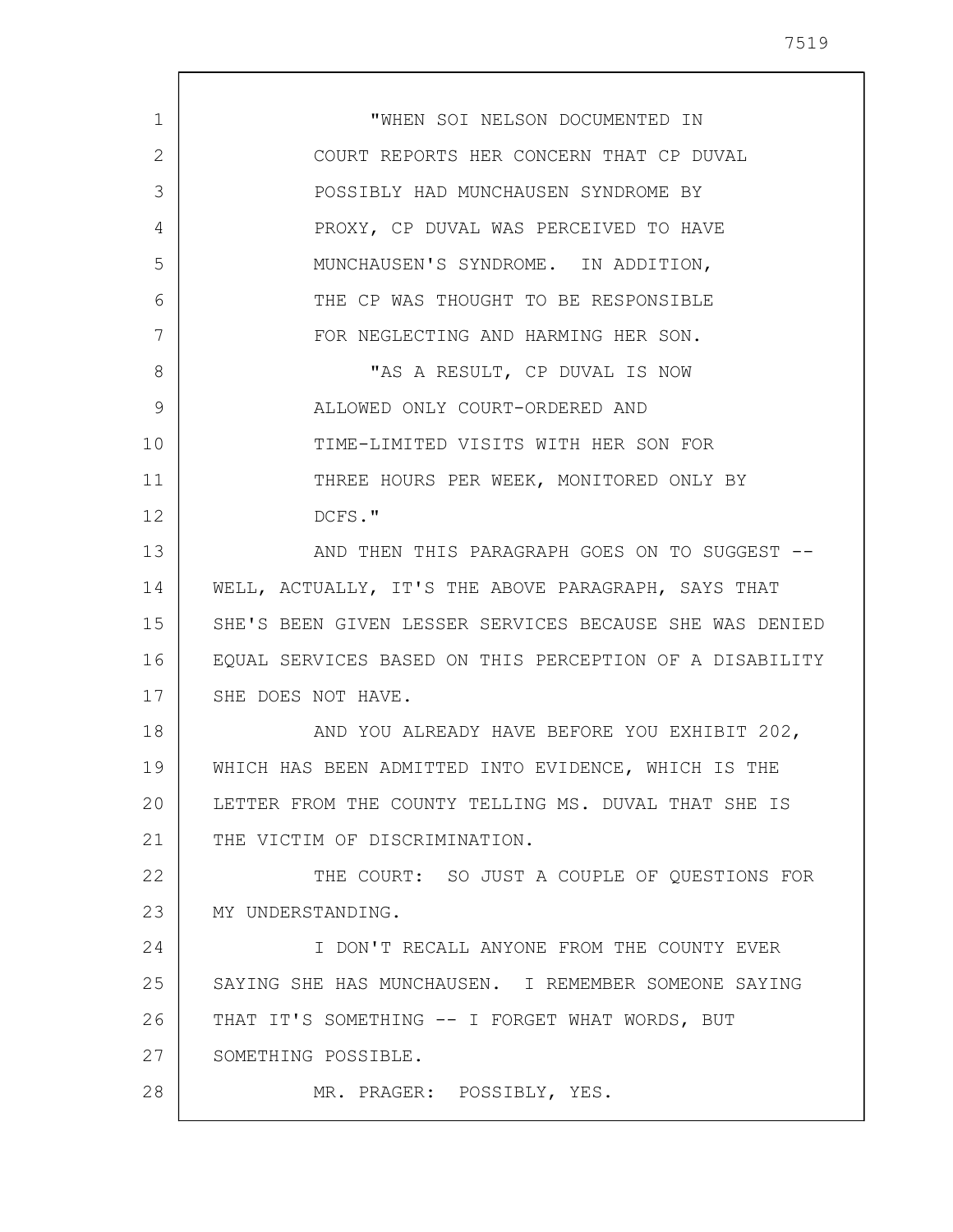1 2 3 4 5 6 THE COURT: RIGHT. AND SO WHAT YOU'RE TELLING ME IS IF SOMEBODY THINKS IT'S POSSIBLE THAT SHE HAS MUNCHAUSEN'S, THAT -- AND THEN BECAUSE OF THAT DENIES SERVICES THAT WOULD OTHERWISE BE PROVIDED, THAT THAT IS A SUFFICIENT BASIS FOR A CLAIM UNDER BOTH THE ADA AND THE REHAB ACTS.

7 8 MR. PRAGER: YES. AND THE SAME BATES NUMBER IS EVEN CLEARER ABOUT THAT, IF I MAY.

9 10 11 12 13 14 15 16 THE COURT: WELL, YOU DON'T NEED TO CITE ME THE EVIDENCE ON THAT RIGHT NOW. I JUST WANTED TO MAKE SURE I UNDERSTOOD WHAT YOU WERE TELLING ME. AND THAT YOU'RE SAYING -- AND WHAT SERVICES THAT YOU'RE SAYING SHE WAS DENIED BECAUSE OF THAT PERCEPTION. WHAT -- NOT WHAT YOU'RE ARGUING -- WHAT EVIDENCE WAS THERE OF SOME SERVICE THAT WAS DENIED TO HER BECAUSE OF THAT PERCEPTION?

MR. PRAGER: FAMILY REUNIFICATION SERVICES.

18 19 20 21 22 23 THE COURT: OKAY. AND THEN THAT -- LOOK, I'M GOING TO GIVE YOU A CHANCE TO EXPOUND ON THIS A LITTLE BIT, BUT THE ARGUMENT WON'T HELP ME. YOUR ARGUMENT ABOUT IT PROBABLY WON'T HELP ME AS MUCH AS JUST HELPING ME ATTAIN GREATER CLARITY AS TO WHAT YOU BELIEVE THE ISSUES ARE THAT I SHOULD BE LOOKING AT.

MR. PRAGER: VERY GOOD.

17

24

25 26 27 28 THE COURT: OKAY. AND THERE WAS, IN THE -- I REMEMBER -- AND I FORGET THE DOCUMENTS, AND I KNOW YOU KNOW THEM. BUT I REMEMBER, EARLY ON, THERE WAS --SOMEONE HAD WRITTEN IN ONE OF THOSE DOCUMENTS THAT THEY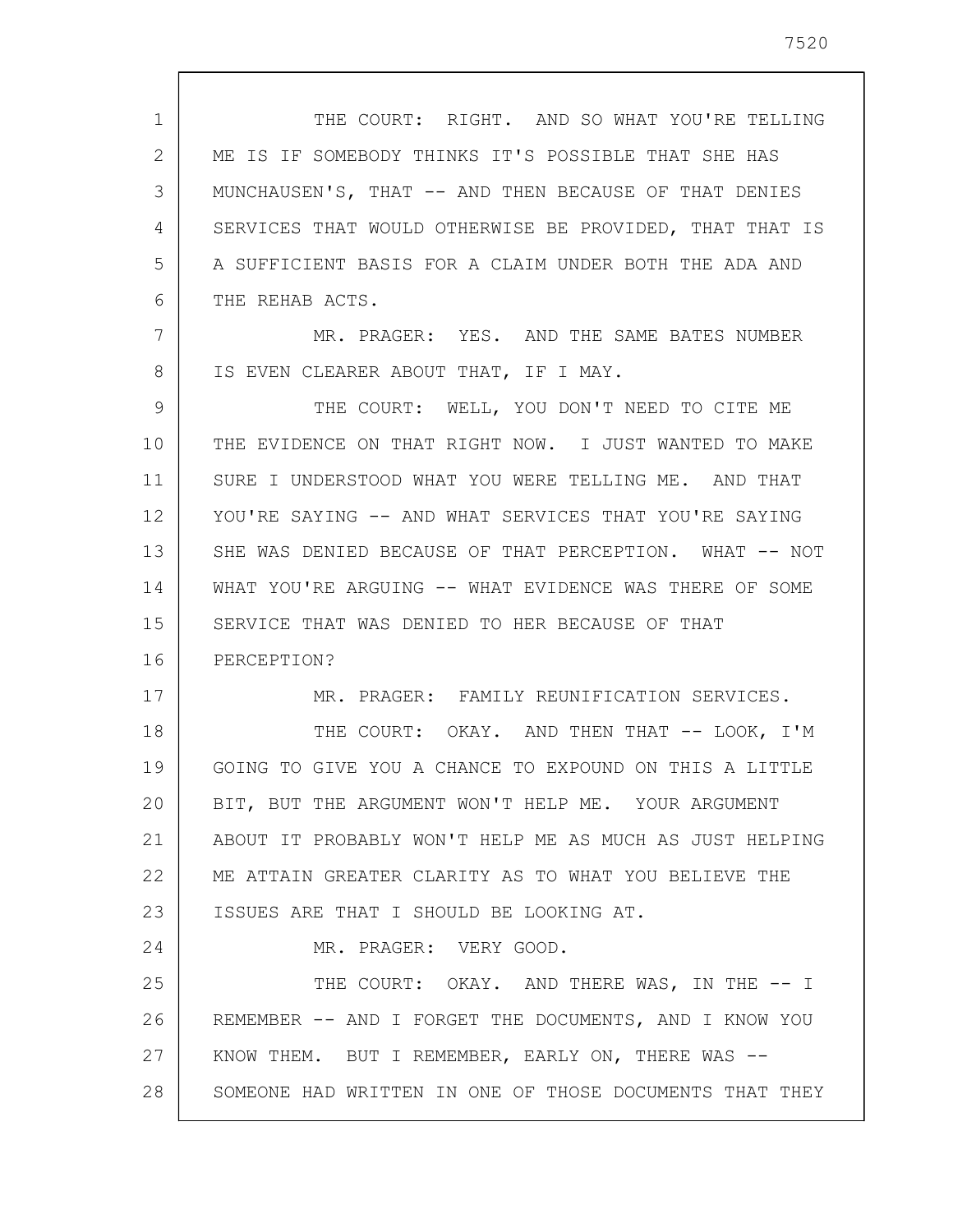1 2 3 4 5 6 7 8 9 10 11 12 13 14 15 16 17 18 19 20 21 22 23 24 25 26 27 28 MAY DENY FAMILY REUNIFICATION, AND THAT EVENTUALLY THEY DID. THEY NEVER DID PROVIDE FAMILY REUNIFICATION SERVICES. WHAT EVIDENCE IS THERE THAT THE REUNIFICATION SERVICES WERE NOT PROVIDED BECAUSE OF THAT PERCEPTION? MR. PRAGER: THE TESTIMONY FROM MS. HOCHSTEIN, MS. CONDON. THE COURT: OKAY. AND TELL ME WHAT MS. HOCHSTEIN SAID ABOUT THAT. MR. PRAGER: TRUTHFULLY I'D HAVE TO GO BACK TO HER DEPOSITION. THE COURT: YEAH. AND YOU DON'T HAVE TO QUOTE IT, BUT TELL ME YOUR RECOLLECTION. MR. PRAGER: SHE SAID THAT THE COURT -- I'M SORRY -- THE SOCIAL WORKERS PERCEIVED MOTHER AS SUFFERING MUNCHAUSEN'S, THEY RECOMMENDED AGAINST PROVIDING FAMILY REUNIFICATION SERVICES, AND THEN THEY GAVE HER LESSER SERVICES BECAUSE THEY PERCEIVED HER AS BEING MUNCHAUSEN'S. ON THE SEPTEMBER 9, 2010, AMENDED REPORT, THERE WAS A STATEMENT BY THE CIVIL RIGHTS UNIT FOR THE COUNTY THAT MS. DUVAL LOST HER FAMILIAL ASSOCIATION WITH HER SON BECAUSE OF THE PERCEPTION OF THE SOCIAL WORKERS IN THIS CASE IN RELATION TO HER. I DO HAVE THE FIRST PARAGRAPH OF EXHIBIT 219 READY TO READ TO YOU IF IT WOULD BENEFIT YOU. THE COURT: WELL, MAYBE LET ME JUST TAKE A LOOK AT IT.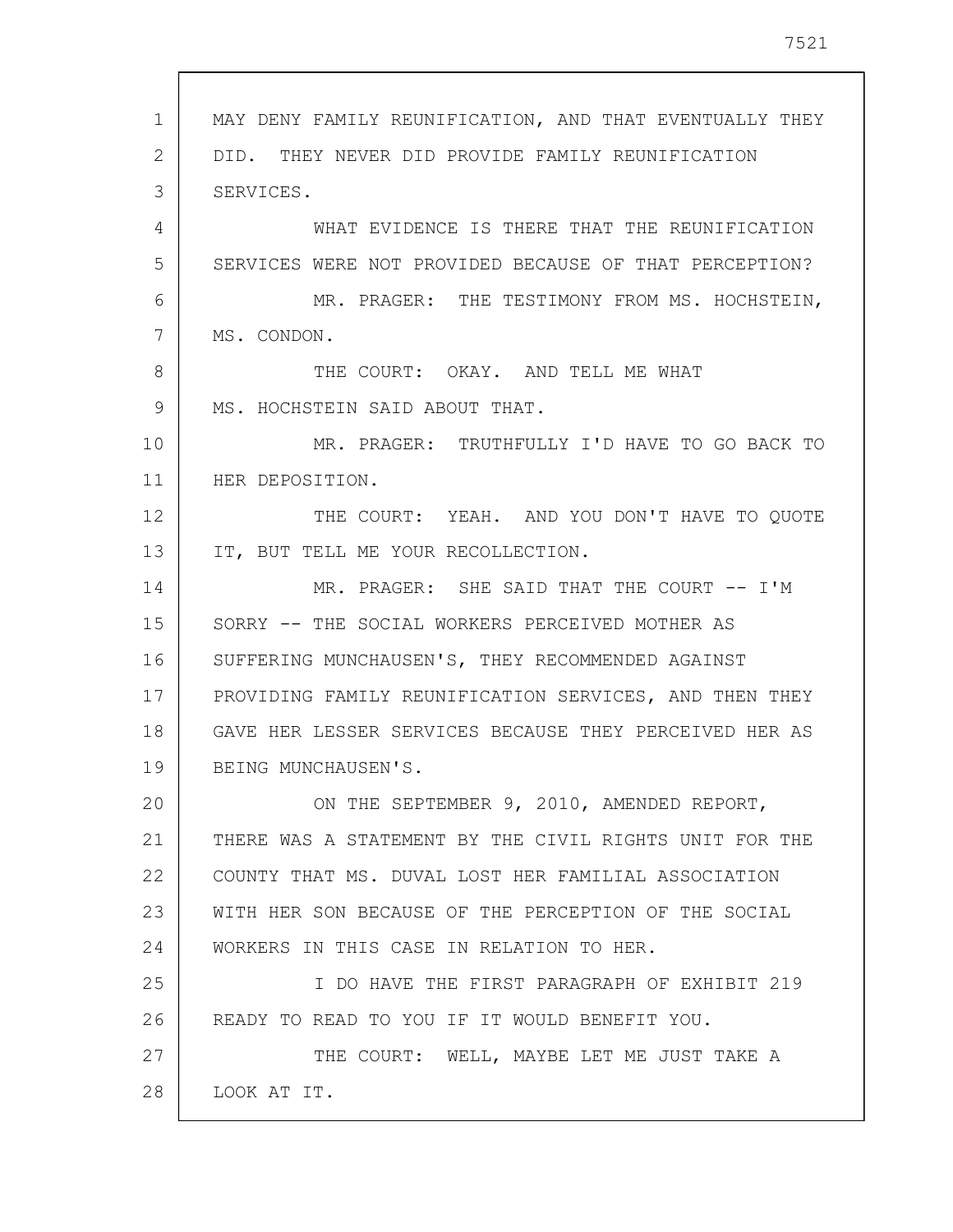1 2 3 4 5 6 7 8 9 10 11 12 13 14 15 16 17 18 19 20 21 22 23 24 25 26 27 28 MR. PRAGER: YOUR HONOR, IF I MAY? THE COURT: YES. MR. PRAGER: MS. CHUNG IS TRYING TO HELP ME PERHAPS ADDRESS THE CONCERN. THE COURT: I'D ASK HER TO HELP ME AS WELL, BUT I THINK THAT WOULD BE INAPPROPRIATE. OKAY. SO WHERE IN 219? MR. PRAGER: IT'S BATES 3082. THE COURT: BATES -- WHICH ONE? MR. PRAGER: 3082. THE COURT: OKAY. ALL RIGHT. I'VE READ, I BELIEVE, THE PARAGRAPH THAT YOU'RE REFERRING TO ON THAT PAGE. AND DID MS. HOCHSTEIN TESTIFY TO THAT IN HER DEPOSITION? MR. PRAGER: YES. I BELIEVE THAT MS. HOCHSTEIN CONFIRMED THAT STATEMENT -- AS, FOR EXAMPLE, ONE OF THE SLIDES WE DISCUSSED YESTERDAY, SHE DID TESTIFY TO THAT. I WANT TO MAKE THE COURT AWARE OF SOMETHING. IF THE COURT LOOKS AT 3082 -- AND I'LL READ THIS TO YOU. IT SAYS: "THE IMPLIED DIAGNOSIS OF POSSIBLE MUNCHAUSEN BY PROXY LED DCFS CSWS TO RECOMMEND AGAINST FAMILY REUNIFICATION FOR CP DUVAL WITH HER SON." I'M VERY CONFIDENT THAT THE DEFENSE WILL TELL YOU THE COURT REJECTED THIS RECOMMENDATION AND OFFERED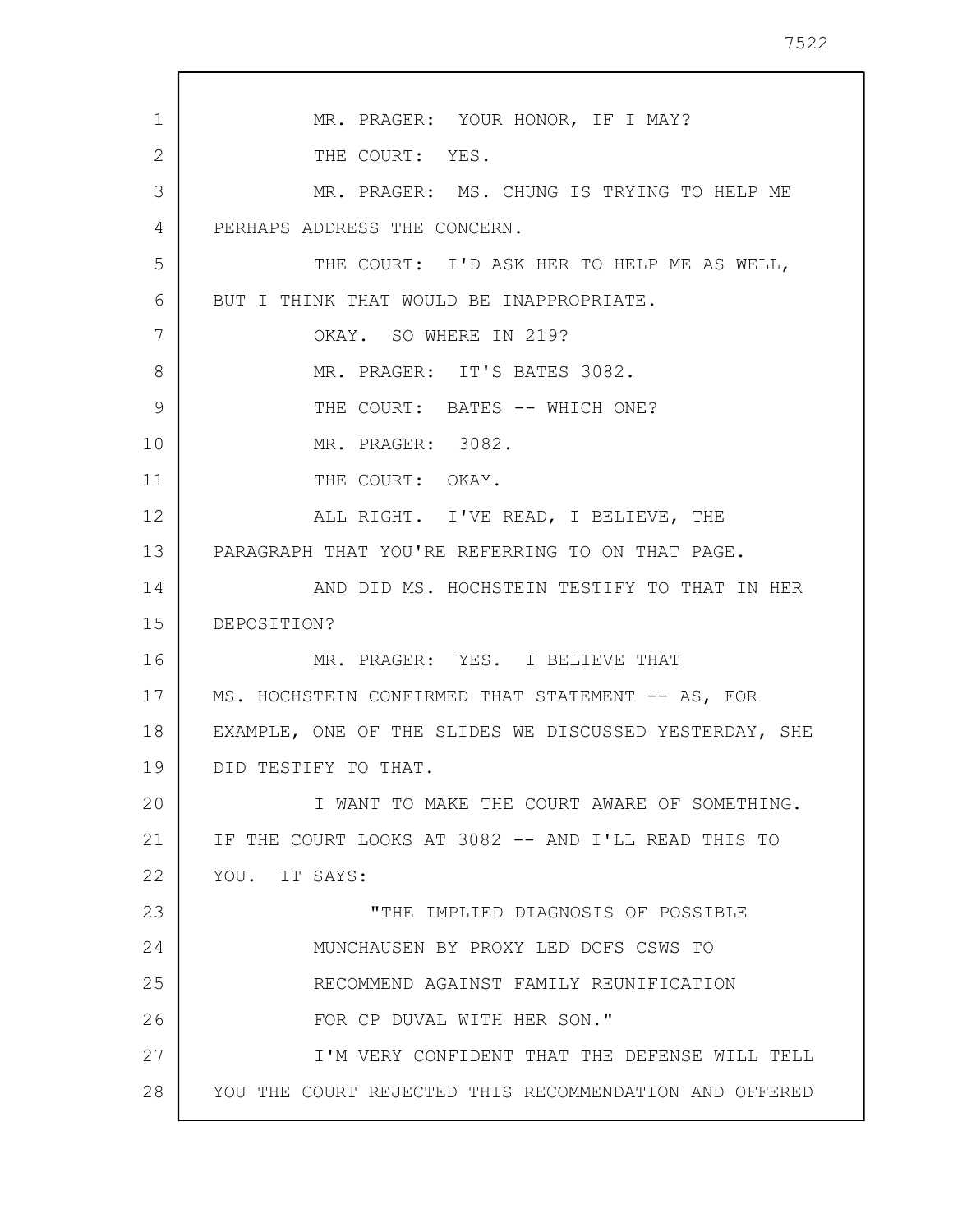1 2 3 4 5 6 7 8 9 10 11 12 13 14 15 16 17 18 19 20 21 22 23 24 25 26 27 28 FAMILY REUNIFICATION SERVICES IN THE FUTURE. WHEN YOU LOOK AT, FOR EXAMPLE, THE JURY INSTRUCTION WE'VE OFFERED, WHICH IS, AGAIN, 753 -- AND I CAN CITE THE LAW TO YOU AS WELL. THE POINT IS THAT WHEN A PERSON IS -- THERE'S A RECOMMENDATION FOR INFERIOR SERVICES, THAT BY ITSELF IS A DENIAL OF EQUAL SERVICES. AND OUR POSITION IS THAT IS ACTIONABLE. NOW, IN THIS CASE -- THE COURT: EVEN IF IT WAS PROVIDED AT A LATER TIME. MR. PRAGER: CORRECT. NOW, BECAUSE THERE WAS, AGAIN, THE GOVERNMENT RECOMMENDING THAT SOMEONE GET LESSER SERVICES BECAUSE OF AN UNLAWFUL PERCEPTION OF THAT PERSON'S CHARACTERISTICS --THE COURT: NO, I UNDERSTAND THE ARGUMENT. MR. PRAGER: OKAY. BUT NEVERTHELESS, OUR POSITION ALSO IS MS. DUVAL BECAME PERCEIVED AT THAT POINT AS HAVING MUNCHAUSEN BY PROXY. AND WHEN WE LOOK AT THE SEPTEMBER 9, 2010 REPORT --THE COURT: NO, I UNDERSTAND THAT. SO MY QUESTION IS -- BECAUSE I DO NOT HAVE AN INDEPENDENT RECOLLECTION -- DID MS. HOCHSTEIN TESTIFY, WHICH WAS PRESENTED BY DEPOSITION, TESTIMONY WHICH IN EFFECT STATES WHAT'S IN THIS PARAGRAPH IN EXHIBIT 219? MR. PRAGER: I BELIEVE THE ANSWER IS YES. THE COURT: OKAY. SO TO ANSWER THAT, JUST TO MAKE SURE, I'LL HAVE TO LOOK BACK TO SEE WHAT SHE SAID. MR. PRAGER: AND THE ONLY REASON I HESITATE IS -- I KNOW WE OFFERED IT, AND MY BELIEF IS THE COURT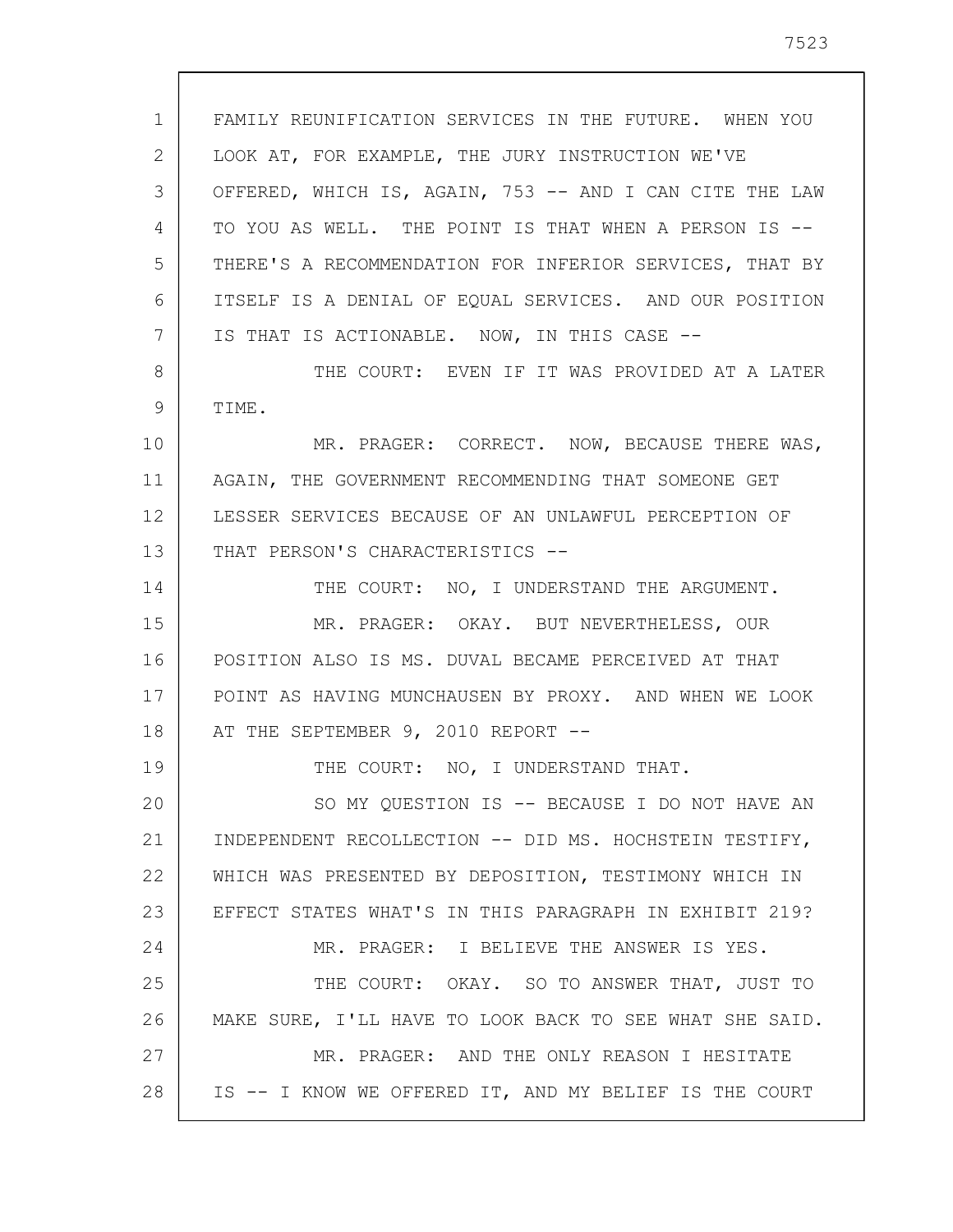1 2 3 4 5 6 7 8 9 10 11 12 13 14 15 16 17 18 19 20 21 22 23 24 25 26 27 28 ALLOWED IT, BUT THE ONLY REASON IT WOULD NOT HAVE BEEN RECEIVED IS IF THE COURT STRUCK THAT INDIVIDUAL SENTENCE. THE COURT: RIGHT. THAT'S WHY I'LL LOOK BACK AND MAKE SURE IT WAS GIVEN. I JUST DON'T HAVE A RECOLLECTION ONE WAY OR THE OTHER. BY STATING THIS, I'M NOT SUGGESTING THAT I THINK IT WASN'T GIVEN. WHAT I'M SAYING IS I HONESTLY HAVE NO MEMORY SPECIFICALLY ABOUT THAT ONE WAY OR THE OTHER ON THIS. MR. PRAGER: NOW, THE OTHER WITNESSES THAT TESTIFIED TO THIS WOULD BE LYNNE CONDON; MR. URQUIZO TESTIFIED THAT THE STATE CONFIRMED THE DISCRIMINATION FINDINGS AND CLOSED THEIR FILE AND REPORTED THE DISCRIMINATION AS BEING SUSTAINED. THE COURT: ALL RIGHT. SO LET ME ASK YOU TO DO THIS, IF YOU WILL. I'M GOING TO HEAR FROM THE DEFENSE ON THIS. AND WE DON'T HAVE TO DO IT RIGHT THIS MOMENT, BUT WITH ALL THIS TEAM OF TALENT THAT WE HAVE HERE -- AND I'M LOOKING AT THE FIVE LAWYERS ACROSS THE BOARD AT PLAINTIFF'S COUNSEL -- MAYBE ONE OF THEM, WHILE WE'RE DOING OTHER THINGS THIS MORNING, FOR EXAMPLE, LISTENING TO WITNESSES, SOMEONE COULD CHECK TO BE ABLE TO CITE TO ALL OF US THE DEPOSITION TESTIMONY OF HOCHSTEIN AND CONDON WHICH YOU BELIEVE COVERS THIS SUBJECT. MR. PRAGER: I'M HAPPY TO ASK FOR ASSISTANCE. THE COURT: I CAN DO IT OVER THE NOON HOUR BUT IT'LL SPEED EVERYTHING UP FOR EVERYONE IF SOMEONE WOULD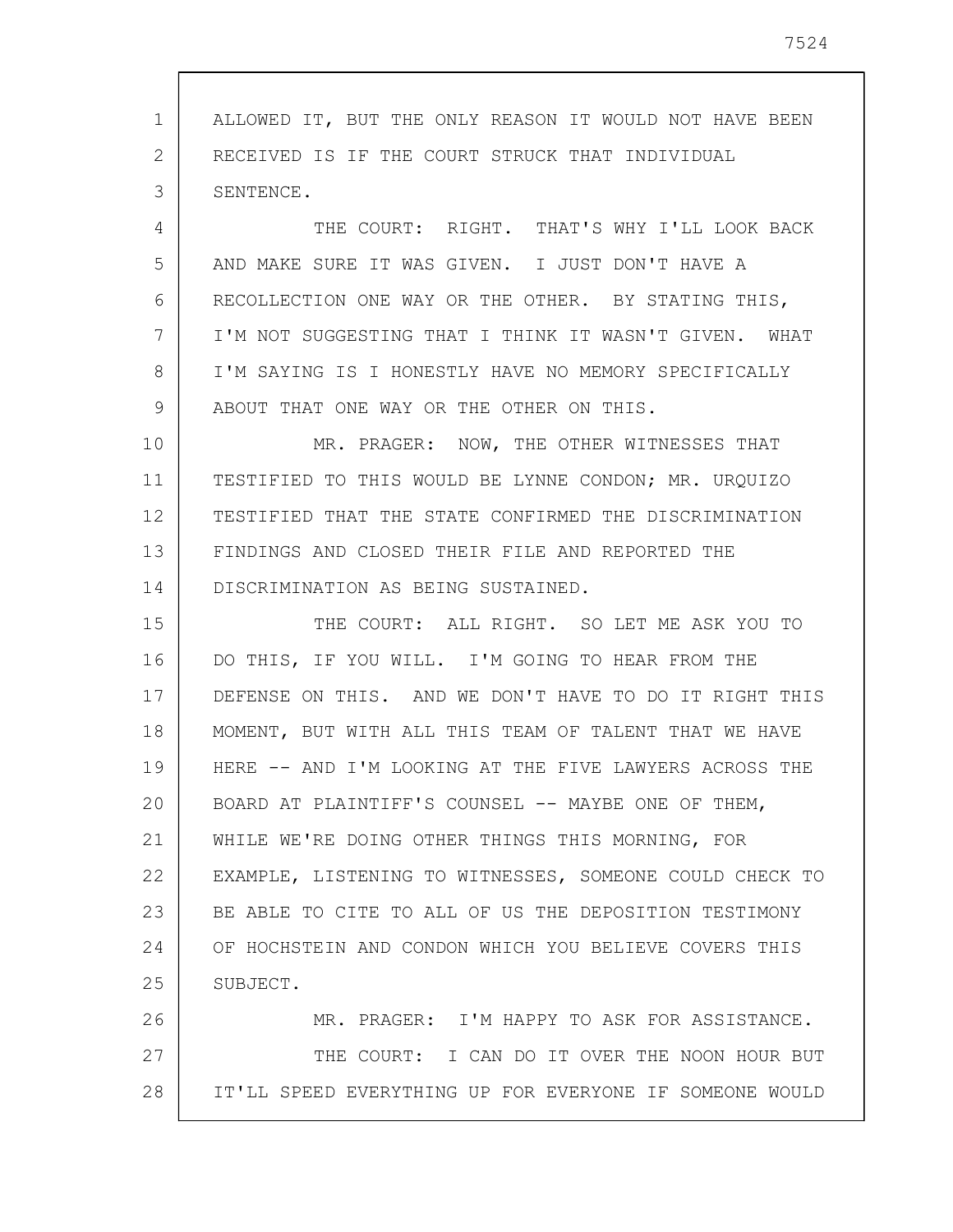1 2 3 4 5 6 7 8 9 10 11 12 13 14 15 16 17 18 19 20 21 22 23 24 25 26 27 28 JUST CITE ME TO WHERE IT WAS. I DON'T HAVE THE DISK BUT I CERTAINLY STILL HAVE THE DEPOSITIONS, AND I CAN -- AND I KNOW WHAT -- I CAN ALSO CHECK MY OWN RECORDS OF WHAT WAS PERMITTED AND I'LL BE HAPPY TO DO THAT. BUT IT'LL HELP ME, IF SOMEONE CAN CITE ME, IT WILL JUST QUICKEN THE PROCESS. MR. MCMILLAN: WE'RE WORKING ON IT. MR. PRAGER: VERY GOOD, YOUR HONOR. THE COURT: OKAY. ALL RIGHT. SO NOW, MS. SWISS. MS. SWISS: MY TURN. THE COURT: NOW YOU KNOW WHAT TO RESPOND TO. MS. SWISS: THE RECOMMENDATION THAT THERE WAS NO FAMILY REUNIFICATION SERVICES WAS MADE WHEN DCFS FILED THE PETITION BEFORE THE DETENTION HEARING. THAT PETITION WAS FILED ON OR ABOUT NOVEMBER 5TH OR SO FOR THE HEARING ON NOVEMBER 6TH. SO THAT WAS THE RECOMMENDATION. THE EVIDENCE AS IT'S STATED BY MS. DUVAL WAS THAT THE FIRST MENTION THAT THIS WASN'T A CASE OF MUNCHAUSEN SYNDROME BY PROXY WAS MADE BY HER OWN ATTORNEY AT THE DETENTION HEARING. THE NEXT POINT IN TIME IT WAS EVER RAISED WAS, AGAIN, AFTER THE DETENTION HEARING, AFTER THEIR DEPARTMENT ALREADY HAD MADE THE RECOMMENDATION FOR NO REUNIFICATION SERVICES, WHEN MS. DUVAL HERSELF BROUGHT UP THE FACT THAT HER BELIEF WAS THAT MR. MILLS AND HIS FAMILY WERE ACCUSING HER OF SUFFERING MUNCHAUSEN BY PROXY. AND THAT HAPPENED ON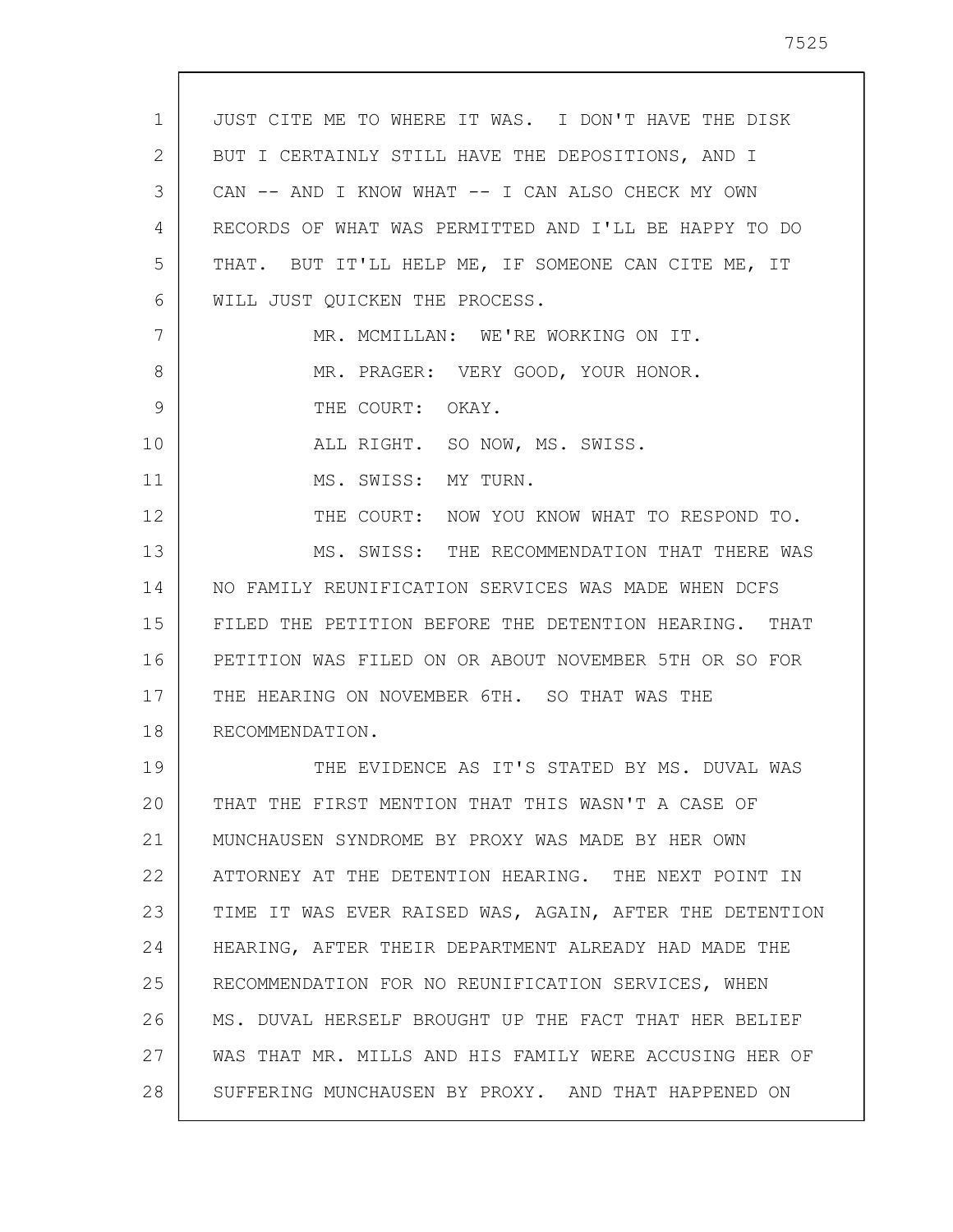1 2 3 4 5 6 7 8 NOVEMBER 18, 2009, IN HER UP-FRONT ASSESSMENT. THAT UP-FRONT ASSESSMENT WAS THEN ATTACHED TO THE JURISDICTION/DISPOSITION FILED BY CANDIS NELSON FOR THE HEARING ON JANUARY 4, 2010. AND AT THE TIME THAT REPORT WAS FILED, THERE WAS ALSO THE RECOMMENDATION BY DCFS THAT THE FAMILY RECEIVE AN INDEPENDENT PSYCHOLOGICAL EVALUATION SO THAT THE COURT WOULD HAVE MORE INFORMATION.

9 10 11 12 13 14 15 16 17 18 19 20 21 22 AND IN THAT REPORT, THE DEPARTMENT CONTINUED THE RECOMMENDATION FOR NO REUNIFICATION SERVICES. IT DIDN'T CHANGE ON ANY SORT OF PERCEPTION BY ANY OF THE SOCIAL WORKERS. IT WAS CONTINUED FROM THE PETITION. AND THE TESTIMONY OF MS. PINEDO, WHO FILED THE PETITION, IS BECAUSE WHEN THERE IS AN ALLEGATION UNDER WIC CODE 300E FOR SEVERE NEGLECT, THAT THEY ARE ENTITLED AND RECOMMENDED TO RECOMMEND NO REUNIFICATION SERVICES BECAUSE THE CHILD HAS SUFFERED SUCH SEVERE NEGLECT. AND IN THIS CASE, THE EVIDENCE THAT THEY RELIED ON, THE SEVERE GLOBAL DEVELOPMENTAL DELAYS THAT RYAN HAD BEEN DIAGNOSED WITH AS WELL AS THE FAILURE TO THRIVE. SO THAT IS THE REASON FOR THE NO REUNIFICATION SERVICES.

23 24 25 26 27 SO FAST FORWARD TO THAT JANUARY 4TH HEARING. THE ATTORNEY FOR MR. MILLS IS ACTUALLY THE ONE WHO RAISED THE ISSUE OF THE INDEPENDENT PSYCHOLOGICAL EXAM, AND MS. DUVAL'S ATTORNEY OBJECTED TO THAT EXAM. THE COURT DENIED THE REQUEST FOR THE EXAM.

28

NEVER AGAIN IN THE CASE -- IN THE DEPENDENCY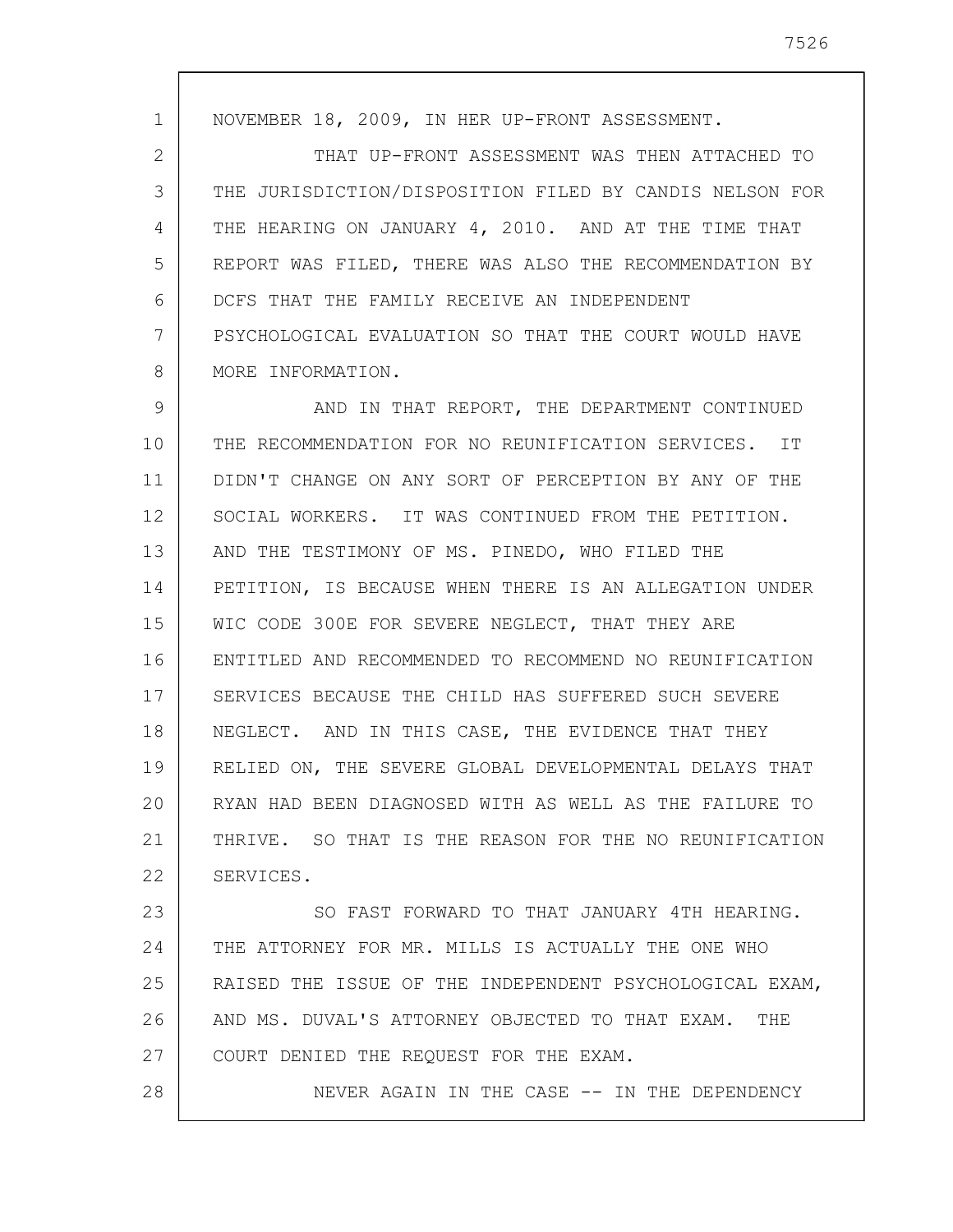1 2 3 4 5 6 7 8 9 10 CASE WAS THE ISSUE OF A PSYCHOLOGICAL EVALUATION RAISED. NEVER AGAIN IN THE CASE WAS THE ISSUE OF MUNCHAUSEN BY PROXY RAISED. IN FACT, THOSE WORDS ARE NOT USED IN ANY OF THE DEPENDENCY COURT TRANSCRIPTS EXCEPT FOR IN THE DETENTION HEARING WHEN IT WAS RAISED BY MS. DUVAL'S ATTORNEY HERSELF. IT WAS NOT AN ISSUE THAT WAS DECIDED IN THE CASE. IT WAS NOT AN ISSUE THAT WENT THROUGH THE PERCEPTION OF THE SOCIAL WORKERS. THERE'S NO TESTIMONY FROM ANY OF THE SOCIAL WORKERS HANDLING THAT CASE TO THAT EFFECT.

11 12 13 14 15 16 NOW THE ISSUE BECOMES THIS ISSUE WITH THE CIVIL RIGHTS COMPLAINT. NOW, MS. DUVAL FILED HER CIVIL RIGHTS COMPLAINT ON MARCH 8, 2010. SO TWO MONTHS AFTER THE COURT ALREADY SAID NO 730 EVALUATION, MS. DUVAL AGAIN RAISED THAT ISSUE HERSELF IN FILING THE COMPLAINT WITH THE CIVIL RIGHTS INVESTIGATION UNIT.

17 18 19 20 21 22 23 24 25 26 27 NOW, THE INVESTIGATION DONE BY MS. HOCHSTEIN, THE COUNTY CONCEDES THIS REPORT, EXHIBIT 219, DOES SAY WHAT MR. PRAGER REPRESENTED IT SAID. BUT THIS IS THE REPORT THAT WAS FILED ON AUGUST 2, 2010. AND THE STATE OF THE EVIDENCE AS PRESENTED IN THE PLAINTIFF'S CASE IS THAT THE DECISION OF THE COUNTY, MS. HOCHSTEIN HERSELF, WAS OVERTURNED AND THAT THE FINAL CONCLUSION OF THE REPORT THAT WAS SUBMITTED TO THE STATE ON OR ABOUT JANUARY OF 2011 WAS THAT MS. DUVAL DID NOT SUFFER DISCRIMINATION ON THE BASIS OF PERCEPTION OF MUNCHAUSEN SYNDROME BY PROXY.

28

AND MR. URQUIZO CONFIRMED THAT, YES, THAT THE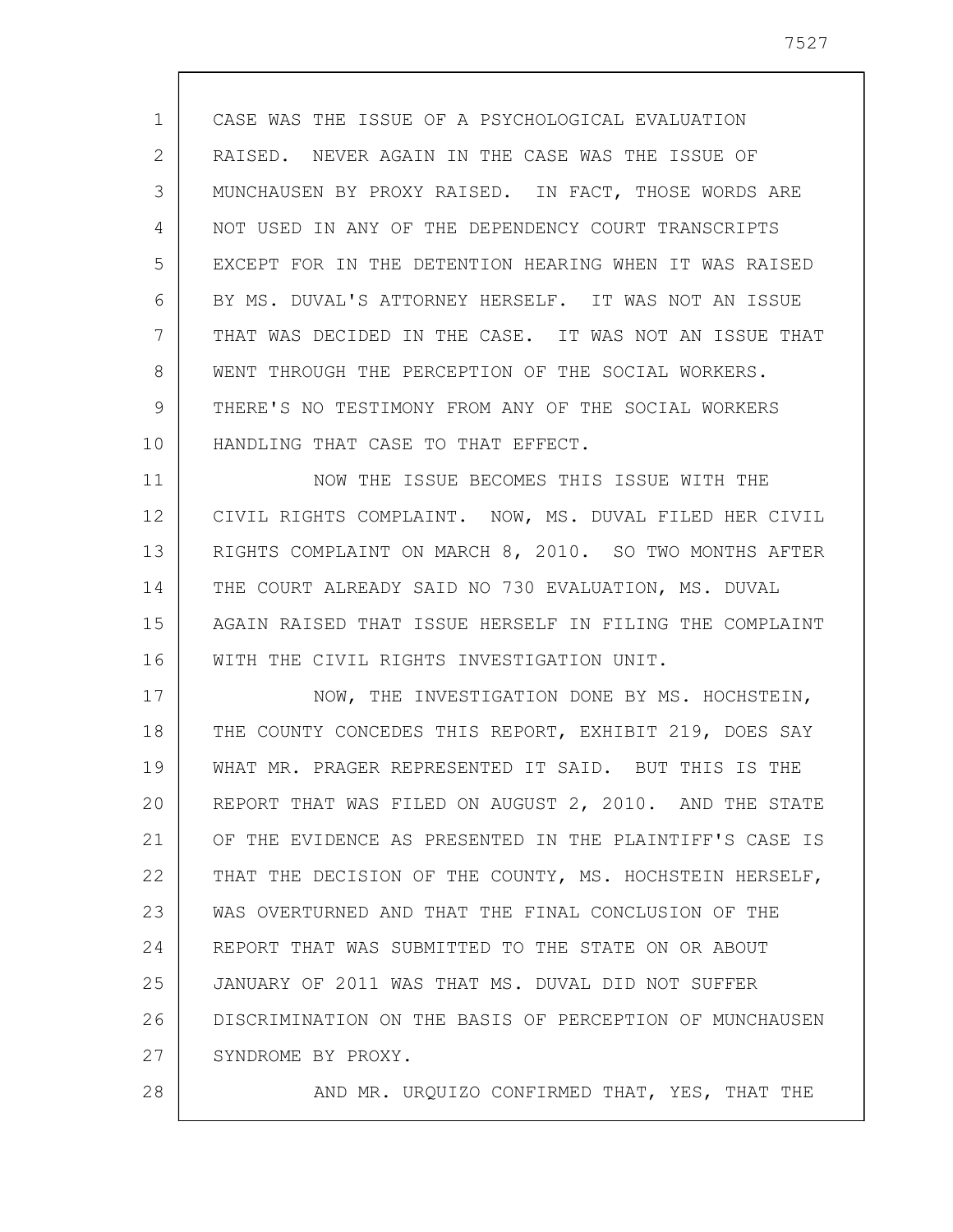1 2 3 COUNTY HAD SUBMITTED ADDITIONAL REPORTS. THEY WEREN'T REVIEWED, AND WE CAN -- THAT ISSUE IS REALLY NEITHER HERE NOR THERE FOR THAT MOTION.

4 5 6 7 8 9 10 11 12 13 14 15 16 17 18 ADDITIONALLY, THE TESTIMONY OF MS. CONDON THAT WAS READ TO THE JURY STATES THAT, YES, MS. HOCHSTEIN DID MAKE THIS INITIAL CONCLUSION BUT IT WAS BASED ON THE WRONG PREMISE. AND THAT TESTIMONY HAS BEEN IN FRONT OF THE JURY, AND MS. CONDON EXPLAINED THAT THERE WAS NOT A NEXUS BETWEEN THIS MUNCHAUSEN SYNDROME BY PROXY REFERENCE IN THE COURT REPORT IN THE UP-FRONT ASSESSMENT AND ANY DELAY IN REUNIFICATION SERVICES OR ANY DENIAL OF SERVICES. AND SO THAT TESTIMONY HAS BEEN PRESENTED IN FRONT OF THE JURY. MS. CONDON DID NOT CONFIRM THAT MS. DUVAL HAS BEEN DISCRIMINATED. IN FACT, IT WAS EXACTLY THE OPPOSITE, AND SHE TESTIFIED TO THE PROGRESSION OF THE SUBSEQUENT REPORTS THAT WERE FILED WITH THE STATE BASED ON NEW INFORMATION THAT THE INVESTIGATION HAD REVEALED.

AND THAT'S ALL.

19

20 21 22 23 24 25 26 27 THE COURT: SO THE PLAINTIFF CLAIMS THAT -- AS YOU ALREADY HEARD -- THAT THIS PERCEPTION THAT SHE HAD MUNCHAUSEN'S CAUSED THEM, THE COUNTY, TO RECOMMEND AGAINST FAMILY REUNIFICATION SERVICES, AND THEY, IN FACT, NEVER DID PROVIDE FAMILY REUNIFICATION SERVICES, UNTIL AT LEAST SOME LATER TIME. MR. PRAGER: RIGHT. THE COURT: AND YOU'RE SAYING, WELL, THAT

28 ISN'T WHY THEY RECOMMENDED AGAINST IT. THEY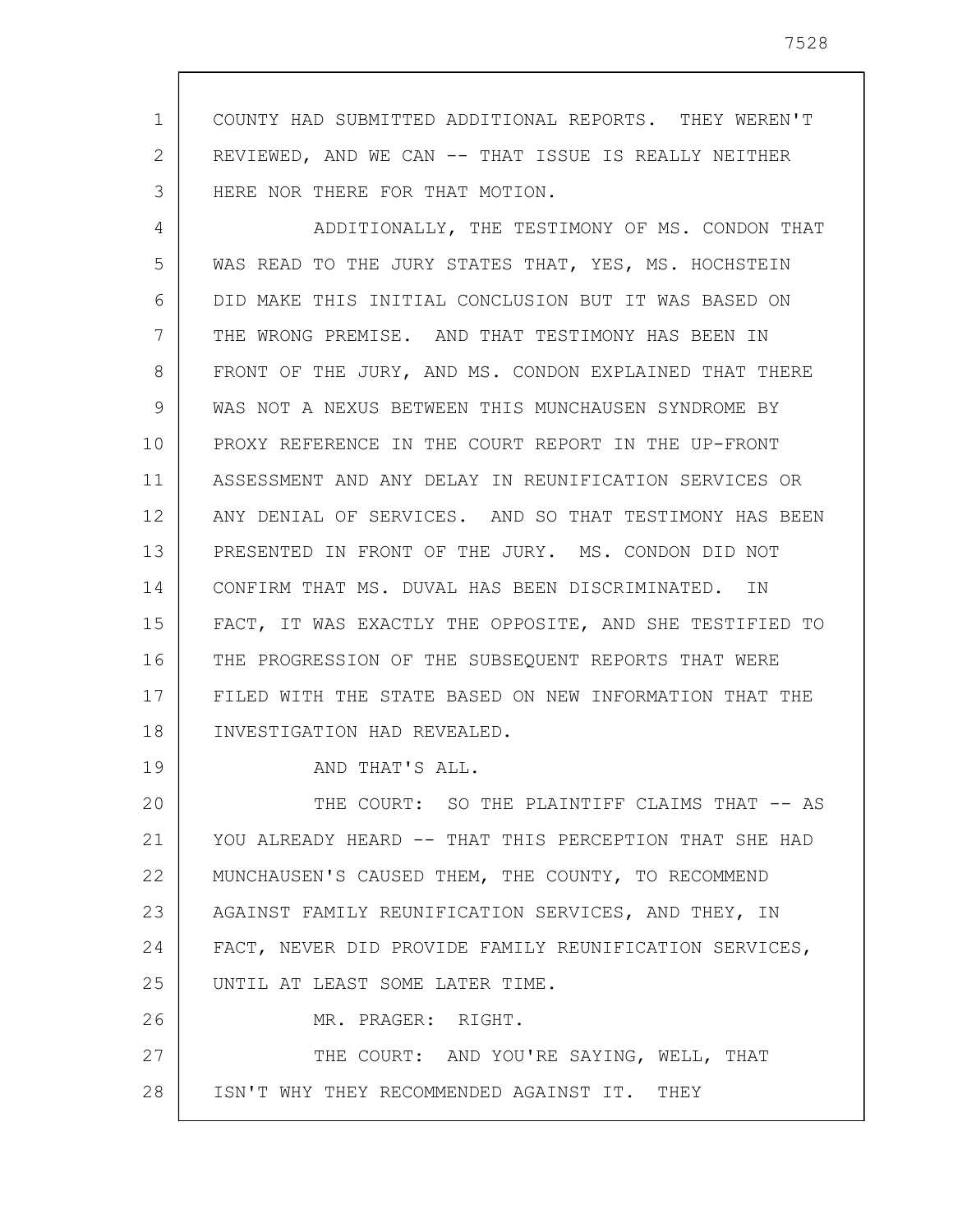1 2 3 4 5 6 7 8 9 RECOMMENDED AGAINST IT BECAUSE OF THE CONDITION OF THE CHILD WITH THE FAILURE TO THRIVE, OR WHATEVER YOU WANT TO CALL IT, BUT HE WAS VERY TINY. AND I REMEMBER WHEN THIS THING STARTED THEY SAID HE WAS, WHAT, 14 MONTHS OLD AND HAD GAINED ONE POUND, SOMETHING LIKE THAT, OVER SOME EXTENDED PERIOD OF TIME. AND THE DEVELOPMENTAL DELAYS, WHICH HAD TO DO -- AT LEAST MANIFESTED THEMSELVES IN OTHER WAYS AS TO THINGS HE COULD DO OR NOT DO AT A GIVEN AGE.

10 11 12 SO IS THAT A FACTUAL ISSUE AS TO WHAT CAUSED THE COUNTY TO NOT -- AT THAT TIME, NOT PROVIDE FAMILY REUNIFICATION SERVICES?

13 14 15 16 17 18 19 20 21 22 23 24 25 MS. SWISS: IT'S NOT A FACTUAL ISSUE. IT'S A STATEMENT OF FACT SIMPLY BASED ON THE TIME LINE. THE ISSUE OF MUNCHAUSEN BY PROXY WASN'T RAISED UNTIL AFTER THE COUNTY HAD ALREADY FILED THE PETITION AND MADE ITS RECOMMENDATIONS. AND THAT DECISION AS TO WHAT THE DEPARTMENT'S RECOMMENDATIONS WERE WAS CONSISTENT THROUGHOUT. SO THERE REALLY -- IT IS NOT A QUESTION OF FACT. IT'S SIMPLY BASED ON THE STATE OF THE EVIDENCE OF WHAT THE COUNTS WERE IN THE PETITION FILED BEFORE THE DETENTION HEARING, BEFORE THE ISSUE WAS EVER RAISED BY ANYONE. THE COURT: AND THE FIRST TIME THE MUNCHAUSEN BY PROXY WAS RAISED WAS IN THE UP-FRONT ASSESSMENT?

26 27 MS. SWISS: MS. DUVAL'S ATTORNEY SAID, AT DETENTION HEARING --

28

THE COURT: AT THE DETENTION HEARING.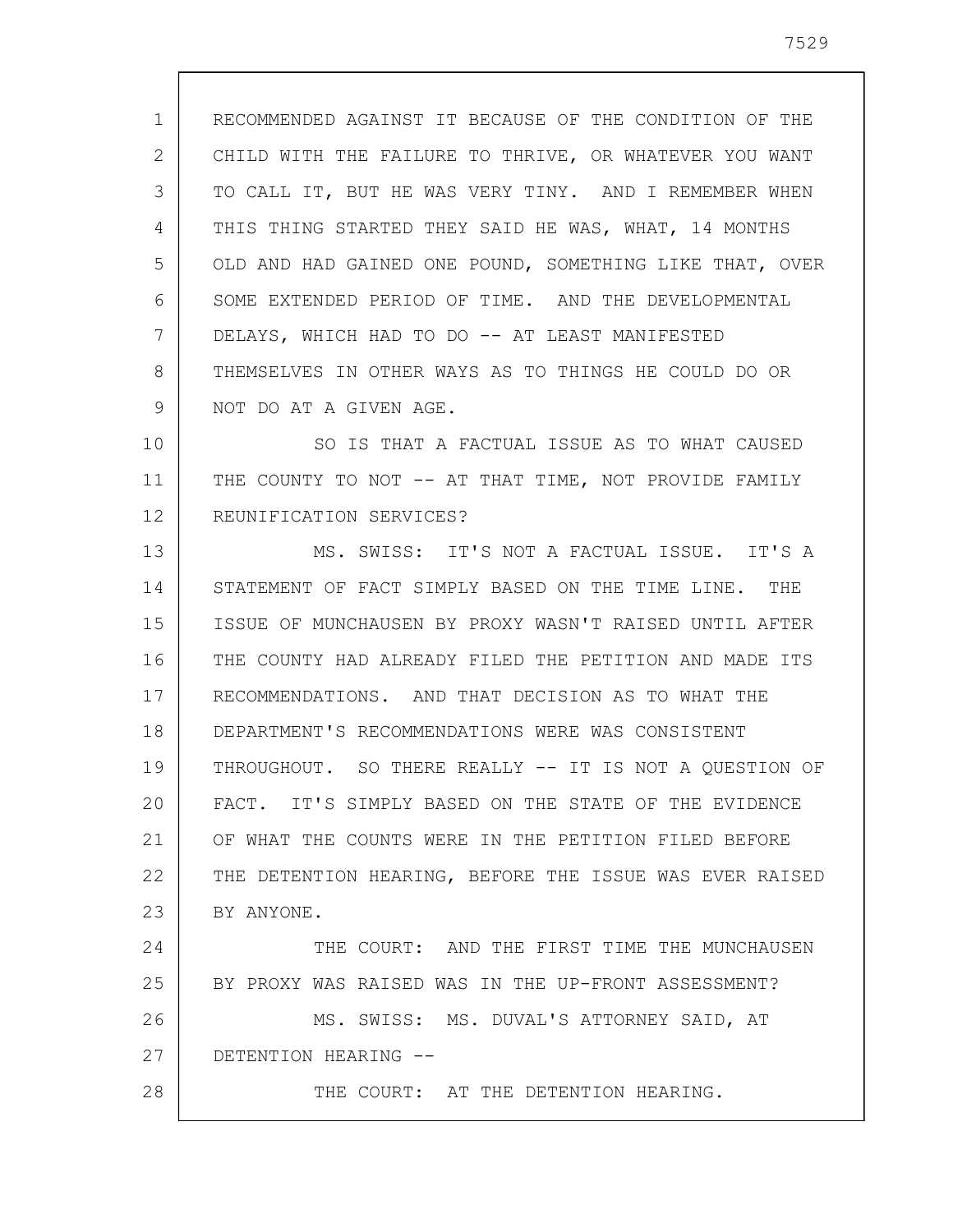| $\mathbf 1$     | MS. SWISS: -- "THIS IS NOT A MUNCHAUSEN BY              |
|-----------------|---------------------------------------------------------|
| $\overline{2}$  | PROXY CASE, " AS A STATEMENT, AS PART OF HIS ARGUMENT.  |
| 3               | AND THEN THE FIRST TIME THE MUNCHAUSEN BY               |
| 4               | PROXY WAS RAISED SUBSEQUENT WAS WHEN MS. DUVAL RAISED   |
| 5               | IT IN THE UP-FRONT ASSESSMENT TO HILLSIDES, NOT         |
| 6               | AFFILIATED WITH THE COUNTY. AND THE SOCIAL WORKER,      |
| 7               | MS. NELSON, IS REQUIRED TO REPORT ALL OF THAT           |
| 8               | INFORMATION TO THE COURT, AND SO PUT THE STATEMENT IN   |
| 9               | THE -- IN HER REPORT, SAYING "WITH THE CONCERN FOR      |
| 10              | POSSIBLE MUNCHAUSEN BY PROXY AND OTHER DISORDERS, AS -- |
| 11              | YOU KNOW, BASED ON THE UP-FRONT ASSESSMENT," AND THEN   |
| 12 <sup>°</sup> | ATTACHED THE UP-FRONT ASSESSMENT FOR THE COURT TO       |
| 13              | CONSIDER IN RECOMMENDING THE 730 EVALUATION.            |
| 14              | THE COURT: OKAY.                                        |
| 15              | MR. PRAGER.                                             |
| 16              | MR. PRAGER: THERE'S A LOT OF ISSUES TO                  |
| 17              | ADDRESS THAT ARE BEING RAISED, AND I THINK THE MOST     |
| 18              | IMPORTANT ONE, YOUR HONOR, IS YOU'RE NOW STARTING TO    |
| 19              | GET INTO QUESTIONS OF FACT. AND I THINK THAT'S A        |
| 20              | DECISION FOR THE JURY. AND THE MERE FACT THAT THE       |
| 21              | COUNTY ISSUED MS. DUVAL A LETTER SAYING SHE IS THE      |
| 22              | VICTIM OF DISCRIMINATION AND THE COUNTY ARTICULATED THE |
| 23              | SAME LEGAL BASIS THAT WE'RE ARTICULATING FOR OUR CLAIM  |
| 24              | MEANS THAT THE JURY SHOULD HAVE THE RIGHT TO CONSIDER   |
| 25              | THE EVIDENCE.                                           |
| 26              | I DISAGREE WITH MUCH OF WHAT MS. SWISS SAID.            |
| 27              | IN LOOKING AT EXHIBIT 216, AND IT'S AT BATES PAGE --    |
| 28              | AND WE'D HAVE TO, AGAIN, GO BACK AND LOOK AT WHAT WAS   |

 $\overline{\phantom{a}}$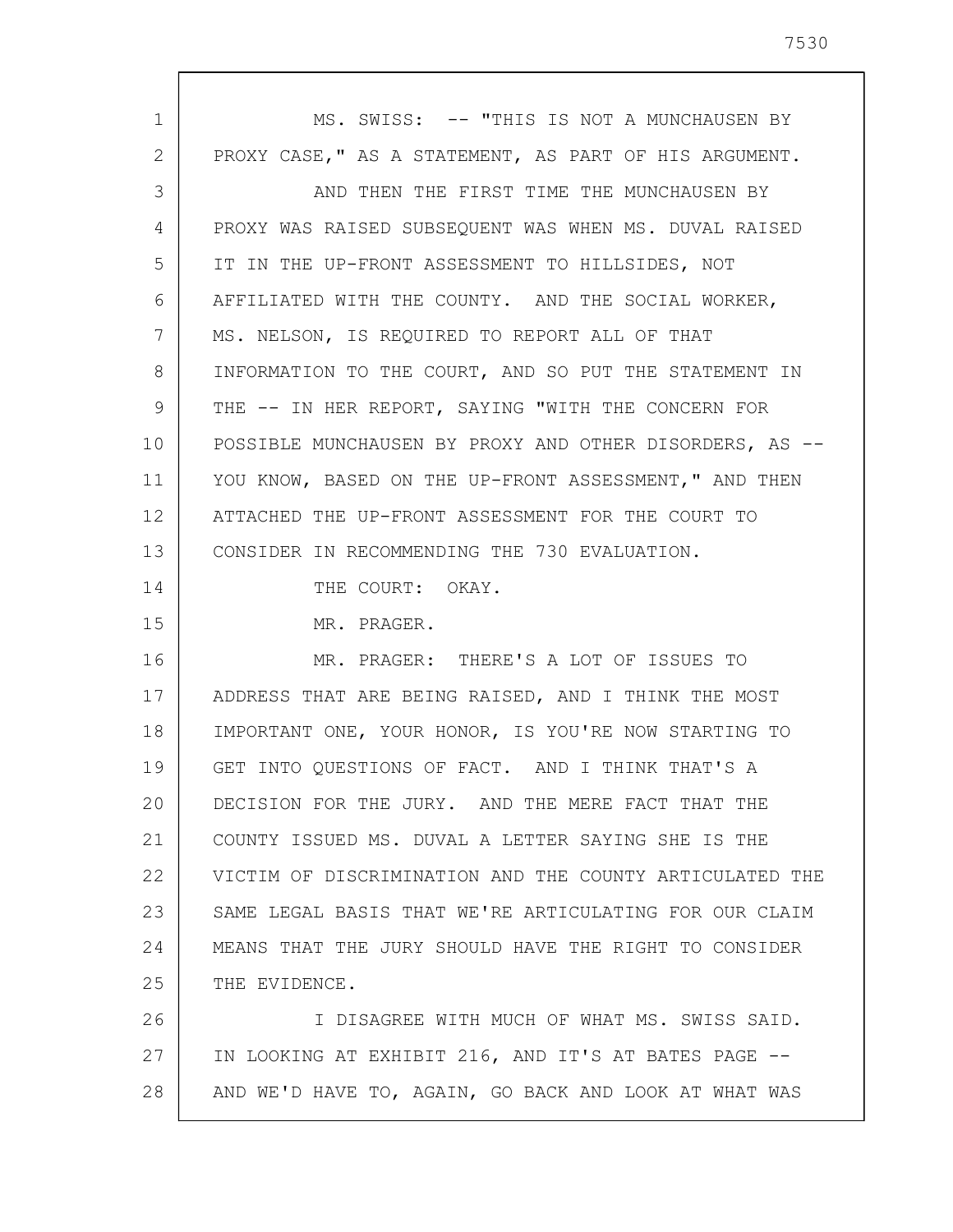1 2 3 4 5 6 7 8 9 10 11 12 13 14 15 16 17 18 19 20 21 22 23 24 25 26 27 28 OFFERED AND RECEIVED -- 3056. AND I CAN PROCEED WHEN THE COURT IS READY. THE COURT: WHAT PART OF 216 ARE YOU REFERRING TO? MR. PRAGER: BATES PAGE 3056. IT WILL BE THE LAST FULL PARAGRAPH ON THE BOTTOM OF THE PAGE. I CAN READ IT WHENEVER THE COURT'S READY. THE COURT: WELL, IS 216 IN EVIDENCE? MR. PRAGER: I BELIEVE THAT ONE OF THE WITNESSES DISCUSSED THESE FINDINGS, WHICH WE AGAIN HAVE TO GO BACK AND MAKE SURE THE DEPOSITION TESTIMONY -- THE COURT: ALL RIGHT. IT'S 216 -- THAT'S WHY I TOOK A QUICK LOOK. I DON'T FIND THAT 216 IS IN EVIDENCE. MS. SWISS: IT IS NOT IN EVIDENCE. IT IS ONE OF THE -- IT IS THE DRAFT REPORT PREPARED BY MS. HOCHSTEIN BEFORE EXHIBIT 219, WHICH IS ALSO NOT IN EVIDENCE. THE COURT: RIGHT. YES, MR. PRAGER? MR. PRAGER: OKAY. SO THE LAST PARAGRAPH CONFIRMED THAT MS. DUVAL WAS: "DIFFERENTLY TREATED IN THE RECEIPT OF DCFS SERVICES BECAUSE SHE IS A MEMBER OF THE PROTECTED CLASS DISABILITY. SHE WAS HELD RESPONSIBLE FOR NEGLECTING, ABUSING, AND HARMING HER SON BY WITHHOLDING FOOD FROM HIM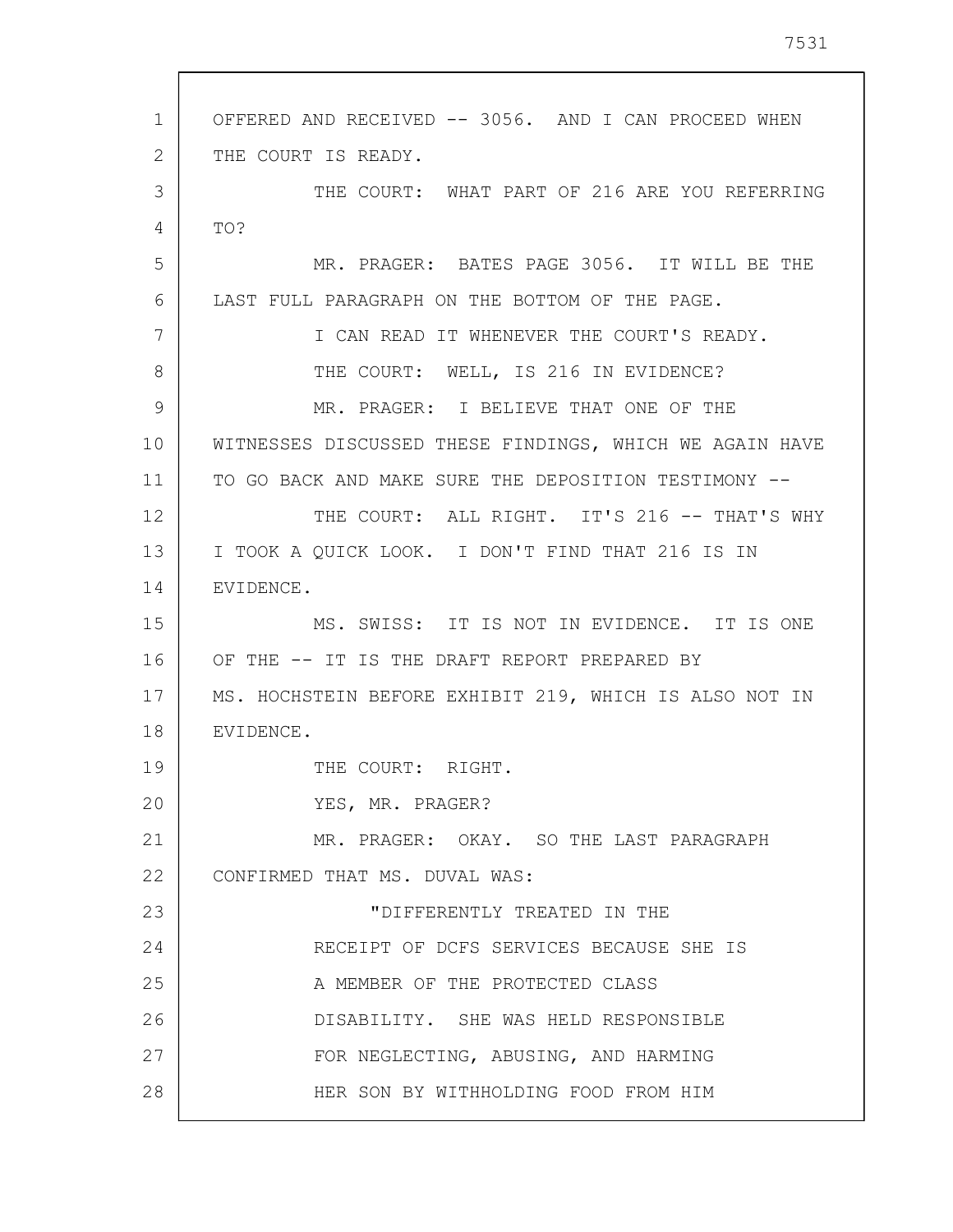| 1  | BECAUSE SHE WAS PERCEIVED BY THE SOIS                   |
|----|---------------------------------------------------------|
| 2  | AS BEING IMPAIRED FROM MSBP. AS A                       |
| 3  | RESULT, DCFS PERMANENTLY REMOVED                        |
| 4  | CP DUVAL'S SON FROM HER CARE AND CLOSED                 |
| 5  | HER CASE."                                              |
| 6  | THERE ARE ISSUES ABOUT THE TIMING OF EVENTS,            |
| 7  | BUT WHAT WE THINK THE EVIDENCE SHOWS IS THAT THE SOCIAL |
| 8  | WORKER DEVELOPED THE OPINION, THE PERCEPTION THAT       |
| 9  | MS. DUVAL WAS IMPAIRED BY MSBP, AND TREATED HER         |
| 10 | ACCORDINGLY. AND I THINK IT'S WELL WITHIN THE JURY'S    |
| 11 | PURVIEW TO DECIDE WHEN THAT PERCEPTION BEGAN AND WHEN   |
| 12 | THE DISCRIMINATION BEGAN.                               |
| 13 | MOREOVER, THERE ARE SOME ADDITIONAL FACTS THAT          |
| 14 | WE'VE NOT FULLY DISCLOSED DURING THIS HEARING THAT      |
| 15 | MS. SCHEELE AND MS. NELSON BOTH WERE FOUND TO HAVE      |
| 16 | VIOLATED COUNTY POLICIES, AND THAT'S BEEN CONSISTENT    |
| 17 | THROUGH EVEN THE FINAL REPORT OF JANUARY 2011. AND      |
| 18 | WHAT THE COUNTY DID IN THAT REPORT -- WHICH HASN'T BEEN |
| 19 | OFFERED YET AS PART OF OUR CASE -- IS THAT THEY CHANGED |
| 20 | IT AND SAID THERE WAS A VIOLATION OF POLICY BUT THAT    |
| 21 | POLICY VIOLATION DID NOT RISE TO A CIVIL RIGHTS         |
| 22 | VIOLATION. WE THINK THAT WOULD BE A QUESTION OF FACT    |
| 23 | FOR A JURY TO DECIDE. THERE ARE DISCIPLINARY            |
| 24 | RECOMMENDATIONS BY THE CIVIL RIGHTS UNIT AGAINST        |
| 25 | MS. SCHEELE AND NELSON THAT WERE NEVER IMPLEMENTED.     |
| 26 | THE COURT: ALL RIGHT. UNFORTUNATELY, THIS IS            |
| 27 | NOT THE FIRST INSTANCE IN THIS CASE WHERE -- I DON'T    |
| 28 | WANT A BLENDING OF ARGUMENT SO MUCH AS I WANT EVIDENCE  |
|    |                                                         |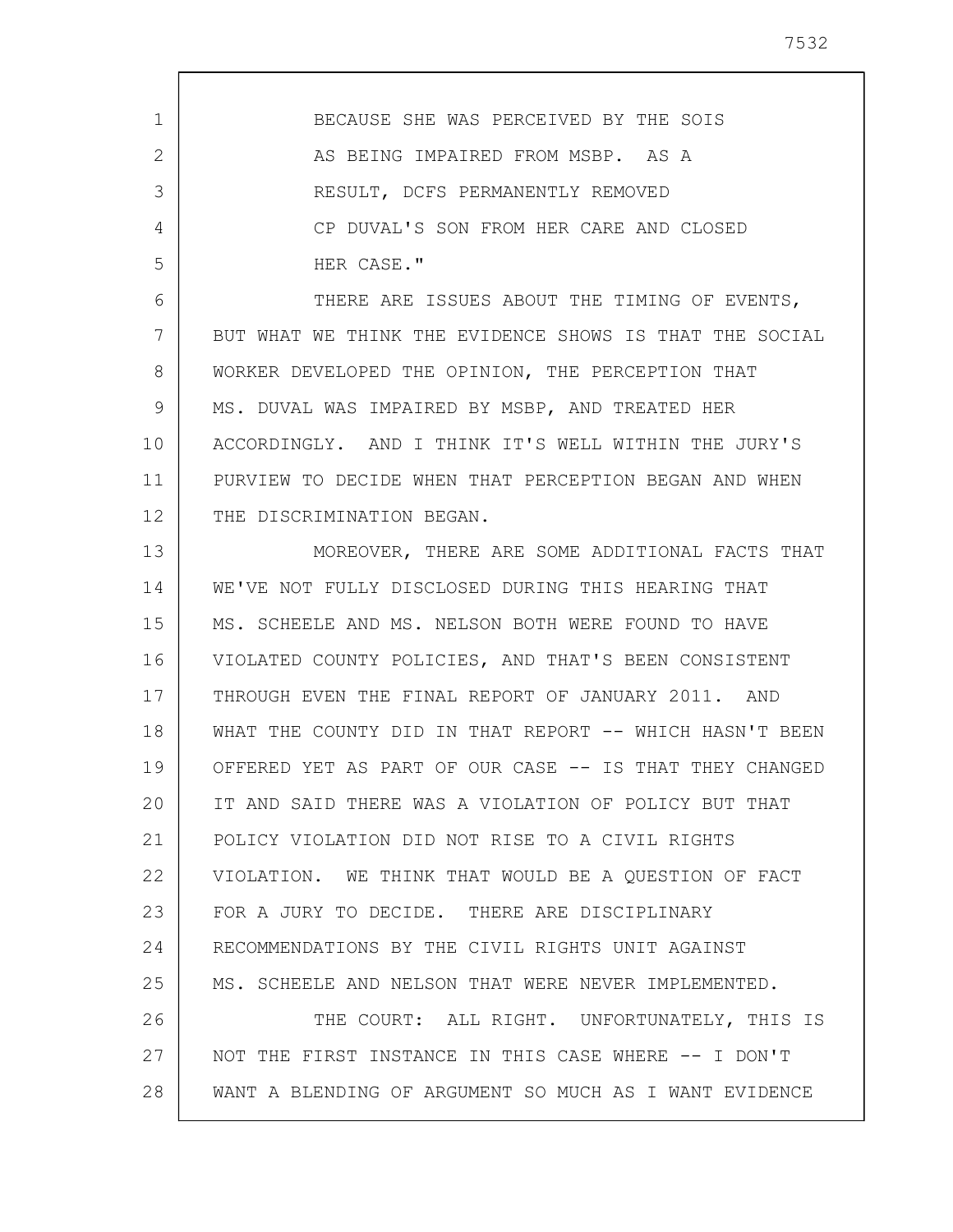| $\mathbf{1}$ | OF FACT. AND I'M HAPPY TO HEAR THE ARGUMENT ONCE WE'VE |
|--------------|--------------------------------------------------------|
| 2            | ESTABLISHED WHAT THE FACTS ARE AND WHAT THE EVIDENCE   |
| 3            | WAS. AND, AS I SAY, I'LL BE HAPPY TO HEAR THE ARGUMENT |
| 4            | WHAT THE IMPACT OR IMPORT OF THE EVIDENCE MIGHT BE AS  |
| 5            | TO, IN ESSENCE, IS THIS INSTANCE, WHETHER THERE IS A   |
| 6            | FACTUAL ISSUE THAT THE PERCEPTION RESULTED IN A DENIAL |
| 7            | OF SERVICES. AND I DO NOT HAVE SUFFICIENT INDEPENDENT  |
| 8            | RECOLLECTION BECAUSE OF THE, REALLY, QUANTITY OF       |
| 9            | EVIDENCE WE'VE HAD AND A LARGE NUMBER OF WITNESSES     |
| 10           | THAT -- AS YOU KNOW, YOU DON'T NEED ME TO TELL YOU     |
| 11           | THIS -- WE JUST HAVE HAD A LOT OF INTEREST.            |
| 12           | MR. PRAGER: SURE.                                      |
| 13           | THE COURT: AND I DON'T EVEN THINK MY                   |
| 14           | NOTE-TAKING, WHICH I'LL CHECK, WOULD PROBABLY BE       |
| 15           | SUFFICIENT TO COVER THE DETAIL OF WHAT EACH SIDE IS    |
| 16           | SAYING.                                                |
| 17           | SO THE MOTION HAS BEEN MADE, AND I'LL ASK THE          |
| 18           | PLAINTIFF TO GIVE ME A SUMMARY -- NOT YOUR ARGUMENT -- |
| 19           | MR. PRAGER: I UNDERSTAND.                              |
| 20           | THE COURT: -- A SUMMARY OF THE EVIDENCE THAT           |
| 21           | YOU BELIEVE -- AND IT HAS TO BE EVIDENCE, NOT SOME     |
| 22           | DOCUMENT THAT'S NOT IN EVIDENCE, BUT IF IT WAS         |
| 23           | TESTIMONY THAT WAS ELICITED THAT COVERED THE DOCUMENT, |
| 24           | THAT'S FINE.                                           |
| 25           | BUT IT'S THE TESTIMONY THAT I'D LIKE TO HAVE           |
| 26           | YOU REFER ME TO AS TO -- SO I CAN SEE WHAT EVIDENCE    |
| 27           | THERE ACTUALLY WAS THAT WOULD HELP ME IN DECIDING      |
| 28           | WHETHER THERE IS THIS FACTUAL ISSUE.                   |

 $\sqrt{ }$ 

 $\overline{\phantom{a}}$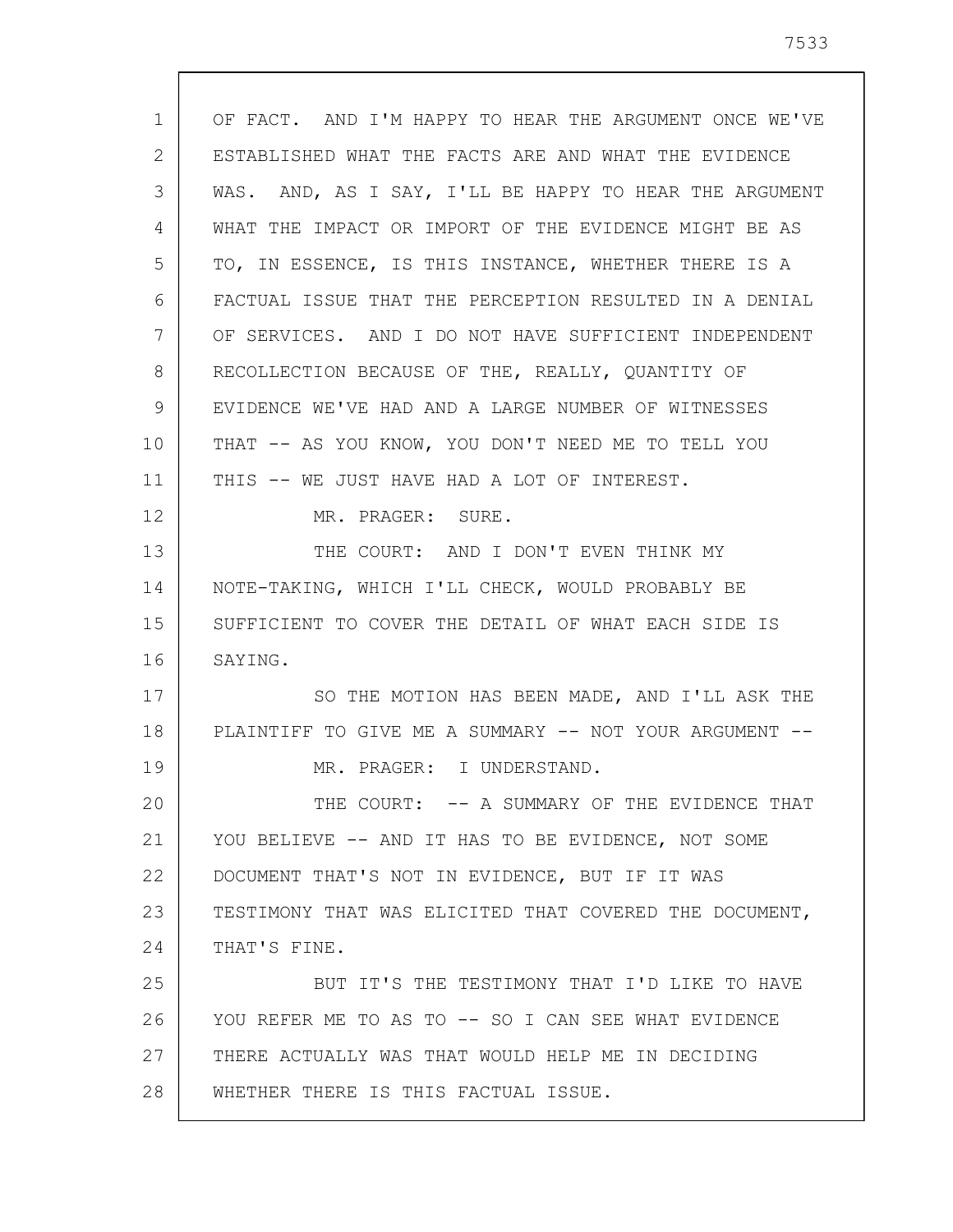| 1  | AND MS. SWISS, YOU MIGHT WANT TO GET STARTED            |
|----|---------------------------------------------------------|
| 2  | ON THE SAME SORT OF SUMMARY, IF YOU WOULD.              |
| 3  | AND AGAIN, I'M NOT -- WE'VE HAD ENOUGH READING          |
| 4  | TO DO IN THIS CASE, SO I'M NOT, AGAIN, ASKING FOR A     |
| 5  | 40-PAGE BRIEF ON SOMETHING. WHAT I'M ASKING IS          |
| 6  | SOMETHING THAT PROBABLY OUGHT TO BE COVERED IN A COUPLE |
| 7  | OF PAGES AT THE MOST, JUST CITING ME WITNESS SO AND SO  |
| 8  | OR DOCUMENT RECEIVED IN EVIDENCE SAYS THIS. AND THEN    |
| 9  | THAT WILL HELP. AND I'LL HAVE TO DEFER FURTHER          |
| 10 | ARGUMENT UNTIL I HAVE THAT. BECAUSE IT MAY BE -- I'M    |
| 11 | NOT SUGGESTING IT'S YOUR FAULT, BUT I'M NOT ABLE TO     |
| 12 | RECALL SUFFICIENTLY TO ASSIMILATE ALL OF THIS           |
| 13 | INFORMATION AS TO WHETHER IT'S REALLY IN EVIDENCE OR    |
| 14 | NOT.                                                    |
| 15 | MR. PRAGER: IT'S A VERY COMPLEX CASE.                   |
| 16 | THE COURT: YES, IT IS.                                  |
| 17 | MR. PRAGER: ON MULTIPLE SIDES.                          |
| 18 | THE COURT: YES, IT IS.                                  |
| 19 | MR. PRAGER: YOU'VE DEALT WITH THE 83 SIDE OF            |
| 20 | THE CASE AND NOW YOU'RE GETTING A TASTE OF THE          |
| 21 | COMPLEXITY ON THE DISABILITY SIDE OF THE CASE. IT'S     |
| 22 | VERY COMPLEX, YOUR HONOR, AND YOU CAME INTO IT LATE IN  |
| 23 | THE GAME COMPARED TO US.                                |
| 24 | THE COURT: OKAY. SO THAT'S WHAT I'D LIKE TO             |
| 25 | HAVE, AND I'LL SIMPLY DEFER ON THIS ISSUE UNTIL I GET   |
| 26 | THAT AND HAVE A CHANCE TO REVIEW THAT EVIDENCE.         |
| 27 | ALL RIGHT. THAT WILL -- FOR NOW, IT'S TIME              |
| 28 | FOR OUR JURY TO BE HERE, BUT I DON'T THINK THERE'S      |
|    |                                                         |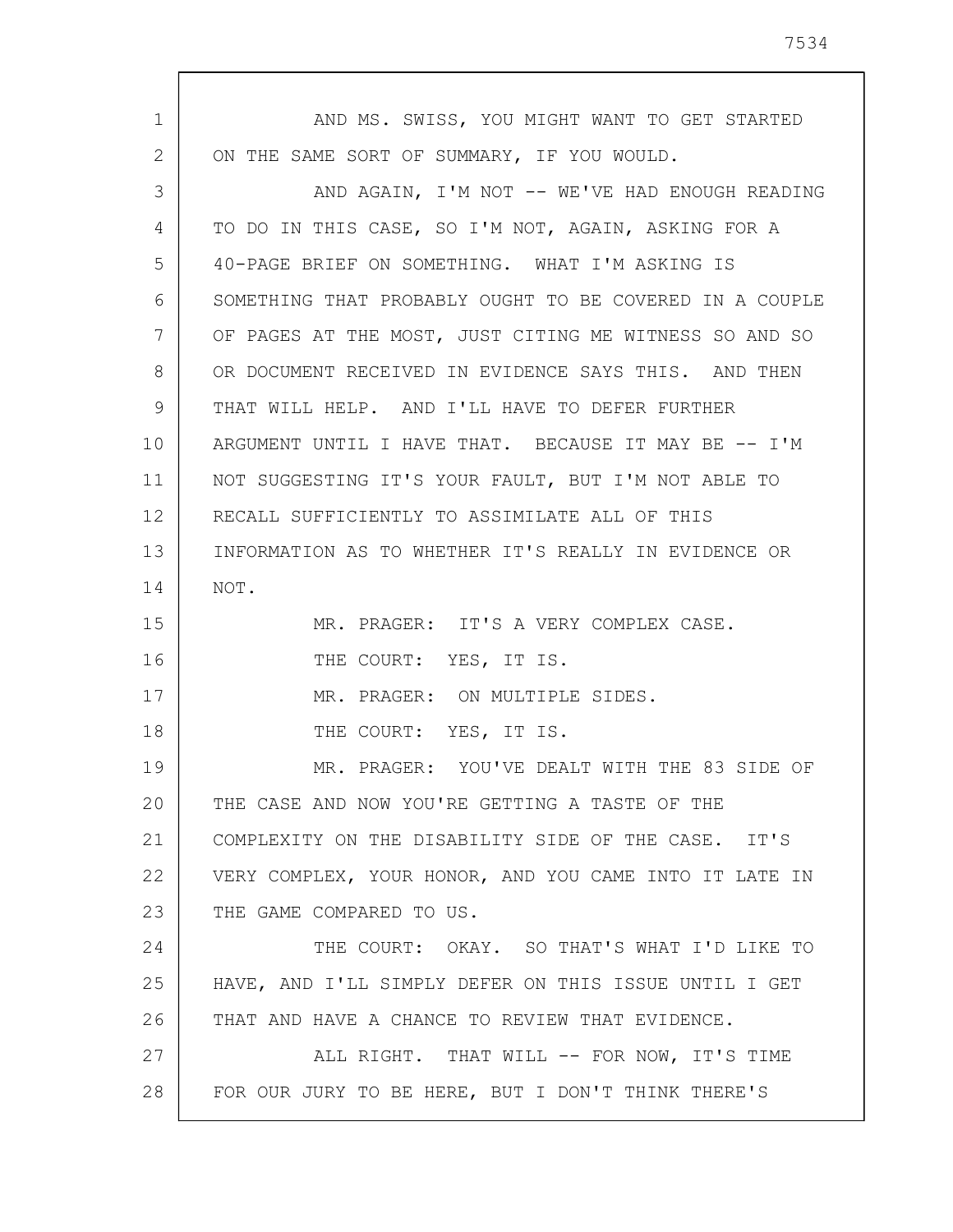1 2 3 4 5 6 7 8 9 10 11 12 13 14 15 16 17 18 19 20 21 22 23 24 25 26 27 28 ANYTHING FURTHER THAT WE CAN DO AT THIS TIME ON THE MOTION FOR NONSUIT UNTIL I GET THAT ADDITIONAL INFORMATION. MS. SWISS: THANK YOU, YOUR HONOR. MR. GUTERRES: THANK YOU, YOUR HONOR. MAY WE HAVE, LIKE, TWO MINUTES BEFORE WE --THE COURT: YES. I DON'T BELIEVE WE HAVE AN INDICATION YET WE HAVE ALL THE JURORS. MR. MCMILLAN: COULD WE HAVE ABOUT 15 MINUTES? BECAUSE I NEED TO SET UP EQUIPMENT, AND ONE OF THE REASONS WE WEREN'T ABLE TO GET YOU THE SPECIFIC CITE IS THAT WE HAD TO SET UP AND ALSO I'M HAVING A LITTLE BIT OF A TECHNICAL ISSUE I NEED TO RESOLVE. THE COURT: TECHNICAL ISSUES, I UNDERSTAND. YES, WE HAVE TIME. (RECESS) THE COURT: I DO HAVE ANOTHER ISSUE I WANT TO ASK YOU ABOUT. AND SO WE ARE ON THE RECORD AND COUNSEL ARE PRESENT. WHILE WE WERE OFF THE RECORD, I HAVE LOOKED AT THE COURT OF APPEAL DECISION IN THE JUVENILE CASE. ARE WE RELITIGATING AGAIN WHAT'S ALREADY BEEN LITIGATED? MS. SWISS: THAT'S OUR POSITION. THE COURT: ARE WE LITIGATING AGAIN WHAT'S ALREADY BEEN DECIDED? MR. MCMILLAN: WE ARE NOT, YOUR HONOR. THE COURT: WE ARE NOT? OKAY. I'LL ASK THE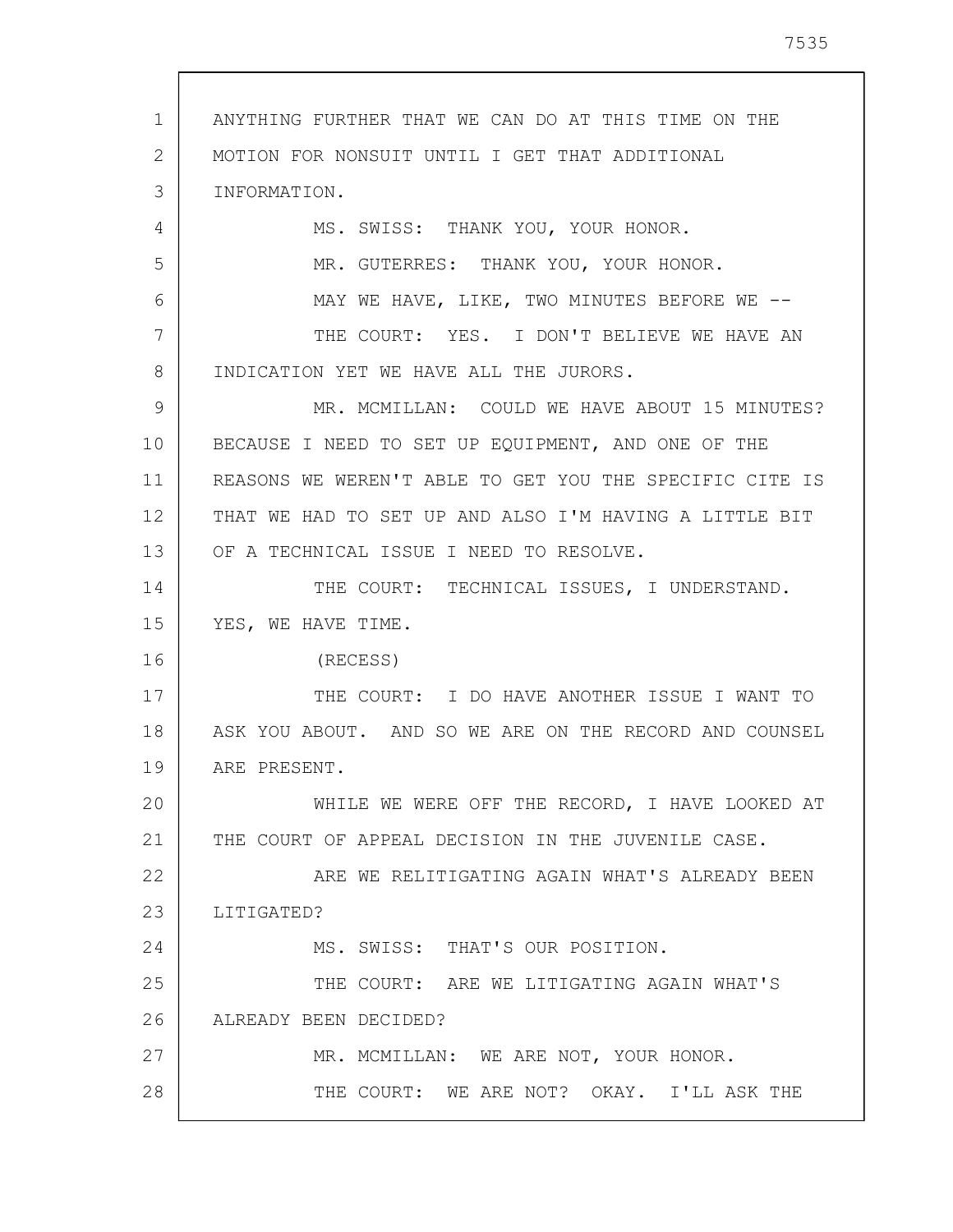1 2 3 4 5 6 7 8 9 10 11 12 13 14 15 16 17 18 19 20 21 22 23 24 25 26 27 28 QUESTION, AND I NEED TO GO OFF THE RECORD BECAUSE I HAVE AN IMPORTANT PERSON TO SEE. THIS MATTER HAS BEEN CONTESTED IN JUVENILE COURT; IT'S BEEN CONTESTED IN FAMILY LAW COURT. WE NOW HAVE THIS LAWSUIT FOR DAMAGES WHERE IN EFFECT WE'RE BEING ASKED TO AGAIN DECIDE WHETHER THE JUVENILE COURT GOT IT RIGHT OR NOT. I'M JUST WONDERING -- I'M WONDERING WHY THE DECISION OF THE COURT OF APPEAL -- WHICH I'VE JUST GLANCED AT, BUT I'VE SEEN WHAT THEY HAVE TO SAY -- IN THE JUVENILE CASE, WHY THAT DOESN'T PUT IT TO REST. WE CAN'T HAVE SERIAL LITIGATION REVISITING THE SAME ISSUES. AND ONE OF THE THINGS, AND I'LL READ IT MORE CAREFULLY, BUT ONE OF THE FINDINGS OF THE COURT OF APPEAL WAS THERE WAS SUBSTANTIAL EVIDENCE WHICH SUPPORTED WHAT THE JUVENILE COURT DID. MR. MCMILLAN: SURE. WE RECOGNIZE THAT, YOUR HONOR, AND THIS IS NOT THE FIRST TIME THAT WE'VE FACED  $THAT$   $--$ THE COURT: I'M SURE. MR. MCMILLAN: -- PARTICULAR ISSUE. IN FACT, IN THE FOGARTY CASE, THE IDENTICAL ISSUE WAS RAISED BEFORE THE TRIAL COURT AND BEFORE THE COURT OF APPEAL AND RESOLVED BOTH TIMES IN THE PLAINTIFF'S FAVOR. THAT'S AN UNPUBLISHED DECISION, SO OBVIOUSLY IT'S NOT BINDING ON THIS OR ANY OTHER STATE COURT. ALTHOUGH THE FEDERAL COURTS, IT IS PERMISSIBLE FOR FEDERAL COURTS OF APPEAL TO REFER TO AS PERSUASIVE, OR AT LEAST INFORMATIVE, UNPUBLISHED STATE COURT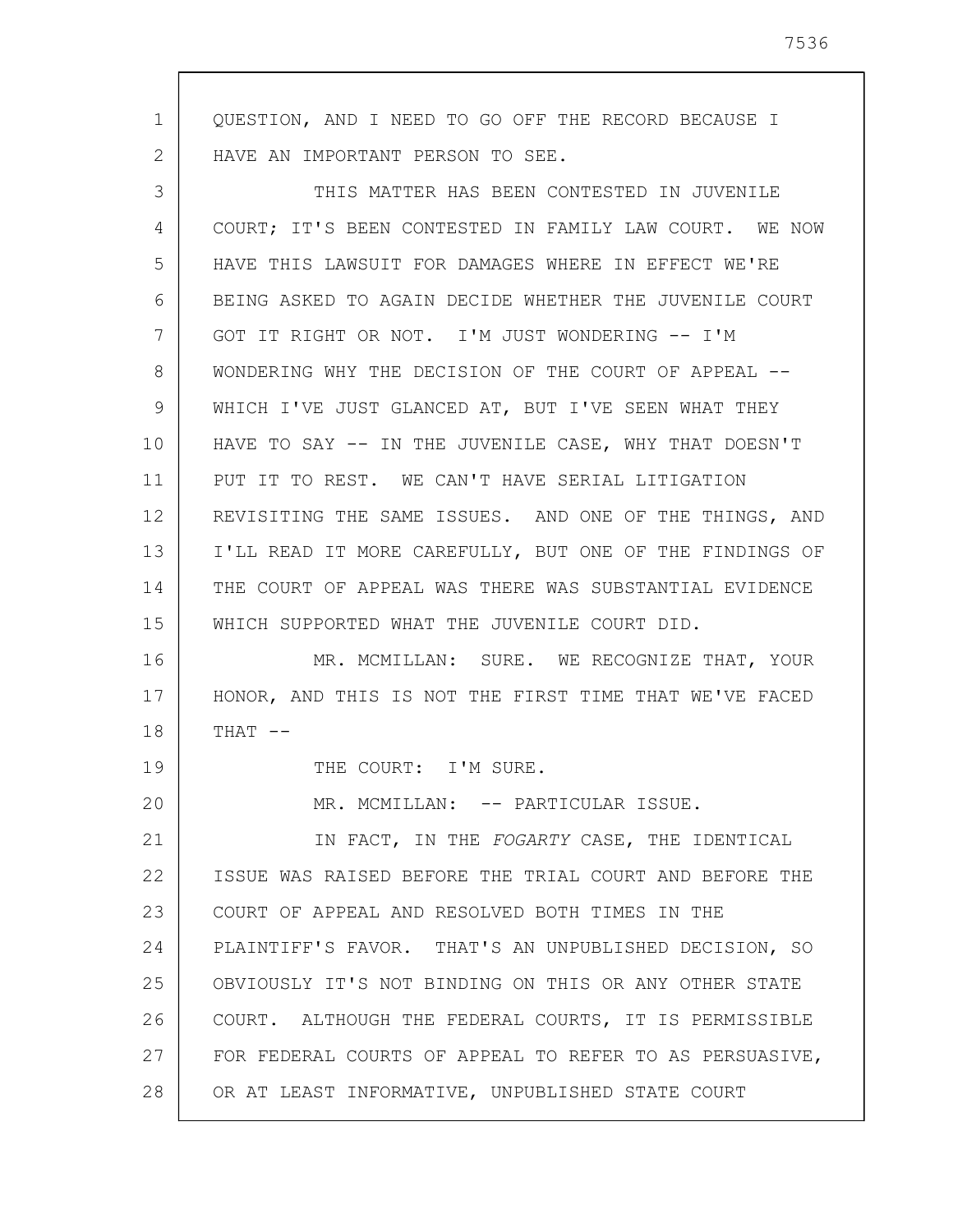1 2 3 4 5 6 7 8 9 10 11 12 13 14 15 16 17 18 19 20 21 22 23 24 25 26 27 28 APPELLATE OPINIONS THAT ARE THOROUGHLY VETTED AND WELL-THOUGHT-OUT, WELL-REASONED. AND THERE'S A RECENT 9TH CIRCUIT CASE, IT'S CALLED DUNKLE, THAT'S OUT OF ALASKA. WE PARTICIPATED IN ASSISTING THE ATTORNEY ON THAT IN HIS BRIEFING AND PREPARATION FOR ORAL ARGUMENT. THE DUNKLE CASE IS ALSO INFORMATIVE ON THIS ISSUE. THERE'S ANOTHER 9TH CIRCUIT CASE CALLED WIGE- -- I DON'T REMEMBER WHO, IT BEGINS WITH W-I-G-E, AND I CAN GET YOU BRIEFING ON THAT, WHERE THE 9TH CIRCUIT SPECIFICALLY RECOGNIZES IN THE 1983 CONTEXT IN RELATION TO A JUDICIAL DECEPTION CLAIM THAT THERE IS A JUDICIAL DECEPTION EXCEPTION TO THE GENERAL RULES ON COLLATERAL ESTOPPEL. SO WHILE, DURING THE FOGARTY PROCESS, THIS AREA OF LAW HAD NOT YET BEEN THOROUGHLY HASHED OUT -- AND I'M NOT SURE THAT IT IS YET THOROUGHLY HASHED OUT, BUT IT'S GETTING A LOT CLOSER -- THERE HAS BEEN SIGNIFICANT DEVELOPMENT SINCE 2007, STILL TODAY -- WELL, ACTUALLY, IN THE 9TH CIRCUIT, ON THESE ISSUES. THE COURT: ALL RIGHT. WELL --MR. MCMILLAN: AND WE CAN GIVE YOU FURTHER BRIEFING IF IT'S NECESSARY. THE COURT: WELL -- YEAH, THAT MAY BE GOING BEYOND THE QUESTION I HAVE. WHATEVER THE -- WE HAVE A NUMBER OF CLAIMS, INCLUDING THE CLAIM FOR THE -- WHAT, FROM YOUR POINT OF VIEW, IS THE UNLAWFUL SEIZURE OR DETENTION OF THE CHILD IN THE FIRST PLACE. I DON'T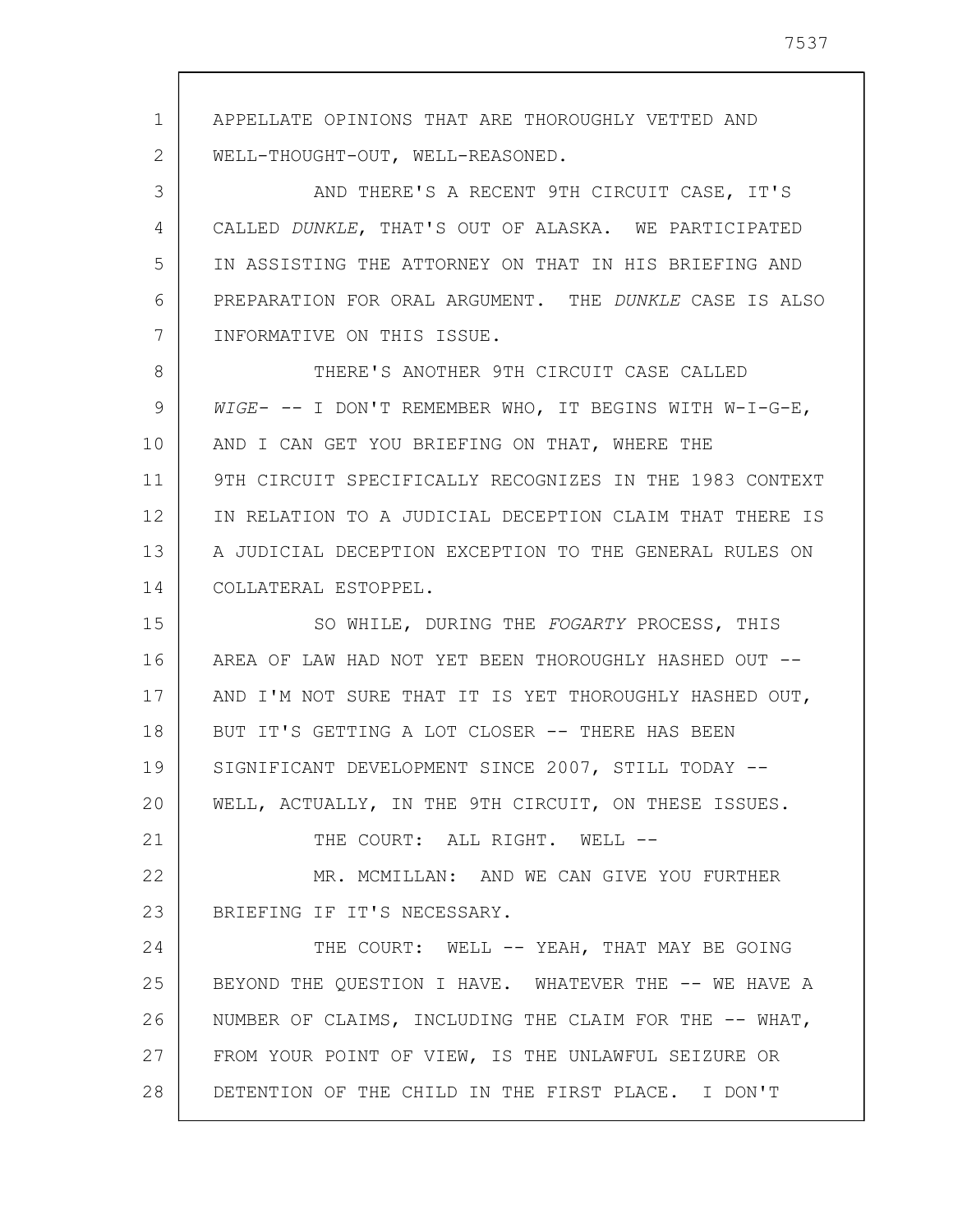1 2 3 4 5 6 7 8 9 10 11 12 13 14 15 16 17 18 19 20 21 22 23 24 25 26 27 28 THINK THERE'S ANYTHING IN WHAT THE COURT OF APPEALS DEALT WITH THAT DEALS WITH THAT ISSUE. MR. MCMILLAN: THAT'S CORRECT. THE COURT: WE ALSO HAVE THE UNDER-ACT CLAIM. WE HAVE THE TWO DIFFERENT FORMS OF WHAT I'LL CALL DISCRIMINATION CLAIMS, THE ADA AND THE REHAB ACT, AND THEY HAVEN'T LOOKED AT THAT AT ALL. BUT WE HAVE THE CLAIMS HERE, YOUR 1983 CLAIM FOR PROVIDING FALSE INFORMATION, SAYING THAT THERE WASN'T SUFFICIENT INFORMATION -- BASICALLY, IF THEY HADN'T CONSIDERED WHAT YOU SAY IS FALSE INFORMATION AND IF THEY HAD CONSIDERED INFORMATION THAT WAS NOT INCLUDED, THEY WOULDN'T HAVE MADE THE DECISION THEY DID. AND THEN I READ THE COURT OF APPEALS SAYING THERE WAS SUBSTANTIAL EVIDENCE THAT SUPPORTS ALL THIS. SO I'M JUST WONDERING WHAT THE EFFECT OF THAT IS. BUT WE'LL TAKE A RECESS. I DON'T WANT TO HEAR MORE ARGUMENTS. I HAVE SOMEONE I NEED TO TALK TO. MR. MCMILLAN: SURE. (RECESS) THE COURT: WE'RE ON THE RECORD AND COUNSEL ARE PRESENT. WE'RE OUTSIDE THE PRESENCE OF THE JURY. I MENTIONED TO YOU THAT LAST WEEK I'D RECEIVED THE MESSAGE FROM JUROR NO. 4, ANNA NAJARA, WHO I TOLD YOU THAT SHE STATED THAT SHE HAS: "A TRIP PLANNED WITH FLIGHT TICKETS PURCHASED BEFORE THE TRIAL, LEAVING OCTOBER 27TH. WE WERE TOLD THE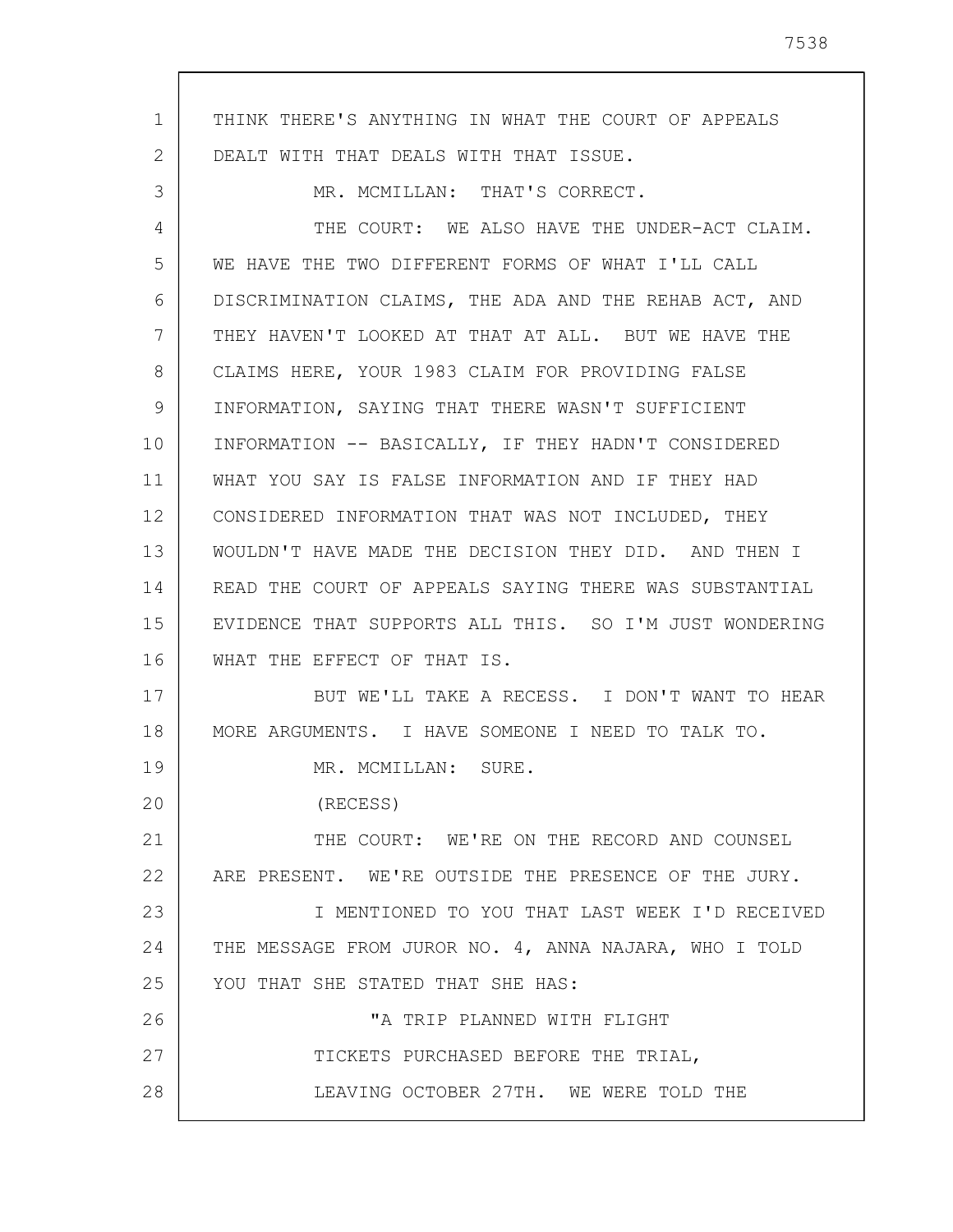1 2 3 4 5 6 7 8 9 10 11 12 13 14 15 16 17 18 19 20 21 22 23 24 25 26 27 28 TRIAL WOULD BE ABOUT 25 DAYS. I'D MENTIONED VERBALLY MY TRIP DATES WITH DEANNA BUT NOT IN WRITING. ACCORDING TO THE NUMBER OF DAYS, THE TRIAL SHOULD BE DONE BY THEN AND IT WON'T BE AN ISSUE." BUT IT IS AN ISSUE. AND THEN I HAVE ANOTHER MESSAGE FROM OUR ALTERNATE JUROR KMET, WHO AGAIN IS TELLING ME THAT SHE HAS THESE TICKETS, THEY'RE GOING ACTUALLY TO EUROPE FOR A WEDDING, LEAVING OCTOBER 25TH. SHE'S BEEN -- SHE TOLD US THIS DURING THE JURY SELECTION AND HAS NOW REMINDED ME ENOUGH TIMES THAT I SEE HER MESSAGES WITHOUT HAVING TO READ THEM. AND I'M NOT MAKING LIGHT OF IT, I'M JUST TELLING YOU SHE'S BEEN VERY DILIGENT IN MAKING SURE THAT WHEN I TEASE ABOUT MEMORY BEING THE SECOND THING TO GO, SHE'S MAKING SURE THAT THAT PART OF MY MEMORY HASN'T GONE. AND I THINK PROBABLY -- I'M PROBABLY GOING TO HAVE TO EXCUSE BOTH OF THESE JURORS. MR. MCMILLAN: YOUR HONOR, WITH RESPECT TO MS. NAJARA, CORRECT ME IF I'M WRONG, BUT SHE WAS RETURNING SHORTLY -- IT WAS A SHORT TRIP. THE COURT: SHE'S GOING TO BE GONE -- YES, IT IS A SHORT TRIP. SHE'S LEAVING THE 27TH, WHICH WOULD BE NEXT THURSDAY, AND WOULD BE HOME -- BY NEXT, I MEAN A WEEK FROM NOW. SHE'S LEAVING THURSDAY, THE 27TH, WOULD BE BACK ON THE 30TH, WHICH WOULD BE SUNDAY. SO SHE WOULD ACTUALLY BE GONE JUST THURSDAY AND FRIDAY OF

7539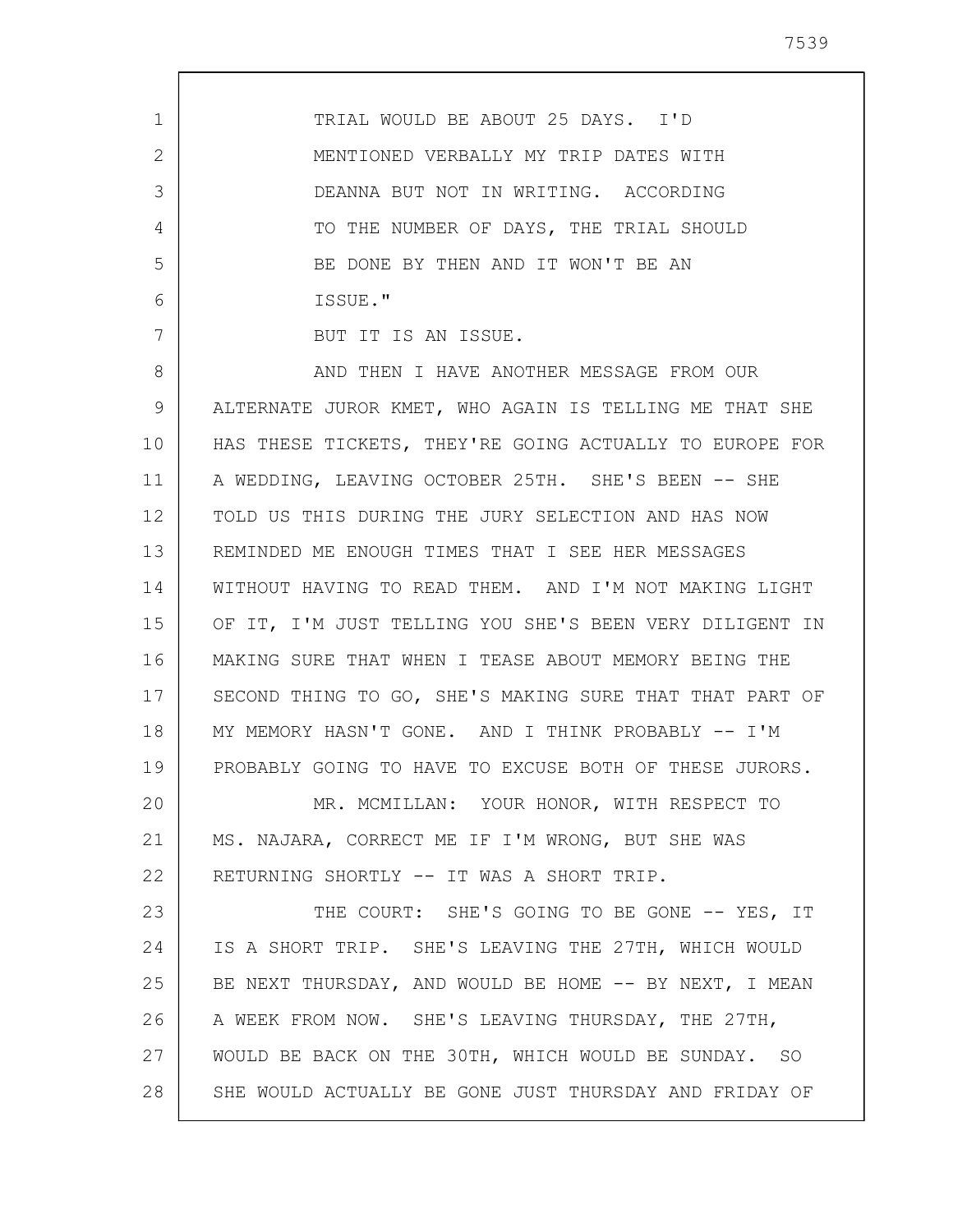1 2 3 4 5 6 7 8 9 10 11 12 13 14 15 16 17 18 19 20 21 22 23 24 25 26 27 28 THAT WEEK. MR. MCMILLAN: YOUR HONOR, I WOULD SUGGEST, RATHER THAN DISMISSING HER -- AS I RECALL, WHAT THE INTENTIONS HAVE BEEN WAS ONCE WE GET THROUGH THE EVIDENCE, BEFORE WE ACTUALLY DO CLOSING ARGUMENTS, WE WOULD DO A FINAL JURY INSTRUCTION CONFERENCE, GIVE US A COUPLE DAYS TO GET EVERYTHING TOGETHER, FINALIZED AND FINISHED -- THE COURT: ALTER. MR. MCMILLAN: RIGHT, THAT PERHAPS MAYBE WE PLAN ON DOING THAT ON THURSDAY AND FRIDAY, WHATEVER HER DAYS WERE, THE 26TH AND 27TH. THE COURT: WELL, I'M HOPING WE'RE GOING TO DO IT BEFORE THEN. I DON'T KNOW YET HOW MUCH MORE EVIDENCE THE DEFENSE WILL HAVE. MR. GUTERRES: I UNDERSTOOD, YOUR HONOR, AND CORRECT ME IF I'M WRONG, BUT I THOUGHT ANOTHER JUROR NEEDED THE 27TH AND 28TH OFF. MAYBE THAT WAS NAJARA. THE COURT: THAT WAS NAJARA. MR. GUTERRES: OH, OKAY. THE COURT: AND IT'S POSSIBLE -- BECAUSE I DON'T KNOW YET OF ALL THE TIMING, IT'S POSSIBLE WE COULD WORK AROUND IT. MR. MCMILLAN: WE'D PREFER THAT. THE COURT: AND WITH MS. KMET --MR. MCMILLAN: YEAH, THERE'S NO GETTING OUT OF THAT. THE COURT: SHE'S LEAVING NEXT TUESDAY, THE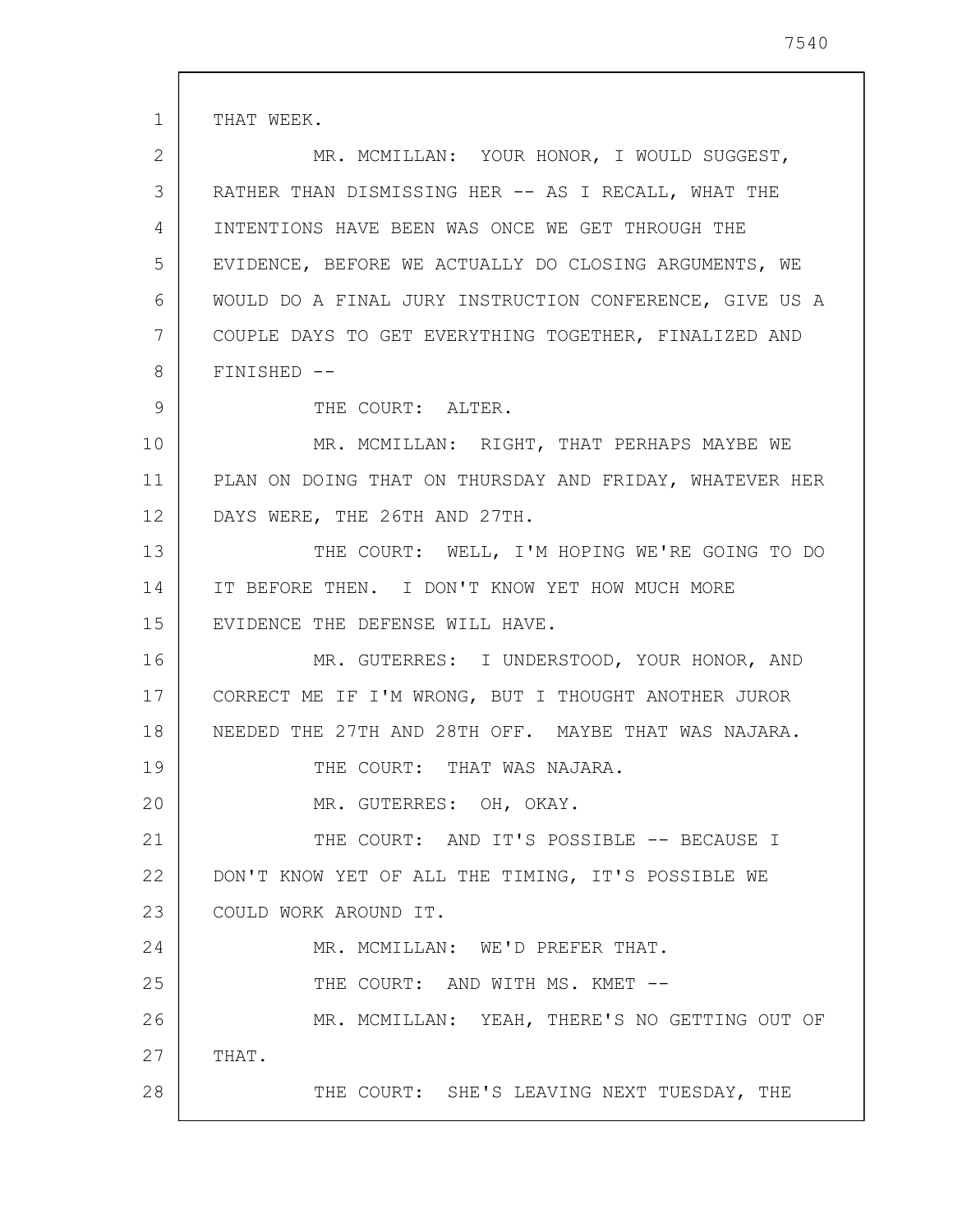| $\mathbf{1}$ | 25TH, AND I KNOW WE'RE NOT GOING TO BE DONE. AND SHE    |
|--------------|---------------------------------------------------------|
| 2            | IS GOING TO EUROPE FOR A WEDDING OF A FAMILY FRIEND.    |
| 3            | AND SHE HAS ADVISED ME OF THIS TRIP FROM THE VERY       |
| 4            | BEGINNING. SO IF YOU -- CERTAINLY I NEED TO LET HER     |
| 5            | GO. MAYBE WITH NAJARA WE CAN WAIT AND SEE A LITTLE      |
| 6            | FURTHER WHETHER OR NOT IT BECOMES IMPORTANT TO US, AND  |
| 7            | IF IT DOES, WHETHER THERE'D BE A REASONABLE BASIS FOR   |
| 8            | WORKING AROUND IT. WHICH I WOULD BE A LITTLE RELUCTANT  |
| 9            | TO HAVE THE JURY, IF THE CASE HAD GONE TO THE JURY, TO  |
| 10           | HAVE THE JURY NOT IN SESSION ON THURSDAY AND FRIDAY OF  |
| 11           | THAT WEEK. BUT AS I -- I USED THE WORD "RELUCTANT," I   |
| 12           | DIDN'T SAY I WOULDN'T. I JUST WOULD EXPERIENCE A        |
| 13           | CERTAIN RELUCTANCE OVER THAT BECAUSE THEN ALL THE OTHER |
| 14           | JURORS THAT WOULD BE READY TO -- HAD ALREADY REACHED A  |
| 15           | VERDICT WOULD BE -- WE WOULDN'T BE USING THEIR TIME     |
| 16           | VERY WELL. BUT --                                       |
| 17           | MR. GUTERRES: WELL, YOUR HONOR, WE ARE TRYING           |
| 18           | TO STREAMLINE OUR CASE.                                 |
| 19           | THE COURT: NO, I KNOW YOU ARE. AND IN                   |
| 20           | RAISING THESE ISSUES, I WOULD NEVER WANT SOMEONE TO     |
| 21           | THINK THAT I AM SUGGESTING IN ANY WAY THAT YOU NOT PUT  |
| 22           | ON EVIDENCE THAT YOU FEEL THAT YOU NEED. I THINK IT IS  |
| 23           | ALWAYS THE PROCESS, IN EVERY TRIAL, AND PARTICULARLY    |
| 24           | ONE LIKE THIS WHERE THERE'S A LARGE NUMBER OF WITNESSES |
| 25           | AND A GREAT DEAL OF EVIDENCE, IT STILL SHOULD BE        |
| 26           | STREAMLINED IN THE SENSE THAT WE DON'T HAVE REDUNDANT   |
| 27           | WITNESSES TESTIFYING AROUND ISSUES THAT REALLY AREN'T   |
| 28           | VERY IMPORTANT. BUT EVERYBODY NEEDS THE FAIR            |

 $\mathsf{l}$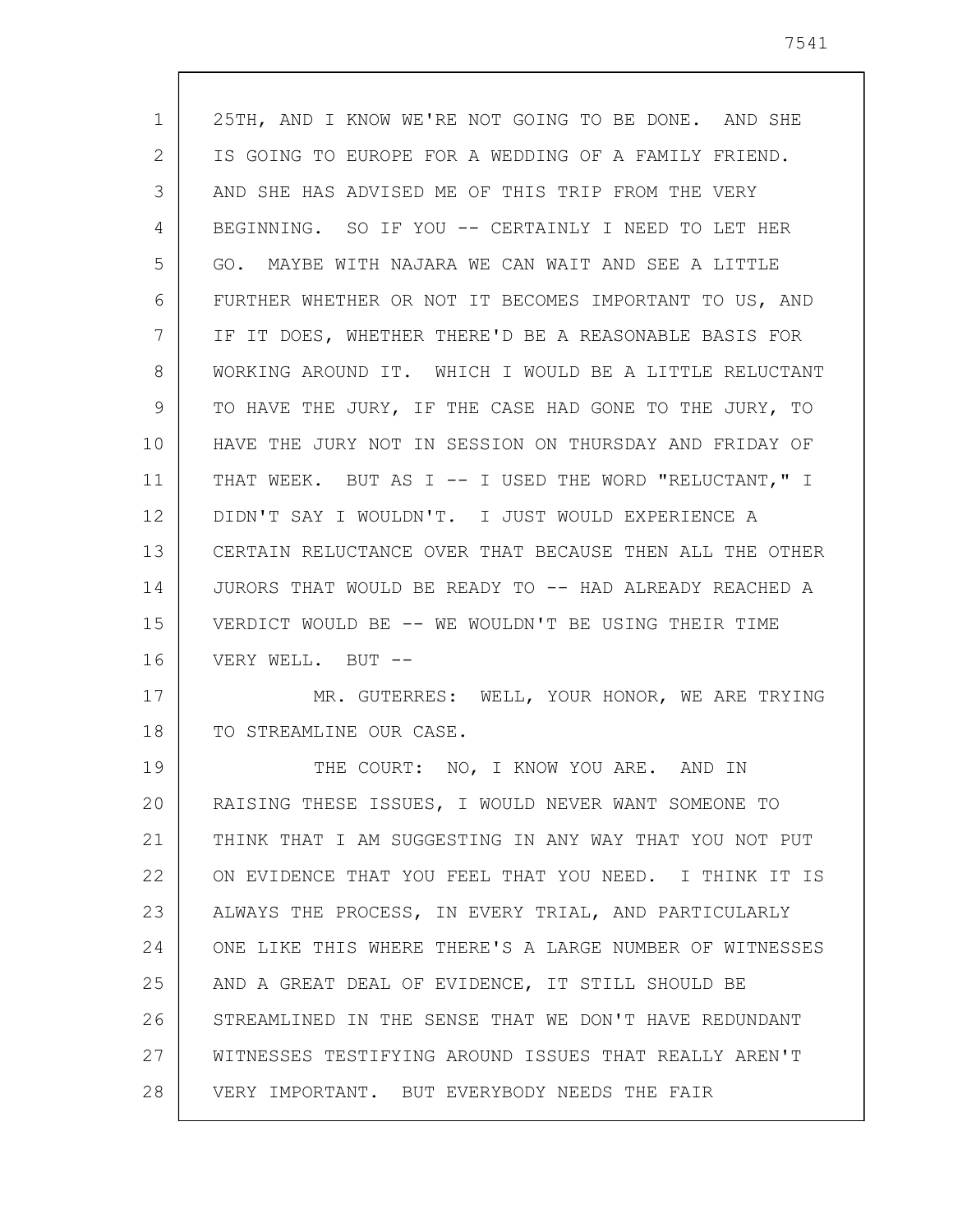| $\mathbf{1}$ | OPPORTUNITY TO PUT ON THEIR CASE. I'M JUST RAISING THE  |
|--------------|---------------------------------------------------------|
| 2            | ISSUE OF WHAT TO DO WITH THE JURORS. I'M NOT            |
| 3            | SUGGESTING ANYONE GIVE UP THE RIGHT TO BE ABLE TO       |
| 4            | FAIRLY PRESENT YOUR CASE.                               |
| 5            | SO MAYBE THE THING TO DO IS TO LET MS. NAJARA           |
| 6            | KNOW THAT I'M AWARE OF HER SITUATION AND THAT SHE IS -- |
| 7            | THAT I STILL DON'T KNOW EXACTLY WHETHER THIS WILL BE A  |
| 8            | PROBLEM, BUT THAT SHE'S GOING TO BE ABLE TO TAKE HER    |
| 9            | TRIP. AND WITH MS. KMET, I THINK IT'S JUST TIME TO LET  |
| 10           | HER GO.                                                 |
| 11           | MR. MCMILLAN: I WOULD AGREE WITH MS. KMET.              |
| 12           | MR. GUTERRES: WE AGREE.                                 |
| 13           | THE COURT: ALL RIGHT. WE'LL DO THAT, THEN.              |
| 14           | YES, MR. PRAGER?                                        |
| 15           | MR. PRAGER: MAY I ASK A VERY SIMPLE QUESTION?           |
| 16           | THE COURT: SURE.                                        |
| 17           | MR. PRAGER: DOES IT MAKE SENSE FOR OUR COURT            |
| 18           | ATTENDANT TO ADVISE THE JURY TO USE THE FACILITIES, IF  |
| 19           | THEY WANT TO, NOW, SO WHEN WE SIT EVERYBODY, MAYBE WE   |
| 20           | CAN GO STRAIGHT FROM 10 TO 12? OR IS THAT A BAD IDEA?   |
| 21           | THE COURT: IT'S NOT A BAD IDEA, BUT THEY HAVE           |
| 22           | BEEN DOING IT. THAT'S WHY THEY WEREN'T READY TO COME    |
| 23           | IN. AND I STILL INTEND TO TAKE A SHORT BREAK BECAUSE    |
| 24           | NOT EVERYBODY IS ON THE SAME SCHEDULE.                  |
| 25           | (RECESS)                                                |
| 26           | (JURY PRESENT)                                          |
| 27           | THE COURT: EVERYONE MAY BE SEATED. WE'RE ON             |
| 28           | THE RECORD. EVERYBODY IS PRESENT.                       |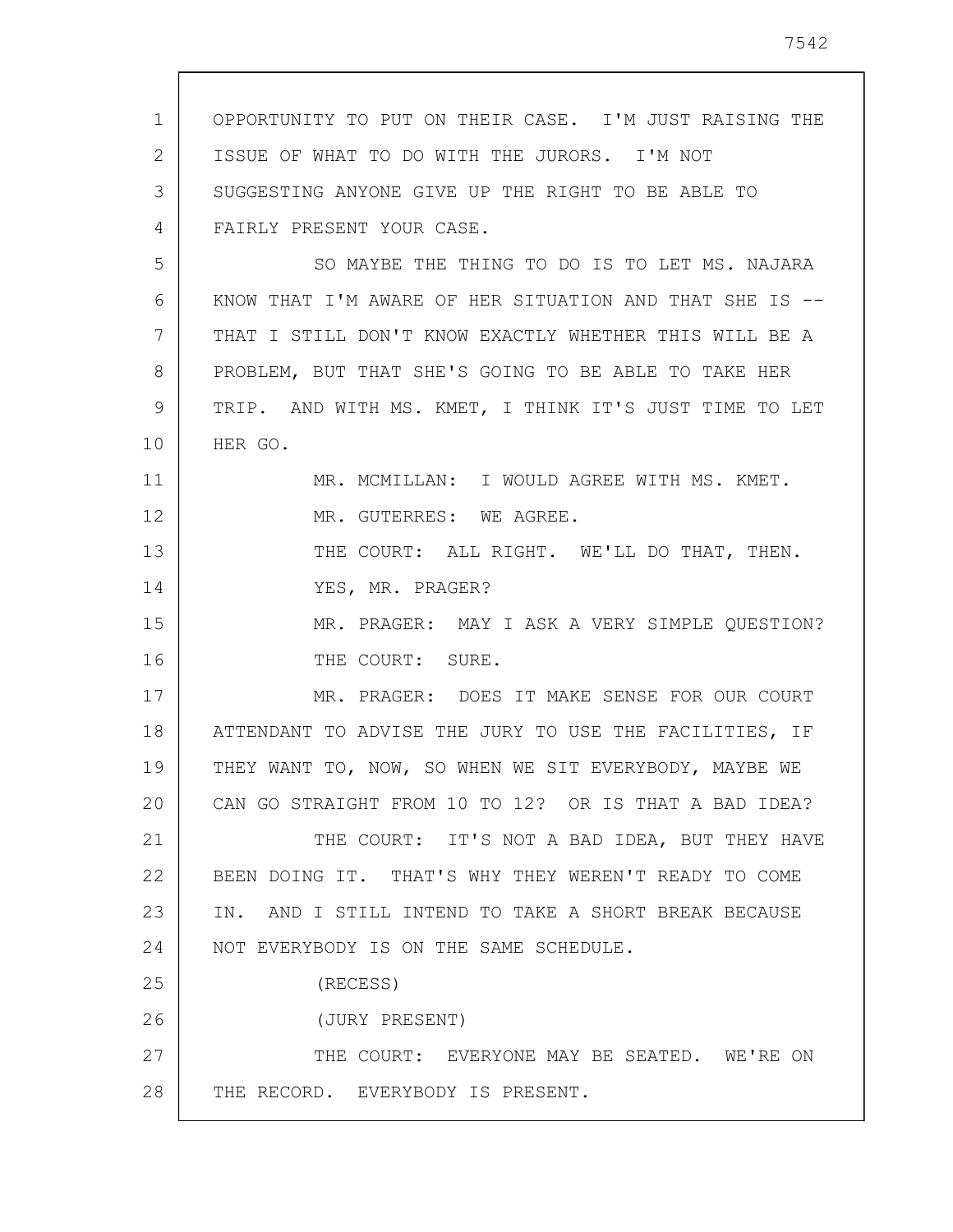| $\mathbf 1$ | BEFORE WE RESUME THE TESTIMONY, MS. NAJARA, I           |
|-------------|---------------------------------------------------------|
| 2           | HAVE YOUR MESSAGE FROM LAST WEEK, AND I'M AWARE OF YOUR |
| 3           | SITUATION. THERE'S STILL SOME UNCERTAINTY ABOUT WHEN    |
| 4           | EVERYTHING WILL BE COMPLETED, BUT YOU WILL TAKE YOUR    |
| 5           | TRIP NO MATTER WHAT.                                    |
| 6           | OKAY?                                                   |
| 7           | MS. NAJARA: OKAY.                                       |
| 8           | THE COURT: SO YOU WON'T NEED TO WORRY ABOUT             |
| 9           | IT.                                                     |
| 10          | MS. NAJARA: OKAY. THANK YOU.                            |
| 11          | THE COURT: AND I'M GOING TO KEEP -- I TOLD              |
| 12          | YOU THE MEMORY IS THE SECOND THING TO GO. THAT'S WHY    |
| 13          | I'M GOING TO KEEP YOUR MESSAGE RIGHT HERE ON THE BENCH  |
| 14          | IN FRONT OF ME TO REMIND ME.                            |
| 15          | MS. NAJARA: OKAY. THANK YOU.                            |
| 16          | THE COURT: AND PUT RIGHT THERE, YOU CAN                 |
| 17          | REMIND ME WHERE I PUT IT.                               |
| 18          | ALL RIGHT. AND MS. KMET, YOU REMINDED ME OF             |
| 19          | SOMETHING I DIDN'T NEED REMINDING OF.                   |
| 20          | MS. KMET: OKAY. I JUST WANTED TO MAKE SURE.             |
| 21          | THE COURT: NO, THAT'S ALL RIGHT BECAUSE I               |
| 22          | UNDERSTAND YOUR SITUATION. AND BECAUSE OF IT, I'M       |
| 23          | GOING TO EXCUSE YOU FROM FURTHER SERVICE. WE WILL NOT   |
| 24          | BE COMPLETED IN TIME FOR YOUR OBLIGATION WHICH YOU HAD  |
| 25          | ADVISED ME WHEN WE FIRST BEGAN JURY SELECTION BACK ON   |
| 26          | SEPTEMBER 12TH. SO I'VE BEEN AWARE OF IT AT ALL TIMES   |
| 27          | AND WAITING TO SEE WHETHER OR NOT IT WAS -- THAT WAS    |
| 28          | GOING TO BE JEOPARDIZED IN SOME WAY. AND I DON'T        |

 $\sqrt{ }$ 

 $\overline{\phantom{a}}$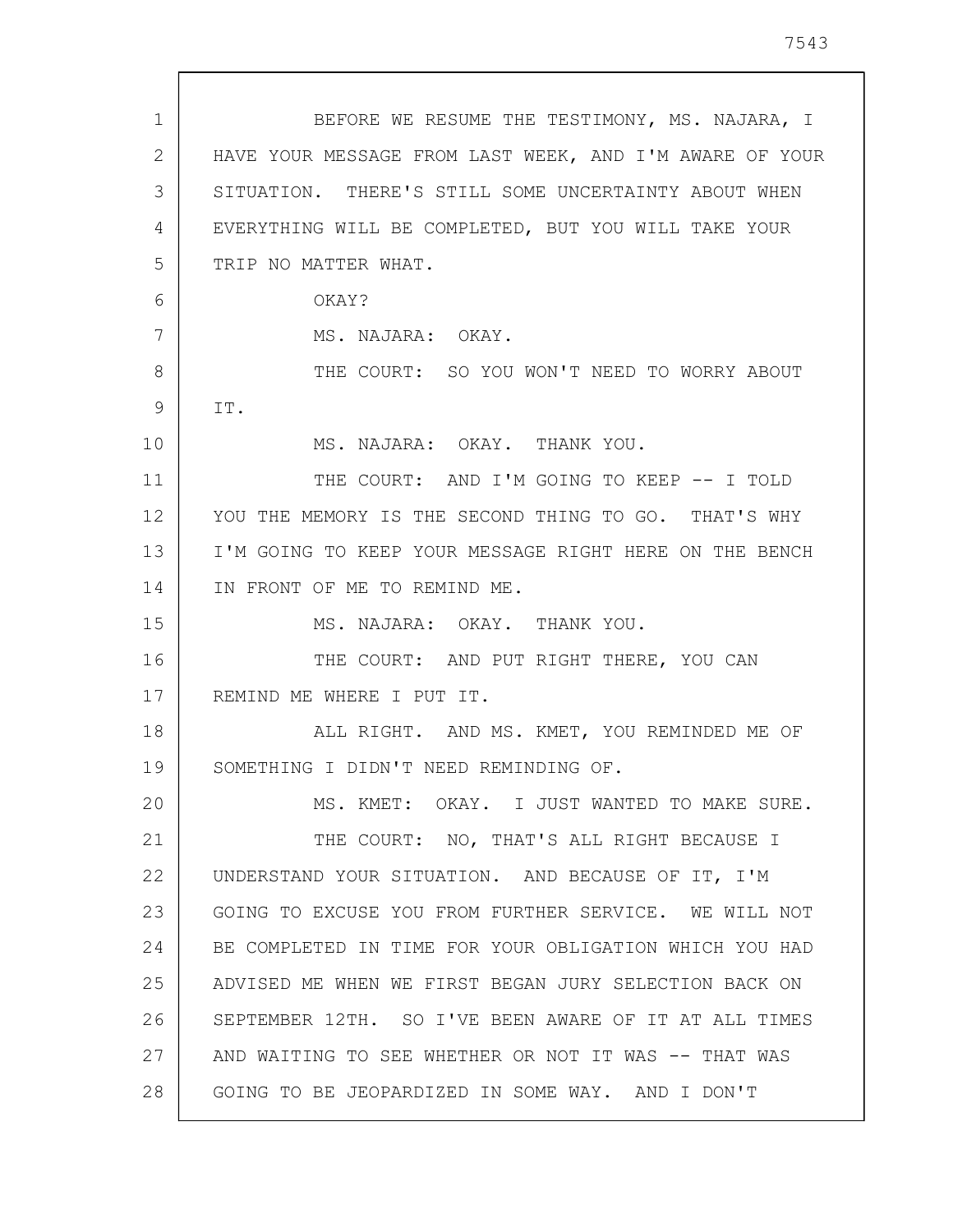1 2 BELIEVE WE CAN BE ASSURED AT ALL THAT WE CAN COMPLETE BEFORE YOUR OBLIGATION.

3 4 5 6 7 8 9 10 SO I'M GOING TO EXCUSE YOU AT THIS TIME, AND I WANT TO THANK YOU VERY MUCH. YOU WON'T GET TO HEAR MY CONCLUDING REMARKS THAT I USUALLY GIVE TO THE JURY WHEN WE'RE AT THE END, SO LUCKY YOU. AND THE -- DEANNA WILL TAKE WHATEVER NOTES YOU HAVE IN THE NOTEBOOK AND THEY WILL SIMPLY BE DESTROYED. NO ONE, INCLUDING DEANNA, WILL EVER LOOK AT THE NOTES. THEY WILL REMAIN TOTALLY CONFIDENTIAL TO YOU.

11 12 13 14 15 16 17 18 19 20 21 22 I NEED TO HAVE YOU GO DOWNSTAIRS TO THE JURORS' ASSEMBLY ROOM TO CHECK OUT WITH THEM. AND I REALLY WANT TO THANK YOU. THERE'S A LOT THAT I DO HAVE TO SAY WHICH ISN'T ALL THAT IMPORTANT AS -- WHAT JURORS DO FOR US. YOU KNOW, WE ALL HAVE THE CONSTITUTIONAL RIGHT TO A TRIAL BY JURY. THIS CASE INVOLVES CLAIMS OF CONSTITUTIONAL RIGHTS AS WELL. BUT REGARDLESS OF THE KINDS OF CLAIMS, WE COULDN'T HONOR WHAT THE CONSTITUTION PROVIDES FOR ALL OF US UNLESS WE HAVE PEOPLE LIKE YOU, AS WELL AS THE OTHERS HERE WHO GIVE THEIR TIME TO GIVE MEANING TO THAT RIGHT. IT'S HUGELY IMPORTANT.

23 24 25 26 27 28 AND I KNOW FROM YOUR BACKGROUND, HAVING WORKED IN COURT SOME YEARS AGO -- IN SOME OF THE COURTS WHERE I'VE SAT IN THE PAST TOO, BY THE WAY. AND SO ON BEHALF OF THE -- CERTAINLY THE LOS ANGELES SUPERIOR COURT, THE COUNTY OF LOS ANGELES, AND THE STATE OF CALIFORNIA, AS WELL AS OUR PARTIES AND THEIR ATTORNEYS, WE ALL WANT TO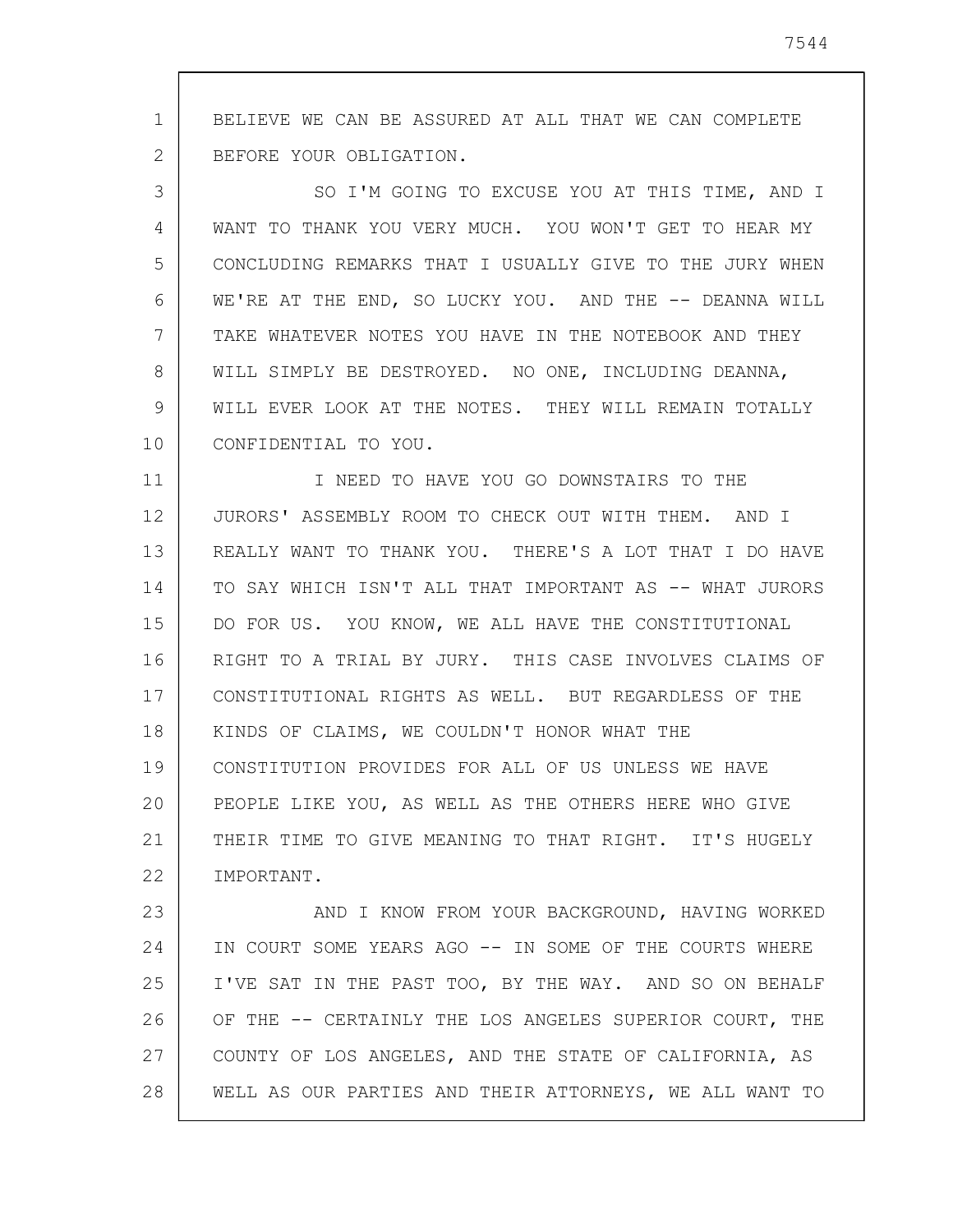1 2 3 4 5 6 7 8 9 10 11 12 13 14 15 16 17 18 19 20 21 22 23 24 25 26 27 28 THANK YOU VERY MUCH. AND YOU ARE NOW EXCUSED. MS. KMET: THANK YOU. THE COURT: IT'S ONLY RHETORICAL IF I ASK IT, BUT IS IT TIME FOR LUNCH YET? MR. MCMILLAN: ARE YOU SURE THAT'S RHETORICAL? THE COURT: WE'VE ALL HAD A LONG DAY, AND WE KNOW YOU HAVE TOO, SO WE'RE GOING TO GET DOWN TO BUSINESS AGAIN. AND WE'LL -- I ASSUME WE'RE GOING TO RESUME WITH MS. ROGERS? OR DO WE HAVE TO INTERRUPT? MR. GUTERRES: WE ARE GOING TO INTERRUPT BECAUSE WE DO HAVE A THIRD-PARTY WITNESS. THE COURT: THAT'S FINE. DO YOU WANT TO CALL THAT WITNESS? MR. GUTERRES: YES. THE DEFENSE IS RECALLING MR. RYAN MILLS. THE COURT: OH, THAT'S RIGHT, I FORGOT ABOUT MR. MILLS. (A DISCUSSION WAS HELD OFF THE RECORD.) THE COURT: MR. MILLS, COME ON UP TO THE STAND, PLEASE. GOOD MORNING. THE WITNESS: GOOD MORNING. THE COURT: AND WILL YOU PLEASE BE SEATED. AND YOU ARE STILL UNDER OATH. THE WITNESS: OKAY. THE COURT: THANK YOU.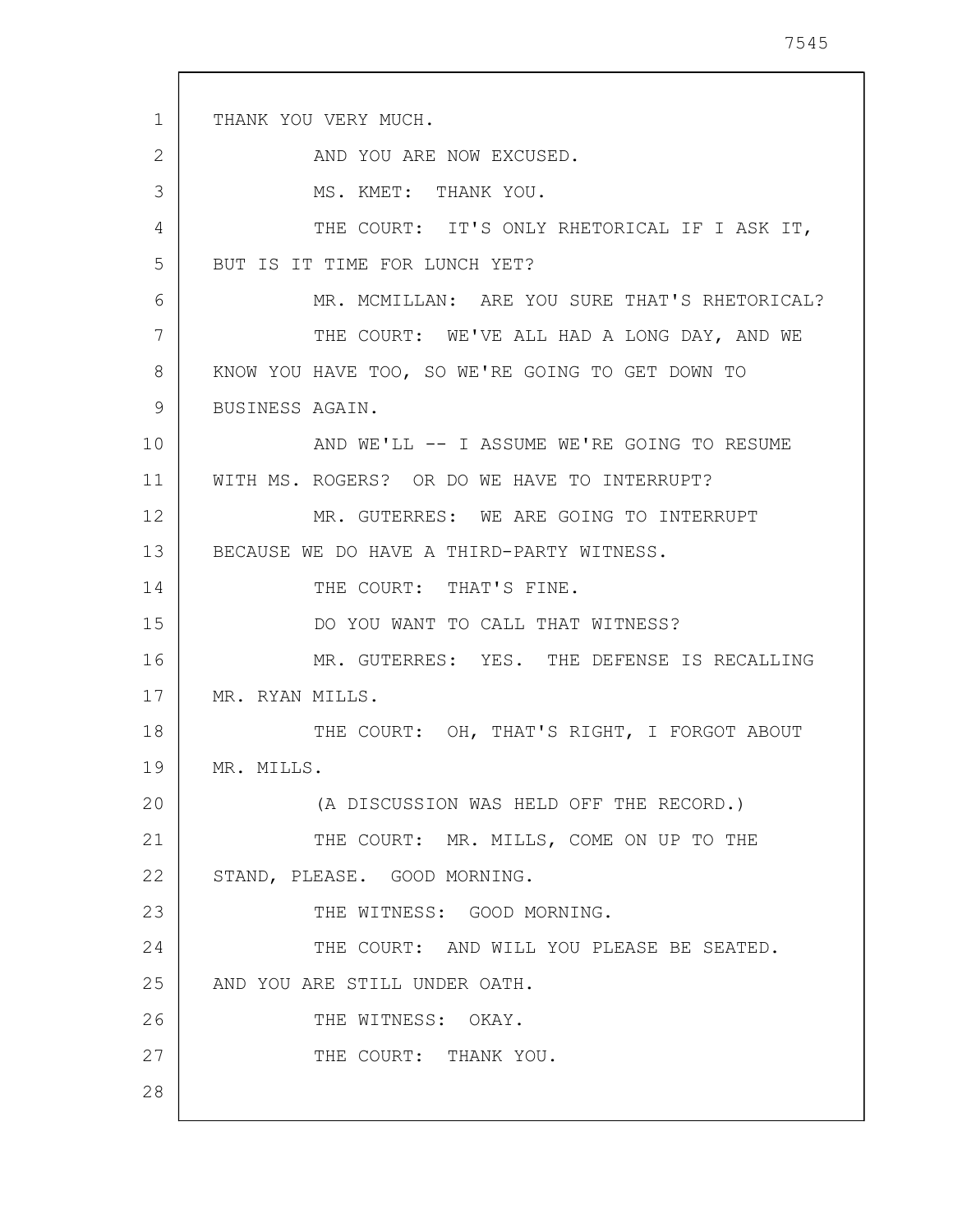| $\mathbf{1}$ | RYAN MILLS,                                           |
|--------------|-------------------------------------------------------|
| 2            | WAS CALLED AS A WITNESS AND, HAVING BEEN PREVIOUSLY   |
| 3            | SWORN, WAS EXAMINED AND TESTIFIED AS FOLLOWS:         |
| 4            |                                                       |
| 5            | CROSS-EXAMINATION                                     |
| 6            | BY MR. MCMILLAN:                                      |
| 7            | GOOD MORNING, MR. MILLS. HOW ARE YOU?<br>Q            |
| 8            | I'M WELL. HOW ARE YOU?<br>A                           |
| 9            | I'M ALL RIGHT.<br>$Q_{\rm c}$                         |
| 10           | WE LEFT OFF YESTERDAY -- NOT YESTERDAY. I'M           |
| 11           | SO SORRY.                                             |
| 12           | THE COURT: SOME TIME AGO.                             |
| 13           | BY MR. MCMILLAN:                                      |
| 14           | Q FRIDAY, I THINK IT WAS. WE LEFT OFF FRIDAY,         |
| 15           | AND AS I RECALL -- YOU CORRECT ME IF I'M WRONG -- YOU |
| 16           | HAD TOLD US THAT YOUR SON, AT LEAST INSOFAR AS YOU    |
| 17           | RECALLED IT, HAD NEVER SUFFERED FROM ANY ALLERGIES.   |
| 18           | DID I GET THAT PRETTY MUCH RIGHT?                     |
| 19           | THAT I KNOW OF, CORRECT.<br>A                         |
| 20           | OKAY. AND YOU SAID ALSO THAT YOU WERE AT THAT<br>Q    |
| 21           | APPOINTMENT WITH DR. SODERBERG?                       |
| 22           | YES, I WAS.<br>A                                      |
| 23           | Q I'M GOING TO PUT UP ON THE SCREEN EXHIBIT 8,        |
| 24           | BATES NO. 01266.                                      |
| 25           | DO YOU KNOW WHAT --                                   |
| 26           | MR. GUTERRES: I'M SORRY. EXHIBIT NUMBER?              |
| 27           | MR. MCMILLAN: NO. 8, BATES NO. 1266.                  |
| 28           | ///                                                   |
|              |                                                       |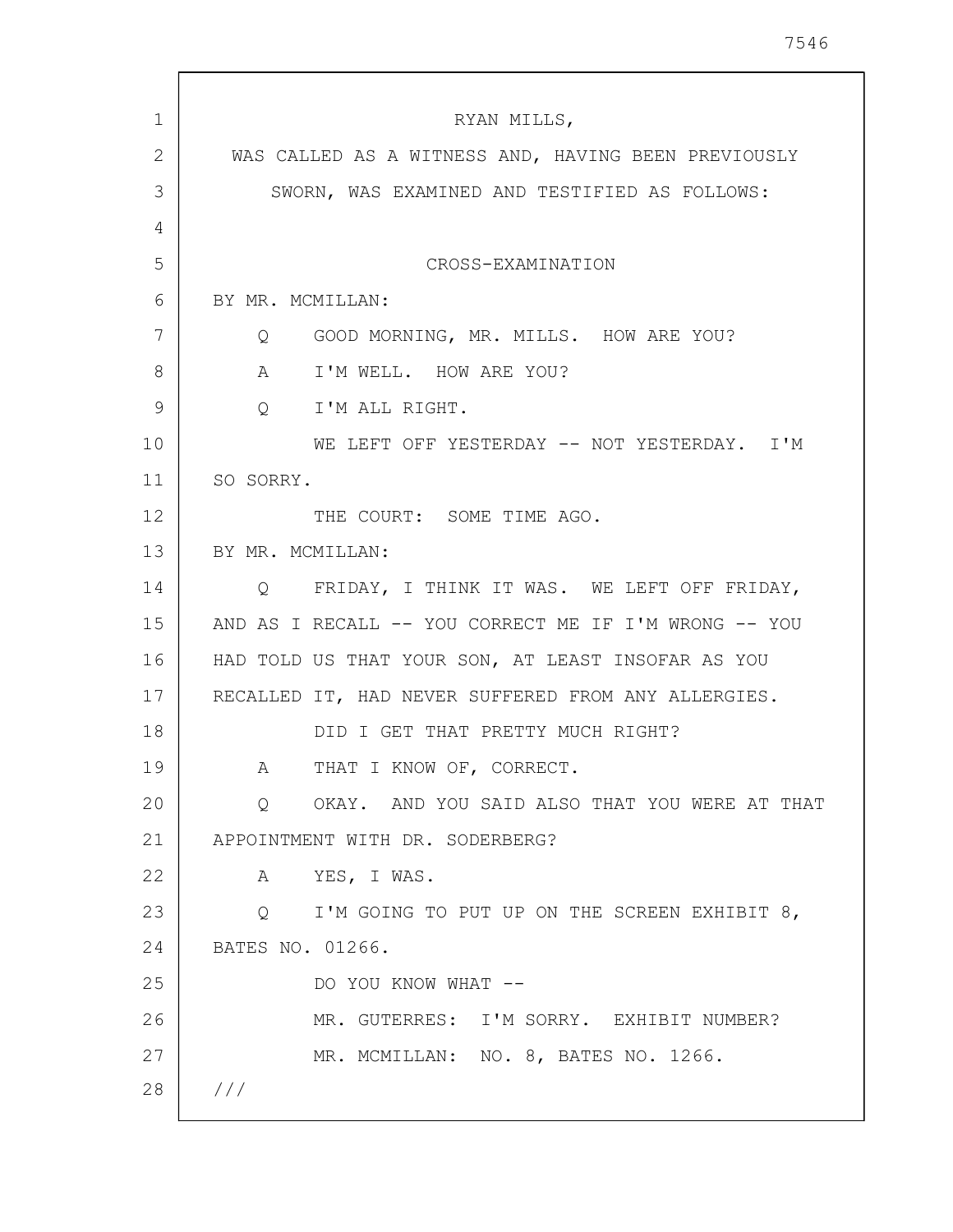| $\mathbf{1}$ | BY MR. MCMILLAN:                                                    |
|--------------|---------------------------------------------------------------------|
| 2            | DO YOU KNOW WHAT MUCOSAL CONJUNCTIVITIS IS?<br>Q                    |
| 3            | A<br>NEVER HEARD OF IT.                                             |
| 4            | NEVER HEARD OF IT?<br>$Q \qquad \qquad$                             |
| 5            | NO.<br>A                                                            |
| 6            | Q HOW ABOUT DERMATITIS UNSPECIFIED, HAVE YOU                        |
| 7            | EVER HEARD OF THAT?                                                 |
| 8            | A I'VE HEARD OF DERMATITIS.                                         |
| 9            | Q HOW ABOUT ALLERGIC -- LET'S LOOK AT THAT ONE,                     |
| 10           | THAT ONE'S INTERESTING -- ALLERGIC RHINITIS.                        |
| 11           | DID DR. SODERBERG EXPLAIN TO YOU IN THAT                            |
| 12           | DOCTOR'S APPOINTMENT WHAT WAS MEANT BY ALLERGIC                     |
| 13           | RHINITIS?                                                           |
| 14           | A SHE DIDN'T EXPLAIN TO ME ABOUT ANY KIND OF                        |
| 15           | ALLERGIES, NO.                                                      |
| 16           | Q OKAY. AND THEN HERE, DO YOU HAVE ANY                              |
| 17           | INDICATION WHAT THIS ONE MEANS: PLUS 1 TO MILK, PLUS 1              |
| 18           | TO EGG WHITE?                                                       |
| 19           | AND WHAT WAS YOUR QUESTION?<br>$\mathbb A$                          |
| 20           | DO YOU HAVE ANY UNDERSTANDING WHAT THAT MEANS?<br>$Q \qquad \qquad$ |
| 21           | NO, I DON'T.<br>$\mathbf{A}$                                        |
| 22           | Q OKAY. SHOWING YOU BATES NO. 001284, ALSO OF                       |
| 23           | EXHIBIT NO. 8.                                                      |
| 24           | SEE THAT LIST OF FOODS THERE DOWN THE                               |
| 25           | LEFT-HAND COLUMN?                                                   |
| 26           | YES.<br>$\mathbb A$                                                 |
| 27           | Q THEN OVER ON THE RIGHT-HAND SIDE IT SAYS                          |
| 28           | "GRADE" -- WELL, I'M SORRY. TOWARD THE MIDDLE, IT SAYS              |

 $\overline{\phantom{a}}$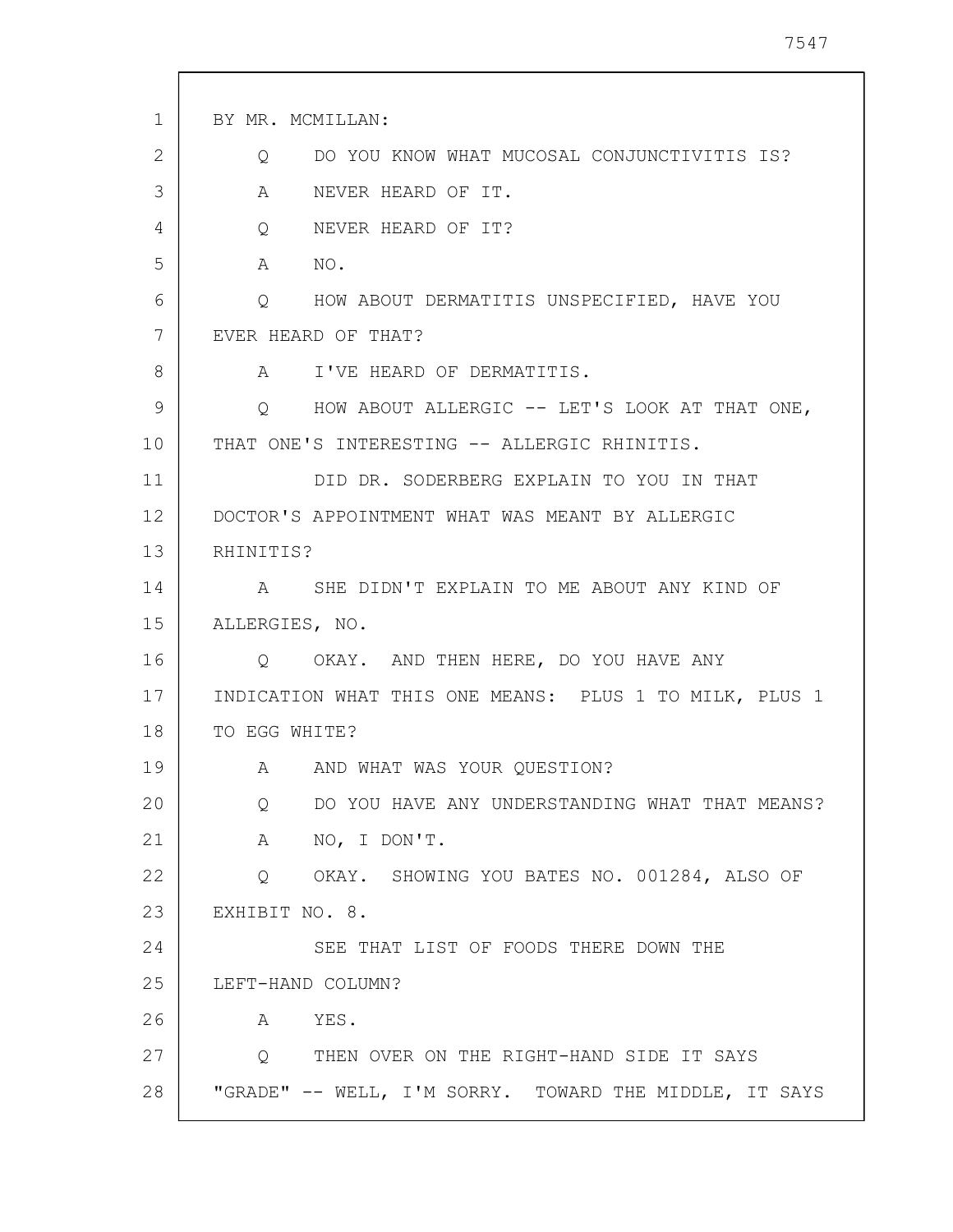| $\mathbf{1}$ | "GRADE." ON THE FAR RIGHT-HAND SIDE IT SAYS                |
|--------------|------------------------------------------------------------|
| 2            | "WHEAL/FLARE."                                             |
| 3            | RIGHT?                                                     |
| 4            | OH, YEAH, I CAN SEE IT, YES.<br>A                          |
| 5            | OKAY. THE TWO THAT ARE HIGHLIGHTED THERE,<br>Q             |
| 6            | COW'S MILK AND EGG WHITE, DO YOU SEE THOSE?                |
| 7            | I DO.<br>A                                                 |
| 8            | YOU'RE TELLING US THAT DR. SODERBERG DID NOT<br>Q          |
| 9            | EXPLAIN TO YOU ON THAT VISIT THAT THE CHILD TESTED ON      |
| 10           | THE SKIN TEST POSITIVE FOR PLUS 1 TO COW'S MILK AND        |
| 11           | PLUS 1 TO EGG WHITES?                                      |
| 12           | I CAN'T REMEMBER. IT WAS SEVEN YEARS AGO. I<br>$\mathsf A$ |
| 13           | DON'T KNOW WHAT SHE EXPLAINED TO ME. I CAN'T REMEMBER      |
| 14           | THE CONVERSATION THAT WE HAD.                              |
| 15           | OKAY. BUT BEFORE YOU CAME IN HERE TO TESTIFY,<br>O         |
| 16           | YOU HAD A CHANCE TO LOOK OVER DOCUMENTS AND THINGS,        |
| 17           | E-MAILS, STUFF LIKE THAT?                                  |
| 18           | THERE ARE PROBABLY -- THERE ARE THOUSANDS OF<br>A          |
| 19           | DOCUMENTS.                                                 |
| 20           | Q RIGHT. AND WHEN YOUR DEPOSITION WAS TAKEN,               |
| 21           | YOU HAD A BUNCH OF THOSE DOCUMENTS THERE, IN YOUR          |
| 22           | HANDS, AT THE DEPOSITION; RIGHT?                           |
| 23           | A HUGE BOX, YES.<br>A                                      |
| 24           | HUGE BOX. AND YOU AND I WENT THROUGH SOME OF<br>Q          |
| 25           | THOSE.                                                     |
| 26           | A<br>YES.                                                  |
| 27           | DO YOU REMEMBER THIS ONE?<br>$Q \qquad \qquad$             |
| 28           | I DON'T REMEMBER THIS ONE IN THE DEPOSITION,<br>A          |
|              |                                                            |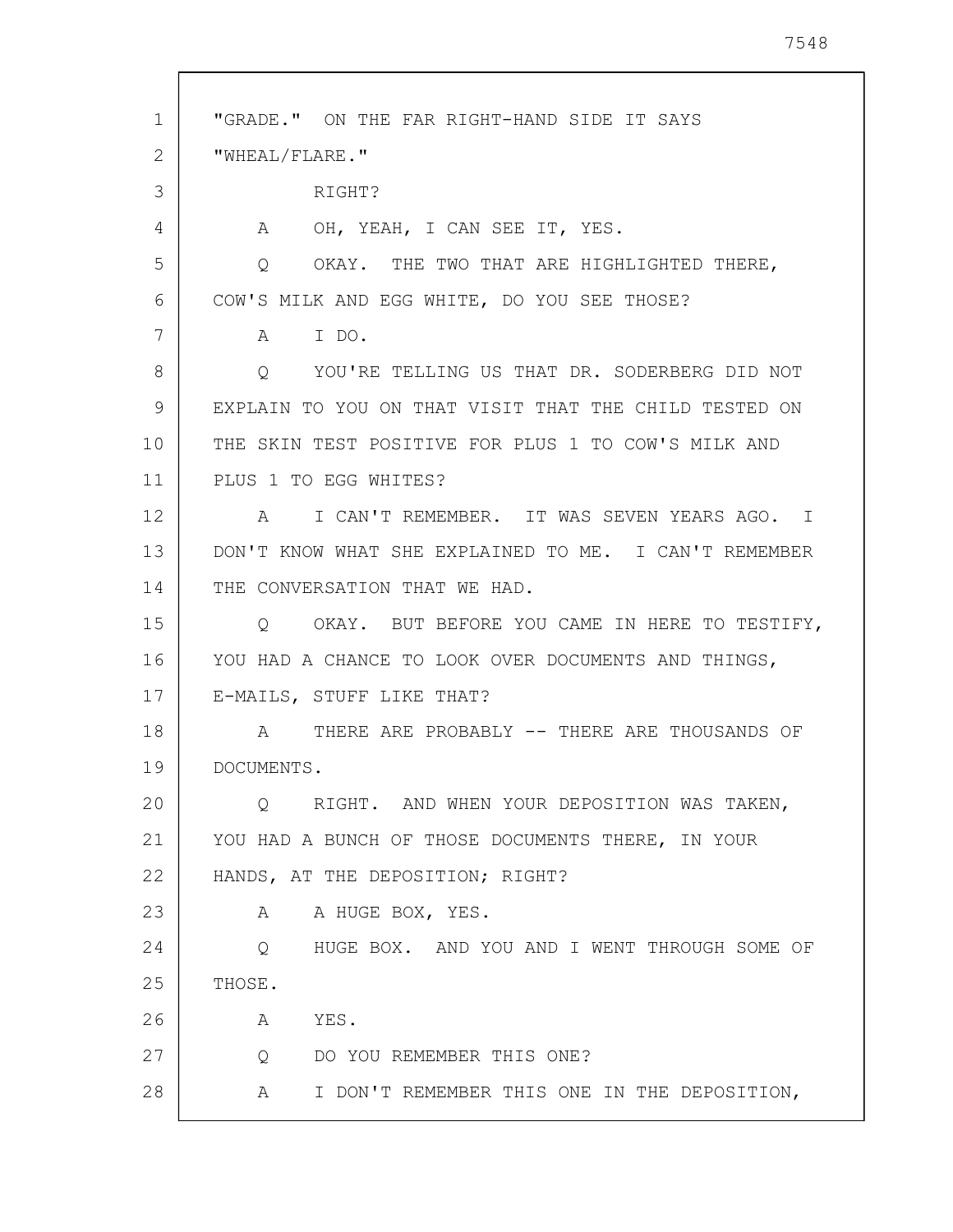| 1               | NO.                                                           |
|-----------------|---------------------------------------------------------------|
| 2               | BUT THERE WERE THOUSANDS; RIGHT?<br>$Q \qquad \qquad$         |
| 3               | THERE WAS A LOT, YEAH.<br>A                                   |
| 4               | LET'S TALK ABOUT DR. NIESEN. I THINK HE WAS<br>$\overline{Q}$ |
| 5               | ON YOUR LIST ON FRIDAY AS WELL.                               |
| 6               | DO YOU REMEMBER DR. NIESEN?                                   |
| 7               | A I'VE NEVER MET HIM, BUT YES, I DO REMEMBER                  |
| 8               | HIM.                                                          |
| 9               | O OKAY. AND I THINK YOU TESTIFIED LAST FRIDAY                 |
| 10 <sub>o</sub> | THAT HE CALLED IN A CHILD ABUSE REPORT ON YOU?                |
| 11              | A FROM WHAT I HEARD, YES.                                     |
| 12              | FROM WHAT YOU HEARD FROM WHO?<br>$Q_{\rm c}$                  |
| 13              | MR. GUTERRES: OBJECTION. RELEVANCE.                           |
| 14              | THE COURT: SUSTAINED.                                         |
| 15              | BY MR. MCMILLAN:                                              |
| 16              | Q GOING TO SHOW YOU WHAT'S ALREADY BEEN ADMITTED              |
| 17              | AS EXHIBIT NO. 98, BATES NO. 1711.                            |
| 18              | LET ME ASK YOU, DO YOU KNOW -- DO YOU KNOW                    |
| 19              | WHETHER OR NOT DR. NIESEN EVER COMPLAINED DIRECTLY TO         |
| 20              | JUDGE NASH ABOUT -- ABOUT THE UNDERLYING CASE?                |
| 21              | NO $--$ NO, I DON'T.<br>A                                     |
| 22              | O DO YOU KNOW -- WELL, I GUESS YOUR TESTIMONY                 |
| 23              | WAS THAT YOU BELIEVED HE COMPLAINED ABOUT YOU, YOUR           |
| 24              | TREATMENT OF BABY RYAN; CORRECT? THAT WAS WHAT YOU            |
| 25              | SAID LAST FRIDAY, IS THAT DR. NIESEN FILED SOME SORT OF       |
| 26              | COMPLAINT ABOUT YOU?                                          |
| 27              | MR. GUTERRES: OBJECTION. MISSTATES THE                        |
| 28              | TESTIMONY. NO FOUNDATION.                                     |
|                 |                                                               |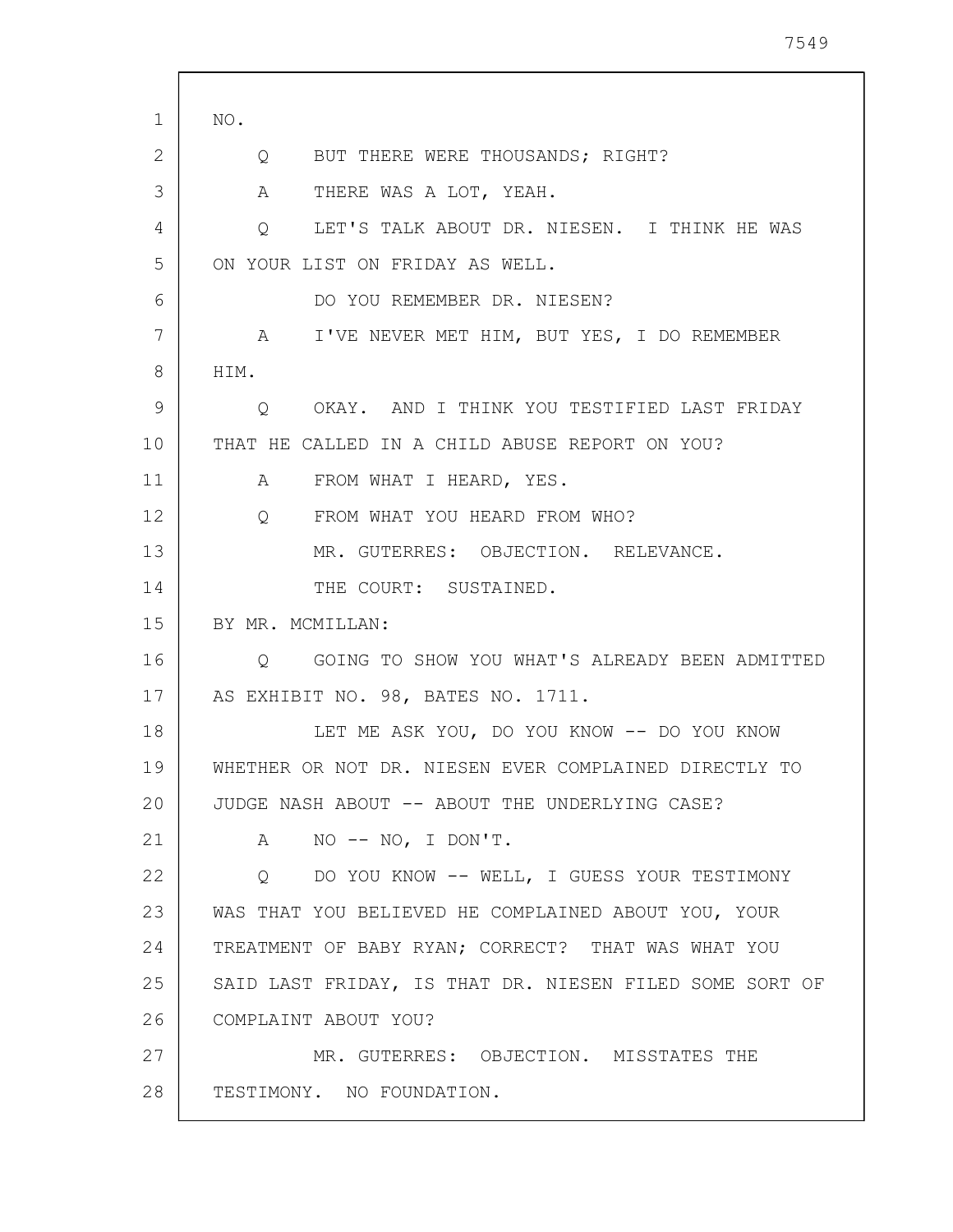1 2 3 4 5 6 7 8 9 10 11 12 13 14 15 16 17 18 19 20 21 22 23 24 25 26 27 28 THE COURT: IS THAT WHAT YOU SAID? THE WITNESS: FROM WHAT I HEARD, THAT HE --THAT HE FILED A REPORT TO CHILD AND FAMILY SERVICES, WHO THEN CAME OUT AND INVESTIGATED. BY MR. MCMILLAN: Q SO THIS SOURCE, THEY NEVER TOLD YOU THAT DR. NIESEN ACTUALLY COMPLAINED ABOUT DR. EGGE'S TREATMENT OF THE CHILD? A NO. Q YOU'D SPOKEN LAST WEEK ALSO ABOUT THESE -- THESE POLICE THAT CAME INTO YOUR HOME. WAS THAT IN THE MIDDLE OF THE NIGHT? I DON'T REMEMBER. A AROUND 10:00 P.M. Q AROUND 10:00 P.M. AND THEY HAD THEIR GUNS DRAWN? A THEY HAD THEIR HANDS ON THEIR WEAPONS. Q ON THEIR WEAPONS. HOLD ON ONE SECOND. OKAY. OKAY. MR. MCMILLAN: YOUR HONOR, I'M NOT -- WELL, LET ME SEE IF I CAN --BY MR. MCMILLAN: Q LET ME ASK YOU, DO YOU REMEMBER SPECIFICALLY THE WORDS YOU USED LAST FRIDAY? A NO, I DON'T. Q OKAY. LET'S SEE IF WE CAN REFRESH YOUR RECOLLECTION ABOUT THE WORDS YOU USED LAST FRIDAY. IF YOU CAN READ TO YOURSELF THIS ONE RIGHT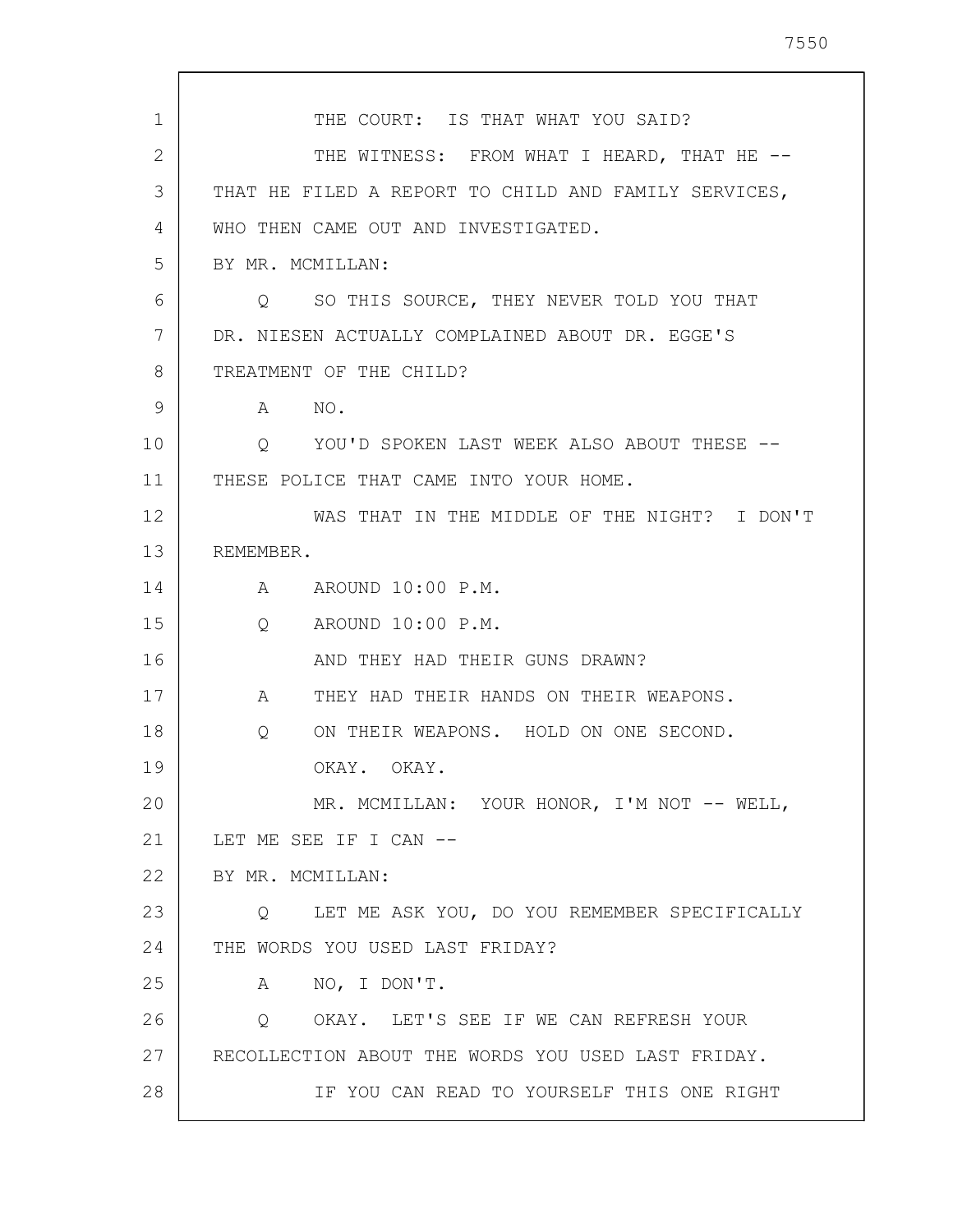1 2 3 4 5 6 7 8 9 10 11 12 13 14 15 16 17 18 19 20 21 22 23 24 25 26 27 28 THERE. GOT IT? A OKAY. GOT IT. Q AM I CORRECT LAST FRIDAY YOU TESTIFIED THEY CAME INTO YOUR HOUSE WITH THEIR GUNS DRAWN, THEIR WEAPONS DRAWN? MR. GUTERRES: OBJECTION. RELEVANCE. THE COURT: SUSTAINED. BY MR. MCMILLAN: Q AND THEY RANSACKED YOUR DRAWERS; IS THAT RIGHT? MR. GUTERRES: OBJECTION. RELEVANCE. THE COURT: SUSTAINED. BY MR. MCMILLAN: Q WERE THEY ACCOMPANIED BY A SOCIAL WORKER? MR. GUTERRES: OBJECTION. RELEVANCE. THE COURT: SUSTAINED. BY MR. MCMILLAN: Q DO YOU REMEMBER A SOCIAL WORKER NAMED BLAZ KABANBAN (PHONETIC)? MR. GUTERRES: OBJECTION. RELEVANCE. THE COURT: SUSTAINED. BY MR. MCMILLAN: Q YOU'D ALSO SPOKEN TO US LAST WEEK ABOUT WHEN IT WAS THAT YOU FIRST LEARNED THAT THERE MIGHT BE SOME DEVELOPMENTAL ISSUES OR SOME PROBLEMS WITH BABY RYAN. DO YOU REMEMBER THAT TESTIMONY? A NO. I MEAN, I'M SURE I DID, I JUST DON'T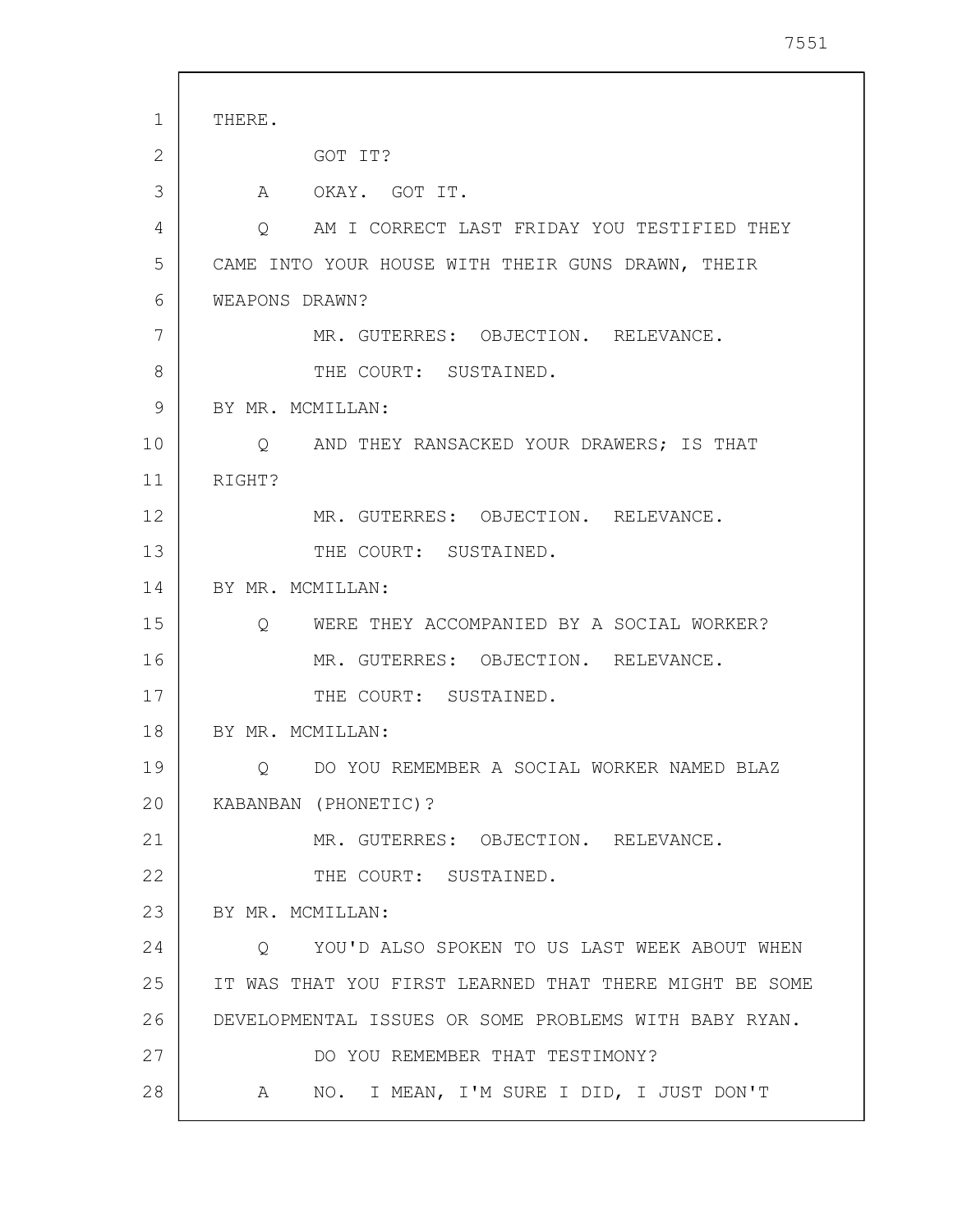1 2 3 4 5 6 7 8 9 10 11 12 13 14 15 16 17 18 19 20 21 22 23 24 25 26 27 28 REMEMBER WHAT I SAID. Q OKAY. WELL, YOU DID TESTIFY ABOUT WHO DR. YIM WAS; RIGHT? A I DON'T BELIEVE WE GOT INTO DR. YIM. WELL, I MEAN -- THE DEPOSITION OR LAST WEEK? Q LAST WEEK, JUST A FEW DAYS AGO. A I DON'T REMEMBER -- LIKE I SAID, I DON'T REMEMBER. Q OKAY. DO YOU RECALL TALKING LAST WEEK ABOUT SOME -- SOME CONVERSATIONS YOU HAD WITH DR. YIM OVER THE TELEPHONE REGARDING THE BABY? A I DO REMEMBER THAT. I DO. YES, I DID. Q OKAY. THAT'S WHAT I WANT TO TALK TO YOU ABOUT HERE TODAY, SOME OF THOSE CONVERSATIONS, AT LEAST FOR THE MOMENT. A OKAY. Q AND WE CAN START WITH, DO YOU RECALL HAVING A CONVERSATION WITH DR. YIM ON OR ABOUT MARCH 16, 2009? A NO. Q OKAY. A I MEAN, I MAY HAVE, I JUST DON'T RECALL THE CONVERSATION. Q THIS IS EXHIBIT 4, BATES NO. 000924. YOU SEE THE DATE THERE IS 3/16/2009 AT 12:56 P.M., DR. ALISON YIM SPOKE WITH FATHER, RYAN MILLS. DOES THAT REFRESH YOUR RECOLLECTION ABOUT A CONVERSATION YOU MAY HAVE HAD WITH HER ON MARCH 16, 2009?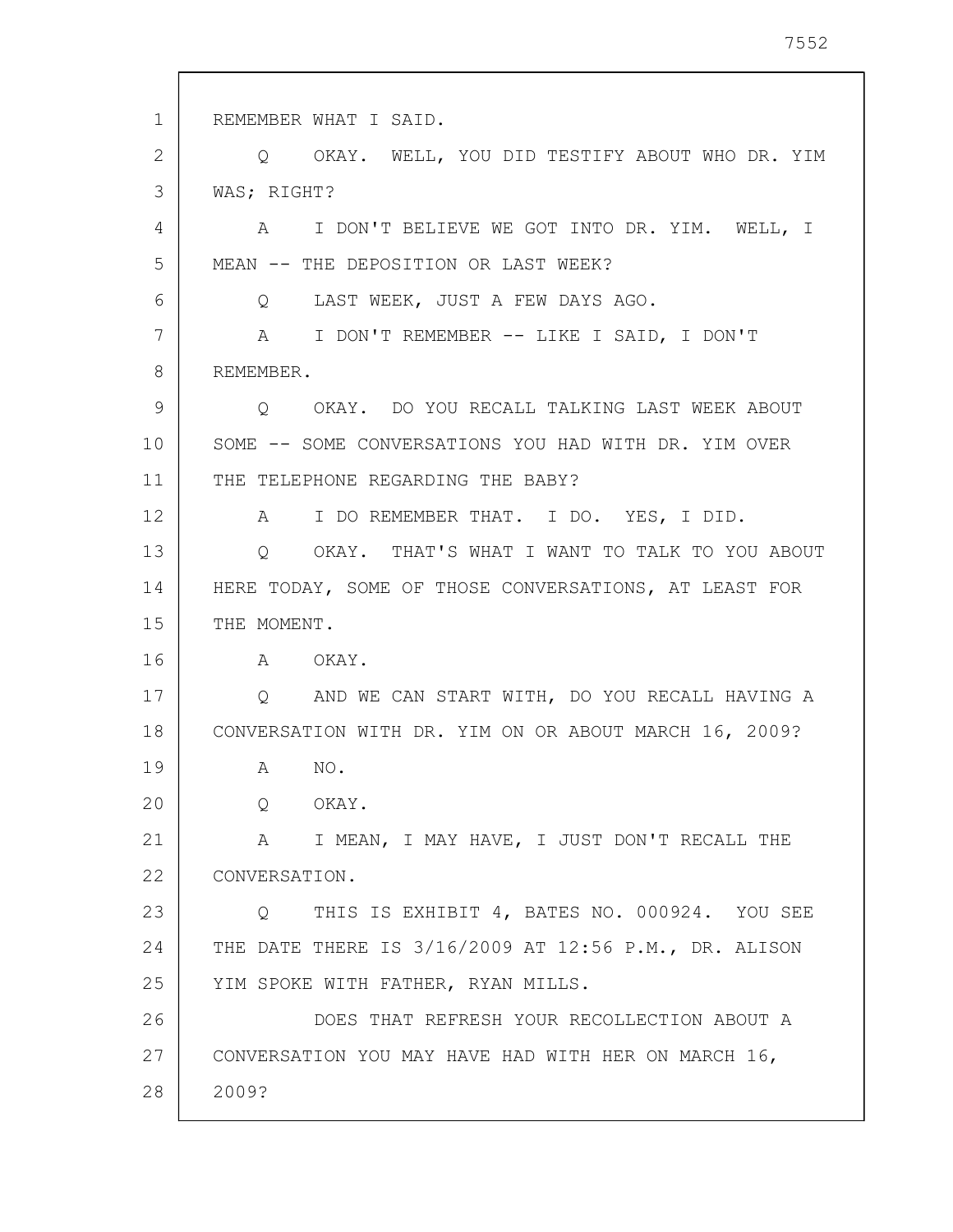1 2 3 4 5 6 7 8 9 10 11 12 13 14 15 16 17 18 19 20 21 22 23 24 25 26 27 28 A IT DOESN'T RECALL THE ACTUAL CONVERSATION, BUT I CAN SEE THAT SHE OBVIOUSLY WROTE IT DOWN. Q IF YOU LOOK AT PAGE NO. 0000921 OF THE SAME EXHIBIT, THAT FAR RIGHT-HAND COLUMN SAYS: "FAIL ROLLS BOTH WAYS." "FAIL," AND THE ROW SAYS, "ROLLS BOTH WAYS." DO YOU SEE THAT? A UH-HUH. Q DOES THAT REFRESH YOUR RECOLLECTION THAT SOMETIME AROUND MARCH 16TH SOMETIME, AFTERNOON OR SO, DR. YIM SPOKE TO YOU ABOUT BABY RYAN FAILING TO MEET SOME MILESTONES? A LIKE I SAID, I DON'T REMEMBER THE CONVERSATION. Q OKAY. BUT YOU REMEMBERED SOME OF THE CONVERSATIONS? A VERY -- I MEAN, NOT MUCH OF THEM. Q WERE THOSE THE CONVERSATIONS THAT THE DEFENSE ATTORNEYS REFRESHED YOUR RECOLLECTION ON BEFORE YOU TESTIFIED? MR. GUTERRES: OBJECTION. FOUNDATION. THE COURT: SUSTAINED. BY MR. MCMILLAN: Q DO YOU RECALL EVER BEING TOLD BY DR. YIM THAT WE NEEDED TO KEEP CHECKING EVERY TWO WEEKS ON THE BABY'S WEIGHT? A NO, I DON'T. Q DO YOU SEE AT THE BOTTOM THERE WHERE IT SAYS:

7553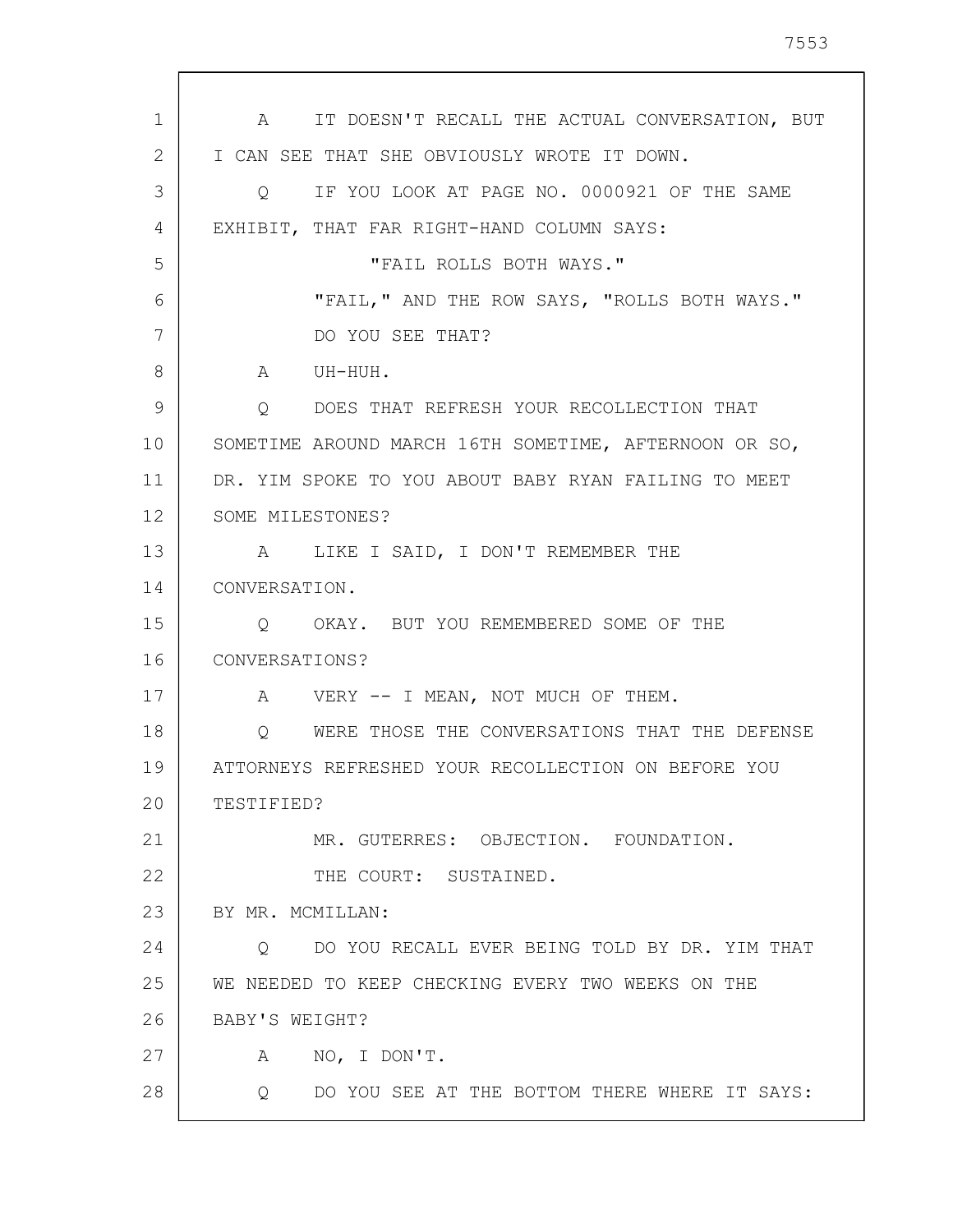| $\mathbf{1}$ | "DAD AGREED TO PROVIDE PATIENT                          |
|--------------|---------------------------------------------------------|
| 2            | COUNSELING, WILL RECHECK IN TWO WEEKS"?                 |
| 3            | THAT DOESN'T REFRESH YOUR RECOLLECTION?                 |
| 4            | A NO.                                                   |
| 5            | MR. GUTERRES: OBJECTION. THE WITNESS IS                 |
| 6            | BEING SHOWN A DOCUMENT WITHOUT IT HAVING BEEN           |
| 7            | IDENTIFIED.                                             |
| 8            | THE COURT: SUSTAINED.                                   |
| 9            | BY MR. MCMILLAN:                                        |
| 10           | Q IT'S EXHIBIT NO. 4, BATES NO. 0000924. IT'S           |
| 11           | THE SAME RECORD.                                        |
| 12           | DOES IT REFRESH YOUR RECOLLECTION THAT YOU              |
| 13           | AGREED TO HAVE THE BABY RECHECKED FOR WEIGHT IN TWO     |
| 14           | WEEKS?                                                  |
| 15           | A NO.                                                   |
| 16           | Q DO YOU DENY THAT?                                     |
| 17           | A NO, I DON'T DENY IT. I JUST DON'T RECALL. IT          |
| 18           | WAS SEVEN YEARS AGO.                                    |
| 19           | DO YOU RECALL WHETHER OR NOT, TWO WEEKS AFTER<br>Q      |
| 20           | MARCH 16TH, THE BABY ACTUALLY WAS BROUGHT BACK IN FOR A |
| 21           | TWO-WEEK CHECKUP ON THE WEIGHT?                         |
| 22           | A I DON'T RECALL, NO.                                   |
| 23           | O DOES LOOKING AT THAT E-MAIL THAT'S PART OF            |
| 24           | EXHIBIT 4, BATES-MARKED 000925, REFRESH YOUR            |
| 25           | RECOLLECTION ABOUT WHETHER OR NOT THE BABY WAS BROUGHT  |
| 26           | BACK ON OR ABOUT MARCH 31ST FOR A RECHECK ON WEIGHT?    |
| 27           | MR. GUTERRES: OBJECTION. MISCHARACTERIZES               |
| 28           | THE DOCUMENT THAT'S BEING SHOWN.                        |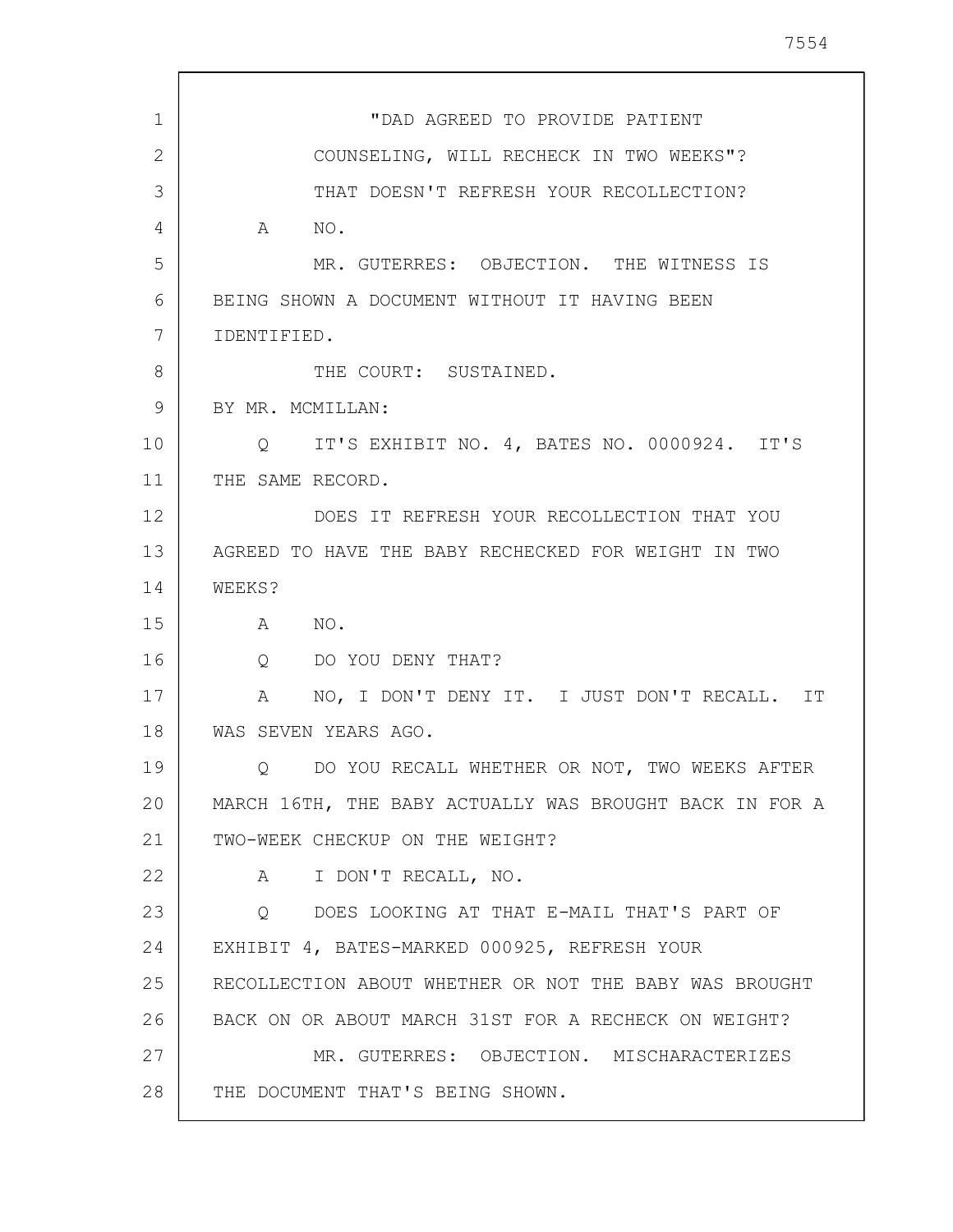1 2 3 4 5 6 7 8 9 10 11 12 13 14 15 16 17 18 19 20 21 22 23 24 25 26 27 28 THE COURT: JUST A MOMENT. LET ME SEE THE DOCUMENT, PLEASE. OBJECTION IS SUSTAINED. LET ME SEE COUNSEL, PLEASE. (THE FOLLOWING PROCEEDINGS WERE HELD AT SIDEBAR.) THE COURT: WE'RE AT SIDEBAR AND COUNSEL ARE PRESENT. MR. MCMILLAN, I THINK THAT THE DEMEANOR AND TONE OF VOICE WITH WHICH YOU'RE ADDRESSING THIS WITNESS IS UNCALLED FOR. I'LL LEAVE IT UP TO YOU WHETHER YOU THINK SHOWING SOMEONE A MESSAGE FROM SEVEN, EIGHT YEARS AGO, WHATEVER IT IS, IS GOING TO REFRESH THEIR RECOLLECTION TO A PARTICULAR DATE, BUT IT DOESN'T SEEM TO BE A PROFITABLE WAY, TO ME, TO BE APPROACHING CROSS-EXAMINATION. BUT THE REASON I WANT TO TALK TO YOU IS I'M FINDING THE TONE AND DEMEANOR TOWARDS THE WITNESS TO BE UNSATISFACTORY. I'M GOING TO ASK YOU TO TREAT HIM WITH MORE COURTESY THAN YOU HAVE BEEN. MR. MCMILLAN: OKAY. I APOLOGIZE, YOUR HONOR. (THE FOLLOWING PROCEEDINGS WERE HELD IN OPEN COURT IN THE PRESENCE OF THE JURY.) BY MR. MCMILLAN: Q DO YOU RECALL LAST WEEK, MR. MILLS, TALKING TO US ABOUT WHEN IT WAS THAT MS. DUVAL STARTED INTRODUCING SOLID FOODS TO BABY RYAN?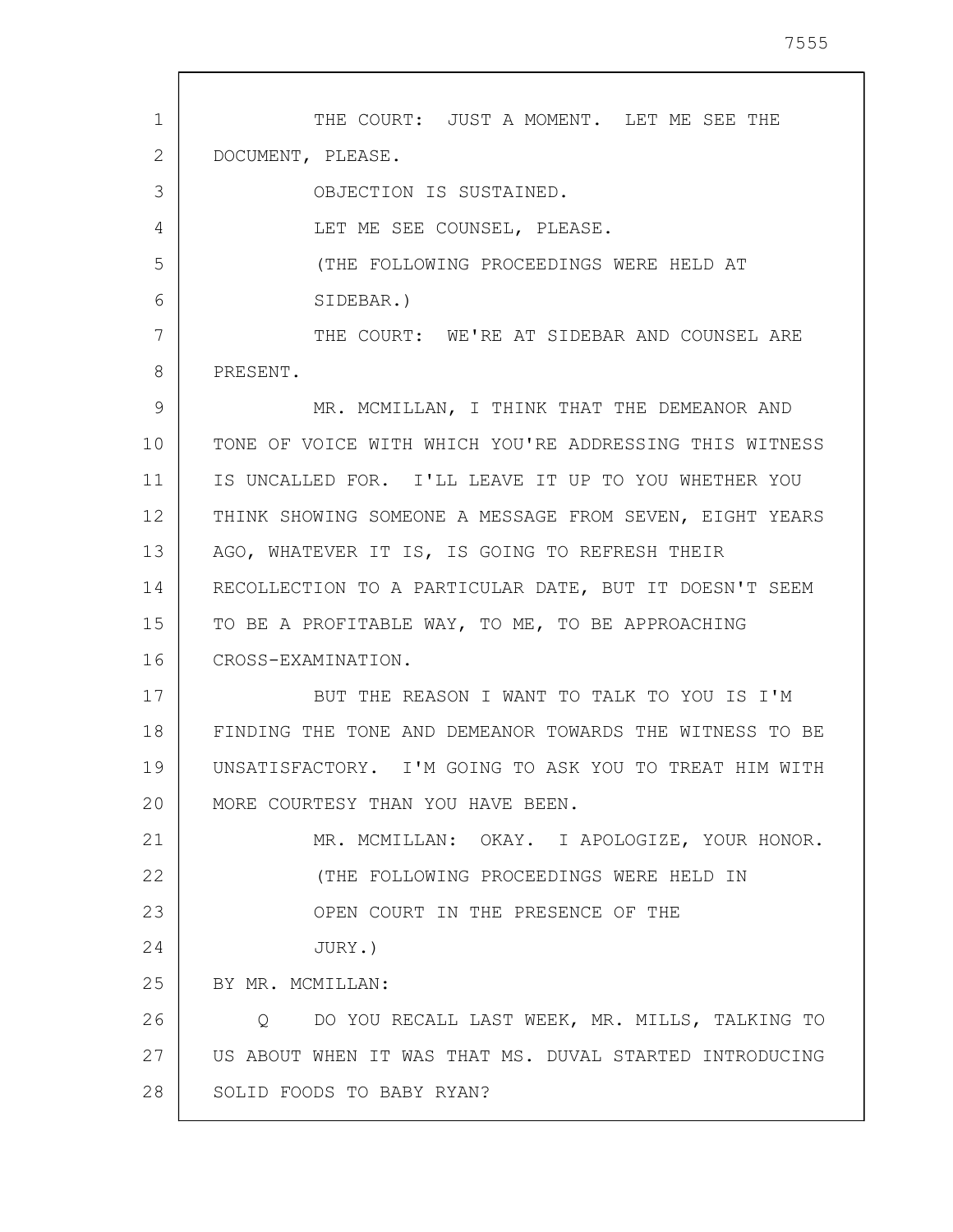| 1  | A IF YOU CAN REFRESH MY MEMORY -- LIKE I SAID, I       |
|----|--------------------------------------------------------|
| 2  | DON'T REMEMBER EXACTLY THE TIME OR WHAT I SAID. SO I   |
| 3  | WANT TO MAKE SURE WHAT I SAID.                         |
| 4  | WELL, LET ME DO THIS: YOU DO RECALL<br>Q               |
| 5  | DISCUSSING WITH US LAST WEEK THERE BEING SOME ISSUE    |
| 6  | ABOUT WHEN TO START INTRODUCING THE CHILD SOLID FOODS; |
| 7  | RIGHT?                                                 |
| 8  | YES.<br>A                                              |
| 9  | DO YOU RECALL WHEN IT WAS FINALLY RESOLVED<br>Q        |
| 10 | THAT IT WAS APPROPRIATE TO START INTRODUCING SOLID     |
| 11 | FOODS?                                                 |
| 12 | NO, I DO NOT.<br>A                                     |
| 13 | DO YOU RECALL ANYONE EVER EXPLAINING TO YOU<br>0       |
| 14 | WHY IT WAS THAT BABY RYAN WAS NOT INTRODUCED SOLID     |
| 15 | FOODS PRIOR TO AGE OF SIX MONTHS OLD?                  |
| 16 | CAN YOU REPEAT YOUR QUESTION?<br>A                     |
| 17 | THE COURT: BEFORE YOU ANSWER THAT, FOR THE             |
| 18 | PURPOSE OF THE RECORD, YOU'VE PLACED A DOCUMENT ON THE |
| 19 | PROJECTOR, ON THE ELMO --                              |
| 20 | MR. MCMILLAN: I GOT SIDETRACKED.                       |
| 21 | THE COURT: -- THAT YOU HAVEN'T IDENTIFIED.             |
| 22 | MR. MCMILLAN: OH, IT'S STILL EXHIBIT NO. 4,            |
| 23 | BATES NO. 000926. AND I'M PROBABLY A LITTLE PREMATURE  |
| 24 | ON IT ANYWAY BECAUSE I GOT SIDETRACKED.                |
| 25 | THE COURT: OH, OKAY. THAT'S FINE.                      |
| 26 | MR. MCMILLAN: I'LL GET BACK TO THAT IN A               |
| 27 | SECOND. EXCEPT NOW I FORGOT MY QUESTION. HOLD ON,      |
| 28 | I'LL GET IT.                                           |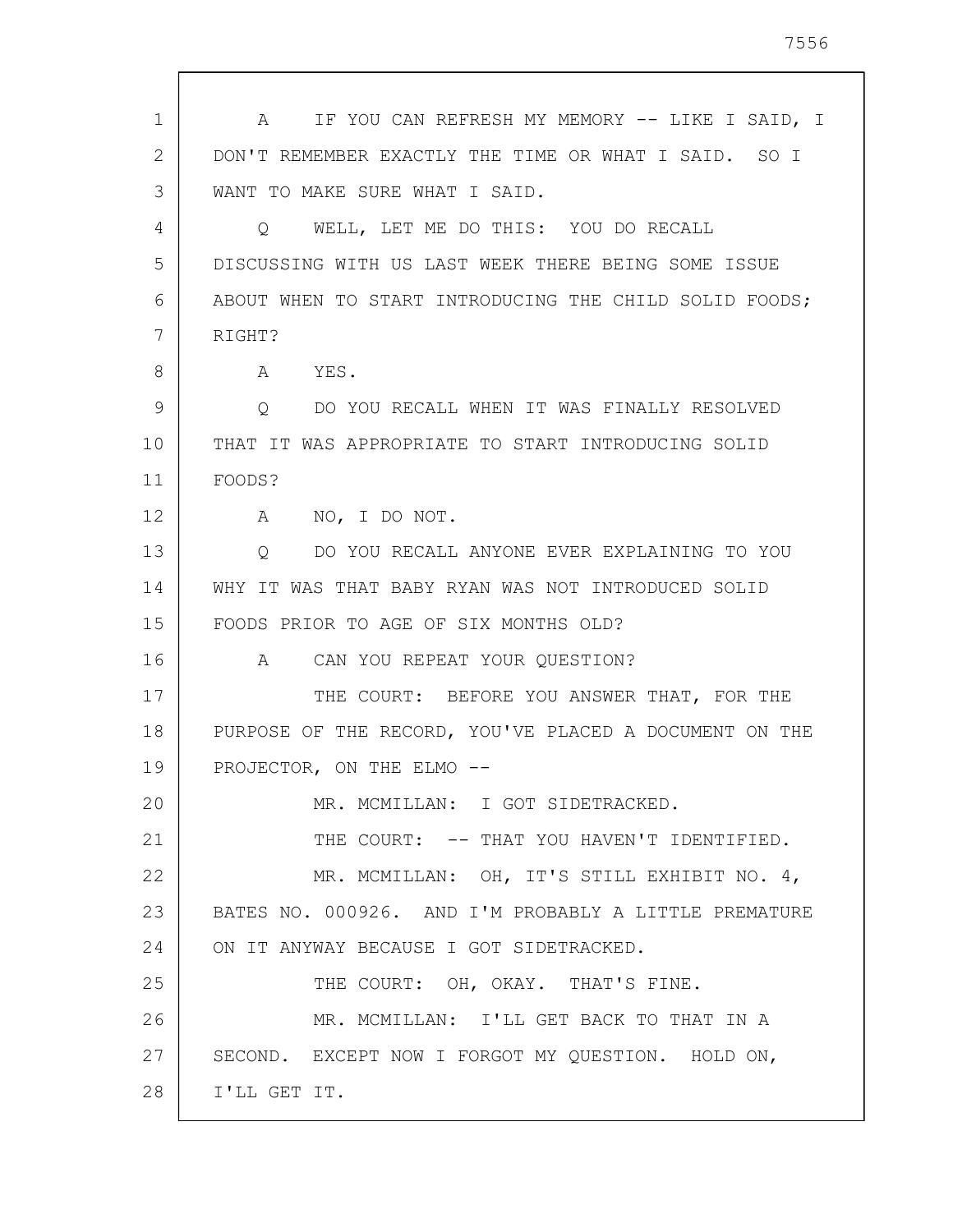1 2 3 4 5 6 7 8 9 10 11 12 13 14 15 16 17 18 19 20 21 22 23 24 25 26 27 28 BY MR. MCMILLAN: Q DO YOU REMEMBER WHY IT WAS THAT THERE WAS A CONCERN ABOUT INTRODUCING BABY RYAN TO SOLID FOODS BEFORE SIX MONTHS? A I WASN'T AROUND FOR THE FIRST SIX MONTHS, SO I DON'T KNOW. Q YOU WEREN'T AROUND FOR THE FIRST SIX MONTHS? A NO. WELL, I SAW HIM TWICE FOR THE FIRST SIX MONTHS. Q OKAY. BUT YOU DO RECALL -- OR DO YOU RECALL THAT, AT LEAST AS OF MARCH 31, 2009, MOM HAD STARTED TO INTRODUCE SOLIDS? A THAT'S WHAT THE DOCUMENT SAYS, YES. Q WELL, BY THIS TIME, YOU WERE COMMUNICATING WITH DR. YIM, WEREN'T YOU? A I BELIEVE I HAD A PHONE CALL OR TWO. I MEAN, WE WEREN'T, LIKE, TALKING ON A REGULAR BASIS, NO. FROM WHAT I RECALL. Q DO YOU RECALL TALKING TO DR. YIM ABOUT YOUR OWN CONCERNS THAT BABY RYAN DIDN'T SEEM TO LIKE TUMMY TIME? A NO, I DON'T RECALL THAT. Q WELL, LET'S LOOK FIRST -- THIS IS STILL EXHIBIT NO. 4, BATES NO. 000932. IT'S -- DATE OF CALL IS 5/22/2009: "SPOKE WITH FATHER, RYAN MILLS." DO YOU SEE THERE WHERE IT SAYS: "PARENT DISCUSSED CONCERN ABOUT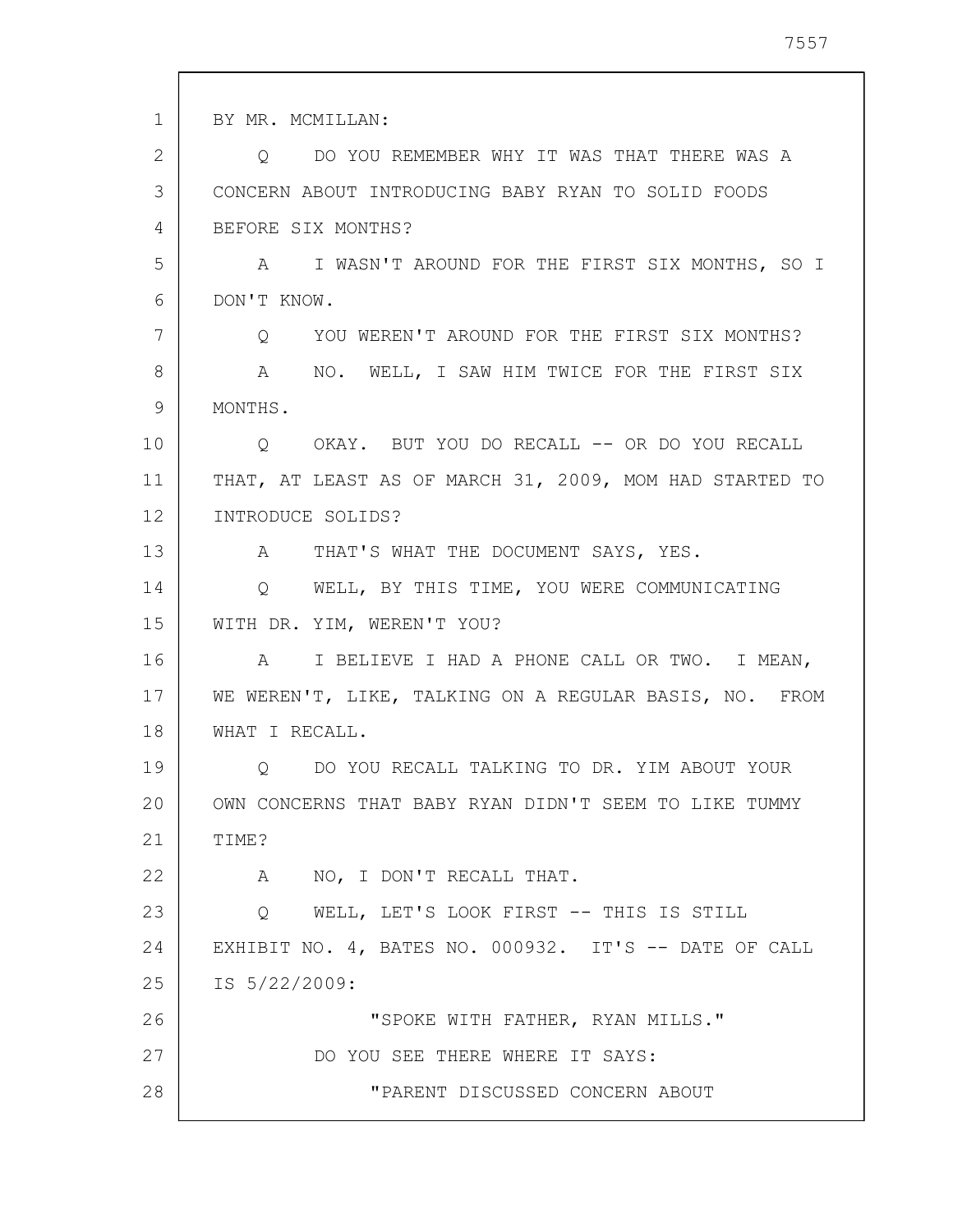| 1  | PATIENT NOT LIKING TUMMY TIME"?                             |
|----|-------------------------------------------------------------|
| 2  | YES.<br>A                                                   |
| 3  | DO YOU HAVE AN UNDERSTANDING WHO THAT PATIENT<br>Q          |
| 4  | WAS?                                                        |
| 5  | WELL, I'M SURE IT'S RYAN. I'M SURE IT'S RYAN.<br>Α          |
| 6  | THE BABY?<br>Q                                              |
| 7  | A<br>YES.                                                   |
| 8  | DO YOU RECALL WHY IT WAS YOU HAD THIS CONCERN<br>$\circ$    |
| 9  | ABOUT BABY RYAN NOT LIKING TUMMY TIME?                      |
| 10 | A NO, I DO NOT RECALL.                                      |
| 11 | Q DO YOU RECALL DR. YIM -- ANY DISCUSSIONS WITH             |
| 12 | DR. YIM ABOUT THE POSSIBILITY THAT PERHAPS THE CHILD        |
| 13 | SUFFERED FROM AUTISM?                                       |
| 14 | NO, I DON'T REMEMBER -- I MEAN, I REMEMBER<br>A             |
| 15 | CONCEPTS, BUT I DON'T REMEMBER DISCUSSIONS, NO.             |
| 16 | Q DO YOU KNOW WHETHER OR NOT DR. YIM EVER HAD               |
| 17 | ANY SIMILAR DISCUSSIONS WITH RAFAELINA -- OR MS. DUVAL?     |
| 18 | NO, I DON'T.<br>A                                           |
| 19 | DO YOU RECALL WHETHER OR NOT SHE -- DR. YIM                 |
| 20 | ACTUALLY TOLD YOU THAT SHE WAS GOING TO HAVE THESE          |
| 21 | SIMILAR DISCUSSIONS WITH MS. DUVAL?                         |
| 22 | NO, I DO NOT.<br>$\mathbb A$                                |
| 23 | Q AND REVIEWING THIS DOCUMENT DOESN'T HELP                  |
| 24 | REFRESH YOUR RECOLLECTION?                                  |
| 25 | THIS IS NOT MY DOCUMENT. SO THIS IS HER<br>$A \quad \alpha$ |
| 26 | NOTES, SO -- OR MAYBE -- I DON'T KNOW. MAYBE I DO HAVE      |
| 27 | HER NOTES. I DON'T KNOW WHETHER I HAVE HER NOTES OR         |
| 28 | NOT. BUT I DON'T REMEMBER THE NOTES THAT SHE HAS, NO.       |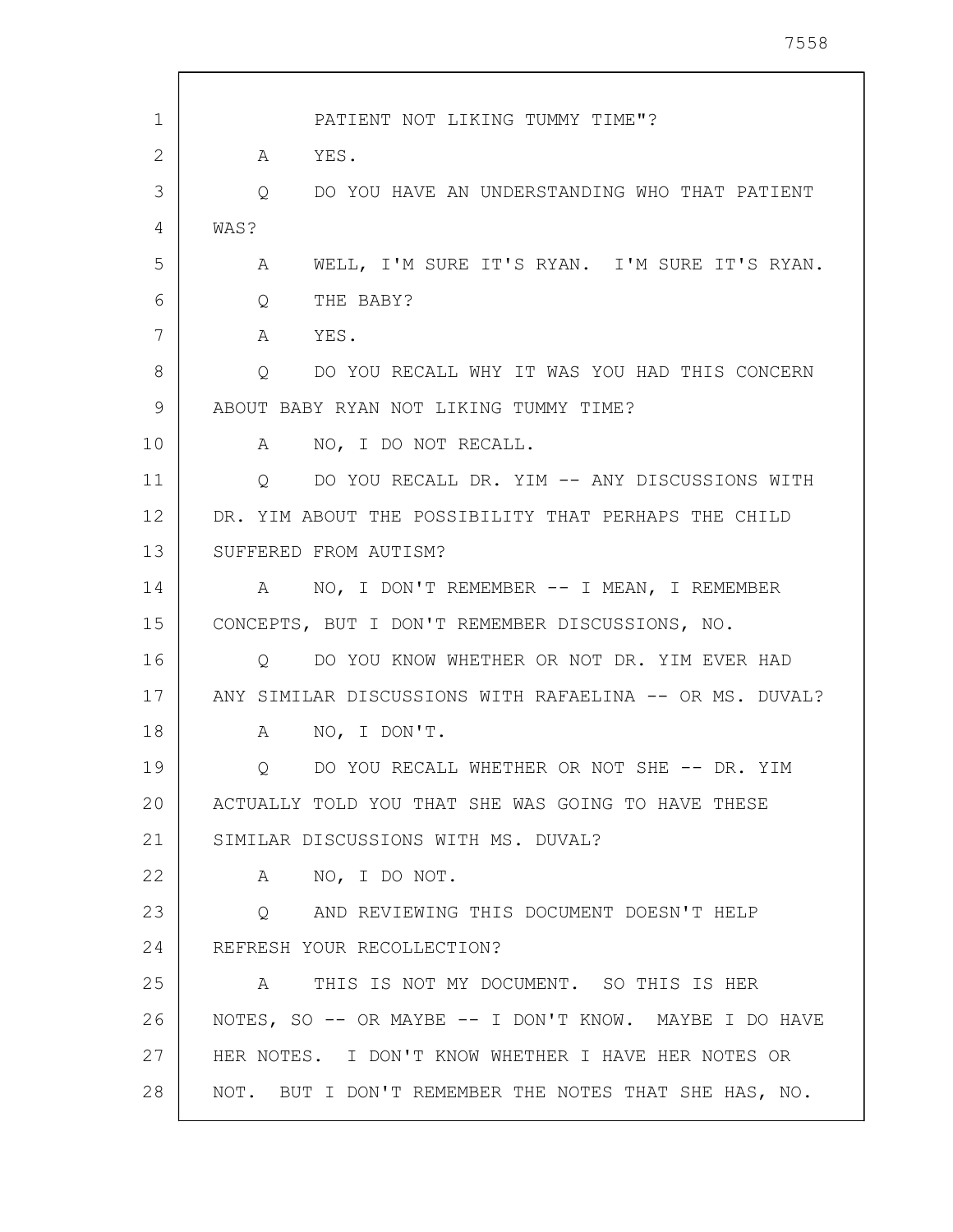1 2 3 4 5 6 7 8 9 10 11 12 13 14 15 16 17 18 19 20 21 22 23 24 25 26 27 28 Q NOW, I SEEM TO RECALL, AND CORRECT ME IF I'M WRONG, THAT YOUR TESTIMONY LAST FRIDAY WAS TO THE EFFECT THAT YOU DIDN'T REALIZE THAT THE BABY WAS HAVING THESE PROBLEMS WITH ROLLING AND CRAWLING AND CRUISING AND MOVING, THINGS LIKE THAT, UNTIL SOMETIME IN AUGUST WHEN YOU ACTUALLY STARTED GETTING OVERNIGHTS. DID I GET THAT RIGHT? A MIDDLE OF JULY, THAT'S WHEN I STARTED GETTING OVERNIGHTS, AROUND JULY 16TH -- OR MIDDLE OF JULY SOMEWHERE, I STARTED GETTING OVERNIGHTS. MR. GUTERRES: YOUR HONOR, IF I MAY CLARIFY. MR. MILLS WAS ACTUALLY HERE ON THURSDAY, AND I KNOW THE QUESTIONS KEEP REFERENCING TO THE FACT IT WAS FRIDAY. MR. MCMILLAN: DID WE HAVE FRIDAY OFF? THE COURT: FRIDAY WE WEREN'T RECEIVING EVIDENCE. BUT EVERYBODY WILL UNDERSTAND THAT YOU'RE REFERRING TO THE LAST TIME WHEN MR. MILLS WAS HERE. MR. MCMILLAN: I APOLOGIZE. THAT'S WHAT I MEANT. IT'S JUST SORT OF ALL BECOMING A FOG. THE COURT: THAT'S UNDERSTANDABLE. MR. MCMILLAN: I'M SORRY. BY MR. MCMILLAN: Q ANYWAY, EXHIBIT 4, BATES NO. 000928, IT'S A RECORD FROM A VISIT WITH DR. YIM ON APRIL 30, 2009, WOULD HAVE BEEN BEFORE THE PHONE CALL THAT WE JUST SPOKE OF. DO YOU REMEMBER EVER TALKING WITH DR. YIM ABOUT THE TYPES OF FOODS THAT BABY RYAN WAS EATING AT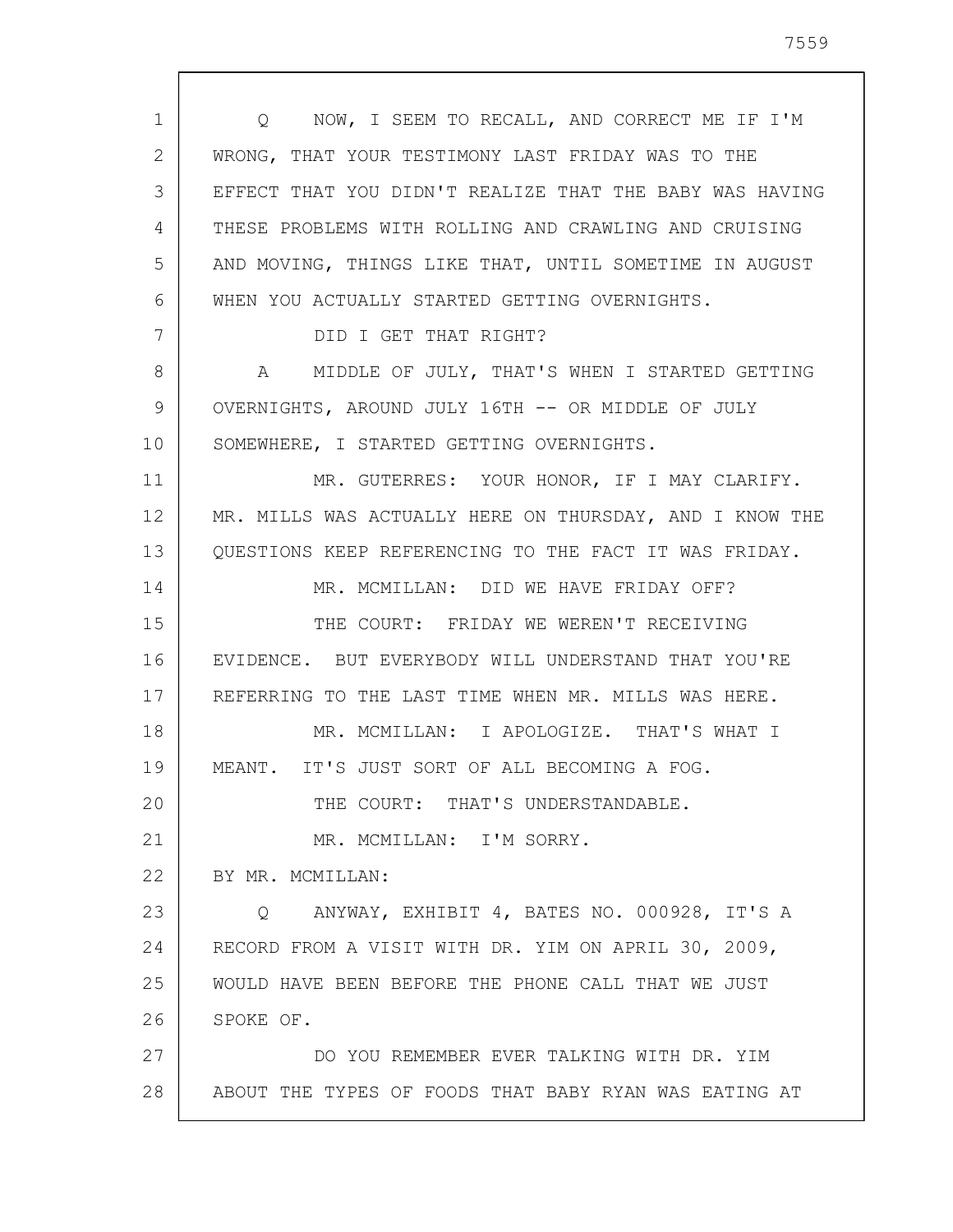1 2 3 4 5 6 7 8 9 10 11 12 13 14 15 16 17 18 19 20 21 22 23 24 25 26 27 28 THAT POINT IN TIME? A I DON'T RECALL, NO. Q DO YOU SEE THERE AVOCADO, CHICKEN, TURKEY? THOSE WERE SOME OF THE FOODS THAT YOU WERE ABLE TO FEED HIM TOO; RIGHT? A FROM WHAT I RECALL, I FED WHAT WAS BEING PACKED. Q OKAY. BUT -- OKAY. THAT'S FAIR. DO YOU RECALL BEING PACKED AVOCADO, CHICKEN, TURKEY, CORN, BANANAS, PRUNES, SQUASH, AND PUMPED BREAST MILK -- OR PUMPED BREAST MILK? DO YOU RECALL ANY OF THOSE FOODS BEING PACKED? A NO, I DO NOT. Q NOW, LATER ON, WHEN YOU STARTED HAVING YOUR OVERNIGHTS YOU FED HIM YOUR OWN FOODS; RIGHT? A FROM WHAT I RECALL, YES. Q DO YOU RECALL FEEDING HIM AVOCADO? A I DON'T RECALL WHAT I WAS FEEDING HIM, NO. Q DO YOU RECALL HIM EVER LIKING AVOCADO WHEN HE WAS A BABY? A I DON'T RECALL IT, NO. Q PERHAPS THIS WILL HELP: BREAD DIPPED IN AVOCADO AND OLIVE OIL. DOES THAT REFRESH YOUR RECOLLECTION? A NO, IT DOES NOT. Q ANYWAY, ON THAT VISIT -- THIS IS GOING OVER TO BATES NO. 000929. TOWARDS THE MIDDLE OF THE PAGE THERE, THERE'S MILESTONES.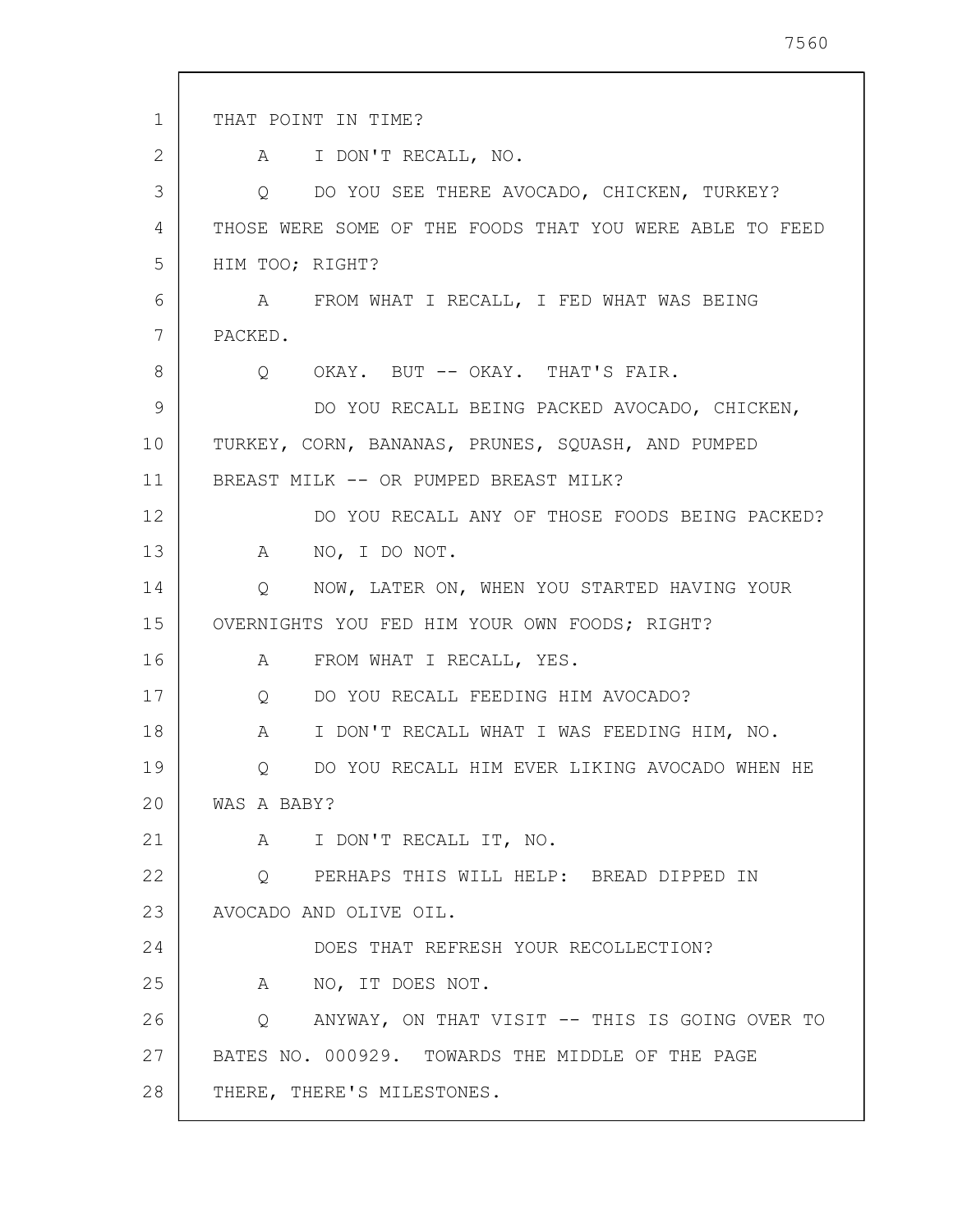| 1  | DO YOU SEE THAT?                                            |
|----|-------------------------------------------------------------|
| 2  | YES.<br>A                                                   |
| 3  | AND YOU SEE THERE'S A COLUMN THAT SAYS FINAL<br>$Q_{\rm c}$ |
| 4  | STATUS?                                                     |
| 5  | YES.<br>A                                                   |
| 6  | $\mathsf{Q}$<br>ON THE RIGHT-HAND SIDE?                     |
| 7  | A<br>YES.                                                   |
| 8  | AND YOU SEE A COUPLE OF THOSE -- MANY OF THOSE<br>$\circ$   |
| 9  | ARE PASS, BUT A COUPLE OF THOSE ARE FAIL, MAINLY CREEPS     |
| 10 | AND CRAWLS AND CRUISES.                                     |
| 11 | HE FAILED THOSE MILESTONES?                                 |
| 12 | I GUESS THAT'S WHAT IT SAYS, YEAH.<br>$\mathbb A$           |
| 13 | OKAY. WELL, WHEN YOU HAD THAT CONVERSATION<br>$\circ$       |
| 14 | WITH DR. YIM ON THE TELEPHONE ON MAY 22, 2009, DO YOU       |
| 15 | RECALL HER TALKING TO YOU ABOUT HIM FAILING SOME OF HIS     |
| 16 | DEVELOPMENTAL MILESTONES?                                   |
| 17 | NO, I DON'T RECALL ANY CONVERSATIONS I HAD<br>A             |
| 18 | WITH HER. I MEAN, I REMEMBER HAVING CONVERSATIONS. I        |
| 19 | DON'T REMEMBER WHAT THE CONTEXT WAS.                        |
| 20 | THEN, AT SOME POINT, DO YOU RECALL CALLING<br>O             |
| 21 | DR. YIM ON THE TELEPHONE -- DO YOU RECALL CALLING           |
| 22 | DR. YIM ON THE TELEPHONE AND ACTUALLY COMPLAINING TO        |
| 23 | HER THAT MS. DUVAL, IN YOUR ESTIMATION, WAS TAKING THE      |
| 24 | BABY TO SEE THE DOCTOR TOO MUCH?                            |
| 25 | LIKE I SAID, I DON'T REMEMBER ANY PHONE CALLS<br>A          |
| 26 | I HAD WITH HER. I MEAN, I KNOW I CALLED, I JUST DON'T       |
| 27 | REMEMBER THE CONTENTS OF THE CONVERSATION.                  |
| 28 | OKAY. ONE MOMENT.<br>Q                                      |
|    |                                                             |

7561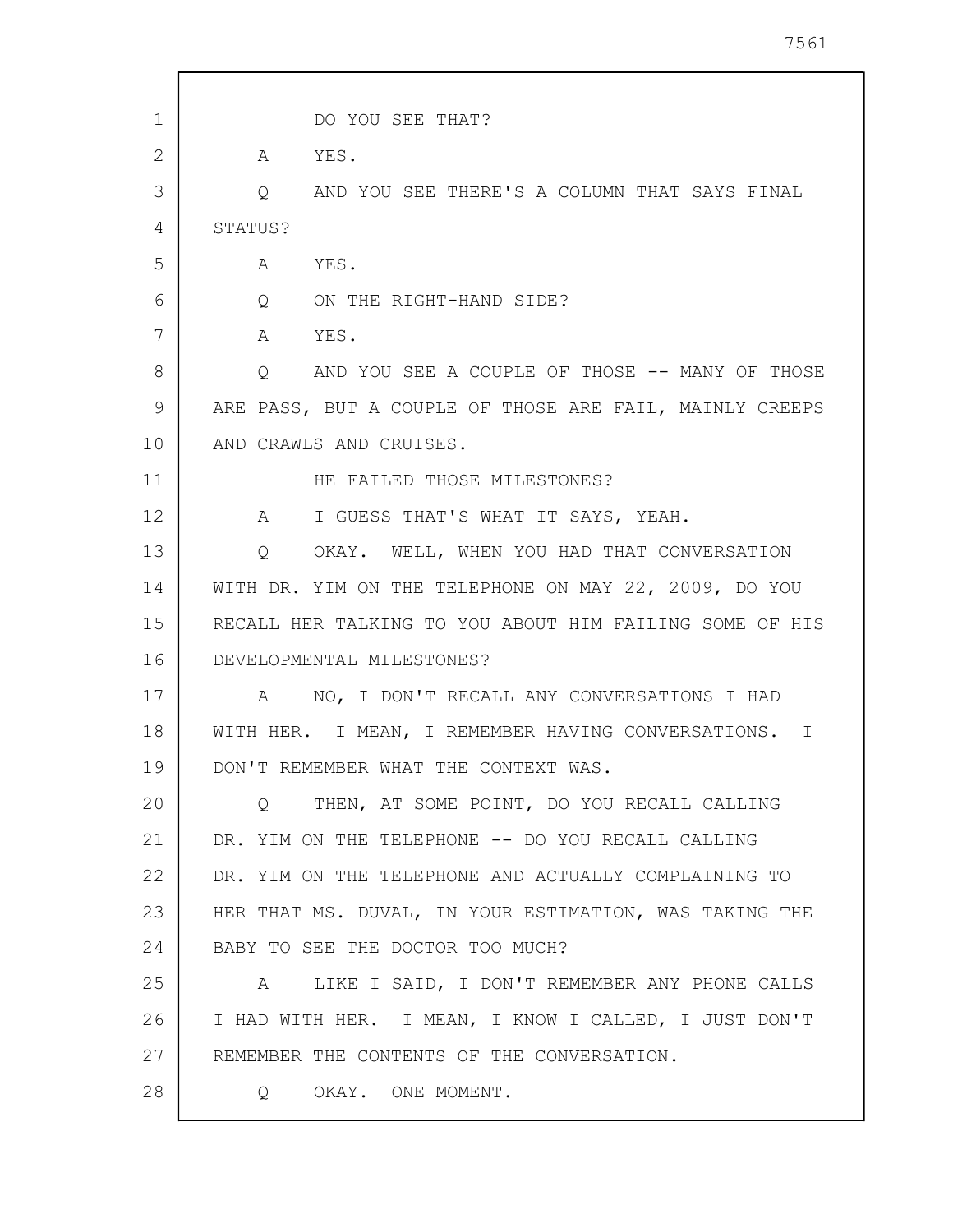| 1  | THIS IS ALSO EXHIBIT NO. 4, BATES NO. 000943,            |
|----|----------------------------------------------------------|
| 2  | AND THE DATE OF CONTACT IS JUNE 25TH, 2009. IF I CAN     |
| 3  | DRAW YOUR ATTENTION DOWN TO -- OKAY.                     |
| 4  | YOU SEE THERE THE PART THAT I UNDERLINED. IT             |
| 5  | SAYS:                                                    |
| 6  | "DAD CONCERNED THAT PATIENT IS                           |
| 7  | COMING TO SEE THE DOCTOR EXCESSIVELY,                    |
| 8  | AND I REASSURED HIM THAT RYAN'S VISITS                   |
| 9  | WERE NOT EXCESSIVE AND WERE                              |
| 10 | APPROPRIATE."                                            |
| 11 | DOES THAT REFRESH YOUR RECOLLECTION ABOUT THE            |
| 12 | CONVERSATION YOU HAD WITH DR. YIM ON JUNE 25, 2009       |
| 13 | WHERE YOU COMPLAINED THAT MS. DUVAL WAS TAKING TO SEE    |
| 14 | THE -- TAKING THE BABY TO SEE THE DOCTOR EXCESSIVELY?    |
| 15 | IT DOESN'T RECALL THE CONVERSATION, BUT IF SHE<br>A      |
| 16 | PUT IT IN THERE, I'M SURE SHE PUT HER NOTES IN           |
| 17 | CORRECTLY.                                               |
| 18 | WELL, DO YOU RECALL A POINT IN TIME IN MAY OR<br>$\circ$ |
| 19 | JUNE, SOMETIME IN THAT TIME FRAME, WHEN YOU FELT THAT    |
| 20 | RAFAELINA WAS JUST TAKING THE BABY TO SEE THE DOCTOR     |
| 21 | TOO MUCH?                                                |
| 22 | A I DO REMEMBER A TIME WHEN, EARLY ON, THAT --           |
| 23 | THAT THERE -- IT SEEMED LIKE HE HAD WEEKLY VISITS WITH   |
| 24 | THE DOCTOR, SOMETHING LIKE THAT. I REMEMBER SOMETHING    |
| 25 | HAVING TO DO WITH THAT, YES.                             |
| 26 | COULD THAT HAVE BEEN LIKE EVERY TWO WEEKS FOR<br>$\circ$ |
| 27 | THOSE WEIGHT CHECKS?                                     |
| 28 | I DON'T REMEMBER.<br>A                                   |
|    |                                                          |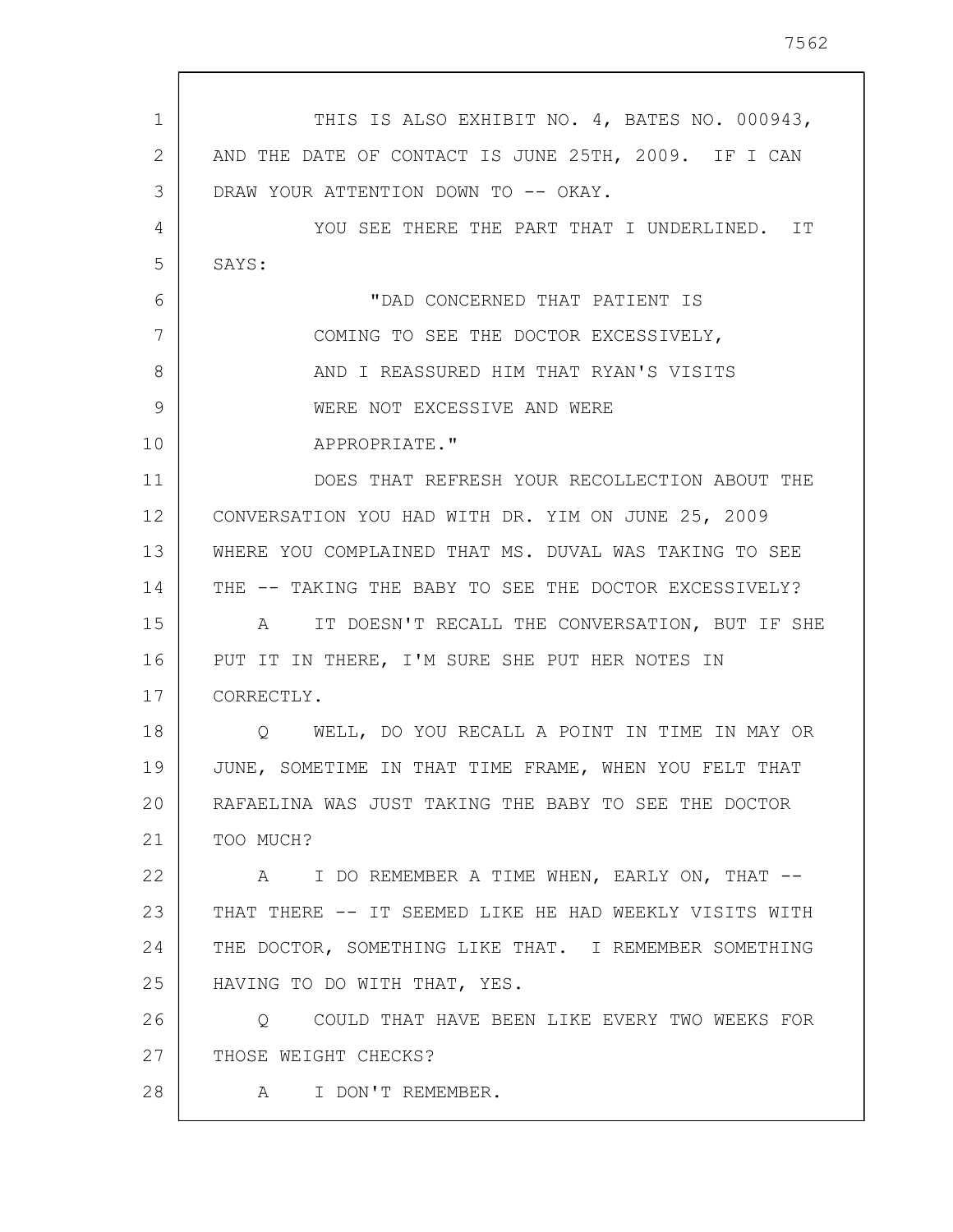1 2 3 4 5 6 7 8 9 10 11 12 13 14 15 16 17 18 19 20 21 22 23 24 25 26 27 28 Q WELL, NOW THAT WE'VE TALKED ABOUT IT FOR A WHILE, DO YOU HAVE AT LEAST A VAGUE RECOLLECTION THAT AS EARLY AS MARCH THERE WERE CONCERNS ABOUT THE BABY'S WEIGHT AND HOW IT WASN'T INCREASING? A I DON'T REMEMBER THE WEIGHT INCREASING IN THE CONCERNS. WHAT I DO RECALL IS, IN READING THROUGH SOME OF THE E-MAILS, IS -- YEAH, I DON'T -- YEAH. THERE'S A VAGUE RECOLLECTION. WAIT, LET ME -- THE WITNESS: CAN I REPHRASE THAT? THE COURT: NO, YOU'VE ANSWERED THAT QUESTION. THE WITNESS: OKAY. BY MR. MCMILLAN: Q LET ME MAKE SURE I UNDERSTAND. YOU NOW DO HAVE A VAGUE RECOLLECTION, IN THAT MARCH/APRIL/MAY/JUNE TIME FRAME OF 2009, THAT THERE BEING SOME CONCERNS THAT THE BABY WAS NOT DEVELOPING THE WAY HE SHOULD? A MY FIRST VISITS STARTED IN MID-FEBRUARY. SO THAT WAS PROBABLY TWO OR THREE WEEKS AFTER I STARTED VISITING. AND MY VISITS WERE PROBABLY TWO HOURS, YOU KNOW, COUPLE TIMES A WEEK. SO IT WAS ALL KIND OF A FLOOD OF INFORMATION. SO I DON'T -- LIKE I SAID, I DON'T RECALL THE SPECIFICITY OF WHAT WAS GOING ON. Q OKAY. I UNDERSTAND THAT YOUR VISITS -- YOUR VISITS STARTED IN FEBRUARY. A CORRECT. Q WE'RE FOCUSED RIGHT NOW, THOUGH, ON YOUR COMMUNICATIONS WITH THE DOCTOR --

7563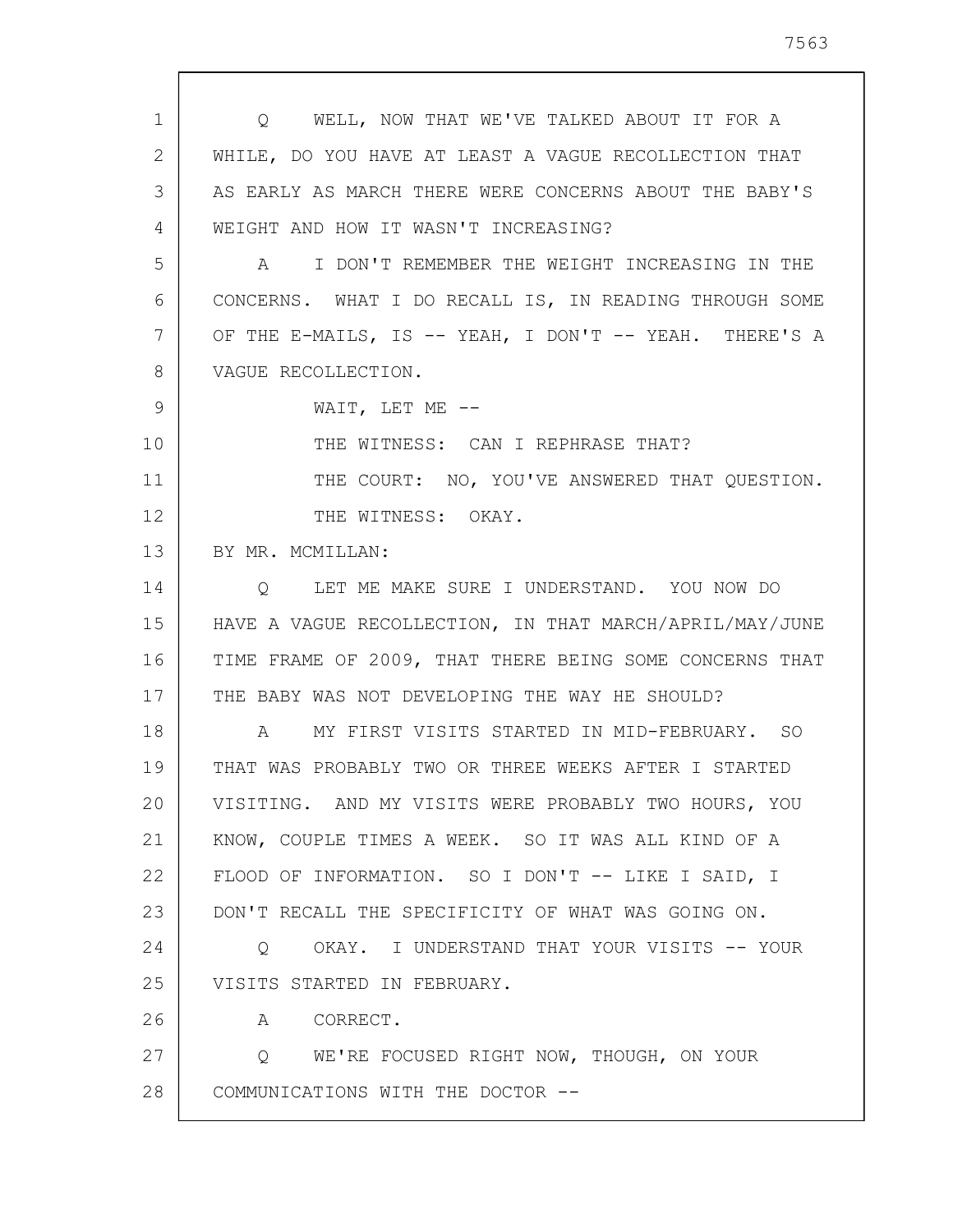| $\mathbf{1}$ | A RIGHT.                                                      |
|--------------|---------------------------------------------------------------|
| 2            | -- AND THE INFORMATION SHE WAS GIVING YOU.<br>Q               |
| 3            | BUT YOU ASKED ME A QUESTION ABOUT MARCH, WHICH<br>$\mathbb A$ |
| 4            | WOULD HAVE BEEN TWO WEEKS TO THREE WEEKS AFTER I              |
| 5            | STARTED VISITING THE CHILD.                                   |
| 6            | OKAY. LET'S JUST MAKE SURE I'M RIGHT ON THIS.<br>$\circ$      |
| 7            | MAYBE I GOT THE DATE WRONG. I DON'T WANT TO DO THAT.          |
| 8            | TWO WEEKS AFTER YOU STARTED VISITING THE                      |
| 9            | CHILD -- EXHIBIT 4, BATES NO. 924 -- WOULD HAVE BEEN          |
| 10           | MARCH 16TH.                                                   |
| 11           | SO IT WAS ABOUT FOUR WEEKS.<br>$\mathbb A$                    |
| 12           | ABOUT FOUR WEEKS. YOU'RE HAVING CONVERSATIONS<br>$\circ$      |
| 13           | WITH DR. YIM?                                                 |
| 14           | THIS IS MAYBE THE FIRST. I DON'T REMEMBER IN<br>A             |
| 15           | THE SUCCESSION. I THINK IN ALL THE TIME I ONLY HAD            |
| 16           | MAYBE TWO OR THREE CONVERSATIONS WITH HER. LIKE I             |
| 17           | SAID, I DON'T REMEMBER.                                       |
| 18           | BUT FOCUSING ON THIS ONE HERE, WHETHER IT'S<br>O              |
| 19           | THE FIRST OR SECOND OR THIRD, WHATEVER IT IS, YOU DO          |
| 20           | AGREE THAT, AT LEAST AS OF MID-MARCH, SHE WAS                 |
| 21           | EXPRESSING TO YOU -- AND IF YOU HAVE A VAGUE                  |
| 22           | RECOLLECTION OF THIS, THAT'S GOOD ENOUGH FOR ME, JUST         |
| 23           | LET ME KNOW -- SHE WAS EXPRESSING TO YOU THAT WE NEED         |
| 24           | TO BE CHECKING THIS BABY'S WEIGHT EVERY TWO WEEKS?            |
| 25           | I DON'T KNOW IF SHE EXPRESSED IT -- I DON'T<br>A              |
| 26           | REMEMBER WHAT SHE EXPRESSED TO ME, WHAT SHE WROTE DOWN        |
| 27           | IN HER NOTES. I DON'T KNOW IF SHE EXPRESSED THAT TO           |
| 28           | ME. I DON'T REMEMBER THE PHONE CALL WITH HER.                 |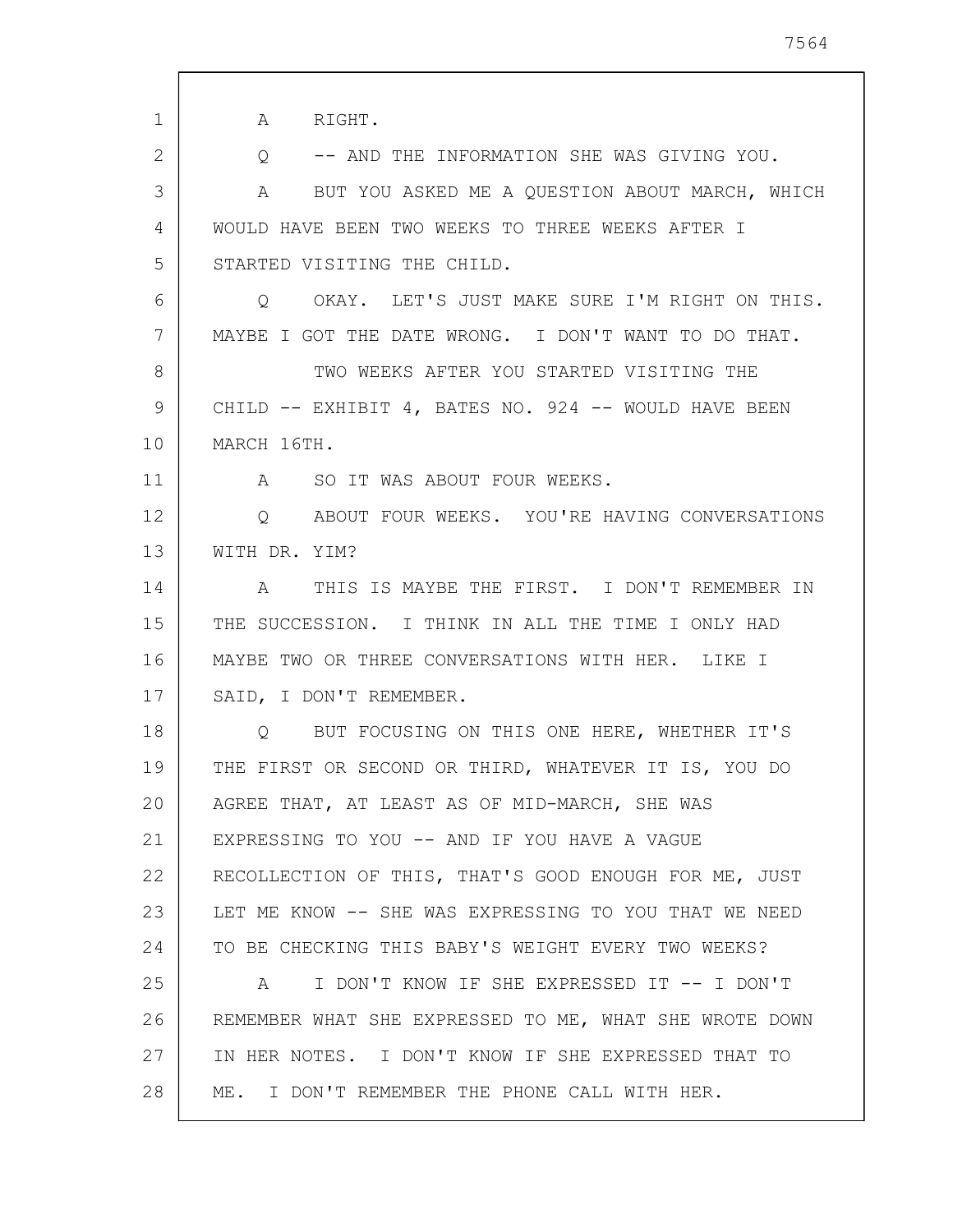| 1  | OKAY. YOU DON'T -- LET ME ASK IT THIS WAY.<br>Q              |
|----|--------------------------------------------------------------|
| 2  | WELL, LET'S JUST MOVE ON.                                    |
| 3  | DO YOU KNOW WHAT PCDA IS?                                    |
| 4  | NO.<br>$\mathbb A$                                           |
| 5  | PASADENA CHILD DEVELOPMENT ASSOCIATION?<br>$Q \qquad \qquad$ |
| 6  | I THINK I READ IT THROUGH ONE OF THE E-MAILS.<br>A           |
| 7  | WELL, DID YOU ALSO DISCUSS WITH DR. YIM THE<br>Q             |
| 8  | IDEA OF GETTING AN OCCUPATIONAL THERAPY EVALUATION?          |
| 9  | DO YOU REMEMBER THAT?                                        |
| 10 | MR. GUTERRES: OBJECTION, YOUR HONOR. YOUR                    |
| 11 | HONOR, ONCE AGAIN, COUNSEL IS PRESENTING EXHIBITS            |
| 12 | WITHOUT IDENTIFYING THEM.                                    |
| 13 | THE COURT: YES.                                              |
| 14 | MR. MCMILLAN: IT'S EXHIBIT 4, BATES NO. 943.                 |
| 15 | THE COURT: MR. MILLS, DO YOU --                              |
| 16 | THE WITNESS: I'M SORRY. I'M JUST READING THE                 |
| 17 | E-MAIL.                                                      |
| 18 | BY MR. MCMILLAN:                                             |
| 19 | Q LET ME MAKE IT EASIER. LET ME GET A BOOK FOR               |
| 20 | YOU.                                                         |
| 21 | OKAY. I'VE READ IT. THANK YOU.<br>A                          |
| 22 | DOES THAT REFRESH YOUR RECOLLECTION AT ALL<br>Q              |
| 23 | ABOUT DR. YIM'S RECOMMENDATION THAT BABY RYAN HAVE AN        |
| 24 | OCCUPATIONAL THERAPY EVALUATION?                             |
| 25 | A VAGUE RECOLLECTION.<br>A                                   |
| 26 | OKAY. AND DO YOU RECALL HAVING A CONVERSATION<br>Q           |
| 27 | WITH MS. DUVAL WHEREIN SHE HAD SET UP OR WAS ATTEMPTING      |
| 28 | TO SET UP THAT OCCUPATIONAL THERAPY EVALUATION WITH          |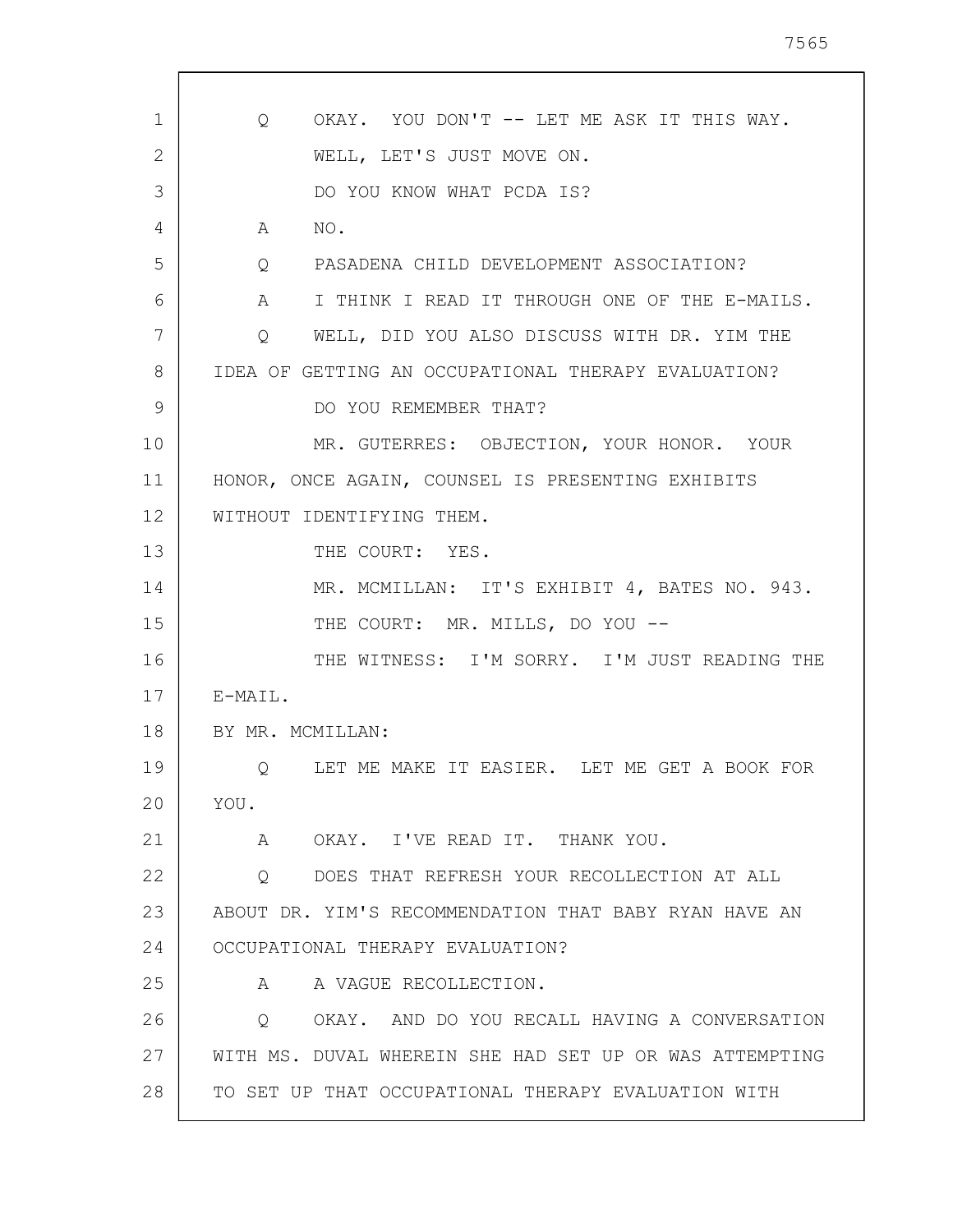1 2 3 4 5 6 7 8 9 10 11 12 13 14 15 16 17 18 19 20 21 22 23 24 25 26 27 28 PCDA OR THE PASADENA CHILD DEVELOPMENT ASSOCIATION? A IF IT WAS, IT WAS THROUGH E-MAILS, SO I'M SURE WE CAN SEE THE E-MAIL ON IT. BECAUSE EVERYTHING WAS THROUGH E-MAIL. Q WELL, THIS IS MY QUESTION, THOUGH -- IT MAY OR MAY NOT BE IN THE E-MAILS, BUT MY QUESTION IS DOES THIS REFRESH YOUR RECOLLECTION? A LIKE I SAID, THERE'S A VAGUE RECOLLECTION ABOUT THE OT EVALUATION. Q OKAY. NOW, SHORTLY AFTER JUNE 25, 2009 -- AND WE'RE STILL REFERENCING EXHIBIT 4, BATES NO. 943, SHORTLY AFTER THAT, DR. YIM WITHDREW AS BABY RYAN'S DOCTOR. DO YOU REMEMBER THAT? A I DO. Q AT THAT POINT IN TIME, YOU HAD A COURT ORDER SAYING THAT ANY FURTHER DOCTOR VISITS HAD TO BE AGREED TO? A CORRECT. Q DID THAT INCLUDE OCCUPATIONAL THERAPY? A I BELIEVE -- YES. Q AND YOU DIDN'T AGREE TO ALLOW MS. DUVAL TO TAKE THE BABY TO PCDA, DID YOU? A I DON'T RECALL THAT. Q YOU DON'T RECALL IT? A NO, I DON'T. Q DO YOU RECALL AN E-MAIL WITH MS. DUVAL WHEREIN THE ISSUE WAS DISCUSSED AND YOU DIDN'T WANT TO GO TO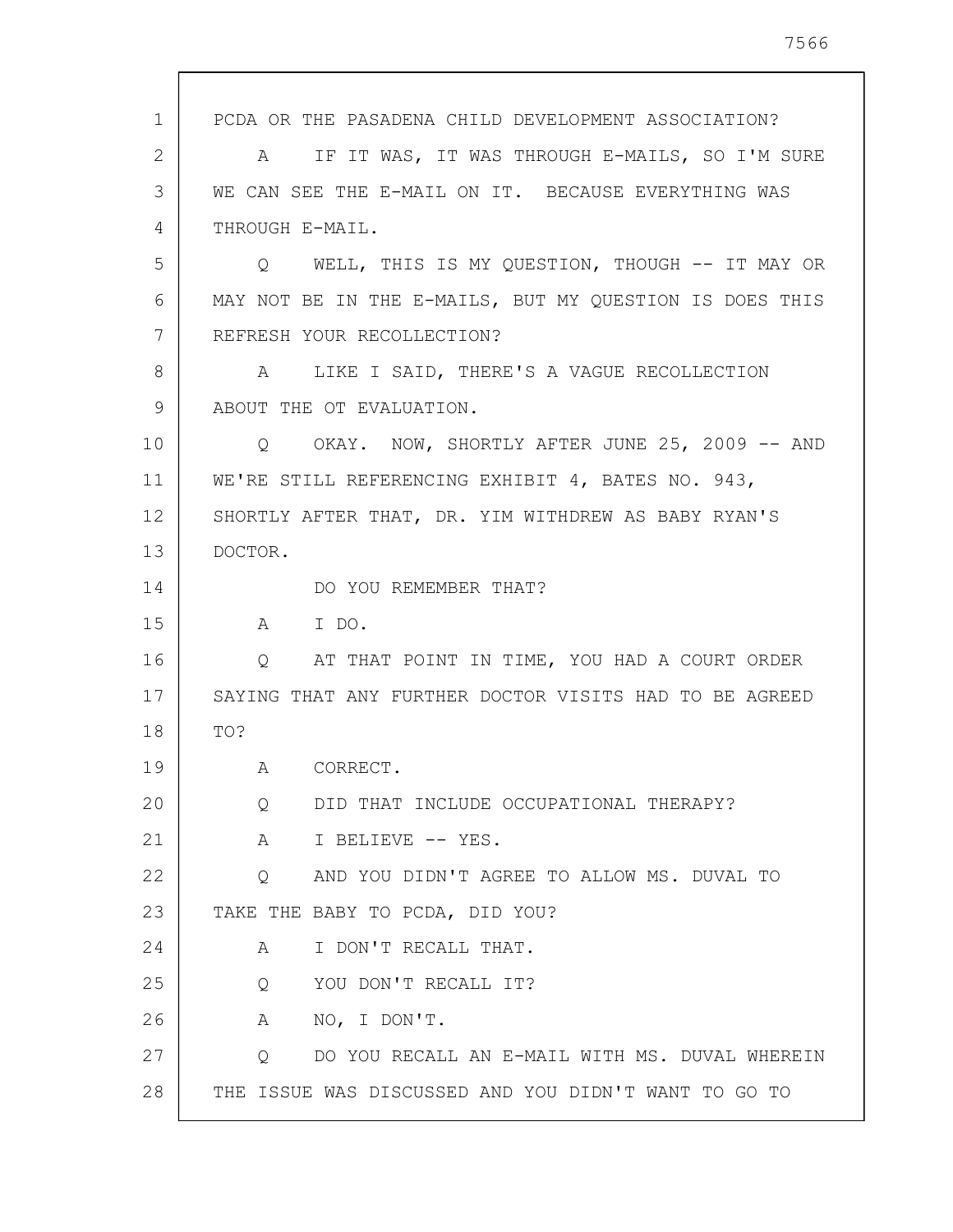1 2 3 4 5 6 7 8 9 10 11 12 13 14 15 16 17 18 19 20 21 22 23 24 25 26 27 28 PCDA. YOU WANTED TO GO TO THE REGIONAL CENTER IF YOU COULD GET IN THERE INSTEAD? A I DO REMEMBER, YES, AND I GOT AN APPOINTMENT WITH THE LONG BEACH REGIONAL CENTER. Q THE LONG BEACH REGIONAL CENTER, THOUGH, THAT WAS NOT THE REGION WHERE THE MOTHER AND BABY PRIMARILY RESIDED, WAS IT? A SHE HAD SAID SHE HAD TRIED TO CONTACT THREE DIFFERENT REGIONAL CENTERS AND COULD NOT GET A MEETING. SO I SAID OKAY, WELL, LET ME SEE IF I CAN GET ONE AT LONG BEACH. MR. MCMILLAN: OBJECTION, YOUR HONOR. NONRESPONSIVE. MOVE TO STRIKE. THE COURT: ALL RIGHT. THE OBJECTION IS SUSTAINED. THE MOTION TO STRIKE IS GRANTED. THE ANSWER WILL BE STRICKEN. THE QUESTION WAS: THE REGIONAL CENTER WASN'T THE ONE WHERE THE MOTHER AND BABY RESIDED? THE WITNESS: CORRECT. BY MR. MCMILLAN: Q THAT'S CORRECT. DO YOU RECALL A CONVERSATION WITH THE REGIONAL CENTER COORDINATOR, CINDY PARRAS, SOMETIME IN SEPTEMBER OF 2009, WHEREIN MS. PARRAS TOLD YOU THAT THE LOCATION OF THE REGIONAL CENTER WAS DEPENDENT ON THE ADDRESS OF THE PARENT WITH WHOM THE CHILD PRIMARILY RESIDED AND THAT THERE WAS NO CHOICE IN THE MATTER? DO YOU RECALL THAT CONVERSATION?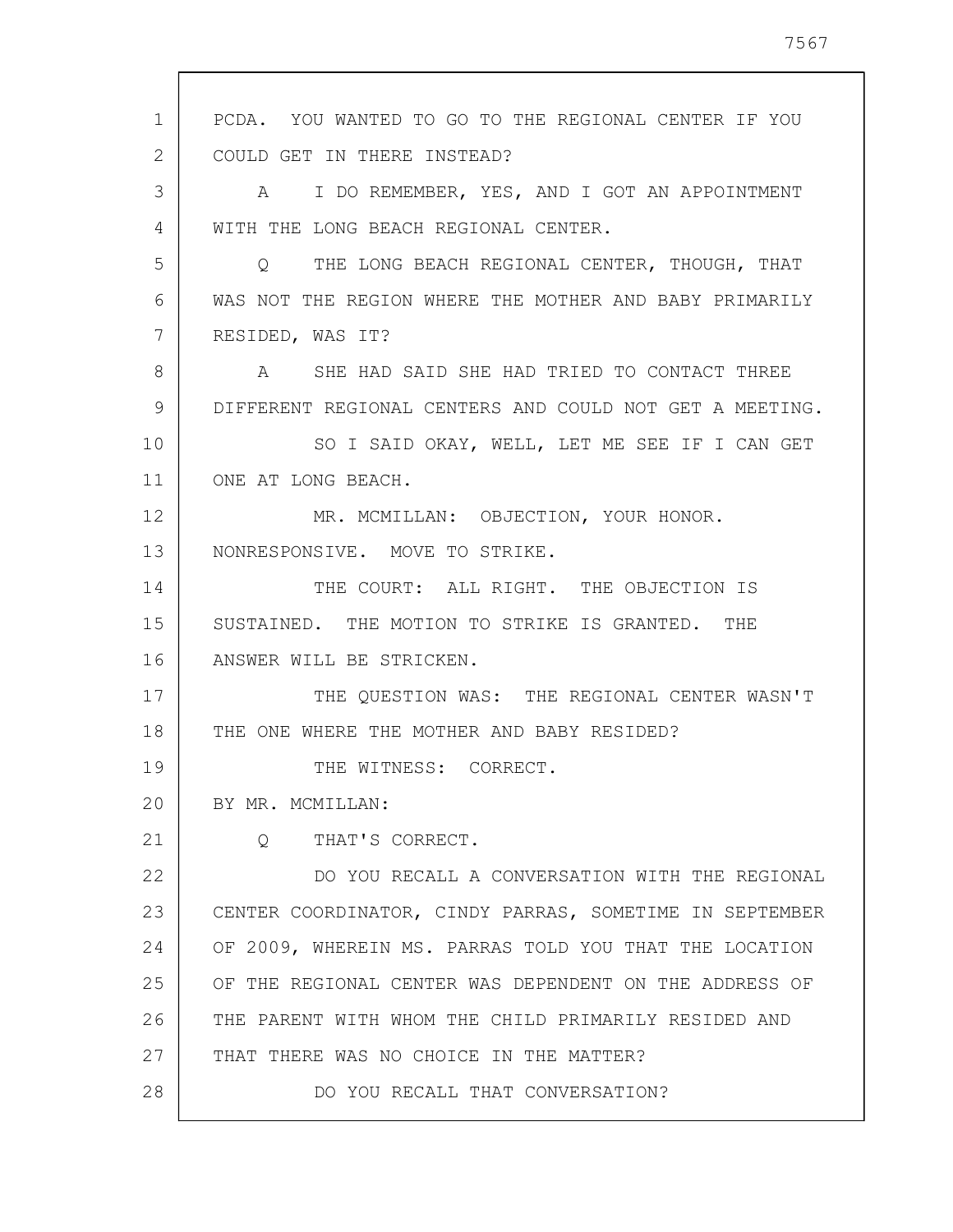7568

| 1  | NO, I DON'T RECALL THAT CONVERSATION.<br>A                        |
|----|-------------------------------------------------------------------|
| 2  | OKAY. LET ME SEE IF I CAN HELP YOU.<br>Q                          |
| 3  | LET ME GET YOU TO TURN TO EXHIBIT 82, AND I                       |
| 4  | DON'T KNOW IF YOU HAVE IT IN THAT BOOK OR NOT.                    |
| 5  | MINE GOES UP TO 23.<br>A                                          |
| 6  | YEAH, LET ME SEE.<br>$\circ$                                      |
| 7  | OKAY. IF I CAN GET YOU TO TURN TO BATES                           |
| 8  | NO. 001491. AND IF I CAN GET YOU TO GO -- ARE YOU AT              |
| 9  | 001491?                                                           |
| 10 | A CORRECT. I'M THERE.                                             |
| 11 | IF YOU CAN GO DOWN TO THE SECOND TO THE LAST<br>$Q \qquad \qquad$ |
| 12 | ENTRY, IT'S THE ENTRY DATED OCTOBER 30, 2009.                     |
| 13 | DO YOU SEE THAT?                                                  |
| 14 | A YES, I DO.                                                      |
| 15 | Q OKAY. GO DOWN FIVE LINES, AND THE SENTENCE                      |
| 16 | THAT SAYS -- BEGINS WITH "MS. PARRAS STATED THAT."                |
| 17 | IF YOU CAN READ THAT SENTENCE TO YOURSELF, I                      |
| 18 | WOULD APPRECIATE IT.                                              |
| 19 | A OKAY. I READ IT.                                                |
| 20 | DOES THAT REFRESH YOUR RECOLLECTION THAT YOU<br>O                 |
| 21 | HAD A CONVERSATION WITH MS. PARRAS AND THAT MS. PARRAS            |
| 22 | SPECIFICALLY TOLD YOU THAT THE LOCATION OF THE REGIONAL           |
| 23 | CENTER WAS DETERMINED BY THE ADDRESS OF THE PARENT WITH           |
| 24 | WHOM THE CHILD PRIMARILY RESIDES?                                 |
| 25 | HONESTLY, I DON'T REMEMBER THIS CONVERSATION<br>A                 |
| 26 | AT ALL WITH MS. PARRAS. I DON'T REMEMBER EVER SPEAKING            |
| 27 | WITH MS. PARRAS.                                                  |
| 28 | OKAY.<br>Q                                                        |
|    |                                                                   |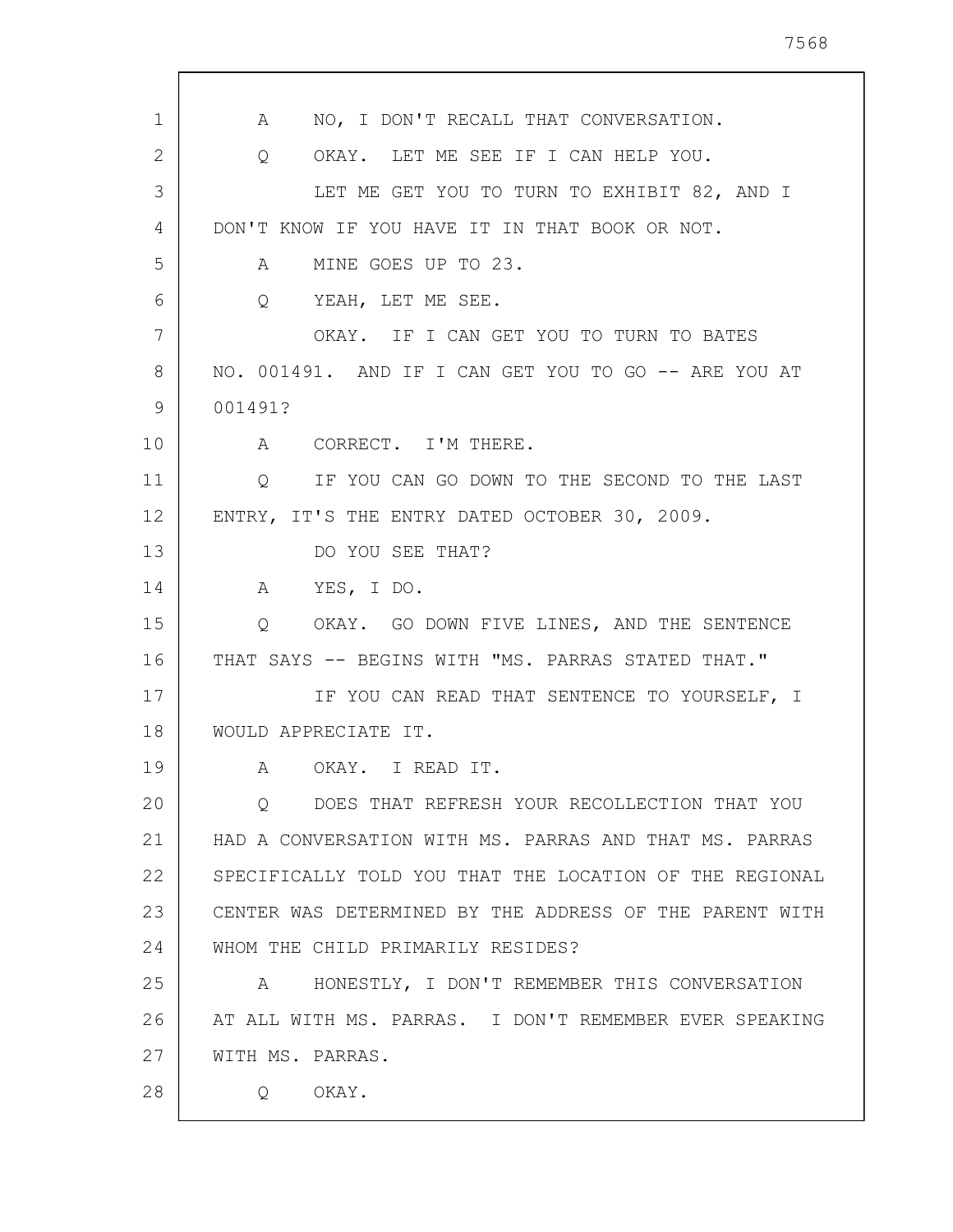| $\mathbf{1}$   | I'M NOT SAYING WHAT SHE'S SAYING HERE IS WRONG<br>$\mathsf A$ |
|----------------|---------------------------------------------------------------|
| $\overline{2}$ | I HONESTLY DON'T REMEMBER EVER SPEAKING WITH                  |
| 3              | MS. PARRAS.                                                   |
| 4              | DO YOU REMEMBER EVER MEETING MS. PARRAS?<br>$\circ$           |
| 5              | A<br>I DON'T EVER REMEMBER EVEN MEETING MS. PARRAS,           |
| 6              | NO.                                                           |
| 7              | Q WAS MS. PARRAS AT THE TDM?                                  |
| 8              | THERE WERE QUITE A FEW PEOPLE. I DON'T RECALL<br>A            |
| 9              | WHO WAS THERE AND WHO WAS NOT.                                |
| 10             | WELL, DO YOU RECALL EVER SPEAKING WITH THE<br>$\circ$         |
| 11             | OCCUPATIONAL THERAPIST, ANGELA ESPINOZA?                      |
| 12             | MR. GUTERRES: OBJECTION. RELEVANCE. OUTSIDE                   |
| 13             | THE SCOPE.                                                    |
| 14             | THE COURT: SUSTAINED.                                         |
| 15             | BY MR. MCMILLAN:                                              |
| 16             | O MS. SUSAN PENDER, YOU SPOKE LAST WEEK ABOUT                 |
| 17             | YOUR VARIOUS CONVERSATIONS WITH MS. PENDER.                   |
| 18             | DO YOU RECALL THAT?                                           |
| 19             | I DO REMEMBER MS. PENDER, YES.<br>A                           |
| 20             | OKAY. AND DID SHE COME TO VISIT YOU AT YOUR<br>Q              |
| 21             | HOUSE, DO YOU RECALL?                                         |
| 22             | I THINK SHE DID. I DON'T REMEMBER THE --<br>A                 |
| 23             | THERE WAS SO MUCH GOING ON. I DON'T REMEMBER THE              |
| 24             | SPECIFIC EVENTS THAT HAPPENED.                                |
| 25             | SURE. SURE, I UNDERSTAND. BUT YOU HAVE A<br>$Q \qquad \qquad$ |
| 26             | VAGUE RECOLLECTION OF HER VISITING YOU AT YOUR HOUSE AT       |
| 27             | LEAST?                                                        |
| 28             | I THINK SHE DID. LIKE I SAID, I THINK IT<br>A                 |
|                |                                                               |

 $\mathsf{l}$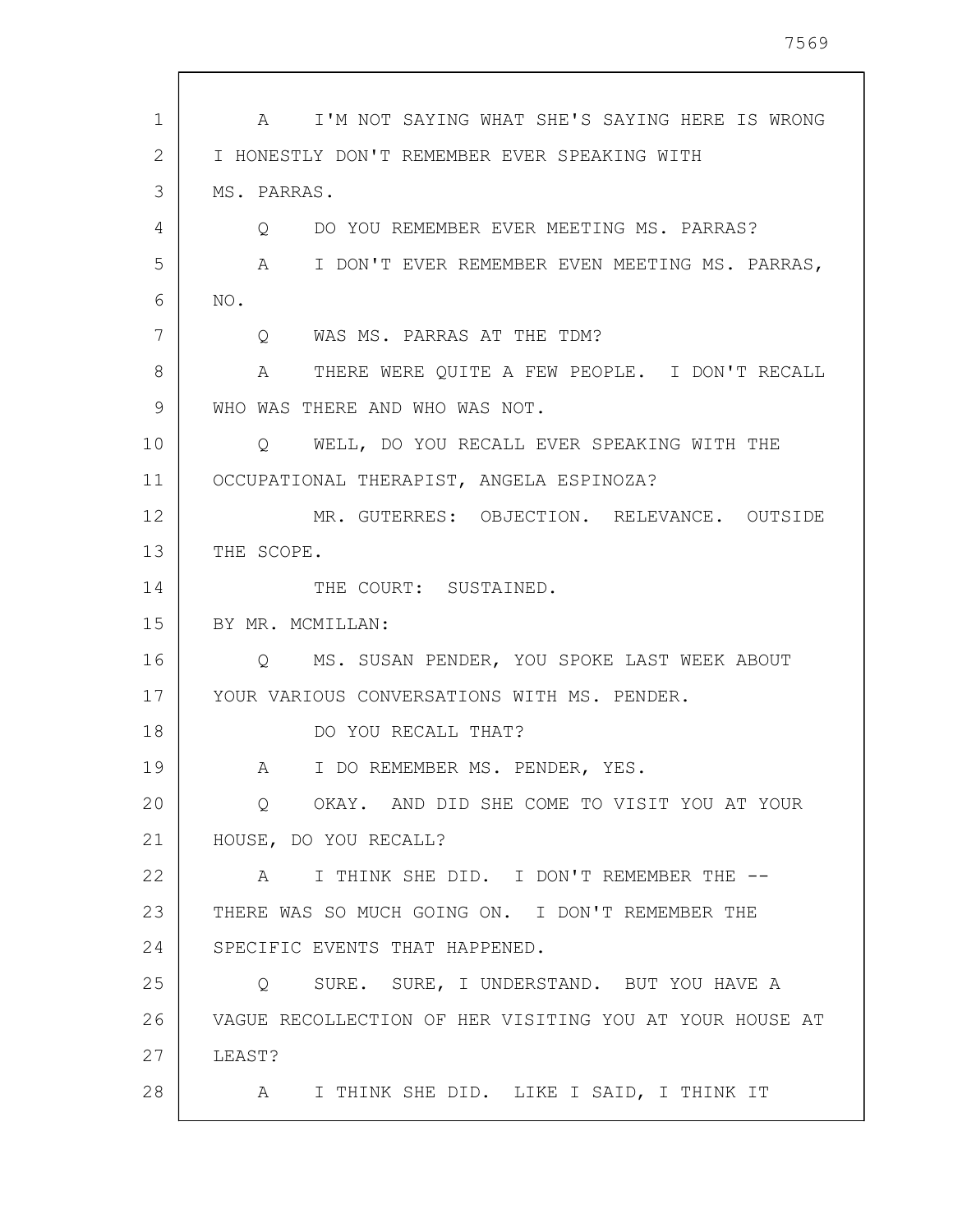SEEMS TO ME DID.

1

2 3 4 5 6 7 8 9 10 11 12 13 14 15 16 17 18 19 20 21 22 23 24 25 26 27 28 Q DO YOU RECALL WHETHER OR NOT SHE WAS ACCOMPANIED BY A PUBLIC HEALTH NURSE, LAURA AUSTIN? MR. GUTERRES: OBJECTION. OUTSIDE THE SCOPE. THE COURT: OVERRULED. THE WITNESS: THE ONLY TIME I REMEMBER THE PUBLIC HEALTH NURSE WAS RIGHT AFTER RYAN CAME TO LIVE WITH ME. THAT'S THE ONLY TIME I REMEMBER A PUBLIC HEALTH NURSE. AND I COULD HAVE MY DATES MESSED UP. BY MR. MCMILLAN: Q SURE. SURE, I UNDERSTAND. IT'S SEVEN YEARS AGO. I GET IT. I AGREE. BUT GOING BACK TO WHAT YOU DO RECALL OF THAT HOME VISIT WITH MS. PENDER, WHETHER MS. AUSTIN WAS THERE OR NOT -- DON'T WORRY ABOUT THAT FOR THE MOMENT -- DO YOU RECALL COMPLAINING TO HER THAT MS. DUVAL HAD TAKEN THE CHILD TO THE CATC CLINIC, AND YOU TELLING MS. PENDER THAT YOU WERE EXTREMELY DISPLEASED WITH THAT? A I TOLD MS. -- CAN I ANSWER THE QUESTION? Q SURE. A I TOLD HER THAT I WAS DISPLEASED THAT I WASN'T NOTIFIED UNTIL AFTERWARDS. Q AND IN RESPONSE TO THAT, DID MS. PENDER EXPLAIN TO YOU THAT IT WAS ABSOLUTELY NECESSARY THAT BABY RYAN BE SEEN BY THE CATC CLINIC AND EVALUATED BY THE CATC CLINIC BECAUSE IT LOOKED LIKE HE HAD SOME SERIOUS ISSUES AND THEY NEEDED TO BE ADDRESSED.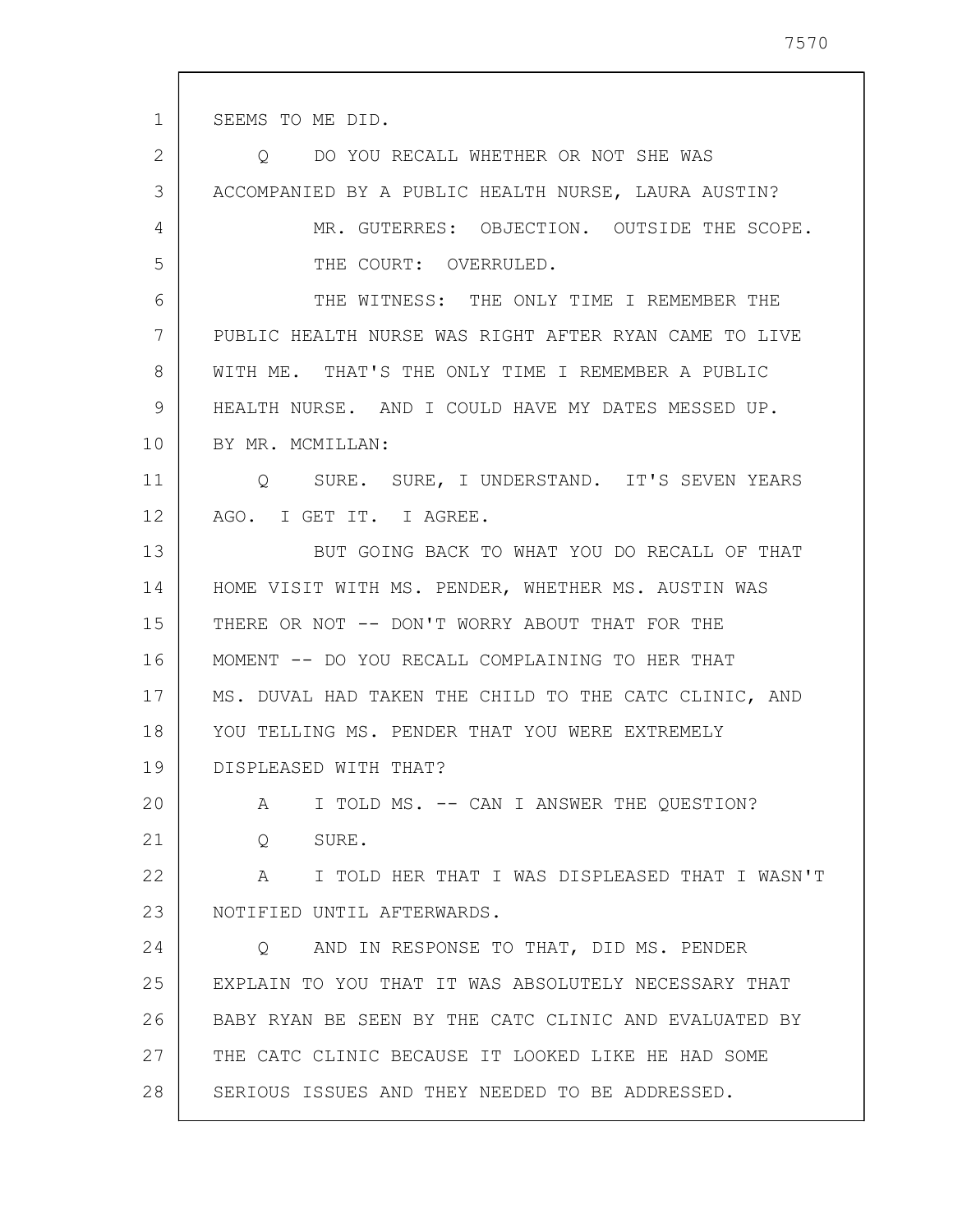| $\mathbf{1}$   | DO YOU RECALL THAT?                                           |
|----------------|---------------------------------------------------------------|
| $\overline{2}$ | I DON'T REMEMBER THE CONVERSATION, BUT I<br>A                 |
| 3              | REMEMBER THAT WHEN ALL OF A SUDDEN THEY GOT THE CATC          |
| 4              | CLINIC INVOLVED, OBVIOUSLY, IT WAS KIND OF BIGGER THAN        |
| 5              | ME. AND AT THAT PARTICULAR TIME I JUST SAID I WAS -- I        |
| 6              | REMEMBER BEING UPSET THAT I WASN'T INCLUDED IN BEING          |
| 7              | THERE. I JUST HEARD ABOUT THE MEETING AFTERWARDS.             |
| 8              | O OKAY. LET'S LOOK AT EXHIBIT NO. 82, BATES                   |
| 9              | NO. 001486.                                                   |
| 10             | A OKAY.                                                       |
| 11             | O OKAY. IN READING THAT, DOES THAT REFRESH YOUR               |
| 12             | RECOLLECTION THAT IN THIS CONVERSATION MS. PENDER             |
| 13             | SPECIFICALLY TOLD YOU THAT IT'S NOT UP TO THE FAMILY,         |
| 14             | IT'S NOT UP TO THE CSW, THE BABY NEEDS TO BE EVALUATED        |
| 15             | BY THESE MEDICAL PROFESSIONALS?                               |
| 16             | YEAH, I MEAN, I AGREE, WHAT WAS WRITTEN, YEAH.<br>$\mathbb A$ |
| 17             | MR. GUTERRES: OBJECTION. MOVE TO STRIKE AS                    |
| 18             | NONRESPONSIVE.                                                |
| 19             | THE COURT: MR. MILLS, IN GIVING YOUR LAST                     |
| 20             | ANSWER, WERE YOU STATING THAT HAVING READ WHAT YOU DID        |
| 21             | REFRESHED YOUR MEMORY, OR WERE YOU SAYING THAT YOU SEE        |
| 22             | WHAT WAS WRITTEN?                                             |
| 23             | THE WITNESS: I JUST -- I SEE WHAT WAS                         |
| 24             | WRITTEN.                                                      |
| 25             | THE COURT: ALL RIGHT. THEN THE MOTION IS                      |
| 26             | GRANTED. THE ANSWER WILL BE STRICKEN AND THE JURY             |
| 27             | DISREGARD IT.                                                 |
| 28             | GO AHEAD, MR. MCMILLAN.                                       |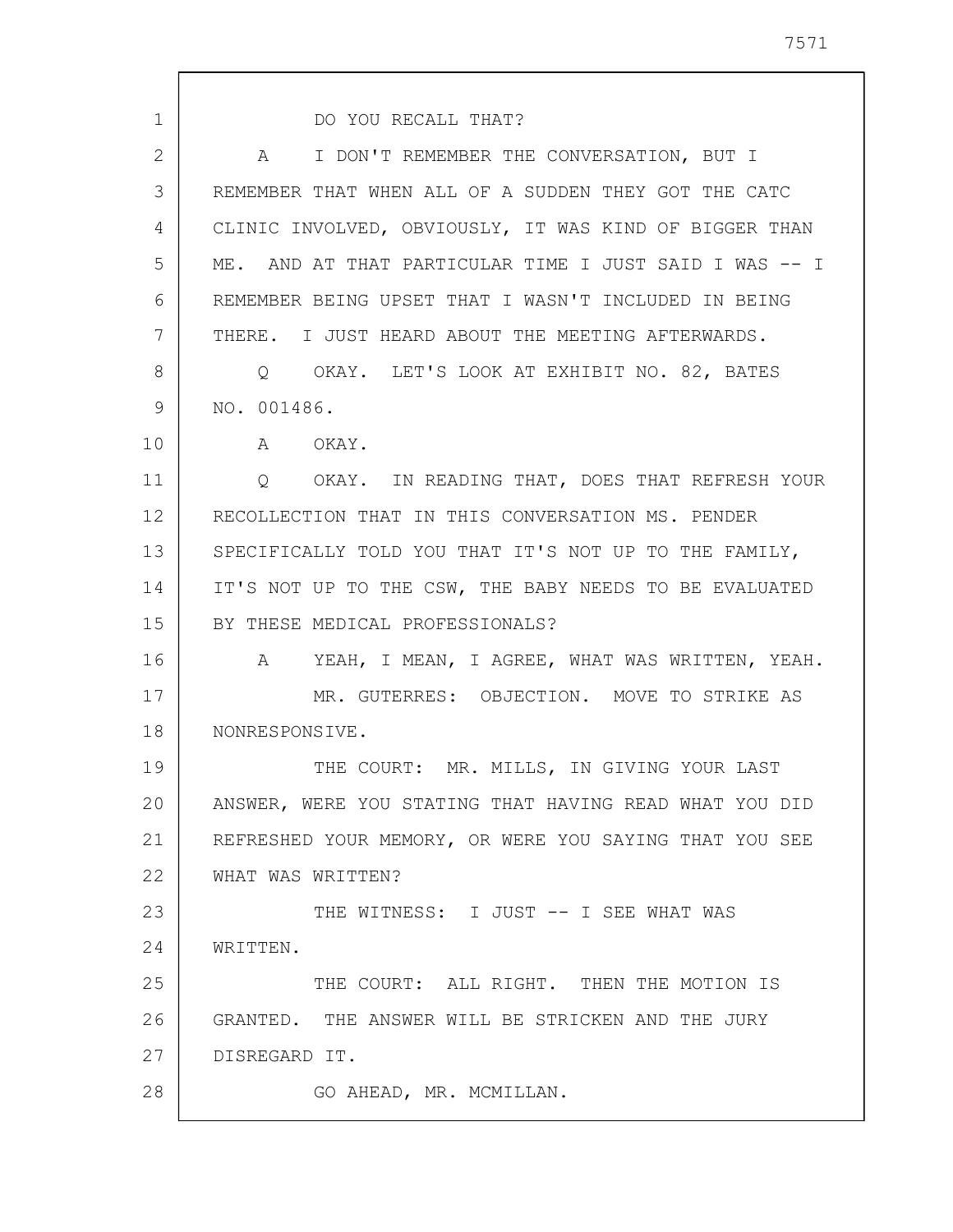1 2 3 4 5 6 7 8 9 10 11 12 13 14 15 16 17 18 19 20 21 22 23 24 25 26 27 28 BY MR. MCMILLAN: Q DID YOU TELL MS. PENDER IN THAT CONVERSATION THAT YOU BELIEVED EVERYTHING GOING WRONG WITH THE BABY, OR SOMETHING LIKE THAT -- EVERYTHING GOING WRONG WITH THE BABY WAS MS. DUVAL'S FAULT? SHE WAS TO BLAME? MR. GUTERRES: OBJECTION. FOUNDATION. SPECULATION. THE COURT: OVERRULED. THE WITNESS: I DON'T REMEMBER WHAT I TALKED TO HER ABOUT THAT DAY. BY MR. MCMILLAN: Q LET ME ASK YOU, AS YOU SIT HERE, YOU MAY NOT REMEMBER CLEARLY, BUT DO YOU DENY TELLING MS. PENDER IN THAT CONVERSATION ON OCTOBER 21ST THAT "WHATEVER IS GOING WRONG WITH THE BABY HERE, IT'S ALL HER FAULT"? DO YOU DENY THAT? MR. GUTERRES: OBJECTION -- THE WITNESS: I LITERALLY DO NOT RECALL THE CONVERSATION. SORRY. BY MR. MCMILLAN: Q NOW, BY THE TIME THAT YOU WERE MEETING WITH MS. PENDER IN OCTOBER OF 2009, THIS ISSUE ABOUT THE DEVELOPMENTAL DELAYS OR FAILING TO MEET MILESTONES, THE BABY FAILING TO GAIN WEIGHT, THOSE ARE ISSUES THAT YOU'D KNOWN ABOUT SINCE AT LEAST MARCH OF 2009; RIGHT? A NO, I WOULDN'T SAY MARCH. Q WHEN WAS THE VERY FIRST TIME THAT YOU RECEIVED ANY INFORMATION FROM DR. YIM REGARDING THE BABY'S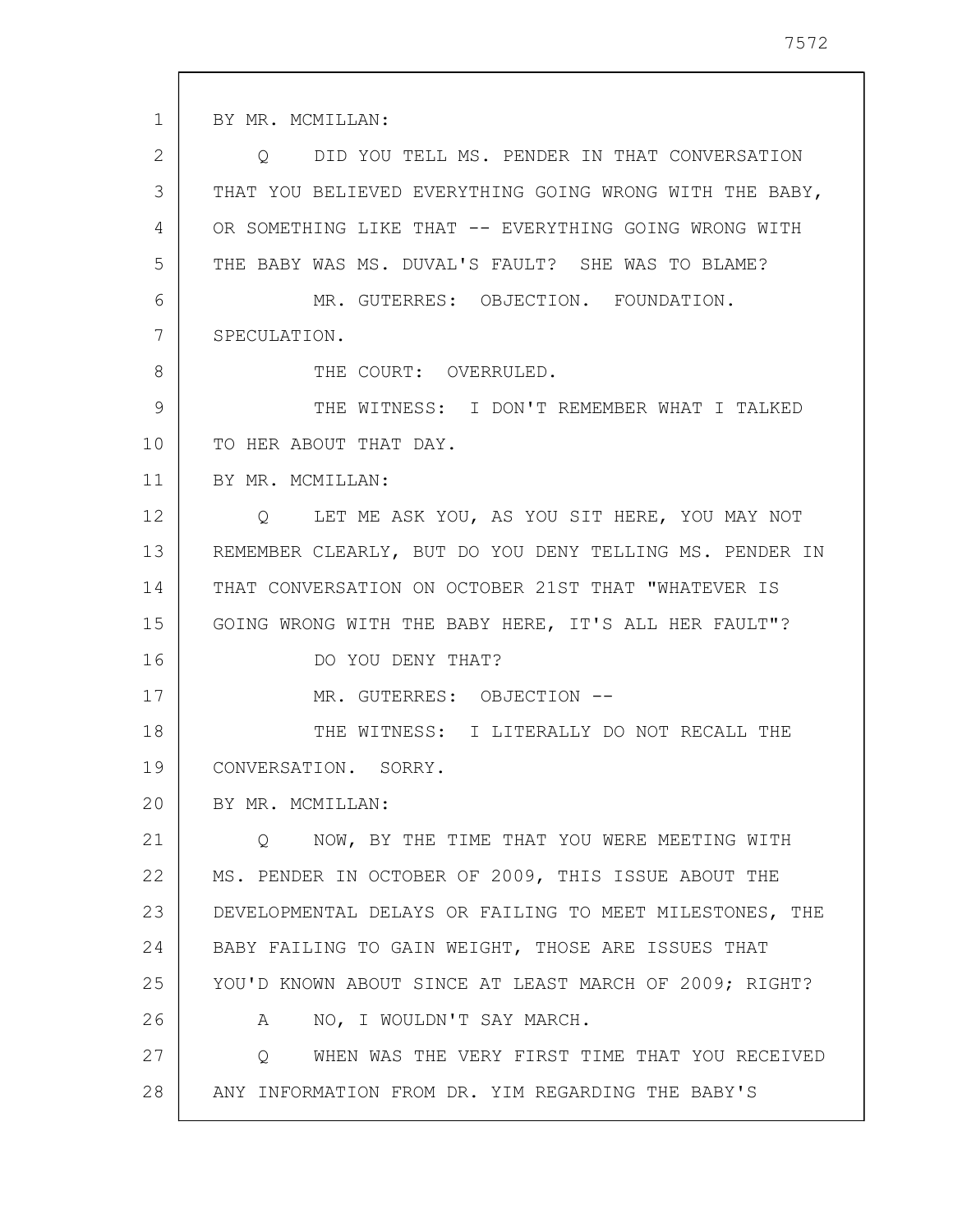1 2 3 4 5 6 7 8 9 10 11 12 13 14 15 16 17 18 19 20 21 22 23 24 25 26 27 28 FAILURE TO MEET ANY KIND OF MILESTONE? A I DON'T RECALL. AND LIKE I SAID, I'M SORRY, I DON'T RECALL MUCH OF THESE THINGS THAT HAPPENED. Q OKAY. THAT'S FINE. WE'VE ALREADY BEEN OVER IT. I WON'T REHASH IT AGAIN. NOW, AFTER DR. YIM WITHDREW AS THE DOCTOR FOR BABY RYAN, MS. DUVAL, SHE CAME TO YOU WITH OTHER DOCTORS; RIGHT? A FROM WHAT I REMEMBER, DR. BROUSSEAU. Q AND HE'S A DO; CORRECT? A DOCTOR OF OSTEOPATHY. Q IS THAT A DO? A I BELIEVE SO, YES. Q AND YOU UNDERSTAND THAT DO GOES THROUGH THE SAME TRAINING AND EDUCATION AS AN MD AND THEN PLUS SOME? YOU UNDERSTAND THAT; RIGHT? A NO, I DON'T. I DID NOT UNDERSTAND THAT. Q YOU UNDERSTAND THAT THE MEDICAL DIRECTOR FOR THE COUNTY OF LOS ANGELES, DR. CHARLES SOPHY, HE'S A DO? MR. GUTERRES: OBJECTION. RELEVANCE. OUTSIDE THE SCOPE. THE COURT: SUSTAINED. BY MR. MCMILLAN: Q AM I CORRECT THAT DR. BROUSSEAU, DO, WAS A FAMILY PRACTICE DOCTOR? A I DON'T REMEMBER WHETHER HE WAS. Q ARE YOU AWARE -- AND YOU MAY NOT BE, JUST TELL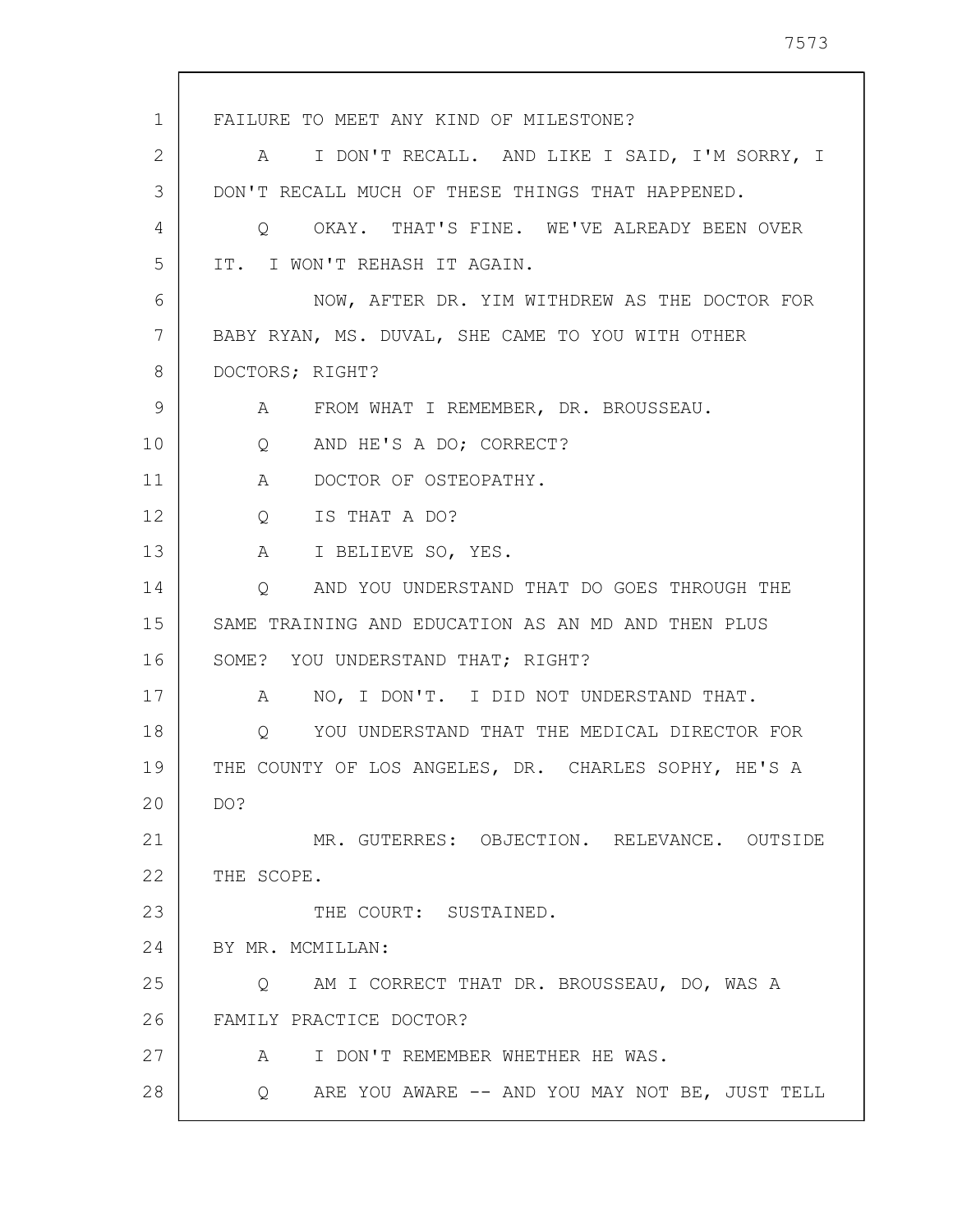1 2 3 4 5 6 7 8 9 10 11 12 13 14 15 16 17 18 19 20 21 22 23 24 25 26 27 28 ME -- ACTUALLY, BETTER STILL. AT THE TIME -- WE'RE TALKING JUNE 2009 -- WERE YOU AWARE THAT A FAMILY PRACTICE DOCTOR, THE SCOPE OF THEIR PRACTICE IS FROM BIRTH TO DEATH? MR. GUTERRES: OBJECTION. RELEVANCE. THE COURT: OVERRULED. THE WITNESS: I HAVE NEVER HEARD OF THAT, NO. BY MR. MCMILLAN: Q OKAY. A TO THIS DAY, I'VE NEVER HEARD OF THAT BEFORE. Q OKAY. NOW, A PEDIATRICIAN, AS FAR AS YOU UNDERSTOOD IN 2009, THEIR SCOPE OF PRACTICE IS ONLY FROM BIRTH TO THE AGE OF 18 YEARS OLD. DO YOU KNOW THAT? A I JUST KNEW THAT A PEDIATRICIAN WAS A CHILDREN'S DOCTOR. Q OKAY. AND YOU NEVER ACTUALLY WENT TO ANY DOCTOR OR MEDICAL PROFESSIONAL TO ASK THEM TO FIND OUT WHETHER OR NOT THE SCOPE OF PRACTICE FOR A FAMILY PRACTITIONER INCLUDED BABIES, YOUNG CHILDREN ALL THE WAY THROUGH ADULTHOOD?  $A \qquad NO \qquad --$ MR. GUTERRES: OBJECTION. RELEVANCE. THE COURT: SUSTAINED. BY MR. MCMILLAN: Q SO, TO WRAP THAT WHOLE SECTION UP, YOU REJECTED DR. BROUSSEAU AS A CHOICE FOR BABY RYAN; CORRECT?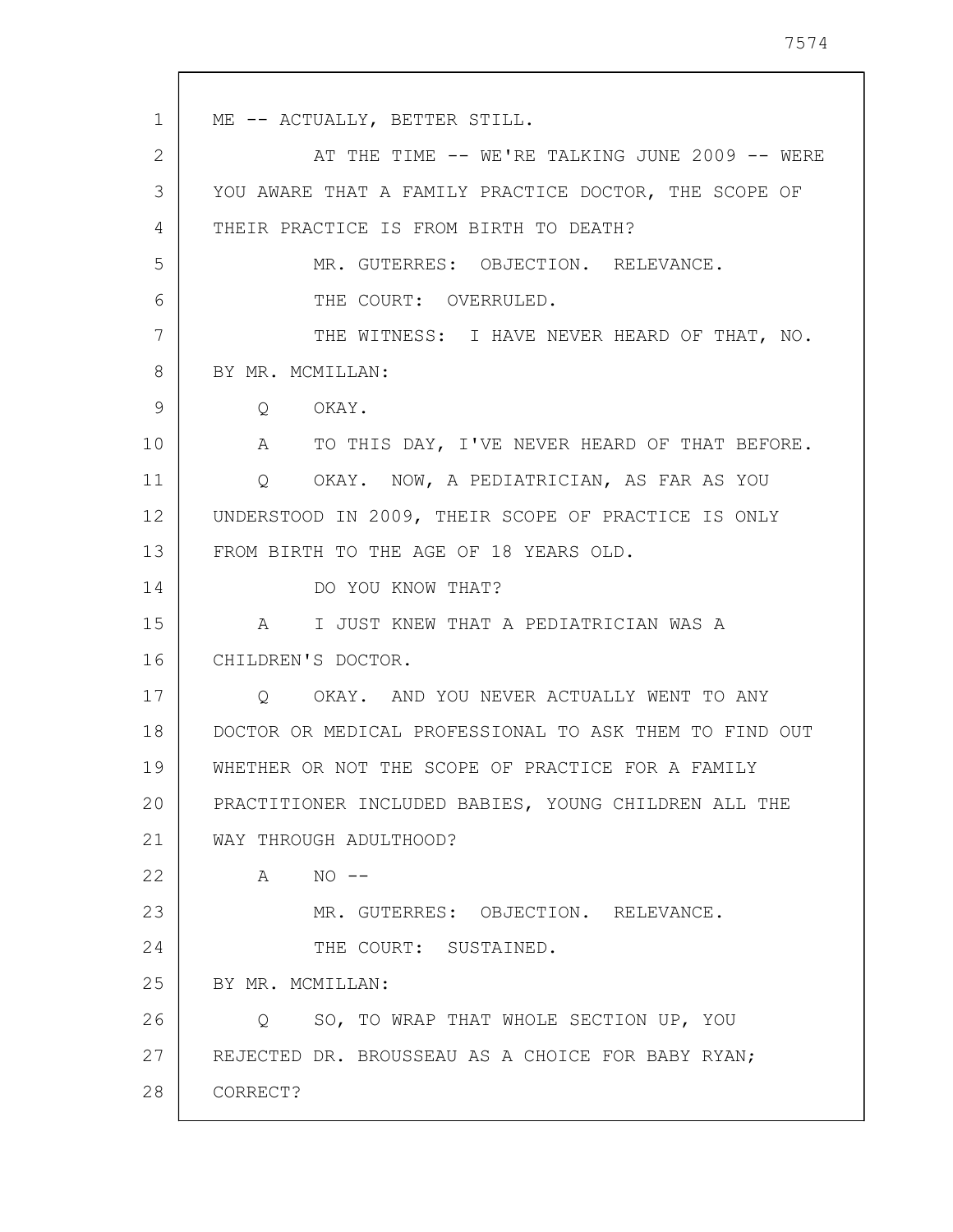1 2 3 4 5 6 7 8 9 10 11 12 13 14 15 16 17 18 19 20 21 22 23 24 25 26 27 28 A I DID. Q OKAY. AND THEN THERE WERE OTHER DOCTORS OVER THE SUMMER FROM JUNE UNTIL AUGUST. DR. BROUSSEAU WAS ONE. THERE WAS ANOTHER ONE, RIGHT, PEDIATRICIAN? THE COURT: BEFORE YOU ANSWER, DO YOU UNDERSTAND -- BY SAYING "ANOTHER ONE," YOU MEAN ANOTHER DOCTOR SUGGESTED OR WHAT? MR. MCMILLAN: AFFIRMATIVE. ANOTHER DOCTOR SUGGESTED. ANOTHER PEDIATRICIAN. THE WITNESS: I THINK THE BEST THING WOULD BE JUST TO PUT UP THE E-MAILS BECAUSE EVERY SINGLE THING WAS IN THE E-MAILS. SO IF I CAN READ THE E-MAIL THEN I CAN KIND OF GO THROUGH ON WHAT I REMEMBER AND WHAT I DON'T BECAUSE IT'S ALL IN THE E-MAILS. BY MR. MCMILLAN: Q SURE, I UNDERSTAND THAT YOU MAY HAVE A VAGUE MEMORY. BUT A LOT OF THE STUFF YOU TESTIFIED TO ABOUT LAST WEEK YOU DIDN'T NEED AN E-MAIL. I JUST WANT TO SORT OF DO THE SAME TEST OF YOUR MEMORY. A OKAY. FROM WHAT I RECALL, THERE WAS THE DOCTOR OF OSTEOPATHY. I DIDN'T -- BECAUSE HE WAS STARTING TO HAVE CHALLENGES, AND THAT'S WHEN I KNEW HE WAS STARTING TO HAVE CHALLENGES, IN AUGUST, I THINK, LIKE -- YOU KNOW, LIKE I SAID, WHEN I STARTED GETTING OVERNIGHTS. SO I SAID WHY DON'T -- INSTEAD OF GETTING A DOCTOR -- DID HE MOVE TO STRIKE? I CAN -- I DON'T  $KNOW$   $--$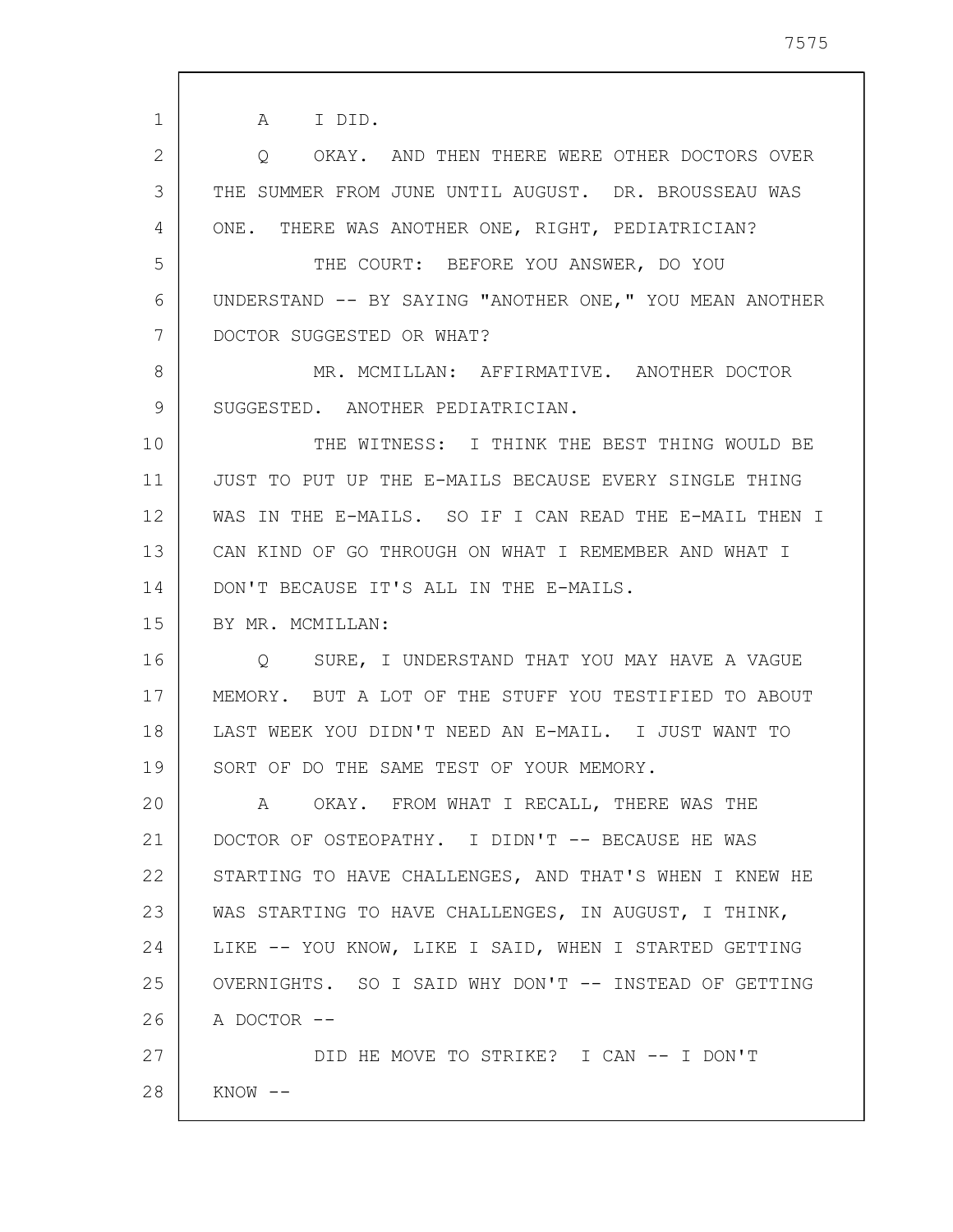1 2 3 4 5 6 7 8 9 10 11 12 13 14 15 16 17 18 19 20 21 22 23 24 25 26 27 28 Q NO, NO. GO AHEAD. A OKAY. I JUST THOUGHT -- I DON'T KNOW MUCH ABOUT DOCTORS, BUT I JUST THOUGHT, HEY, LET'S GET HIM A PEDIATRICIAN. Q OKAY. AND AFTER YOU REJECTED DR. BROUSSEAU, DO, SHE BROUGHT YOU ANOTHER PEDIATRICIAN THAT WAS, IN YOUR ESTIMATION, TOO FAR AWAY? A I DON'T REMEMBER OTHER DOCTORS THAT SHE BROUGHT TO ME. I THINK WE BOTH SUBMITTED DOCTORS TO EACH OTHER. AND THEN I GUESS THE, YOU KNOW, WE WERE SUPPOSED TO AGREE ON A DOCTOR. Q SO YOU BOTH SUBMITTED DOCTORS TO EACH OTHER? A CORRECT. Q OKAY. SO SHE DID SUBMIT DOCTORS TO YOU, THEN? A I BELIEVE SO. Q IT WAS A MUTUAL EXCHANGE? A I BELIEVE SO, YES. Q AND AS TO MOST OF THE DOCTORS ON HER LIST, THEY WERE TOO FAR AWAY FOR YOU. THE COURT: IS THAT A QUESTION? BY MR. MCMILLAN: Q CORRECT? A THAT WAS ONE OF THE -- ONE OF THE CHALLENGES THAT I HAD BECAUSE I WANTED TO BE THERE. Q OKAY. SO I AM CORRECT, JUST WANT TO MAKE SURE I'M CORRECT, THAT ONE OF YOUR COMPLAINTS WAS THAT THE DOCTOR -- AT LEAST ONE OF THE DOCTORS SHE WAS GIVING YOU WAS TOO FAR AWAY?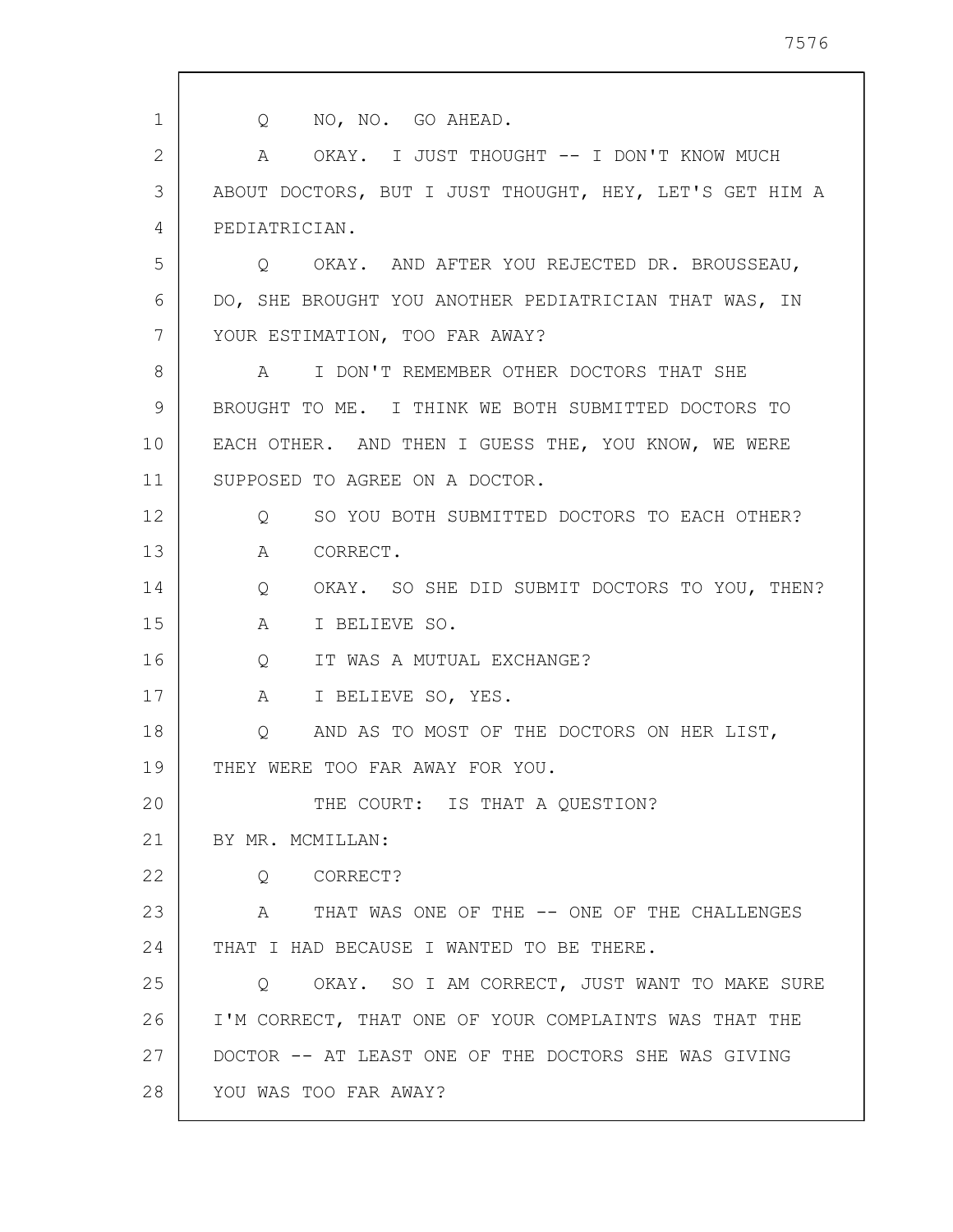| $\mathbf 1$ | A<br>$\mathbb{I}$ $\mathbb{I}$ $\mathbb{I}$                        |
|-------------|--------------------------------------------------------------------|
| 2           | IT WOULD TAKE YOU TOO MUCH TIME TO GET THERE?<br>$Q \qquad \qquad$ |
| 3           | I WOULD HAVE LIKED TO ESTABLISH A PLACE IN THE<br>A                |
| 4           | MIDDLE THAT WE COULD BOTH MEET WITH THE DOCTOR.                    |
| 5           | OKAY. I UNDERSTAND. I'M GOING TO ASK YOU TO<br>Q                   |
| 6           | LISTEN CAREFULLY TO MY QUESTION.                                   |
| 7           | AM I CORRECT THAT AT LEAST ONE OF THE DOCTORS                      |
| 8           | THAT YOU REJECTED THAT MS. DUVAL OFFERED UP AFTER YOU'D            |
| 9           | REJECTED DR. BROUSSEAU, DO -- AT LEAST ONE OF THOSE                |
| 10          | DOCTORS, YOU REJECTED THEM BECAUSE THEY WERE TOO FAR               |
| 11          | AWAY FROM YOU, AND IT WOULD TAKE YOU BETWEEN 45 MINUTES            |
| 12          | AND AN HOUR TO GET TO THAT DOCTOR'S APPOINTMENT?                   |
| 13          | A I REJECTED THEM BECAUSE I THOUGHT THERE WAS A                    |
| 14          | BETTER SOLUTION THAT I COULD BE THERE AT, NOT JUST                 |
| 15          | SIMPLY BECAUSE THEY WERE FAR AWAY, BUT SO I COULD -- WE            |
| 16          | COULD ESTABLISH SOMETHING RIGHT IN BETWEEN.                        |
| 17          | HOLD ON ONE SECOND. GIVE ME JUST ONE MOMENT.<br>$\circ$            |
| 18          | (PLAINTIFF'S EXHIBIT NO. 468.6346, WAS                             |
| 19          | MARKED FOR IDENTIFICATION BY THE                                   |
| 20          | COURT.)                                                            |
| 21          | BY MR. MCMILLAN:                                                   |
| 22          | O OKAY. THIS IS EXHIBIT NO. 468. SO IT'S GOING                     |
| 23          | TO BE A DIFFERENT BOOK.                                            |
| 24          | AND IF YOU CAN READ THAT TO YOURSELF FOR ONE                       |
| 25          | MOMENT.                                                            |
| 26          | MR. GUTERRES: YOUR HONOR, MAY I HAVE --                            |
| 27          | MR. MCMILLAN: OH, I'M SORRY.                                       |
| 28          | MR. GUTERRES: PLAINTIFF'S COUNSEL IS                               |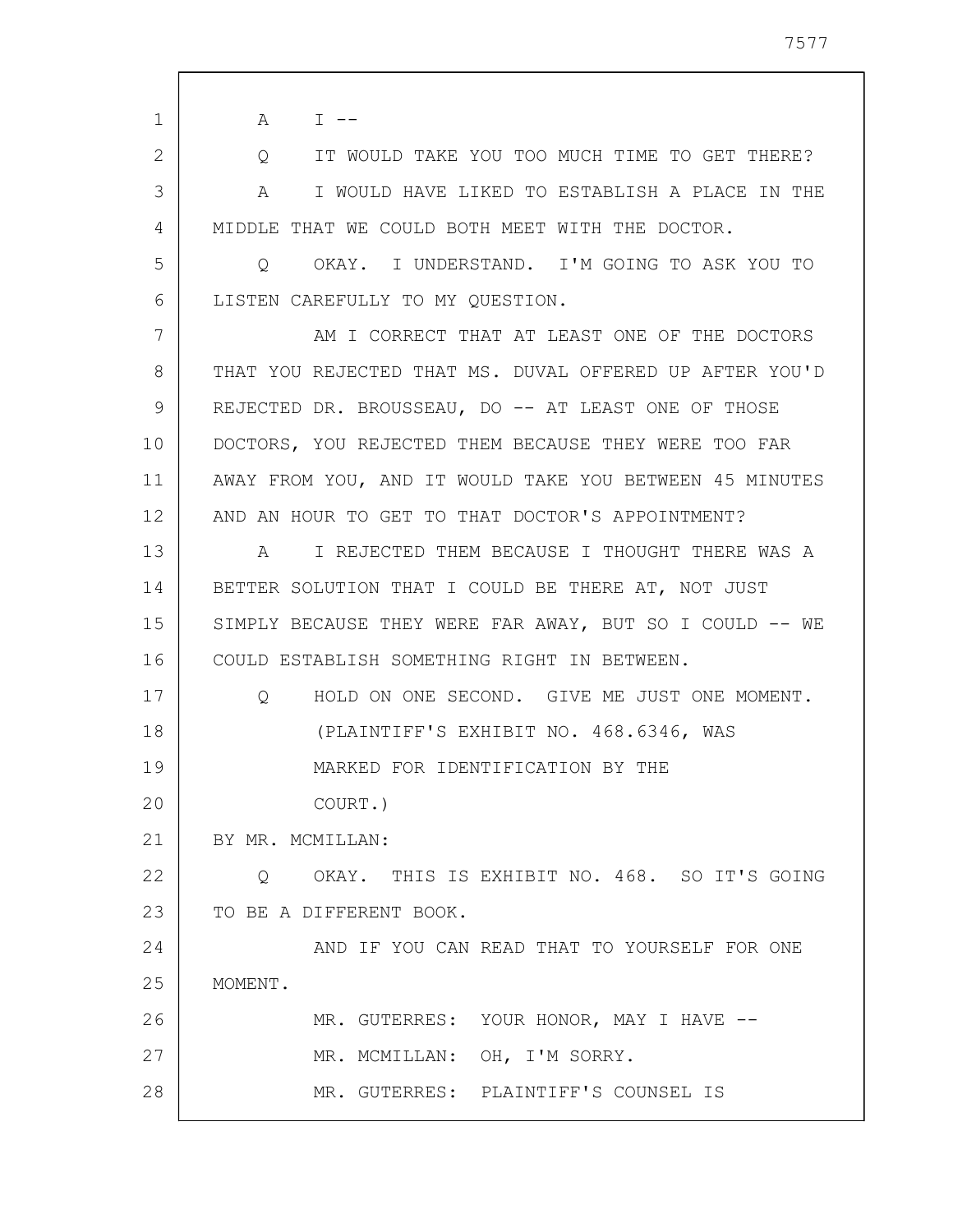1 2 3 4 5 6 7 8 9 10 11 12 13 14 15 16 17 18 19 20 21 22 23 24 25 26 27 28 DIRECTING THE WITNESS TO REVIEW SOMETHING WITHOUT IDENTIFYING IT TO ME. MR. MCMILLAN: THAT'S MY FAULT. IT'S 468, BATES NO. -- WHAT'S THE BATES NUMBER IN THE UPPER RIGHT-HAND PAGE OF THE DOCUMENT. THE WITNESS: 6346. MR. MCMILLAN: 6346, THANK YOU. THAT'S EXHIBIT 468, BATES NO. 6346. MR. GUTERRES: YOUR HONOR, COUNSEL AGAIN WAS IDENTIFYING CERTAIN PORTIONS OF THAT PAGE TO THE WITNESS, AND WE WOULD REQUEST THAT THAT BE IDENTIFIED FOR THE RECORD. MR. MCMILLAN: UNDERSTOOD, YOUR HONOR. THE COURT: YES. MR. MCMILLAN: IT'S THE LAST PARAGRAPH AT THE BOTTOM OF THE PAGE ON 6346, THE -- LOOKS LIKE THE FOURTH LINE DOWN, SENTENCE BEGINS SOMEWHERE TOWARD THE MIDDLE OF THE PAGE WITH "I CANNOT BE." THE COURT: ARE YOU ASKING HIM TO READ BEGINNING THERE? MR. MCMILLAN: YEAH. IT'S JUST THE ONE SENTENCE. THE COURT: OH, ONLY ONE SENTENCE. MR. MCMILLAN: YEAH. THE COURT: OKAY. BY MR. MCMILLAN: Q MR. MILLS, HAVE YOU FINISHED READING THAT ONE SENTENCE?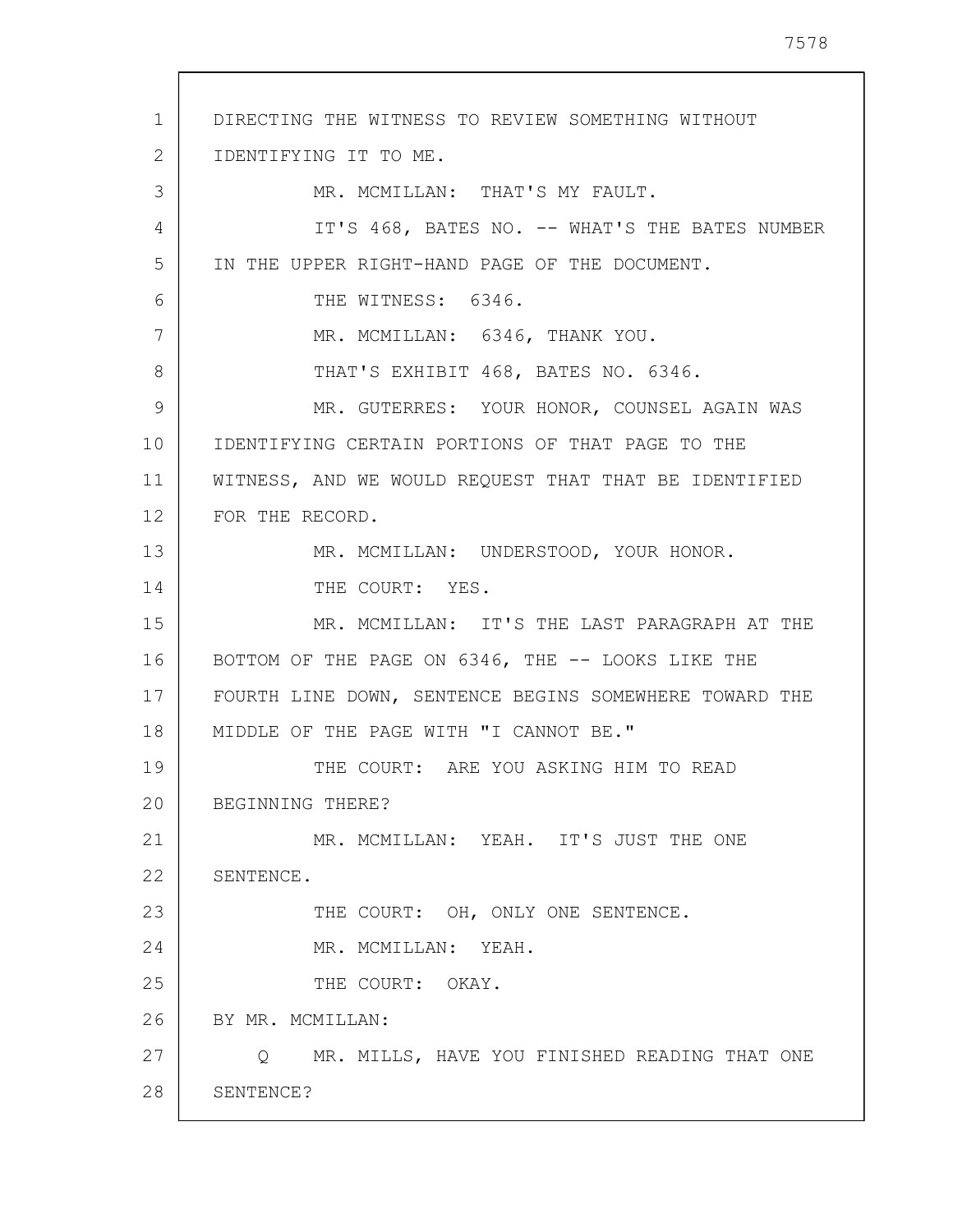1 2 3 4 5 6 7 8 9 10 11 12 13 14 15 16 17 18 19 20 21 22 23 24 25 26 27 28 A YES. Q AM I CORRECT -- OR, NO, LET ME ASK: DOES THIS REFRESH YOUR RECOLLECTION -- AND I THINK THIS IS A "YES" OR "NO" QUESTION -- THAT YOU REJECTED MS. DUVAL'S SUGGESTIONS BECAUSE THE PEDIATRICIAN -- YOU WANTED TO HAVE A PEDIATRICIAN THAT WAS CLOSER TO YOU THAN 45 MINUTES TO AN HOUR AWAY? A LIKE I SAID, IF YOU READ THE E-MAIL, YOU'LL UNDERSTAND MY LOGIC THROUGH IT. MR. MCMILLAN: OKAY. OBJECTION, YOUR HONOR, MOVE TO STRIKE AS NONRESPONSIVE. THE COURT: ALL RIGHT. THE OBJECTION IS SUSTAINED. THE MOTION TO STRIKE IS GRANTED. THE ANSWER IS ORDERED STRICKEN. BUT YOU'RE NOT GOING TO PICK ONE SENTENCE OUT OF AN E-MAIL THAT IS MORE -- AND IN VERY SMALL PRINT -- MORE THAN ONE PAGE LONG AND ASK HIM IF THAT IS THE -- WHAT HE WAS REJECTING AT THE TIME. BY MR. MCMILLAN: Q MR. MILLS, LET ME ASK -- TRY AND GET AT THIS A DIFFERENT WAY. DO YOU RECALL MS. DUVAL, SHE WAS THE ONE -- FIRST LET ME ASK THIS -- SHE WAS THE ONE THAT WAS PRIMARILY RUNNING BABY RYAN AROUND TO ALL THESE DOCTORS' APPOINTMENTS; CORRECT? A YES. I WAS TRYING TO GET THERE AS MUCH AS I COULD. Q OKAY. AND YOU WERE TRYING TO GET THERE AS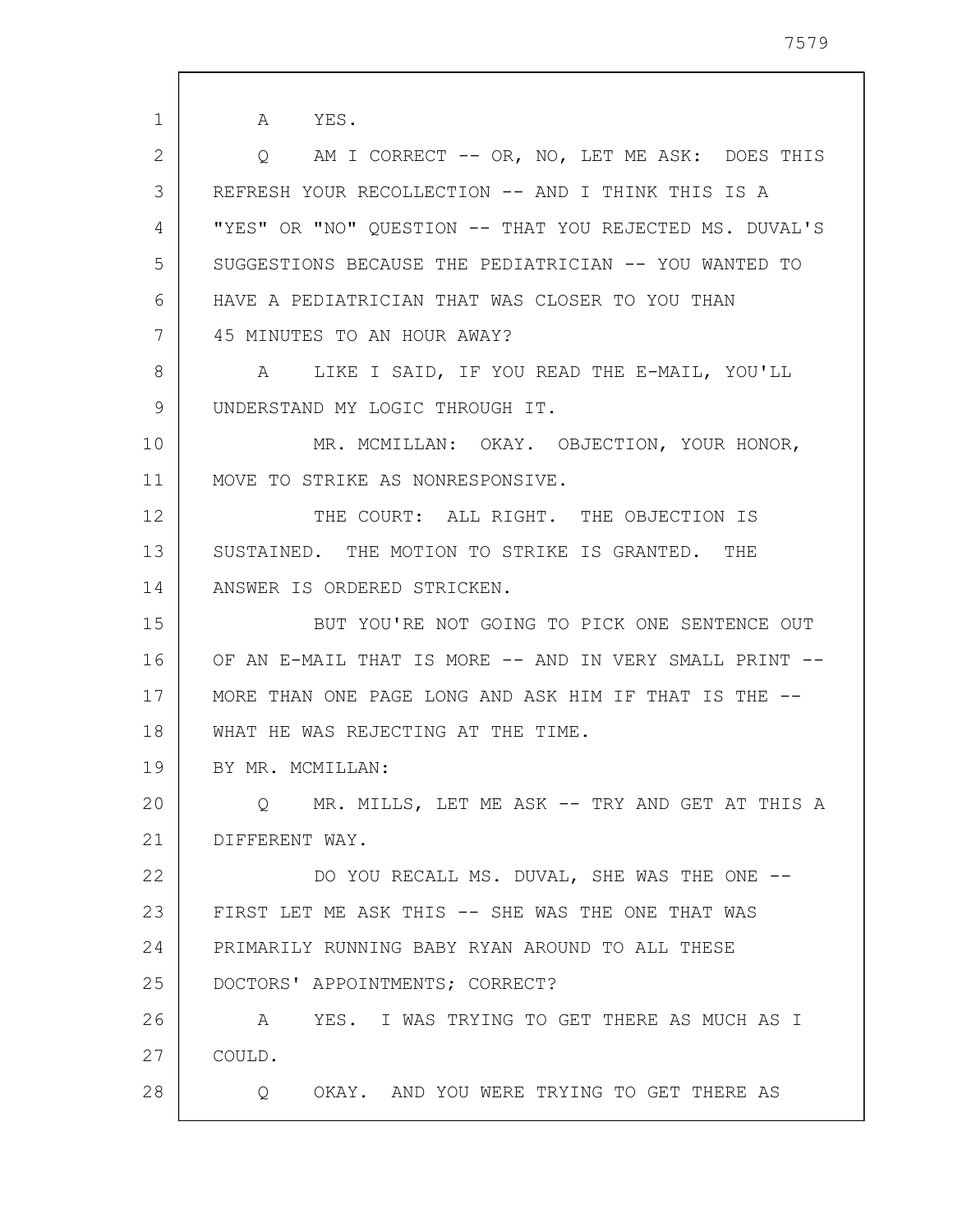MUCH AS YOU COULD.

1

2 3 4 5 6 7 8 9 10 11 12 13 14 15 16 17 18 19 20 21 22 23 24 25 26 27 28 AND ONE OF THE PROBLEMS YOU WERE FACING IN GETTING THERE WAS THAT SOME OF THESE DOCTORS' APPOINTMENTS, IN LOS ANGELES TRAFFIC, IN TERMS OF TIME, WERE A LONG WAY AWAY FROM YOU? A CORRECT. AND I WAS ALREADY LEAVING WORK AT 3:00 TO GO TO VISITATIONS. SO I ALREADY HAD TO, ON TUESDAY AND THURSDAY, I HAD TO FOREGO MY LUNCH SO I CAN BE AT VISITATION AT 4:30 OR 5:00. SO THAT WAS ALREADY TWICE A WEEK THAT I WAS HAVING TO COMPLETELY WORK AROUND MY SCHEDULE, MY WORK SCHEDULE, TO BE UP THERE IN ALHAMBRA. Q SO IT WAS A LOT OF WORK TO VISIT WITH YOUR SON? A I HAD TO -- I HAD TO MOVE THINGS AROUND A LOT IN MY WORK SCHEDULE TO GET THERE. Q AND IT WAS ALSO A LOT OF WORK TO MAKE SURE YOUR SON'S MEDICAL NEEDS WERE TAKEN CARE OF? MR. GUTERRES: OBJECTION. ARGUMENTIVE. THE COURT: OVERRULED. THE WITNESS: WORK. IT WAS WORK TO MAKE SURE HE WAS GETTING TAKEN CARE OF, YES. BY MR. MCMILLAN: Q AND YOU COMPLAINED TO MS. DUVAL ABOUT HOW MUCH WORK IT WAS AND WANTED HER TO MAKE IT A LITTLE EASIER ON YOU? A YEAH, WELL, SHE SAID "IF YOU WERE REALLY INTERESTED, LOCATION WOULDN'T MATTER." IT'S ON THE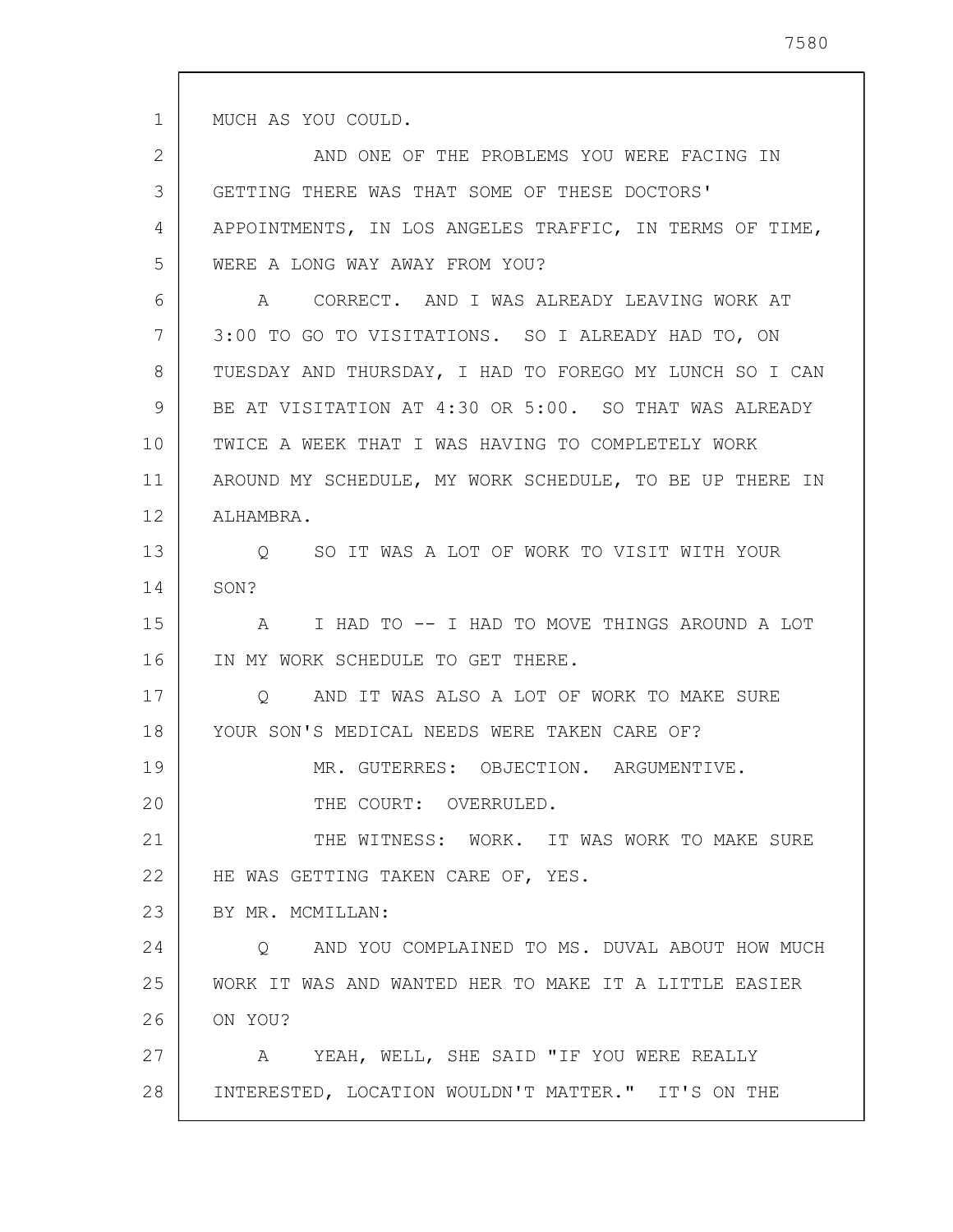1 2 3 4 5 6 7 8 9 10 11 12 13 14 15 16 17 18 19 20 21 22 23 24 25 26 27 28 NEXT PAGE. MR. MCMILLAN: OBJECTION. MOVE TO STRIKE. NONRESPONSIVE. THE COURT: THE OBJECTION IS SUSTAINED. THE MOTION TO STRIKE IS GRANTED. THE ANSWER WILL BE STRICKEN AND THE JURY WILL DISREGARD IT. GO AHEAD. MR. MCMILLAN: YOUR HONOR, I ACTUALLY FORGOT THE OUESTION. CAN I GET IT REREAD? THE COURT: YES, YOU CAN. AND WE'LL ASK -- WE'LL ASK THE COURT REPORTER TO REREAD THE QUESTION OR CAN I DO IT FOR YOU. WE'LL HAVE HER DO IT. (THE PREVIOUS QUESTION WAS READ BACK BY THE COURT REPORTER AS FOLLOWS: "QUESTION: AND YOU COMPLAINED TO  $MS. DUVAL'')$  --THE COURT REPORTER: THAT'S ALL I HAVE. MR. MCMILLAN: OH, OKAY. LET'S TRY THAT ONE OVER. MR. GUTERRES: OBJECTION. VAGUE. THE COURT: I'M GOING TO DECLINE TO RULE ON THAT. BY MR. GUTERRES: Q AND YOU COMPLAINED TO MS. DUVAL ABOUT HOW MUCH TIME IT WAS REQUIRING YOU TO TAKE AWAY FROM YOUR WORK NOT JUST TO VISIT WITH YOUR SON BUT TO GO TO THESE DOCTORS' APPOINTMENTS TOO?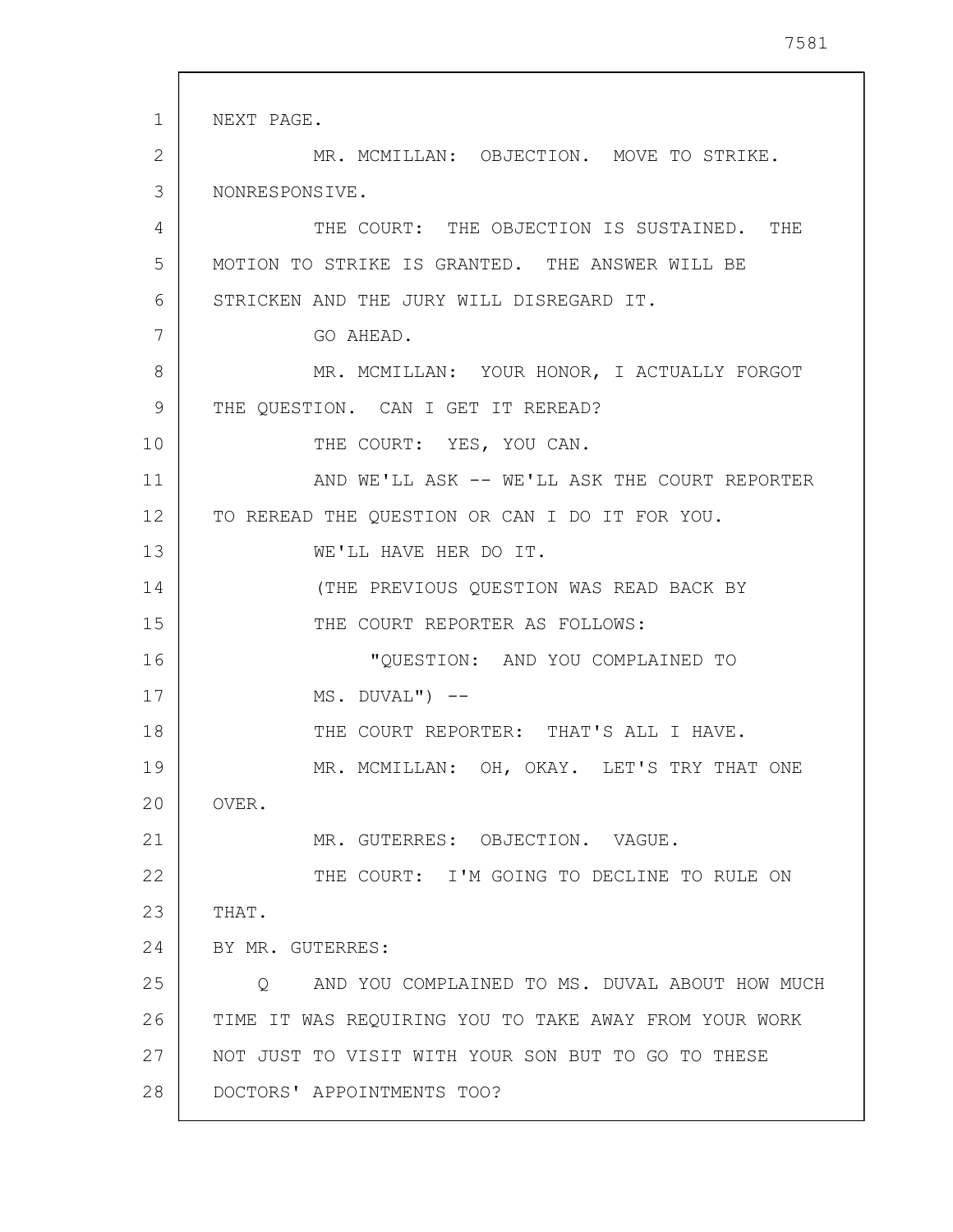| 1              | A I THINK I COMPLAINED BECAUSE I WOULD HAVE            |
|----------------|--------------------------------------------------------|
| $\overline{2}$ | LIKED IT TO HAVE BEEN EASIER TO GET TO.                |
| 3              | Q BUT LOS ANGELES, THERE'S A LOT OF TRAFFIC. I         |
| 4              | THINK WE CAN ALL AGREE ON THAT.                        |
| 5              | MR. GUTERRES: OBJECTION. RELEVANCE. AND                |
| 6              | ASKED AND ANSWERED.                                    |
| 7              | THE COURT: OVERRULED. ALTHOUGH -- GO AHEAD,            |
| 8              | IF THAT WAS PART OF YOUR CONSIDERATION, OF TRAFFIC.    |
| 9              | THE WITNESS: YEAH, TRAFFIC WAS -- YEAH, VERY           |
| 10             | TOUGH GETTING THERE.                                   |
| 11             | BY MR. GUTERRES:                                       |
| 12             | O AND MS. DUVAL, SHE ALSO LIVED IN THE COUNTY OF       |
| 13             | LOS ANGELES AT THIS TIME; RIGHT?                       |
| 14             | A I BELIEVE SO, YES.                                   |
| 15             | SHE HAD SIMILAR TRAFFIC CONCERNS?<br>$Q \qquad \qquad$ |
| 16             | MR. GUTERRES: OBJECTION. SPECULATION.                  |
| 17             | THE COURT: SUSTAINED.                                  |
| 18             | BY MR. GUTERRES:                                       |
| 19             | Q LET ME TRY THIS: YOU RECALL WHETHER OR NOT           |
| 20             | MS. DUVAL ALSO HELD DOWN A JOB DURING -- ACTUALLY FROM |
| 21             | AT LEAST JUNE 2009 ALL THE WAY THROUGH NOVEMBER?       |
| 22             | MR. GUTERRES: OBJECTION. RELEVANCE. OUTSIDE            |
| 23             | THE SCOPE.                                             |
| 24             | THE COURT: SUSTAINED AS TO RELEVANCE.                  |
| 25             | BY MR. MCMILLAN:                                       |
| 26             | Q WELL, YOU RAISED THESE CONDITIONS WITH               |
| 27             | MS. DUVAL, DIDN'T YOU, ABOUT THE TRAFFIC AND IT TAKING |
| 28             | TIME AWAY FROM WORK TO GO TAKE YOUR BABY TO THE DOCTOR |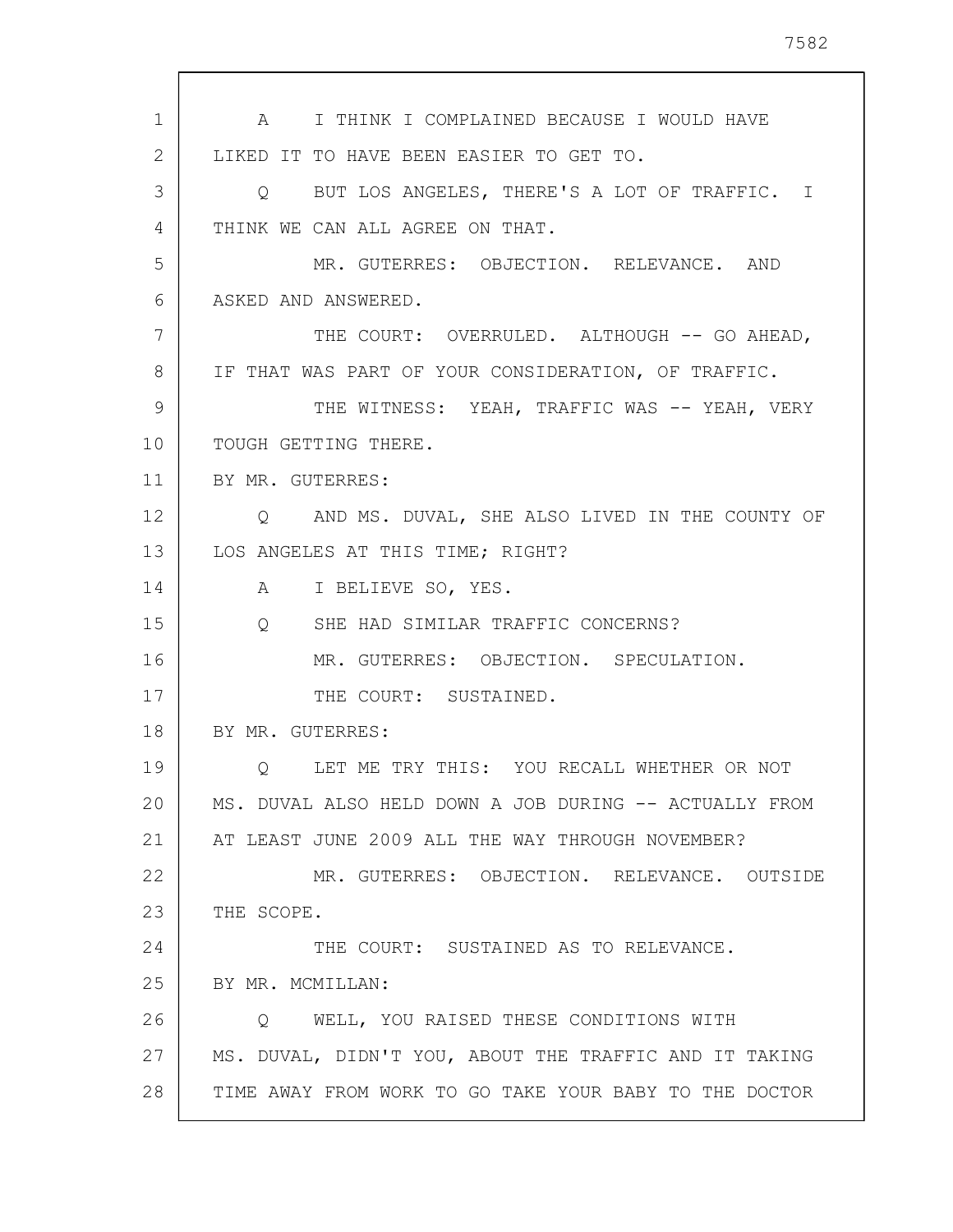| 1  | OR TO BE AT THE DOCTOR AND DO YOUR VISITS, THOSE SORTS    |
|----|-----------------------------------------------------------|
| 2  | OF THINGS? YOU COMPLAINED TO MS. DUVAL ABOUT THAT?        |
| 3  | MR. GUTERRES: OBJECTION. COMPOUND AND ASKED               |
| 4  | AND ANSWERED.                                             |
| 5  | THE COURT: SUSTAINED. IT HAS BEEN ANSWERED.               |
| 6  | BY MR. MCMILLAN:                                          |
| 7  | MS. DUVAL RESPONDED TO YOUR COMPLAINTS, DIDN'T<br>$\circ$ |
| 8  | SHE?                                                      |
| 9  | A SHE DID.                                                |
| 10 | Q DO YOU RECALL HER TELLING YOU THAT IN ORDER             |
| 11 | FOR HER TO MAKE IT TO THE DOCTORS YOU WERE SELECTING      |
| 12 | THAT WERE CLOSE TO YOUR WORK THAT SHE WOULD HAVE THE      |
| 13 | LEAVE WORK, GO HOME TO GET THE BABY, AND THEN DRIVE ALL   |
| 14 | THE WAY DOWN TO I THINK SOME PLACE IN SOUTH GATE. I'M     |
| 15 | NOT SURE WHERE THAT IS.                                   |
| 16 | BUT DO YOU RECALL THAT CONVERSATION WITH                  |
| 17 | MS. DUVAL?                                                |
| 18 | A I RECALL THE E-MAIL, YES.                               |
| 19 | Q OKAY. YOU DO RECALL THE E-MAIL?                         |
| 20 | A YEAH, I'M READING IT.                                   |
| 21 | Q AND SHE HAD SIMILAR PROBLEMS AS YOU DID,                |
| 22 | DIDN'T SHE? IF SHE WERE TO MAKE IT TO YOUR BACKYARD TO    |
| 23 | GO TO YOUR DOCTORS, IT WOULD TAKE HER AN HOUR TO AN       |
| 24 | HOUR AND A HALF FOR EACH VISIT; RIGHT?                    |
| 25 | MR. GUTERRES: OBJECTION. FOUNDATION.                      |
| 26 | SPECULATION.                                              |
| 27 | THE COURT: SUSTAINED.                                     |
| 28 | 111                                                       |
|    |                                                           |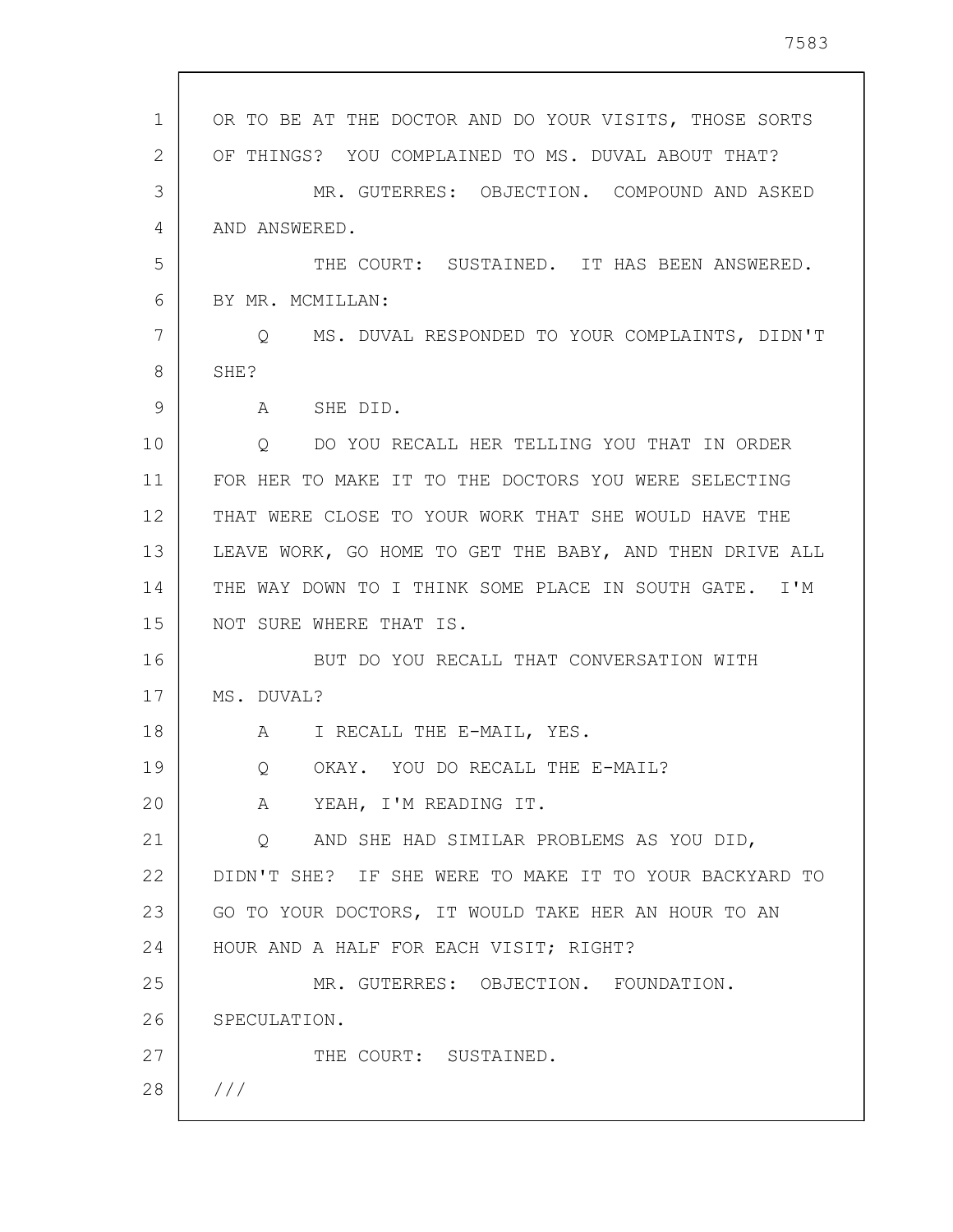1 2 3 4 5 6 7 8 9 10 11 12 13 14 15 16 17 18 19 20 21 22 23 24 25 26 27 28 BY MR. MCMILLAN: Q WELL, DO YOU RECALL HER TELLING YOU THAT SHE WOULD HAVE TO TRAVEL TWO AND A HALF HOURS TO SAVE YOU FROM TRAVELING 45 MINUTES? A I RECALL HER TELLING ME THAT, YES. Q AND DURING ALL THIS TIME, ALL THIS TIME THAT YOU WERE FIGHTING OVER DOCTORS, YOU KNEW THE BABY WASN'T MEETING MILESTONES; RIGHT? A RIGHT. THE END OF JULY IS WHEN -- BEGINNING OF AUGUST IS WHEN I REALIZED HE WASN'T MEETING MILESTONES. Q OKAY. SO YOU DIDN'T BELIEVE DR. YIM IN MARCH WHEN SHE WAS TELLING YOU HE WASN'T MEETING MILESTONES? A I DON'T REMEMBER MY CONVERSATIONS WITH HER. LIKE I SAID, I DON'T RECALL ALL THE CONVERSATIONS ABOUT HIS MILESTONES AND EVERYTHING. Q YOU'D HAVE TO LOOK AT THE RECORDS TO FIGURE THAT OUT? A CORRECT. Q SOME OF THIS I CAN'T READ MY OWN WRITING. NOW, YOU SAID SOMETHING -- NOW THAT WE KNOW IT WAS THURSDAY -- YOU SAID SOMETHING LAST THURSDAY, AND THAT WAS THAT THROUGHOUT THIS WHOLE PROCESS, FROM BIRTH UNTIL SOMETIME IN AUGUST, YOU WERE TRYING TO FIGURE OUT WHAT YOUR ROLE WAS IN BABY RYAN'S LIFE. DO YOU REMEMBER THAT? A I DO, YES. Q OKAY. WELL, IF WE GO BACK TO THE VERY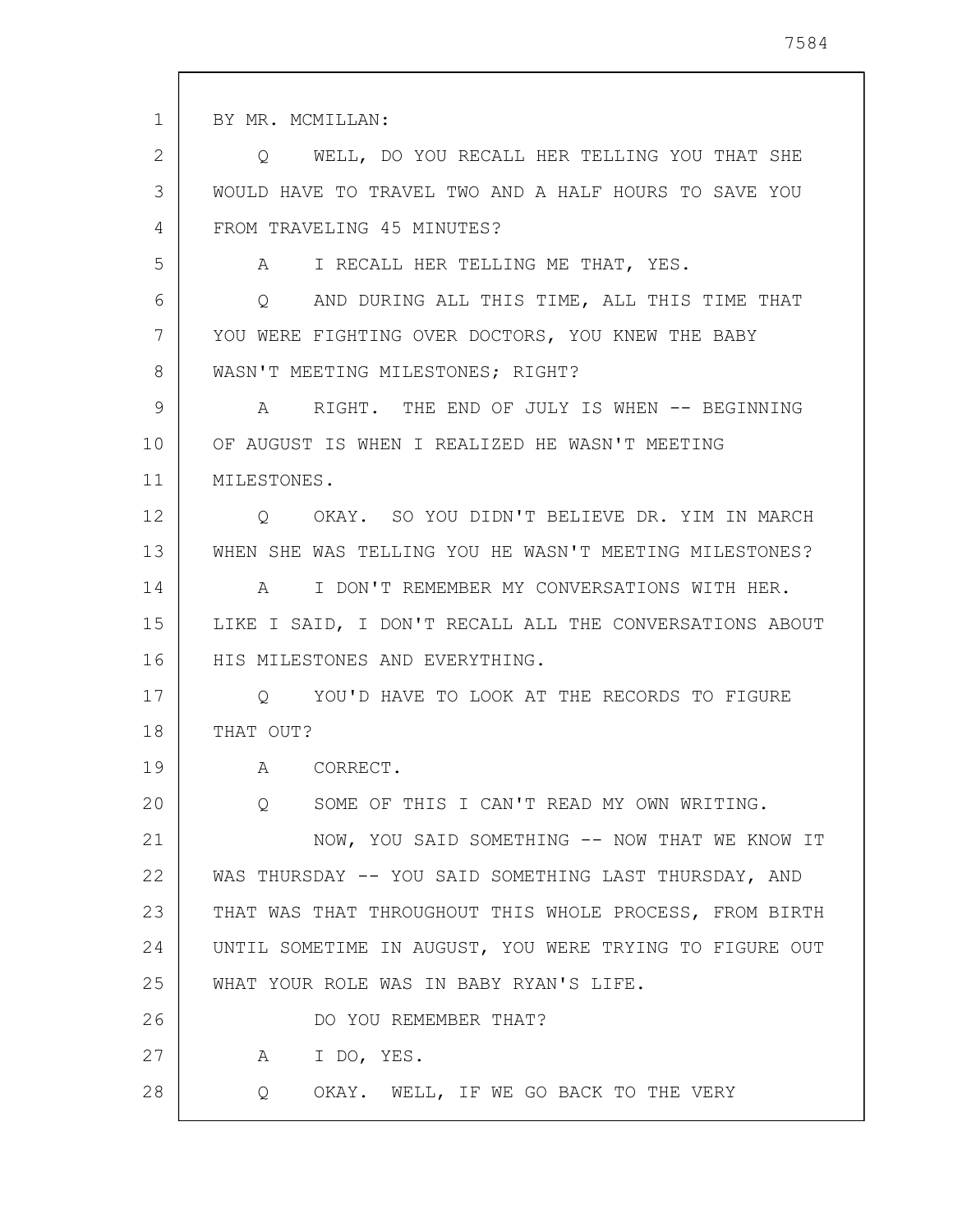| 1  | BEGINNING, YOU MET MS. DUVAL AT A CHURCH VOLLEYBALL         |
|----|-------------------------------------------------------------|
| 2  | GAME.                                                       |
| 3  | DO YOU RECALL THAT?                                         |
| 4  | YES.<br>A                                                   |
| 5  | IT WAS AROUND 2002, 2003?<br>$Q \qquad \qquad$              |
| 6  | CORRECT.<br>A                                               |
| 7  | AND THE TWO OF YOU SORT OF STARTED HANGING<br>$Q_{\rm max}$ |
| 8  | OUT -- I DON'T WANT TO SAY "DATING" BECAUSE YOU DON'T       |
| 9  | LIKE THAT WORD, BUT STARTED HANGING OUT; RIGHT?             |
| 10 | YEAH, WE WERE FRIENDS FOR MANY YEARS.<br>A                  |
| 11 | YOU WERE FRIENDS FOR MANY YEARS?<br>$Q \qquad \qquad$       |
| 12 | FOR THREE, FOUR -- FOUR YEARS.<br>$\mathbf{A}$              |
| 13 | Q AND THE TWO OF YOU WOULD SOMETIMES GO DANCING             |
| 14 | TOGETHER?                                                   |
| 15 | A I WOULD MEET HER. WE WOULDN'T GO TOGETHER; I              |
| 16 | WOULD MEET HER AT PLACES.                                   |
| 17 | AND YOU'D DANCE WITH HER?<br>Q                              |
| 18 | A<br>YEAH.                                                  |
| 19 | AND FOR A PERIOD OF TIME IT WAS LIKE EVERY<br>Q             |
| 20 | WEEK OR TWO; RIGHT?                                         |
| 21 | A I DON'T KNOW IF IT WAS -- IT WAS OFF AND ON,              |
| 22 | "HEY, YOU'RE GOING TO BE OVER THERE? COOL, I'LL MEET        |
| 23 | UP WITH YOU THERE."                                         |
| 24 | Q AND OVER THE YEARS, YOU HAD OTHER GIRLFRIENDS;            |
| 25 | RIGHT?                                                      |
| 26 | MR. GUTERRES: OBJECTION. RELEVANCE.                         |
| 27 | THE COURT: SUSTAINED.                                       |
| 28 | ///                                                         |
|    |                                                             |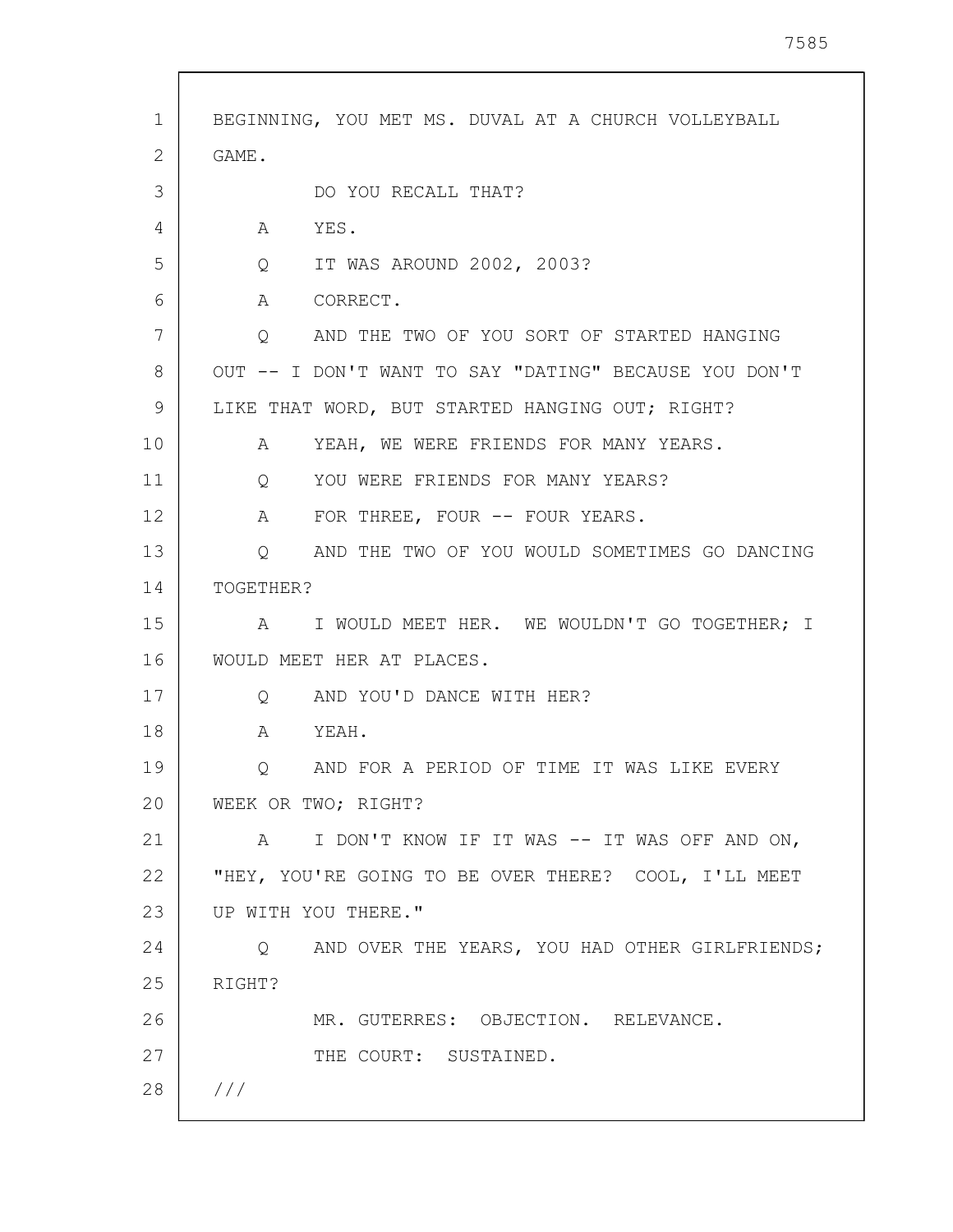1 2 3 4 5 6 7 8 9 10 11 12 13 14 15 16 17 18 19 20 21 22 23 24 25 26 27 28 BY MR. MCMILLAN: Q WELL, LET ME ASK IT THIS WAY: MS. DUVAL, SHE ACTUALLY -- YOU WOULD CONFIDE IN HER, YOU FELT COMFORTABLE ENOUGH WITH HER THAT YOU WOULD CONFIDE IN HER ABOUT YOUR OTHER VARIOUS ROMANCES; RIGHT? MR. GUTERRES: OBJECTION. RELEVANCE. THE COURT: SUSTAINED. BY MR. MCMILLAN: Q WELL, AT SOME POINT -- AT SOME POINT THE TWO OF YOU STARTED GETTING TOGETHER MORE FREQUENTLY AT HER HOME; RIGHT? A YES. NOT -- I MEAN, HERE AND THERE. I WOULDN'T SAY FREQUENTLY. HERE AND THERE. Q AND WHEN YOU GOT TOGETHER WITH HER AT HER HOME, THE TWO OF YOU WOULD ENGAGE IN SOME SORT OF SEXUAL ACTIVITY; CORRECT? MR. GUTERRES: OBJECTION. RELEVANCE. THE COURT: SUSTAINED. BY MR. MCMILLAN: Q YOU TALKED LAST WEEK ABOUT HOW YOU SPECIFICALLY REMEMBERED THAT YOU HAD SEXUAL INTERCOURSE WITH HER ON OCTOBER 30TH OF, I THINK YOU SAID 2007. DID I GET THAT RIGHT? A CORRECT. Q AND YOU DID NOT BELIEVE -- WHEN SHE TOLD YOU THAT SHE WAS PREGNANT, YOU DID NOT BELIEVE IT WAS YOUR CHILD? A CORRECT.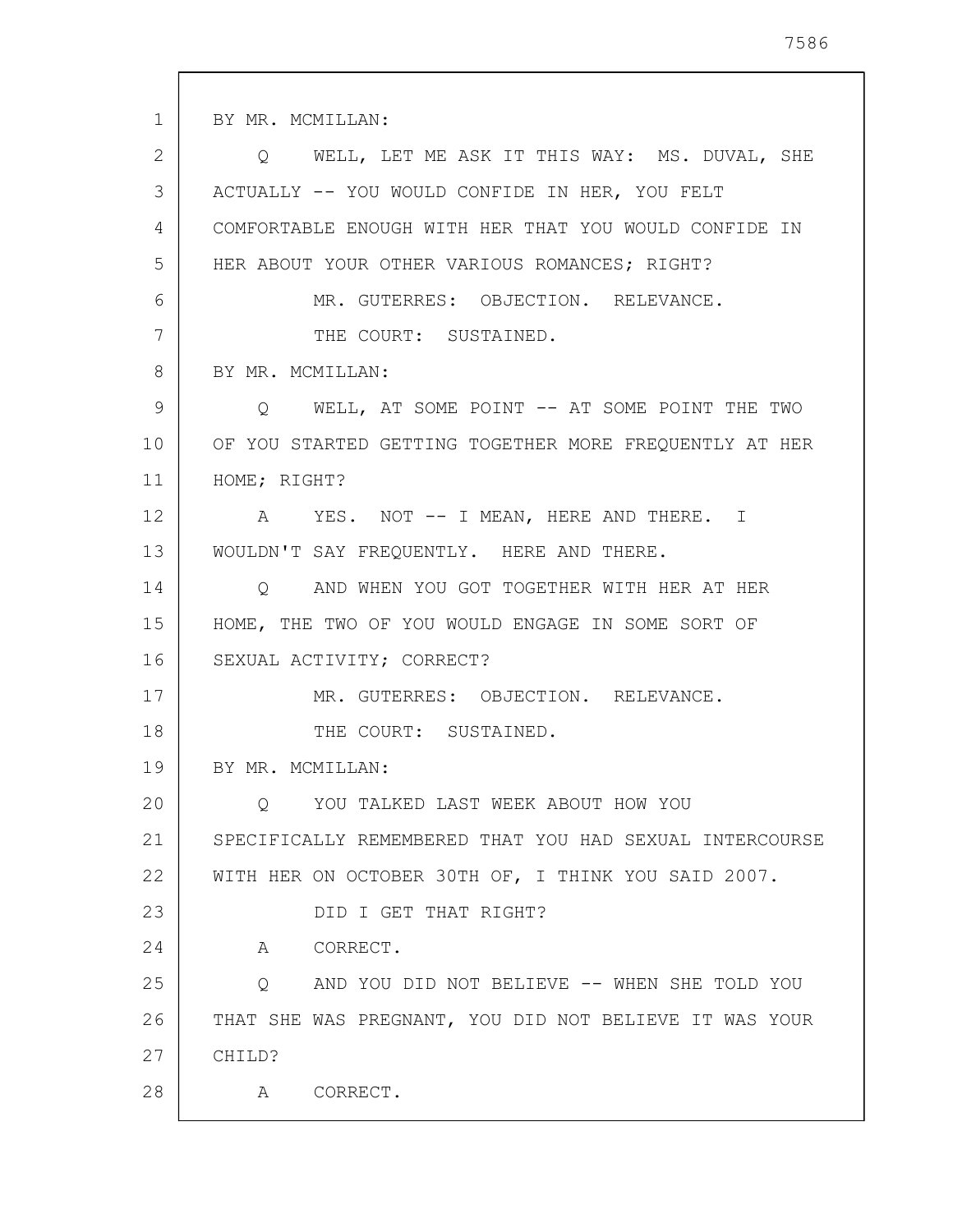| $\mathbf 1$ | Q I THINK YOU TALKED ABOUT LAST WEEK SOME OF THE         |
|-------------|----------------------------------------------------------|
| 2           | PEOPLE YOU TOLD YOU DIDN'T BELIEVE -- OR THAT YOU TOLD   |
| 3           | SOME PEOPLE YOU DIDN'T BELIEVE THE BABY WAS YOUR CHILD.  |
| 4           | DO YOU REMEMBER THAT?                                    |
| 5           | A I DIDN'T SAY I DIDN'T BELIEVE; I SAID I DIDN'T         |
| 6           | KNOW IF IT WAS.                                          |
| 7           | DIDN'T KNOW, OKAY.<br>Q                                  |
| 8           | DO YOU RECALL EVER TELLING ANYONE THAT YOU               |
| 9           | NEVER HAD SEXUAL RELATIONS WITH THIS WOMAN?              |
| 10          | MR. GUTERRES: OBJECTION. RELEVANCE.                      |
| 11          | THE COURT: SUSTAINED.                                    |
| 12          | BY MR. MCMILLAN:                                         |
| 13          | DO YOU REMEMBER WHO -- ACTUALLY, I THINK WE<br>O         |
| 14          | MIGHT HAVE TALKED ABOUT THIS WHEN WE MET UP AT YOUR      |
| 15          | DEPOSITION.                                              |
| 16          | DO YOU REMEMBER REESE NEYLAND, N-E-Y-L-A-N-D?            |
| 17          | I DO.<br>A                                               |
| 18          | WHO'S REESE NEYLAND?<br>Q                                |
| 19          | A FORMER MINISTER OF MINE.<br>A                          |
| 20          | HE WAS YOUR FRIEND AND MENTOR FOR MANY YEARS?<br>$\circ$ |
| 21          | MR. KINLEY: YOUR HONOR, I HAVE A PRIVACY                 |
| 22          | OBJECTION.                                               |
| 23          | THE COURT: DID YOU RECORD THAT?                          |
| 24          | THE COURT REPORTER: YES, I JUST DON'T HAVE               |
| 25          | HIS NAME. I DON'T KNOW WHO THAT IS.                      |
| 26          | THE COURT: THE PERSON WHO HAS VOICED THE                 |
| 27          | OBJECTION IS MR. MATTHEW KINLEY, WHO IS PRESENT, AND HE  |
| 28          | IS THE ATTORNEY FOR MR. MILLS. THEREFORE, THE RECORD     |

 $\mathsf{l}$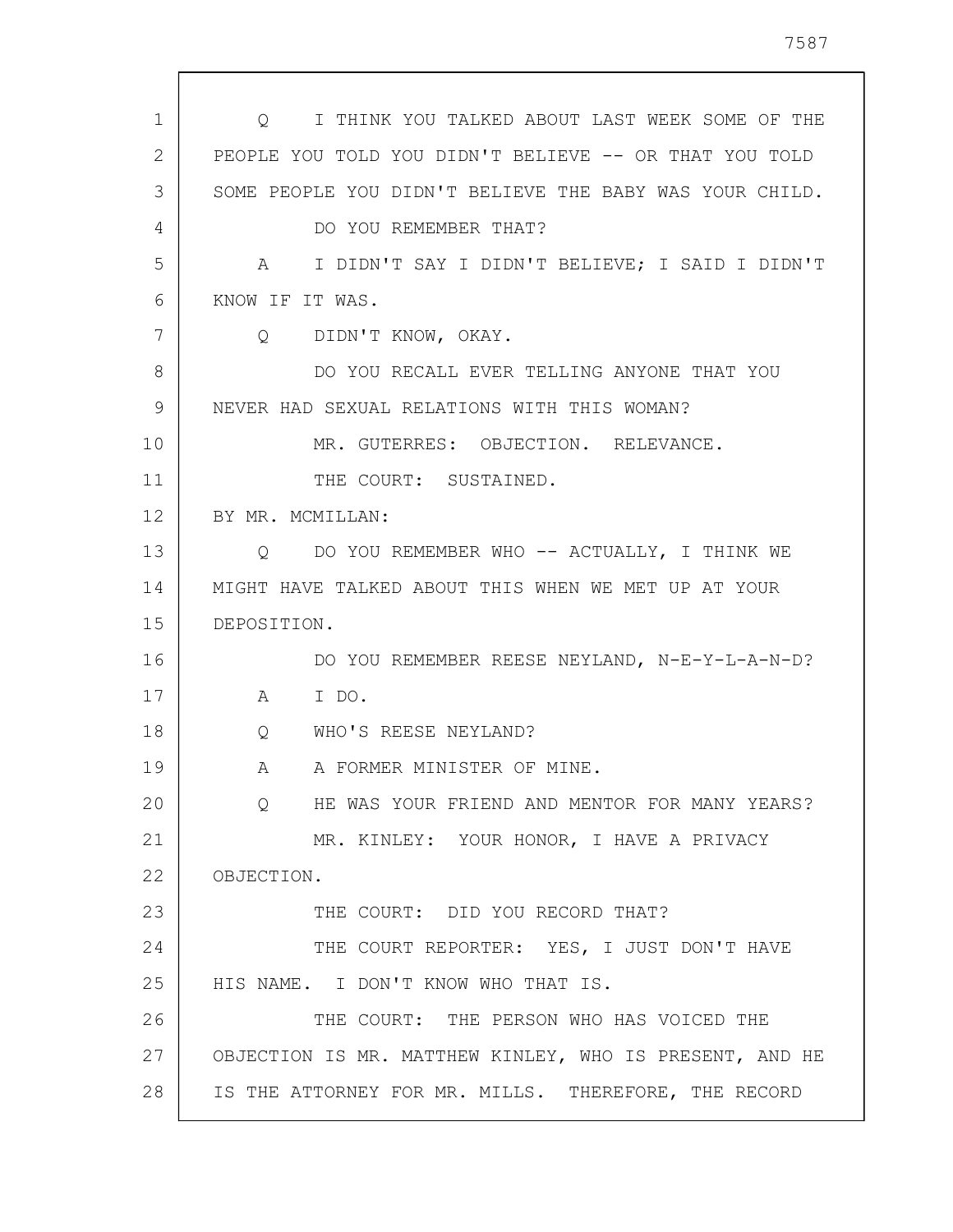| 1  | OF THE REPORTER SHOULD REFLECT THAT THE OBJECTION WAS |
|----|-------------------------------------------------------|
| 2  | MADE BY MR. KINLEY.                                   |
| 3  | THE OBJECTION TO PRIVACY TO THAT QUESTION IS          |
| 4  | OVERRULED, AND YOU MAY ANSWER IT. BUT AFTER YOU DO, I |
| 5  | THEN WILL HAVE TO SEE COUNSEL.                        |
| 6  | THE WITNESS: CAN YOU REPEAT THE QUESTION?             |
| 7  | MR. MCMILLAN: CAN I HAVE IT REREAD, PLEASE?           |
| 8  | THE COURT: WE'LL ASK THE REPORTER TO READ IT          |
| 9  | BACK.                                                 |
| 10 | "HE WAS YOUR FRIEND AND MENTOR FOR MANY               |
| 11 | YEARS, " WAS THE QUESTION.                            |
| 12 | THE WITNESS: HE WAS A FRIEND, FOR --                  |
| 13 | THE COURT: ALL RIGHT.                                 |
| 14 | THE WITNESS: -- 15 YEARS.                             |
| 15 | THE COURT: NOW I NEED TO SEE COUNSEL.                 |
| 16 | (THE FOLLOWING PROCEEDINGS WERE HELD AT               |
| 17 | SIDEBAR.)                                             |
| 18 | THE COURT: THIS LINE OF QUESTIONING IS HEADED         |
| 19 | TO A SUBJECT MATTER WHICH HAS NO RELEVANCE TO THIS    |
| 20 | CASE. WE HAVE FROM -- FOR SOME TIME I THINK BEEN      |
| 21 | TRYING TO GET BEFORE THE JURY, FIRST OF ALL, THAT HE  |
| 22 | EITHER DENIED OR QUESTIONED THE PATERNITY. AND -- ALL |
| 23 | RIGHT. JUST A MOMENT.                                 |
| 24 | (THE FOLLOWING PROCEEDINGS WERE HELD IN               |
| 25 | OPEN COURT IN THE PRESENCE OF THE                     |
| 26 | JURY.)                                                |
| 27 | THE COURT: WE'RE GOING TO TAKE A MORNING              |

RECESS AT THIS TIME OF APPROXIMATELY 10 MINUTES. ALL

28

 $\Gamma$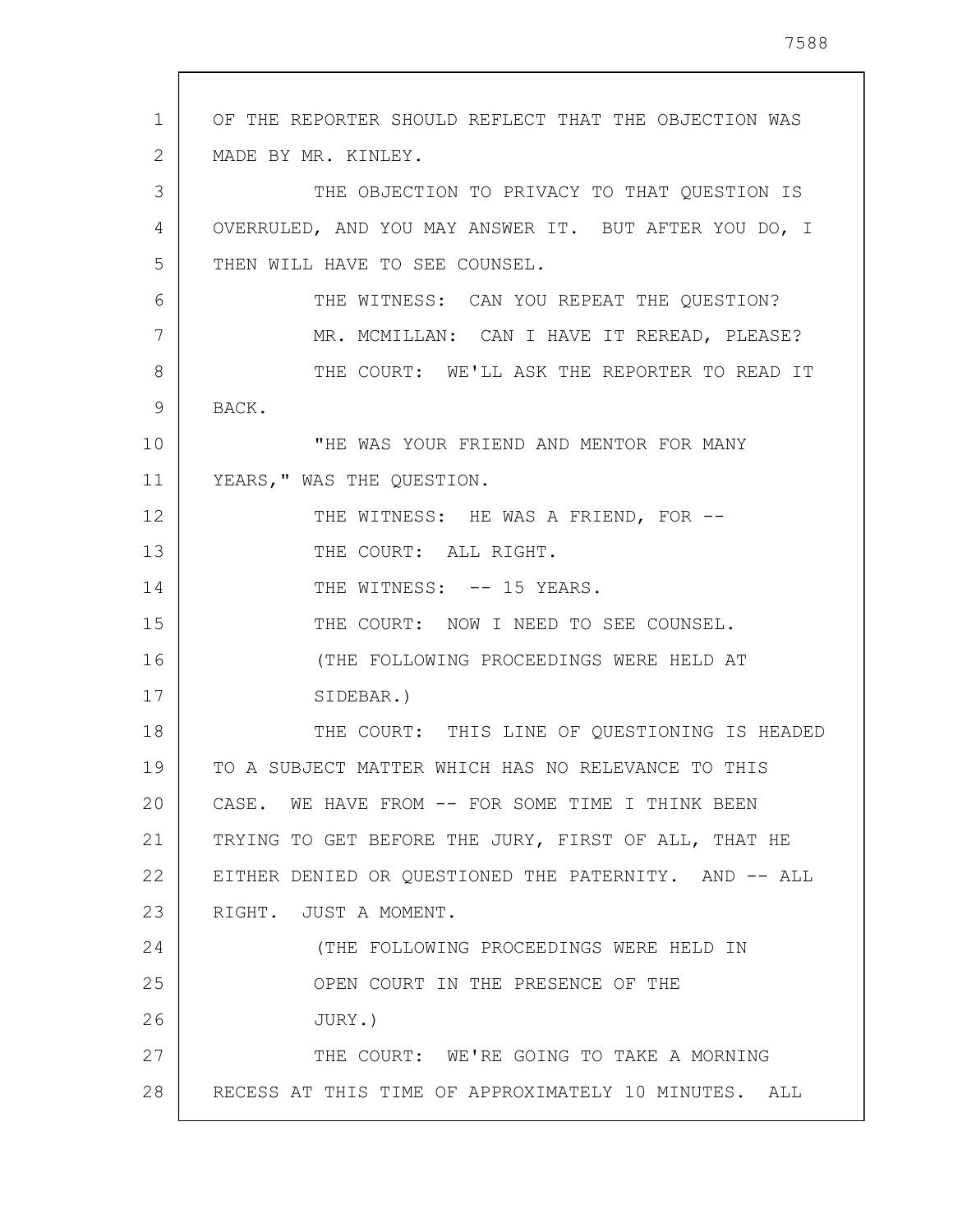| 1  | JURORS, PLEASE REMEMBER THE ADMONITION.                 |
|----|---------------------------------------------------------|
| 2  | (JURY EXCUSED)                                          |
| 3  | (THE FOLLOWING PROCEEDINGS WERE HELD AT                 |
| 4  | SIDEBAR.)                                               |
| 5  | THE COURT: ALL RIGHT. I'M CONTINUING. ALL               |
| 6  | JURORS HAVE LEFT THE COURTROOM. WE ARE STILL AT         |
| 7  | SIDEBAR.                                                |
| 8  | THERE ARE PORTIONS OF HIS CONDUCT WHICH ARE             |
| 9  | RELEVANT TO ISSUES IN THE CASE. AN EXAMPLE OF THAT IS   |
| 10 | SOME OF THE QUESTIONS YOU WERE ASKING ABOUT             |
| 11 | DISAGREEMENTS OVER WHO THE MEDICAL PRACTITIONER SHOULD  |
| 12 | BE, INCLUDING THE STATEMENT TO THE EFFECT THAT SHE WAS  |
| 13 | SEEKING TOO MANY, TOO MUCH MEDICAL APPOINTMENTS. AND    |
| 14 | ANYTHING THAT HE DID WHICH INTERFERED WITH HER ABILITY  |
| 15 | TO TAKE THE CHILD TO MEDICAL PRACTITIONER, AND THAT IS  |
| 16 | RELEVANT BECAUSE, AMONG OTHER THINGS, THERE WAS THE     |
| 17 | REPORT ABOUT HER NOT HAVING, DESPITE HER -- IT WAS TO   |
| 18 | THE EFFECT THAT DESPITE HER PROPOSED CONCERNS ABOUT THE |
| 19 | WELFARE OF THE CHILD, SHE HADN'T TAKEN HIM TO A         |
| 20 | PEDIATRICIAN FOR SEVERAL MONTHS.                        |
| 21 | AND SO THAT EVIDENCE AS AN EXAMPLE OF HIS               |
| 22 | CONDUCT IS RELEVANT IN THE SUBJECT MATTER, AND I DON'T  |
| 23 | BELIEVE THERE WAS ANY OBJECTION TO IT.                  |
| 24 | BUT THERE HAS BEEN A CONTINUING EFFORT, I               |
| 25 | THINK, TO INJECT ISSUES RELATING TO HIM AND HIS         |
| 26 | ORIGINAL QUESTIONING OF WHETHER HE WAS THE FATHER AND   |
| 27 | SO ON, WHICH SIMPLY AREN'T RELEVANT.                    |
| 28 | AND THERE'S ANOTHER ISSUE IN THE CASE, A                |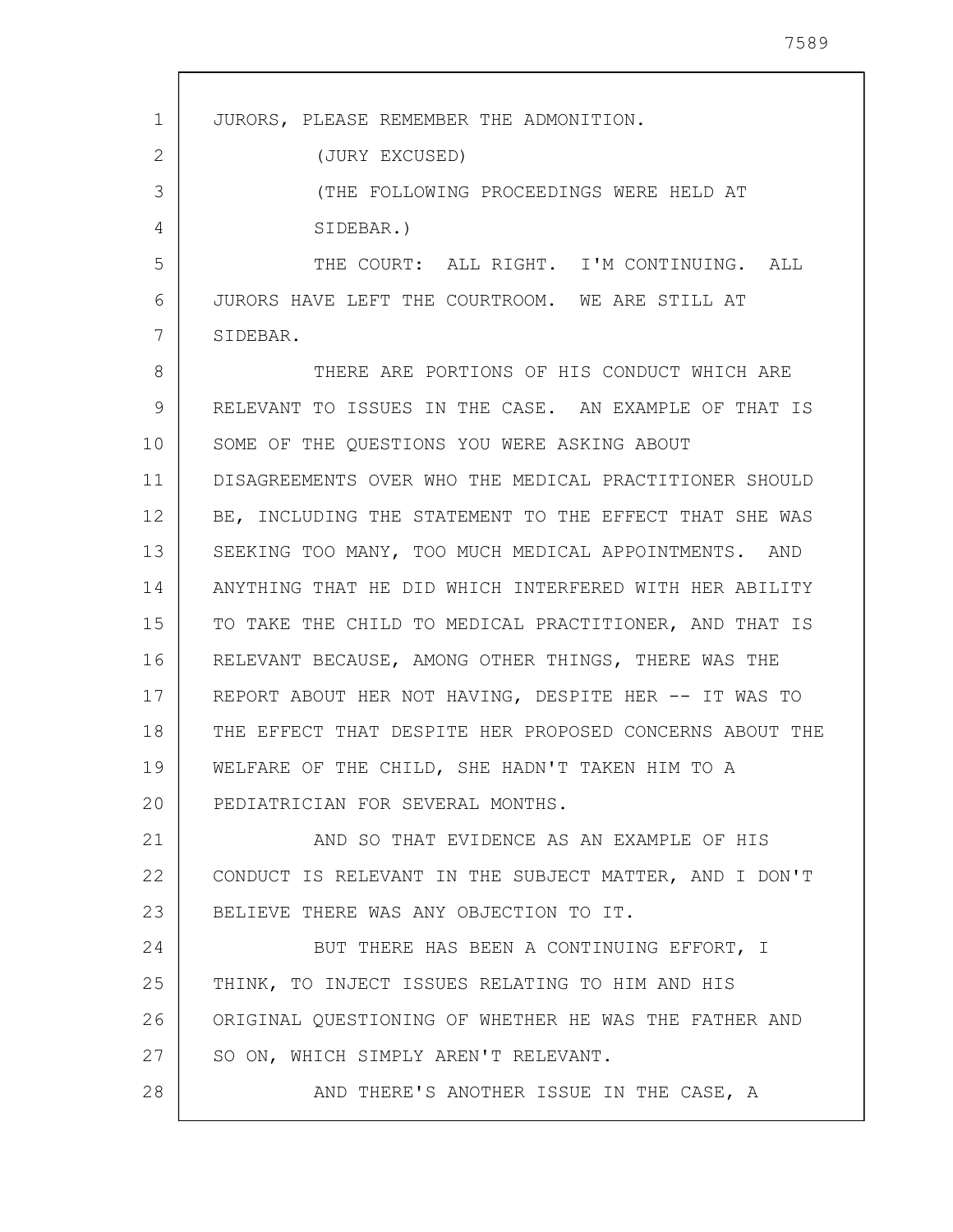1 2 3 4 5 6 7 8 9 10 11 12 13 14 15 16 17 18 19 20 21 22 23 24 25 26 27 28 BIGGER ISSUE IN THE CASE THAT ALL OF THIS RELATES TO: THERE IS A DISTINCTION BETWEEN THE CHILD BEING TAKEN FROM HER AND THE ISSUE OF TO WHOM THEY GAVE CUSTODY OF THE CHILD. MR. MCMILLAN: I BELIEVE THAT'S CORRECT. THE COURT: YEAH, BUT WE'RE LOOKING AT WHETHER OR NOT THE CHILD SHOULD HAVE BEEN TAKEN FROM HER. ONCE THAT OCCURS, IT IS ESSENTIALLY NOT RELEVANT TO THIS CASE, WITH CERTAIN EXCEPTIONS THAT I'LL MENTION, THAT -- AS TO WHOM THEY GRANTED CUSTODY. ONCE THEY MADE THE DECISION TO TAKE THE CHILD, THEY HAD A NUMBER OF OPTIONS. NOW, VERY CLEARLY, I BELIEVE THE FIRST THING THEY LOOK TO ARE WHAT WE WOULD CALL FAMILY MEMBERS. HE WAS THE FATHER. SO THEY LOOK TO FAMILY MEMBERS OR OTHER PERSONS THAT -- SOMETIMES THEY LOOK TO GRANDPARENTS, SOMETIMES THEY LOOK TO SIBLINGS. SOMETIMES, IF NECESSARY, THEY MIGHT EVEN LOOK TO A PERSON I THINK WE'D CALL FRIENDS, TO TRY TO FIND THE BEST SITUATION FOR THE CHILD, WHAT THE JUVENILE COURT BELIEVES IS IN THE BEST INTEREST OF THE CHILD. SOMETIMES, THAT UNFORTUNATELY RESULTS IN PLACING THE CHILD IN FOSTER CARE WHEN THE COURT IS UNABLE TO FIND A BETTER ALTERNATIVE. HOW -- SOME OF THE EVIDENCE ABOUT HOW THE BABY THRIVED OR DIDN'T THRIVE DURING HIS CUSTODY IS RELEVANT BECAUSE ONE OF YOUR POINTS IS THAT THEY TOOK THE CUSTODY AWAY FROM HER BECAUSE THE CHILD WASN'T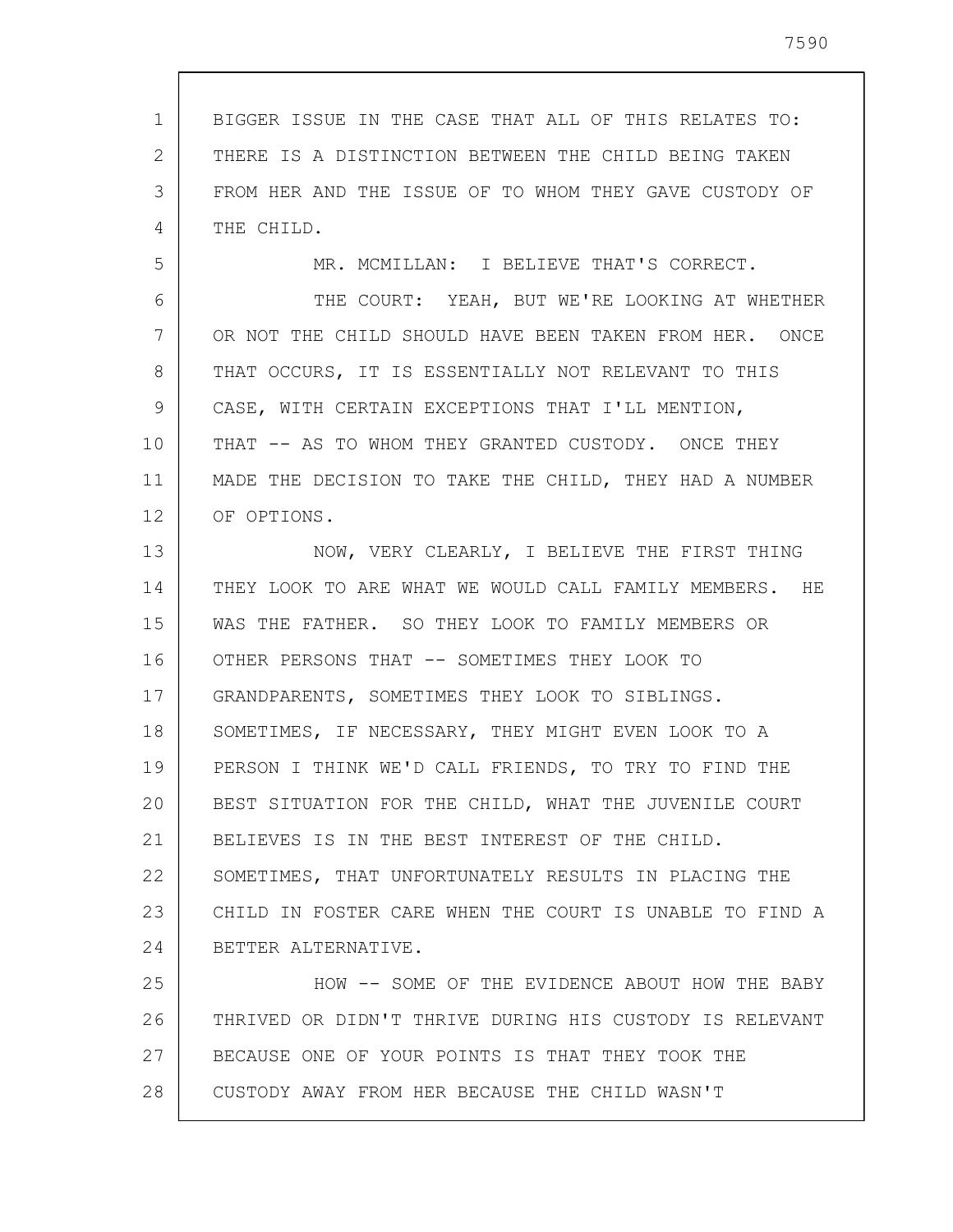1 2 3 4 5 6 THRIVING, AND THEN THE CHILD DIDN'T DO ANY BETTER, AT LEAST FOR WEIGHT GAIN AND CERTAIN THINGS, AND YOUR ARGUMENT IS IT DIDN'T REALLY DO ANY BETTER UNDER THE FATHER, WHICH WOULD TEND TO UNDERMINE THE DECISION OF HAVING TAKEN THE CHILD AWAY FROM HER IN THE FIRST PLACE.

7 8 9 10 11 12 13 14 15 16 17 18 19 20 21 SO THE CONDUCT CAN BE IMPORTANT TO CERTAIN AREAS. BUT THERE HAS BEEN A REPEATED ATTEMPT, CERTAINLY, TO MAKE HIM LOOK BAD. AND I DON'T THINK QUESTIONS ORIGINALLY OF ANY QUESTION HE HAD OF PATERNITY -- INCLUDING WHAT HE SAID TO THIS LAST PERSON YOU WERE JUST ASKING ABOUT, WHO IS A MINISTER OF SOME TYPE -- MAKES ANY DIFFERENCE TO THE CASE. AND I'M NOT GOING TO LET THIS GET DOWN TO BE A TRIAL ABOUT WHETHER HE'S A GOOD PERSON OR A BAD PERSON. HIS CONDUCT, IN REFERENCE THAT -- AS IT MAY PERTAIN TO MATTERS SUCH AS WHETHER CUSTODY SHOULD -- TO THE ISSUES I'VE MENTIONED, OF IF HE DID SOMETHING, IF IT PREVENTED HER FROM GETTING MEDICAL CARE, THAT THAT'S SOMETHING YOU SAY SHOULD HAVE BEEN KNOWN. AND THAT'S LEGITIMATE AND FAIR GAME.

22 23 24 25 26 27 BUT THE ATTEMPT TO BRING HIM INTO THIS VERY DIFFICULT SITUATION AND, I THINK, IN SOME MANNER, ATTEMPT TO DEMEAN HIM OR DIMINISH HIM SIMPLY IS NOT RELEVANT, AND WE'RE NOT GOING TO GO THERE. SO YOU'RE WANTING TO ASK QUESTIONS ABOUT THIS -- WHAT'S HIS NAME?

MR. MCMILLAN: REESE NEYLAND.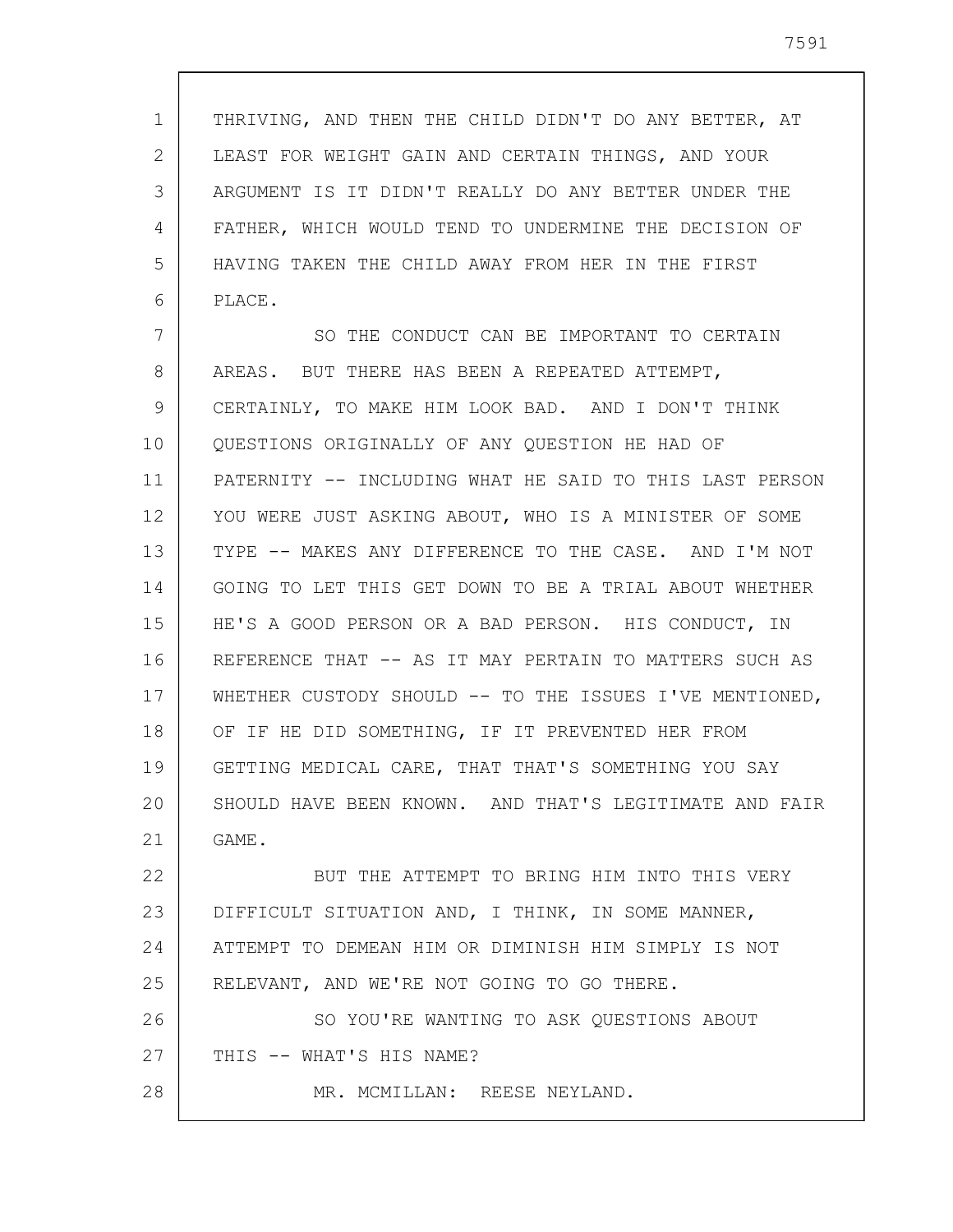1 2 3 4 5 6 7 8 9 10 11 12 13 14 15 16 17 18 19 20 21 22 23 24 25 26 27 28 THE COURT: YES. AND HE'S BEEN MENTIONED AS  $WELL$   $--$ MR. MCMILLAN: HE ACTUALLY CAME IN. THE COURT: HE TESTIFIED. AND FRANKLY, AT THE TIME, I DIDN'T THINK THAT HE REALLY HAD ANYTHING TO DO WITH THIS. BUT WE DIDN'T HAVE AN OBJECTION AT THE TIME. SO WE'RE JUST NOT GOING TO GO DOWN THIS ROAD. MR. MCMILLAN: YOUR HONOR, IF I MIGHT HAVE A COUPLE OF COMMENTS. FUNDAMENTAL TO THE SOCIAL WORKER'S ASSESSMENT OF THE INFORMATION, NUMBER ONE, IF WE LOOK AT THE TIME OF SEIZURE, WHAT THEY KNEW AT THE TIME OF SEIZURE -- AND THIS IS GOING TO COME UP -- THAT RELIABILITY OF THE WITNESS STATEMENTS IS PARAMOUNT. AND RELIABILITY HAS AN UNDERPINNING TO IT OF CREDIBILITY, MEANING THAT IF THE SOCIAL WORKERS KNEW AT THE TIME THAT A WITNESS --WHERE THIS USUALLY COMES UP IS WHEN WE'RE LOOKING AT JAILHOUSE SNITCHES, BUT IN THE CONTEXT OF FRANK'S ANALYSIS SPECIFICALLY. BUT WHERE WE HAVE A REASON TO BELIEVE -- ANY REASON TO BELIEVE THAT THE WITNESS IS NOT CREDIBLE, THAT NEEDS TO BE DISCLOSED TO THE COURT. IN MAKING THIS WARRANT APPLICATION OR WHEN WE'RE MAKING A PETITION OR A DETENTION REPORT, IF WE KNOW AT THE TIME THAT THERE WAS DOUBT AS TO A PARTICULAR WITNESS'S CREDIBILITY AND THE RELIABILITY OF THE EVIDENCE, THAT NEEDS TO BE DISCLOSED TO THE COURT SO THE COURT CAN MAKE A WELL-REASONED AND FULLY-INFORMED DECISION. NOW, I UNDERSTAND YOUR HONOR'S CONCERNS, AND I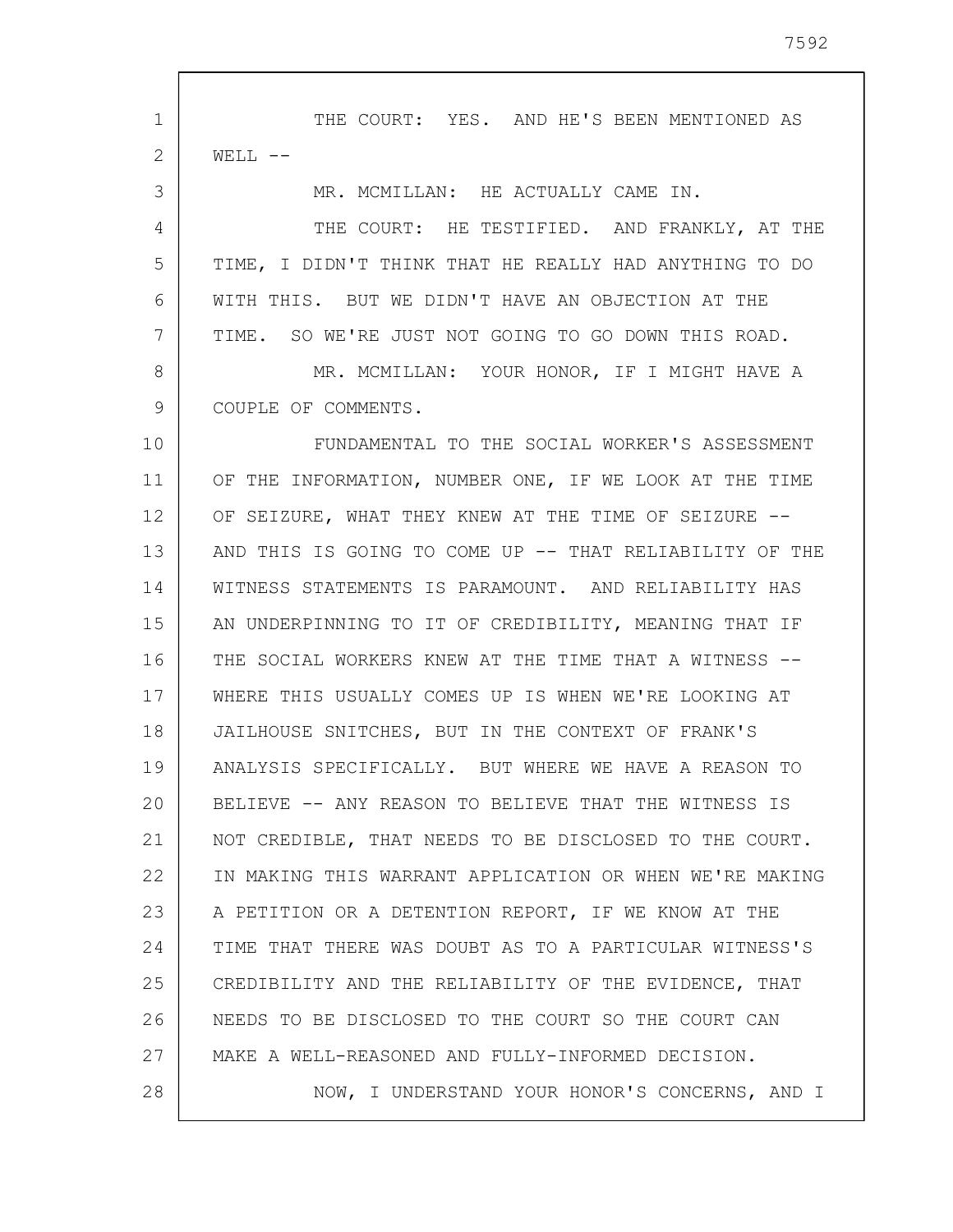| 1  | UNDERSTAND THAT -- BUT THIS IS AN ISSUE OF RELIABILITY  |
|----|---------------------------------------------------------|
| 2  | OF THE EVIDENCE THAT THE SOCIAL WORKERS KNEW THEY HAD   |
| 3  | AT THE TIME THAT THEY ELECTED TO SUPPRESS WHEN THEY     |
| 4  | WENT TO COURT TO TELL THE JUDGE WHAT WAS GOING ON IN    |
| 5  | THIS CASE.                                              |
| 6  | THE COURT: I DON'T THINK IT HAS ANY RELEVANCE           |
| 7  | WHATSOEVER, AND I'M NOT GOING TO PERMIT IT. I'M NOT     |
| 8  | DISAGREEING THAT IF THEY TAKE SOMETHING HE SAID AND     |
| 9  | THEY THINK THAT HE'S NOT A RELIABLE SOURCE, THAT THAT   |
| 10 | IS SOMETHING THAT THEY SHOULD CONSIDER. I'M NOT         |
| 11 | ADDRESSING -- I CANNOT ADDRESS IT BECAUSE I DON'T HAVE  |
| 12 | ENOUGH IMAGINATION TO THINK OF ALL THE DIFFERENT THINGS |
| 13 | THAT ALL OF YOU MIGHT WANT TO ASK. BUT THIS HAS         |
| 14 | NOTHING TO DO WITH IT AND IT SIMPLY ISN'T GOING TO      |
| 15 | HAPPEN.                                                 |
| 16 | MR. MCMILLAN: OKAY. I'LL LEAVE THAT LINE OF             |
| 17 | QUESTIONING.                                            |
| 18 | MR. KINLEY: AND JUST TO BE CLEAR, MY                    |
| 19 | OBJECTION WAS THERE'S SOME                              |
| 20 | THE COURT REPORTER: I CAN'T HEAR.                       |
| 21 | (PROCEEDINGS HELD IN OPEN COURT,                        |
| 22 | OUTSIDE THE PRESENCE OF THE JURY.)                      |
| 23 | THE COURT: ALL RIGHT. WELL, WE HAVE RESUMED             |
| 24 | OUR DISCUSSION SINCE ALL JURORS HAVE LEFT THE           |
| 25 | COURTROOM.                                              |
| 26 | GO AHEAD, MR. KINLEY.                                   |
| 27 | MR. KINLEY: THANK YOU, YOUR HONOR. AND                  |
| 28 | QUICKLY, MY OBJECTION WAS BASED ON MR. MILLS'S          |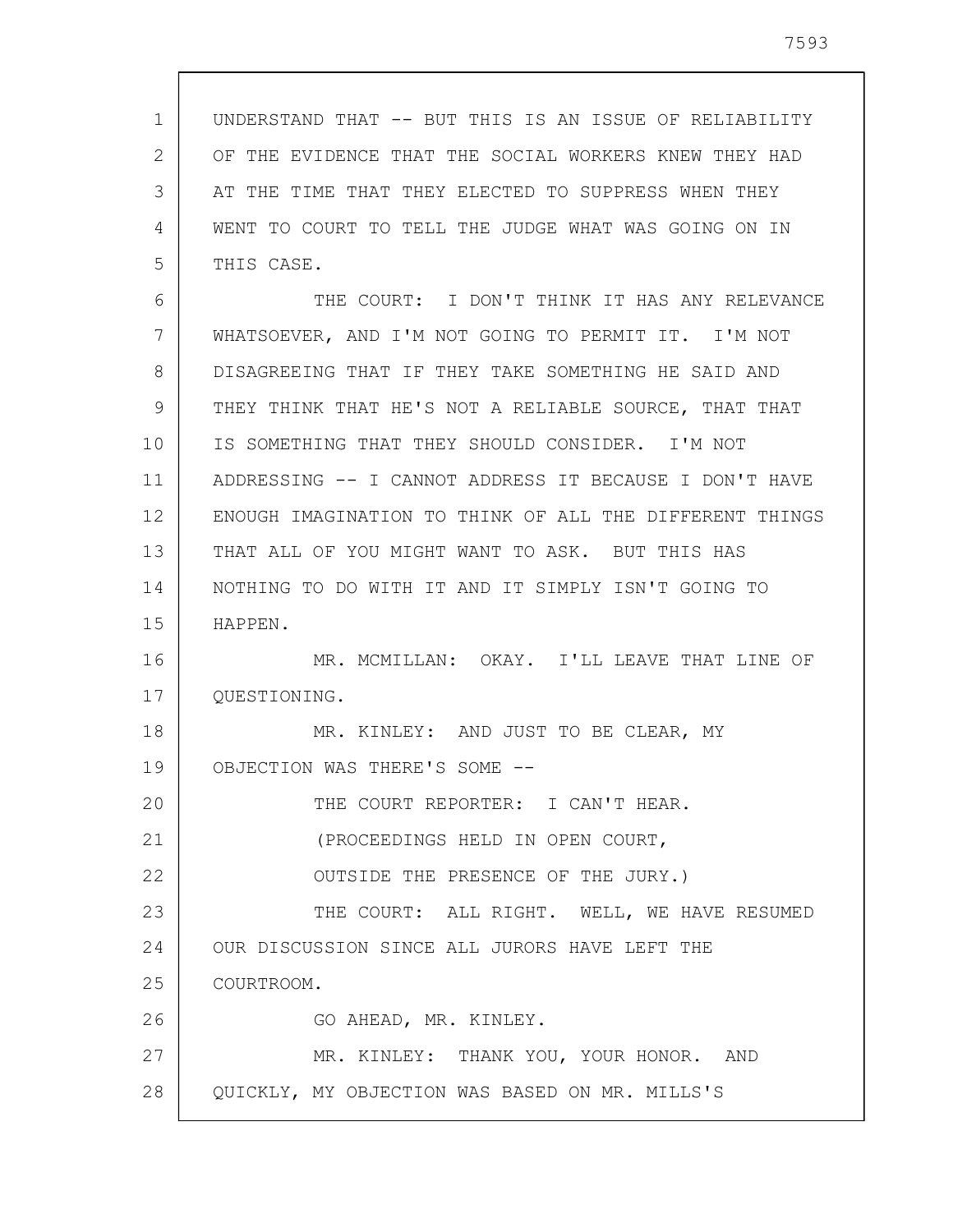1 2 3 4 5 6 7 8 9 10 11 12 13 14 15 16 17 18 19 20 21 22 23 24 25 26 27 28 RELATIONSHIP TO HIS CHURCH AND THERE WERE SOME QUESTIONS IN THE DEPOSITION AND WE WENT THROUGH THAT IN THE DEPOSITION, AND THAT'S ONE THING THAT HE PARTICULARLY DID NOT WANT TO TESTIFY TO. THE COURT: IT'S NOT GOING ANY FURTHER. MR. KINLEY: THANK YOU, YOUR HONOR. THE COURT: SO -- AND I'VE ALREADY STATED MY POSITION ON IT. IT HAS NO RELEVANCE. IT'S NOT GOING TO HAPPEN. IT'S NOT GOING TO BE IN EVIDENCE. WE'RE GOING TO STICK TO MATTERS THAT AFFECT -- HAVE SOME EFFECT ON THE ISSUES IN THE CASE AND THAT IS NOT AN ISSUE IN THIS CASE. THE QUESTION IS FOR THE ONES THAT I'VE ALREADY RECITED, EVERYONE KNOWS THEM. WE'LL TAKE A -- IT'S GOT TO BE CLOSE TO -- SO WE'LL TAKE A SHORT BREAK. MR. MCMILLAN: JUST SO THAT IT'S CLEAR, WITH RESPECT TO THIS PARTICULAR LINE OF QUESTIONING IN REGARD TO THESE CONVERSATIONS WITH THE MINISTER, I HAVE NO INTENTION ON TAKING YOUR HONOR'S -- I'M TAKING HEED OF YOUR HONOR'S ADMONITION. I HAVE NO INTENTION OF GOING BACK TO THAT MEETING WHERE THOSE THINGS WERE SAID OR DENIED OR ANYTHING LIKE THAT. I'M JUST GOING TO MOVE ON. THE COURT: OKAY. THAT'S GOOD. THERE WAS A LINE OF QUESTIONING ABOUT THE DISPUTE ABOUT WHO AND WHERE TO HAVE THE MEDICAL APPOINTMENTS. THERE'S NO OBJECTION TO THE RELEVANCE OF THAT, AND THAT'S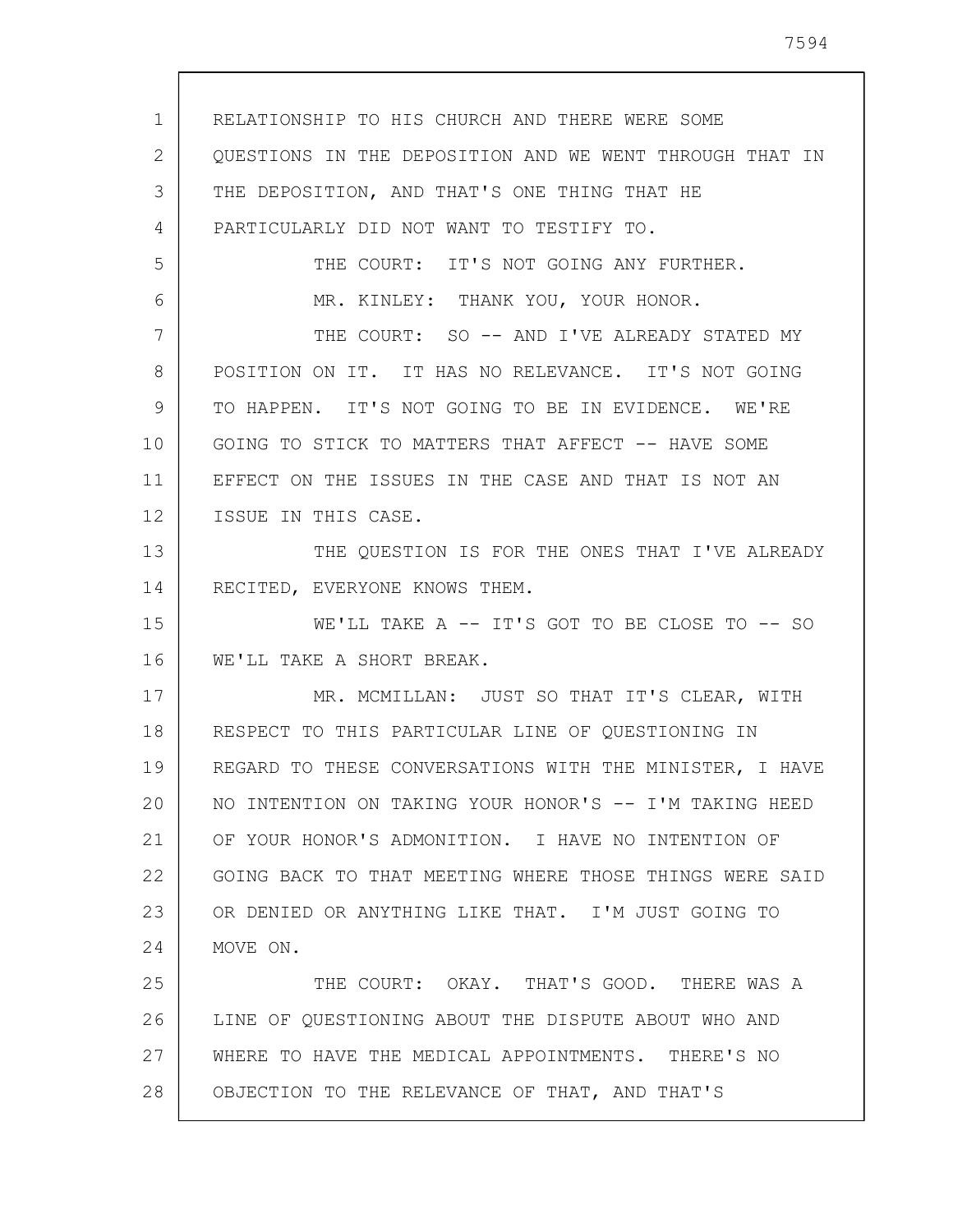1 2 3 4 5 6 7 8 9 10 11 12 13 14 15 16 17 18 19 20 21 22 23 24 25 26 27 28 PERFECTLY PROPER. THERE ARE OTHER SUBJECTS AS WELL THAT WOULD BE PROPER. SO THAT'S WHAT WE SHOULD BE HEARING. MR. MCMILLAN: SURE. AND WHAT I'LL DO IS JUST, THAT PIECE OF THE TIME LINE -- AND I THINK THE SPECIFIC CONVERSATION HAPPENED SOMETIME OCTOBER/NOVEMBER/DECEMBER OF 2007 -- I'M JUST GOING TO SKIP PAST IT UP TO AFTER THE CHILD WAS BORN. THE COURT: ALL RIGHT. WELL, I DON'T KNOW WHERE THAT WILL TAKE US. WE'LL ADDRESS IT WHEN WE GET THERE. MR. MCMILLAN: OKAY. THAT'S FAIR. MR. GUTERRES: THANK YOU, YOUR HONOR. (RECESS) THE COURT: WE ARE ON THE RECORD AND OUTSIDE THE PRESENCE OF THE JURY. COUNSEL ARE PRESENT. WE NEED TO GET THE WITNESS BACK AND GET THE JURY IN. (JURY PRESENT) THE COURT: EVERYONE MAY BE SEATED. WE'RE BACK ON THE RECORD. EVERYONE IS PRESENT. GO AHEAD, MR. MCMILLAN. MR. MCMILLAN: THANK YOU, YOUR HONOR. BY MR. MCMILLAN: Q I RECALL FROM LAST WEEK -- AGAIN, CORRECT ME IF I'M WRONG -- THAT YOU'D SAID SOMETHING ALONG THE LINES OF ONCE YOU HAD YOUR PATERNITY TEST THEN IT WAS CLEAR YOU WERE THE FATHER.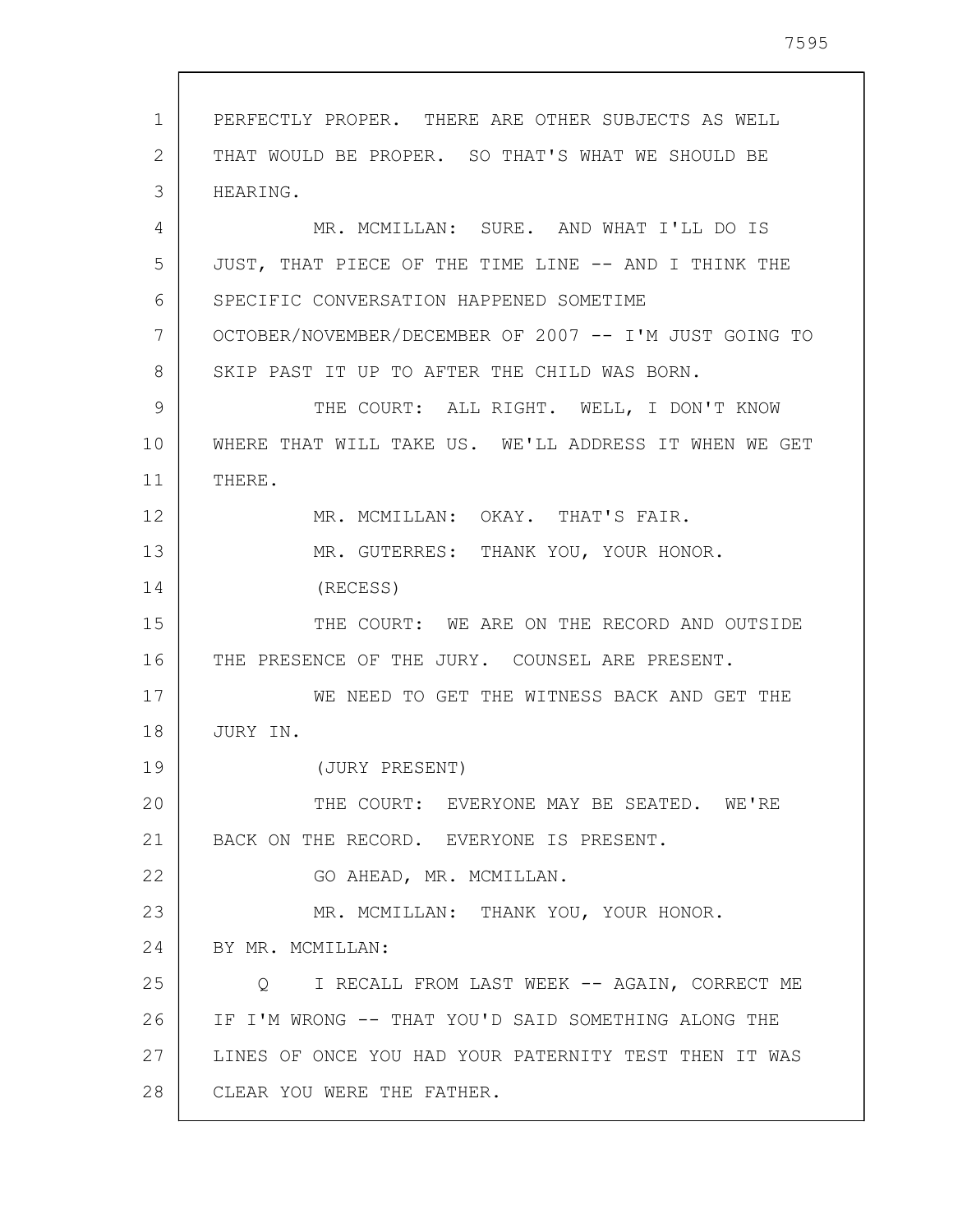| $\mathbf{1}$ | DO YOU RECALL THAT?                                    |
|--------------|--------------------------------------------------------|
| 2            | A YES.                                                 |
| 3            | OBVIOUSLY, THAT WOULD HAVE BEEN AFTER THE BABY<br>Q.   |
| 4            | WAS BORN; IS THAT RIGHT?                               |
| 5            | CORRECT.<br>A                                          |
| 6            | WAS THAT ABOUT THREE WEEKS AFTER THE BABY WAS<br>Q     |
| 7            | BORN?                                                  |
| 8            | A AROUND THAT TIME FRAME.                              |
| 9            | AND THEN THE FIRST TIME THAT YOU ACTUALLY SAW<br>Q.    |
| 10           | THE BABY WAS ABOUT TWO MONTHS LATER, SOMETIME IN       |
| 11           | OCTOBER.                                               |
| 12           | DOES THAT SOUND RIGHT?                                 |
| 13           | A YES.                                                 |
| 14           | Q AM I CORRECT THAT THE REASON YOU SAW THE BABY        |
| 15           | WAS BECAUSE YOU WERE BEING URGED TO SEE THE BABY BY    |
| 16           | MS. DUVAL?                                             |
| 17           | MR. GUTERRES: OBJECTION. RELEVANCE.                    |
| 18           | THE COURT: SUSTAINED.                                  |
| 19           | BY MR. MCMILLAN:                                       |
| 20           | O WELL, BETWEEN OCTOBER AND FEBRUARY OF                |
| 21           | TWO-THOUSAND- -- I GUESS FEBRUARY 2009, MS. DUVAL, SHE |
| 22           | WASN'T PREVENTING YOU FROM SEEING THE BABY, WAS SHE?   |
| 23           | MR. GUTERRES: OBJECTION. RELEVANCE.                    |
| 24           | THE COURT: SUSTAINED.                                  |
| 25           | BY MR. MCMILLAN:                                       |
| 26           | WELL, YOU'D SAID SOMETHING ON THURSDAY ABOUT<br>O      |
| 27           | HOW THERE WAS A SUIT OF SOME KIND FILED BY MS. DUVAL   |
| 28           | AND HER FRIEND SHOWED UP AT YOUR DOORSTEP AND SERVED   |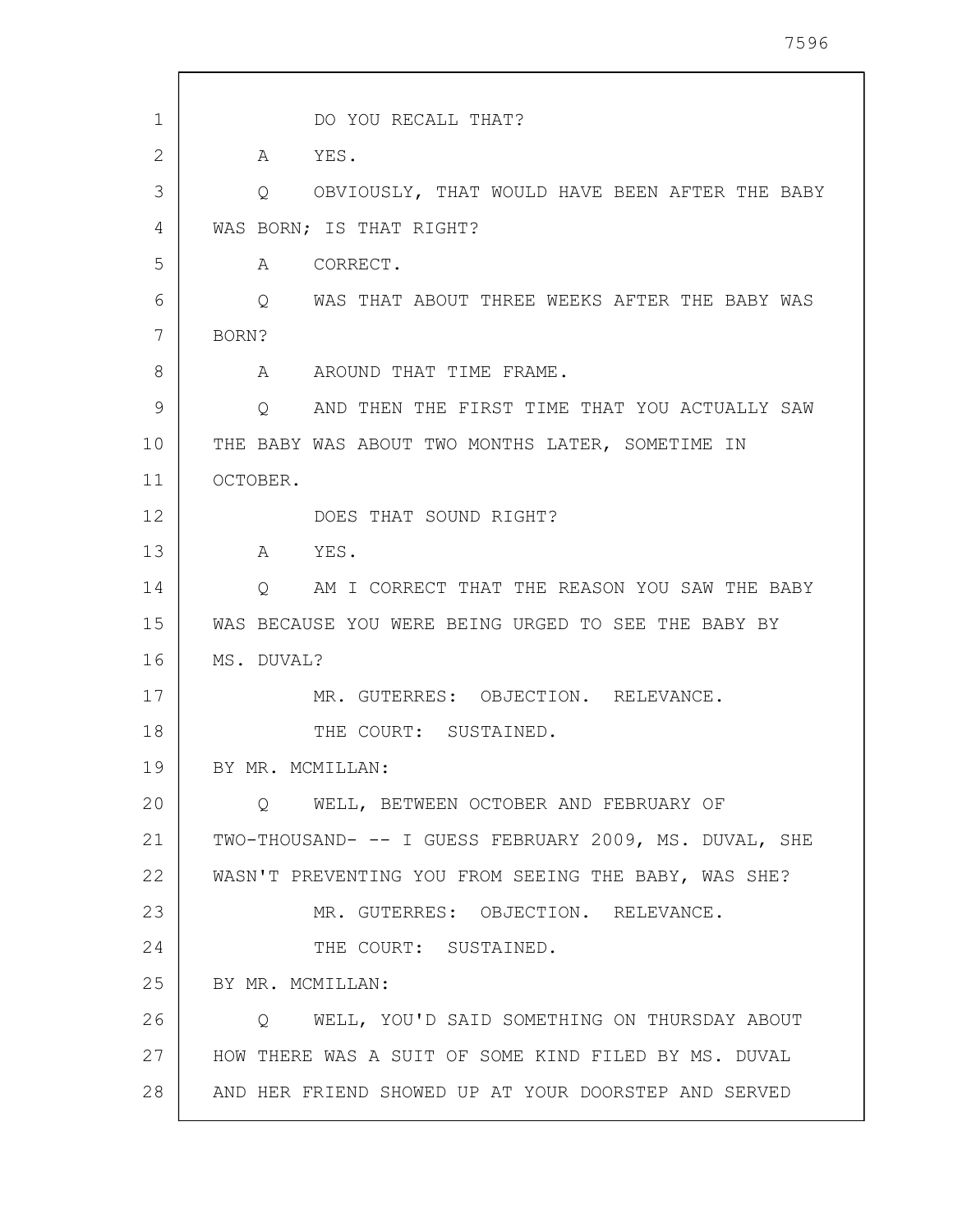| $\mathbf{1}$ | YOU SOME PAPERS.                                                                           |
|--------------|--------------------------------------------------------------------------------------------|
| 2            | DO YOU REMEMBER THAT TESTIMONY?                                                            |
| 3            | A<br>YES.                                                                                  |
| 4            | AND THAT WAS ROUGHLY IN, WHAT, JANUARY OF<br>Q                                             |
| 5            | 2009?                                                                                      |
| 6            | A NOVEMBER OF 2008.                                                                        |
| 7            | $Q \left( \begin{array}{cc} 0 & 0 \\ 0 & 0 \end{array} \right)$<br>NOVEMBER OF 2009 [SIC]. |
| 8            | AND ONE OF THE THINGS THAT MS. DUVAL WAS                                                   |
| 9            | LOOKING FOR THERE WAS TO ESTABLISH A VISITATION                                            |
| 10           | SCHEDULE SO THAT YOU WOULD START SEEING THE BABY.                                          |
| 11           | DO YOU REMEMBER THAT?                                                                      |
| 12           | I'D HAVE TO GO THROUGH MY PAPERS AGAIN, THE<br>$\lambda$                                   |
| 13           | INITIAL PAPERS.                                                                            |
| 14           | Q WE'RE GOING TO FIND THE TESTIMONY FOR YOU IN                                             |
| 15           | JUST ONE MOMENT, BUT WE'LL MOVE ON AND COME BACK IF                                        |
| 16           | WE'RE ABLE TO FIND WHAT I'M LOOKING FOR.                                                   |
| 17           | SO AM I CORRECT THAT THE -- OH.                                                            |
| 18           | I'M GOING TO ASK YOU TO REVIEW -- AND JUST FOR                                             |
| 19           | THE RECORD, THIS IS A REPORTER'S TRANSCRIPT OF                                             |
| 20           | PROCEEDING FOR OCTOBER 13, 2016, IN THIS PROCEEDING.                                       |
| 21           | IT'S AN UNCERTIFIED TRANSCRIPT, ROUGH TRANSCRIPT. BUT                                      |
| 22           | IF YOU COULD JUST READ PAGE 10, LINES 26 THROUGH 27, TO                                    |
| 23           | YOURSELF, AND THEN I'LL ASK YOU SOME QUESTIONS ABOUT                                       |
| 24           | THAT.                                                                                      |
| 25           | A OKAY, YEAH I READ IT.                                                                    |
| 26           | Q DO YOU RECALL TESTIFYING LAST WEEK, ON OR                                                |
| 27           | ABOUT OCTOBER 13, 2016, THAT THE PAPERWORK THAT                                            |
| 28           | MS. DUVAL SERVED YOU WITH INVOLVED CHILD SUPPORT AND                                       |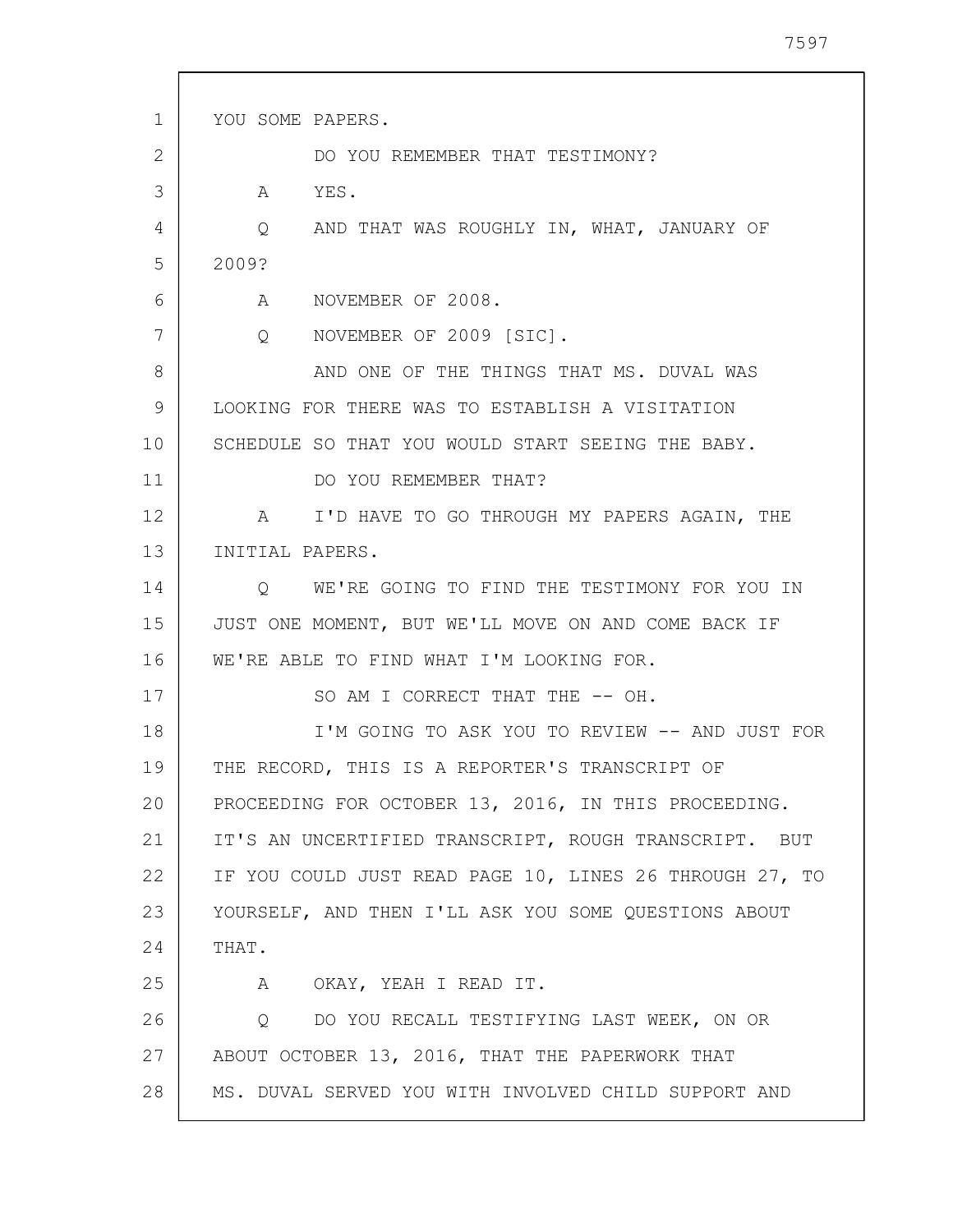| 1  | FOR YOU TO BEGIN VISITATIONS WITH YOUR SON?                   |
|----|---------------------------------------------------------------|
| 2  | YES.<br>A                                                     |
| 3  | UP UNTIL THE POINT THAT SHE SERVED YOU WITH<br>Q              |
| 4  | THOSE PAPERS -- AND I THINK YOU SAID THAT WAS IN              |
| 5  | NOVEMBER THAT YOU ACTUALLY GOT SERVED; CORRECT?               |
| 6  | IF I CAN RECALL.<br>A                                         |
| 7  | YOU READ THOSE PAPERS WHEN YOU GOT THEM?<br>$Q \qquad \qquad$ |
| 8  | YEAH. I READ HUNDREDS OF DECLARATIONS, YEAH.<br>A             |
| 9  | $Q \qquad \qquad$<br>RIGHT.                                   |
| 10 | A<br>LOTS.                                                    |
| 11 | Q BETWEEN NOVEMBER OF 2008, WHEN YOU RECEIVED                 |
| 12 | THOSE PAPERS, AND THE HEARING ON THAT PETITION, DID YOU       |
| 13 | GO TRY TO VISIT YOUR SON?                                     |
| 14 | MR. GUTERRES: OBJECTION. RELEVANCE.                           |
| 15 | THE COURT: SUSTAINED.                                         |
| 16 | BY MR. MCMILLAN:                                              |
| 17 | DO YOU RECALL WHEN -- AND YOU DON'T HAVE TO<br>Q              |
| 18 | GIVE AN EXACT DATE, I'M NOT SURE IT'S MEANINGFUL -- BUT       |
| 19 | THE MONTH WHEN IT WAS THAT THAT PETITION REGARDING YOU        |
| 20 | BEGINNING VISITATION WITH YOUR SON AND CHILD SUPPORT,         |
| 21 | WHEN THAT WAS DECIDED?                                        |
| 22 | MR. GUTERRES: OBJECTION. RELEVANCE.                           |
| 23 | THE COURT: SUSTAINED.                                         |
| 24 | BY MR. MCMILLAN:                                              |
| 25 | WELL, DO YOU RECALL WHEN IT WAS THAT YOU<br>O                 |
| 26 | ACTUALLY HAD YOUR FIRST COURT-ORDERED VISIT WITH YOUR         |
| 27 | SON?                                                          |
| 28 | MR. GUTERRES: OBJECTION. FOUNDATION.                          |
|    |                                                               |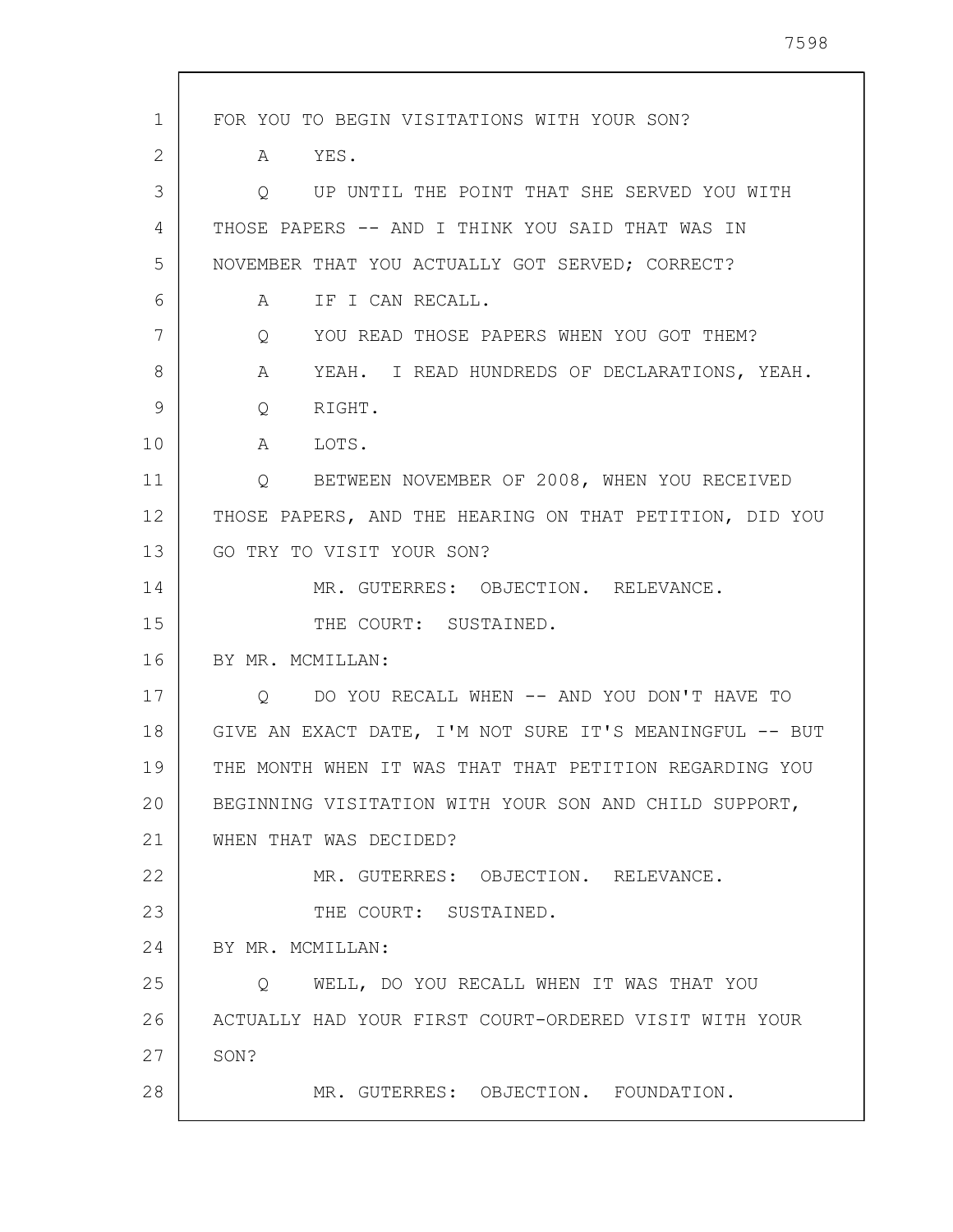| $\mathbf{1}$ | RELEVANCE.                                            |
|--------------|-------------------------------------------------------|
| 2            | THE COURT: OVERRULED.                                 |
| 3            | THE WITNESS: SOMETIME IN FEBRUARY, MIDDLE OF          |
| 4            | FEBRUARY.                                             |
| 5            | BY MR. MCMILLAN:                                      |
| 6            | Q MIDDLE OF FEBRUARY.                                 |
| 7            | BEFORE THAT, DO YOU RECALL MS. DUVAL SENDING          |
| 8            | YOU E-MAILS -- AND WE CAN JUST LOOK AT A SHORT WINDOW |
| 9            | BEFORE FEBRUARY 2009. LET'S GO TO NOVEMBER, DECEMBER, |
| 10           | JANUARY, 2009.                                        |
| 11           | DO YOU RECALL MS. DUVAL SENDING YOU E-MAILS           |
| 12           | REGARDING WHAT WAS GOING ON WITH BABY RYAN?           |
| 13           | A NO, I DO NOT RECALL.                                |
| 14           | Q SO THE FIRST THING -- JUST MAKING SURE I'M          |
| 15           | GETTING THE TIME LINE RIGHT.                          |
| 16           | THE FIRST THING THAT WE'VE SEEN HERE WOULD BE         |
| 17           | THAT MARCH 16 PHONE CALL WITH DR. YIM?                |
| 18           | I DON'T --<br>A                                       |
| 19           | MR. GUTERRES: OBJECTION --                            |
| 20           | THE WITNESS: -- REMEMBER TIME LINES.                  |
| 21           | MR. GUTERRES: INCOMPREHENSIBLE. VAGUE.                |
| 22           | THE COURT: SUSTAINED.                                 |
| 23           | ASK THAT A LITTLE DIFFERENTLY, MR. MCMILLAN.          |
| 24           | MR. MCMILLAN: OKAY. AND IT COULD HAVE BEEN            |
| 25           | INCOMPREHENSIBLE.                                     |
| 26           | BY MR. MCMILLAN:                                      |
| 27           | O WHAT I'M TRYING TO GET AT IS YOU DIDN'T GET         |
| 28           | ANY E-MAILS, OR YOU DON'T REMEMBER ANY E-MAILS FROM   |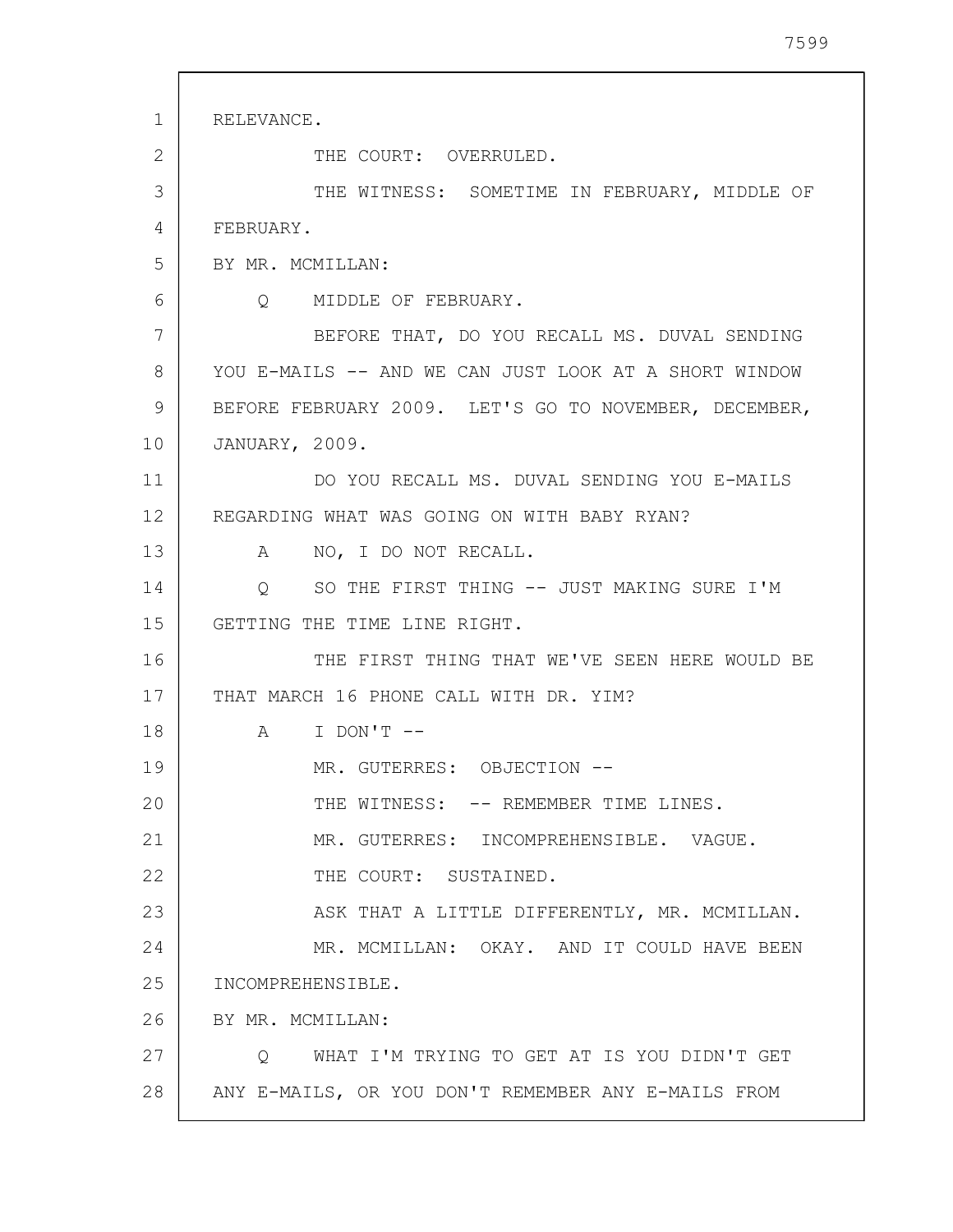1 2 3 4 5 6 7 8 9 10 11 12 13 14 15 16 17 18 19 20 21 22 23 24 25 26 27 28 MS. DUVAL FROM NOVEMBER FORWARD INTO MARCH REGARDING THE CONDITION OF THE BABY. I'M RIGHT ON THAT SO FAR; RIGHT? A I JUST DON'T REMEMBER IT, CORRECT. Q JUST DON'T REMEMBER IT, OKAY. NOW HAVING GONE THROUGH, SPECIFICALLY, EXHIBIT 4 HERE IN COURT, AM I CORRECT THAT THE FIRST INDICATION THAT YOU WOULD HAVE HAD THAT THE BABY WAS HAVING THESE TROUBLES WOULD HAVE BEEN THE CONVERSATIONS WITH DR. YIM IN MARCH, MARCH 16TH, SPECIFICALLY? MR. GUTERRES: OBJECTION. ASKED AND ANSWERED. THE COURT: SUSTAINED. BY MR. MCMILLAN: Q OKAY. IF I CAN GO TO EXHIBIT NO. 1064, AND I'LL HAVE TO FIND THAT FOR YOU. IT'S IN A TOTALLY DIFFERENT BOOK. ACTUALLY, LET ME GIVE YOU THE BATES RANGE. MR. MCMILLAN: AND JUST FOR THE RECORD, YOUR HONOR, IT'LL BE BATES NOS. 1896 AND 1897. YOUR HONOR, IF I CAN TAKE A MOMENT, THE DEFENSE BINDER JUST HAS A DVD IN IT. OH, THAT'S GREAT. PERFECT. BY MR. MCMILLAN: Q OKAY. EXHIBIT NO. 1064, BATES NOS. 1896 THROUGH 1897. YOU TESTIFIED WITH -- YOU TESTIFIED ON FRIDAY THAT THIS WAS AN E-MAIL THAT YOU WROTE AT THE REQUEST OF YOUR ATTORNEY. AM I RECALLING THAT CORRECTLY?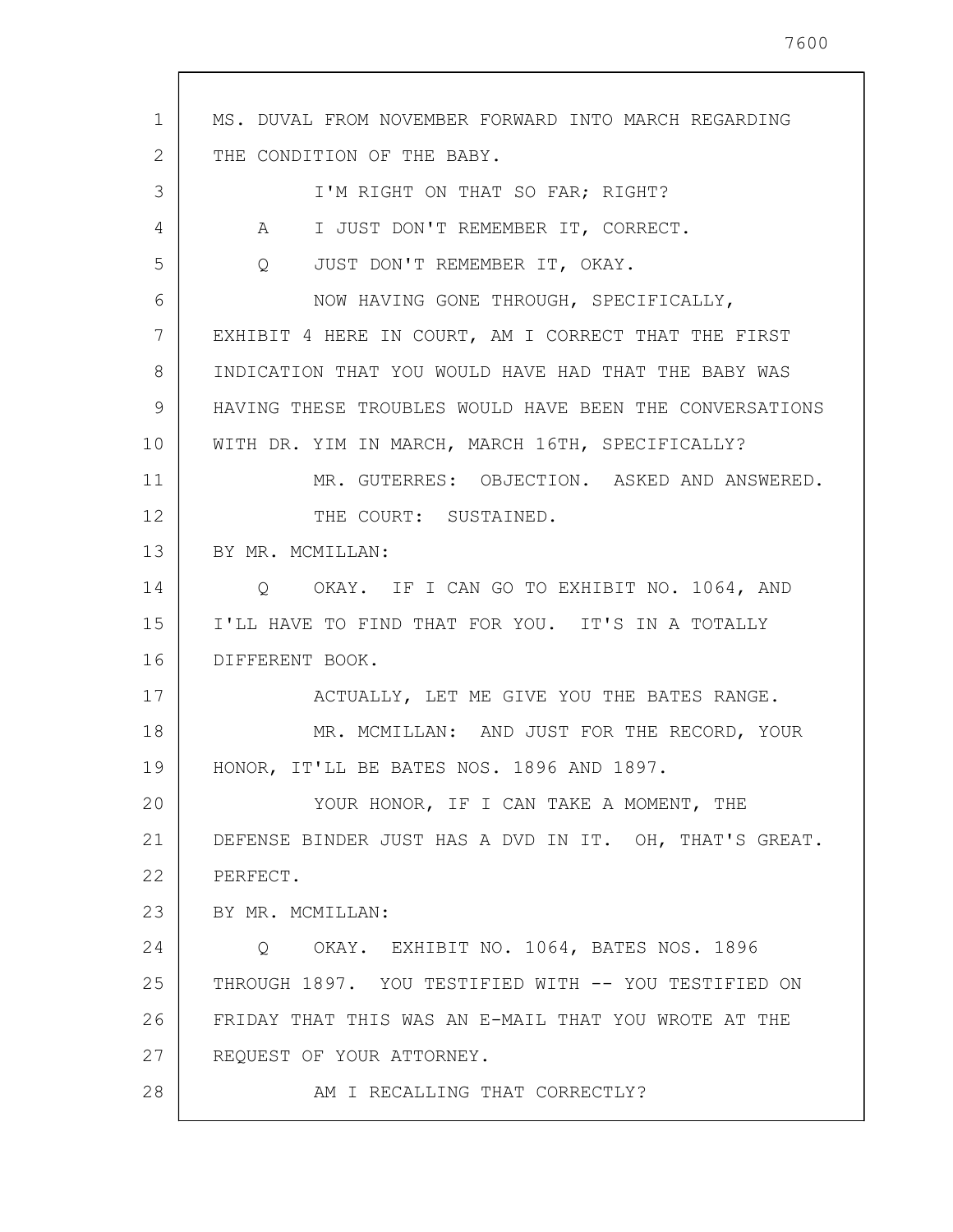1 2 3 4 5 6 7 8 9 10 11 12 13 14 15 16 17 18 19 20 21 22 23 24 25 26 27 28 A CORRECT. Q AND THE REASON YOU WROTE THIS AT THE REQUEST OF YOUR ATTORNEY IS THAT SHE WAS GOING TO TAKE YOUR E-MAIL AND SUBMIT IT TO THE COURT AS EVIDENCE; CORRECT? A I DON'T REMEMBER WHAT SHE DID ASK ME FOR AND WHAT MY VIEW OF WHAT THE SUMMARY WAS. Q OKAY. OKAY. AND ON THIS E-MAIL, WHEN YOU WERE -- LET'S SEE -- DO YOU RECALL WHEN YOU WROTE IT? A IT LOOKS LIKE 6/21, JUNE 21, 2010. Q 2010. AND LET ME ASK YOU THIS: DO YOU RECALL EVER DOING ANYTHING -- CALLING DR. YIM, TALKING TO MS. DUVAL, ANYTHING -- TO FIND OUT WHETHER OR WHAT MS. DUVAL WAS FEEDING THE CHILD OUTSIDE YOUR PRESENCE? A RESTATE YOUR QUESTION? Q DID YOU EVER -- LET'S JUST START WITH DR. YIM. DID YOU EVER TALK TO DR. YIM AND ASK HER WHAT MS. DUVAL WAS FEEDING THE CHILD OUTSIDE YOUR PRESENCE? A NO. Q DID YOU EVER DO ANYTHING TO VERIFY THE CLAIM THAT MS. DUVAL WASN'T ATTEMPTING TO FEED THE CHILD CERTAIN FOODS OUTSIDE OF YOUR PRESENCE? A CAN YOU REPEAT THE QUESTION? Q LET ME BACK UP A LITTLE BIT. YOUR VISITATION WAS LIMITED, CORRECT, ALL THE WAY FROM THE BEGINNING UP -- OR FROM FEBRUARY ALL THE WAY UP TO NOVEMBER 2009?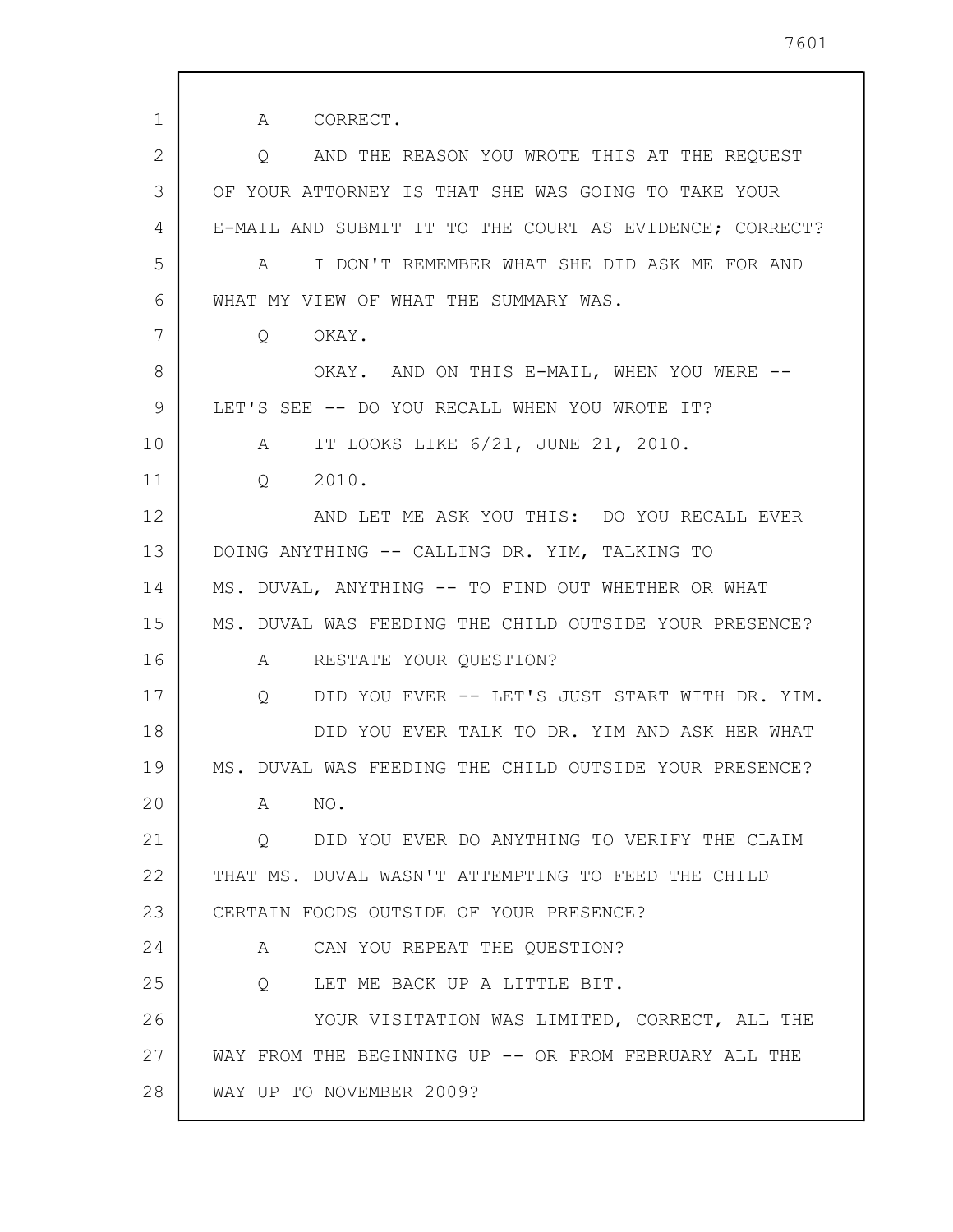| $\mathbf{1}$ | A<br>CORRECT.                                           |
|--------------|---------------------------------------------------------|
| 2            | AND BECAUSE OF THAT, YOU WERE NOT PRESENT ALL<br>Q      |
| 3            | OF THE TIMES THAT MS. DUVAL WAS THERE WITH THE BABY;    |
| 4            | CORRECT?                                                |
| 5            | A CORRECT.                                              |
| 6            | Q DURING YOUR VISITATIONS, UP UNTIL THE POINT           |
| 7            | THAT YOU HAD OVERNIGHTS, MS. DUVAL WOULD SEND THE       |
| 8            | SNACKS; CORRECT?                                        |
| 9            | A CORRECT.                                              |
| 10           | O AND THOSE SNACKS WOULD INCLUDE BREAST MILK;           |
| 11           | CORRECT?                                                |
| 12           | I DON'T REMEMBER ALL THE CONTENTS THAT SHE<br>A         |
| 13           | WOULD SEND.                                             |
| 14           | BUT YOU DO REMEMBER THAT THERE WERE FOODS IN<br>Q       |
| 15           | THERE BESIDES BREAST MILK; CORRECT?                     |
| 16           | LIKE I SAID, I DON'T REMEMBER THE CONTENTS OF<br>A      |
| 17           | WHAT SHE SENT.                                          |
| 18           | NOW, DR. YIM, SHE NEVER TOLD YOU -- SHE NEVER<br>Q      |
| 19           | TOLD YOU THAT THE REASON SHE DROPPED BABY RYAN FROM HER |
| 20           | PRACTICE WAS BECAUSE MS. DUVAL FAILED TO FOLLOW HER     |
| 21           | ADVICE OR INSTRUCTIONS REGARDING WHAT AND HOW MUCH TO   |
| 22           | FEED THE BABY; RIGHT?                                   |
| 23           | A CORRECT.                                              |
| 24           | MR. GUTERRES: OBJECTION. NO FOUNDATION.                 |
| 25           | SPECULATION.                                            |
| 26           | THE COURT: OVERRULED.                                   |
| 27           | THE WITNESS: CORRECT.                                   |
| 28           | //                                                      |
|              |                                                         |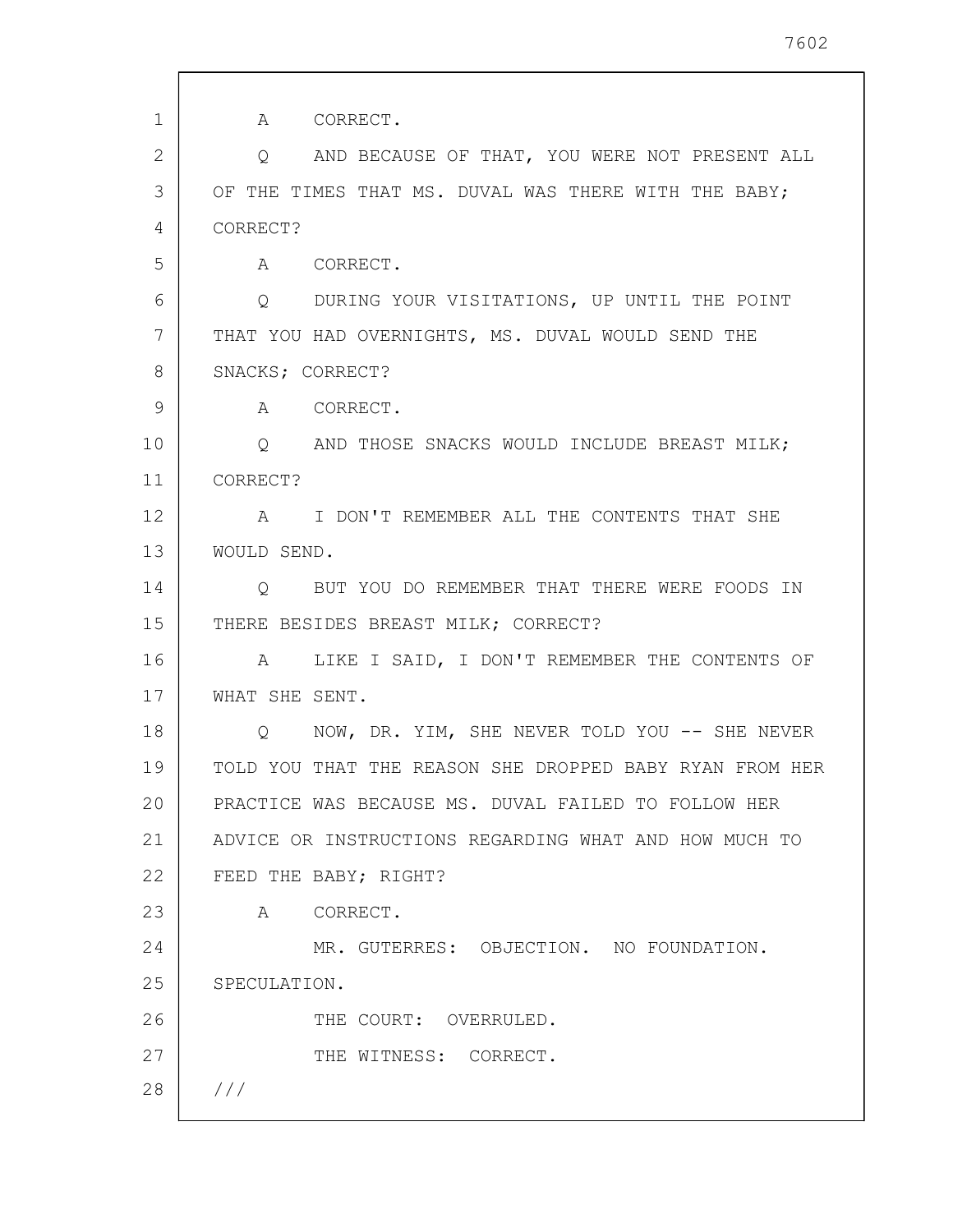| 1  | BY MR. MCMILLAN:                                            |
|----|-------------------------------------------------------------|
| 2  | DO YOU KNOW WHO DR. GILL IS?<br>Q                           |
| 3  | A<br>I THINK IT WAS -- THE PARTNER OF DR. YIM.              |
| 4  | YOU NEVER MET DR. GILL, DID YOU?<br>$Q \qquad \qquad$       |
| 5  | $\mathbb A$<br>I DON'T REMEMBER ALL THE DIFFERENT PEOPLE. I |
| 6  | THINK -- LIKE I SAID, I DON'T REMEMBER ALL THE              |
| 7  | DIFFERENT NAMES AND PEOPLE THAT I MET.                      |
| 8  | OKAY. SO YOU DON'T REMEMBER MEETING DR. GILL?<br>$\circ$    |
| 9  | I MAY HAVE. IT'S JUST THERE WAS A LOT OF<br>A               |
| 10 | PEOPLE. I DON'T REMEMBER ALL THE DIFFERENT PEOPLE THAT      |
| 11 | WERE IN PLAY.                                               |
| 12 | BUT DR. GILL, YOU DON'T REMEMBER HER EVER<br>$\circ$        |
| 13 | TELLING YOU THAT THE REASON BABY RYAN WAS DISMISSED         |
| 14 | FROM DR. YIM'S PRACTICE WAS BECAUSE MS. DUVAL REFUSED       |
| 15 | TO FOLLOW THEIR ADVICE OR INSTRUCTIONS? DR. GILL, YOU       |
| 16 | DON'T REMEMBER HER EVER SAYING THAT?                        |
| 17 | MR. GUTERRES: OBJECTION. FOUNDATION.                        |
| 18 | SPECULATION.                                                |
| 19 | THE COURT: OVERRULED.                                       |
| 20 | DO YOU REMEMBER THAT?                                       |
| 21 | THE WITNESS: I DON'T REMEMBER. I DON'T                      |
| 22 | REMEMBER EVEN HAVING ANY CONVERSATIONS WITH DR. GILL.       |
| 23 | I MAY HAVE, I JUST DON'T REMEMBER.                          |
| 24 | BY MR. MCMILLAN:                                            |
| 25 | Q AND THEN THIS E-MAIL, I THINK YOU REFERRED TO             |
| 26 | IT IN YOUR TESTIMONY AS A DECLARATION, THAT'S 1064,         |
| 27 | BATES NO. JVCT01896 THROUGH -97. IF YOU CAN TURN TO         |
| 28 | THE LAST PAGE OF THAT.                                      |
|    |                                                             |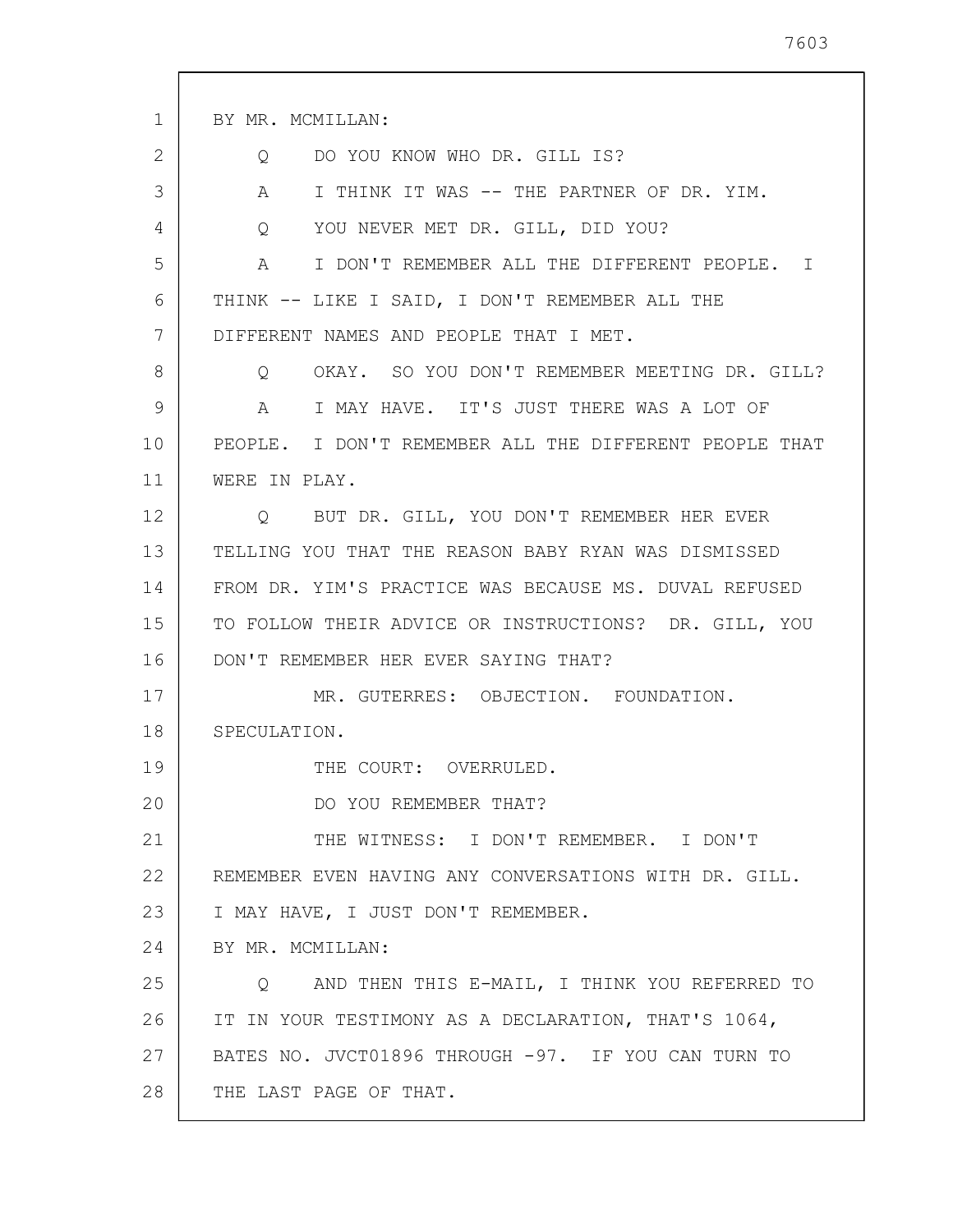| AND LET ME ASK YOU: DID YOU SIGN THIS THING<br>1<br>2<br>AT SOME POINT UNDER PENALTY OF PERJURY?<br>3<br>I DON'T KNOW WHAT YOU'RE LOOKING AT.<br>A<br>IT'S JVCT01897.<br>4<br>$Q_{\rm c}$<br>5<br>DO YOU HAVE THOSE PAGES --<br>6<br>OH, YEAH.<br>A<br>7<br>NO, THIS IS JUST AN E-MAIL FROM ME.<br>8<br>OKAY. SO THE E-MAIL IS NOT SIGNED UNDER<br>Q<br>9<br>PENALTY OF PERJURY.<br>10<br>DID I GET THAT RIGHT?<br>11<br>A IT'S JUST AN E-MAIL THAT SHE ASKED FOR MY VIEW<br>12<br>OF WHAT MY ATTORNEY AT THE TIME, WHAT THE SUMMARY WAS.<br>13<br>Q AND DO YOU REMEMBER TESTIFYING IN JUVENILE<br>14<br>DEPENDENCY COURT?<br>15<br>A I REMEMBER, YES.<br>16<br>DID YOU TALK ABOUT THIS E-MAIL THERE?<br>Q<br>17<br>I DON'T REMEMBER WHAT -- ALL THE STUFF I<br>$\mathbb A$<br>18<br>TESTIFIED ABOUT.<br>19<br>MR. MCMILLAN: ALL RIGHT. LET ME CHECK MY<br>20<br>OTHER NOTEPAD. I MAY BE EITHER DONE OR CLOSE TO DONE.<br>21<br>BY MR. MCMILLAN:<br>22<br>Q OH. DO YOU RECALL, AT SOME POINT, MS. PENDER<br>23<br>ARRANGING FOR BABY RYAN TO BE SEEN AT THE FAILURE TO<br>24<br>THRIVE CLINIC?<br>25<br>A AT THE -- I DON'T KNOW -- I DON'T REMEMBER IF<br>26<br>IT WAS MS. PENDER. I REMEMBER THE INSTRUCTION WAS TO<br>27<br>DELIVER BABY RYAN TO THE FAILURE TO THRIVE -- OH, AT<br>28<br>HARBOR-UCLA, YOU MEAN, THE HARBOR-UCLA FAILURE TO |  |
|------------------------------------------------------------------------------------------------------------------------------------------------------------------------------------------------------------------------------------------------------------------------------------------------------------------------------------------------------------------------------------------------------------------------------------------------------------------------------------------------------------------------------------------------------------------------------------------------------------------------------------------------------------------------------------------------------------------------------------------------------------------------------------------------------------------------------------------------------------------------------------------------------------------------------------------------------------------------------------------------------------------------------------------------------------------------------------------------------------------------------------------------------------------------------------------------------------------------------------------------------------------------------------------------------------------------------------------------|--|
|                                                                                                                                                                                                                                                                                                                                                                                                                                                                                                                                                                                                                                                                                                                                                                                                                                                                                                                                                                                                                                                                                                                                                                                                                                                                                                                                                |  |
|                                                                                                                                                                                                                                                                                                                                                                                                                                                                                                                                                                                                                                                                                                                                                                                                                                                                                                                                                                                                                                                                                                                                                                                                                                                                                                                                                |  |
|                                                                                                                                                                                                                                                                                                                                                                                                                                                                                                                                                                                                                                                                                                                                                                                                                                                                                                                                                                                                                                                                                                                                                                                                                                                                                                                                                |  |
|                                                                                                                                                                                                                                                                                                                                                                                                                                                                                                                                                                                                                                                                                                                                                                                                                                                                                                                                                                                                                                                                                                                                                                                                                                                                                                                                                |  |
|                                                                                                                                                                                                                                                                                                                                                                                                                                                                                                                                                                                                                                                                                                                                                                                                                                                                                                                                                                                                                                                                                                                                                                                                                                                                                                                                                |  |
|                                                                                                                                                                                                                                                                                                                                                                                                                                                                                                                                                                                                                                                                                                                                                                                                                                                                                                                                                                                                                                                                                                                                                                                                                                                                                                                                                |  |
|                                                                                                                                                                                                                                                                                                                                                                                                                                                                                                                                                                                                                                                                                                                                                                                                                                                                                                                                                                                                                                                                                                                                                                                                                                                                                                                                                |  |
|                                                                                                                                                                                                                                                                                                                                                                                                                                                                                                                                                                                                                                                                                                                                                                                                                                                                                                                                                                                                                                                                                                                                                                                                                                                                                                                                                |  |
|                                                                                                                                                                                                                                                                                                                                                                                                                                                                                                                                                                                                                                                                                                                                                                                                                                                                                                                                                                                                                                                                                                                                                                                                                                                                                                                                                |  |
|                                                                                                                                                                                                                                                                                                                                                                                                                                                                                                                                                                                                                                                                                                                                                                                                                                                                                                                                                                                                                                                                                                                                                                                                                                                                                                                                                |  |
|                                                                                                                                                                                                                                                                                                                                                                                                                                                                                                                                                                                                                                                                                                                                                                                                                                                                                                                                                                                                                                                                                                                                                                                                                                                                                                                                                |  |
|                                                                                                                                                                                                                                                                                                                                                                                                                                                                                                                                                                                                                                                                                                                                                                                                                                                                                                                                                                                                                                                                                                                                                                                                                                                                                                                                                |  |
|                                                                                                                                                                                                                                                                                                                                                                                                                                                                                                                                                                                                                                                                                                                                                                                                                                                                                                                                                                                                                                                                                                                                                                                                                                                                                                                                                |  |
|                                                                                                                                                                                                                                                                                                                                                                                                                                                                                                                                                                                                                                                                                                                                                                                                                                                                                                                                                                                                                                                                                                                                                                                                                                                                                                                                                |  |
|                                                                                                                                                                                                                                                                                                                                                                                                                                                                                                                                                                                                                                                                                                                                                                                                                                                                                                                                                                                                                                                                                                                                                                                                                                                                                                                                                |  |
|                                                                                                                                                                                                                                                                                                                                                                                                                                                                                                                                                                                                                                                                                                                                                                                                                                                                                                                                                                                                                                                                                                                                                                                                                                                                                                                                                |  |
|                                                                                                                                                                                                                                                                                                                                                                                                                                                                                                                                                                                                                                                                                                                                                                                                                                                                                                                                                                                                                                                                                                                                                                                                                                                                                                                                                |  |
|                                                                                                                                                                                                                                                                                                                                                                                                                                                                                                                                                                                                                                                                                                                                                                                                                                                                                                                                                                                                                                                                                                                                                                                                                                                                                                                                                |  |
|                                                                                                                                                                                                                                                                                                                                                                                                                                                                                                                                                                                                                                                                                                                                                                                                                                                                                                                                                                                                                                                                                                                                                                                                                                                                                                                                                |  |
|                                                                                                                                                                                                                                                                                                                                                                                                                                                                                                                                                                                                                                                                                                                                                                                                                                                                                                                                                                                                                                                                                                                                                                                                                                                                                                                                                |  |
|                                                                                                                                                                                                                                                                                                                                                                                                                                                                                                                                                                                                                                                                                                                                                                                                                                                                                                                                                                                                                                                                                                                                                                                                                                                                                                                                                |  |
|                                                                                                                                                                                                                                                                                                                                                                                                                                                                                                                                                                                                                                                                                                                                                                                                                                                                                                                                                                                                                                                                                                                                                                                                                                                                                                                                                |  |
|                                                                                                                                                                                                                                                                                                                                                                                                                                                                                                                                                                                                                                                                                                                                                                                                                                                                                                                                                                                                                                                                                                                                                                                                                                                                                                                                                |  |
|                                                                                                                                                                                                                                                                                                                                                                                                                                                                                                                                                                                                                                                                                                                                                                                                                                                                                                                                                                                                                                                                                                                                                                                                                                                                                                                                                |  |
|                                                                                                                                                                                                                                                                                                                                                                                                                                                                                                                                                                                                                                                                                                                                                                                                                                                                                                                                                                                                                                                                                                                                                                                                                                                                                                                                                |  |
|                                                                                                                                                                                                                                                                                                                                                                                                                                                                                                                                                                                                                                                                                                                                                                                                                                                                                                                                                                                                                                                                                                                                                                                                                                                                                                                                                |  |
|                                                                                                                                                                                                                                                                                                                                                                                                                                                                                                                                                                                                                                                                                                                                                                                                                                                                                                                                                                                                                                                                                                                                                                                                                                                                                                                                                |  |
|                                                                                                                                                                                                                                                                                                                                                                                                                                                                                                                                                                                                                                                                                                                                                                                                                                                                                                                                                                                                                                                                                                                                                                                                                                                                                                                                                |  |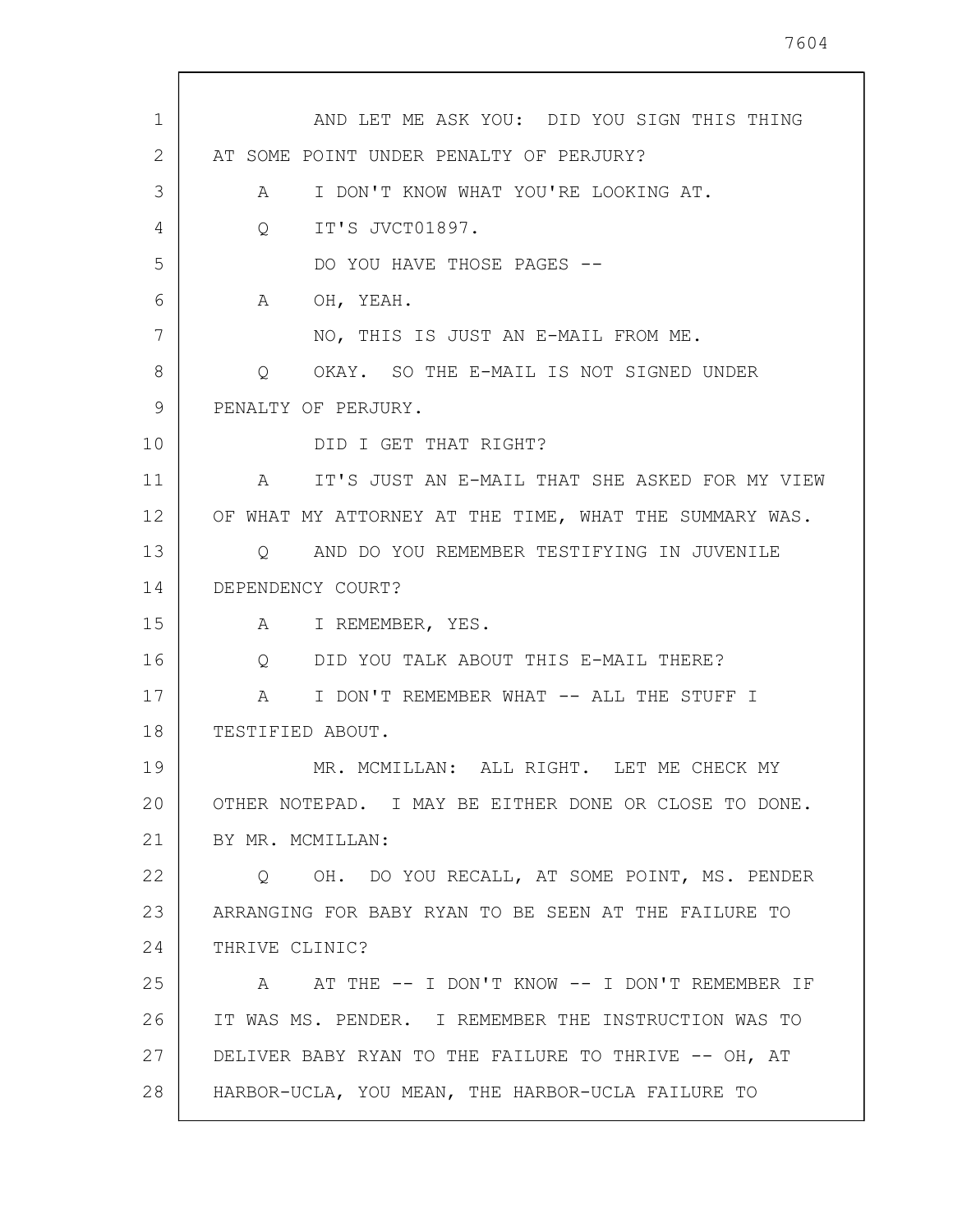1 2 3 4 5 6 7 8 9 10 11 12 13 14 15 16 17 18 19 20 21 22 23 24 25 26 27 28 THRIVE CLINIC? Q CORRECT. A I DON'T KNOW IF IT WAS MS. PENDER BUT I REMEMBER SOMEONE INSTRUCTED ME. THERE WERE QUITE A FEW PEOPLE IN THE ROOM THAT DAY. Q YOU SAID THERE WERE QUITE A FEW PEOPLE IN THE ROOM THAT DAY. DO YOU RECALL THAT ROOM, WHERE IT WAS? A I BELIEVE -- I MEAN -- I DON'T EVEN REMEMBER WHERE I GOT THE INSTRUCTION FROM. I BELIEVE THE INSTRUCTION WAS AT THE DOWNTOWN WILSHIRE, THE WILSHIRE BUILDING. THAT'S WHY, LIKE I SAID, I DON'T REMEMBER WHERE AND WHEN I GOT THE INSTRUCTION. I JUST REMEMBER GETTING THE INSTRUCTION OF "THESE ARE THE THINGS YOU NEED TO GET DONE." Q OKAY. AND WHEN YOU WERE TOLD THAT THOSE WERE THE THINGS THAT NEEDED TO GET DONE, DO YOU RECALL ARGUING -- ARGUING WITH WHOEVER IT WAS THAT GAVE YOU THESE INSTRUCTIONS, ARGUING WITH THEM, SAYING SOMETHING TO THE EFFECT OF "THE BABY IS SEEING TOO MANY DOCTORS, MOM'S A HYPOCHONDRIAC, AND I HAVE RIGHTS, SHE DOESN'T GET TO RUN THE SHOW ALL THE TIME"? DO YOU REMEMBER TELLING ONE OF THESE PEOPLE THAT? MR. GUTERRES: OBJECTION. COMPOUND. THE COURT: OVERRULED. THE WITNESS: NO, I DON'T REMEMBER TELLING THEM THAT.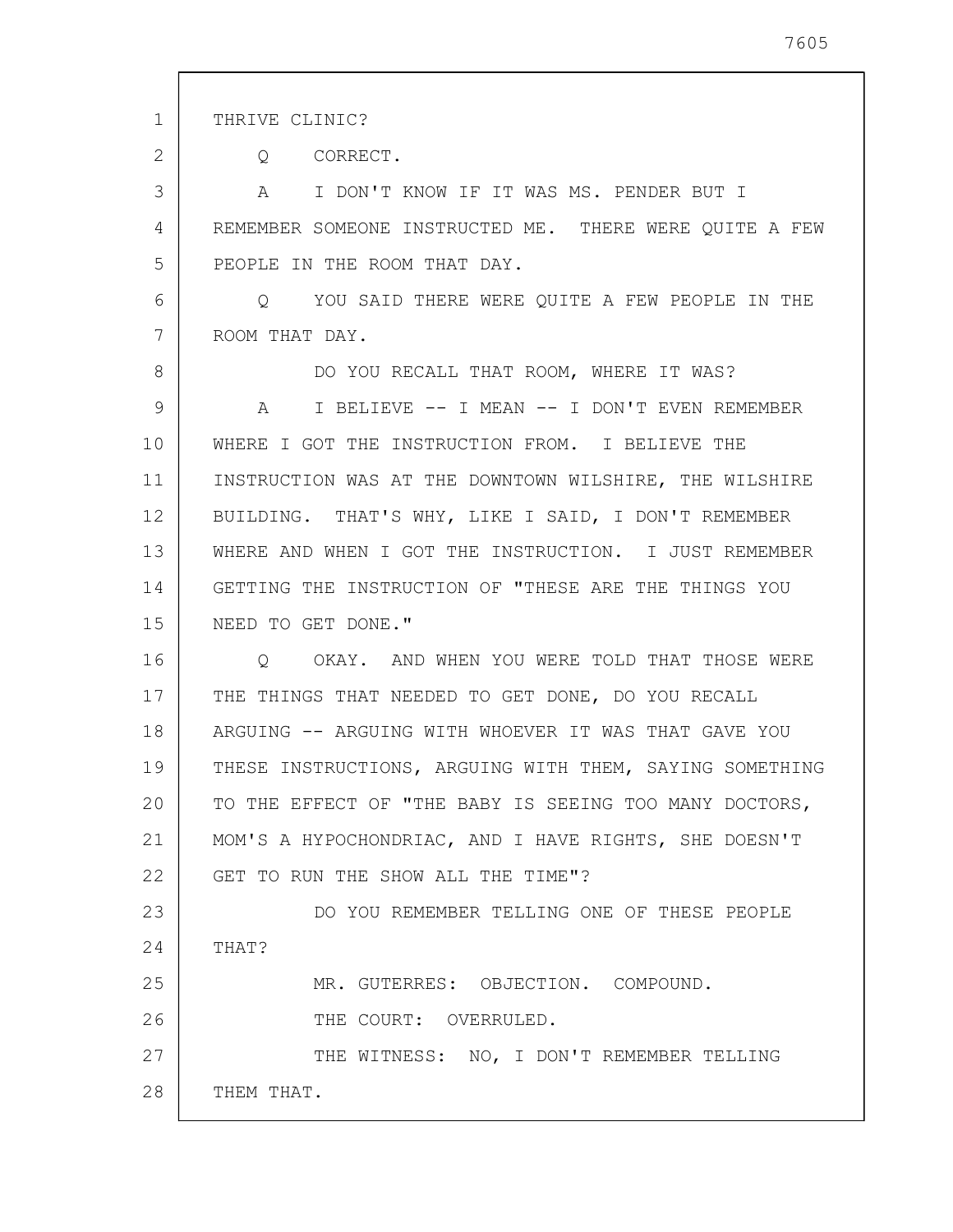1 2 3 4 5 6 7 8 9 10 11 12 13 14 15 16 17 18 19 20 21 22 23 24 25 26 27 28 BY MR. MCMILLAN: Q OKAY. WELL, IN THE CONVERSATION WHEN YOU MET WITH THEM AND THEY TOLD YOU THAT YOU NEED TO GO TO FAILURE TO THRIVE CLINIC TO HAVE THE BABY ASSESSED, DO YOU REMEMBER THEM TELLING YOU WORDS TO THE EFFECT OF "LOOK, THE BABY HAS ISSUES, HE NEEDS TO BE SEEN BY THESE PROFESSIONALS, DO NOT INTERFERE"? DO YOU REMEMBER THAT CONVERSATION? A NO. Q SEE IF WE CAN GET YOU TO TURN TO EXHIBIT NO. 82, IT'S BATES NO. 1488. I'LL FIND THAT FOR YOU IF IT'S NOT UP THERE ALREADY. MS. SWISS: WHAT BATES NUMBER, COUNSEL? MR. MCMILLAN: ACTUALLY, IT BEGINS AT 1487, BOTTOM OF THE PAGE. BY MR. MCMILLAN: Q AND LET'S JUST START THERE. IT'S A CONTACT NOTE DATED OCTOBER 22, 2009; STAFF PERSON, SUSAN PENDER; PARTICIPANTS, RYAN MILLS, RYAN DUVAL. DO YOU SEE THAT AT 1487? A CORRECT. Q AND IF YOU LOOK AT THE EIGHTH LINE DOWN, IF YOU CAN READ THAT, JUST THAT SENTENCE THERE, TO YOURSELF. AND THEN I'LL ASK YOU SOME QUESTIONS ABOUT IT. A OKAY. Q DOES THAT REFRESH YOUR RECOLLECTION THAT YOU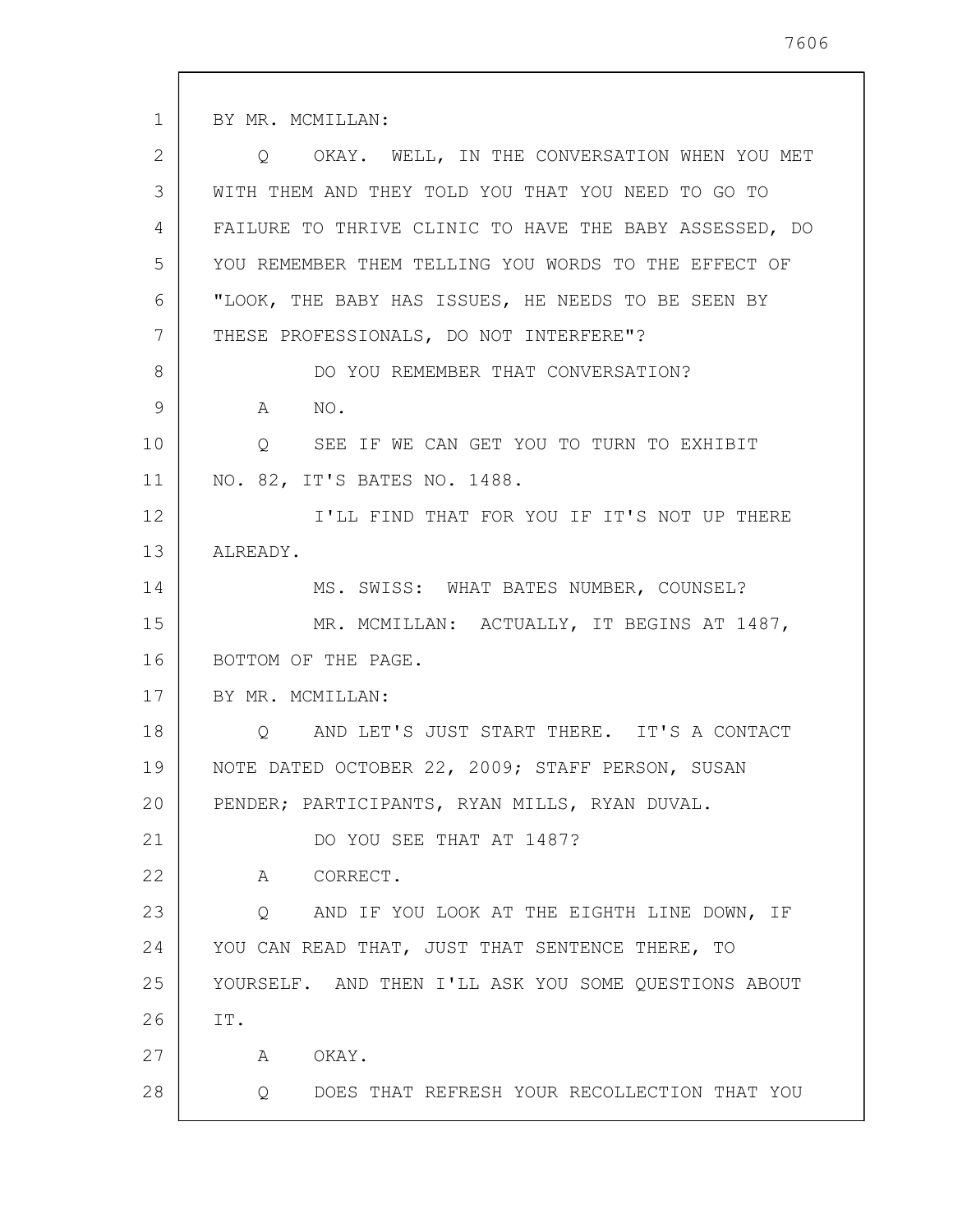MET WITH MS. PENDER AND PUBLIC HEALTH NURSE LAURA AUSTIN WHEN YOU RECEIVED THIS INSTRUCTION REGARDING THE HARBOR-UCLA FAILURE TO THRIVE CLINIC? A YOU SAID DOES IT -- DOES IT -- Q REFRESH YOUR RECOLLECTION? A I DON'T REMEMBER -- LIKE I SAID, THERE WAS A LOT OF CONVERSATIONS. I DON'T RECALL THIS PARTICULAR Q OKAY. BUT YOU DO REMEMBER AT SOME POINT SOMEBODY TOLD YOU YOU NEED TO GO TO HARBOR-UCLA FAILURE TO THRIVE CLINIC? A THAT'S WHAT I REMEMBER, YES. Q IF YOU TURN OVER TO THE NEXT PAGE, 001488, STILL ON EXHIBIT NO. 82, IT'S THE SECOND PARAGRAPH DOWN THAT BEGINS WITH "PHN AND CSW REMINDED FATHER." AND IF I CAN GET YOU TO READ THAT, THE NEXT THREE SENTENCES, TO YOURSELF THERE.

A OKAY.

1

2

3

4

5

6

7

8

ONE.

9

10

11

12

13

14

15

16

17

18

19 20 21 22 23 Q DOES THAT REFRESH YOUR RECOLLECTION OF WHAT YOU TOLD MS. AUSTIN OR MS. PENDER THAT DAY WHEN THEY WERE TELLING YOU YOU NEEDED TO GO TO THE FAILURE TO THRIVE -- OR YOUR BABY NEEDED TO GO TO THE FAILURE TO THRIVE CLINIC?

24 25 26 A NO. I DON'T REMEMBER ANY OF THE CONVERSATIONS. Q LET ME ASK YOU THIS WAY: WERE YOU

27 RESISTANT -- DO YOU RECALL BEING RESISTANT TO THE IDEA

28 THAT YOUR BABY NEEDED TO BE SEEN BY THESE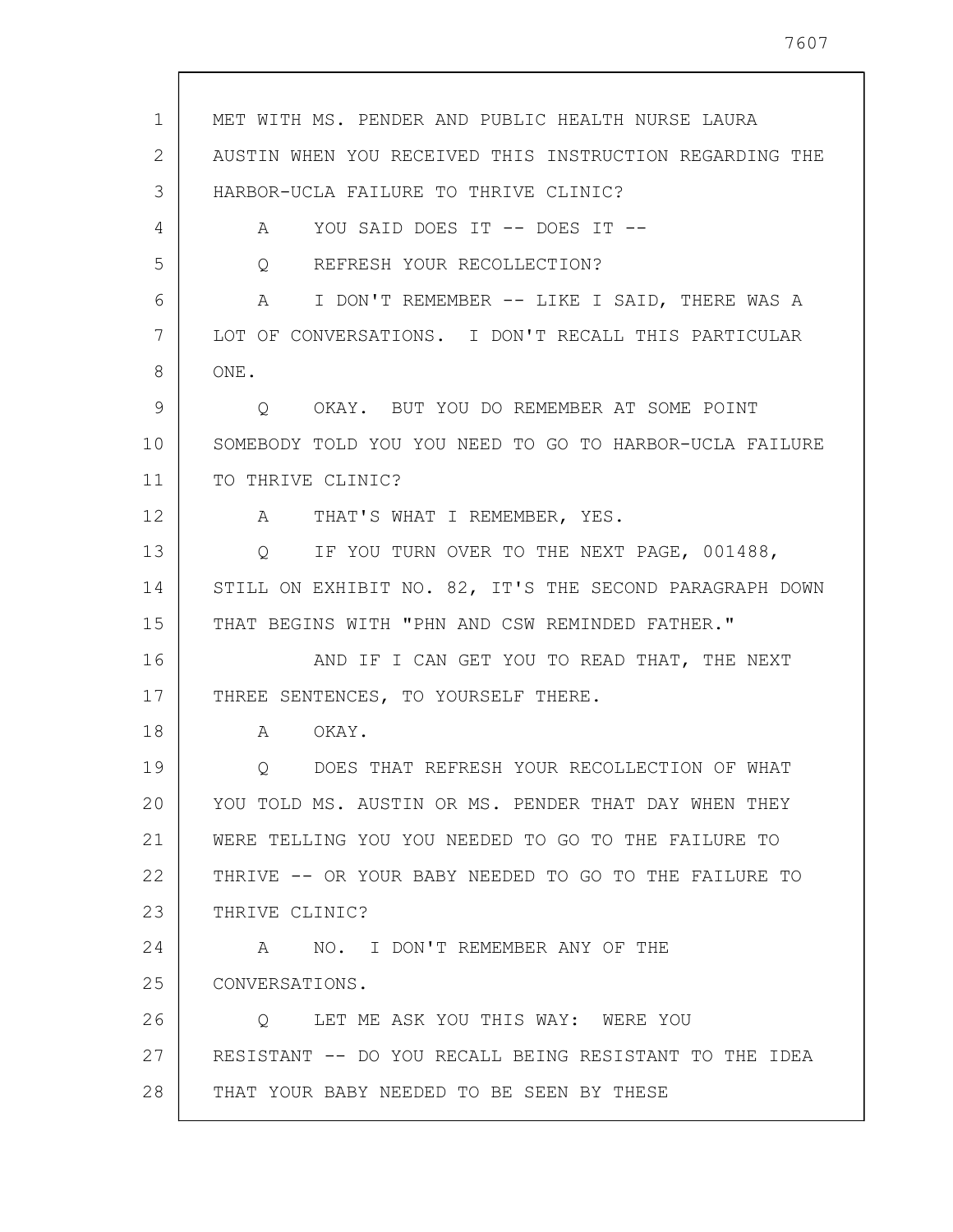1 2 3 4 5 6 7 8 9 10 11 12 13 14 15 16 17 18 19 20 21 22 23 24 25 26 27 28 PROFESSIONALS? A LIKE I SAID, I DO NOT REMEMBER ANY OF THE CONVERSATIONS. THERE WERE A LOT OF CONVERSATIONS. I DON'T REMEMBER THEM. Q I UNDERSTAND YOU DON'T REMEMBER THE SPECIFIC CONVERSATIONS. I'M ASKING YOU, GENERALLY, DO YOU REMEMBER BEING RESISTANT TO THE IDEA THAT YOUR CHILD NEEDED TO BE SEEN BY THESE MEDICAL PROFESSIONALS? A I DON'T REMEMBER BEING RESISTANT. MR. MCMILLAN: YOUR HONOR, AT THIS POINT, I -- I'M DEBATING. I THINK I'M CLOSE TO DONE AND I COULD BE DONE. THE COURT: ARE YOU DONE? MR. MCMILLAN: THAT'S THE BIG QUESTION. THAT'S THE BIG QUESTION. IS THAT A DECISION I CAN MAKE OVER THE LUNCH BREAK? THE COURT: THE DEBATE TIME IS OVER, SO JUST TELL ME. EITHER YOU ARE OR YOU'RE NOT. MR. MCMILLAN: I'M NOT DONE, YOUR HONOR. THE COURT: WE'LL TAKE THE NOONTIME RECESS. WE WILL RESUME AT 1:30. ALL JURORS, PLEASE REMEMBER THE ADMONITION. (JURY EXCUSED) THE COURT: ALL RIGHT. 1:30 FOR COUNSEL. (LUNCH RECESS) (JURY PRESENT) THE COURT: EVERYONE MAY BE SEATED. WE'RE ON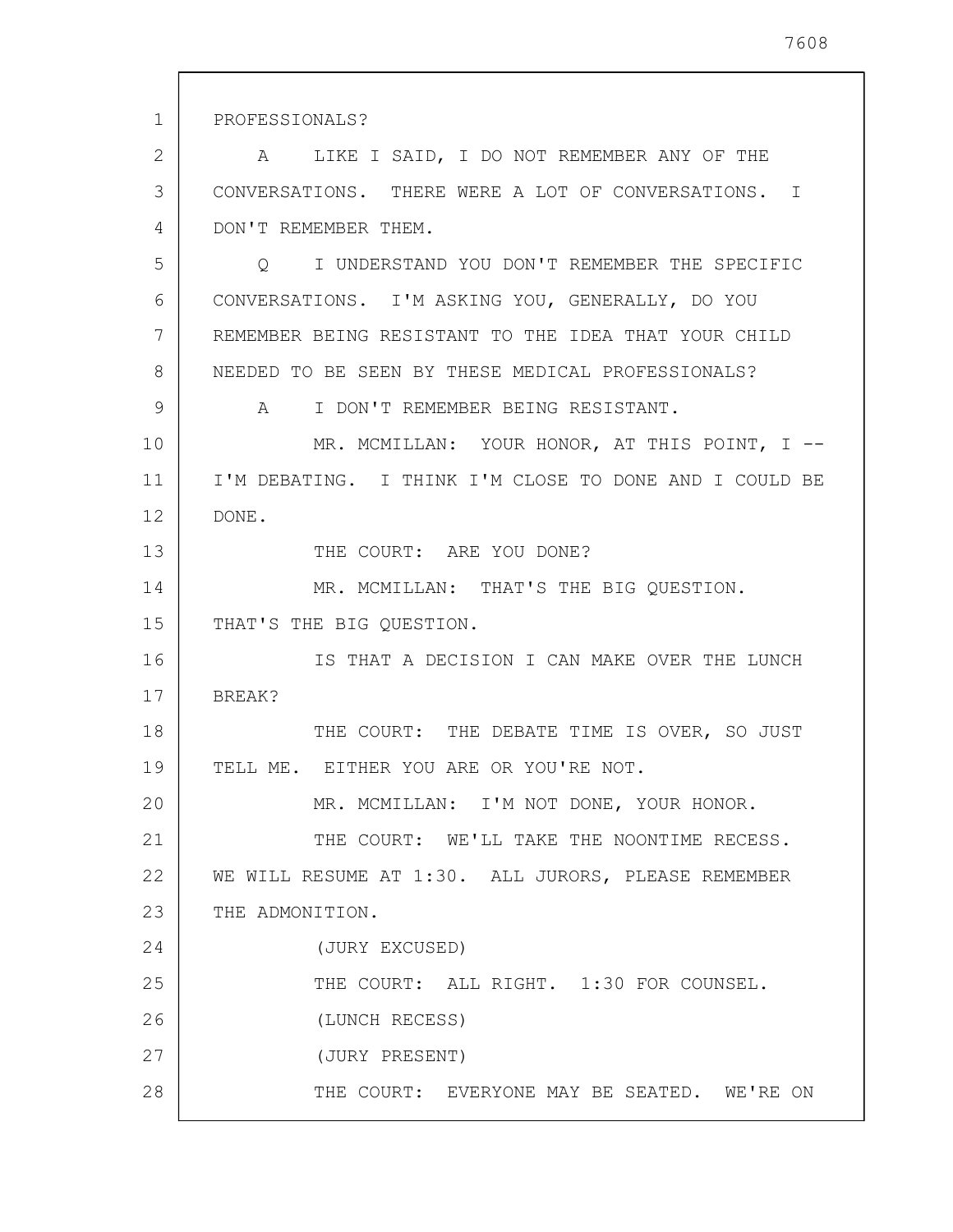1 2 3 4 5 6 7 8 9 10 11 12 13 14 15 16 17 18 19 20 21 22 23 24 25 26 27 28 THE RECORD. EVERYONE IS PRESENT. MR. MCMILLAN? MR. MCMILLAN: THANK YOU, YOUR HONOR. BY MR. MCMILLAN: Q NOW, EARLIER THIS MORNING, MR. MILLS, WE SPOKE A LITTLE BIT ABOUT DR. SODERBERG AND THE TEST RESULTS THAT HAPPENED THAT DAY IN HER OFFICE. DO YOU RECALL THAT TESTIMONY? A I DO. Q DO YOU ALSO RECALL THAT EVEN LATER, AFTER THE TDM, YOU STILL DIDN'T HAVE ANY CONCLUSIVE RESULTS FROM THE BLOOD TESTS THAT WERE ALSO DONE THAT DAY? MR. GUTERRES: OBJECTION. VAGUE. THE COURT: THE WAY THE QUESTION IS FRAMED, THE OBJECTION IS SUSTAINED, NOT THE SUBJECT MATTER. BUT HE DIDN'T DO ANY -- THE QUESTION IMPLIES HE DID SOME BLOOD TESTS. HE DIDN'T. MR. MCMILLAN: I CAN FIX THAT. THE COURT: YEAH. BY MR. MCMILLAN: Q DO YOU RECALL, MR. MILLS, THAT IN ADDITION TO THE SKIN TESTING THAT WAS DONE WITH DR. SODERBERG, THAT THERE WAS ALSO SOME BLOOD DRAWN? A NOT WITH DR. SODERBERG. Q DID DR. SODERBERG PLACE AN ORDER FOR A BLOOD DRAW FOR A BLOOD TEST? A I BELIEVE SHE DID, YES. Q AND YOU TOOK THE CHILD IN TO GET THE BLOOD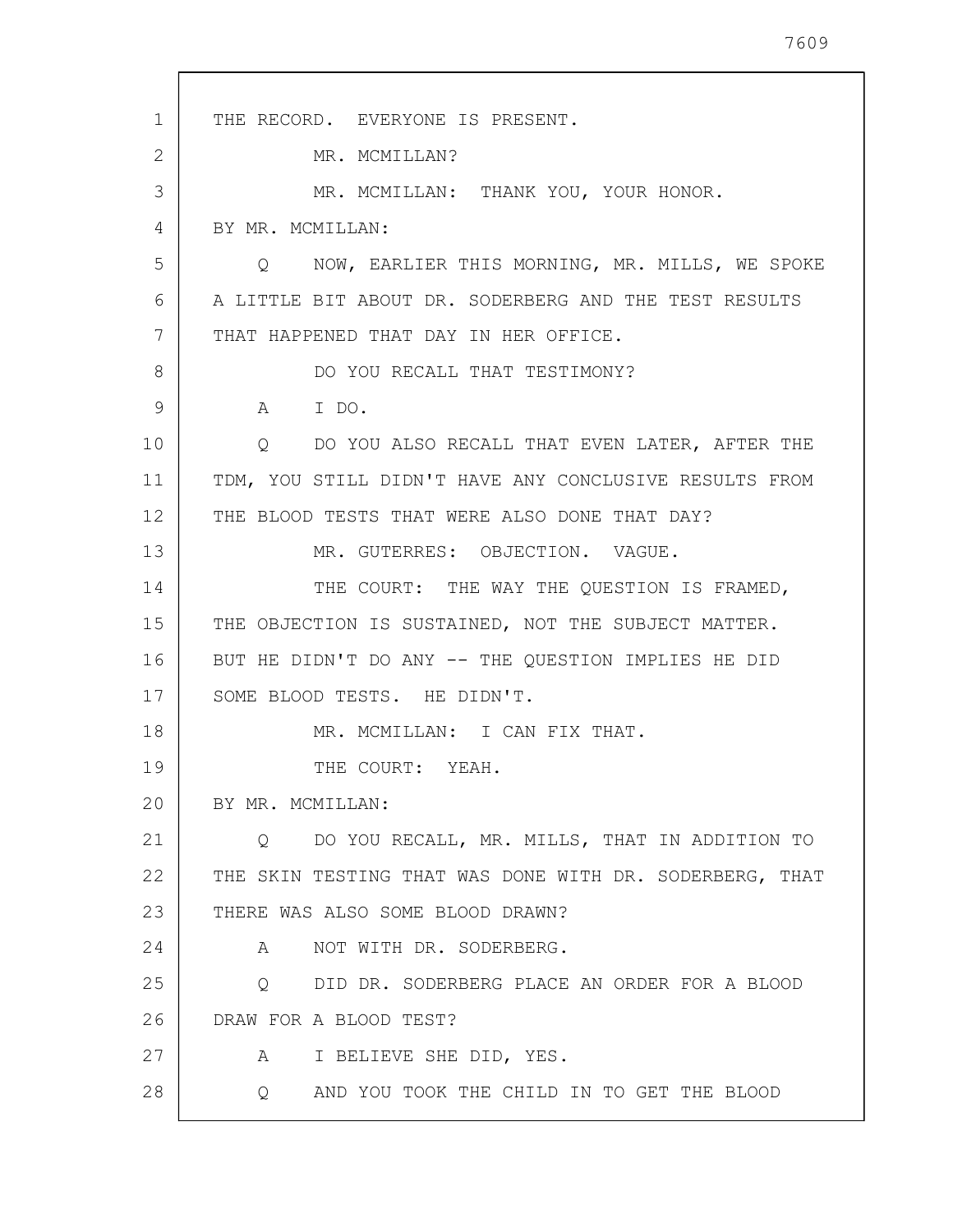| 1  | DRAWN?                                                        |
|----|---------------------------------------------------------------|
| 2  | A I DON'T REMEMBER.                                           |
| 3  | DOES QUEST DIAGNOSTICS RING A BELL?<br>Q                      |
| 4  | NO, IT DOES NOT.<br>A                                         |
| 5  | OKAY. AM I CORRECT, THOUGH, THAT AT SOME<br>$Q \qquad \qquad$ |
| 6  | POINT SOMEBODY, WHETHER IT'S YOU OR SOMEBODY ELSE, DID        |
| 7  | GET THE BLOOD DRAWN FROM BABY RYAN FOR THAT TEST?             |
| 8  | I'M ASSUMING HARBOR-UCLA DID BUT THAT'S THE<br>$\mathbb A$    |
| 9  | ONLY THING I REMEMBER.                                        |
| 10 | Q IF I CAN GET YOU -- WELL, LET ME ASK YOU THIS               |
| 11 | FIRST.                                                        |
| 12 | WE KNOW THE CHILD WAS TAKEN ON THE EVENING OF                 |
| 13 | NOVEMBER 3RD; CORRECT?                                        |
| 14 | A CORRECT.                                                    |
| 15 | DO YOU RECALL WHETHER OR NOT YOU HAD THE BLOOD<br>Q           |
| 16 | TEST BACK YET AS OF NOVEMBER 4TH AT 9:55 A.M.?                |
| 17 | NO, I DON'T RECALL.<br>A                                      |
| 18 | OKAY. LET'S SEE IF WE CAN HELP YOU.<br>Q                      |
| 19 | (PLAINTIFF'S EXHIBIT NO. 471.6362, WAS                        |
| 20 | MARKED FOR IDENTIFICATION BY THE                              |
| 21 | COURT.)                                                       |
| 22 | BY MR. MCMILLAN:                                              |
| 23 | Q IF I CAN GET YOU TO TURN TO EXHIBIT NO. 471,                |
| 24 | THE PAGE WE WILL BE LOOKING AT IS BATES NO. 6362.             |
| 25 | OKAY. AND IT'S 6362 IS THE BATES NO, 471.                     |
| 26 | THAT'S NOT THE SAME E-MAIL. ONE SECOND.                       |
| 27 | OH, I THINK IT IS, ACTUALLY. JUST IT LOOKS                    |
| 28 | DIFFERENT IN YOUR BOOK. I APOLOGIZE. SEE HERE, THAT'S         |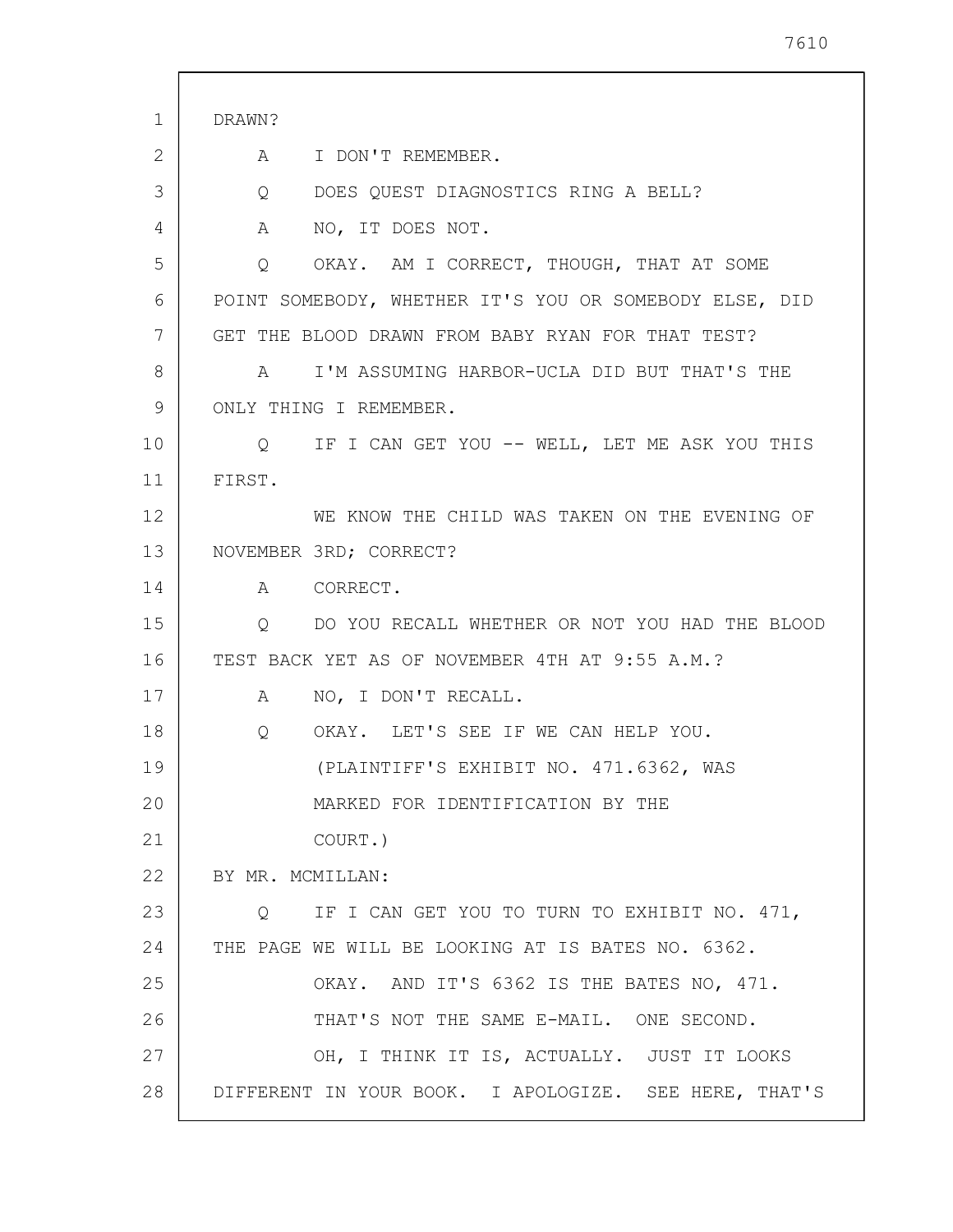| $\mathbf{1}$ | WHAT I'D LIKE YOU TO READ TO YOURSELF.                 |
|--------------|--------------------------------------------------------|
| 2            | A OKAY.                                                |
| 3            | O AND PAYING PARTICULAR ATTENTION -- SOMEWHERE         |
| 4            | THERE'S A DATE.                                        |
| 5            | OKAY. HAVING READ THAT PORTION OF EXHIBIT              |
| 6            | NO. 471, BATES NO. 6362 TO YOURSELF, DOES THAT REFRESH |
| 7            | YOUR RECOLLECTION THAT AS OF NOVEMBER 4TH, THE DAY     |
| 8            | AFTER THE TDM, YOU HAD STILL NOT RECEIVED THE BLOOD    |
| 9            | TESTS THAT WERE TAKEN OF BABY RYAN?                    |
| 10           | A THAT WAS -- YEAH, THAT'S WHAT THE E-MAIL SAYS.       |
| 11           | Q WELL, SO I'M CORRECT THEN AT THAT POINT IN           |
| 12           | TIME ON NOVEMBER 4TH, AFTER THE BABY WAS SEIZED FROM   |
| 13           | MS. DUVAL'S CARE, THERE STILL WAS NO CONCLUSIVE        |
| 14           | EVIDENCE ON THE ISSUE OF ALLERGIES ONE WAY OR THE      |
| 15           | OTHER?                                                 |
| 16           | MR. GUTERRES: OBJECTION. FOUNDATION.                   |
| 17           | SPECULATION.                                           |
| 18           | THE COURT: SUSTAINED AS TO BOTH. HE'S NOT              |
| 19           | HERE AS AN EXPERT TO TESTIFY AS TO WHAT'S CONCLUSIVE   |
| 20           | MEDICALLY.                                             |
| 21           | BY MR. MCMILLAN:                                       |
| 22           | Q WELL, LET ME ASK IT THIS WAY: THIS E-MAIL            |
| 23           | HERE, IT'S AN E-MAIL YOU WROTE; CORRECT?               |
| 24           | A IT LOOKS LIKE IT, YES.                               |
| 25           | AND THAT'S YOUR E-MAIL ADDRESS,<br>$Q \qquad \qquad$   |
| 26           | RYANPMILLS@GMAIL.COM?                                  |
| 27           | A CORRECT.                                             |
| 28           | Q WHO WERE YOU WRITING AN E-MAIL TO, IF YOU            |
|              |                                                        |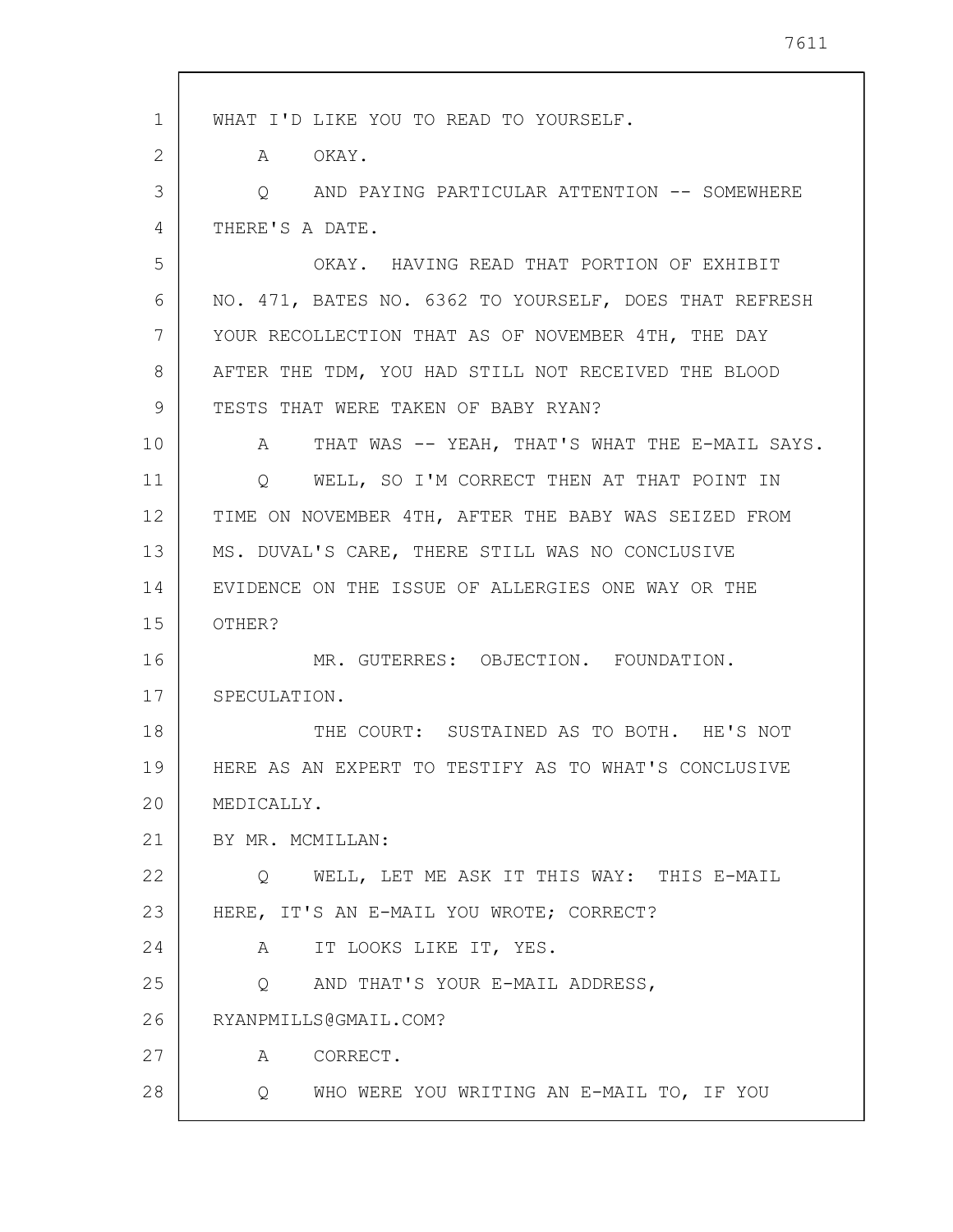| 1  | RECALL?                                                   |
|----|-----------------------------------------------------------|
| 2  | IT SAYS DR. SODERBERG.<br>A                               |
| 3  | WAS THE PURPOSE OF YOUR E-MAIL TO FIND OUT<br>Q           |
| 4  | WHETHER OR NOT THERE WAS ANY CONCLUSIVE EVIDENCE ONE      |
| 5  | WAY OR THE OTHER ON THE ISSUE OF ALLERGIES?               |
| 6  | YEAH, LOOKS LIKE IT.<br>A                                 |
| 7  | DID SHE RESPOND TO YOUR QUERY?<br>Q                       |
| 8  | SHE DID.<br>A                                             |
| 9  | Q DID SHE TELL YOU ANYTHING ABOUT THE                     |
| 10 | AVAILABILITY OF THE TEST RESULTS?                         |
| 11 | A YEAH, I GUESS SHE SAYS SHE DOES NOT HAVE ALL            |
| 12 | OF THE RESULTS OF THE BLOOD TEST AVAILABLE.               |
| 13 | NOW, AT SOME POINT IN TIME AFTER THE CHILD WAS<br>$\circ$ |
| 14 | SEIZED FROM MS. DUVAL, DID YOU BEGIN COMMUNICATING VIA    |
| 15 | E-MAIL WITH DR. EGGE?                                     |
| 16 | YES.<br>A                                                 |
| 17 | DO YOU RECALL EXPRESSING TO DR. EGGE THAT YOU<br>Q        |
| 18 | WERE HAVING A LOT OF TROUBLE GETTING BABY RYAN TO EAT     |
| 19 | AND WERE HAVING TO THROW A LOT OF FOOD OUT BECAUSE HE     |
| 20 | JUST WOULDN'T EAT IT?                                     |
| 21 | MR. GUTERRES: OBJECTION. OUTSIDE THE SCOPE.               |
| 22 | THE COURT: OVERRULED.                                     |
| 23 | THE WITNESS: YES, I REMEMBER WE WERE HAVING               |
| 24 | CHALLENGES AT THE BEGINNING.                              |
| 25 | BY MR. MCMILLAN:                                          |
| 26 | OKAY. AT THE BEGINNING?<br>Q                              |
| 27 | A CORRECT.                                                |
| 28 | Q WELL, THOSE CHALLENGES AT THE BEGINNING, THEY           |

 $\overline{\phantom{a}}$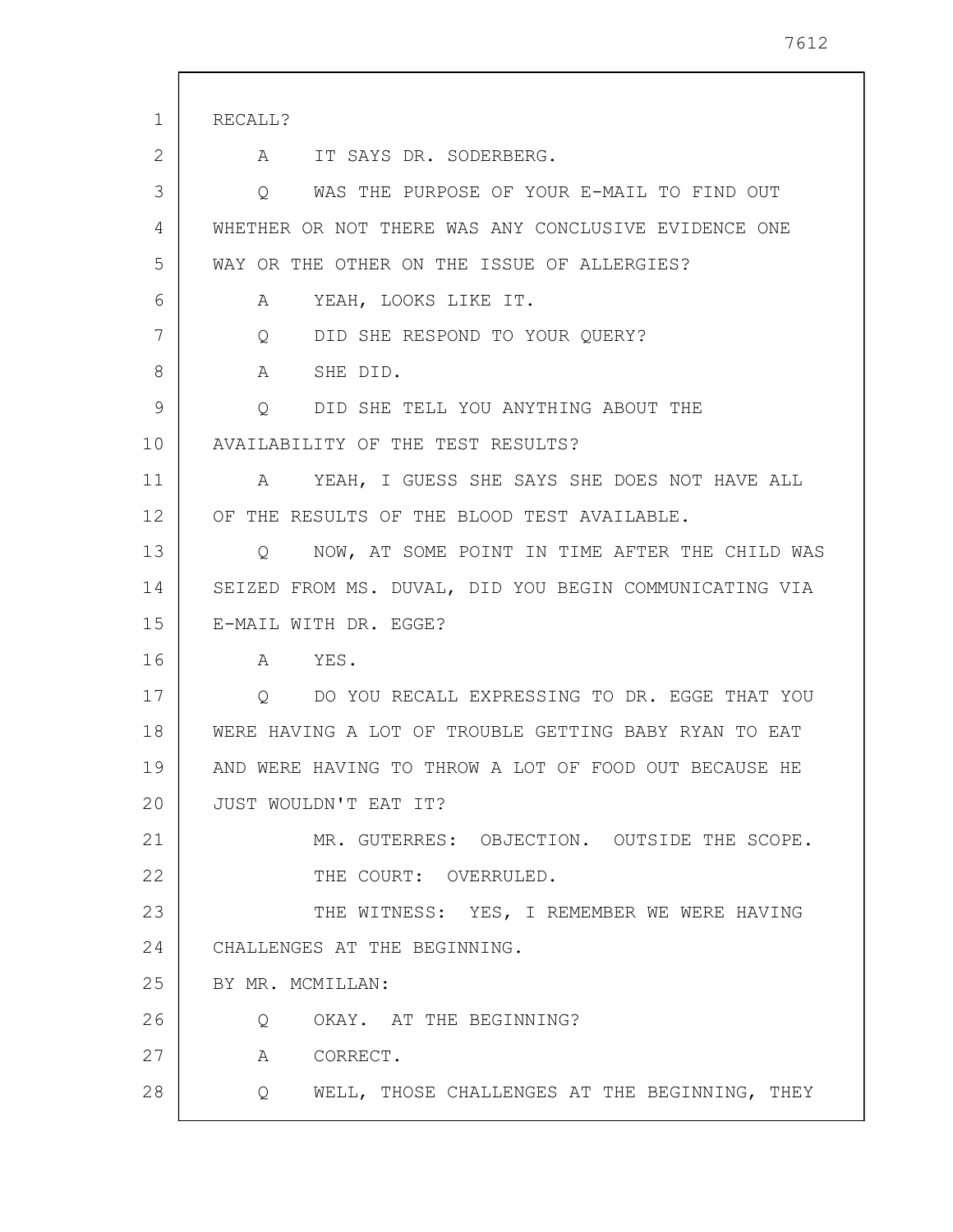1 2 3 4 5 6 7 8 9 10 11 12 13 14 15 16 17 18 19 20 21 22 23 24 25 26 27 28 CONTINUED FOR SEVERAL MONTHS; CORRECT? A THEY WERE SLOWLY GETTING BETTER, BUT YES, THEY STILL CONTINUED. Q IN FACT, YOU WERE STILL HAVING TROUBLE GETTING BABY RYAN TO EAT AND GAIN WEIGHT AS LATE AS JUNE 14, 2010, WEREN'T YOU? A THAT'S WHEN HE WOULD JUST HAVE A TOUGH DAY OR A TOUGH WEEKEND. IT WOULDN'T BE -- LIKE I SAID, IT WAS JUST KIND OF A SLOW PROGRESSION OF HE WOULD HAVE A GOOD WEEK, THEN ALL OF A SUDDEN A DAY OR TWO HE WOULDN'T EAT. Q WELL -- A FROM WHAT I RECALL. Q LET ME ASK YOU THIS WAY: IT ACTUALLY WAS SO CONSISTENT THAT HE WOULDN'T HAVE A GOOD DAY OR A GOOD WEEK THAT YOU WERE CONCERNED, AS OF JUNE 2009, JUST A FEW WEEKS BEFORE TRIAL, THAT HE WASN'T GAINING WEIGHT? MR. GUTERRES: OBJECTION. VAGUE AS TO TIME. THE COURT: SUSTAINED. BY MR. MCMILLAN: Q THE TRIAL IN THE MATTER IN THE UNDERLYING JUVENILE DEPENDENCY CASE WAS ORIGINALLY SCHEDULED TO BEGIN SOMETIME TOWARDS THE END OF JUNE 2010; CORRECT? A IF I REMEMBER RIGHT. Q AND LEADING UP TO THAT TRIAL, YOU HAD COMMUNICATIONS WITH DR. EGGE WHERE YOU EXPRESSED CONCERNS TO HER THAT THE CHILD JUST WAS HAVING TROUBLE EATING AND HE WASN'T GAINING WEIGHT; RIGHT?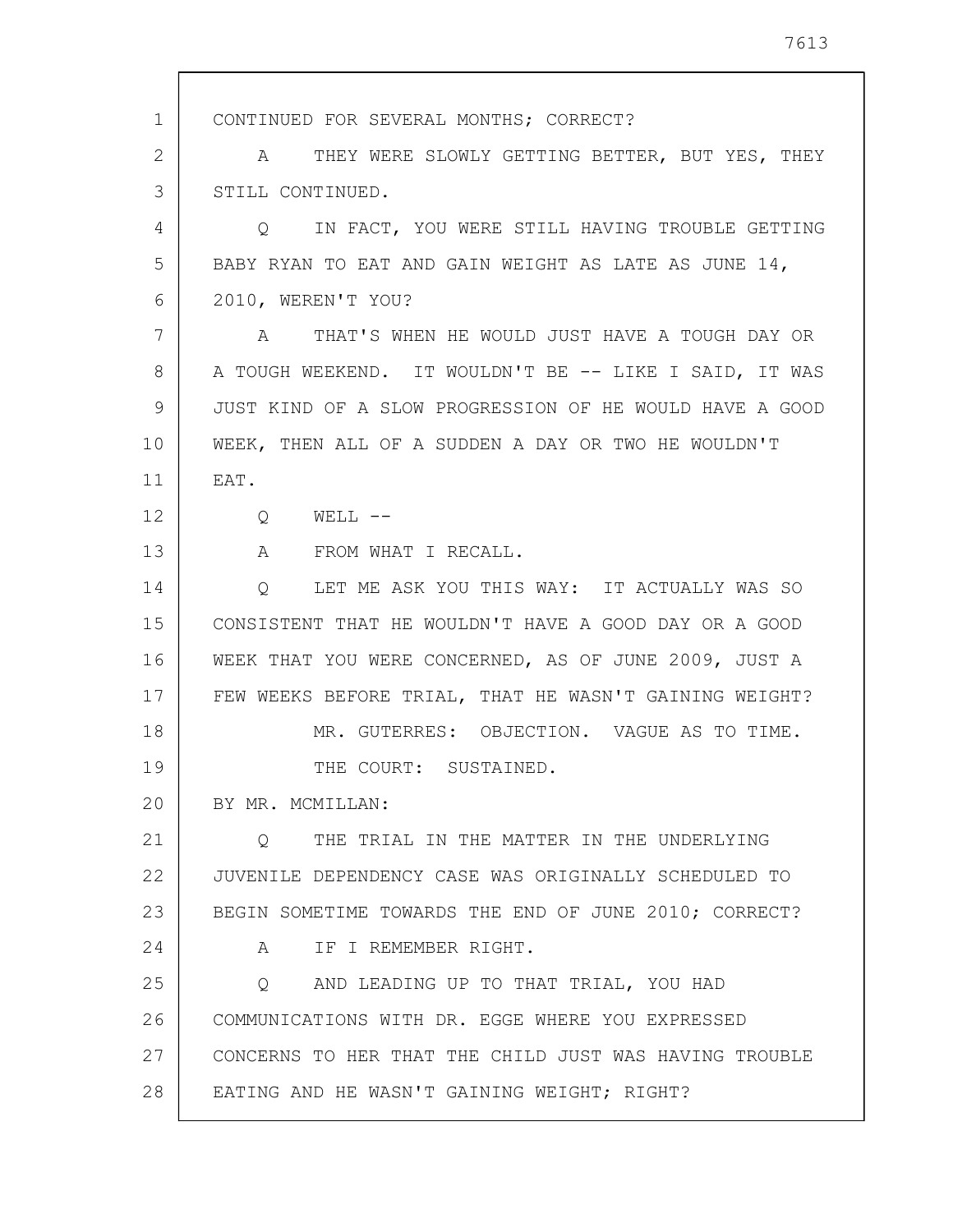| $\mathbf 1$ | A WELL, WHAT WAS GOING ON IS HE WOULD HAVE -- AS        |
|-------------|---------------------------------------------------------|
| 2           | TIME WENT ON, HE WOULD HAVE MORE GOOD DAYS AND THEN A   |
| 3           | COUPLE OFF DAYS. BUT FROM WHAT I WAS TOLD, THAT FIRST   |
| 4           | WOULD COME BACK HIS HEAD SIZE, AND THEN WOULD COME BACK |
| 5           | HIS HEIGHT, AND THEN WOULD COME BACK HIS WEIGHT.        |
| 6           | MR. MCMILLAN: OBJECTION. NONRESPONSIVE.                 |
| 7           | NARRATIVE RESPONSE. MOVE TO STRIKE.                     |
| 8           | THE COURT: THE OBJECTION IS SUSTAINED. THE              |
| 9           | MOTION TO STRIKE IS GRANTED. THE ANSWER WILL BE         |
| 10          | ORDERED STRICKEN AND THE JURY DISREGARD IT.             |
| 11          | HOWEVER, A FEW QUESTIONS AGO THERE WAS AN               |
| 12          | OBJECTION OF OUTSIDE THE SCOPE. DURING THE INTERIM, I   |
| 13          | HAVE REVIEWED THE SCOPE OF THE DIRECT EXAMINATION, AND  |
| 14          | AM REVERSING MY RULING, SUSTAINING THAT OBJECTION       |
| 15          | OUTSIDE THE SCOPE. AND THIS CONTINUING QUESTION IS      |
| 16          | OUTSIDE THE SCOPE OF THE TESTIMONY OF THIS WITNESS AT   |
| 17          | THIS TIME.                                              |
| 18          | MR. GUTERRES: THANK YOU, YOUR HONOR. I MOVE             |
| 19          | TO STRIKE THE ANSWERS TO THOSE QUESTIONS AS BEING       |
| 20          | OUTSIDE THE SCOPE.                                      |
| 21          | THE COURT: MOTION TO STRIKE IS GRANTED.                 |
| 22          | MR. MCMILLAN: YOUR HONOR, AM I OKAY TO                  |
| 23          | CONTINUE?                                               |
| 24          | THE COURT: PARDON?                                      |
| 25          | MR. MCMILLAN: AM I OKAY TO CONTINUE?                    |
| 26          | THE COURT: NO. I'M TRYING TO LOCATE THE                 |
| 27          | TESTIMONY RECEIVED AFTER THE OBJECTION WAS SUSTAINED AS |
| 28          | BEING OUTSIDE THE SCOPE. AND I HAVE.                    |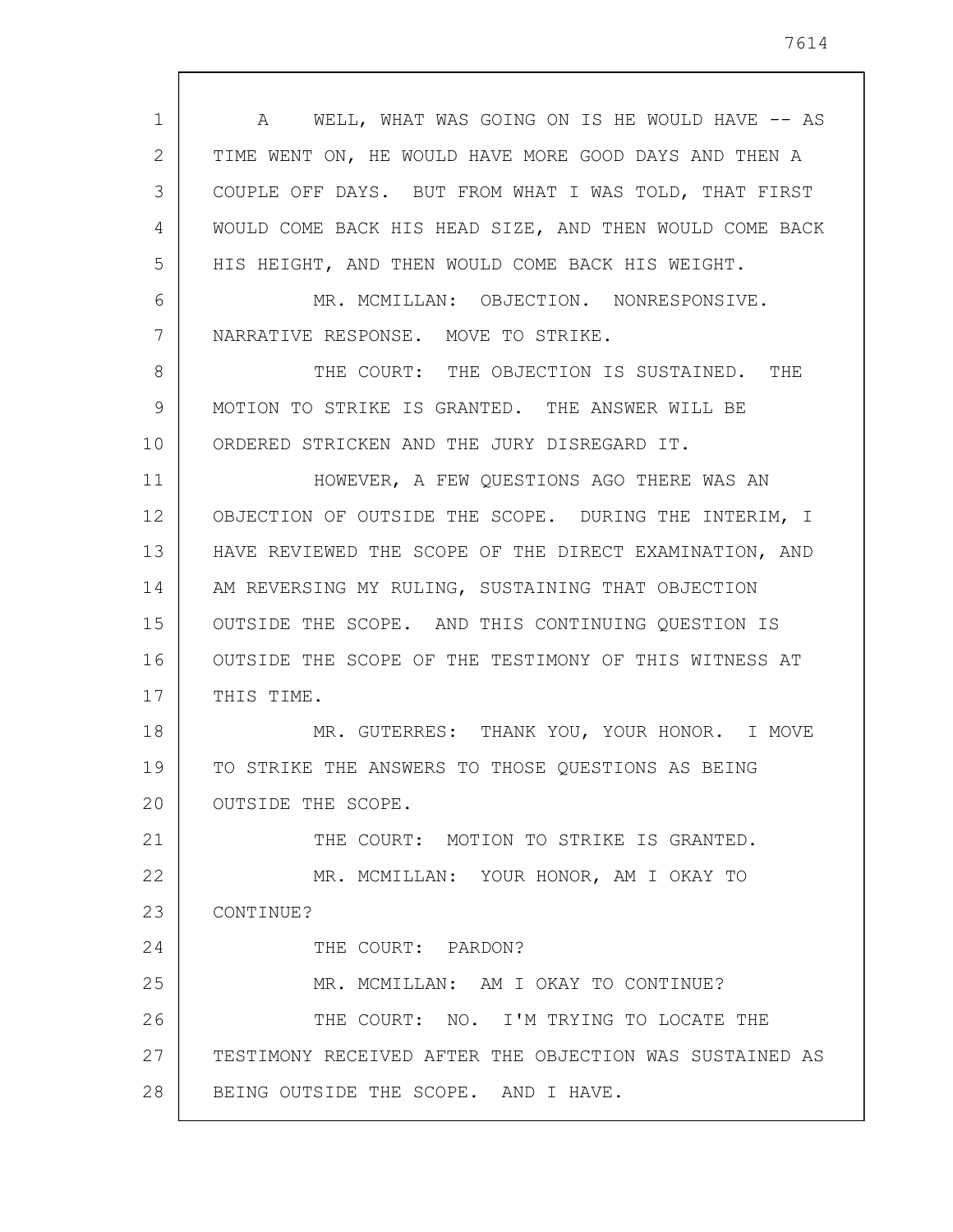1 2 3 4 5 6 7 8 9 10 11 12 13 14 15 16 17 18 19 20 21 22 23 24 25 26 27 28 BEGINNING WITH THE QUESTION: "DO YOU RECALL EXPRESSING TO DR. EGGE THAT YOU WERE HAVING A LOT OF TROUBLE GETTING BABY RYAN TO EAT AND WERE HAVING TO THROW A LOT OF FOOD OUT BECAUSE HE JUST WOULDN'T EAT IT?" ALL TESTIMONY FROM THEN TO THE PRESENT TIME IS ORDERED STRICKEN FROM THE RECORD AS IT IS BEYOND THE SCOPE OF THE DIRECT EXAMINATION OF THIS WITNESS. THIS WITNESS WAS PREVIOUSLY CALLED -- WELL, THAT'S SUFFICIENT. MR. MCMILLAN: OKAY. BY MR. MCMILLAN: Q LET'S JUST FOCUS THEN ON SOMETHING ELSE. LET'S TALK ABOUT YOUR CONVERSATIONS WITH SUSAN PENDER, OKAY? DO YOU REMEMBER ALSO HAVING -- IN ADDITION TO HAVING FACE-TO-FACE CONVERSATIONS WITH MS. PENDER, YOU HAD E-MAIL EXCHANGES WITH HER? A I DON'T REMEMBER HAVING E-MAIL EXCHANGES, BUT MAYBE I DID. Q DO YOU RECALL -- AROUND THE TIME THAT THE CHILD WAS SEIZED FROM MS. DUVAL'S CARE AND PLACED WITH YOU, DO YOU RECALL EXPRESSING TO MS. PENDER YOUR CONCERN THAT THE BABY SUFFERED FROM A POSSIBLE NEUROLOGIC PROBLEM? A NO, I DON'T RECALL THAT. Q DO YOU RECALL A TIME WHEN YOU OBSERVED THE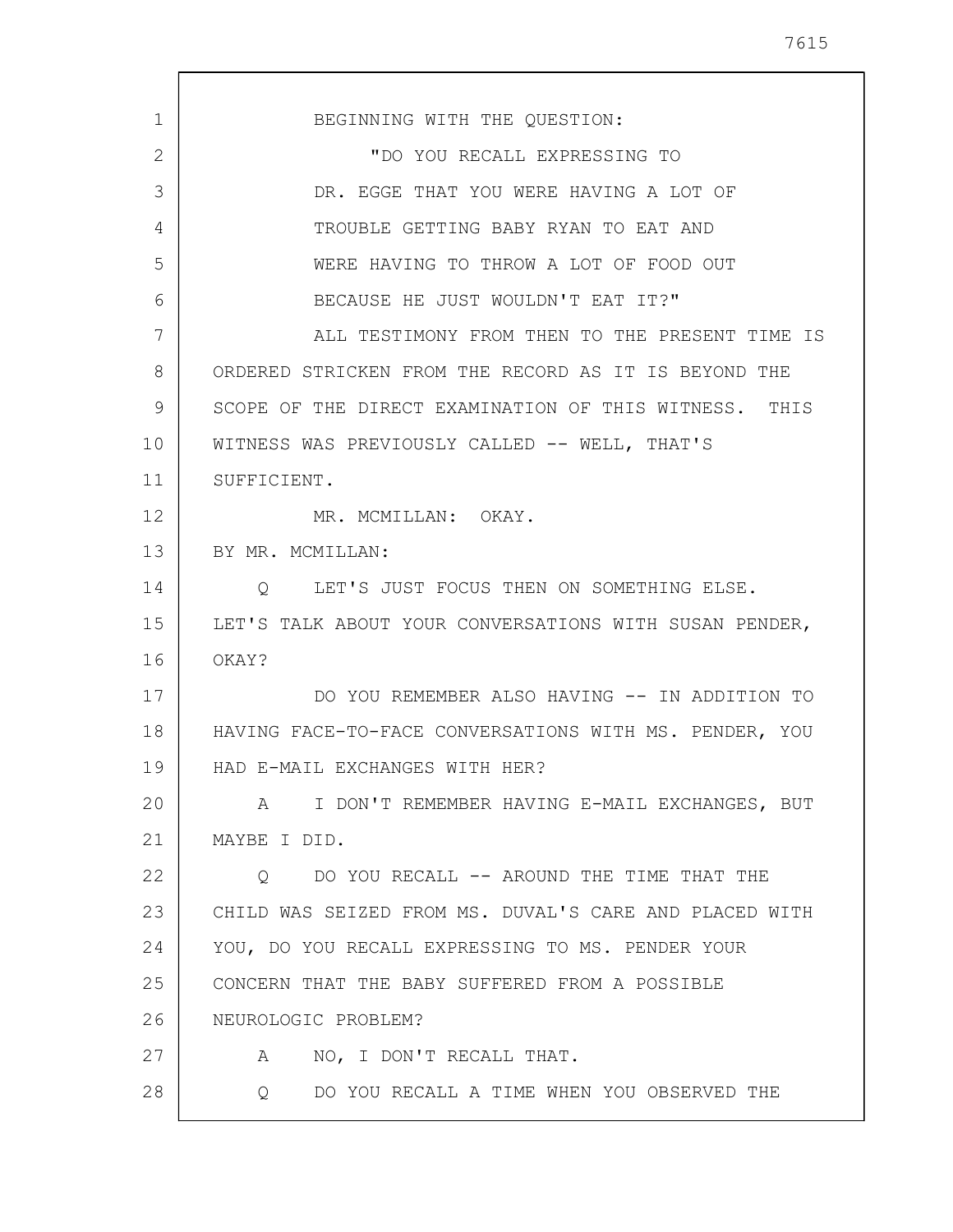| 1  | CHILD SITTING ON THE GROUND AND HIS LEFT HAND WAS       |
|----|---------------------------------------------------------|
| 2  | SHAKING AND BOBBLING, AND HE WAS STIFFENING UP AND      |
| 3  | STARING AT THE CEILING AND JUST SCREAMING?              |
| 4  | A I REMEMBER HE'D DO THAT HERE AND THERE, YES.          |
| 5  | (PLAINTIFF'S EXHIBIT NO. 473.6368, WAS                  |
| 6  | MARKED FOR IDENTIFICATION BY THE                        |
| 7  | COURT.)                                                 |
| 8  | BY MR. MCMILLAN:                                        |
| 9  | O OKAY. DO YOU REMEMBER -- I THINK YOU JUST             |
| 10 | SAID YOU DON'T REMEMBER SPECIFICALLY SHARING THAT WITH  |
| 11 | SUSAN PENDER. BUT I'LL ASK YOU TO TURN TO EXHIBIT 473,  |
| 12 | BATES NO. 6368. AND IF YOU LOOK DOWN BOTTOM OF THE      |
| 13 | PAGE -- WELL, ACTUALLY, LET'S JUST TALK ABOUT WHAT THAT |
| 14 | IS FIRST.                                               |
| 15 | IT'S AN E-MAIL, CORRECT, FROM YOU TO                    |
| 16 | MS. PENDER?                                             |
| 17 | A CORRECT.                                              |
| 18 | Q YOU ALSO CC'D DR. EGGE?                               |
| 19 | YES.<br>A                                               |
| 20 | AND DANIELLE TOULIE VICE (PHONETIC), WHO IS<br>$\circ$  |
| 21 | THAT?                                                   |
| 22 | I BELIEVE SHE WAS THE NUTRITIONIST FOR<br>$\mathbb A$   |
| 23 | HARBOR-UCLA.                                            |
| 24 | AND JUST IF YOU COULD FOCUS FOR A MOMENT ON<br>$\circ$  |
| 25 | THE BULLET POINTS ON THE BOTTOM OF THAT E-MAIL -- AT    |
| 26 | THE BOTTOM OF THE PAGE, THERE'S A 1, 2, 3 -- BEGINNING  |
| 27 | WITH THE WORDS "POSSIBLE NEUROLOGIC PROBLEM." AND JUST  |
| 28 | READ THOSE TO YOURSELF.                                 |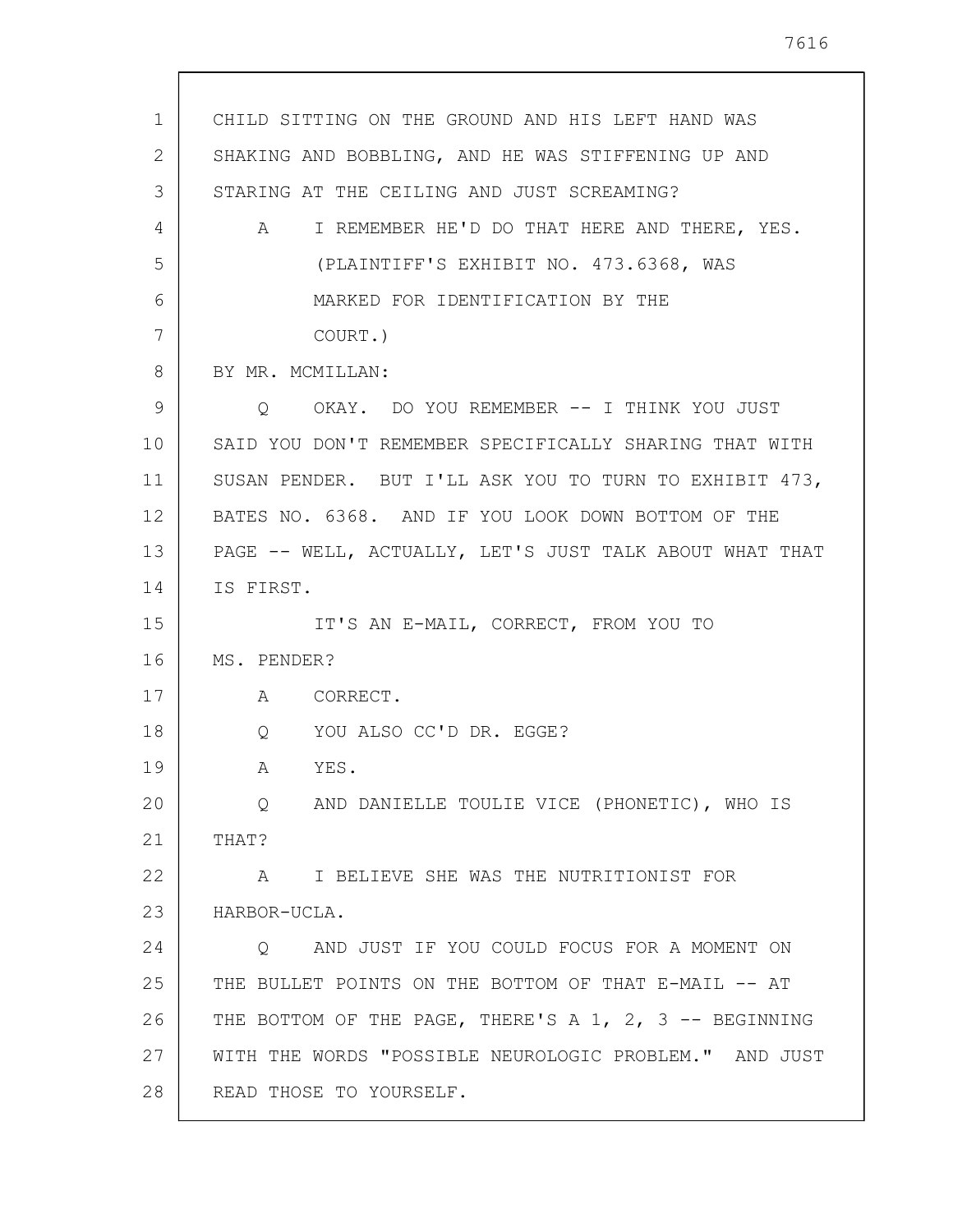| 1<br>2<br>3 | A OKAY.<br>DOES THAT REFRESH YOUR RECOLLECTION THAT YOU<br>Q<br>SHARED THESE CONCERNS WITH -- OR YOUR CONCERNS WITH |
|-------------|---------------------------------------------------------------------------------------------------------------------|
|             |                                                                                                                     |
|             |                                                                                                                     |
|             |                                                                                                                     |
|             |                                                                                                                     |
| 4           | MS. PENDER AND DR. EGGE?                                                                                            |
| 5           | A YEAH, TWO WEEKS AFTER I GOT HIM, YES.                                                                             |
| 6           | AND WE TALKED A LITTLE BIT ABOUT YOUR<br>$\circ$                                                                    |
| 7           | INTERACTIONS WITH -- I GUESS NOT YOUR INTERACTIONS WITH                                                             |
| 8           | DR. NIESEN, BUT WE TALKED A LITTLE BIT ABOUT DR. NIESEN                                                             |
| 9           | EARLIER LAST WEEK.                                                                                                  |
| 10          | DO YOU RECALL THAT?                                                                                                 |
| 11          | A YES.                                                                                                              |
| 12          | OKAY. NOW, AT SOME POINT IN TIME, YOU WERE<br>$\circ$                                                               |
| 13          | AWARE THAT DR. NIESEN NEEDED TO GET A HOLD OF THE                                                                   |
| 14          | HARBOR-UCLA MEDICAL RECORDS SO THAT HE COULD LOOK AT                                                                |
| 15          | THEM, REVIEW THEM, AND RENDER AN OPINION; RIGHT?                                                                    |
| 16          | MR. GUTERRES: OBJECTION. FOUNDATION.                                                                                |
| 17          | SPECULATION.                                                                                                        |
| 18          | THE COURT: OVERRULED.                                                                                               |
| 19          | THE WITNESS: I -- THEY HAD -- AT THE TIME,                                                                          |
| 20          | HARBOR-UCLA TOOK CARE OF -- I DON'T KNOW, SOCIAL                                                                    |
| 21          | WORKERS, HARBOR-UCLA TOOK CARE OF ALL OF THAT. I                                                                    |
| 22          | DIDN'T KNOW EXACTLY WHO WAS ASKING FOR WHAT. I DON'T                                                                |
| 23          | REMEMBER WHO WAS ASKING FOR WHAT AND WHEN. WHEN THEY                                                                |
| 24          | ASKED ME TO DO SOMETHING, I WOULD DO IT.                                                                            |
| 25          | BY MR. MCMILLAN:                                                                                                    |
| 26          | YOU DON'T RECALL THAT IT WAS VICTORIA SCHEELE<br>$\circ$                                                            |
| 27          | THAT WAS TAKING CARE OF THAT?                                                                                       |
| 28          | A PROBABLY -- MAYBE VICTORIA SCHEELE.                                                                               |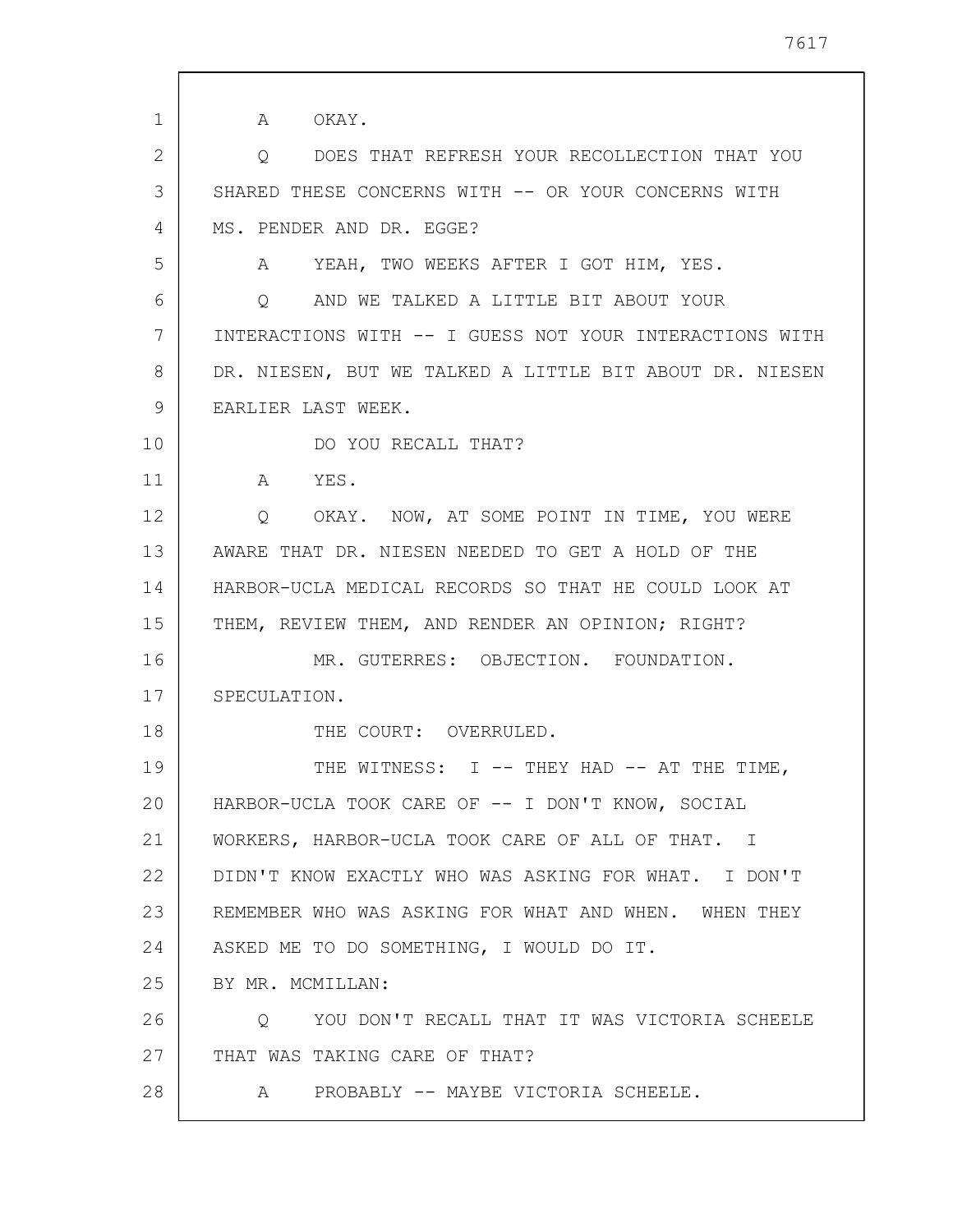| 1  | (PLAINTIFF'S EXHIBIT NO. 476.6378, WAS                              |
|----|---------------------------------------------------------------------|
| 2  | MARKED FOR IDENTIFICATION BY THE                                    |
| 3  | COURT.)                                                             |
| 4  | BY MR. MCMILLAN:                                                    |
| 5  | Q OKAY. LET'S LOOK AT EXHIBIT NO. 476, BATES                        |
| 6  | NO. 6378. ABOUT THE MIDDLE OF THE PAGE THERE, IT'S AN               |
| 7  | E-MAIL FROM DR. EGGE TO YOU, DATED MAY 20TH.                        |
| 8  | DO YOU SEE THAT?                                                    |
| 9  | SAY THE BATES NUMBER AGAIN.<br>A                                    |
| 10 | SURE. IT'S 6378.<br>$Q \qquad \qquad$                               |
| 11 | OKAY.<br>$\mathbf{A}$                                               |
| 12 | AND TOWARDS THE MIDDLE OF THE PAGE THERE, IT'S<br>$Q \qquad \qquad$ |
| 13 | AN E-MAIL FROM DR. EGGE TO YOU, DATED MAY 20, 2010.                 |
| 14 | DO YOU SEE THAT?                                                    |
| 15 | YES.<br>A                                                           |
| 16 | IF YOU COULD READ THE BODY OF THE E-MAIL TO<br>$Q \qquad \qquad$    |
| 17 | YOURSELF THERE, THEN I'LL ASK YOU SOME QUESTIONS ABOUT              |
| 18 | IT.                                                                 |
| 19 | A OKAY.                                                             |
| 20 | Q DO YOU HAVE AN UNDERSTANDING AS TO WHO                            |
| 21 | DR. NIESEN WAS?                                                     |
| 22 | THERE WERE MANY DOCTORS, SO I DON'T KNOW WHICH<br>A                 |
| 23 | ONE WAS WHICH. LIKE I SAID, THIS IS SOMETHING TO WHERE              |
| 24 | THEY ASKED ME WHAT I NEEDED TO DO AND I GOT IT DONE.                |
| 25 | OKAY. SO YOU DIDN'T KNOW WHETHER HE WAS THE<br>$\circ$              |
| 26 | NEUROLOGIST OR --                                                   |
| 27 | NO.<br>A                                                            |
| 28 | AND THEN YOU RESPONDED TO DR. EGGE, DIDN'T<br>$Q_{\rm max}$         |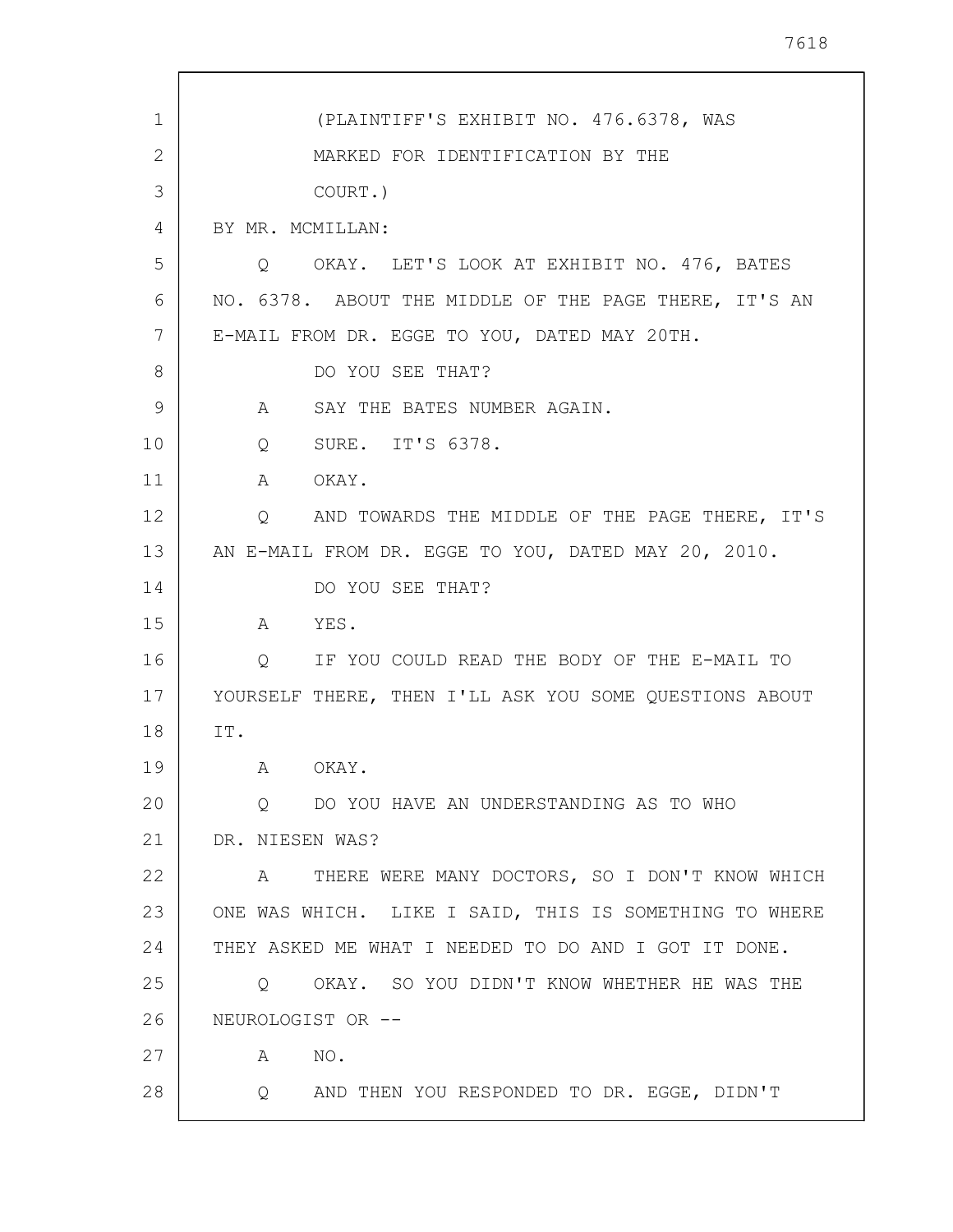| $\mathbf{1}$ | YOU?                                                   |
|--------------|--------------------------------------------------------|
| 2            | A I DID.                                               |
| 3            | WHAT DID YOU SAY TO HER?<br>$Q_{\rm c}$                |
| 4            | MR. GUTERRES: OBJECTION. RELEVANCE. OUTSIDE            |
| 5            | THE SCOPE.                                             |
| 6            | THE COURT: SUSTAINED.                                  |
| 7            | BY MR. MCMILLAN:                                       |
| 8            | LET ME ASK: DO YOU RECALL TELLING HER<br>$\circ$       |
| 9            | SOMETHING TO THE EFFECT OF "GEEZ, YOU HAVE TO TALK TO  |
| 10           | VICTORIA AGAIN"?                                       |
| 11           | MR. GUTERRES: OBJECTION. OUTSIDE THE SCOPE.            |
| 12           | THE COURT: SUSTAINED.                                  |
| 13           | BY MR. MCMILLAN:                                       |
| 14           | Q HOW LONG WAS IT, IF YOU RECALL -- I KNOW WE          |
| 15           | ALREADY TALKED ABOUT YOUR CONCERNS ABOUT THE           |
| 16           | NEUROLOGICAL CONDITIONS BACK IN NOVEMBER OR SO OF 2009 |
| 17           | WHEN YOU FIRST RECEIVED THE CHILD.                     |
| 18           | DID THAT CONCERN ABOUT A POSSIBLE NEUROLOGIC           |
| 19           | CONDITION CONTINUE FOR SOME PERIOD OF TIME?            |
| 20           | I DON'T REMEMBER.<br>A                                 |
| 21           | (PLAINTIFF'S EXHIBIT NO. 477.6385, WAS                 |
| 22           | MARKED FOR IDENTIFICATION BY THE                       |
| 23           | COURT.)                                                |
| 24           | BY MR. MCMILLAN:                                       |
| 25           | Q CAN I GET YOU TO TURN TO EXHIBIT NO. 477,            |
| 26           | BATES NO. 006385.                                      |
| 27           | AND IF I COULD GET YOU TO TAKE A LOOK AT THE           |
| 28           | SECOND PARAGRAPH THERE, BEGINNING WITH THE WORDS THAT  |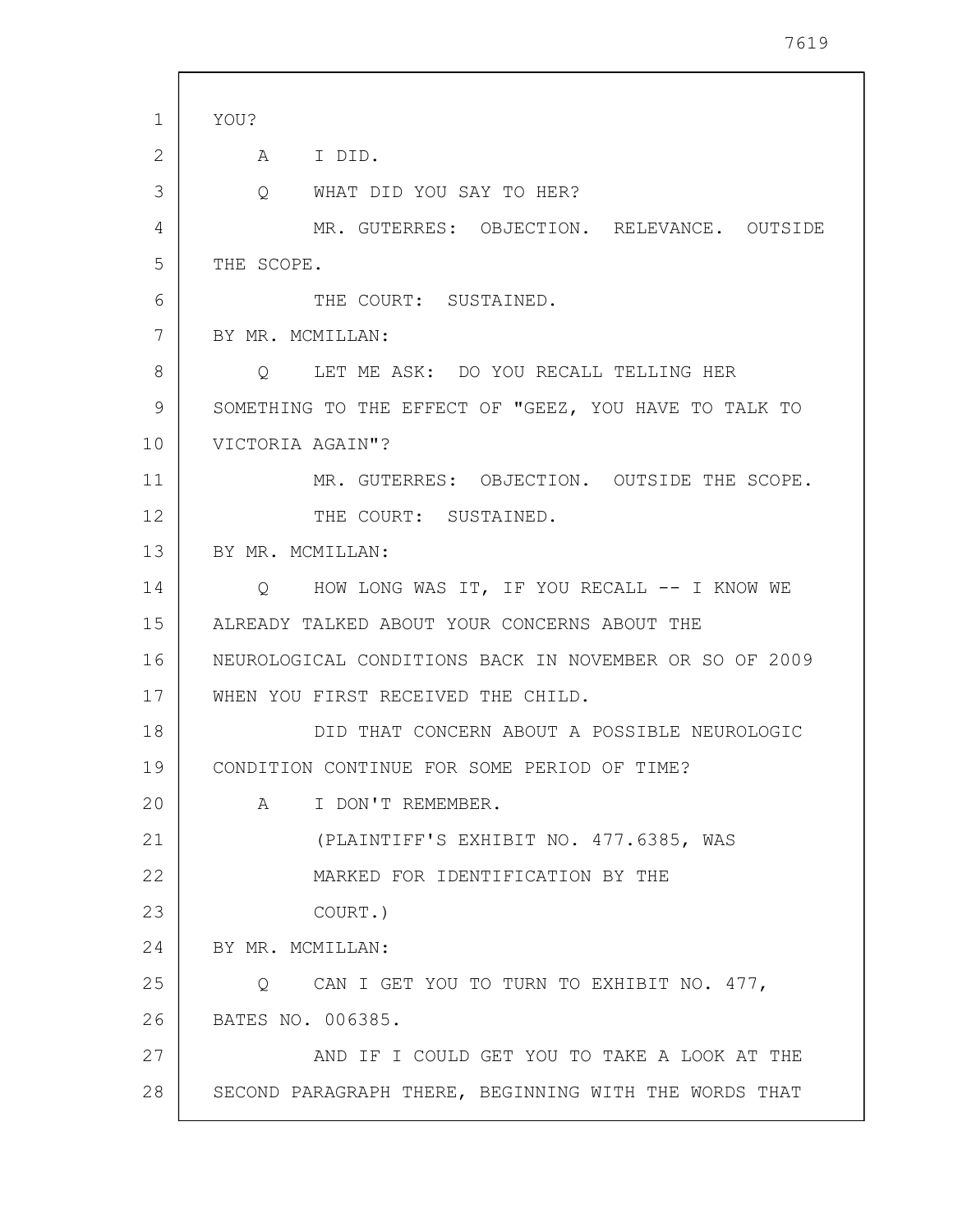| $\mathbf{1}$ | SAYS "LIKE I EXPRESSED ON THE PHONE," AND ACTUALLY JUST |
|--------------|---------------------------------------------------------|
| 2            | READ THAT FIRST LINE THERE TO YOURSELF?                 |
| 3            | OKAY.<br>A                                              |
| 4            | OKAY.                                                   |
| 5            | Q OKAY. NOW, THIS IS AN E-MAIL FROM YOU TO              |
| 6            | DR. EGGE; IS THAT CORRECT?                              |
| 7            | A CORRECT.                                              |
| 8            | Q AND IT'S JUNE 14, 2010?                               |
| 9            | A CORRECT.                                              |
| 10           | DO YOU RECALL AT THAT POINT IN TIME THAT YOU<br>Q       |
| 11           | STILL HAD A CONCERN THAT THERE WAS A PSYCHOLOGICAL      |
| 12           | ISSUE WITH THE BABY?                                    |
| 13           | MR. GUTERRES: OBJECTION. BEYOND THE SCOPE.              |
| 14           | THE COURT: SUSTAINED.                                   |
| 15           | BY MR. MCMILLAN:                                        |
| 16           | Q DID YOU SOMETIMES FEEL LOST WITH HOW TO GET           |
| 17           | HIM INTERESTED IN EATING FOOD?                          |
| 18           | A IN WHAT TIME LINE?                                    |
| 19           | Q JUNE 14, 2010, AT 12:29 P.M.                          |
| 20           | FROM THE TIME THAT I BEGAN CARING FOR HIM<br>A          |
| 21           | UNTIL THAT TIME, YES.                                   |
| 22           | OKAY. AND ACTUALLY AFTER THAT TIME, FOR SOME<br>$\circ$ |
| 23           | PERIOD OF TIME, IT WAS QUITE A CHALLENGE?               |
| 24           | A HASN'T BEEN FOR FOUR OR FIVE YEARS, SO -- BUT         |
| 25           | YES, IT WAS.                                            |
| 26           | AND DURING THE TIME PERIOD FROM WHEN YOU HAD<br>$\circ$ |
| 27           | HIM UP TO FOUR OR FIVE YEARS AGO, HE HAD INTENSIVE      |
| 28           | PHYSICAL THERAPY, OCCUPATIONAL THERAPY, FEEDING         |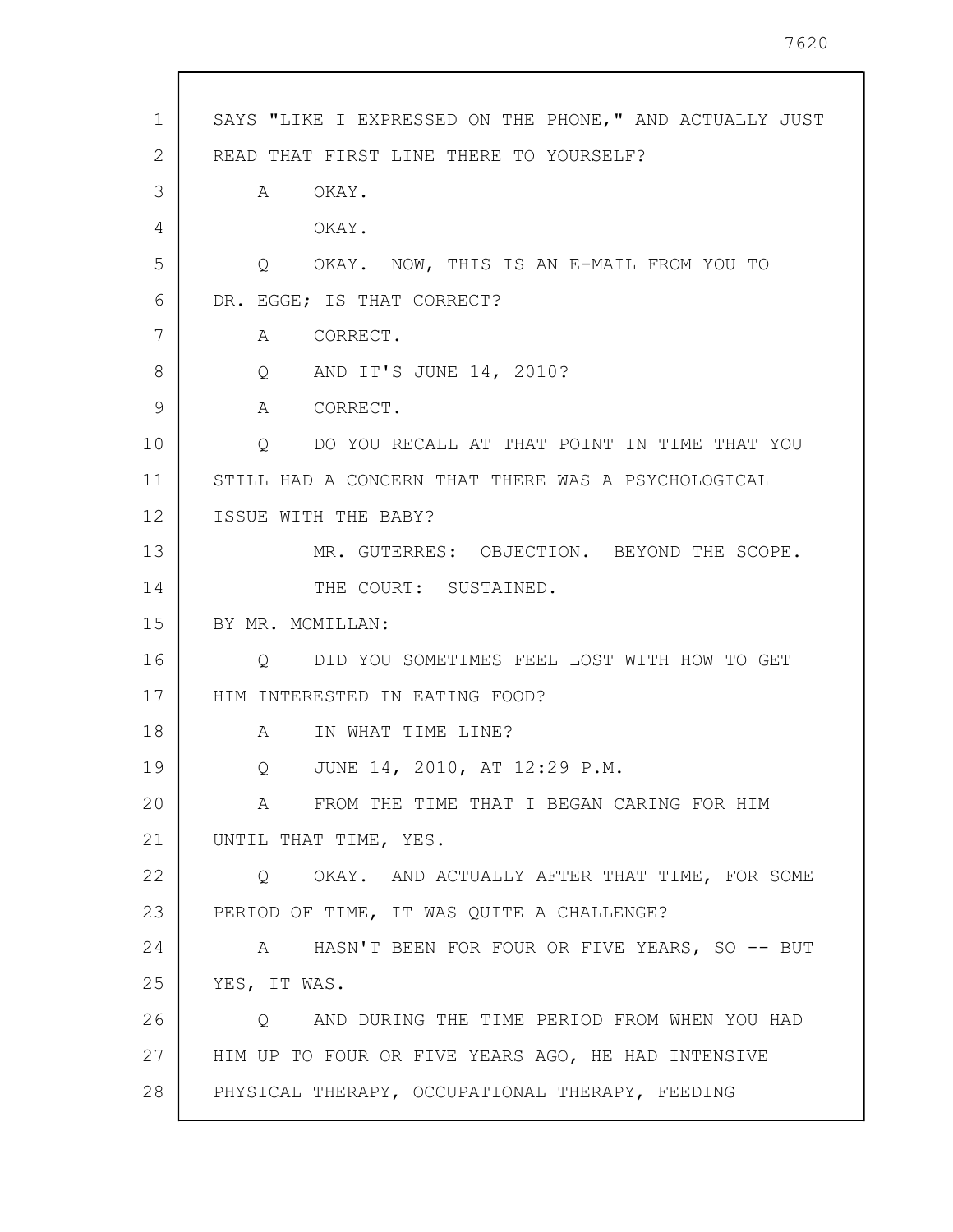1 2 3 4 5 6 7 8 9 10 11 12 13 14 15 16 17 18 19 20 21 22 23 24 25 26 27 28 EVALUATIONS, AND ASSESSMENTS; RIGHT? MR. GUTERRES: OBJECTION. OUTSIDE THE SCOPE. THE COURT: SUSTAINED. BY MR. MCMILLAN: Q NOW, I THINK YOU TESTIFIED LAST WEEK A LITTLE BIT ABOUT THE TRIAL IN THE JUVENILE DEPENDENCY COURT. DO YOU REMEMBER THAT? A BITS AND PIECES OF IT. Q AND IN THE DAYS AND WEEKS LEADING UP TO THE JUVENILE DEPENDENCY COURT, THE THINGS THAT YOU WERE DOING IN PREPARATION FOR THAT HEARING -- I THINK WE LOOKED AT A COUPLE OF E-MAILS YOU SENT YOUR ATTORNEY, THOSE SORTS OF THINGS. DO YOU REMEMBER THAT? A I THINK THAT'S PRETTY MUCH THE ONLY THING I DID. I DIDN'T REALLY PREPARE ANYTHING FOR IT BESIDES IN WHAT THAT E-MAIL -- THAT I REMEMBER. Q WELL, DO YOU RECALL AT SOME POINT THOUGH THAT THE TRIAL ACTUALLY GOT CONTINUED? A I REMEMBER, YES. Q OKAY. AND DO YOU RECALL DR. EGGE SENDING AN E-MAIL SAYING, "OH, THAT'S GREAT BECAUSE NOW WE HAVE MORE TIME TO FATTEN HIM UP"? MR. GUTERRES: OBJECTION. BEYOND THE SCOPE. RELEVANCE. THE COURT: SUSTAINED. BY MR. MCMILLAN: Q OH, WENDY CRUMP.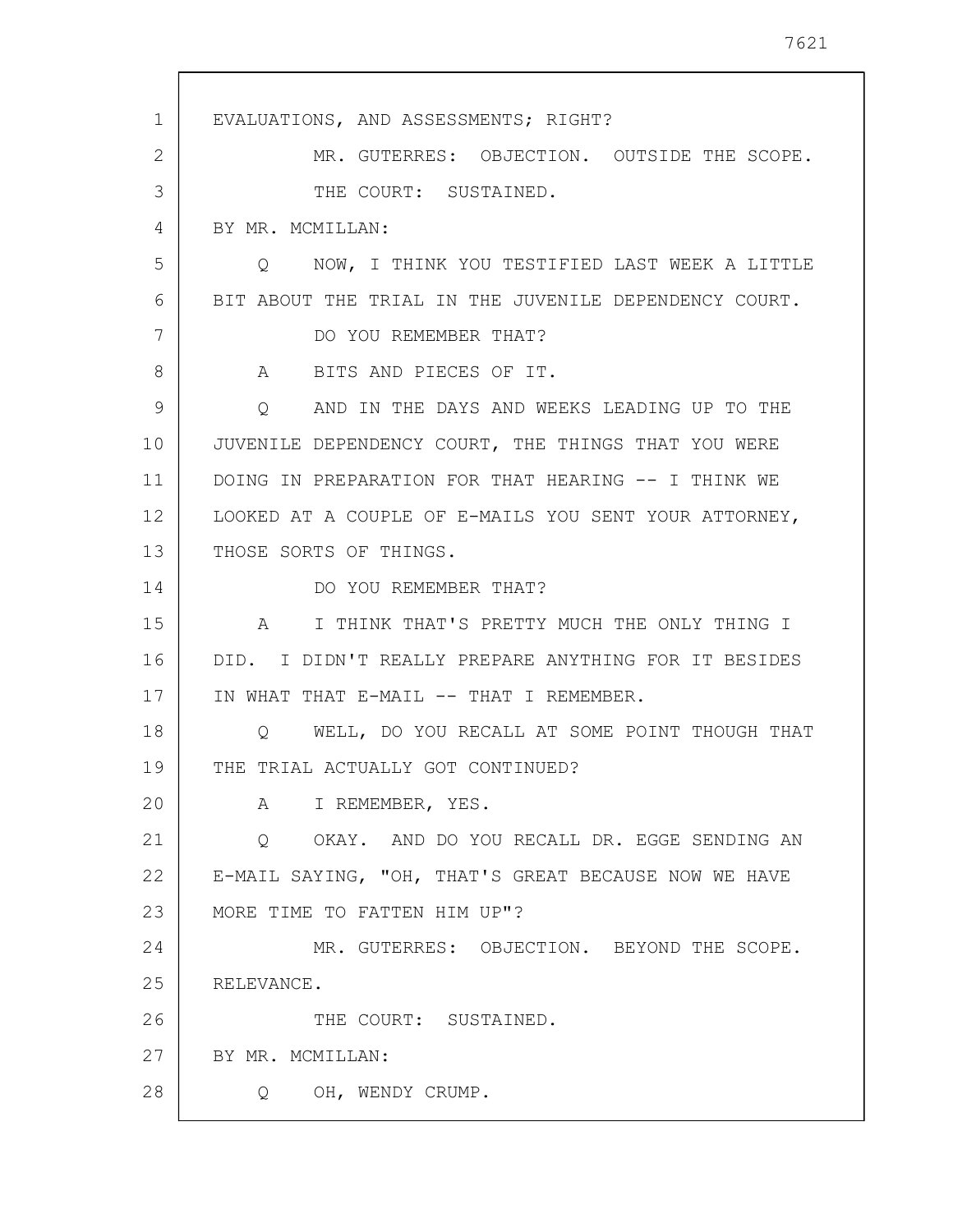| $\mathbf{1}$ | NOW, YOU SAID A FEW TIMES LAST WEEK "DR. CRUMP    |
|--------------|---------------------------------------------------|
| 2            | THIS, DR. CRUMP THAT, DR. CRUMP THE OTHER THING." |
| 3            | DO YOU REMEMBER THAT?                             |
| 4            | A NO, I DON'T REMEMBER TALKING ABOUT IT. MAYBE    |
| 5            | I DID.                                            |
| 6            | WHILE SHE'S LOOKING FOR THAT, YOU KNOW WENDY<br>Q |
| 7            | CRUMP IS NOT A DOCTOR; RIGHT?                     |
| 8            | OKAY. I GUESS SHE'S NOT.<br>A                     |
| 9            | Q I'M SORRY?                                      |
| 10           | A I SAID OKAY, I GUESS SHE'S NOT, SHE'S NOT A     |
| 11           | DOCTOR. SHE'S A NUTRITIONIST; CORRECT?            |
| 12           | RIGHT. SHE'S A NUTRITIONIST.<br>$Q \qquad \qquad$ |
| 13           | A OKAY.                                           |
| 14           | Q YOU DIDN'T KNOW THAT?                           |
| 15           | MR. GUTERRES: OBJECTION. RELEVANCE.               |
| 16           | THE COURT: SUSTAINED.                             |
| 17           | BY MR. MCMILLAN:                                  |
| 18           | DO YOU KNOW WHETHER OR NOT A NUTRITIONIST IS<br>O |
| 19           | EVEN CAPABLE OF DIAGNOSING A CHILD WITH ANYTHING? |
| 20           | MR. GUTERRES: OBJECTION. RELEVANCE.               |
| 21           | THE COURT: SUSTAINED.                             |
| 22           | MR. MCMILLAN: YOUR HONOR, I HAVE NO FURTHER       |
| 23           | QUESTIONS AT THIS TIME.                           |
| 24           | THE COURT: ANYTHING FURTHER?                      |
| 25           | MR. GUTERRES: BRIEFLY, YOUR HONOR.                |
| 26           |                                                   |
| 27           | 111                                               |
| 28           | 111                                               |
|              |                                                   |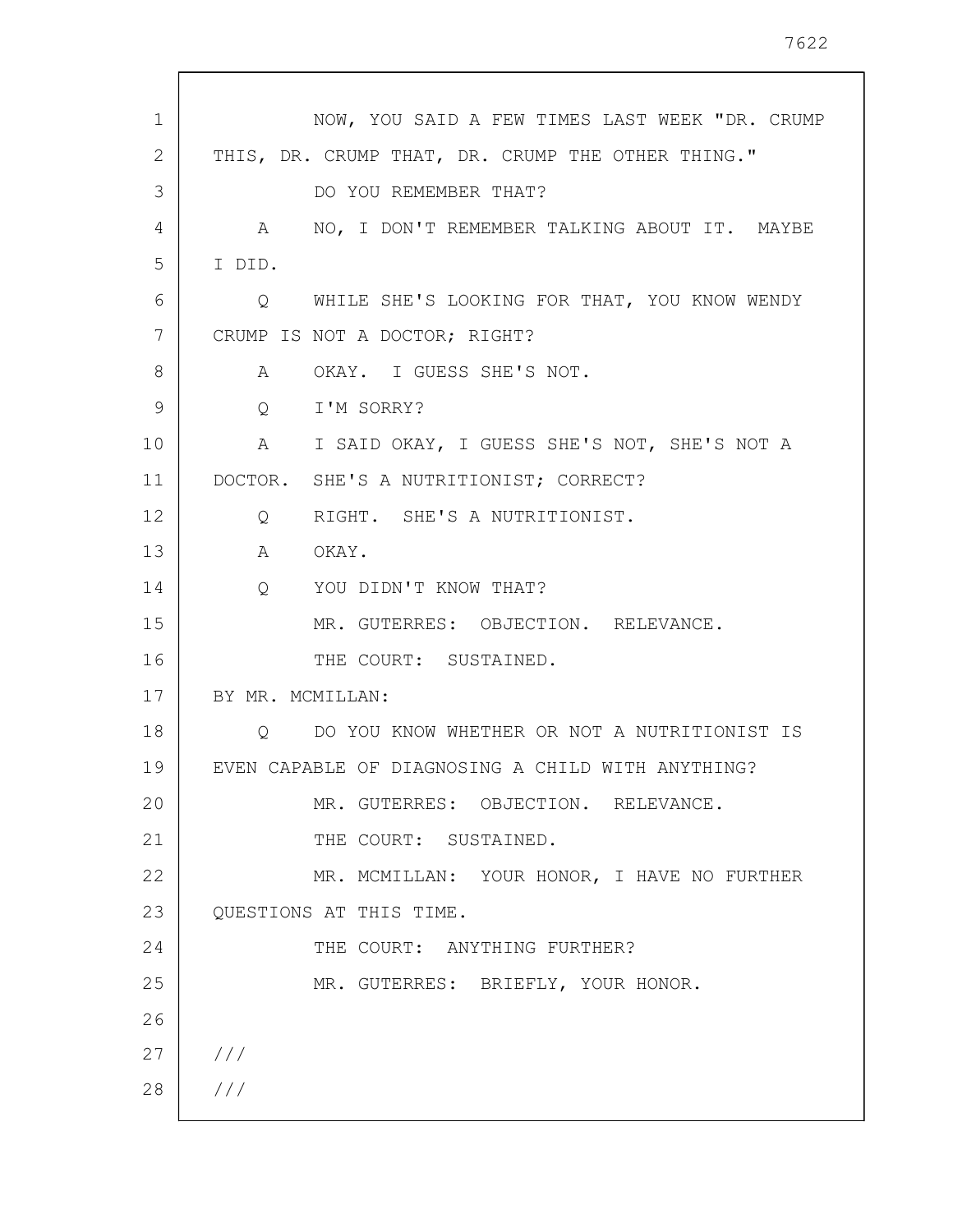1 2 3 4 5 6 7 8 9 10 11 12 13 14 15 16 17 18 19 20 21 22 23 24 25 26 27 28 REDIRECT EXAMINATION BY MR. GUTERRES: Q GOOD AFTERNOON, MR. MILLS. A GOOD AFTERNOON. Q MR. MCMILLAN HAD ASKED YOU SOME QUESTIONS ABOUT THE VARIOUS DOCTORS AND THE DISCUSSIONS YOU WERE HAVING WITH MS. DUVAL ABOUT WHICH DOCTOR TO HAVE YOUR SON EXAMINED BY PRIOR TO THE NOVEMBER 2009 TIME FRAME. DO YOU GENERALLY RECALL THAT DISCUSSION? A YES. Q WHY WAS IT IMPORTANT FOR YOU TO ATTEND THOSE DOCTORS' VISITS? A BECAUSE HE WASN'T DOING -- I LEARNED THAT HE WASN'T DOING WELL. Q AND WHY DID YOU FEEL THAT YOU NEEDED TO BE AT THOSE APPOINTMENTS WITH THE DOCTOR FOR YOUR SON? A BECAUSE I CARED. IT'S HARD TO WATCH. Q WHEN YOU SAY "IT'S HARD TO WATCH," COULD YOU -- WHAT DO YOU MEAN? MR. MCMILLAN: CALLS FOR A NARRATIVE. THE COURT: OVERRULED. THE WITNESS: IT'S HARD TO WATCH A CHILD -- I DON'T KNOW IF THE WORD IS FAIL OR MISS HIS MILESTONES OR -- IT'S HARD TO WATCH A -- IT'S EMOTIONALLY CHALLENGING TO WATCH A CHILD FAIL. BY MR. GUTERRES: Q MR. MILLS, YOU WERE -- DO YOU STILL HAVE EXHIBIT 1064 IN FRONT OF YOU? IT'S A TWO-PAGE E-MAIL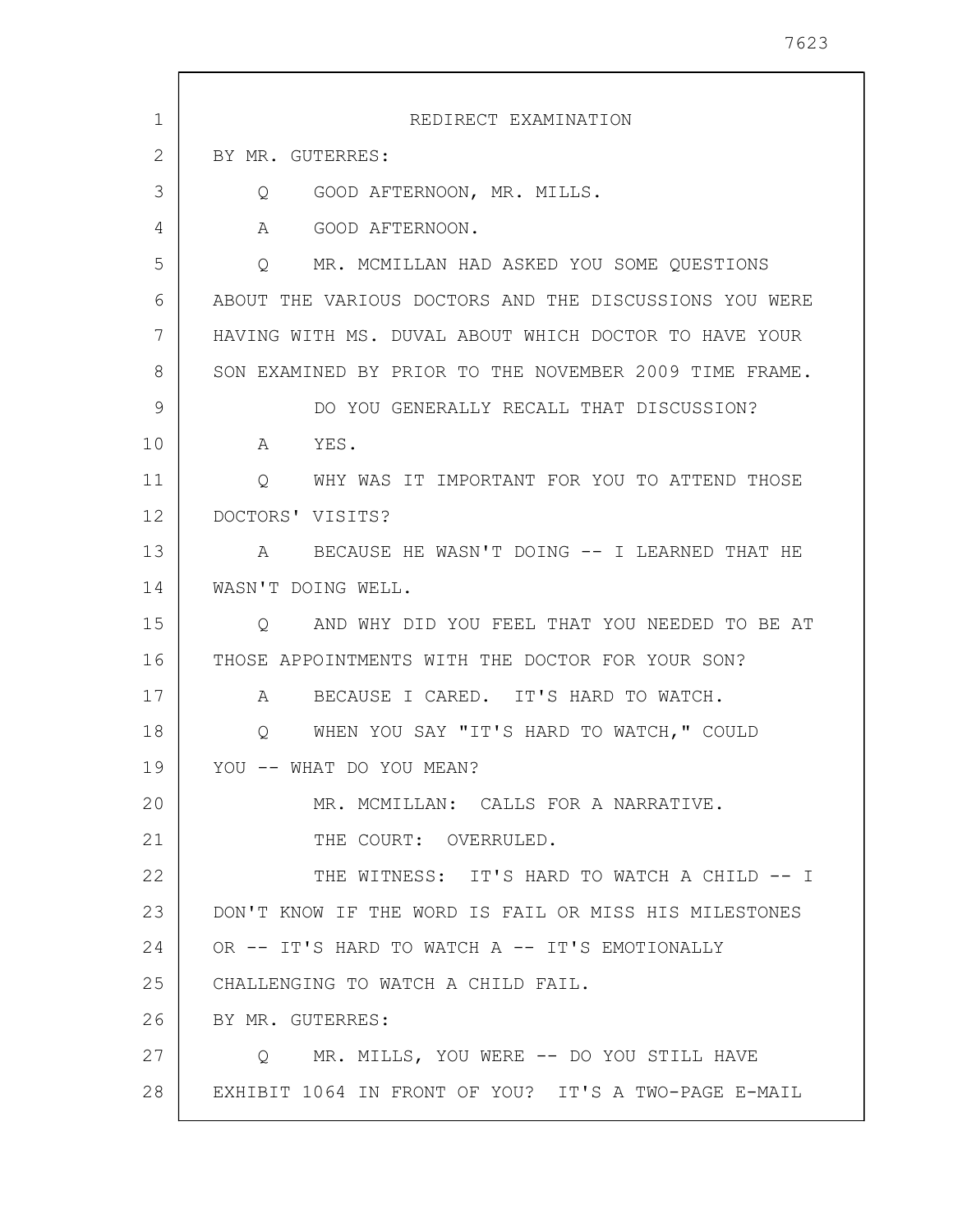1 2 3 4 5 6 7 8 9 10 11 12 13 14 15 16 17 18 19 20 21 22 23 24 25 26 27 28 DATED JUNE 21, 2010, FROM YOU TO MS. BERGER? THE COURT: OH, I TOOK IT BACK. MR. GUTERRES: OH. I HAVE ANOTHER COPY, YOUR HONOR. MR. MCMILLAN: I'M SORRY. WHAT WAS THE BATES NUMBER ON THAT? MR. GUTERRES: JVCT1896. MR. MCMILLAN: I'M SORRY. I'VE GOT IT FOR YOU. BY MR. GUTERRES: Q DO YOU HAVE THAT IN FRONT OF YOU, MR. MILLS? A I DO. Q OKAY. AND I BELIEVE YOU HAD INDICATED THAT YOU PREPARED THIS ON OR ABOUT THE DATE THAT IT BEARS, JUNE 21, 2010, YES? A CORRECT. Q WHEN YOU PREPARED THIS E-MAIL, DID YOU TRY TO PUT IN ALL OF THE INFORMATION THAT WAS KNOWN TO YOU AND THAT YOU FELT WAS IMPORTANT AT THE TIME? MR. MCMILLAN: OBJECTION. SPECULATION. FOUNDATION. THE COURT: OVERRULED. THE WITNESS: YES. BY MR. GUTERRES: Q AND CAN YOU JUST TELL US, AT THIS TIME FRAME, IN THE JUNE 2010 TIME FRAME, WHAT WERE YOU TRYING TO COMMUNICATE IN PUTTING TOGETHER THIS E-MAIL? MR. MCMILLAN: OBJECTION. DOCUMENT SPEAKS FOR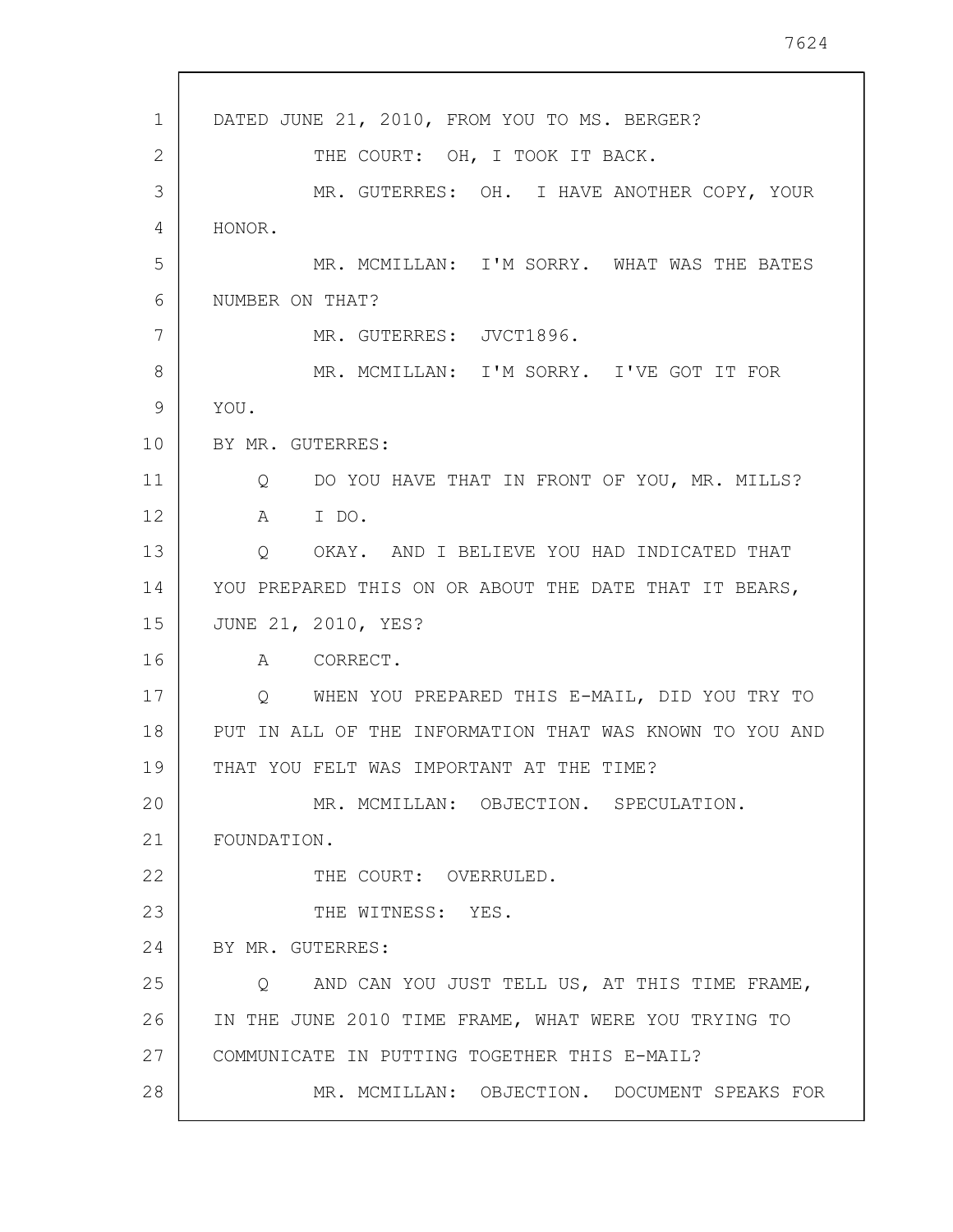1 2 3 4 5 6 7 8 9 10 11 12 13 14 15 16 17 18 19 20 21 22 23 24 25 26 27 28 ITSELF. FOUNDATION. SPECULATION. THE COURT: OVERRULED. THE WITNESS: MY EXPERIENCES FROM THE MOMENT THAT I JUST -- FROM THE MOMENT THAT I WALKED IN UNTIL -- I THINK UNTIL THE PRESENT. YES. OR UNTIL THE DATE OF THE E-MAIL. BY MR. GUTERRES: Q AND COULD YOU ELABORATE? WHAT DO YOU MEAN BY YOUR EXPERIENCES THAT -- BETWEEN THE DATE OF -- UP UNTIL THE TIME OF THE E-MAIL? A I DON'T KNOW HOW TO FURTHER ELABORATE ON THAT. JUST THE ATTORNEY ASKED ME FOR A BRIEF HISTORY, SHE WAS THE PUBLIC ATTORNEY, AND I WROTE THIS UP JUST AS KIND OF MY OBSERVATIONS AND WHAT I EXPERIENCED FROM WHEN I BEGAN KIND OF THIS JOURNEY OR, YOU KNOW, STARTING TO DO VISITATIONS. Q AND THIS RELATES TO, IN ESSENCE -- YOU WERE TALKING ABOUT YOUR SON; CORRECT? A CORRECT. Q AND THE EXPERIENCES AND WHAT YOU WERE OBSERVING ABOUT HIM? A CORRECT. MR. GUTERRES: ONE MOMENT. THANK YOU, MR. MILLS. THE COURT: ANYTHING ELSE, MR. MCMILLAN? MR. MCMILLAN: WITH THAT, I THINK, NO. THE COURT: ALL RIGHT. THEN MR. MILLS, THANK YOU VERY MUCH. YOU'VE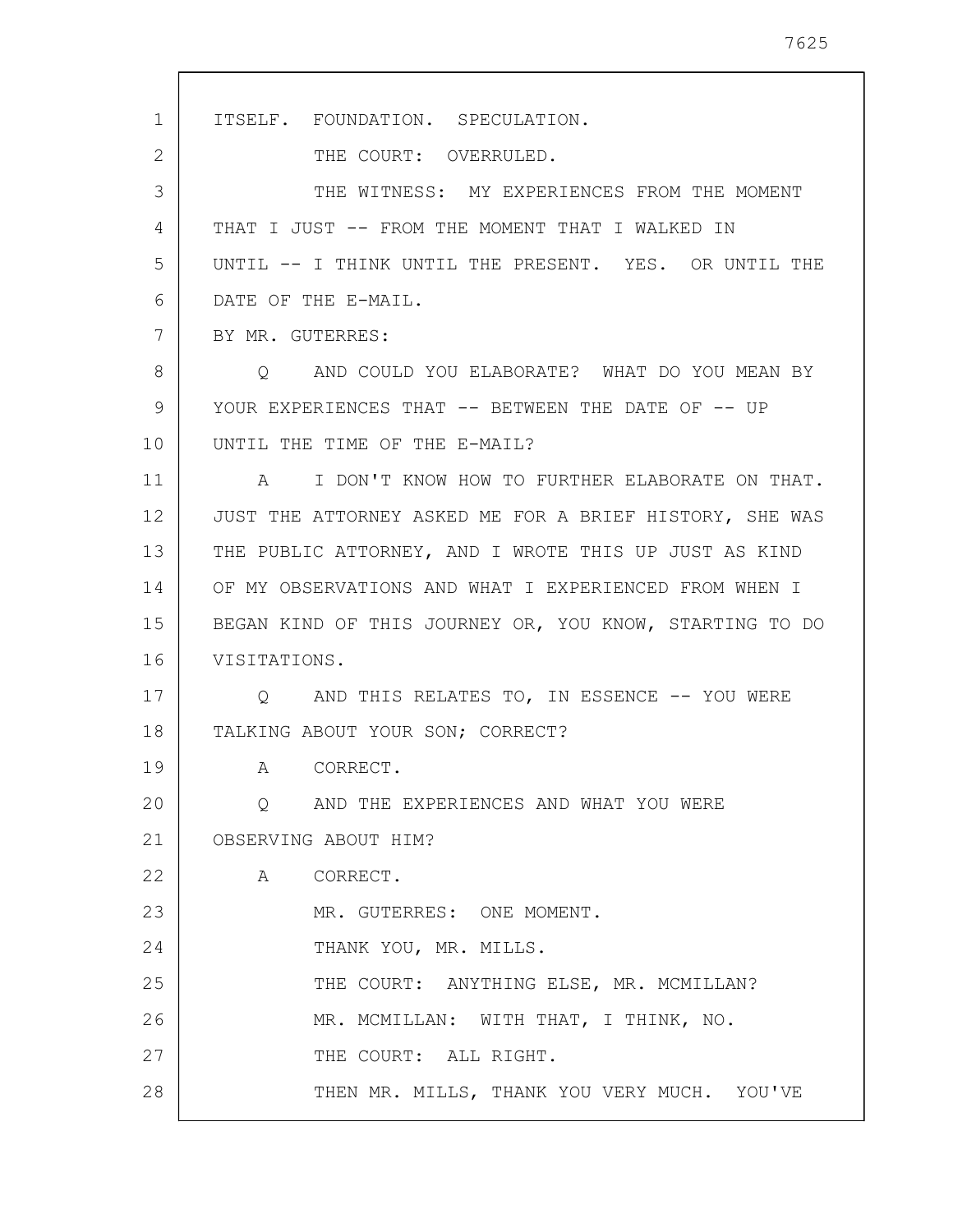1 2 3 4 5 6 7 8 9 10 11 12 13 14 15 16 17 18 19 20 21 22 23 24 25 26 27 28 COMPLETED YOUR TESTIMONY. YOU'RE EXCUSED. THE WITNESS: THANK YOU. MS. SWISS: AT THIS POINT, THE DEFENDANTS WOULD LIKE TO RESUME THE EXAMINATION OF MS. ROGERS. I BELIEVE MR. KING WAS QUESTIONING LAST FRIDAY WHEN WE ENDED. THE COURT: ON THURSDAY. MS. SWISS: I THINK IT WAS FRIDAY. THE COURT: WE WEREN'T IN FRONT OF THE JURY LAST FRIDAY. MS. SWISS: I THOUGHT WE WERE. WE WERE DARK YESTERDAY, WHICH WAS MONDAY, BUT --THE COURT: I TAKE IT BACK, IT WAS FRIDAY, YES. MS. SWISS: IN ANY CASE, WE'D LIKE TO RESUME MS. ROGERS, IF MR. KING IS READY. THE COURT: MS. ROGERS, AFTER YOU'RE SEATED, PLEASE STATE YOUR NAME AGAIN FOR THE RECORD, AND PLEASE REMEMBER YOU'RE STILL UNDER OATH. THE WITNESS: KIMBERLY ROGERS, K-I-M- --THE COURT: YOU DON'T HAVE TO SPELL IT. THE WITNESS: OKAY. THE COURT: MR. KING? MR. KING: THANK YOU. KIMBERLY ROGERS, WAS CALLED AS A WITNESS AND, HAVING BEEN PREVIOUSLY SWORN, WAS EXAMINED AND TESTIFIED AS FOLLOWS: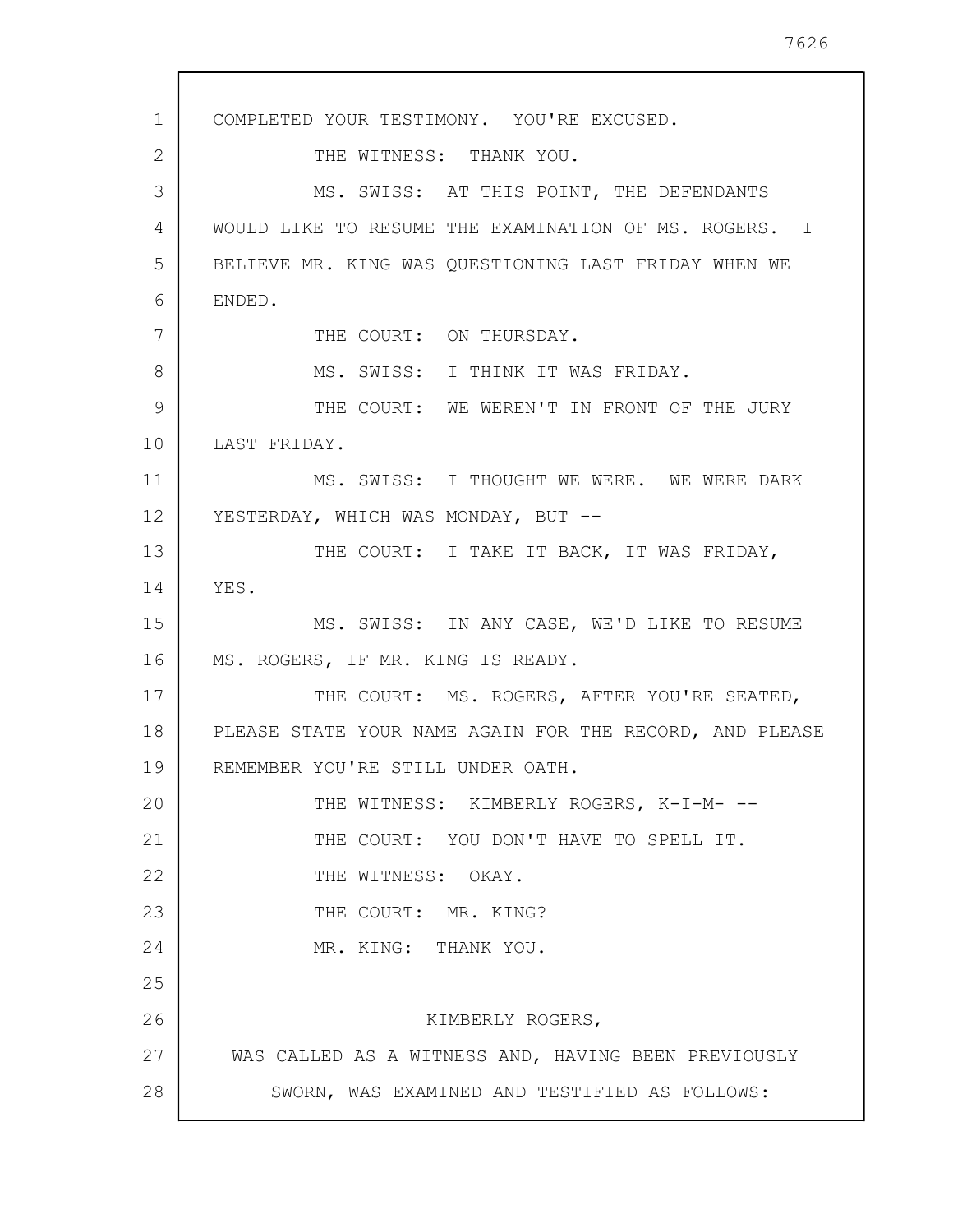1 2 3 4 5 6 7 8 9 10 11 12 13 14 15 16 17 18 19 20 21 22 23 24 25 26 27 28 CROSS-EXAMINATION BY MR. KING: Q MS. ROGERS, BEFORE WE BROKE ON FRIDAY, WE WERE TALKING ABOUT YOUR DECISION TO SEIZE BABY RYAN FROM HIS MOTHER ON NOVEMBER 3RD, 2009. DO YOU REMEMBER THAT? A YES. Q INCIDENTALLY, DID YOU CARRY A BADGE? A YES. MS. SWISS: OBJECTION. RELEVANCE. THE COURT: SUSTAINED. BY MR. KING: Q YOU UNDERSTAND THAT THE DECISION TO SEIZE A BABY FROM HIS PARENT IS PROTECTED BY CERTAIN CONSTITUTIONAL SAFEGUARDS; CORRECT? MS. SWISS: OBJECTION. OUTSIDE THE SCOPE. RELEVANCE. THE COURT: SUSTAINED. MR. KING: ON WHICH GROUNDS, YOUR HONOR? THE COURT: PARDON? MR. KING: I DIDN'T KNOW ON WHICH GROUNDS. BUT I CAN ASK ANOTHER QUESTION. THE COURT: SHE OBJECTED ON THE GROUNDS OF OUTSIDE THE SCOPE AND RELEVANCE. I'M SUSTAINING THE OBJECTION TO RELEVANCE. MR. KING: THANK YOU, YOUR HONOR. THE COURT: SHE'S NOT HERE TO TESTIFY ABOUT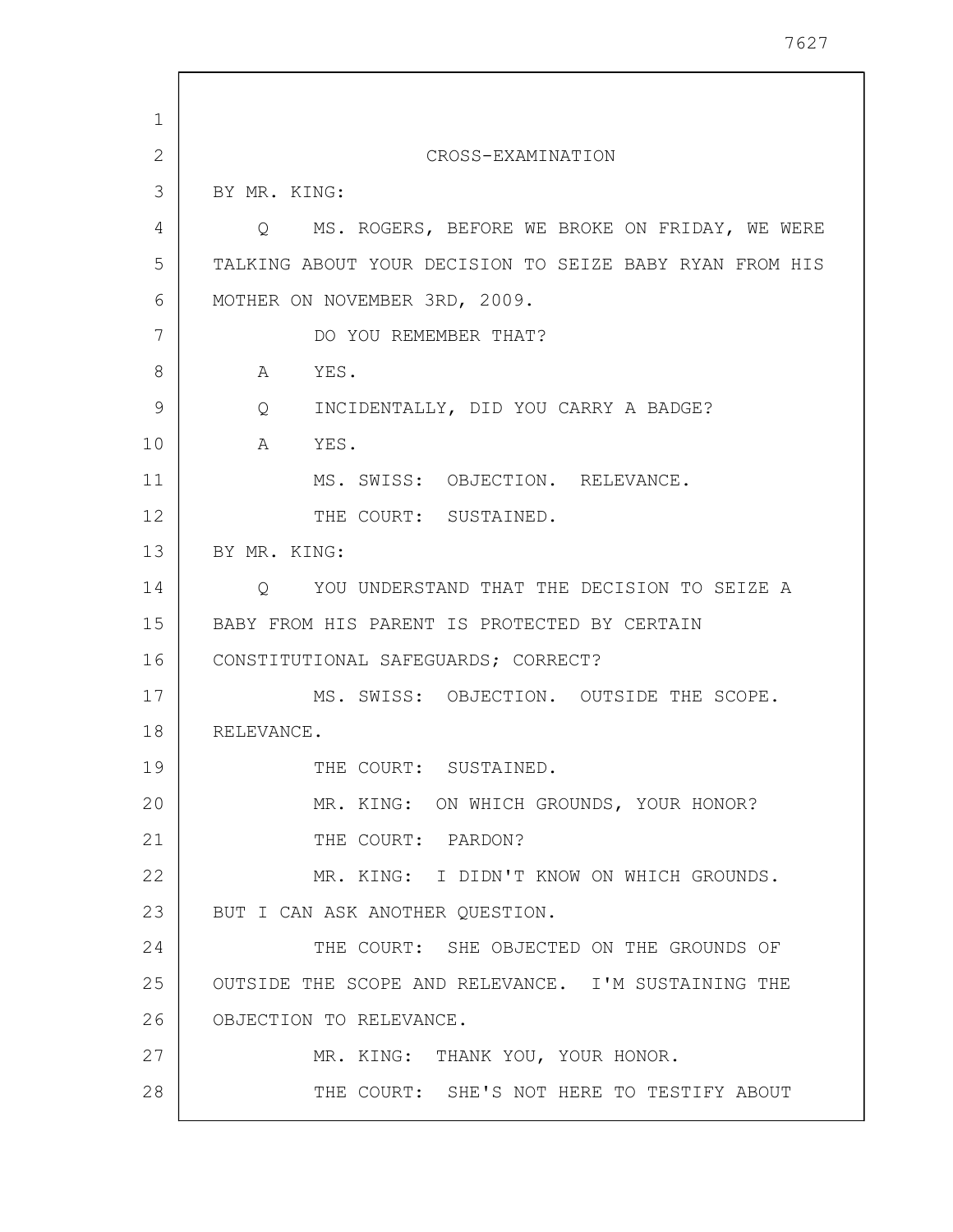1 2 3 4 5 6 7 8 9 10 11 12 13 14 15 16 17 18 19 20 21 22 23 24 25 26 27 28 CONSTITUTIONAL PRINCIPLES. MR. KING: OKAY. THANK YOU. BY MR. KING: Q DID YOU RECEIVE TRAINING AS A SOCIAL WORKER WITH REGARDS TO THE REQUIREMENTS PRIOR TO SEIZING A CHILD? A YES. Q YOUR HONOR, I'M SHOWING EXHIBIT NO. 437, BATES-STAMPED 006127. IT'S ALREADY BEEN ADMITTED INTO EVIDENCE. AS PART OF YOUR TRAINING TO BECOME A SOCIAL WORKER, YOU'RE TRAINED ON WHEN THERE'S A REQUIREMENT TO OBTAIN A WARRANT BEFORE SEIZING A CHILD; CORRECT? A YES. Q AND ON FRIDAY, YOU TESTIFIED AND TOLD US THAT YOU'RE NOT AWARE OF ANY TIME RESTRICTIONS ON YOUR DECISION TO SEIZE A BABY WITHOUT FIRST OBTAINING A WARRANT; CORRECT? A COULD YOU ASK THAT QUESTION AGAIN? Q SURE. DO YOU REMEMBER TELLING US ON FRIDAY THAT YOU HAVE NO INFORMATION THAT BEFORE MAKING A DETERMINATION TO SEIZE A BABY, THAT YOU HAVE TO DETERMINE WITHIN A CERTAIN TIME FRAME WHETHER OR NOT YOU HAVE TIME TO GO OUT AND OBTAIN A WARRANT? A SO YOU'RE ASKING IF I WAS AWARE THAT IT TOOK A FEW HOURS -- OR THE PROCEDURES TO OBTAIN A WARRANT? IS THAT WHAT YOU'RE -- Q NO. I'M JUST ASKING YOU, DO YOU REMEMBER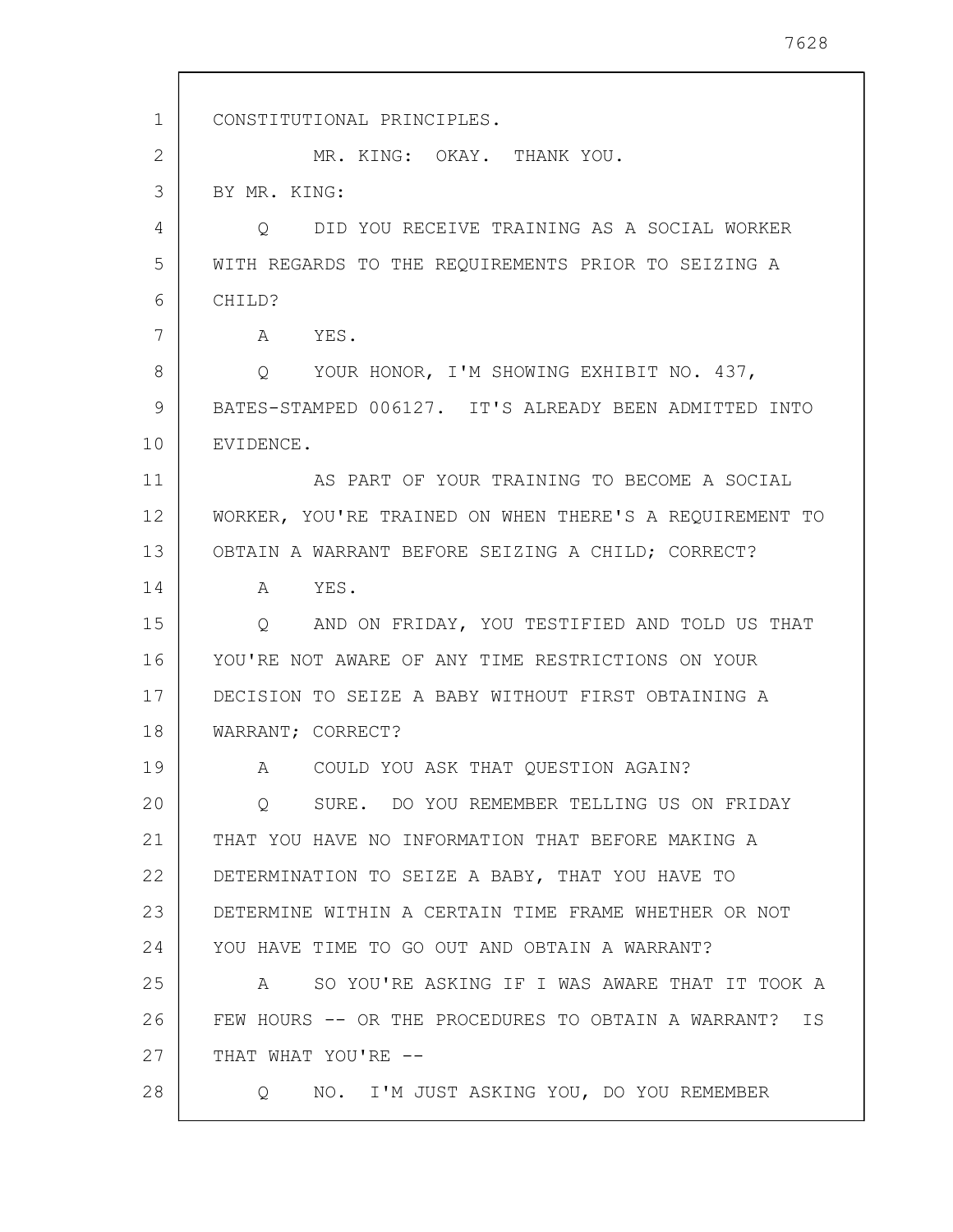1 2 3 4 5 6 7 8 9 10 11 12 13 14 15 16 17 18 19 20 21 22 23 24 25 26 27 28 TESTIFYING THAT YOU HAVE NO INFORMATION TO BELIEVE THAT THERE'S A CERTAIN TIME LIMIT THAT FACTORS INTO YOUR DECISION ON WHETHER OR NOT YOU NEED TO OBTAIN A WARRANT OR NOT PRIOR TO SEIZING A BABY? DO YOU REMEMBER THAT TESTIMONY? A THE WAY YOU'RE PHRASING IT, NO. Q OKAY. I'D LIKE TO SHOW YOU A PORTION OF YOUR TESTIMONY FROM FRIDAY. IF YOU COULD JUST TAKE A LOOK AT LINES 3 THROUGH 13 AND LET ME KNOW IF THAT REFRESHES YOUR RECOLLECTION AS TO YOUR TESTIMONY ON FRIDAY. A OKAY. I READ IT. Q OKAY. SO HAS YOUR MEMORY BEEN REFRESHED THAT ON FRIDAY YOU TOLD US THAT YOU DON'T HAVE ANY INFORMATION WHICH WOULD LEAD YOU TO BELIEVE THAT THERE'S A CERTAIN TIME FRAME FOR YOU TO CONSIDER WHETHER OR NOT THERE'S ENOUGH TIME TO OBTAIN A WARRANT BEFORE YOU SEIZE A BABY? DO YOU RECALL THAT TESTIMONY NOW? A YOUR QUESTION -- WELL, THE WAY HE'S ASKING IT IS DIFFERENT FROM WHEN HE PHRASED IT FOR ME. Q THE QUESTION IS JUST "YES" OR "NO," IF YOU REMEMBER? A THE WAY YOU'RE ASKING IT TODAY, NO. THE WAY HE ASKED IT LAST FRIDAY IS DIFFERENT. Q THAT'S FAIR ENOUGH. I'D LIKE TO DISPLAY EXHIBIT 406, BATES-STAMPED 5909. NOW, ISN'T IT TRUE THAT, IN FACT, IN DETERMINING WHETHER OR NOT THERE'S EXIGENT CIRCUMSTANCES BEFORE YOU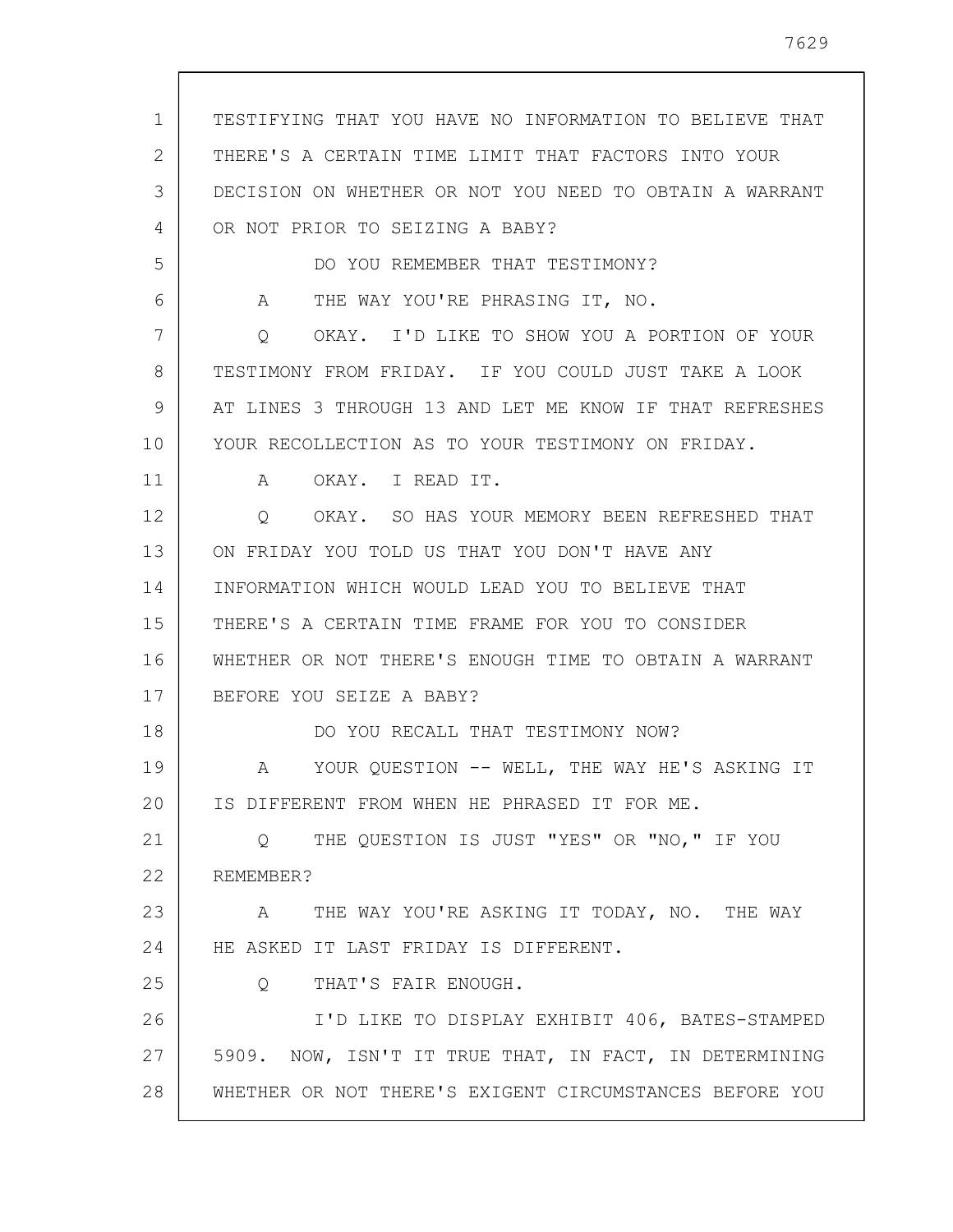1 2 3 4 5 6 7 8 9 10 11 12 13 14 15 16 17 18 19 20 21 22 23 24 25 26 27 28 CAN SEIZE A CHILD, USUALLY A SOCIAL WORKER HAS TO ASK HERSELF, "DO I HAVE ENOUGH TIME IN ORDER TO OBTAIN A WARRANT BEFORE SEVERE BODILY INJURY WILL RESULT TO THIS CHILD?" A AS A SOCIAL WORKER, WE DO HAVE TO ASSESS, WE HAVE TO DETERMINE, WE HAVE TO CONDUCT INVESTIGATIONS TO DETERMINE IF EXIGENT CIRCUMSTANCES ARE PRESENT. AND IF THEY ARE PRESENT, THEN WE'RE NOT SEEKING A WARRANT AT THAT TIME. Q OKAY. SO YOUR TESTIMONY IS THAT AS LONG AS I HAVE EXIGENCY, I DON'T NEED TO DETERMINE IF I NEED A WARRANT; CORRECT? A AS LONG AS WE HAVE EXIGENCY AS WELL AS CONSENT FROM THE PARENT, YES. Q WELL, LET'S TAKE A SITUATION WHERE YOU DON'T HAVE CONSENT FROM THE PARENT, LIKE HERE. ON NOVEMBER 3, 2009, YOU DIDN'T OBTAIN CONSENT FROM MS. DUVAL TO SEIZE HER CHILD, DID YOU? A NO, WE HAD EXIGENCY. Q OKAY. SO IN A SITUATION WHERE WE HAVE EXIGENCY WITH NO CONSENT, DO YOU HAVE TO ASK YOURSELF "IS THERE ENOUGH TIME FOR ME TO GO AND OBTAIN A WARRANT?" A A WARRANT IS NOT NECESSARY WHEN YOU HAVE EXIGENT CIRCUMSTANCES PRESENT. THAT'S HOW WE'RE TRAINED. Q OKAY. SO WHEN WE LOOK AT THIS EXHIBIT HERE WHICH SAYS: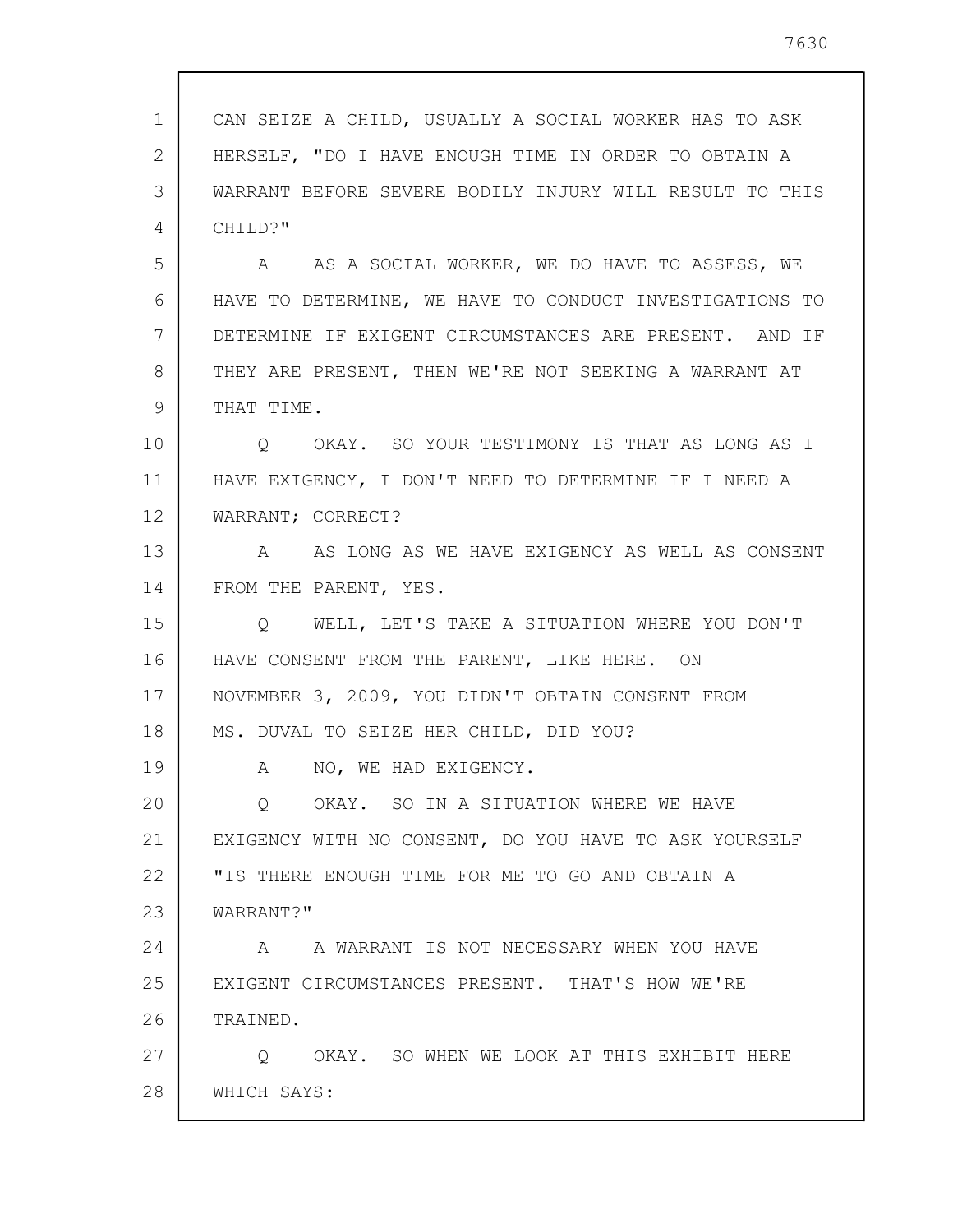1 2 3 4 5 6 7 8 9 10 11 12 13 14 15 16 17 18 19 20 21 22 23 24 25 26 27 28 "WHEN A CSW DOES NOT HAVE TIME TO OBTAIN A WARRANT OR COURT ORDER BECAUSE OF IMMEDIATE RISK OF HARM TO THE CHILD. "BEFORE ACTING ON THE BASIS OF EXIGENT CIRCUMSTANCES, A CSW MUST ALWAYS ASK, 'DO I HAVE TIME TO GET A WARRANT OR A COURT ORDER BEFORE THE CHILD WILL LIKELY SUFFER SERIOUS PHYSICAL INJURY?' "USUALLY THREE TO SIX HOURS." IS THIS CONSISTENT OR INCONSISTENT WITH YOUR TRAINING? A THAT'S DEFINITELY A TRAINING -- THAT IS INFORMATION THAT WAS MOST LIKELY PROVIDED IN THE TRAINING, YES. Q THANK YOU. NOW, YOU ALSO TRAINED ON THE DEFINITION OF EXIGENT CIRCUMSTANCES; CORRECT? A YES. Q OKAY. AND: "EXIGENT CIRCUMSTANCES, FEDERAL DEFINITION: CSW CAN ACT WITHOUT A WARRANT OR COURT ORDER IF THE CSW HAS REASONABLE CAUSE TO BELIEVE CHILD IS IN IMMINENT DANGER OF SERIOUS BODILY INJURY." IS THAT CORRECT? A YES. Q AND YOU ALSO HAVE TO DETERMINE IF: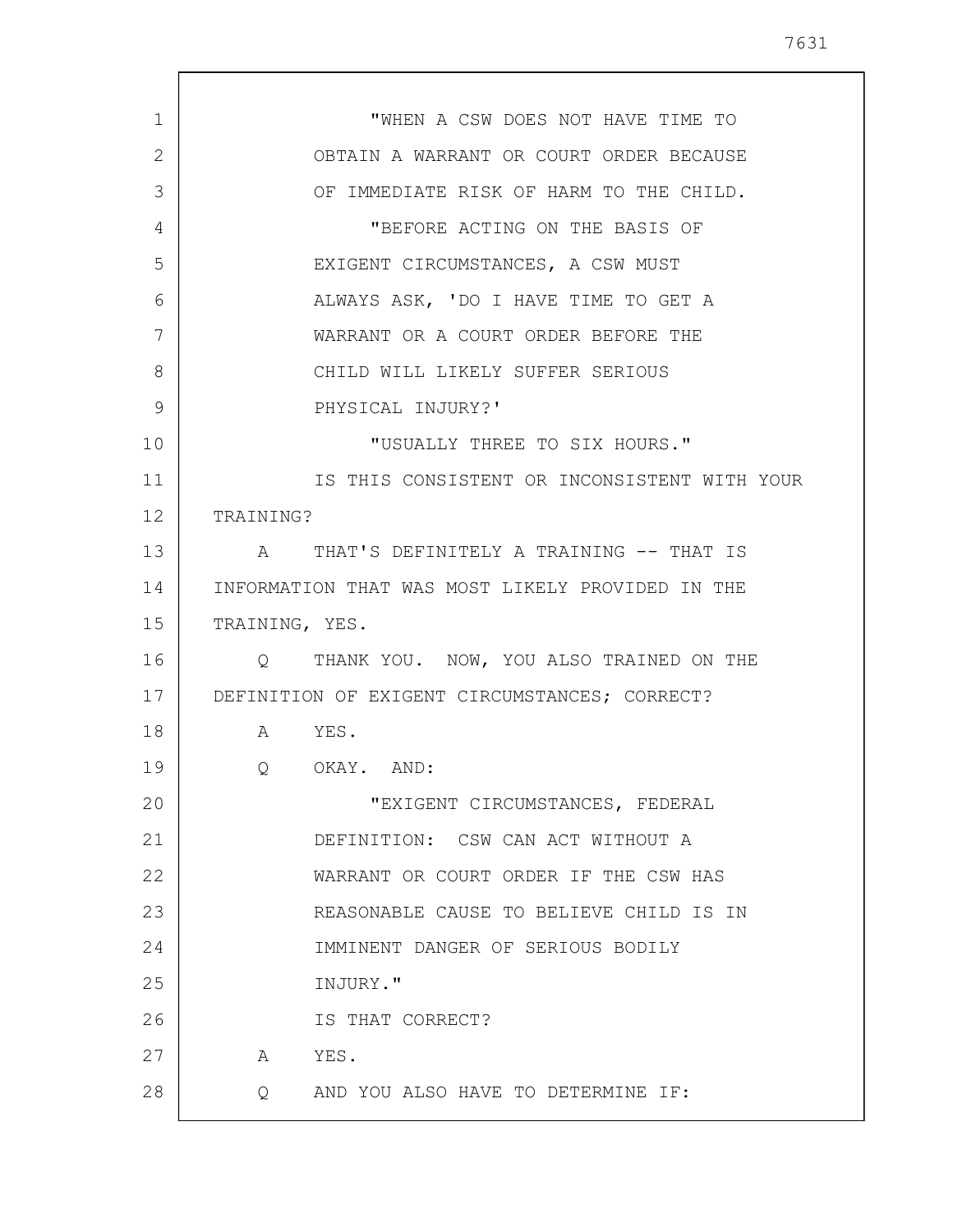| 1  | "THE SCOPE OF THE INTRUSION IS                        |
|----|-------------------------------------------------------|
| 2  | REASONABLY NECESSARY TO PREVENT THAT                  |
| 3  | SPECIFIC INJURY."                                     |
| 4  | CORRECT?                                              |
| 5  | $\mathbb A$<br>YES.                                   |
| 6  | NOW, WE ALSO READ THAT:<br>$Q \qquad \qquad$          |
| 7  | "TO PLACE A CHILD IN PROTECTIVE                       |
| 8  | CUSTODY, THERE HAS TO BE SOME PHYSICAL                |
| 9  | EVIDENCE OR SOME INFORMATION RIGHT THEN               |
| 10 | AND THERE THAT WE CAN SEE THAT THE                    |
| 11 | CHILD IS AT RISK."                                    |
| 12 | DO YOU AGREE WITH THAT STATEMENT?                     |
| 13 | A<br>YES.                                             |
| 14 | NOW, WE TALKED A MOMENT AGO ABOUT THE SPECIFIC<br>Q   |
| 15 | INJURY REQUIREMENT.                                   |
| 16 | WHAT WAS THE SPECIFIC INJURY THAT YOU WERE            |
| 17 | TRYING TO AVERT BY SEIZING MS. DUVAL'S BABY ON        |
| 18 | NOVEMBER 3RD OF 2009?                                 |
| 19 | WHEN WE PLACED BABY RYAN INTO PROTECTIVE              |
| 20 | CUSTODY, WE WERE BASING THAT OFF OF THE INFORMATION   |
| 21 | THAT WAS PROVIDED IN EVIDENCE OBTAINED THAT INDICATED |
| 22 | THAT HE WAS IN IMMEDIATE IMMINENT -- IN IMMEDIATE --  |
| 23 | POTENTIAL IMMINENT DANGER OF SUFFERING FROM A SEVERE  |
| 24 | PHYSICAL INJURY.                                      |
| 25 | MR. KING: I'M GOING TO OBJECT, YOUR HONOR, AS         |
| 26 | NONRESPONSIVE. MOVE TO STRIKE.                        |
| 27 | THE COURT: THE OBJECTION IS OVERRULED.                |
| 28 | MOTION TO STRIKE IS GRANTED -- I MEAN THE MOTION TO   |
|    |                                                       |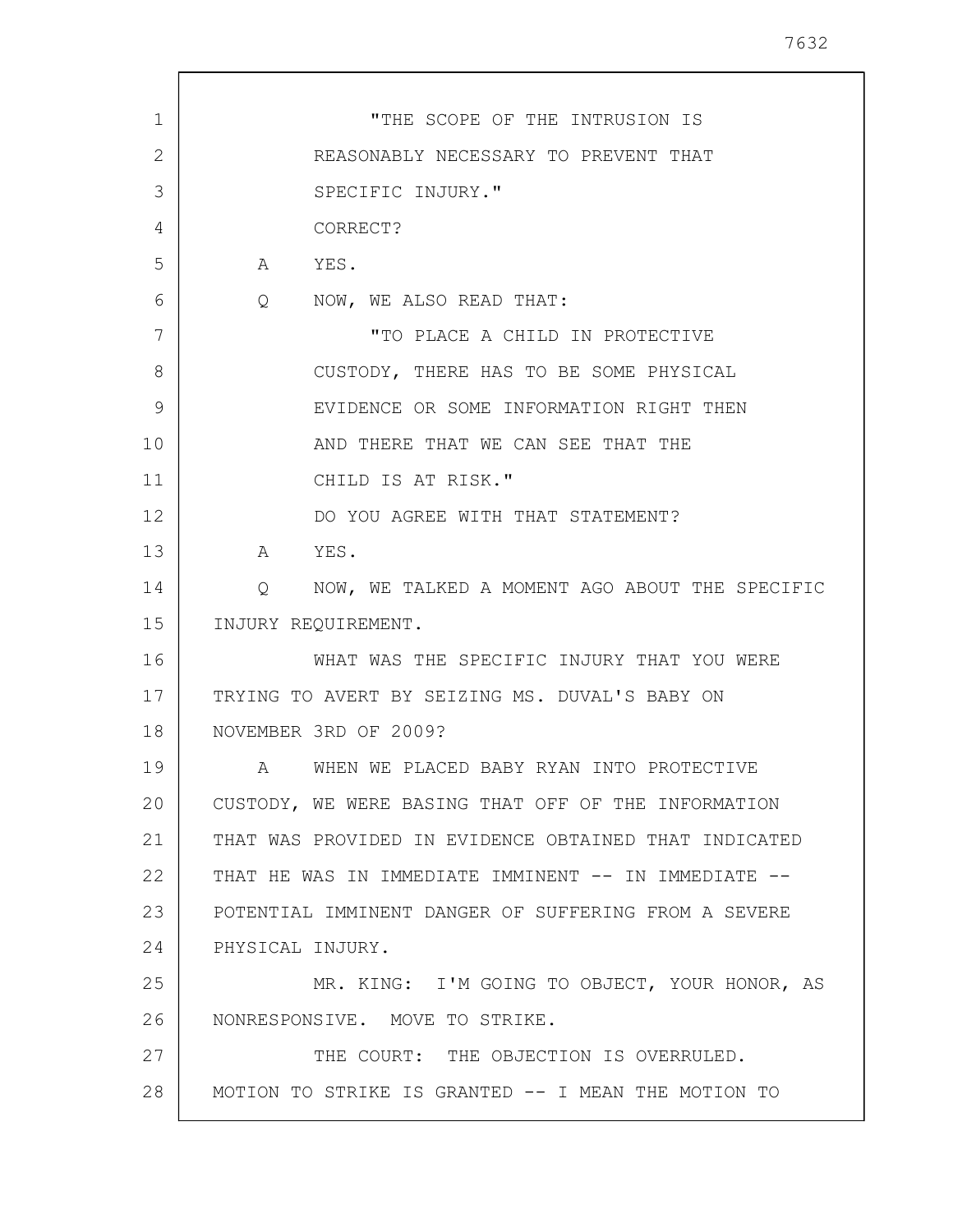| $\mathbf 1$ | STRIKE IS DENIED.                                           |
|-------------|-------------------------------------------------------------|
| 2           | YOU CAN FOLLOW UP.                                          |
| 3           | MR. KING: SURE.                                             |
| 4           | BY MR. KING:                                                |
| 5           | MAYBE I MISUNDERSTOOD YOUR ANSWER.<br>O                     |
| 6           | WHAT EXACTLY WAS THE SPECIFIC INJURY THAT YOU               |
| 7           | WERE TRYING TO AVERT?                                       |
| 8           | YOU'RE REFERRING TO AN INJURY. I'M REFERRING<br>$\mathbb A$ |
| 9           | TO THE IMMINENT DANGER THAT BABY RYAN WAS IN GIVEN HIS      |
| 10          | CURRENT CONDITION IN WHICH HE WAS DIAGNOSED WITH            |
| 11          | FAILURE TO THRIVE, ENVIRONMENTAL PURPOSES.                  |
| 12          | GOING BACK TO BATES 5909 OF THE SAME EXHIBIT:<br>Q          |
| 13          | "A CSW MUST ALWAYS ASK 'DO I HAVE                           |
| 14          | TIME TO GET A WARRANT OR COURT ORDER                        |
| 15          | BEFORE THE CHILD WILL SUFFER SERIOUS                        |
| 16          | PHYSICAL INJURY?'"                                          |
| 17          | DO YOU AGREE WITH THAT STATEMENT?                           |
| 18          | A<br>YES.                                                   |
| 19          | NOW SHOWING YOU EXHIBIT 406, BATES-STAMPED<br>Q             |
| 20          | 005907:                                                     |
| 21          | "A CSW CAN ACT WITHOUT A WARRANT                            |
| 22          | OR COURT ORDER IF THE CSW HAS                               |
| 23          | REASONABLE CAUSE TO BELIEVE THE CHILD                       |
| 24          | IS IN IMMINENT DANGER OF SERIOUS BODILY                     |
| 25          | INJURY."                                                    |
| 26          | SO MY QUESTION TO YOU IS WHAT IS THE SERIOUS                |
| 27          | BODILY INJURY THAT YOU WERE TRYING TO AVERT?                |
| 28          | IT WAS BROUGHT TO MY ATTENTION -- WE WERE MADE<br>A         |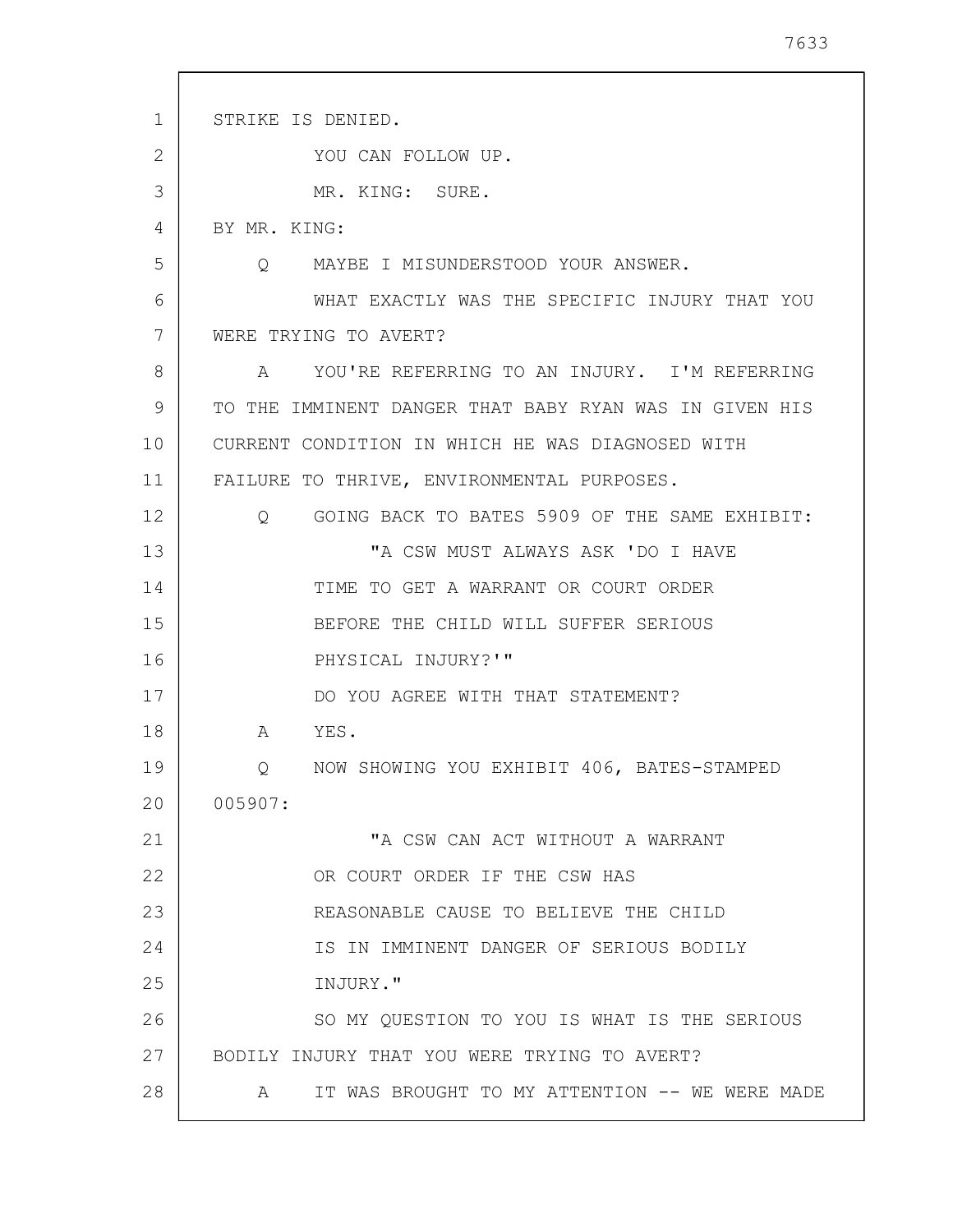| $\mathbf{1}$ | AWARE THAT WHEN YOU HAVE A CONDITION SUCH AS FAILURE TO      |
|--------------|--------------------------------------------------------------|
| 2            | THRIVE, THAT IT CAN POTENTIALLY CAUSE SOME SERIOUS           |
| 3            | IRREVERSIBLE OR PERMANENT DAMAGE TO YOUR DEVELOPMENT,        |
| 4            | TO YOUR PHYSICAL WELL-BEING, ALSO IMPACTING THE BRAIN        |
| 5            | DEVELOPMENT.                                                 |
| 6            | SO WE WERE LOOKING AT THE PHYSICAL SEVERE                    |
| 7            | INJURIES THAT RYAN COULD SUFFER FROM OR THAT CONTINUED       |
| 8            | TO SUFFER FROM.                                              |
| 9            | OKAY. DID YOU HAVE ANY INFORMATION BEFORE YOU<br>Q           |
| 10           | THAT RYAN WAS SUFFERING FROM ANY OF THOSE PHYSICAL           |
| 11           | INJURIES WITHIN SIX HOURS OF YOUR DECISION TO DETAIN         |
| 12           | HIM?                                                         |
| 13           | NO, THERE WAS NO DOCTOR THAT SAID HE WAS GOING<br>A          |
| 14           | TO SUFFER ANY BRAIN DAMAGE OR ANYTHING LIKE THAT. THEY       |
| 15           | SAID THE POTENTIAL DANGER WAS THERE.                         |
| 16           | OKAY. BUT NO DOCTOR TOLD YOU THAT IT'S SO<br>$\circ$         |
| 17           | IMMINENT THAT WITHIN SIX HOURS, IF YOU DON'T DETAIN          |
| 18           | THIS BABY, HE'S GOING TO SUFFER SEVERE BODILY INJURY;        |
| 19           | CORRECT?                                                     |
| 20           | MS. SWISS: OBJECTION. ASKED AND ANSWERED.                    |
| 21           | THE COURT: OVERRULED.                                        |
| 22           | THE WITNESS: WE DID -- OKAY. WHAT IS YOUR                    |
| 23           | QUESTION? BECAUSE YOU --                                     |
| 24           | BY MR. KING:                                                 |
| 25           | I'M SORRY. I HAVE TO WAIT UNTIL YOU ANSWER.<br>$Q_{\rm max}$ |
| 26           | BUT I'M JUST ASKING THAT YOU ANSWER MY QUESTION AS TO        |
| 27           | WHETHER OR NOT THERE WAS ANY DOCTOR THAT TOLD YOU THAT       |
| 28           | IF YOU DID NOT ACT AND SEIZE THIS BABY WITHIN SIX HOURS      |

 $\sqrt{ }$ 

 $\overline{\phantom{a}}$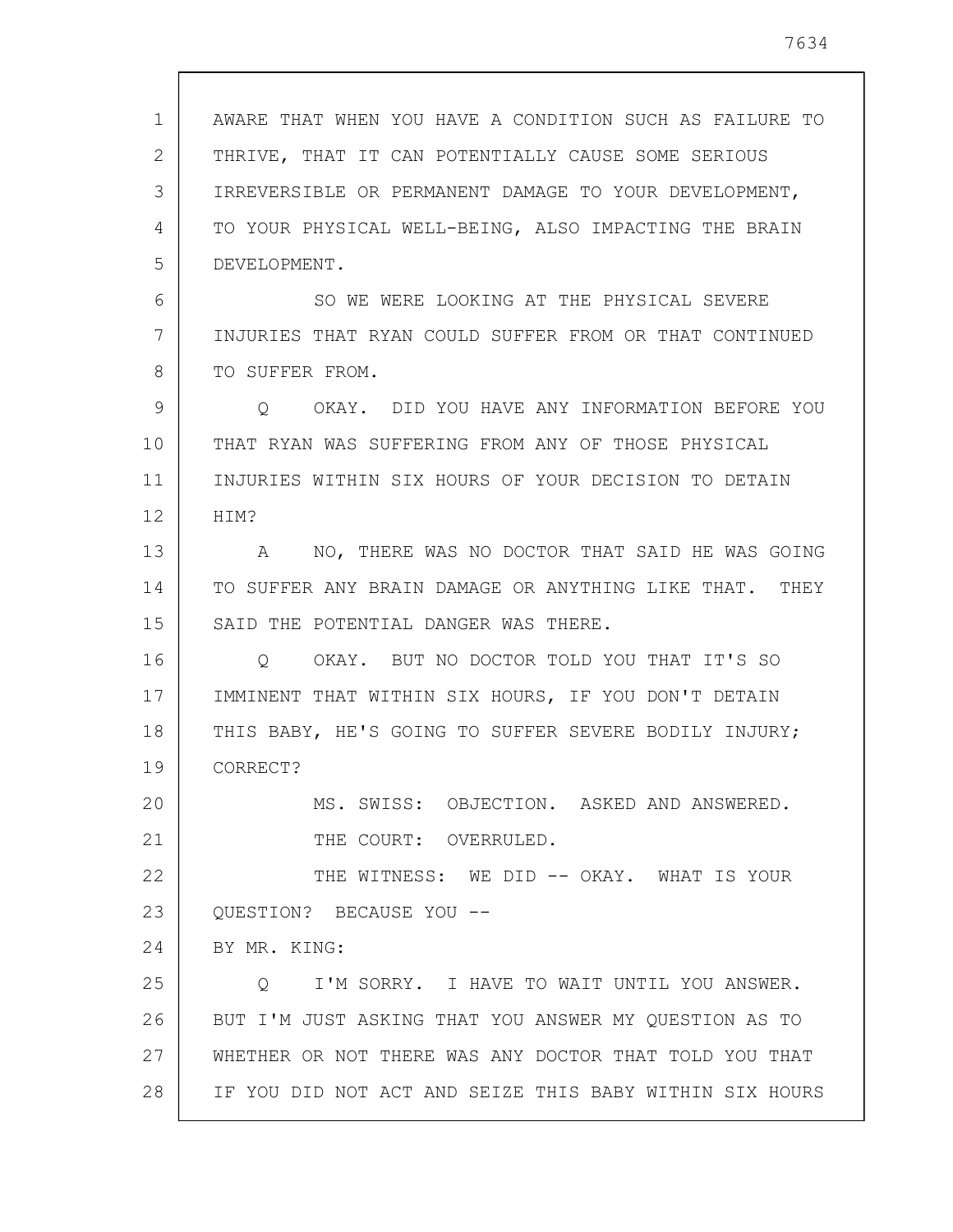| $\mathbf{1}$ | HE'S GOING TO SUFFER SEVERE BODILY INJURY.                        |
|--------------|-------------------------------------------------------------------|
| 2            | IS THERE ANY DOCTOR THAT TOLD YOU THAT?                           |
|              |                                                                   |
| 3            | THERE'S NO DOCTOR THAT SAID THAT, NO.<br>A                        |
| 4            | THANK YOU.<br>$Q \qquad \qquad$                                   |
| 5            | I'D LIKE TO DISPLAY EXHIBIT 408, BATES 005917.                    |
| 6            | MS. ROGERS, WOULD YOU AGREE WITH ME THAT                          |
| 7            | SERIOUS DOES NOT ALWAYS EQUAL EXIGENT?                            |
| 8            | THAT'S WHAT THIS -- YES.<br>$\mathbb A$                           |
| 9            | I CAN HAVE A SERIOUS INJURY, BUT IF IT'S NOT<br>$Q \qquad \qquad$ |
| 10           | EXIGENT, IT DOESN'T JUSTIFY THE SEIZURE; CORRECT?                 |
| 11           | THAT'S CORRECT.<br>A                                              |
| 12           | $Q_{\rm max}$<br>THANK YOU.                                       |
| 13           | AND IN FACT, IF THERE IS TIME TO GET A WARRANT                    |
| 14           | BEFORE THE CHILD WILL BE HARMED, THE RISK OF HARM                 |
| 15           | CANNOT BE DEEMED IMMEDIATE OR IMMINENT DESPITE THE TYPE           |
| 16           | OF ALLEGATION.                                                    |
| 17           | TRUE?                                                             |
| 18           | IN THIS PARTICULAR CASE, THAT -- OKAY.<br>A                       |
| 19           | Q WELL, I'M JUST ASKING IS THAT A TRUE                            |
| 20           | STATEMENT?                                                        |
| 21           | A YOU'RE READING THE FORM. YES, THAT'S ON                         |
| 22           | THERE.                                                            |
| 23           | Q OKAY. AND IT'S CONSISTENT WITH YOUR TRAINING;                   |
| 24           | CORRECT?                                                          |
| 25           | A YES. THAT'S PART OF IT, YES.                                    |
| 26           | I'D LIKE TO DISPLAY EXHIBIT 408, BATES 005920.<br>$Q_{\rm max}$   |
| 27           | NOW, WHERE WE DO HAVE EXIGENT CIRCUMSTANCES,                      |
| 28           | IT MUST BE DOCUMENTED; CORRECT?                                   |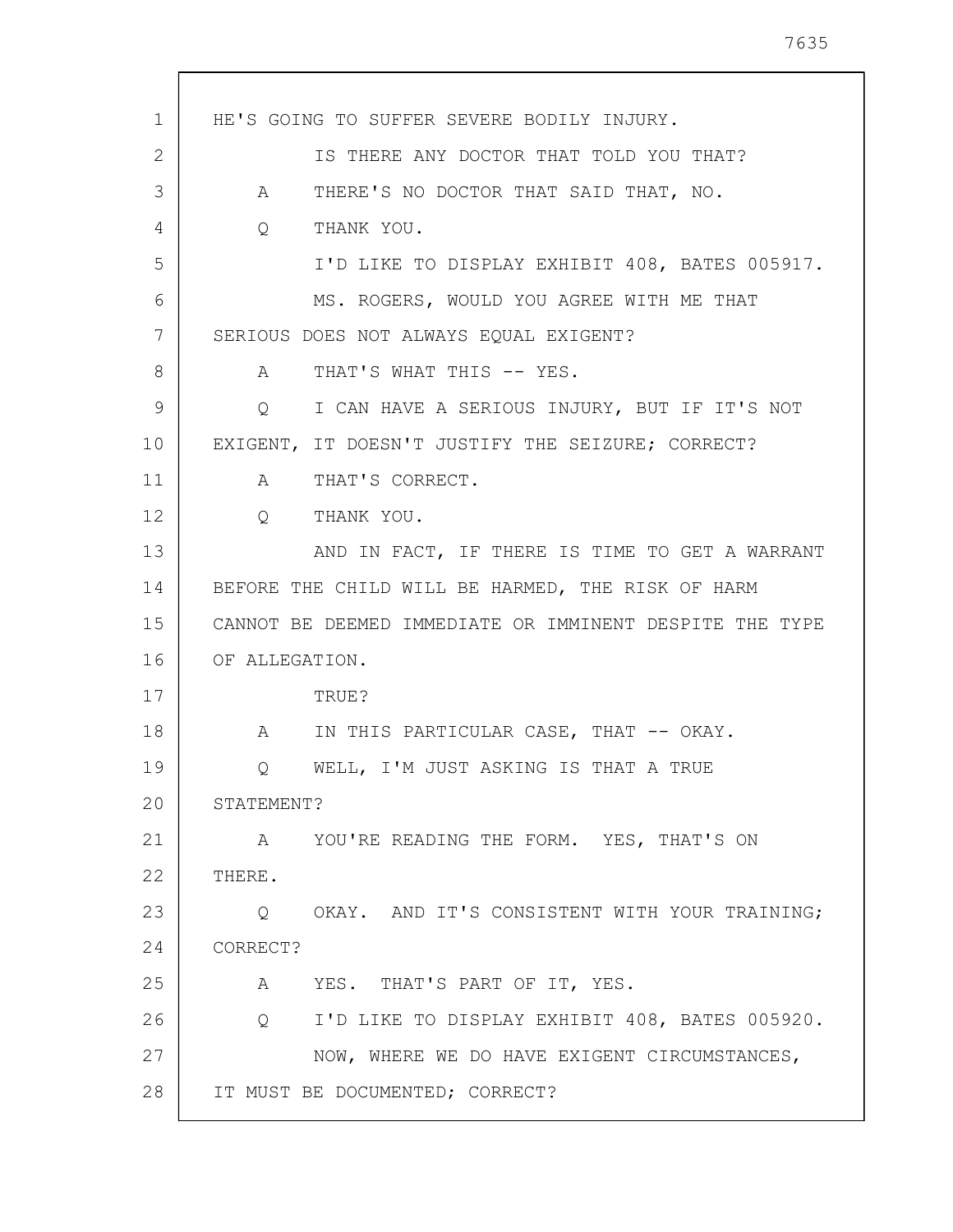1 2 3 4 5 6 7 8 9 10 11 12 13 14 15 16 17 18 19 20 21 22 23 24 25 26 27 28 A YOU'RE ASKING SHOULD EXIGENT CIRCUMSTANCES BE DOCUMENTED? Q THAT'S MY QUESTION. A YES, THEY SHOULD. Q OKAY. AND YOUR ANSWER IS YES; CORRECT? A YES, WE SHOULD HAVE SOME INFORMATION OR EVIDENCE, DOCUMENTATION, SOMETHING. Q RIGHT. AND AS A CSW, YOU'RE FAMILIAR WITH THE DELIVERED SERVICE LOGS; CORRECT? A AS A SUPERVISING CHILDREN'S SOCIAL WORKER, YES, I'M FAMILIAR WITH THE CONTACT LOGS. Q CONTACT LOGS; CORRECT? A YES. Q AND THAT'S WHERE THE EXIGENT CIRCUMSTANCES SHOULD BE DOCUMENTED; CORRECT? A THAT'S ONE PLACE WHERE THEY COULD BE DOCUMENTED, YES. Q IN THIS PARTICULAR CASE, WHEN BABY RYAN WAS SEIZED ON NOVEMBER 3RD OF 2009, WERE THE EXIGENT CIRCUMSTANCES DOCUMENTED IN THE DELIVERED SERVICE LOGS? A I'D HAVE TO REVIEW THAT INFORMATION. Q THAT'S EXHIBIT 82. YOU SHOULD HAVE IT IN FRONT OF YOU, IN THE BINDERS. A EXHIBIT 82? Q I CAN PROBABLY TURN TO THAT PAGE FOR YOU. YOU HAVE EXHIBIT 82 IN FRONT OF YOU. IF YOU LIKE, YOU CAN GO TO THE DATE OF NOVEMBER 3RD, 2009, AND -- IT SHOULD BE ON PAGE BATES-STAMPED 001495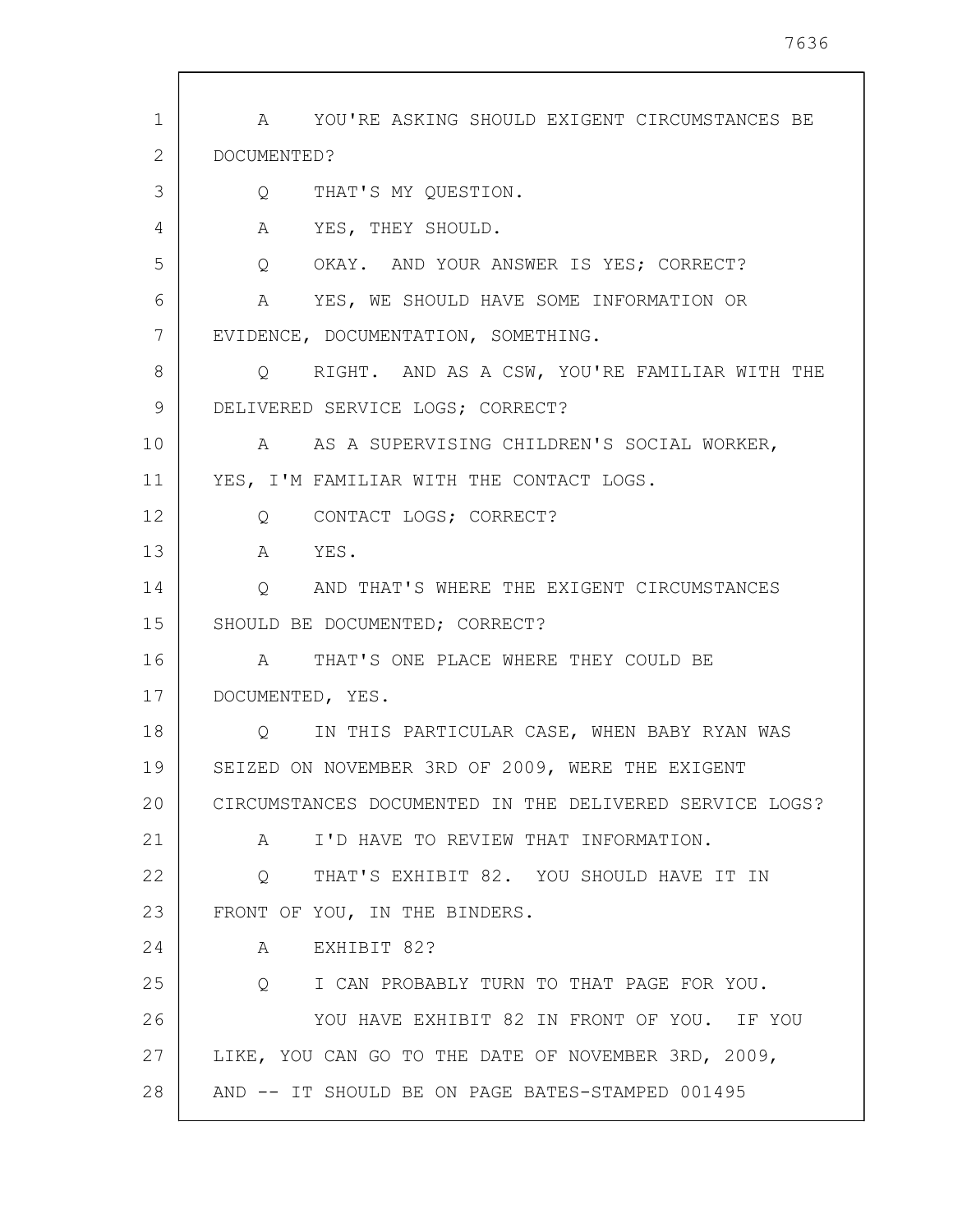1 2 3 4 5 6 7 8 9 10 11 12 13 14 15 16 17 18 19 20 21 22 23 24 25 26 27 28 THROUGH 001496. IF YOU CAN TAKE A LOOK AT THOSE AND LET ME KNOW IF YOUR MEMORY HAS BEEN REFRESHED WITH REGARDS TO WHETHER OR NOT ANY EXIGENT CIRCUMSTANCES WERE DOCUMENTED AFTER BABY RYAN WAS SEIZED. A OKAY. I'VE READ IT. Q DO YOU DOCUMENT ANYWHERE IN THE DELIVERED SERVICE LOGS ON NOVEMBER 3, 2009 -- YOU, MS. NELSON --A I'M MS. ROGERS. Q I'M SORRY, MS. ROGERS. MS. NELSON IS COMING UP LATER TODAY. I'M ON HER MIND -- I'M SORRY. SHE'S ON MY MIND. I'LL START ALL OVER. A COME BACK TO ME. Q I'M COMING BACK. DO YOU, MS. ROGERS, DOCUMENT ANYWHERE IN THE DELIVERED SERVICE LOGS WHAT THE EXIGENT CIRCUMSTANCES WERE WHEN YOU DETAINED BABY RYAN ON NOVEMBER 3, 2009? A YOU'RE ASKING IF I DOCUMENTED SOMETHING? Q DID YOU? A NO, I DID NOT DOCUMENT IT. Q OKAY. I'M GOING TO SHOW YOU EXHIBIT 409, BATES-STAMPED 005925, WHICH INDICATES: "BE SURE TO DOCUMENT YOUR EFFORTS BY PROVIDING ACCURATE, DETAILED, AND UPDATED INFORMATION IN THE CONTACTS ON CWS/CMS. IF IT ISN'T IN YOUR NOTES, DID IT REALLY HAPPEN?" IS THAT ALSO PART OF YOUR TRAINING, WHERE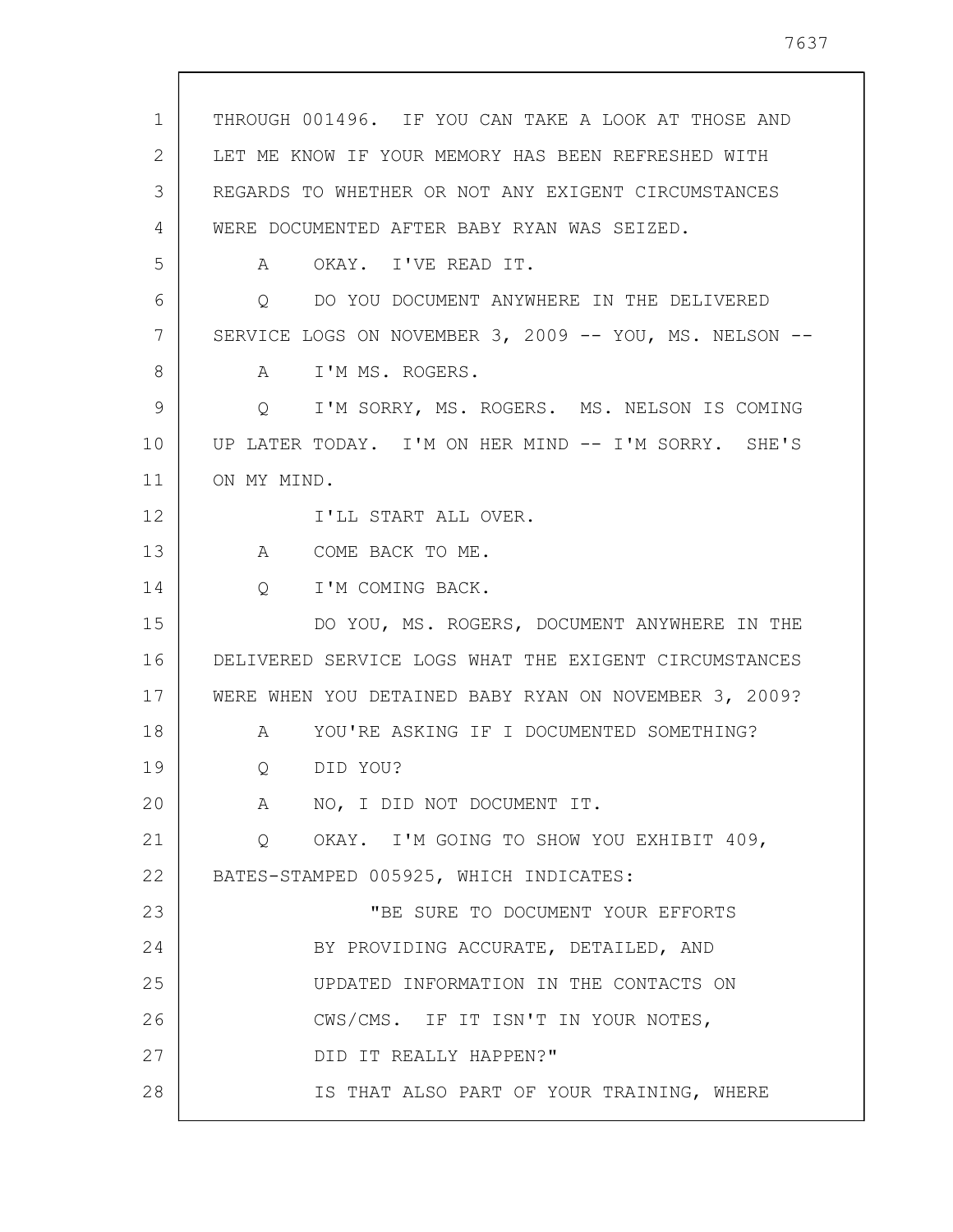1 2 3 4 5 6 7 8 9 10 11 12 13 14 15 16 17 18 19 20 21 22 23 24 25 26 27 28 YOU'RE ACTUALLY TRAINED -- THERE'S A STATEMENT THERE IN QUOTES: "IF IT ISN'T IN YOUR NOTES, DID IT REALLY HAPPEN?" A THAT SAYS THAT, BUT IT'S IN THE NOTES. Q I'M SORRY? A IT'S IN THE NOTES, THE INFORMATION THAT WE BASED OUR DECISION TO PLACE THE CHILD INTO CUSTODY. YOU'RE JUST ASKING IF I WROTE THE CONTACT? Q YES, I'M JUST ASKING BECAUSE IT SAYS: "BE SURE TO DOCUMENT YOUR EFFORTS BY PROVIDING ACCURATE, DETAILED, AND UPDATED INFORMATION IN THE CONTACTS ON CWS/CMS." SO I JUST WANT TO KNOW IF YOU DOCUMENTED IT YOURSELF. A AS THE SUPERVISORS, WE TYPICALLY DON'T DOCUMENT. WE WOULD DOCUMENT IF WE'RE DOING -- IF I HAD CONDUCTED THE DIRECT INVESTIGATION, I MOST LIKELY MAY HAVE DOCUMENTED IT. BUT MY WORKER DID THE DIRECT INVESTIGATION. Q OKAY. AND YOUR WORKER IS MS. SUSAN PENDER; CORRECT? A YES, AND WE ALSO WERE WORKING WITH OUR PUBLIC HEALTH NURSE AS WELL. Q OKAY. I'M SURE THEY'LL BE TESTIFYING. A OKAY. YOU'RE ASKING. Q I'D LIKE TO GO TO EXHIBIT 436, BATES 006125.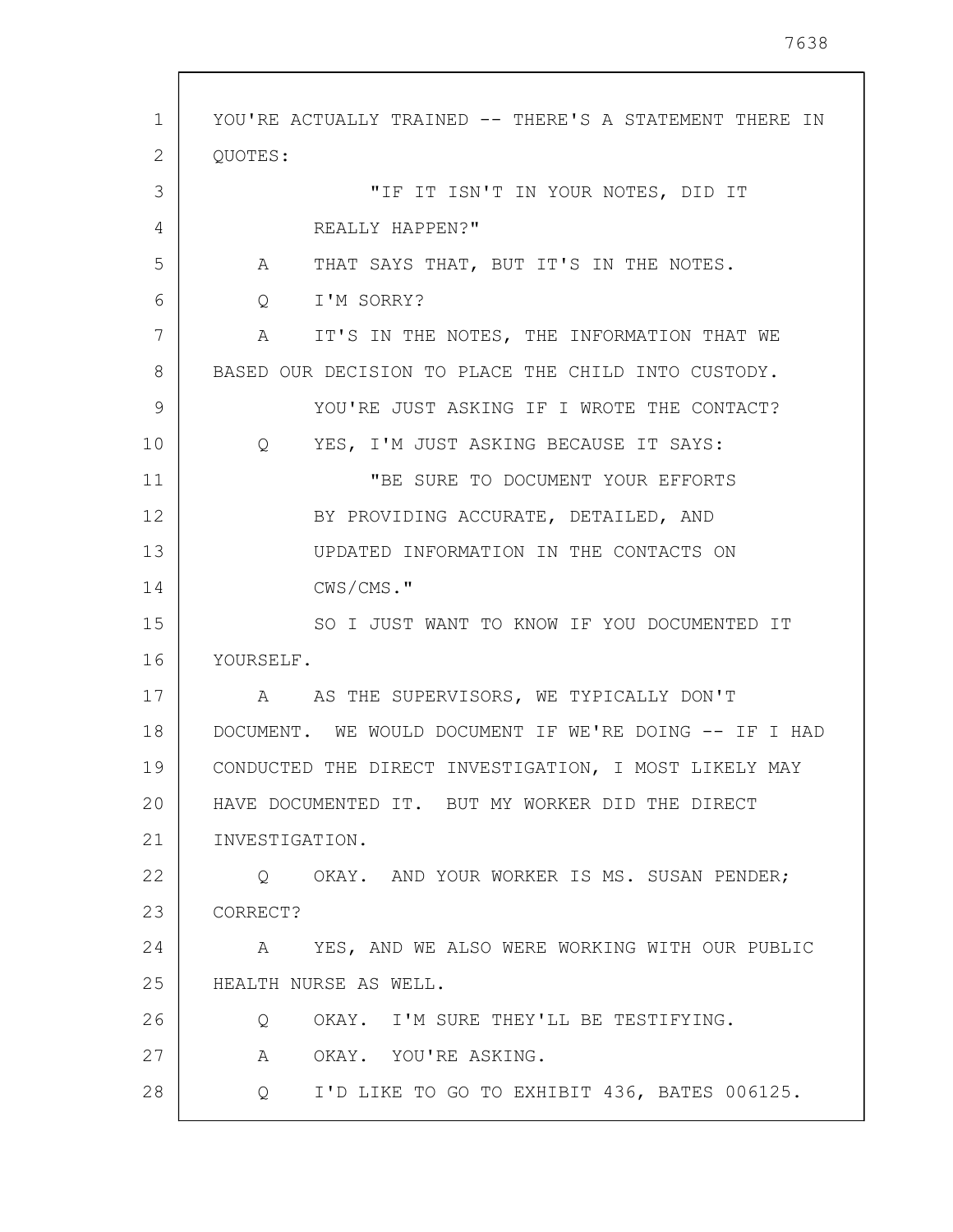1 2 3 4 5 6 7 8 9 10 11 12 13 14 15 16 17 18 19 20 21 22 23 24 25 26 27 28 YOU'RE ALSO TRAINED THAT: "DELAYS, INCLUDING WAITING TO ACT UNTIL A TDM IS CONDUCTED OR AFTER A SAFETY PLAN HAS BEEN IMPLEMENTED, NEGATES CLAIMS OF IMMEDIATE HARM." IS THAT CORRECT? A YES. Q SO IF YOU HAVE EXIGENT CIRCUMSTANCES, YOU SHOULDN'T WAIT UNTIL THE TDM; CORRECT? A WHEN YOU HAVE EXIGENT CIRCUMSTANCES, WE MAY HAVE CONDUCTED A TDM. Q OKAY. WELL, MY POINT IS THIS, IF YOU HAVE EXIGENT CIRCUMSTANCES BEFORE A TDM, YOU DON'T WAIT UNTIL THE TDM; CORRECT? A WE RECEIVED THE INFORMATION -- WE SCHEDULED THE TDM IN ADVANCE BECAUSE WE KNEW WE WOULD BE ABLE TO RECEIVE THE MEDICAL ASSESSMENTS AND RESULTS ON THAT DAY. MR. KING: I'M GOING TO OBJECT AS NONRESPONSIVE AND MOVE TO STRIKE. THE COURT: THE UNDERLYING OBJECTION NONRESPONSIVE IS SUSTAINED. THE MOTION TO STRIKE IS GRANTED. THE ANSWER WILL BE ORDERED STRICKEN AND THE JURY DISREGARD IT. GO AHEAD. BY MR. KING: Q DO YOU AGREE THAT DELAYS, INCLUDING WAITING TO ACT UNTIL A TDM IS CONDUCTED, MAY WEAKEN A CLAIM OF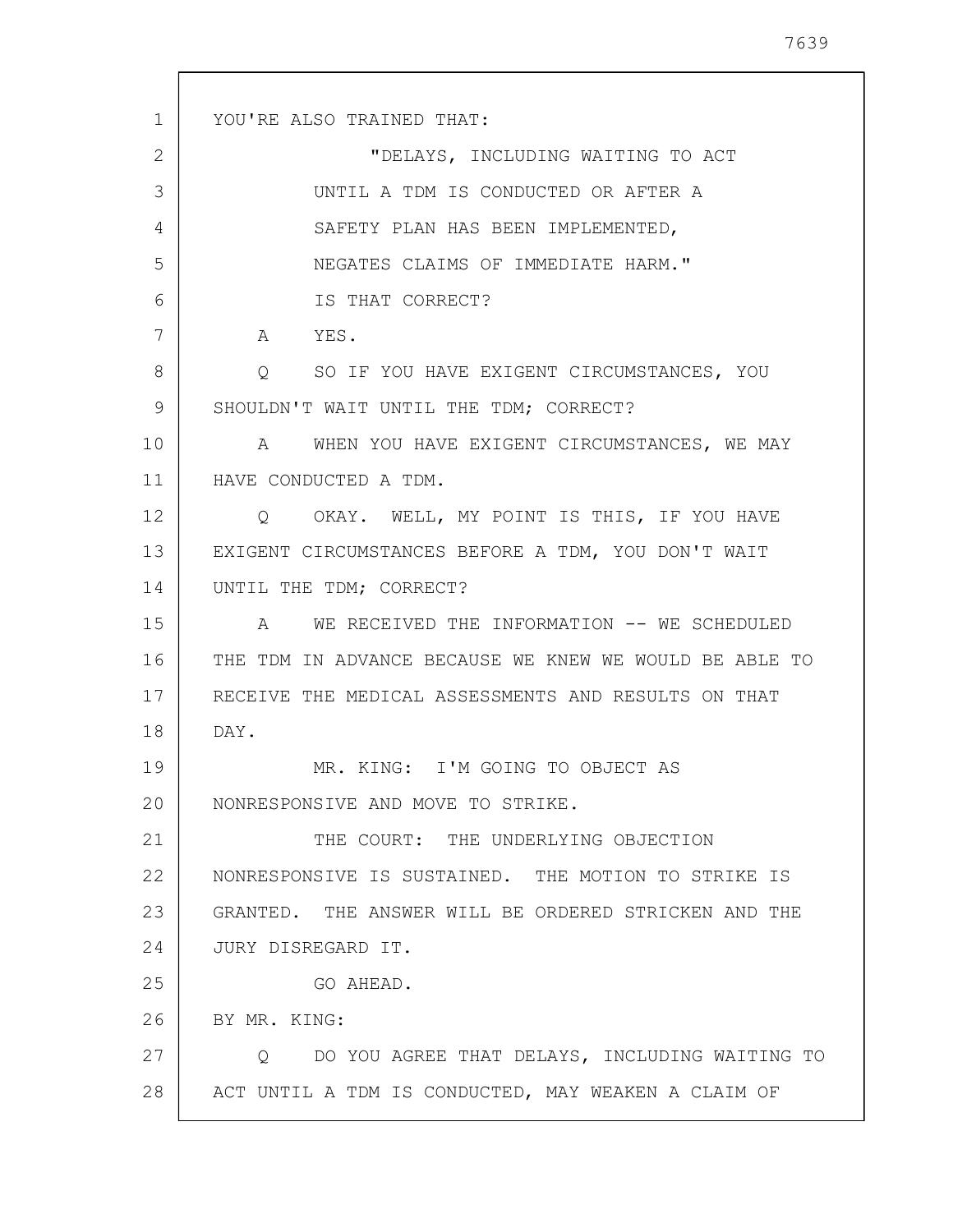| $\mathbf{1}$ | EXIGENT CIRCUMSTANCES?                                |
|--------------|-------------------------------------------------------|
|              |                                                       |
| 2            | DO YOU AGREE WITH THAT?                               |
| 3            | A THAT'S POSSIBLE.                                    |
| 4            | Q GOING TO EXHIBIT 407, BATES 005915.                 |
| 5            | "CSWS CAN ONLY RELY ON SPECIFIC                       |
| 6            | AND ARTICULABLE EVIDENCE, AND OF                      |
| 7            | PARTICULAR IMPORTANCE IS THE                          |
| 8            | RELIABILITY OF THE EVIDENCE."                         |
| 9            | WOULD YOU AGREE WITH THAT STATEMENT?                  |
| 10           | A YES.                                                |
| 11           | Q NOW GOING TO EXHIBIT 409, BATES-STAMPED             |
| 12           | 005922.                                               |
| 13           | "CONSEQUENCES OF VIOLATING A                          |
| 14           | WARRANT REQUIREMENT.                                  |
| 15           | "POTENTIAL CIVIL LIABILITY FOR                        |
| 16           | SOCIAL WORKERS.                                       |
| 17           | "UNREASONABLE SEARCHES AND                            |
| 18           | SEIZURES IN DEPENDENCY CASES ARE 4TH                  |
| 19           | AND 14TH AMENDMENT VIOLATIONS."                       |
| 20           | YOU'RE TRAINED THAT YOU CAN BE HELD CIVILLY           |
| 21           | RESPONSIBLE WHEN YOU VIOLATE SOMEONE'S CONSTITUTIONAL |
| 22           | RIGHTS BY EXERCISING AN UNLAWFUL SEIZURE OF THEIR     |
| 23           | CHILD; CORRECT?                                       |
| 24           | A FOR UNLAWFUL SEIZURE -- UNLAWFUL PLACING            |
| 25           | CHILDREN INTO PROTECTIVE CUSTODY, YES.                |
| 26           | AND IT WOULD BE UNLAWFUL -- STRIKE THAT.<br>$\circ$   |
| 27           | WE'LL GET TO THAT.                                    |
| 28           | GO TO EXHIBIT 409, BATES 005923.                      |
|              |                                                       |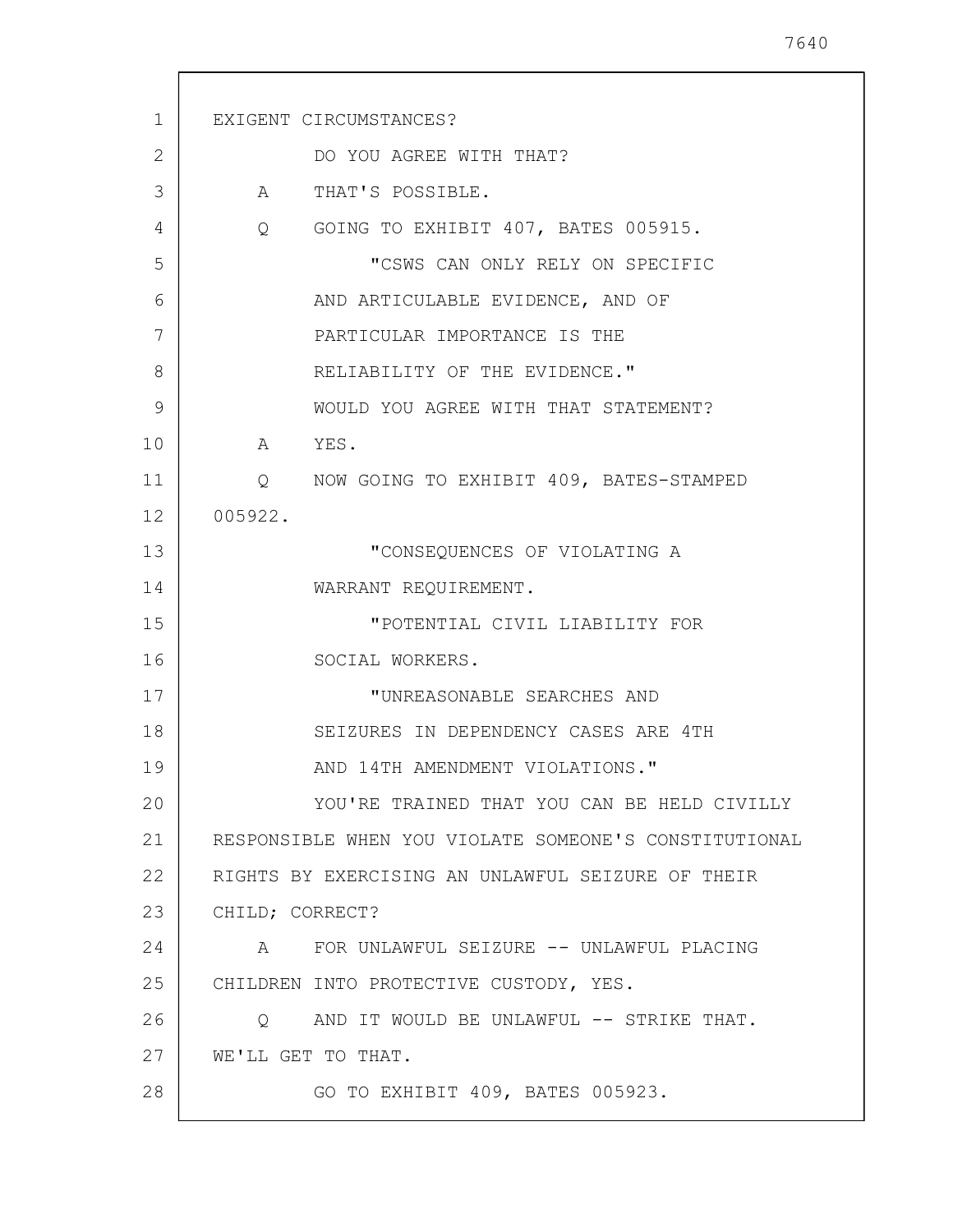| 1  | AND AS A SOCIAL WORKER, YOU'RE TRAINED THAT:            |
|----|---------------------------------------------------------|
| 2  | "THE DEFENSE OF CIVIL IMMUNITY                          |
| 3  | WILL NOT EXTEND TO A CSW IF ANY OF THE                  |
| 4  | FOLLOWING ARE COMMITTED WITH MALICE."                   |
| 5  | AND IT TELLS YOU:                                       |
| 6  | "PERJURY; A FABRICATION OF                              |
| 7  | EVIDENCE; FAILURE TO DISCLOSE KNOWN                     |
| 8  | EXCULPATORY EVIDENCE; OBTAINING                         |
| 9  | TESTIMONY BY DURESS; FRAUD; OR UNDUE                    |
| 10 | INFLUENCE."                                             |
| 11 | NOW, BASED ON YOUR TRAINING AND EXPERIENCE --           |
| 12 | AND I BELIVE IT'S 23 YEARS WITH THE DEPARTMENT; IS THAT |
| 13 | CORRECT?                                                |
| 14 | A 19.                                                   |
| 15 | Q OKAY, 19.                                             |
| 16 | WHAT IS THE DEFINITION OF EXCULPATORY EVIDENCE          |
| 17 | BASED ON YOUR TRAINING?                                 |
| 18 | A EXCULPATORY EVIDENCE IS INFORMATION THAT WOULD        |
| 19 | PROVE SOMEONE NOT GUILTY.                               |
| 20 | Q<br>OKAY.                                              |
| 21 | MR. KING: YOUR HONOR, I'D LIKE TO READ FROM             |
| 22 | THE WITNESS'S DEPO, PAGE 147, LINE 19, TO PAGE 148,     |
| 23 | LINE 2.                                                 |
| 24 | MS. SWISS: I'M SORRY, WHAT'S THE?                       |
| 25 | MR. KING: SURE. 147, 19 THROUGH 148, 2.                 |
| 26 | MS. SWISS: OBJECTION, YOUR HONOR. IMPROPER              |
| 27 | IMPEACHMENT.                                            |
| 28 | THE COURT: OVERRULED.                                   |
|    |                                                         |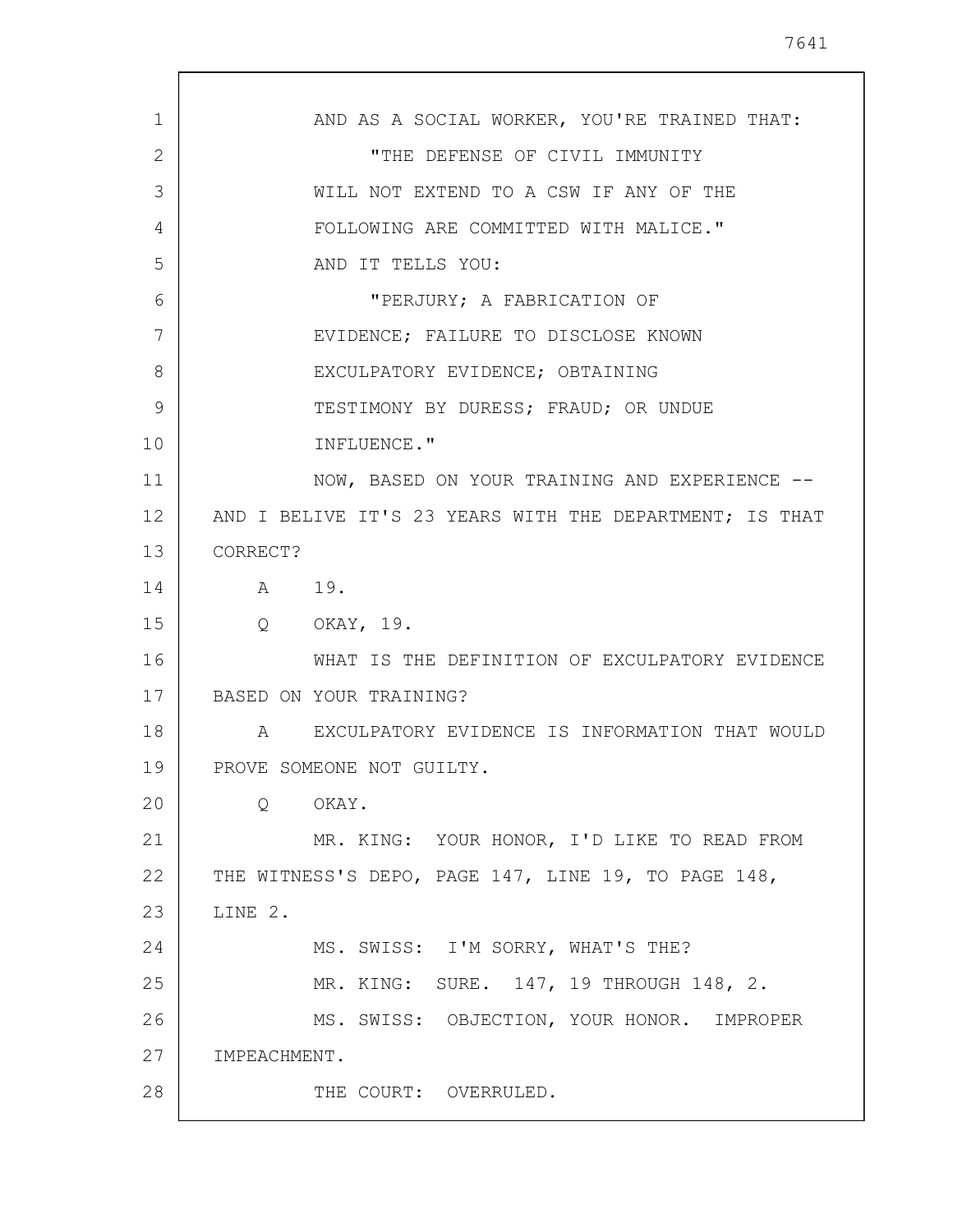| 1  | I'VE GOT IT.                                            |
|----|---------------------------------------------------------|
| 2  | MR. KING: YOU DO, OKAY.                                 |
| 3  | THE COURT: YES, THANK YOU.                              |
| 4  | BY MR. KING:                                            |
| 5  | $Q$ (READING:)                                          |
| 6  | "QUESTION: WHAT IS EXCULPATORY                          |
| 7  | EVIDENCE INSOFAR AS YOU HAVE BEEN                       |
| 8  | TRAINED ABOUT THAT?                                     |
| 9  | "QUESTION: JUST YOUR TRAINING.                          |
| 10 | "ANSWER: MY UNDERSTANDING IS IT'S                       |
| 11 | INFORMATION THAT IS SUBMITTED OR                        |
| 12 | PROVIDED THAT JUSTIFIES WHATEVER ACTION                 |
| 13 | WAS TAKEN."                                             |
| 14 | NOW, WOULD YOU AGREE THAT AS OF THE TIME OF             |
| 15 | YOUR DEPOSITION, YOU HAD NEVER RECEIVED ANY TRAINING ON |
| 16 | EXCULPATORY EVIDENCE, ON EXACTLY WHAT THAT IS?          |
| 17 | A NO, THAT'S NOT TRUE. WE RECEIVED TRAINING ON          |
| 18 | THAT. IT'S JUST YOU USED LEGAL TERMS, AND WE MAY        |
| 19 | UNDERSTAND IT A DIFFERENT WAY.                          |
| 20 | MR. KING: YOUR HONOR, IF WE CAN READ FROM THE           |
| 21 | WITNESS'S DEPOSITION, PAGE 149, LINES 3 THROUGH 7.      |
| 22 | MS. SWISS: OBJECTION. IMPROPER IMPEACHMENT.             |
| 23 | THE COURT: OVERRULED. GO AHEAD.                         |
| 24 | MR. KING: THANK YOU.                                    |
| 25 | BY MR. KING:                                            |
| 26 | (READING:)<br>$\circ$                                   |
| 27 | "QUESTION: HAVE YOU EVER BEEN                           |
| 28 | TRAINED THAT EXCULPATORY EVIDENCE IS                    |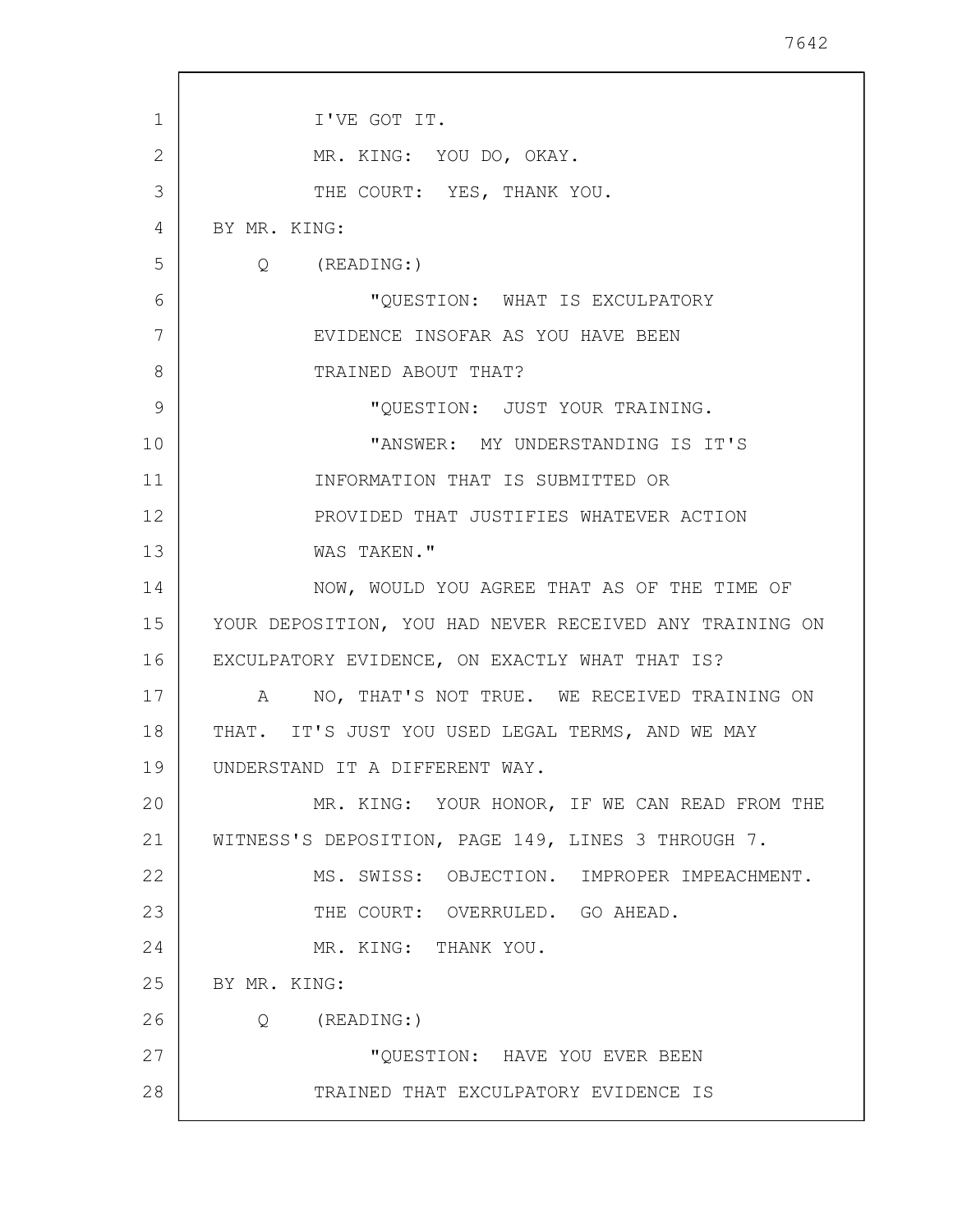1 2 3 4 5 6 7 8 9 10 11 12 13 14 15 16 17 18 19 20 21 22 23 24 25 26 27 28 EVIDENCE THAT MAY BE HELPFUL TO THE OTHER SIDE? "ANSWER: NO, I'M NOT TRAINED PARTICULARLY ON EXCULPATORY EVIDENCE. I DON'T RECALL THAT." MS. SWISS: YOUR HONOR, MAY I REQUEST THAT THE NEXT QUESTION AND ANSWER BE READ? THE COURT: YES, I DO THINK THE NEXT QUESTION AND ANSWER SHOULD BE READ. THE PORTION READ IS, I THINK, INCOMPLETE. MS. SWISS: IT'S PAGE 149, LINES 8 THROUGH 12. MR. KING: (READING:) "QUESTION: HAVE YOU EVER BEEN TRAINED THAT YOU HAVE AN AFFIRMATIVE DUTY TO DISCLOSE EXCULPATORY EVIDENCE TO THE COURT? "ANSWER: WE HAVE A DUTY TO DISCLOSE THE INFORMATION, THE FACTS, THE TRUTH. THAT'S OUR DUTY." NOW, YOU'RE AWARE THAT THE DETENTION REPORT IS THE PRIMARY EVIDENTIARY DOCUMENT THAT'S SUBMITTED TO THE COURT UNDER PENALTY OF PERJURY; CORRECT? A YES. Q AND THE INTAKE DETENTION WORKER RELIES ON THE REPORT, THE DETENTION REPORT, IN FORMULATING THE PETITION; CORRECT? A YES. Q AND WE AGREE THAT NO ONE REPORTED TO YOU THAT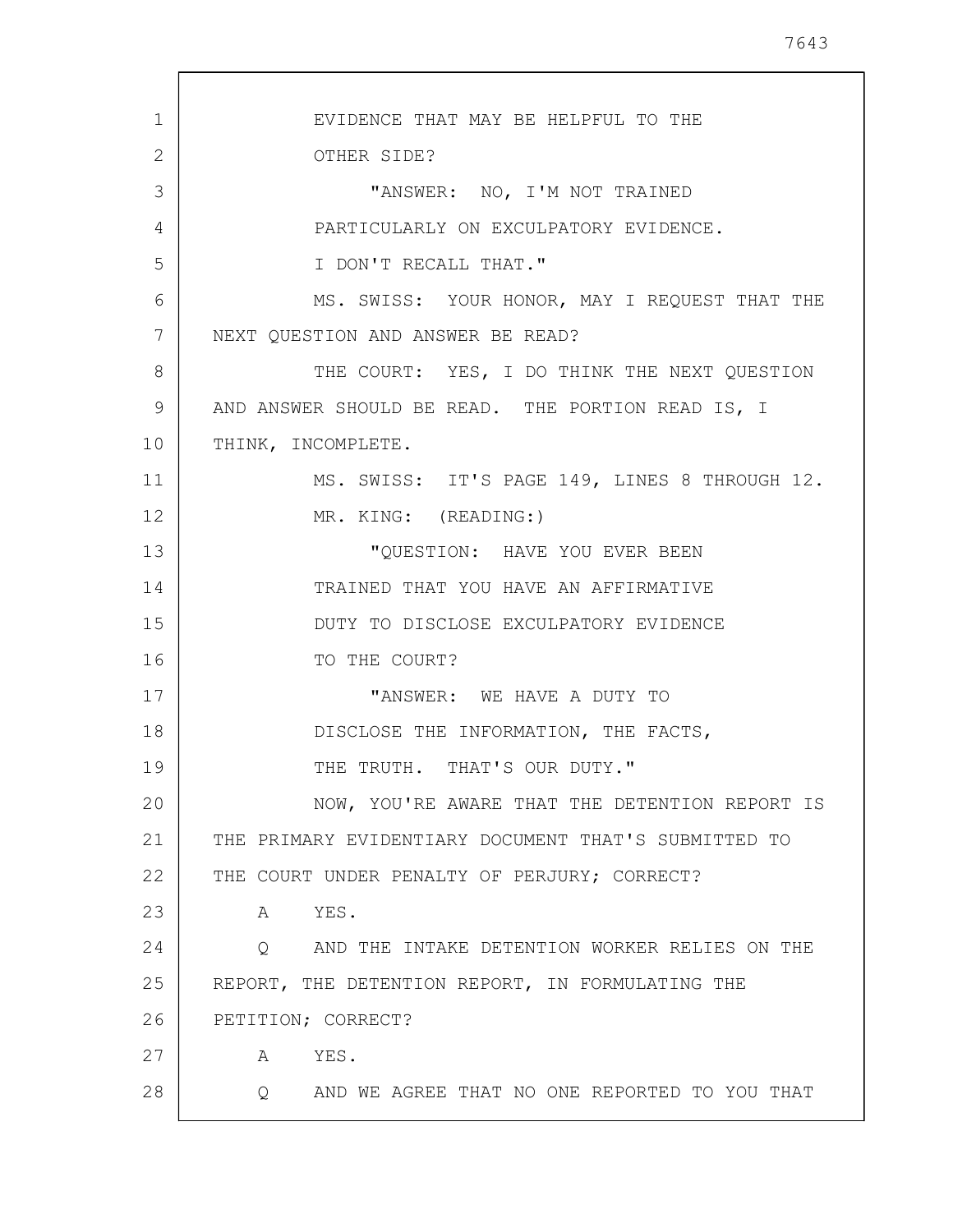1 2 3 4 5 6 7 8 9 10 11 12 13 14 15 16 17 18 19 20 21 22 23 24 25 26 27 28 MS. DUVAL WILLFULLY FAILED TO FEED HER CHILD; CORRECT? A ARE YOU REFERRING TO THE INTAKE, THAT THE OTHER WORKER WROTE, OR ARE YOU REFERRING TO THE PETITION THAT MY WORKER WROTE? BECAUSE WHEN WE SUBMIT A DETENTION REPORT, A PETITION, WE SUBMIT THAT INFORMATION AND IT GOES TO COURT. Q RIGHT. AND YOU SEIZED BABY RYAN ON NOVEMBER 3, 2009; CORRECT? A WE PLACED HIM INTO TEMPORARY PROTECTIVE CUSTODY. Q OKAY. AND THEN ON 11/5 OF 2009, YOU SIGNED THE DETENTION REPORT? A CORRECT. Q UP UNTIL THAT POINT IN TIME WHEN YOU SIGNED THE DETENTION REPORT, DID YOU HAVE ANY INFORMATION THAT BABY RYAN WILLFULLY -- I'M SORRY -- THAT MS. DUVAL WILLFULLY FAILED TO FEED HER CHILD? A SHE DID FAIL TO FEED HER CHILD. THAT IS WHAT OUR INVESTIGATION CONCLUDED, OUR FINDINGS, YES. MR. KING: I'M GOING TO OBJECT AND MOVE TO STRIKE, YOUR HONOR, AS NONRESPONSIVE. THE COURT: THE OBJECTION IS OVERRULED. MOTION TO STRIKE IS DENIED. BY MR. KING: Q NOW. NO DOCTOR EVER TOLD YOU THAT MS. DUVAL WAS THE CAUSE OF BABY RYAN'S FAILURE TO THRIVE; IS THAT CORRECT? MS. SWISS: OBJECTION. ASKED AND ANSWERED.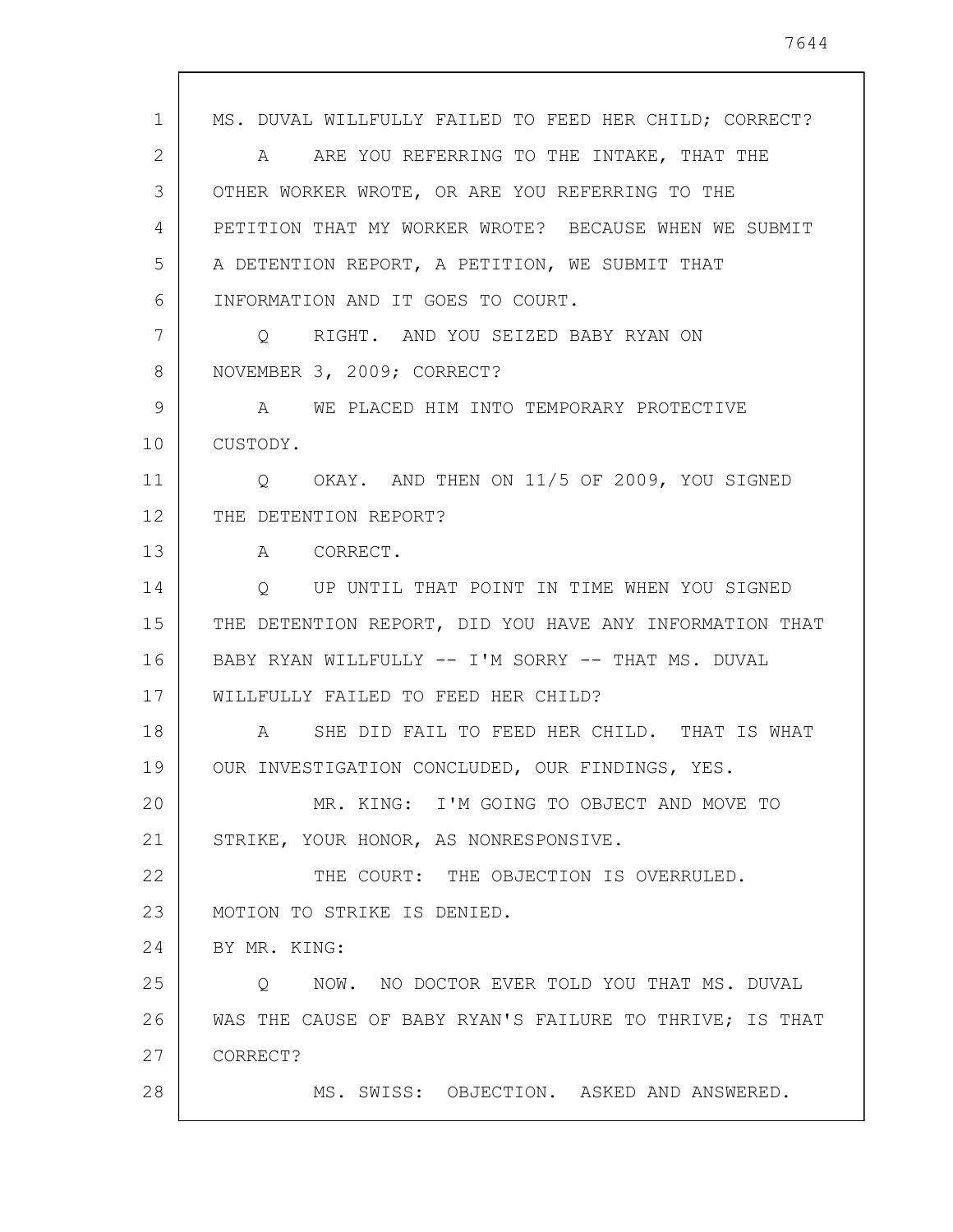1 2 3 4 5 6 7 8 9 10 11 12 13 14 15 16 17 18 19 20 21 22 23 24 25 26 27 28 /// THE COURT: OVERRULED. WE'LL DO IT ANOTHER TIME, AND THEN THAT WILL BE IT. THE WITNESS: OKAY. YOU'RE ASKING IF A DOCTOR TOLD ME THAT BABY RYAN WAS ABOUT TO EXPIRE OR PASS AWAY? BY MR. KING: Q RIGHT. A NO. DOCTORS DON'T TELL US THAT. THEY WILL NOT TELL US THAT, UNLESS THEY'RE ABOUT TO DIE. Q OKAY. WELL, WE TALKED ABOUT THE FACT THAT ON OCTOBER 21ST BABY RYAN HAD BEEN TO THE CATC CLINIC; CORRECT? A YES. Q OKAY. AND THEN ON OCTOBER 22ND, THERE WAS A NOTATION IN THE CASE NOTE FROM DR. EVANS THAT YOU LOOKED AT AND RELIED ON IN FORMING YOUR DECISION TO DETAIN BABY RYAN; CORRECT? A THAT WAS PAT OF IT. THAT WAS SOME OF THE INFORMATION, YES. Q RIGHT. AND AT THAT POINT, AFTER GOING TO THE CATC CLINIC, THE INFORMATION THAT YOU HAD WAS THAT SOME ORGANIC CAUSES HAD BEEN RULED OUT AND THAT FURTHER TESTING NEEDED TO BE DONE; CORRECT? MS. SWISS: OBJECTION. ASKED AND ANSWERED. THE COURT: OVERRULED. THE WITNESS: YES.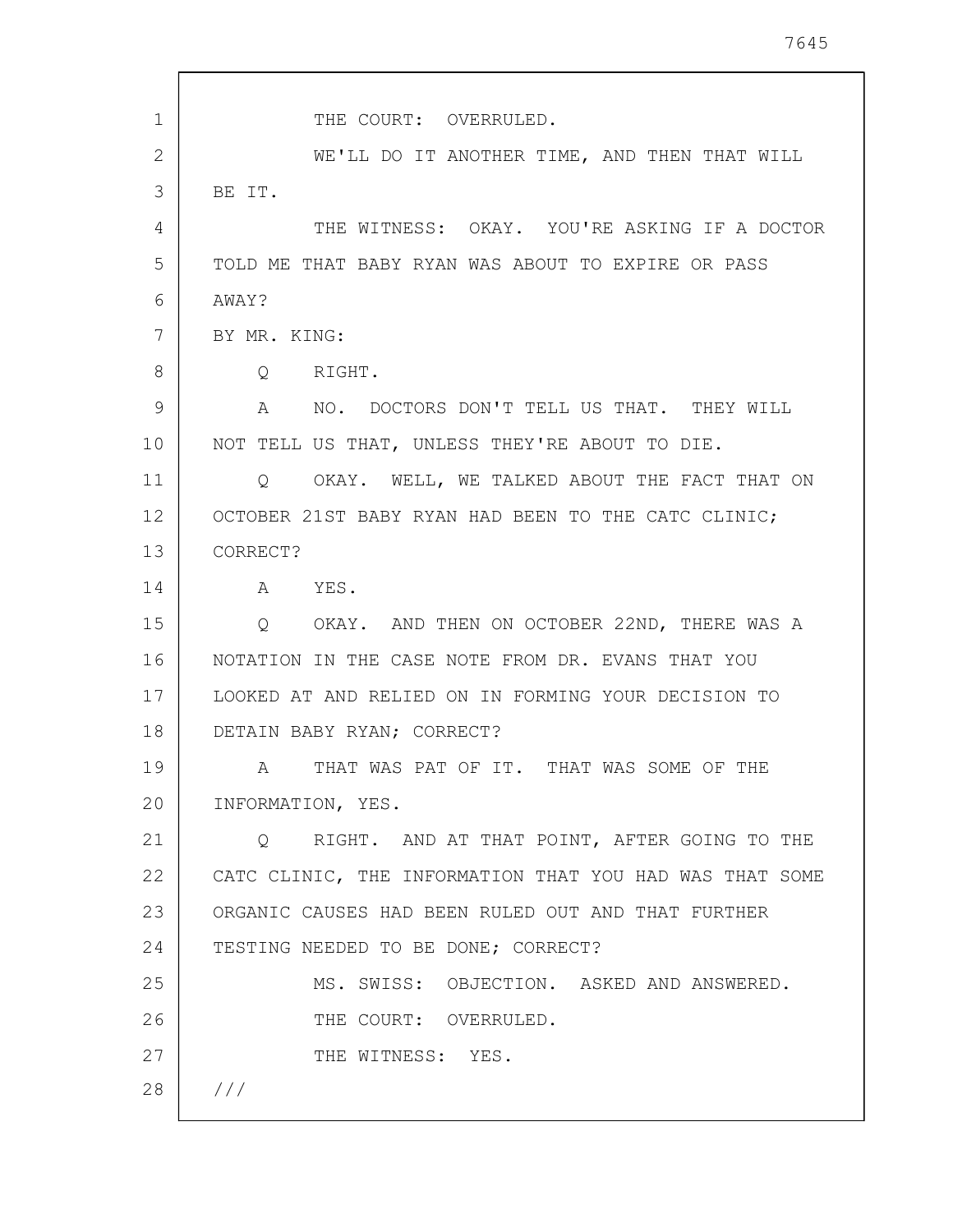| 1  | BY MR. KING:                                         |
|----|------------------------------------------------------|
| 2  | OKAY. AND THEN THE NEXT TIME THAT BABY RYAN<br>Q.    |
| 3  | SEES A DOCTOR FOR THE CONDITION OF FAILURE TO THRIVE |
| 4  | WAS ON NOVEMBER 3RD OF 2009; CORRECT?                |
| 5  | YES.<br>A                                            |
| 6  | Q NOW, THAT WAS IMMEDIATELY BEFORE THE TDM; IS       |
| 7  | THAT TRUE?                                           |
| 8  | IT WAS RIGHT BEFORE THE TDM, YES.<br>A               |
| 9  | OKAY. AND THAT DOCTOR WAS DR. EGGE; CORRECT?<br>Q    |
| 10 | YES.<br>A                                            |
| 11 | AND DR. EGGE IS A COUNTY DOCTOR; CORRECT?<br>Q       |
| 12 | YES, DR. EGGE IS A MEDICAL DOCTOR, YES.<br>A         |
| 13 | OKAY. MEANING THAT YOUR DEPARTMENT SENT<br>Q         |
| 14 | BABY RYAN AND HIS MOTHER TO DR. EGGE; TRUE?          |
| 15 | A YES -- DR. EGGE DID EXAMINE BABY RYAN, YES.        |
| 16 | Q OKAY. AND THEN, PRIOR TO THE TDM, DID YOU          |
| 17 | HAVE AN OPPORTUNITY TO SPEAK WITH DR. EGGE?          |
| 18 | NO.<br>A                                             |
| 19 | YOUR TESTIMONY IS THAT SUSAN PENDER SPOKE WITH<br>Q  |
| 20 | DR. EGGE; IS THAT CORRECT?                           |
| 21 | A I BELIEVE SO.                                      |
| 22 | Q OKAY. THEN YOU HAD A COMMUNICATION WITH SUSAN      |
| 23 | PENDER PRIOR TO THE TDM CONCERNING DR. EGGE'S        |
| 24 | EXAMINATION OF BABY RYAN; IS THAT CORRECT?           |
| 25 | YES. WITH MY CSW, SUSAN PENDER, AND OUR<br>A         |
| 26 | PUBLIC HEALTH NURSE.                                 |
| 27 | Q SO THE THREE OF YOU -- MS. PENDER, YOURSELF,       |
| 28 | AND THE PUBLIC HEALTH NURSE, LAURA AUSTIN -- HAVE A  |
|    |                                                      |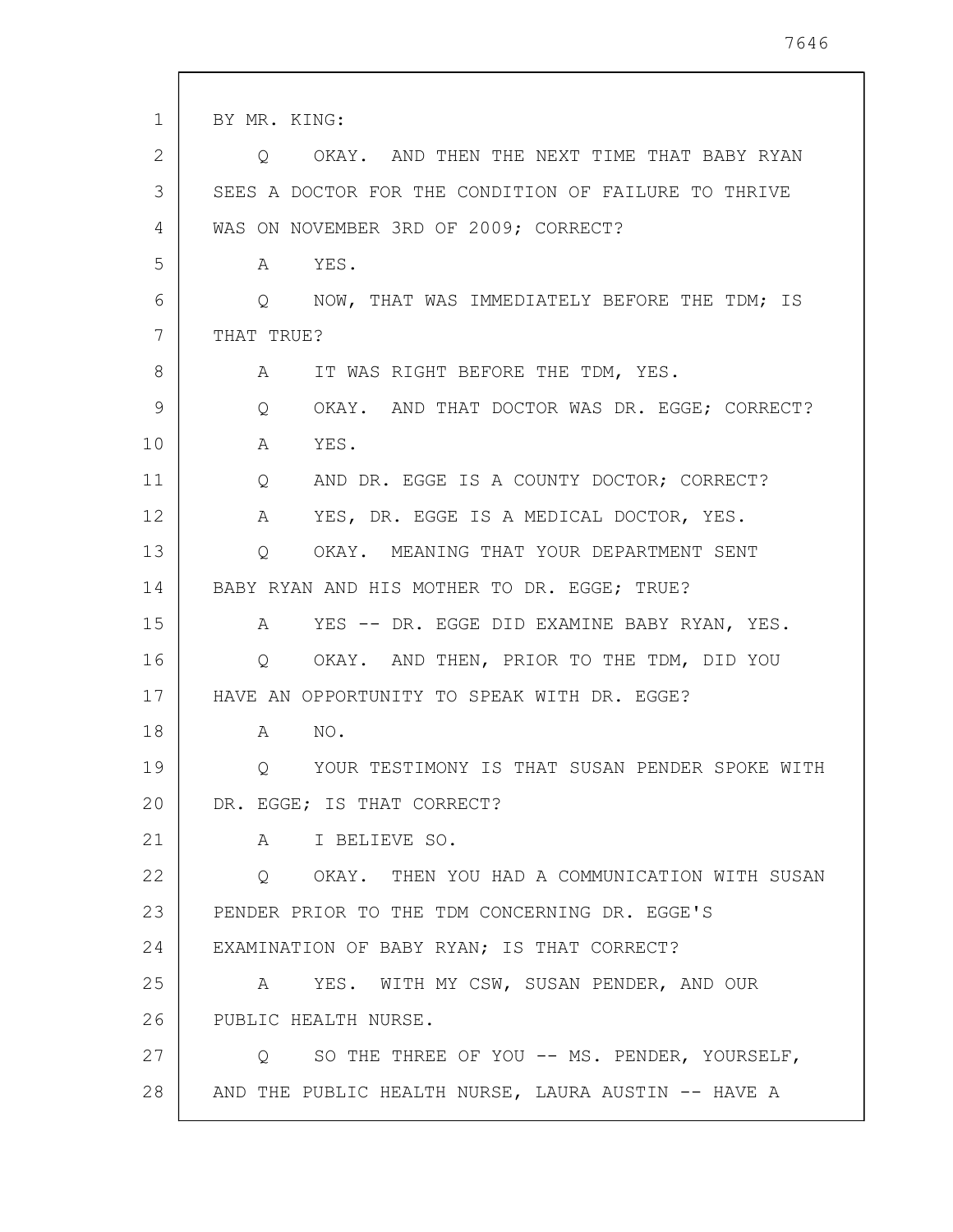| 1  | CONVERSATION PRIOR TO THE TDM CONCERNING BABY RYAN'S  |
|----|-------------------------------------------------------|
| 2  | EVALUATION BY DR. EGGE ON NOVEMBER 3, 2009; CORRECT?  |
| 3  | A YES.                                                |
| 4  | OKAY. IS THAT DOCUMENTED IN THE DELIVERED<br>$\circ$  |
| 5  | SERVICE LOGS?                                         |
| 6  | A I'D HAVE TO CHECK THE INFORMATION HERE. ONE         |
| 7  | MOMENT.                                               |
| 8  | Q OKAY. YOU HAVE IT RIGHT IN FRONT OF YOU.            |
| 9  | A ON NOVEMBER 3RD -- YOU NEED ME TO SAY WHAT          |
| 10 | PAGE I'M ON?                                          |
| 11 | YES, JUST COULD YOU LOOK ON NOVEMBER 3RD AND<br>O.    |
| 12 | LET ME KNOW IF THE COMMUNICATION -- TALKING ABOUT THE |
| 13 | FACT THAT YOU, MS. PENDER, AND LAURA AUSTIN GOT       |
| 14 | TOGETHER AND HAD A COMMUNICATION CONCERNING BABY RYAN |
| 15 | GOING TO DR. EGGE EARLIER ON NOVEMBER 3, 2009.        |
| 16 | YES OR NO, IS THAT REFLECTED IN YOUR DELIVERED        |
| 17 | SERVICE LOGS?                                         |
| 18 | A YES.                                                |
| 19 | Q OKAY. LET ME LOOK AT WHAT PAGE YOU'RE LOOKING       |
| 20 | AT.                                                   |
| 21 | SO WE'RE LOOKING AT BATES STAMP 001495; IS            |
| 22 | THAT CORRECT?                                         |
| 23 | YES.<br>A                                             |
| 24 | Q OKAY. SO LOOKING AT EXHIBIT 82, BATES 001495,       |
| 25 | YOUR TESTIMONY IS THAT THAT ENTRY STATES THAT         |
| 26 | MS. ROGERS, MS. PENDER, AND LAURA AUSTIN TALKED ABOUT |
| 27 | BABY RYAN'S VISIT WITH DR. EGGE ON THE MORNING OF     |
| 28 | NOVEMBER 3RD, 2009?                                   |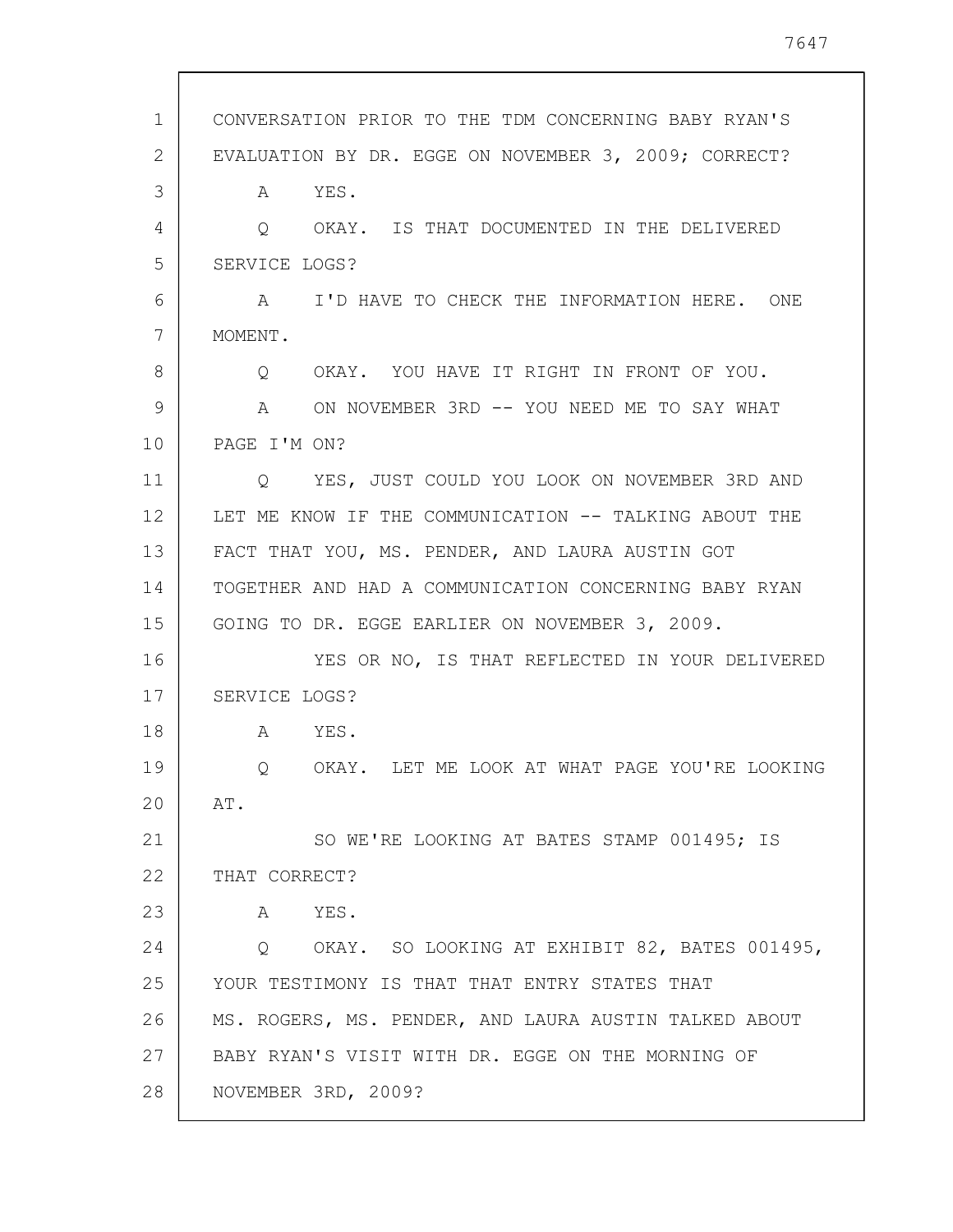| 1              | IT DOESN'T SPECIFICALLY STATE OUR NAMES, NO,<br>$\mathbb A$ |
|----------------|-------------------------------------------------------------|
| $\overline{2}$ | BUT THERE WAS DEFINITELY A CONSULT.                         |
| 3              | OKAY. YOU'RE TALKING ABOUT CONSULT WITH<br>$\circ$          |
| 4              | SERVICE PROVIDER? IS THAT WHAT YOU'RE MENTIONING?           |
| 5              | YES.<br>A                                                   |
| 6              | OKAY. THE SERVICE PROVIDER IS WHO?<br>Q                     |
| 7              | A<br>DR. EGGE.                                              |
| 8              | OKAY. I'M ASKING WHETHER OR NOT THERE'S<br>Q                |
| 9              | ANYTHING IN YOUR NOTES THAT SAYS THAT LAURA AUSTIN,         |
| 10             | KIMBERLY ROGERS, AND SUSAN PENDER GOT TOGETHER AND          |
| 11             | TALKED ABOUT A COMMUNICATION THAT MS. PENDER RECEIVED       |
| 12             | FROM DR. EGGE?                                              |
| 13             | A YOU'RE LOOKING FOR SPECIFIC WORDING, AND                  |
| 14             | WHAT -- THE WAY WE OPERATE IS WE WILL CONSULT WITH EACH     |
| 15             | OTHER BUT WE MAY NOT DOCUMENT EVERY SINGLE WORD THAT WE     |
| 16             | DISCUSS AMONGST EACH OTHER. BUT THERE DEFINITELY WAS        |
| 17             | COMMUNICATION AND A CONSULT REGARDING BABY RYAN'S           |
| 18             | CONDITION.                                                  |
| 19             | AND SO MY QUESTION IS: IS THERE ANYTHING ON                 |
| 20             | NOVEMBER 3RD THAT SAYS THERE WAS A CONSULTATION AMONGST     |
| 21             | THE THREE OF YOU, JUST YES OR NO?                           |
| 22             | NO.<br>A                                                    |
| 23             | OKAY. BECAUSE YOU WOULD AGREE THAT AT OTHER<br>Q            |
| 24             | TIMES IN THE DELIVERED SERVICE LOG WHEN THERE'S A           |
| 25             | CONSULTATION, IT'S DOCUMENTED; CORRECT?                     |
| 26             | SOMETIMES. IT'S NOT THROUGHOUT ALL OF THE<br>$\mathbb A$    |
| 27             | INFORMATION, NO.                                            |
| 28             | RIGHT. BUT I MEAN IF WE GO TO BATES 001492,<br>Q            |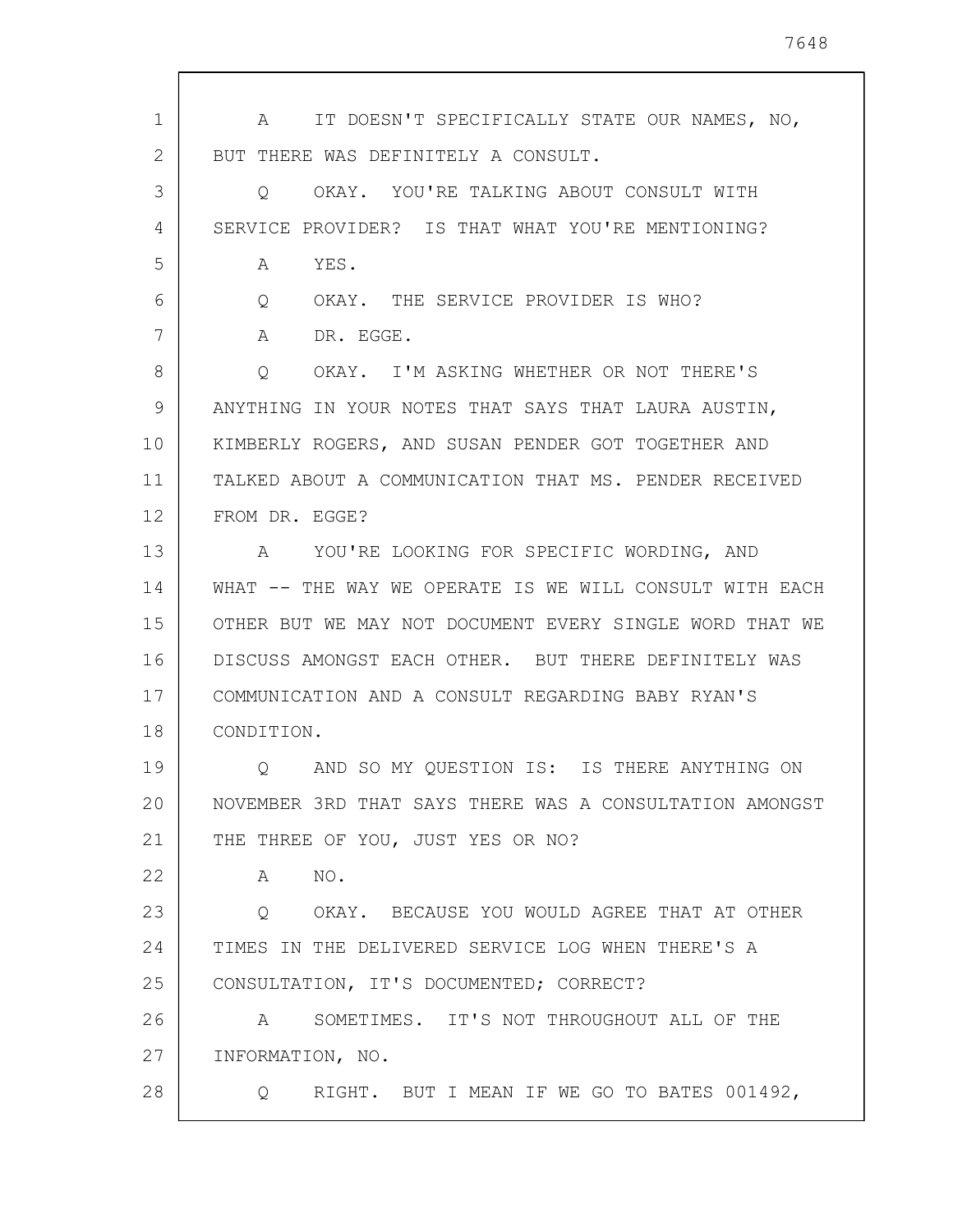| $\mathbf{1}$ | SIX LINES DOWN, THERE'S A CONSULTATION THERE WITH YOU   |
|--------------|---------------------------------------------------------|
| 2            | THAT'S DOCUMENTED; CORRECT?                             |
| 3            | A ONE MOMENT, PLEASE. YOU SAID 001492?                  |
| 4            | CORRECT.<br>$Q_{\rm c}$                                 |
| 5            | YOU WOULD AGREE THAT ON THAT EXHIBIT, SIX               |
| 6            | LINES DOWN, IS A NOTATION THAT THERE WAS A CONSULTATION |
| 7            | WITH KAREN ROGERS; CORRECT?                             |
| 8            | WITH KIMBERLY ROGERS?<br>$\mathbf{A}$                   |
| 9            | Q KIMBERLY -- IT SAYS K. ROGERS, SO LET'S GO            |
| 10           | WITH THAT, K. ROGERS.                                   |
| 11           | THAT'S DOCUMENTED; CORRECT?                             |
| 12           | A<br>ONE MOMENT, PLEASE.                                |
| 13           | YES, IT'S DOCUMENTED THAT WE HAD A                      |
| 14           | CONSULTATION WITH A PUBLIC HEALTH NURSE, MS. SMALL.     |
| 15           | O OKAY. AND YOU AGREE THAT YOUR TRAINING THAT           |
| 16           | WE DISCUSSED EARLIER TRAINED YOU THAT IF SOMETHING      |
| 17           | IMPORTANT OCCURS AND IT'S NOT IN YOUR CASE NOTES,       |
| 18           | THERE'S A QUESTION OF DID IT REALLY HAPPEN; CORRECT?    |
| 19           | A YOU'RE BRINGING THAT UP, BUT IT ALSO DOCUMENTS        |
| 20           | THAT THERE HAVE BEEN SEVERAL CONSULTATIONS BETWEEN MY   |
| 21           | WORKER, MS. PENDER, OUR PUBLIC HEALTH NURSE, AND        |
| 22           | MYSELF. IT DOCUMENTS SEVERAL. IT MAY NOT BE THE         |
| 23           | WAY -- I THINK YOU'RE LOOKING FOR IT TO BE A CERTAIN    |
| 24           | WAY, AND IT MAY NOT BE THAT WAY. DOESN'T MEAN IT        |
| 25           | DIDN'T HAPPEN.                                          |
| 26           | OKAY. WELL, WHAT I'M ASKING IS, AS CONSISTENT<br>Q      |
| 27           | WITH YOUR TRAINING, YOU TESTIFIED, YOU TOLD THIS JURY   |
| 28           | THAT MS. PENDER GOT A PHONE CALL FROM DR. EGGE, AND     |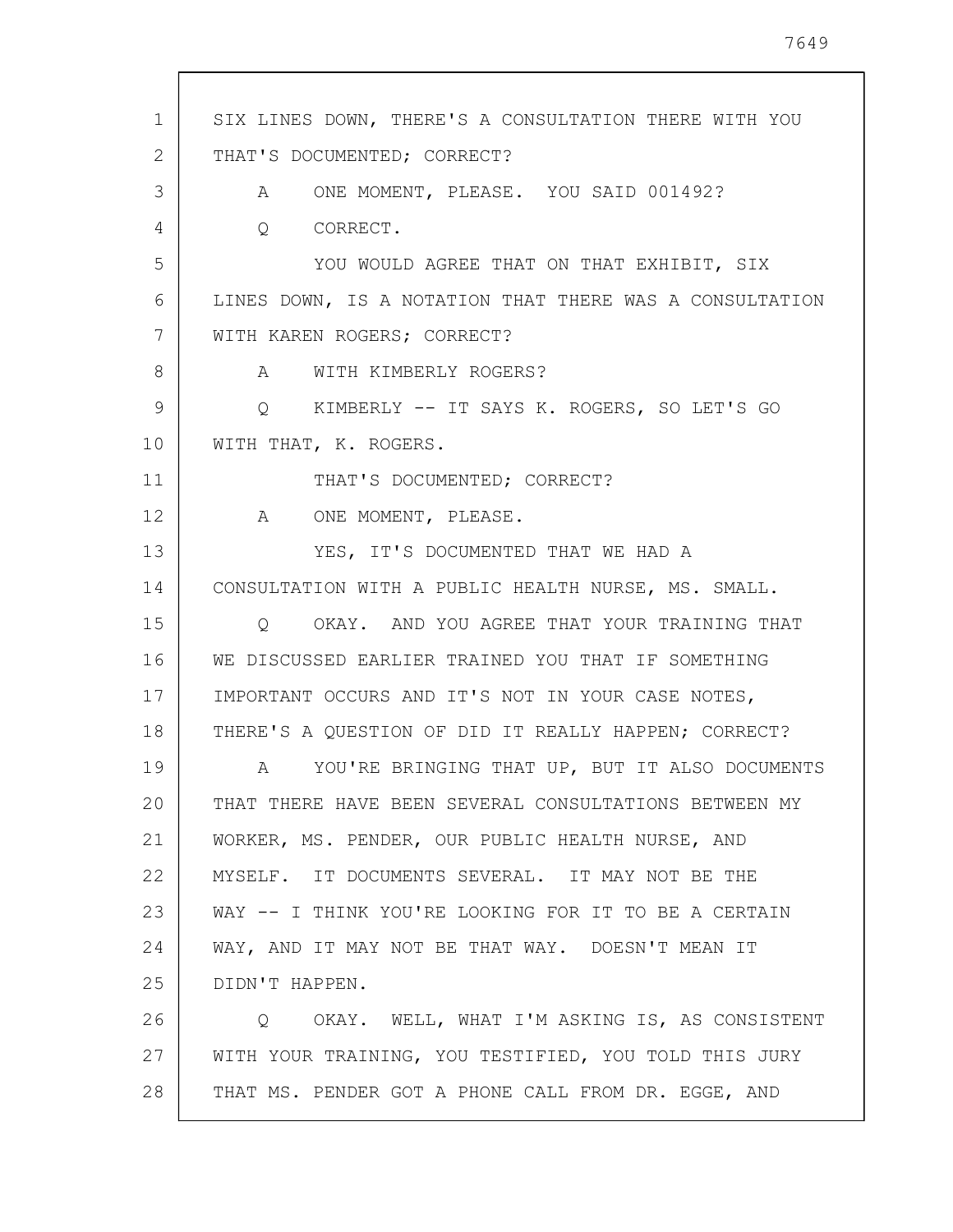1 2 3 4 5 6 7 8 9 10 11 12 13 14 15 16 17 18 19 20 21 22 23 24 25 26 27 28 AFTER THE PHONE CALL, YOU, MS. ROGERS, AND LAURA AUSTIN HAD A CONVERSATION ABOUT BABY RYAN'S CONDITION; CORRECT? A YES, WE DID HAVE A CONSULTATION. YES. Q SO I'M JUST ASKING IF THAT PARTICULAR CONSULTATION WAS DOCUMENTED? A NO, THAT'S NOT -- THAT WAS RIGHT BEFORE WE WALKED INTO OUR MEETING. NO. Q OKAY. NOW, YOUR TESTIMONY CONCERNING THE INFORMATION THAT WAS RECEIVED BY MS. PENDER WAS THAT DR. EGGE INFORMS MS. PENDER THAT BABY RYAN'S FAILURE TO THRIVE IS NOW ASSOCIATED WITH ENVIRONMENTAL CAUSES; IS THAT CORRECT? A YES. Q DID YOU DOCUMENT THAT MS. PENDER TOLD YOU THAT SHE HAD HAD A CONVERSATION WITH DR. EGGE, WHO HAS NOW INFORMED HER THAT THE BABY'S FAILURE TO THRIVE IS CAUSED BY ENVIRONMENTAL CONDITIONS? MS. SWISS: OBJECTION. ASKED AND ANSWERED. THE COURT: SUSTAINED. BY MR. KING: Q ARE YOU FAMILIAR WITH THE FACT THAT THERE COULD BE MORE THAN ONE CAUSE OF FAILURE TO THRIVE? A YES, IT COULD BE MEDICAL-RELATED OR ENVIRONMENTAL. Q SO IT COULD BE ORGANIC OR NONORGANIC? A IT COULD BE BOTH. Q IT COULD BE MULTIPLE FACTORS; CORRECT?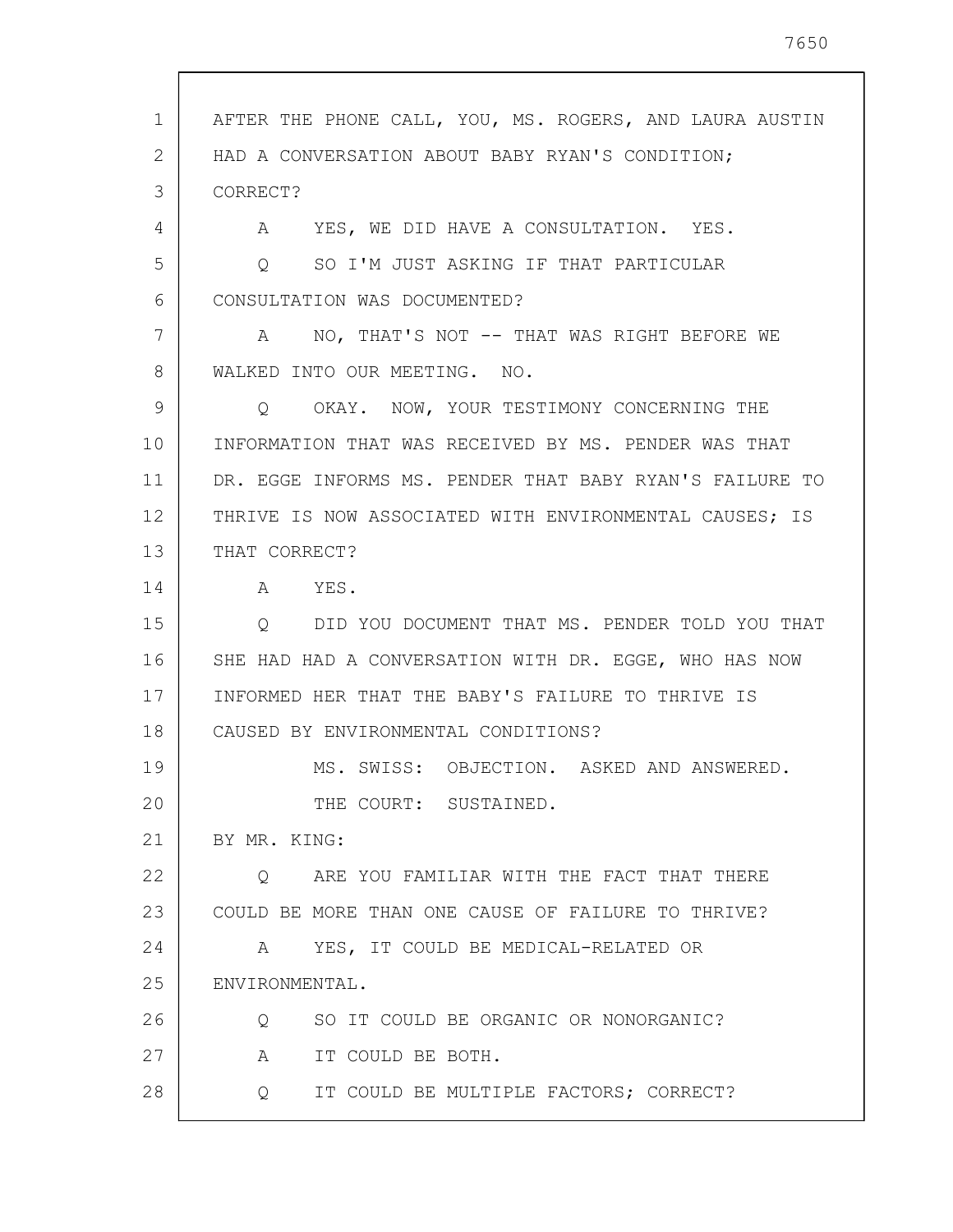| $\mathbf 1$ | A<br>CORRECT.                                                |
|-------------|--------------------------------------------------------------|
| 2           | WHAT THEY CALL MULTIFACTORIAL?<br>Q                          |
| 3           | A<br>YES.                                                    |
| 4           | NOW, DID MS. PENDER TELL YOU THAT BASED OFF OF<br>$\circ$    |
| 5           | HER CONVERSATION WITH DR. EGGE -- I'M SORRY -- YEAH,         |
| 6           | BASED OFF OF HER CONVERSATION WITH DR. EGGE, THAT BABY       |
| 7           | RYAN'S FAILURE TO THRIVE CONDITION WAS REPORTED TO BE        |
| 8           | MULTIFACTORIAL?                                              |
| 9           | A I DON'T RECALL THAT INFORMATION.                           |
| 10          | ALL YOU RECALL IS THAT MS. PENDER TOLD YOU<br>$\overline{Q}$ |
| 11          | THAT IT WAS ENVIRONMENTAL; CORRECT?                          |
| 12          | MY UNDERSTANDING IS IT WAS BROUGHT TO OUR<br>$\mathbb A$     |
| 13          | ATTENTION THAT HIS CONDITION WAS AS A RESULT OF              |
| 14          | ENVIRONMENTAL FAILURE TO THRIVE, YES.                        |
| 15          | Q LET'S TALK ABOUT ENVIRONMENTAL FAILURE TO                  |
| 16          | THRIVE.                                                      |
| 17          | THAT COULD BE SEVERAL TYPES OF ENVIRONMENTAL                 |
| 18          | FACTORS; CORRECT?                                            |
| 19          | A IN OUR TRAINING, WE HAVE TO LOOK AT THE                    |
| 20          | PRIMARY CUSTODIAL PARENT AND WHEN IT'S -- WHEN IT'S          |
| 21          | BROUGHT TO OUR ATTENTION THAT IT'S ENVIRONMENTAL             |
| 22          | PURPOSES.                                                    |
| 23          | O WELL, THERE COULD BE PSYCHOSOCIAL CAUSES FOR               |
| 24          | ENVIRONMENTAL FAILURE TO THRIVE; IS THAT CORRECT?            |
| 25          | LOOKING AT IF THE CHILD IS BEING FED PROPERLY<br>A           |
| 26          | AND IF THERE'S ANY REASON WHY HE WAS NOT BEING FED           |
| 27          | PROPERLY. AND BASED ON THAT INFORMATION THAT WE              |
| 28          | RECEIVED FROM OUR MEDICAL PROVIDER, THEN THE                 |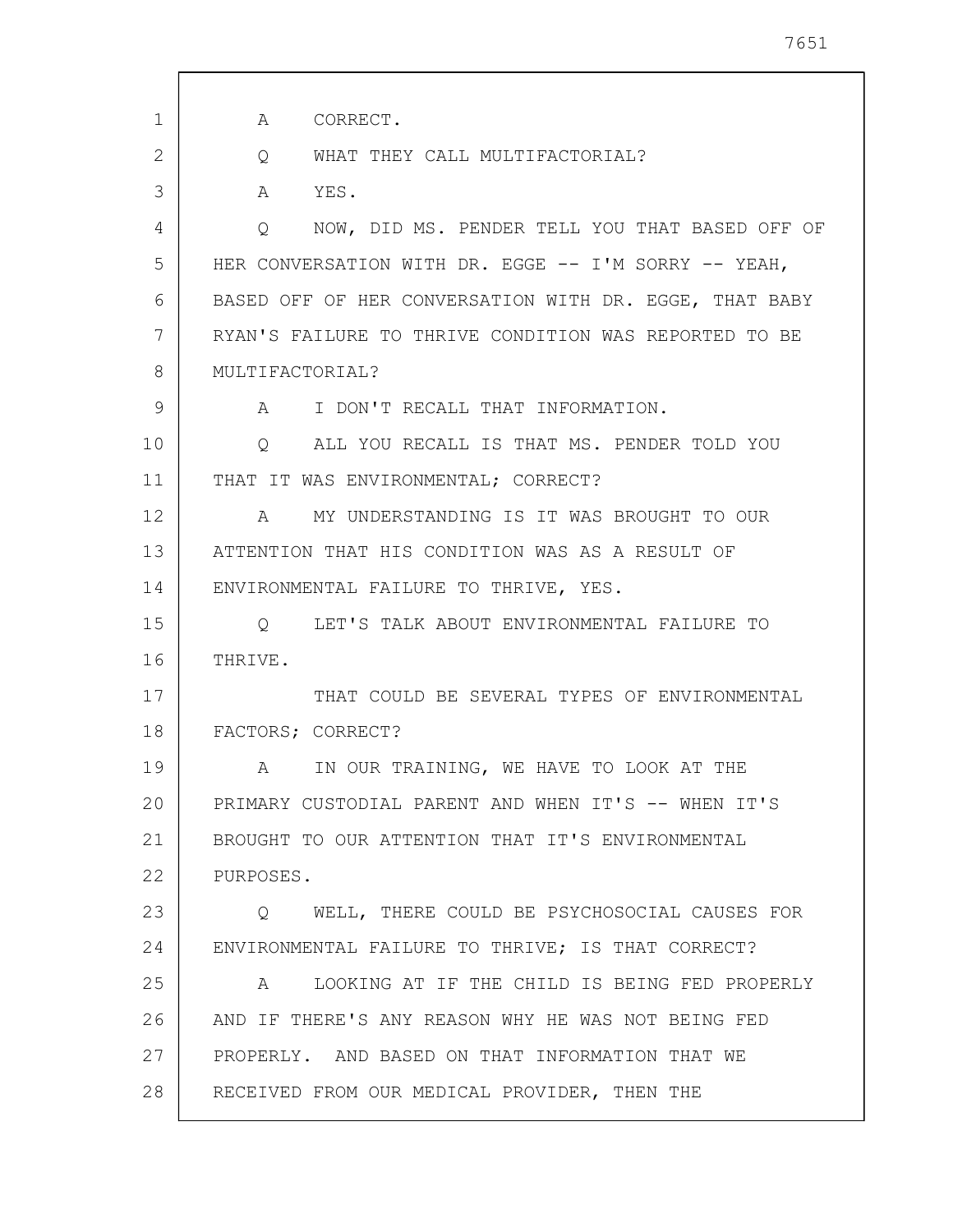1 2 3 4 5 6 7 8 9 10 11 12 13 14 15 16 17 18 19 20 21 22 23 24 25 26 27 28 INFORMATION, WE DIDN'T HAVE ANY MEDICAL-RELATED REASONING AS TO WHY THE CHILD WAS SUFFERING FROM THAT CONDITION. MR. KING: I'LL OBJECT AS NONRESPONSIVE AND MOVE TO STRIKE, YOUR HONOR. THE COURT: THE OBJECTION IS SUSTAINED. MOTION TO STRIKE IS GRANTED. AND THE ANSWER WILL BE STRICKEN AND THE JURY DISREGARD IT. MR. KING: THANK YOU. BY MR. KING: Q THIS POSITION AS THE SUPERVISING CSW AT THE ER DEPARTMENT, HOW LONG HAD YOU BEEN THERE PRIOR TO 11/3 OF 2009? A AS A SUPERVISOR, TWO YEARS AS A SUPERVISOR. AND I HAD BEEN WITH THE DEPARTMENT FOR ABOUT 12 YEARS AT THAT TIME. Q AND HOW MANY FAILURE TO THRIVE CASES HAD YOU DEALT WITH PRIOR TO THIS ONE? A MR. MCMILLAN ALREADY POINTED OUT THAT THAT WAS MY FIRST, YES. BUT I'VE SUPERVISED SEVERAL CASES ON THE INVESTIGATION OF THOSE CASES, YES. Q SO THIS WAS YOUR FIRST FAILURE TO THRIVE CASE SINCE BEING A SUPERVISOR AT THE ER UNIT? A SUPERVISING A FAILURE TO THRIVE CASE, YES, IN EMERGENCY RESPONSE, YES. Q OKAY. AND SO THE INFORMATION THAT YOU HAVE ON NOVEMBER 3RD FROM MS. PENDER IS THAT THERE'S ONE CAUSE OF BABY RYAN'S FAILURE TO THRIVE AND IT'S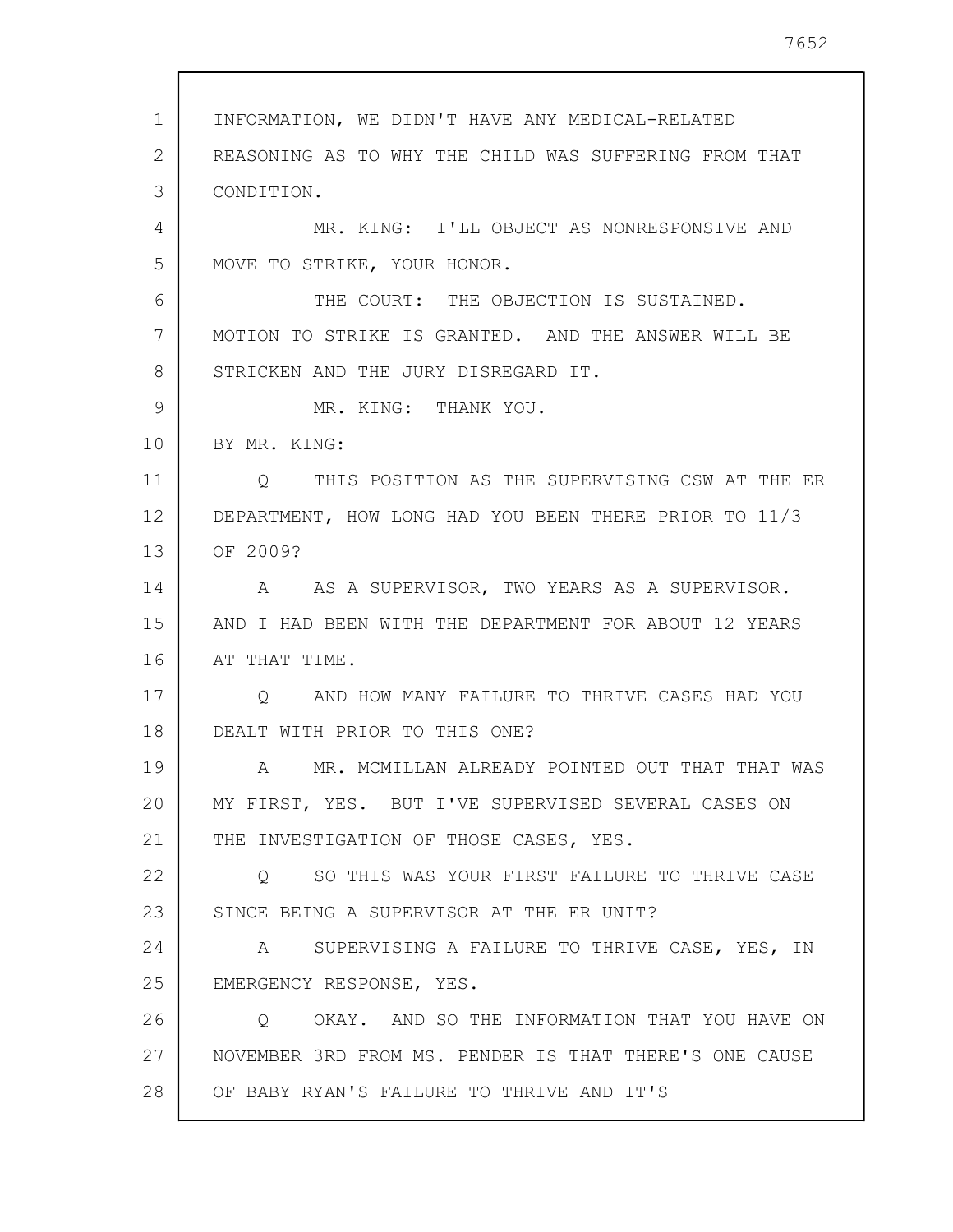1 2 3 4 5 6 7 8 9 10 11 12 13 14 15 16 17 18 19 20 21 22 23 24 25 26 27 28 ENVIRONMENTAL; CORRECT? A WHEN YOU SAY "ONE CAUSE OF"? Q WELL, BECAUSE WE TALKED ABOUT THE FACT THAT THERE COULD BE MULTIPLE CAUSES OF FAILURE TO THRIVE; CORRECT? A THAT'S TRUE, YES, THERE CAN BE MULTIPLE CAUSES. Q AND IN FACT, DR. EVANS, ON OCTOBER 21ST, SAID, "LOOK, WE NEED ADDITIONAL TESTING BECAUSE WE NEED TO DETERMINE TRULY WHAT IS THE CAUSE OF THE FAILURE TO THRIVE." CORRECT? MS. SWISS: OBJECTION. ASKED AND ANSWERED. THE COURT: OVERRULED. THE WITNESS: YES, THEY DID WANT TO CONDUCT ADDITIONAL TESTS, YES. BY MR. KING: Q SO WE'RE WAITING ON ADDITIONAL TESTING TO BE DONE. AND ISN'T IT TRUE THAT AS OF NOVEMBER 3, 2009, THERE HAD BEEN NO ADDITIONAL TESTING DONE REGARDING BABY RYAN'S FAILURE TO THRIVE? A I'M NOT SURE WHAT THE DOCTORS CONDUCTED OR TESTED. WE JUST BASICALLY RECEIVED THEIR RESULTS AND INFORMATION. Q OKAY. SO YOU HAVE NO IDEA IF THERE WAS ANY TESTING DONE ON BABY RYAN BETWEEN 10/21 AND NOVEMBER 3; CORRECT?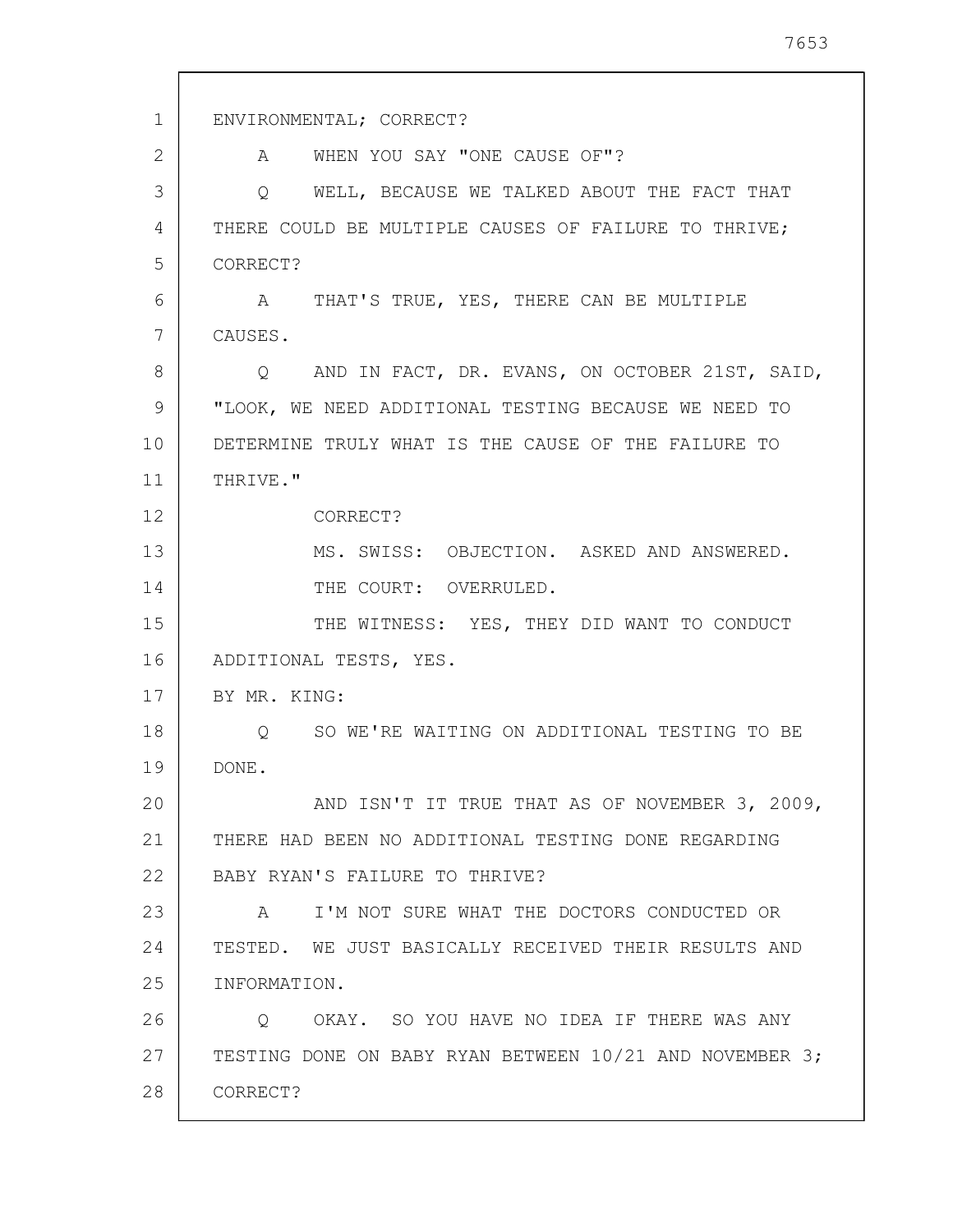1 2 3 4 5 6 7 8 9 10 11 12 13 14 15 16 17 18 19 20 21 22 23 24 25 26 27 28 A YOU'RE ASKING ME WHAT THE DOCTORS DID? Q I'M ASKING YOU WHAT YOU KNEW BEFORE YOU MADE THE DECISION TO SEIZE BABY RYAN FROM HIS MOTHER? A WHEN I PLACED HIM INTO PROTECTIVE CUSTODY, WE HAD INFORMATION THAT THE MEDICAL EXAMINERS -- THE BABY'S MEDICAL PROVIDERS HAD DID WHATEVER WAS NECESSARY TO DETERMINE WHAT WAS HIS CONDITION, SO. Q SO YOUR TESTIMONY IS THAT ON 11/3, YOU HAD INFORMATION TO BELIEVE THAT THE MEDICAL PROVIDERS HAD DONE WHATEVER THEY NEEDED TO DO TO INFORM YOU THAT THE CAUSE OF BABY RYAN'S FAILURE TO THRIVE WAS, IN FACT, ENVIRONMENTAL; CORRECT? A WE WERE -- IT WAS BROUGHT TO OUR ATTENTION THAT THE CAUSE WAS ENVIRONMENTAL, YES. Q AND WHEN YOU SAY "BROUGHT TO OUR ATTENTION," YOU'RE TALKING ABOUT FROM DR. EGGE; CORRECT? A YES. Q DID YOU EVER SPEAK TO DR. BERKOWITZ AT THE UCLA FAILURE TO THRIVE CLINIC? A NO, I HAVEN'T. Q YOU UNDERSTAND THAT DR. EGGE WAS THE FELLOW AND THEN DR. BERKOWITZ WAS, IN FACT, THE DIRECTOR OF THE UCLA FAILURE TO THRIVE CLINIC; CORRECT? A I CAN'T RECALL AT THAT TIME WHO THE DIRECTOR WAS. Q OKAY. AT ANY POINT IN TIME, DID YOU BECOME AWARE THAT DR. BERKOWITZ WAS ACTUALLY THE PERSON WHO RAN THE CLINIC AND DR. EGGE WAS JUST A FELLOW?

7654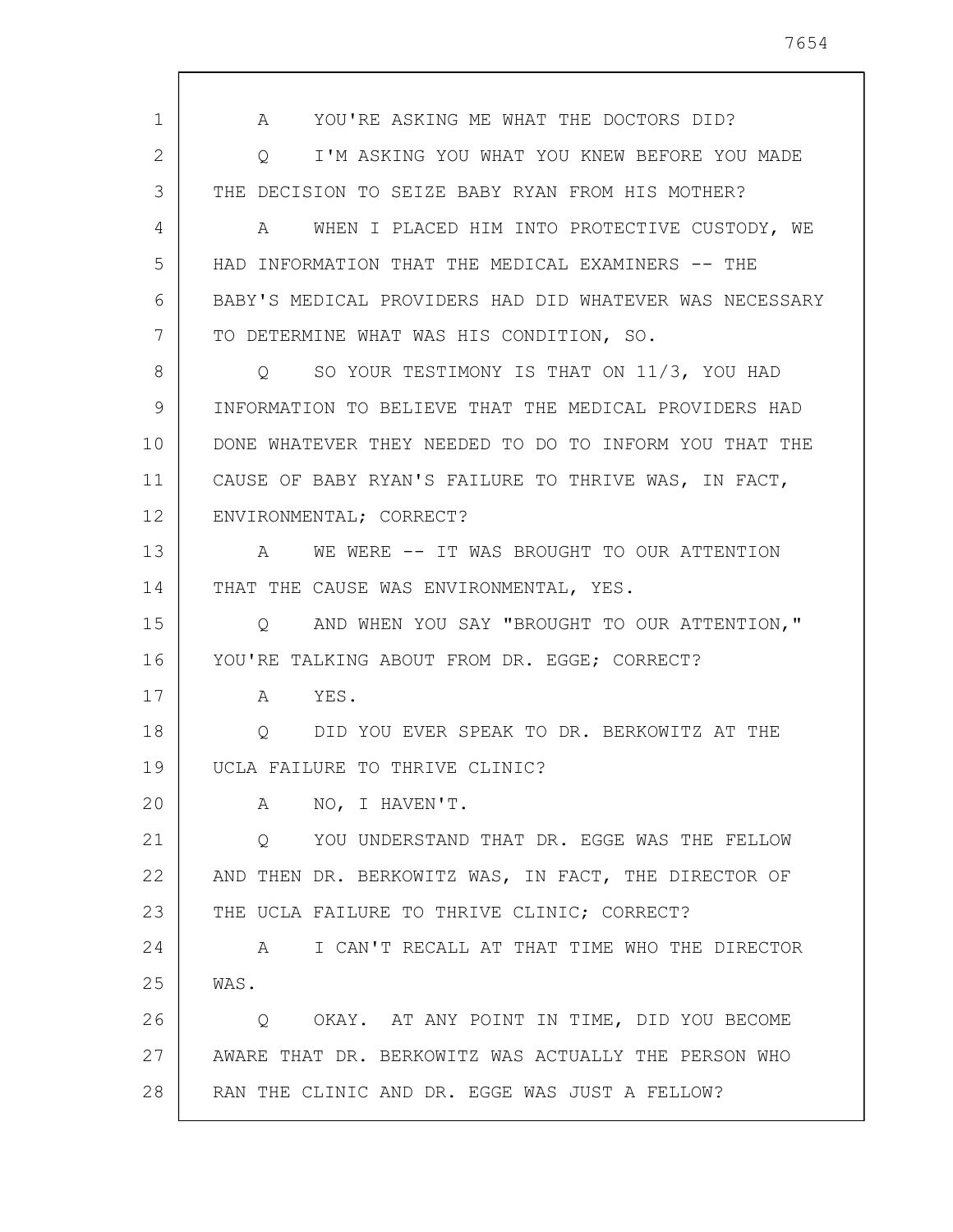1 2 3 4 5 6 7 8 9 10 11 12 13 14 15 16 17 18 19 20 21 22 23 24 25 26 27 28 A I DON'T RECALL AT THIS TIME. Q BUT YOU DO RECALL THAT YOU HAD ENOUGH INFORMATION ON NOVEMBER 3RD THAT THE ONLY CAUSE OF BABY RYAN'S FAILURE TO THRIVE WAS ENVIRONMENTAL; RIGHT? MS. SWISS: OBJECTION. ASKED AND ANSWERED. THE COURT: SUSTAINED. BY MR. KING: Q YOU TOLD US ON FRIDAY THAT -- I'LL JUST SHOW YOU EXHIBIT 175, BATES 002251, WHICH HAS A DATE OF NOVEMBER 3, 2009, AT THE TOP, UCLA HARBOR [SIC] MEDICAL CENTER. MR. GUTERRES: ONE MINUTE, COUNSEL. MR. KING: OKAY. BY MR. KING: Q AND IF WE LOOK AT THIS DOCUMENT -- JUST WAITING FOR DEFENSE COUNSEL. IT LOOKS LIKE HE HAS HIS COPY. MR. GUTERRES: THANK YOU. BY MR. KING: Q AS WE LOOK AT THIS DOCUMENT HERE FROM THE UCLA FAILURE TO THRIVE CLINIC DATED NOVEMBER 3RD, 2009, WE SEE THAT THERE'S: "1, A 15-MONTH OLD MALE WITH FAILURE TO THRIVE (ENVIRONMENTAL); "2, PARENTAL DISCORD; "3, TRUNCAL HYPOTONICITY, DELAYED GROSS MOTOR ATTAINED, SIX MONTHS MILESTONES. HE'S 15 MONTHS OLD;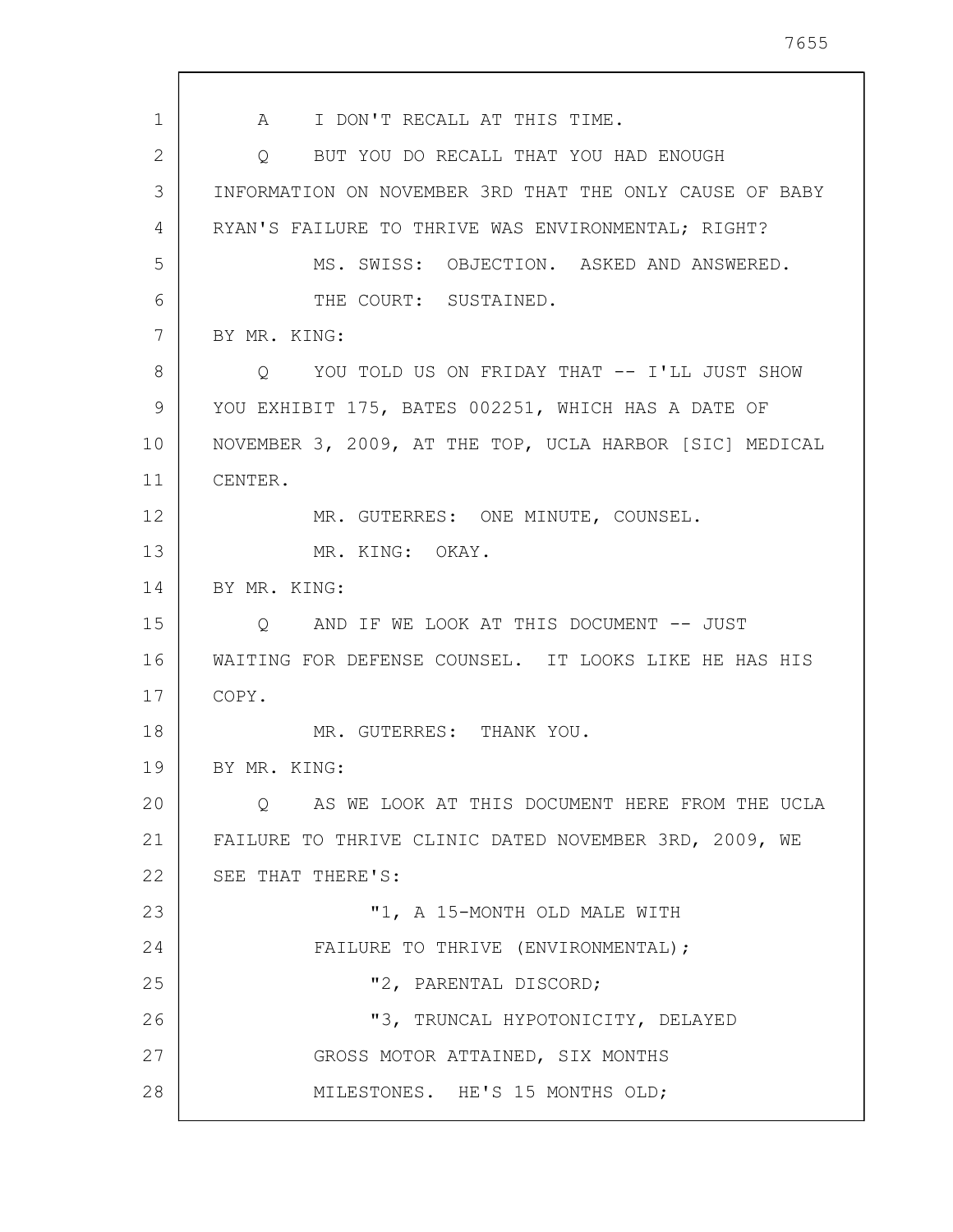| $\mathbf{1}$ | "4, DELAYED VACCINATIONS."                                        |
|--------------|-------------------------------------------------------------------|
| 2            | THEN WE HAVE A RECOMMENDATION AT THE BOTTOM:                      |
| 3            | "DIETITIAN CONSULT, HOME VISIT,                                   |
| 4            | FOLLOW-UP WITH THE PT/OT AND FOLLOW-UP                            |
| 5            | ONE MONTH."                                                       |
| 6            | SO WHEN WE LOOK AT THE TOP AND WE HAVE ONE,                       |
| 7            | TWO, THREE, FOUR CAUSES THERE OF THE -- BABY RYAN'S               |
| 8            | FAILURE TO THRIVE, WOULD YOU AGREE THAT THAT'S                    |
| 9            | MULTIFACTORIAL CAUSES OF FAILURE TO THRIVE?                       |
| 10           | MS. SWISS: OBJECTION. MISSTATES THE                               |
| 11           | DOCUMENT. LACKS FOUNDATION. CALLS FOR SPECULATION ON              |
| 12           | THE PART OF THIS WITNESS.                                         |
| 13           | THE COURT: SUSTAINED AS TO ASKING HER FOR                         |
| 14           | WHAT APPEARS TO BE A MEDICAL OPINION.                             |
| 15           | BY MR. KING:                                                      |
| 16           | Q WELL, YOU DID INDICATE THAT YOU'RE AWARE THAT                   |
| 17           | THERE'S DIFFERENT TYPES OF FAILURE TO THRIVE; CORRECT?            |
| 18           | A YES.                                                            |
| 19           | AND IT COULD BE ORGANIC OR IT COULD BE                            |
| 20           | NONORGANIC; CORRECT?                                              |
| 21           | YES.<br>$A \quad \alpha$                                          |
| 22           | Q YOU CAN HAVE FAILURE TO THRIVE WHERE THERE ARE                  |
| 23           | MULTIPLE CAUSES OF THE FAILURE TO THRIVE; CORRECT?                |
| 24           | A YES, IT CAN BE MIXED.                                           |
| 25           | AND PART OF YOUR TRAINING IS THAT THAT WOULD<br>$Q \qquad \qquad$ |
| 26           | BE MULTIFACTORIAL; CORRECT?                                       |
| 27           | MS. SWISS: OBJECTION. LACKS FOUNDATION.                           |
| 28           | CALLS FOR SPECULATION RELATED TO MEDICAL OPINION.                 |
|              |                                                                   |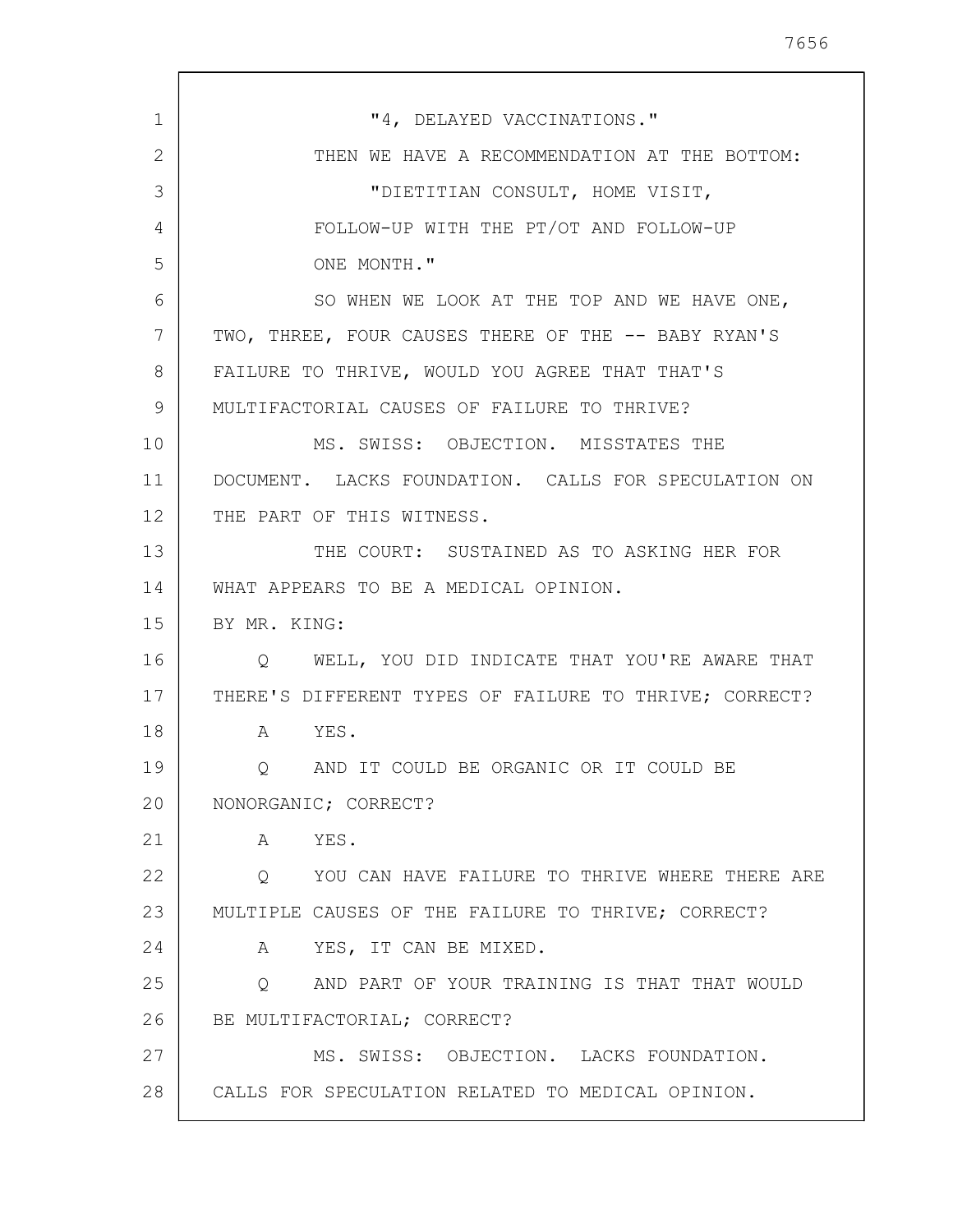1 2 3 4 5 6 7 8 9 10 11 12 13 14 15 16 17 18 19 20 21 22 23 24 25 26 27 28 THE COURT: OVERRULED. SHE'S ALREADY TESTIFIED TO THIS, SO I'D LIKE TO NOT KEEP REPEATING THE SAME QUESTIONS. BUT YOU'RE ASKING HER TO INTERPRET A HARBOR-UCLA MEDICAL CENTER RECORD. THERE'S NO FOUNDATION FOR HER TO ACTUALLY BE ABLE TO INTERPRET THE MEDICAL RECORD. MR. KING: OKAY. BY MR. KING: Q ASSUMING THAT WE HAVE FOUR CAUSES OF BABY RYAN'S FAILURE TO THRIVE, WOULD THAT BE CONSIDERED MULTIFACTORIAL BASED ON YOUR TRAINING? MS. SWISS: OBJECTION. LACKS FOUNDATION. CALLS FOR SPECULATION. THE COURT: ARE YOU SAYING IF THERE'S MORE THAN ONE CAUSE, THAT BECOMES MULTI? MR. KING: CORRECT, YOUR HONOR. THE COURT: THAT'S A GIVEN. LET'S ASK A QUESTION TO GET EVIDENCE. MR. KING: OKAY. BY MR. KING: Q SO YOU WOULD AGREE THAT ON NOVEMBER 3RD OF 2009, THE INFORMATION THAT YOU'RE ACTING ON IS THAT THE ONLY CAUSE OF THE FAILURE TO THRIVE IS ENVIRONMENTAL; CORRECT? MS. SWISS: OBJECTION. ASKED AND ANSWERED. THE COURT: SUSTAINED. BY MR. KING: Q OKAY. NOW, AS PART OF YOUR ROLE IN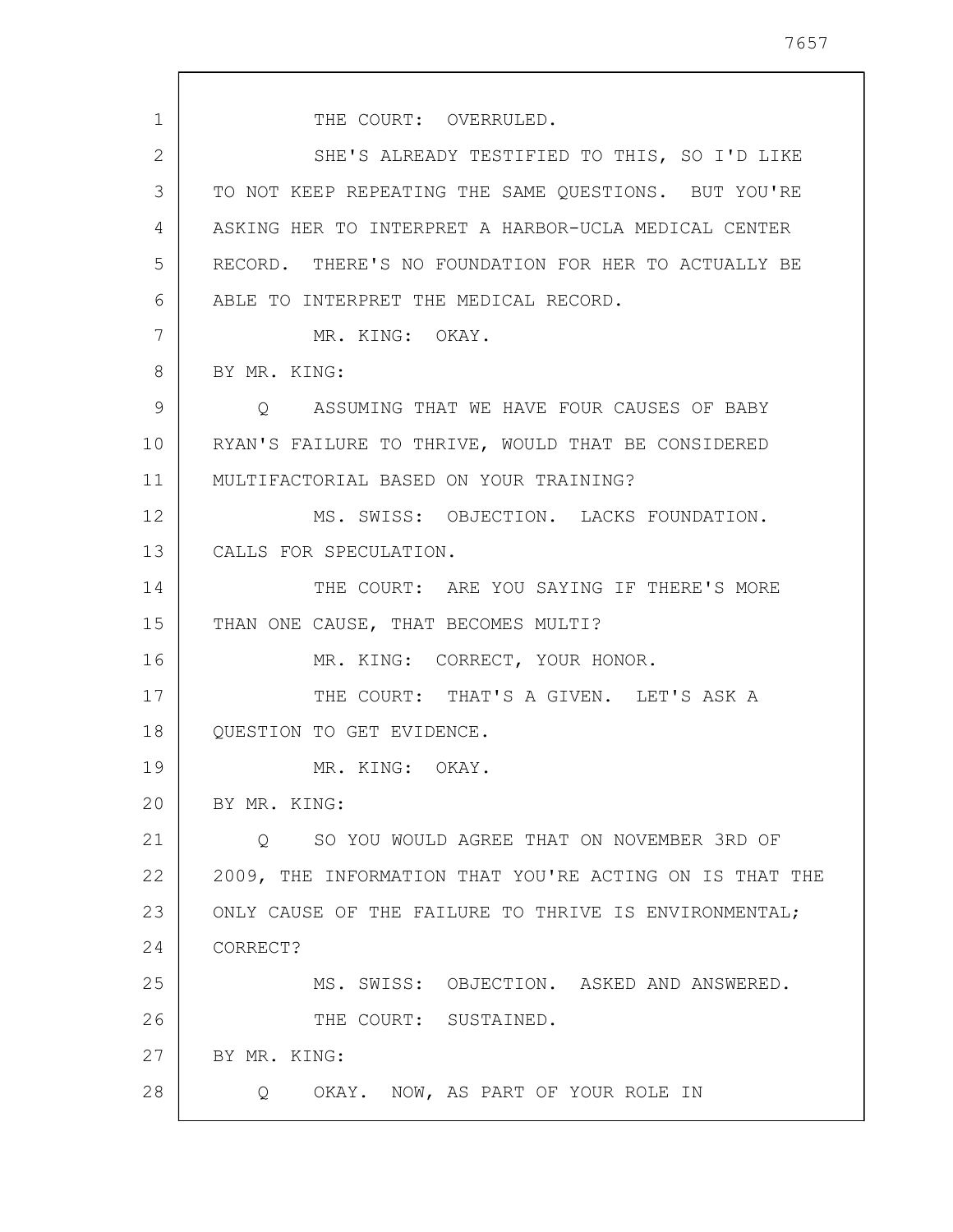| 1  | DETAINING -- MAKING THE ULTIMATE DECISION TO DETAIN      |
|----|----------------------------------------------------------|
| 2  | BABY RYAN, DO YOU DO ANY INVESTIGATION OR OVERSIGHT ON   |
| 3  | YOUR OWN?                                                |
| 4  | A I DID NOT DO IN THIS PARTICULAR CASE, NO.              |
| 5  | OKAY. WHAT ABOUT WHAT WE TALKED ABOUT<br>Q               |
| 6  | EARLIER, EXCULPATORY EVIDENCE? DID YOU DO ANYTHING TO    |
| 7  | ENSURE THAT EXCULPATORY EVIDENCE WAS, IN FACT, GATHERED  |
| 8  | AND PRESENTED TO THE COURT THROUGH YOUR DETENTION        |
| 9  | REPORT?                                                  |
| 10 | MS. SWISS: OBJECTION. VAGUE.                             |
| 11 | THE COURT: OVERRULED.                                    |
| 12 | THE WITNESS: YOU'RE ASKING -- WHAT WAS THE               |
| 13 | QUESTION AGAIN? I'M SORRY.                               |
| 14 | BY MR. KING:                                             |
| 15 | Q SURE. I'M ASKING FOR YOUR ROLE IN THE                  |
| 16 | DETENTION REPORT.                                        |
| 17 | DID YOU REVIEW IT?                                       |
| 18 | A YES.                                                   |
| 19 | DID YOU REVIEW IT TO ENSURE THAT EXCULPATORY<br>Q        |
| 20 | EVIDENCE WAS PLACED IN THE DETENTION REPORT?             |
| 21 | A I REVIEWED IT TO ENSURE THAT THE PERTINENT             |
| 22 | INFORMATION, THE FACTS, WAS INCLUDED, YES.               |
| 23 | AND YOU ALSO REVIEW IT TO MAKE SURE THAT IT'S<br>$\circ$ |
| 24 | ACCURATE; CORRECT?                                       |
| 25 | TO THE BEST OF MY ABILITY, YES.<br>A                     |
| 26 | AND IN FACT, AS A SUPERVISOR, YOU HAVE AN<br>Q           |
| 27 | OBLIGATION TO REVIEW IT AND IF THERE'S ANYTHING THAT     |
| 28 | SEEMS INCONSISTENT, TO DISCUSS THAT WITH YOUR SOCIAL     |
|    |                                                          |

 $\sqrt{ }$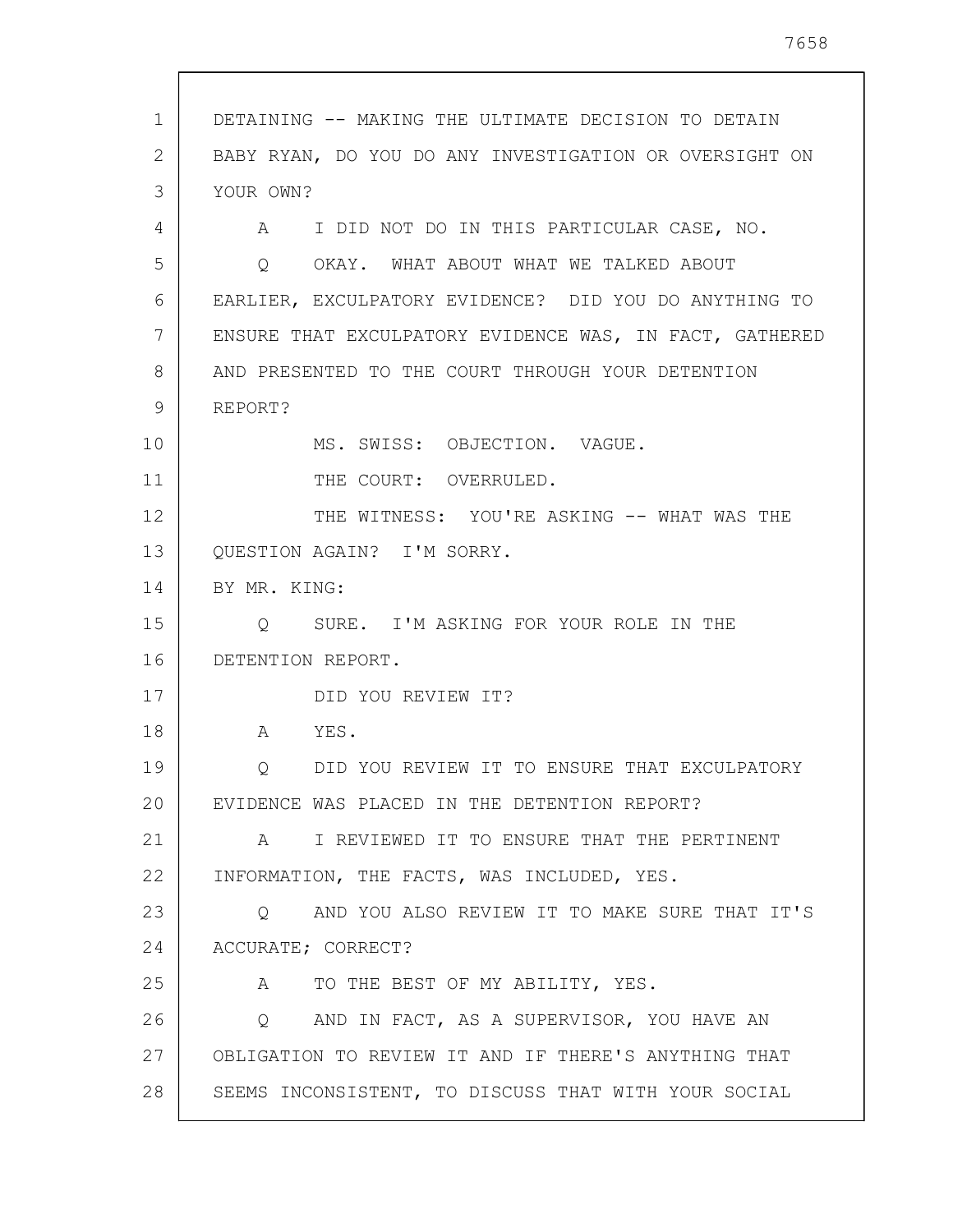1 2 3 4 5 6 7 8 9 10 11 12 13 14 15 16 17 18 19 20 21 22 23 24 25 26 27 28 WORKER TO MAKE CORRECTIONS IF NECESSARY; CORRECT? A YES. Q AND IN THIS PARTICULAR CASE, IF WE GO TO EXHIBIT 12 -- THAT'S THE DETENTION REPORT; RIGHT? A I'M NOT SURE WHICH EXHIBIT YOU'RE -- YOU'D HAVE TO GIVE ME THE NUMBER. THE COURT: WE'LL TAKE AFTERNOON RECESS AT THIS TIME. ALL JURORS -- APPROXIMATELY 10 MINUTES. ALL JURORS, PLEASE REMEMBER THE ADMONITION. (JURY EXCUSED) (RECESS) (JURY PRESENT) THE COURT: EVERYONE MAY BE SEATED. WE'RE ON THE RECORD. EVERYONE IS PRESENT. MR. KING, YOU MAY CONTINUE. MR. KING: THANK YOU. BY MR. KING: Q MS. ROGERS, THE EXHIBIT THAT WE HAVE DISPLAYED HERE, PRIOR TO THE BREAK, FROM UCLA MEDICAL CENTER HARBOR [SIC] ON NOVEMBER 3, 2009, WHICH INDICATES AT THE BOTTOM, ITEM 4, FOLLOW-UP IN ONE MONTH. MOM WASN'T ABLE TO FOLLOW-UP WITH DR. EGGE IN A MONTH, WAS SHE? MS. SWISS: OBJECTION. CALLS FOR SPECULATION. LACKS FOUNDATION. THE COURT: WELL --MR. KING: I CAN REPHRASE, YOUR HONOR. THE COURT: THE OBJECTION IS SUSTAINED AS TO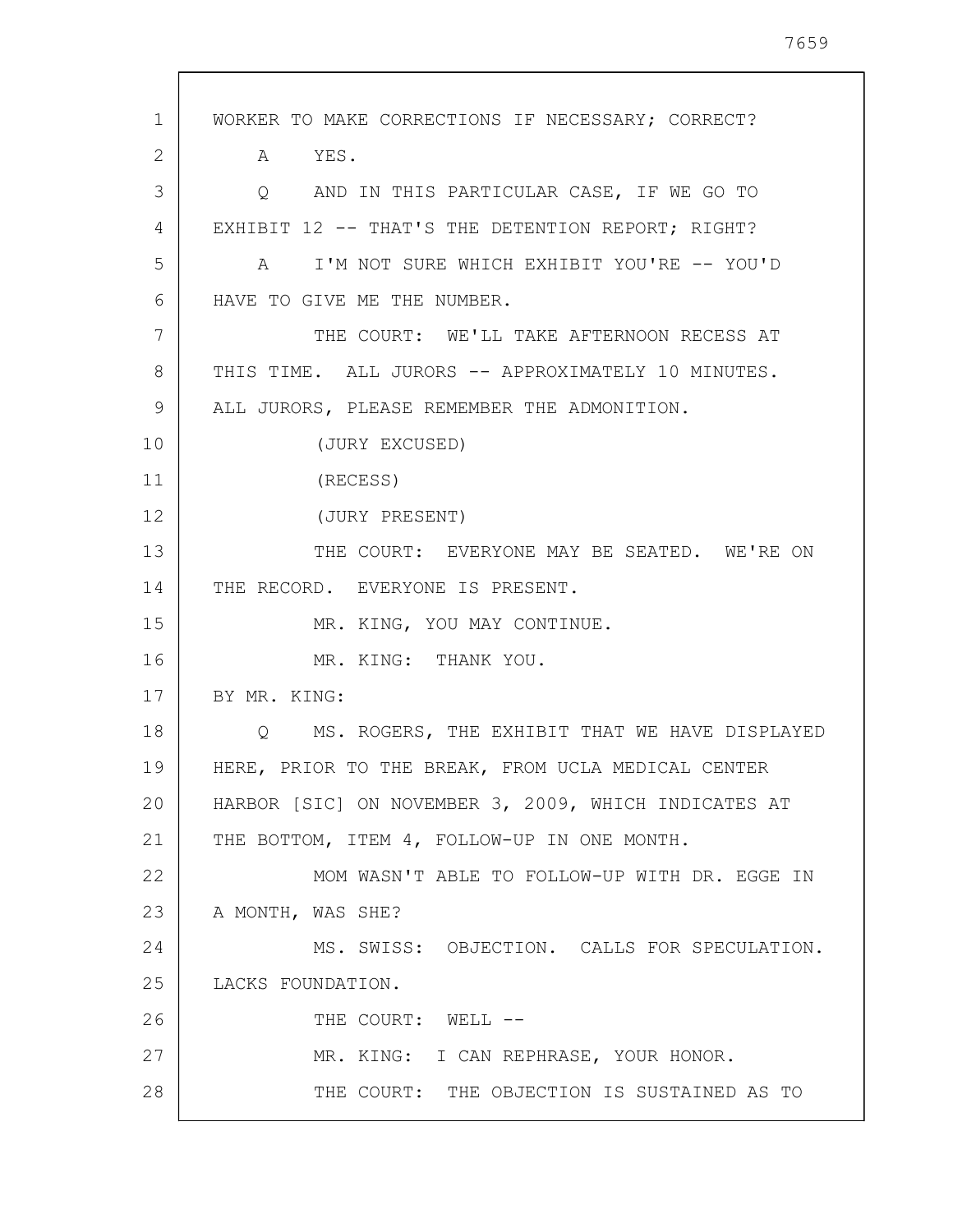1 2 3 4 5 6 7 8 9 10 11 12 13 14 15 16 17 18 19 20 21 22 23 24 25 26 27 28 SPECULATION. I THINK WHAT YOU WANT TO KNOW IS THE CUSTODY BY MS. DUVAL ENDED ON NOVEMBER 3RD. MR. KING: RIGHT. THE COURT: AND I THINK THAT'S WHAT YOU'RE REFERRING TO. MR. KING: IT IS, YOUR HONOR. THE COURT: SO MAYBE YOU COULD ASK QUESTIONS THAT MIGHT BE A LITTLE MORE DIRECT ABOUT WHAT HER ABILITY WOULD HAVE BEEN TO DELIVER A CHILD TO A MEDICAL APPOINTMENT THEREAFTER. MR. KING: THANK YOU. BY MR. KING: Q MS. ROGERS, YOU WOULD AGREE THAT BECAUSE MS. DUVAL'S CUSTODY WAS TAKEN AWAY ON THE SAME DAY NOVEMBER 3, 2009, SHE LOST THE ABILITY TO FOLLOW UP ON THIS DOCTOR'S APPOINTMENT WITH DR. EGGE; CORRECT? MS. SWISS: OBJECTION. CALLS FOR SPECULATION. THE COURT: WELL, OVERRULED. I THINK MAYBE THE BETTER DATE WOULD BE NOVEMBER 6TH, AFTER THE HEARING AND THE DETENTION HEARING. BY MR. KING: Q WELL, MS. DUVAL LOST CUSTODY OF HER BABY ON NOVEMBER 3, 2009; CORRECT? A YES. Q OKAY. SO YOU WOULD AGREE THAT SHE WASN'T ABLE TO FOLLOW UP WITH DR. EGGE IN ONE MONTH BECAUSE SHE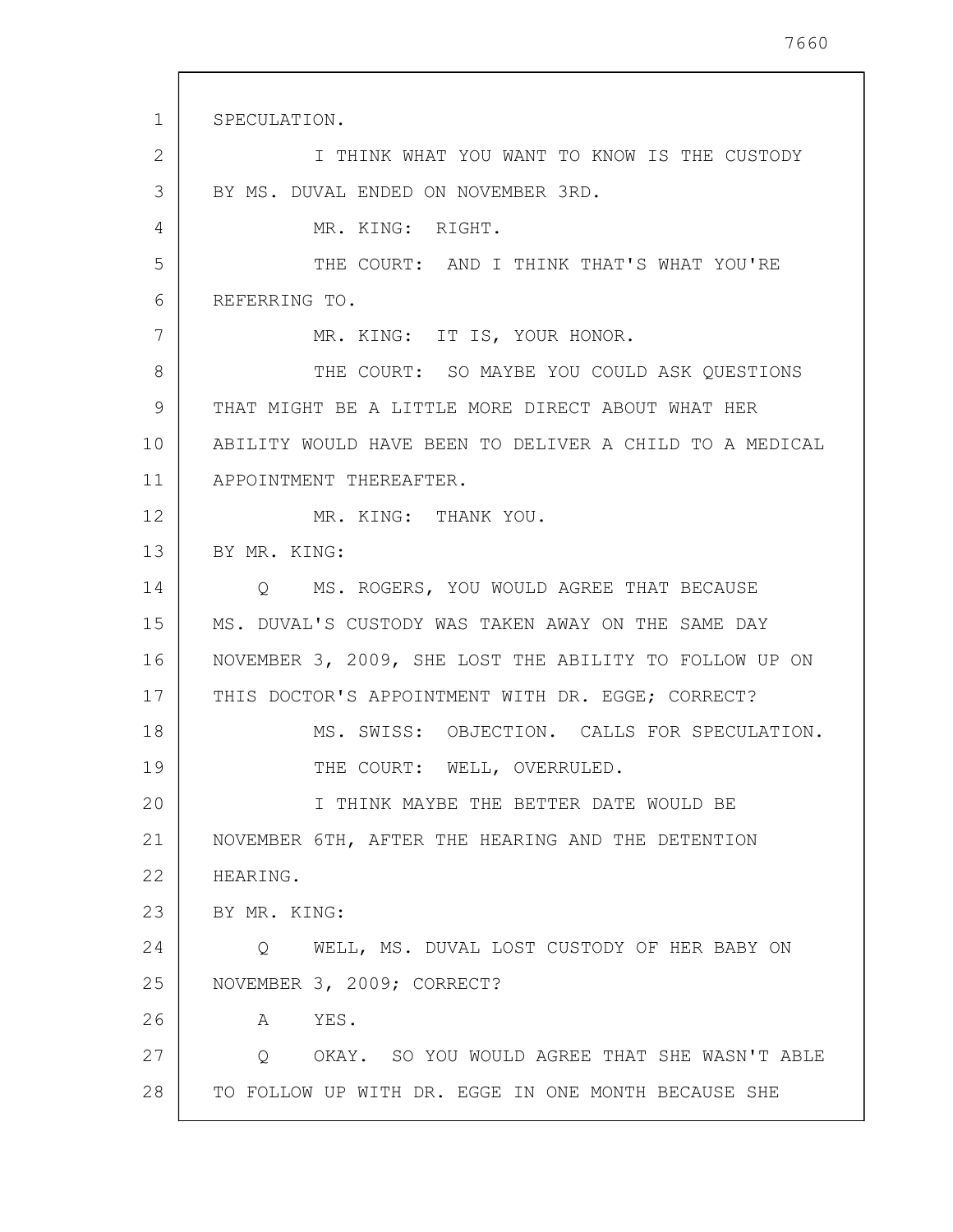1 2 3 4 5 6 7 8 9 10 11 12 13 14 15 16 17 18 19 20 21 22 23 24 25 26 27 28 LOST CUSTODY THAT SAME DAY; CORRECT? A NOT NECESSARILY. LOSING CUSTODY DOESN'T MEAN YOU LOST YOUR PARENTAL RIGHTS. PARENTS, THEY ARE ABLE TO ATTEND MEDICAL VISITS, SCHOOL EVENTS, WHATEVER. SO SHE COULD HAVE, IF SHE KNEW WHAT DAY THE APPOINTMENT WAS AND TIME, SHE MAY HAVE BEEN ABLE TO ATTEND. I DON'T KNOW WHAT SHE WOULD HAVE DONE A MONTH LATER. Q DID MOM HAVE CUSTODY OF BABY RYAN AFTER NOVEMBER 3RD, 2009? MS. SWISS: OBJECTION. ASKED AND ANSWERED. THE COURT: SUSTAINED. BY MR. KING: Q YOU TALKED ABOUT DR. SODERBERG ON FRIDAY. DO YOU REMEMBER THAT? A DID WE TALK ABOUT DR. SODERBERG? Q DO YOU REMEMBER DR. SODERBERG BEING ONE OF THE  $--$ A THE ALLERGIST. Q THE ALLERGIST, OKAY. DO YOU RECALL THAT MS. DUVAL WAS ASKED TO TAKE BABY RYAN TO AN ALLERGIST; CORRECT? A YES. Q OKAY. AND SHE DID THAT; CORRECT? A YES. Q I'M GOING TO DISPLAY EXHIBIT 8, BATES 001266, WHICH HAS ALREADY BEEN ADMITTED INTO EVIDENCE. AND WE SPOKE ABOUT THE FACT THAT -- WE TALKED ABOUT ALLERGIC RHINITIS. AND WE HAVE ON HERE FAILURE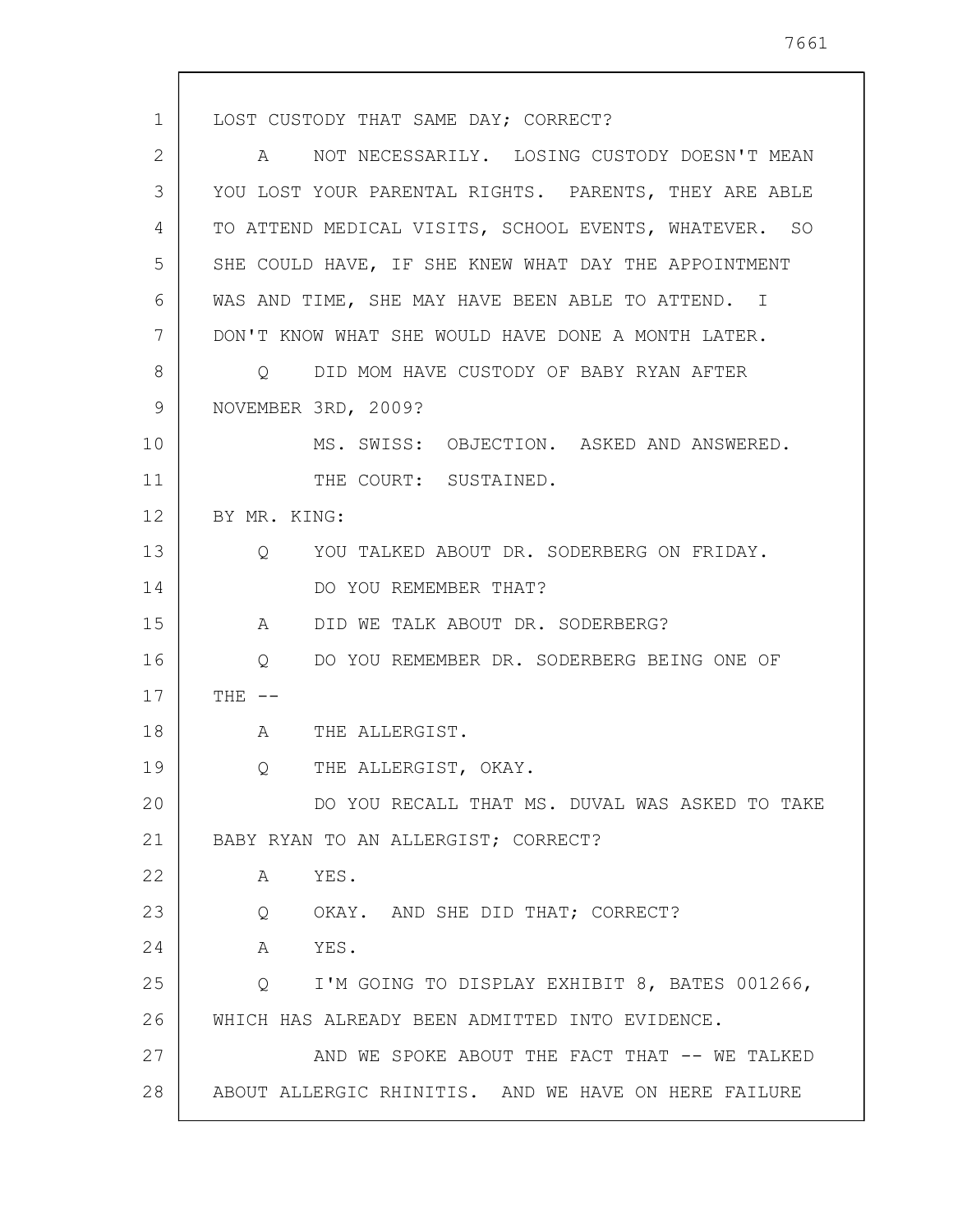1 2 3 4 5 6 7 8 9 10 11 12 13 14 15 16 17 18 19 20 21 22 23 24 25 26 27 28 TO THRIVE AND, NUMBER 4, WE HAVE SOCIALLY STRESSFUL PARENTING SITUATION. BASED ON YOUR TRAINING, CAN STRESSFUL PARENTING SITUATION CONTRIBUTE OR CAN IT BE AN ENVIRONMENTAL CAUSE TO FAILURE TO THRIVE? MR. GUTERRES: OBJECTION. LACKS FOUNDATION. CALLS FOR SPECULATION. THE COURT: OVERRULED. IS THAT SOMETHING YOU RECEIVED TRAINING ON? THE WITNESS: WHAT CAUSES FAILURE TO THRIVE? THE COURT: YES. THE WITNESS: THEY -- NOT REALLY, NO. BY MR. KING: Q DO YOU RECEIVE TRAINING ON PSYCHOSOCIAL DIFFICULTIES AS BEING AN ENVIRONMENTAL CAUSE OF FAILURE TO THRIVE? A THE WAY YOU'RE ASKING IT, I'M NOT --Q OKAY. A -- ABLE TO UNDERSTAND OR ANSWER THAT. Q OKAY. IF I SHOW TO YOU A PROCEDURAL GUIDE FOR ASSESSING FAILURE TO THRIVE -- A UH-HUH. Q ON PAGE 2, DOES IT REFRESH YOUR RECOLLECTION AS TO WHETHER PSYCHOSOCIAL DIFFICULTIES CAN BE A CONTRIBUTOR TO -- THE COURT: WILL YOU IDENTIFY THIS DOCUMENT THAT YOU'RE -- MR. KING: CERTAINLY, YOUR HONOR.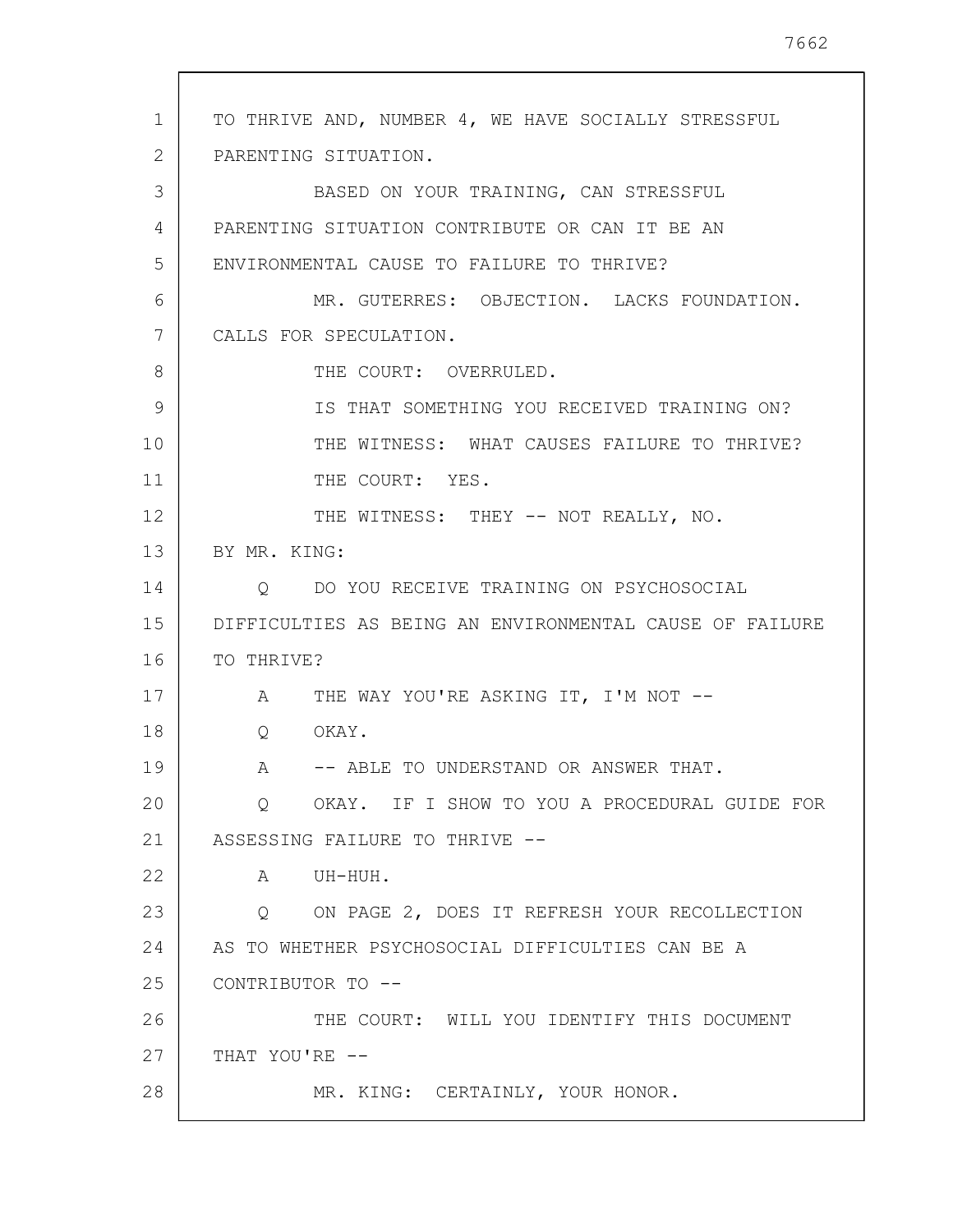1 2 3 4 5 6 7 8 9 10 11 12 13 14 15 16 17 18 19 20 21 22 23 24 25 26 27 28 THE COURT: -- REFERRING TO? MR. KING: THIS DOCUMENT IS THE PROCEDURAL GUIDE FOR -- THE COURT: BY EXHIBIT NUMBER. MR. KING: I'LL HAVE TO MARK IT AS NEXT IN ORDER. THE CLERK: THAT WILL BE 791. MR. KING: THANK YOU. BY MR. KING: Q TURNING TO PAGE 2 OF EXHIBIT 791, JUST LOOK AT IT, THE THIRD PARAGRAPH, AND JUST LET US KNOW IF IT REFRESHES YOUR RECOLLECTION. THE COURT: NOW, PLEASE UNDERSTAND, HE'S NOT ASKING YOU WHAT THE DOCUMENT SAYS. HE'S ASKING YOU IF THERE'S SOMETHING IN THAT DOCUMENT THAT REFRESHES SOME RECOLLECTION. ABOUT WHAT? MR. KING: WHETHER OR NOT HER TRAINING INCLUDES TRAINING CONSISTENT WITH THE FACT THAT PSYCHOSOCIAL DIFFICULTIES CAN BE A CONTRIBUTOR TO NONORGANIC FAILURE TO THRIVE. MS. SWISS: YOUR HONOR, I WOULD REQUEST THAT COUNSEL PROVIDE A COPY OF WHATEVER DOCUMENT HE'S USING. THE COURT: YES. BEFORE YOU ANSWER THE QUESTION -- YOU'LL HAVE TO SHOW THE DOCUMENT TO COUNSEL. MR. KING: OKAY. YOUR HONOR, ACTUALLY I DO HAVE AN EXHIBIT NO.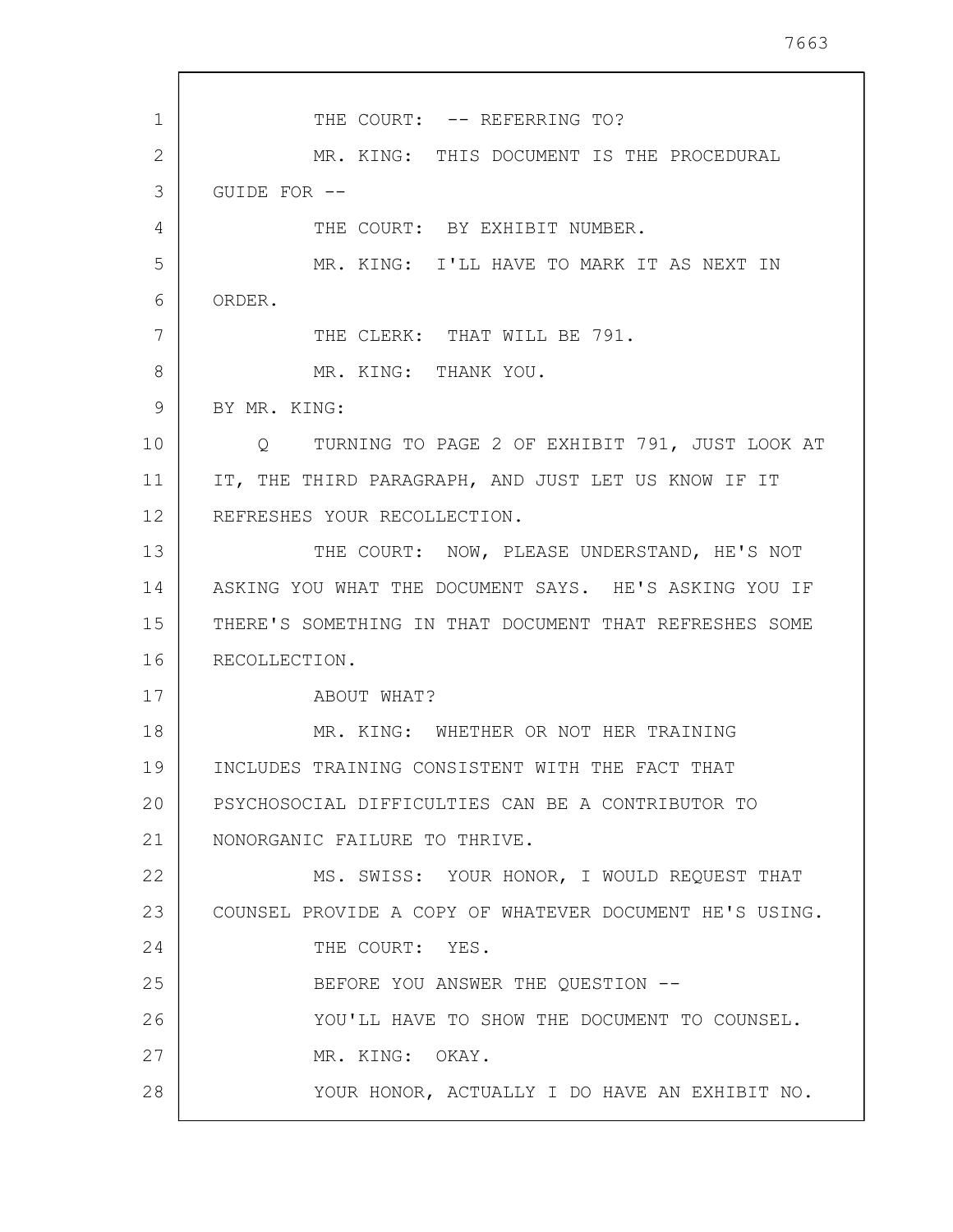| 1  | IT'S EXHIBIT 1001.1, IF WE COULD MARK IT AS SUCH.         |
|----|-----------------------------------------------------------|
| 2  | THE COURT: SO IT'S NOT THE NEXT IN ORDER.                 |
| 3  | MR. KING: CORRECT, YOUR HONOR.                            |
| 4  | THE COURT: ALL RIGHT. THE DESIGNATION OF                  |
| 5  | EXHIBIT 791 IS RESCINDED.                                 |
| 6  | THE CLERK: OKAY.                                          |
| 7  | (PLAINTIFF'S EXHIBIT NO. 1001.1, WAS                      |
| 8  | MARKED FOR IDENTIFICATION BY THE                          |
| 9  | COURT.)                                                   |
| 10 | BY MR. KING:                                              |
| 11 | Q DID LOOKING AT THAT DOCUMENT REFRESH YOUR               |
| 12 | RECOLLECTION?                                             |
| 13 | A YES.                                                    |
| 14 | MS. SWISS: WHAT PORTION? I'M SORRY.                       |
| 15 | MR. KING: THIRD PARAGRAPH, PAGE 2.                        |
| 16 | BY MR. KING:                                              |
| 17 | Q AND CAN PSYCHOSOCIAL DIFFICULTIES BE A                  |
| 18 | CONTRIBUTOR TO NONORGANIC FAILURE TO THRIVE BASED ON      |
| 19 | YOUR TRAINING?                                            |
| 20 | YES.<br>A                                                 |
| 21 | Q OKAY. AND WOULD YOU AGREE THAT STRESSFUL                |
| 22 | PARENTING SITUATION CAN BE A PSYCHOSOCIAL EVENT BASED     |
| 23 | ON YOUR TRAINING?                                         |
| 24 | IT CAN BE, YES.<br>A                                      |
| 25 | TURNING TO WHAT HAS ALREADY BEEN MARKED AS<br>Q           |
| 26 | EXHIBIT 176 [SIC], BATES 00230, IT'S A DOCUMENT FROM      |
| 27 | THE CATC CLINIC WITH THE DATE OF OCTOBER 21, 2009.<br>THE |
| 28 | BOTTOM OF THE DOCUMENT READS:                             |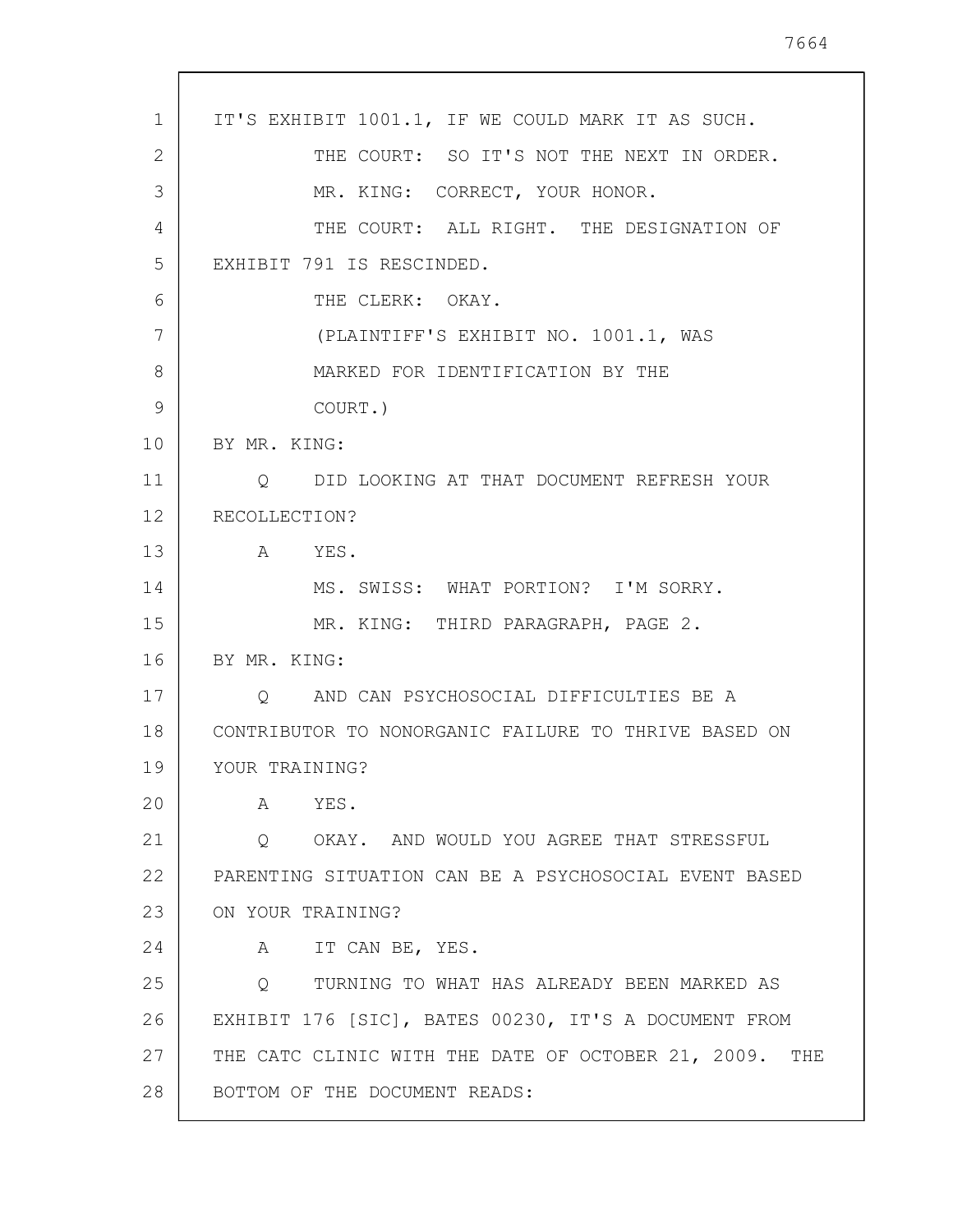| $\mathbf{1}$ | "PLACEMENT CHILDCARE EDUCATION                          |
|--------------|---------------------------------------------------------|
| 2            | STEPS. DOES THIS CHILD EXHIBIT                          |
| 3            | BEHAVIORS THAT MAY NOT ALLOW HIM/HER TO                 |
| 4            | REMAIN IN HIS/HER CURRENT LIVING,                       |
| 5            | PRESCHOOL, AND/OR CHILD CARE                            |
| 6            | SITUATION?"                                             |
| 7            | WE HAVE THAT MARKED AS A NO.                            |
| 8            | DID YOU REVIEW THAT DOCUMENT FROM THE CATC              |
| 9            | CLINIC PRIOR TO MAKING YOUR DECISION TO SEIZE BABY RYAN |
| 10           | ON NOVEMBER 3, 2009?                                    |
| 11           | MS. SWISS: YOUR HONOR, IF THE WITNESS COULD             |
| 12           | LOOK AT THE ENTIRE DOCUMENT, NOT JUST THE HIGHLIGHTED   |
| 13           | PORTION, OF EXHIBIT 167, PAGE 2030.                     |
| 14           | THE COURT: YES. THIS IS IN RESPONSE TO THE              |
| 15           | QUESTION OF IF SHE REVIEWED IT BEFORE?                  |
| 16           | MR. KING: YES.                                          |
| 17           | THE COURT: ALL RIGHT. YOU HAVE TO LET HER               |
| 18           | LOOK AT THE ENTIRE DOCUMENT.                            |
| 19           | MR. KING: THAT'S EXHIBIT 176.                           |
| 20           | MR. MCMILLAN: 167.                                      |
| 21           | MR. KING: OH, 167. SORRY.                               |
| 22           | THE COURT: THE WITNESS HAS A QUESTION. I'M              |
| 23           | NOT SURE WHAT IT IS, MR. KING. I'M NOT SURE SHE KNOWS   |
| 24           | WHAT SHE'S SUPPOSED TO BE LOOKING AT.                   |
| 25           | MR. KING: SURE. IT'S BATES 002030.                      |
| 26           | THE WITNESS: OKAY. I'VE HAD A CHANCE TO LOOK            |
| 27           | AT IT.                                                  |
| 28           | 111                                                     |
|              |                                                         |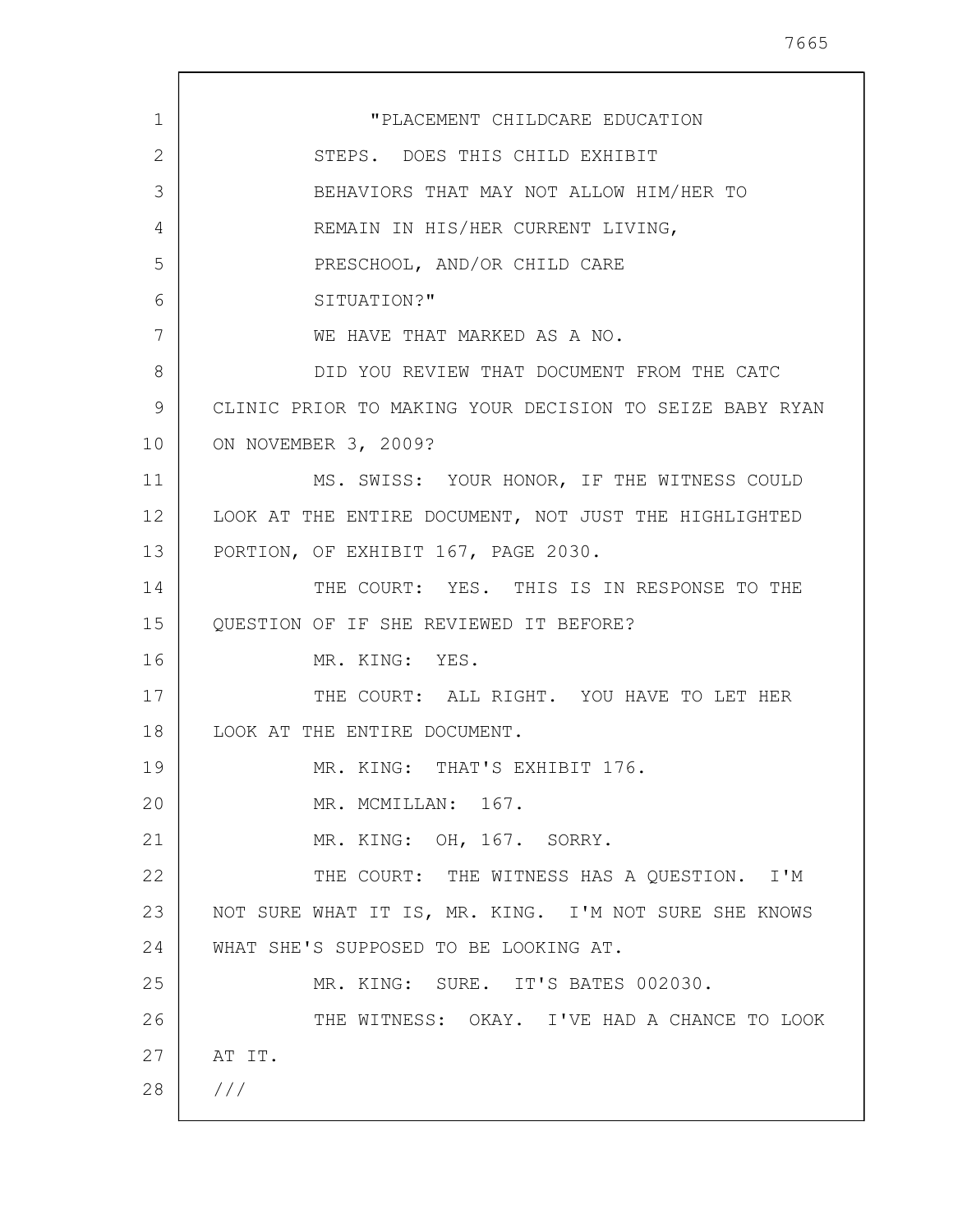1 2 3 4 5 6 7 8 9 10 11 12 13 14 15 16 17 18 19 20 21 22 23 24 25 26 27 28 BY MR. KING: Q IS THAT A DOCUMENT THAT YOU REVIEWED PRIOR TO MAKING YOUR DECISION TO DETAIN BABY RYAN FROM HIS MOM? A THIS MENTAL HEALTH SCREENING TOOL WAS COMPLETED ON OCTOBER 21, 2009. Q CORRECT. A THE TDM WAS ON NOVEMBER 3, 2009, SO THIS WAS BEFORE. PERHAPS AT THAT TIME IT MAY HAVE BEEN THIS WAS THE SITUATION GIVEN THEY HADN'T RULED OUT ANY MEDICAL-RELATED REASON. BUT YES, I WOULD HAVE REVIEWED THIS FORM, BUT THIS IS BEFORE WE ACTUALLY HAD ADDITIONAL INFORMATION. MR. KING: YOUR HONOR, I'LL OBJECT AS NONRESPONSIVE TO THE QUESTION, EVERYTHING BESIDES YES, THAT SHE REVIEWED THE DOCUMENT. THE COURT: THE OBJECTION NONRESPONSIVE IS OVERRULED. WE CONTINUE TO HAVE -- SHE DID ANSWER THE QUESTION. NOT THE WAY YOU WANTED, BUT SHE ANSWERED YOUR QUESTION. MR. KING: THANK YOU, YOUR HONOR. BY MR. KING: Q SO WE'VE ESTABLISHED THAT YOU REVIEWED THE CATC CLINIC RECORDS, DR. SODERBERG'S RECORDS. YOU ALSO REVIEWED THE EAST LA REGIONAL CENTER RECORDS, IS THAT CORRECT, PRIOR TO NOVEMBER 3, 2009? A YES. Q OKAY. AND THEN LASTLY YOU RECEIVED INFORMATION VIA TELEPHONE FROM -- THROUGH SUSAN PENDER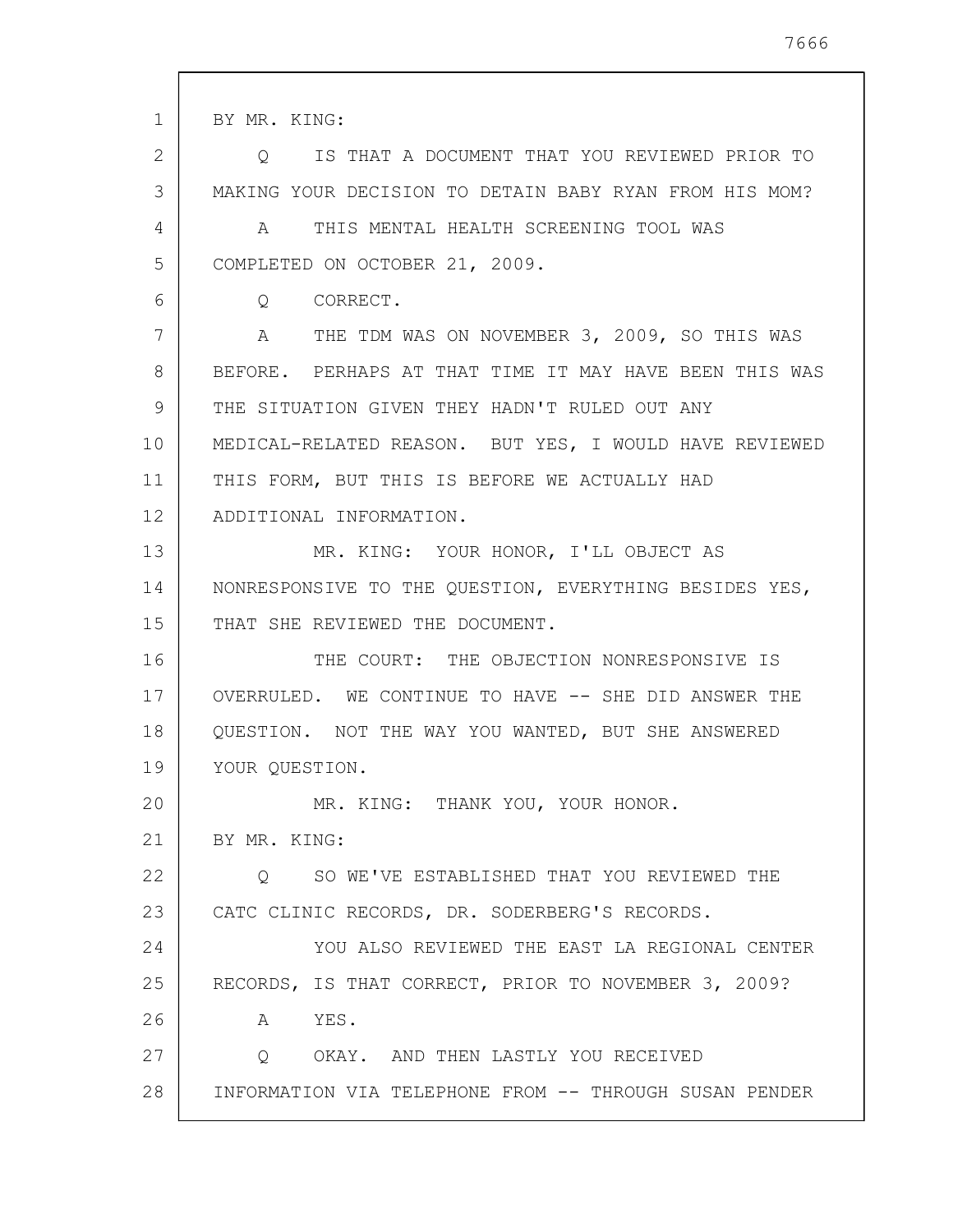1 2 3 4 5 6 7 8 9 10 11 12 13 14 15 16 17 18 19 20 21 22 23 24 25 26 27 28 FROM DR. EGGE'S OFFICE; CORRECT? A YES. Q OKAY. NOW, GETTING TO THE DETENTION REPORT, YOU REVIEWED THE DETENTION REPORT TO ENSURE THAT ALL EXCULPATORY INFORMATION WAS IN THE REPORT; CORRECT? MS. SWISS: OBJECTION. ASKED AND ANSWERED. THE COURT: SUSTAINED. BY MR. KING: Q OKAY. SO LET'S GET TO THE DETENTION REPORT WHICH IS EXHIBIT 12. NOW, DID YOU AUTHOR THE DETENTION REPORT? MS. SWISS: OBJECTION. VAGUE. THE COURT: SUSTAINED. MR. KING, ARE YOU ASKING IF SHE'S THE ONE WHO WROTE IT? MR. KING: YES, YOUR HONOR. THE COURT: OKAY. MR. KING: I'LL REPHRASE IT. THE COURT: DO YOU UNDERSTAND THE QUESTION? ARE YOU THE ONE WHO ACTUALLY WROTE THIS REPORT? THE WITNESS: YES. THE COURT: ALL RIGHT. ANSWER HIS QUESTION. THE WITNESS: NO. BY MR. KING: Q YOU'VE ALREADY TOLD US THAT YOU REVIEWED IT FOR ACCURACY; CORRECT? A YES. Q ON PAGE 5 OF THE REPORT, WHICH IS PAGE 000018,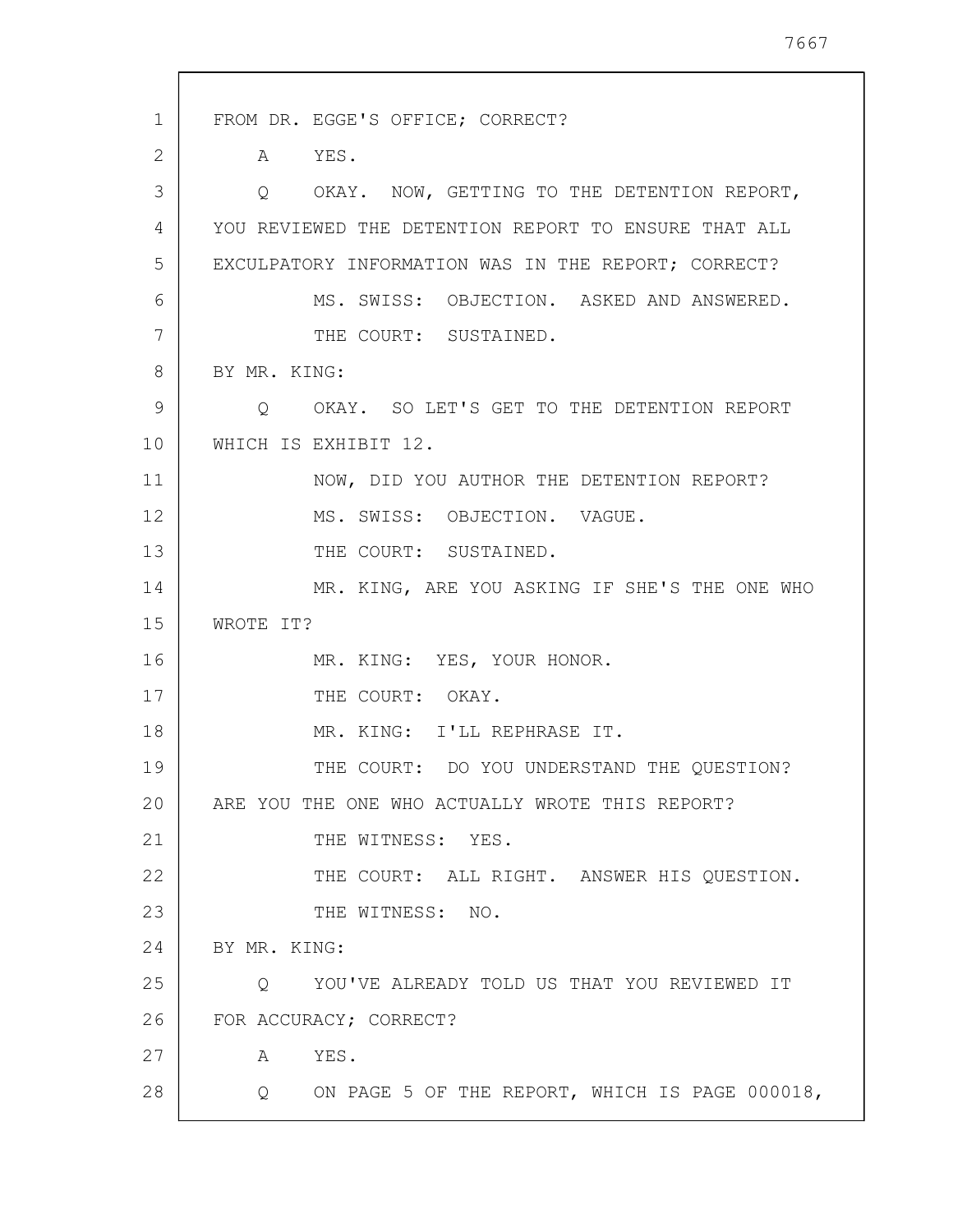1 2 3 4 5 6 7 8 9 10 11 12 13 14 15 16 17 18 19 20 21 22 23 24 25 26 27 28 THE FOURTH PARAGRAPH DOWN, WHERE IT INDICATES THAT: "CSW SPOKE WITH DR. JASMEET GILL." DID YOU DO ANYTHING TO VERIFY THAT, IN FACT, MS. PENDER SPOKE WITH DR. GILL? A WHEN MY SOCIAL WORKER INDICATED THAT SHE SPOKE WITH DR. GILL, THEN I TRUST THAT INFORMATION. Q SO YOU DID NOTHING TO VERIFY THAT INFORMATION; CORRECT? A I'M TRYING TO FIGURE OUT WHAT IT WAS I -- WE DON'T CALL, LIKE, THE DOCTORS AND SAY, "DID MY SOCIAL WORKER CALL YOU?" WE TYPICALLY DON'T DO THAT. SO WHEN THEY PROVIDE US WITH INFORMATION, WE GO OVER IT, AND WE TAKE THEIR INFORMATION AS BEING TRUTHFUL. Q WHAT IF YOU FIND INCONSISTENCIES IN THE INFORMATION THAT'S REPORTED THROUGH THE INVESTIGATION? DO YOU ASK YOUR SOCIAL WORKER TO GO AND MAYBE CLEAR UP SOME OF THOSE INCONSISTENCIES? A IF NEEDED, YES. Q AND IN THAT SAME PARAGRAPH, FOUR LINES DOWN, WHERE IT INDICATES: "DR. GILL FURTHER INDICATED THAT THE MAIN REASON FOR FAMILY BEING DISMISSED WAS THAT MOTHER, HAVING BEEN GIVEN SPECIFIC DIRECTIONS IN TERMS OF FEEDING THE CHILD, THAT IT WAS EVIDENT TO HER THAT THE DIRECTIVES WERE NOT BEING FOLLOWED BY MOTHER IN ORDER TO HELP THE CHILD MAINTAIN AND ATTAIN

7668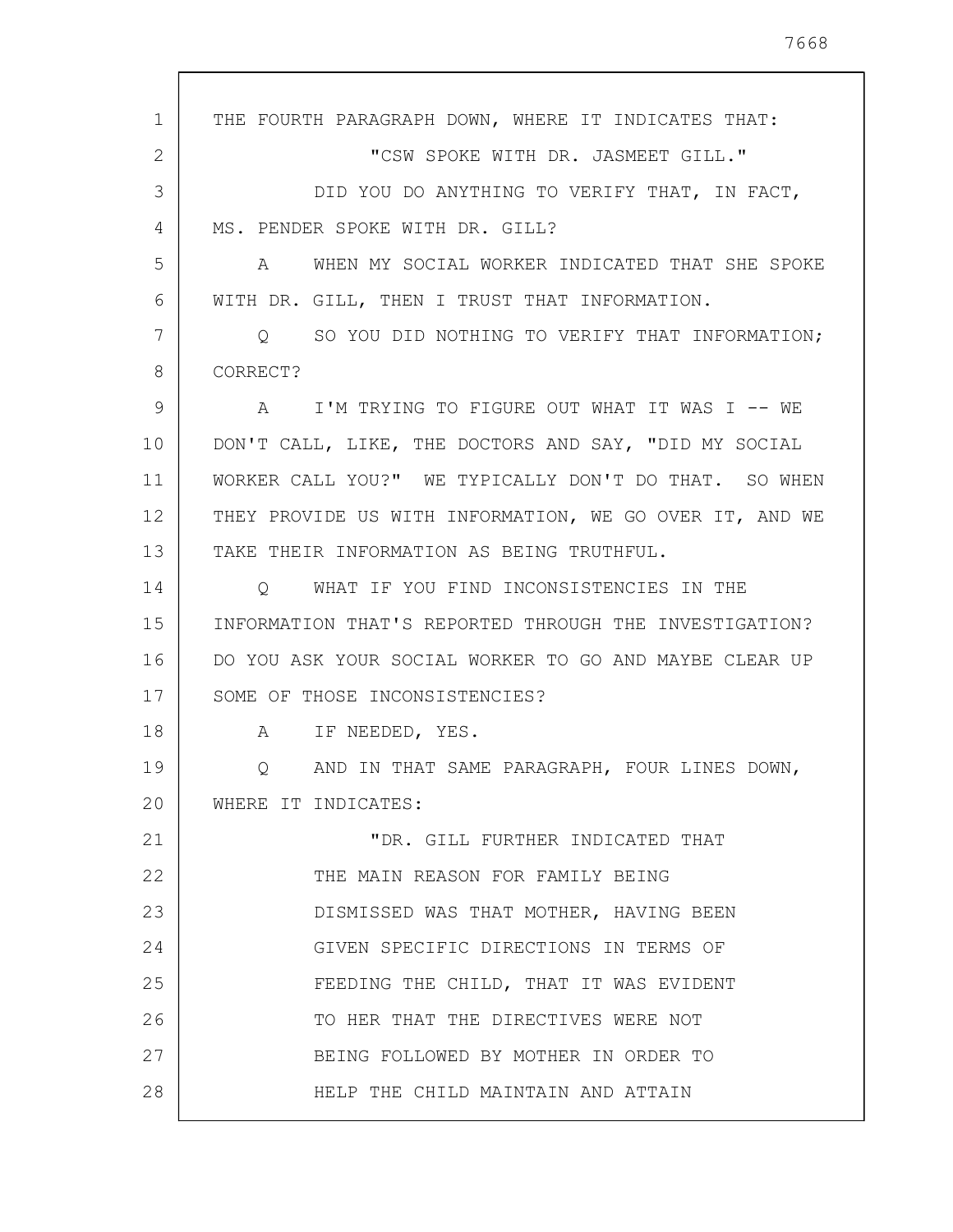| 1  | HEALTHY GROWTH PATTERNS."                                   |
|----|-------------------------------------------------------------|
| 2  | DID YOU DO ANYTHING TO VERIFY THE ACCURACY OF               |
| 3  | THAT STATEMENT?                                             |
| 4  | A I REVIEWED THE INFORMATION.                               |
| 5  | AND WHAT EXACT INFORMATION DID YOU REVIEW?<br>Q             |
| 6  | A THE INFORMATION THAT YOU JUST READ, I READ                |
| 7  | THAT AS WELL.                                               |
| 8  | DID YOU ALSO READ THE CONTACT NOTES IN<br>$\circ$           |
| 9  | RELATION TO DR. GILL AND ANY CONTACTS THAT MAY OR MAY       |
| 10 | NOT HAVE BEEN MADE WITH DR. GILL?                           |
| 11 | I CAN'T RECALL SPECIFICALLY AT THIS TIME.<br>$\mathsf A$    |
| 12 | IS THAT SOMETHING YOU CUSTOMARILY DO?<br>$Q \qquad \qquad$  |
| 13 | YES, I DO REVIEW MY SOCIAL WORKER'S CONTACT<br>$\mathbf{A}$ |
| 14 | NOTES, YES.                                                 |
| 15 | Q OKAY. WHAT IF, HYPOTHETICALLY, THERE'S A NOTE             |
| 16 | THAT MOM SAYS "DR. GILL NEVER TREATED MY BABY," AND         |
| 17 | THEN YOU HAVE A CONTACT THAT SAYS, "TALKED TO DR. GILL      |
| 18 | AND SERVICES WERE DISCONTINUED BECAUSE THE MOM WOULDN'T     |
| 19 | FOLLOW-UP WITH ALL MY RECOMMENDATIONS"? IS THAT             |
| 20 | SOMETHING YOU WOULD FOLLOW-UP WITH?                         |
| 21 | MS. SWISS: OBJECTION. VAGUE.                                |
| 22 | THE COURT: OVERRULED.                                       |
| 23 | THE WITNESS: WHEN MY WORKER CONDUCTS AN                     |
| 24 | INVESTIGATION WE JUST HAVE CONSULTATIONS IN REGARDS TO      |
| 25 | WHAT INFORMATION IS BEING GATHERED, PROVIDED, PRODUCED.     |
| 26 | BY MR. KING:                                                |
| 27 | Q SO YOU EXPECT HER TO BE TRUTHFUL, HONEST,                 |
| 28 | ACCURATE, AND COMPLETE IN HER INVESTIGATION; CORRECT?       |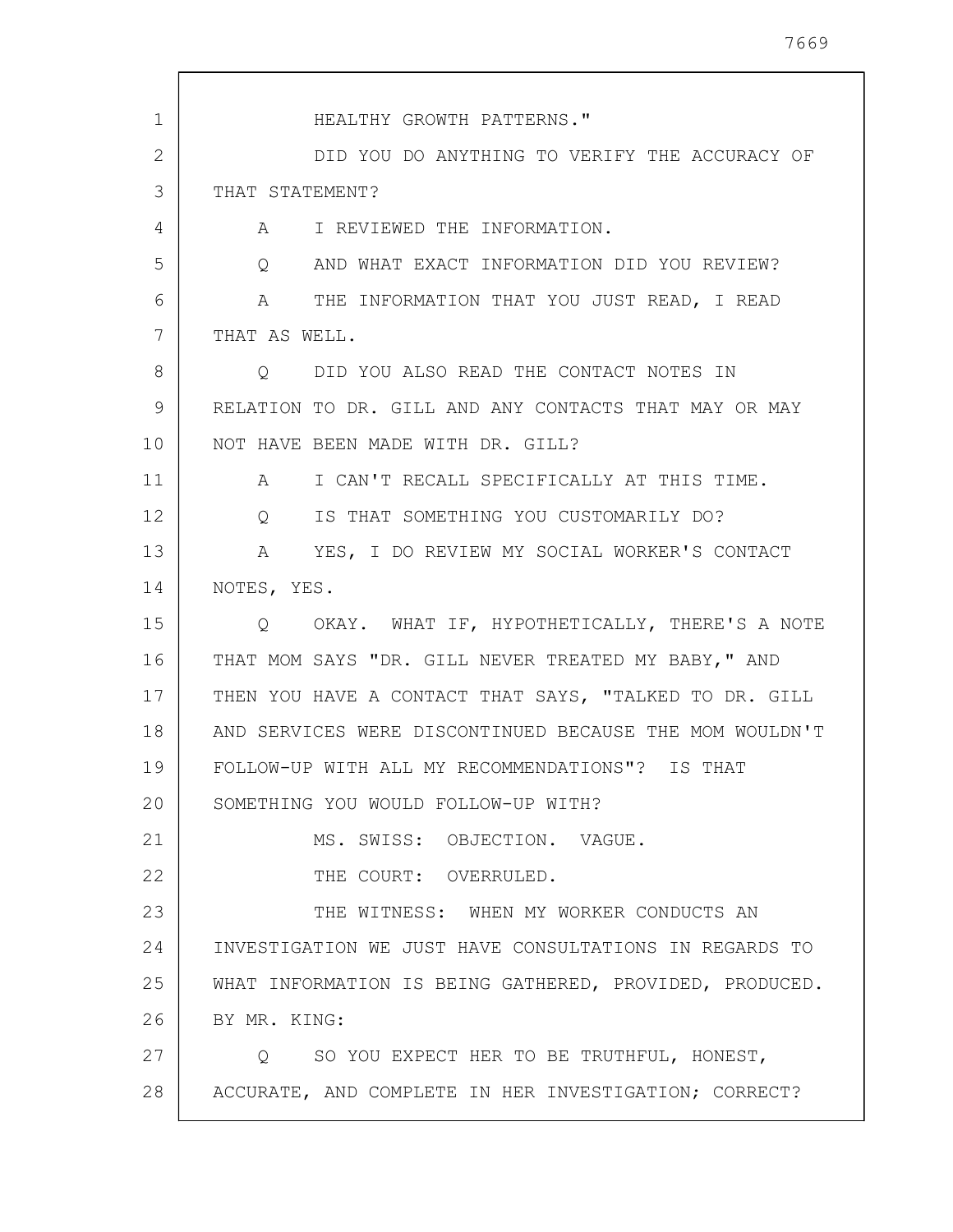1 2 3 4 5 6 7 8 9 10 11 12 13 14 15 16 17 18 19 20 21 22 23 24 25 26 27 28 A YES. Q WOULD YOU ENSURE THAT ALL OF THE MEDICAL RECORDS THAT HAVE EXCULPATORY INFORMATION IS ALSO INCLUDED IN THE DETENTION REPORT? A COULD YOU ASK YOUR QUESTION AGAIN? Q SURE. FOR EXAMPLE, IF THERE'S DOCTORS THAT HAVE SEEN THE BABY THAT HAVE EXCULPATORY INFORMATION TOWARD WHETHER OR NOT THE MOM SHOULD MAINTAIN CUSTODY OF HER BABY, IS THAT SOMETHING THAT YOU WOULD MAKE SURE GOES INTO THE DETENTION REPORT OR IS ATTACHED TO THE DETENTION REPORT? MS. SWISS: OBJECTION. CALLS FOR SPECULATION. THE COURT: OVERRULED. I DON'T -- FRANKLY, I DON'T UNDERSTAND WHAT YOU'RE ASKING HER. BUT THAT WASN'T THE OBJECTION. MR. KING: ALL RIGHT. THE COURT: WHAT EXCULPATORY INFORMATION ARE YOU TALKING ABOUT? MR. KING: LET ME -- LET ME MOVE ON TO MY NEXT QUESTION, YOUR HONOR, AND IT MIGHT -- THE COURT: WELL, PURSUE IT THE WAY YOU CHOOSE. BUT I'M FINDING THAT QUESTION DIFFICULT TO UNDERSTAND. AND I THINK WE'D BETTER ASK THAT SUBJECT MATTER DIFFERENTLY. MR. KING: OKAY. BY MR. KING: Q LET'S GET TO THE TEAM DECISION MEETING WHICH TOOK PLACE ON NOVEMBER 3, 2009.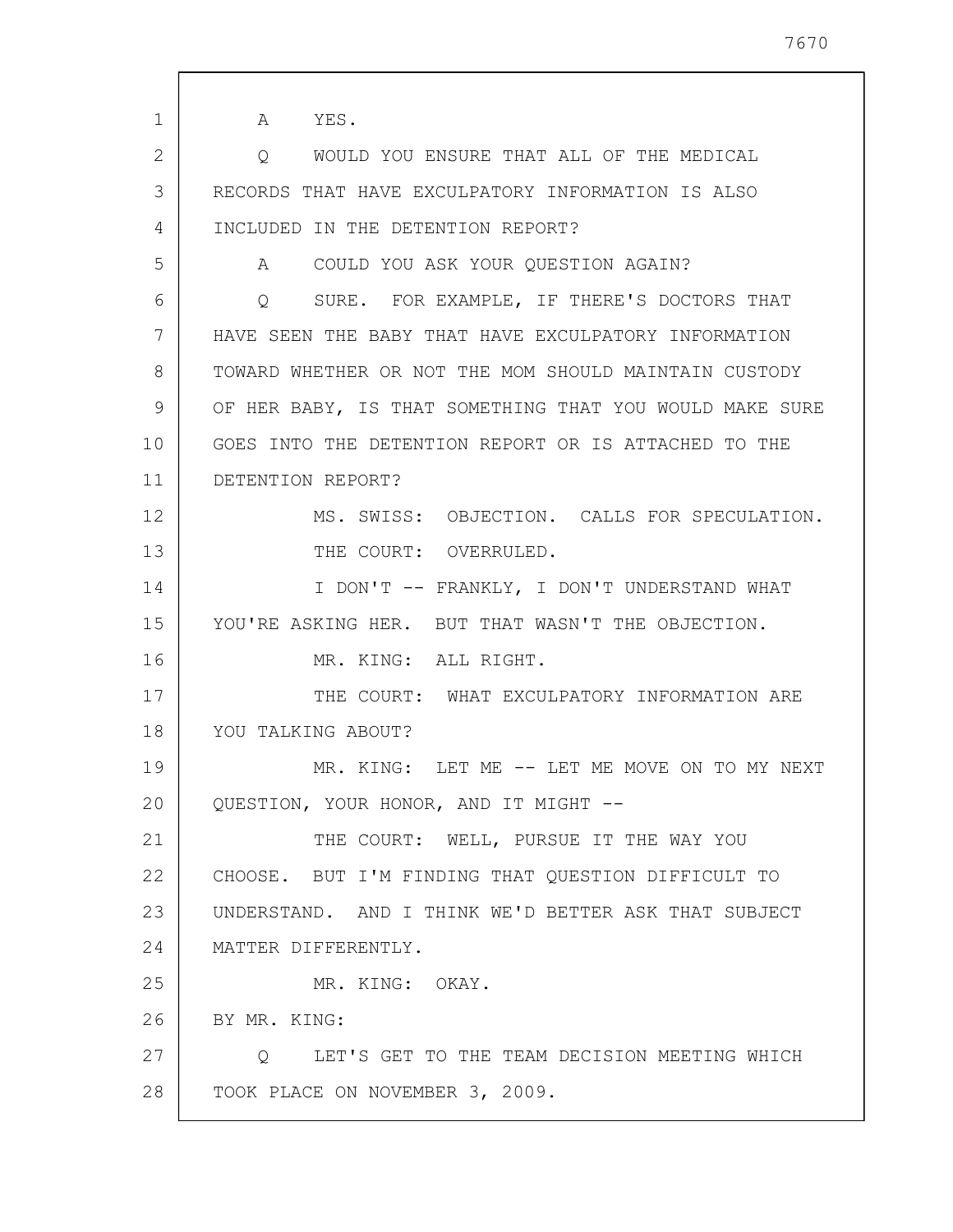| PRIOR TO THE TEAM DECISION MEETING, DID YOU                    |
|----------------------------------------------------------------|
| HAVE EXIGENT CIRCUMSTANCES IN ORDER TO DETAIN                  |
| BABY RYAN?                                                     |
| A PRIOR TO THE MEETING?                                        |
| Q CORRECT.                                                     |
| A YES.                                                         |
| Q HOW LONG PRIOR TO THE MEETING DID YOU HAVE                   |
| THIS INFORMATION?                                              |
| A I CAN'T RECALL THE EXACT TIME IN WHICH WE HAD                |
| IT BUT IT WAS BEFORE THE MEETING. IT WAS THE DAY OF.           |
| Q APPROXIMATELY AN HOUR, TWO HOURS?                            |
| A MAY HAVE BEEN, I'M NOT SURE.                                 |
| O DO YOU RECALL HOW LONG THE TEAM DECISION                     |
| MEETING LASTED PRIOR TO BABY RYAN BEING SEIZED?                |
| MS. SWISS: OBJECTION. ASKED AND ANSWERED.                      |
| THE COURT: OVERRULED.                                          |
| THE WITNESS: I BELIEVE IT WAS ABOUT                            |
| TWO HOURS.                                                     |
| BY MR. KING:                                                   |
| AND DO YOU RECALL APPROXIMATELY WHAT TIME IT<br>$\circ$        |
| STARTED?                                                       |
| A I KNOW IT WAS IN THE LATE AFTERNOON BUT I'M                  |
| NOT EXACTLY SURE.                                              |
| DOES ABOUT 2:00, 3:00 SOUND RIGHT?<br>Q                        |
| A<br>POSSIBLY, YES.                                            |
| WE TALKED ABOUT YOUR TRAINING EARLIER, WHICH<br>$\overline{Q}$ |
| INDICATES THAT WAITING UNTIL THE TEAM DECISION MEETING         |
|                                                                |
|                                                                |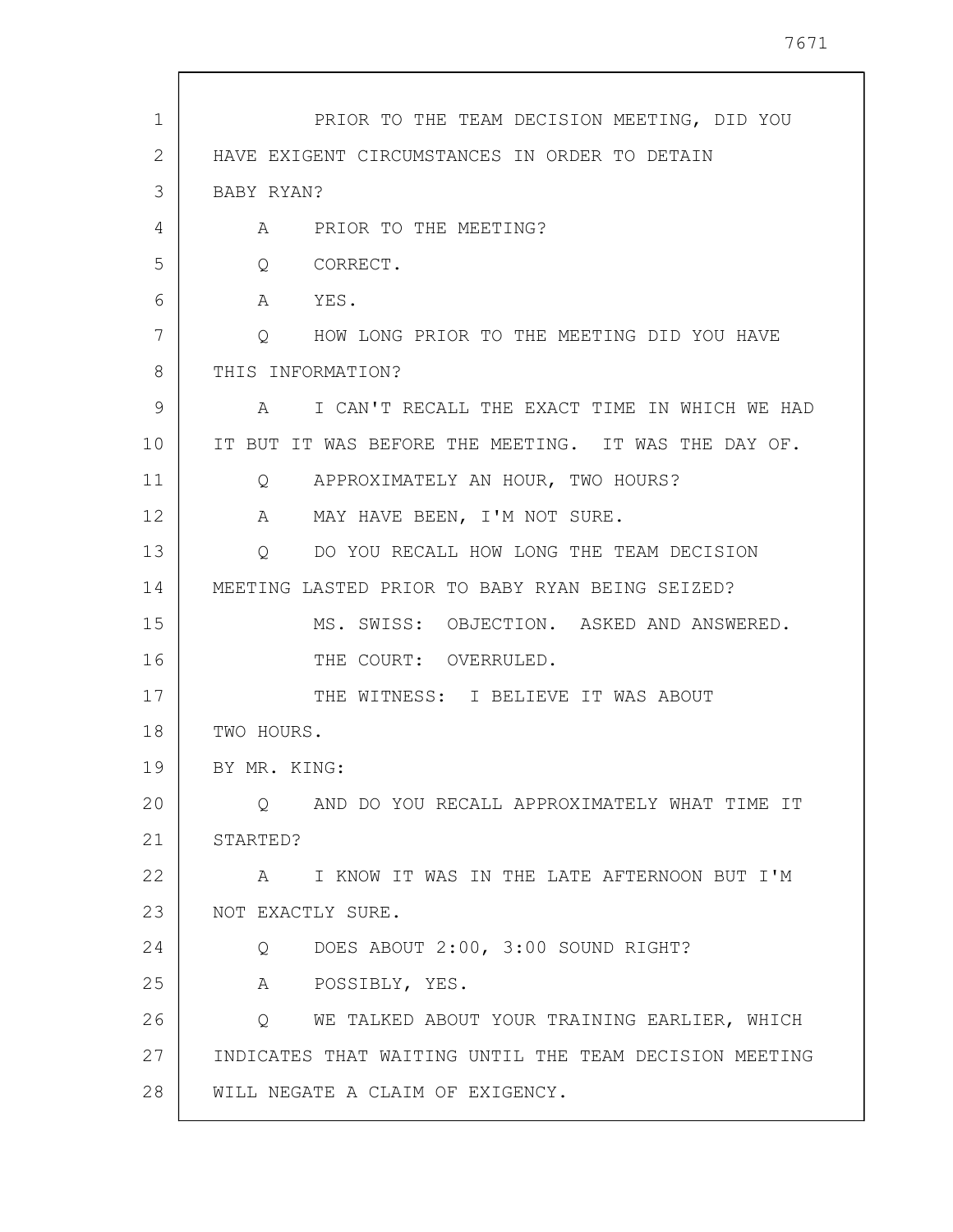| $\mathbf{1}$ | DO YOU REMEMBER THAT TRAINING?                           |
|--------------|----------------------------------------------------------|
| 2            | MS. SWISS: OBJECTION. ASKED AND ANSWERED.                |
| 3            | THE COURT: OVERRULED.                                    |
| 4            | THE WITNESS: YES, I REMEMBER THE SLIDE.                  |
| 5            | BY MR. KING:                                             |
| 6            | AND WAS IT YOUR DECISION TO WAIT UNTIL DURING<br>O.      |
| 7            | THE TEAM DECISION MEETING PRIOR TO SEIZING THE BABY?     |
| 8            | A OUR DECISION WAS TO CALL A TEAM                        |
| 9            | DECISION-MAKING MEETING WITH THE FAMILY TO DETERMINE     |
| 10           | IF -- WHETHER OR NOT WE CAN ALLOW RYAN TO SAFELY --      |
| 11           | BABY RYAN TO SAFELY REMAIN UNDER MOTHER'S CARE. NOW,     |
| 12           | AT THE TIME, GIVEN ALL OF THE FACTS, WE CAME TO THE      |
| 13           | CONCLUSION THAT THAT WOULDN'T BE POSSIBLE GIVEN THAT HE  |
| 14           | WAS DEVELOPMENTALLY DELAYED, SEVERELY DELAYED, GROSSLY   |
| 15           | UNDERWEIGHT. A 15-MONTH OLD MEETING THE MILESTONES OF    |
| 16           | A SIX-MONTH OLD CHILD. SO -- I KNOW, IT'S PROBABLY A     |
| 17           | NARRATIVE, BUT --                                        |
| 18           | MR. KING: I'M GOING TO OBJECT THAT --                    |
| 19           | THE WITNESS: I DON'T KNOW IF I CAN GO ON OR              |
| 20           | WHAT.                                                    |
| 21           | MR. KING: MY OBJECTION IS NONRESPONSIVE.                 |
| 22           | MOVE TO STRIKE, YOUR HONOR.                              |
| 23           | THE WITNESS: OKAY.                                       |
| 24           | THE COURT: OVERRULED.                                    |
| 25           | BY MR. KING:                                             |
| 26           | SO YOUR TESTIMONY IS THAT EVEN THOUGH YOU HAD<br>$\circ$ |
| 27           | EXIGENT CIRCUMSTANCES PRIOR TO THE TEAM DECISION         |
| 28           | MEETING, YOU DECIDED TO WAIT UNTIL DURING THE TEAM       |
|              |                                                          |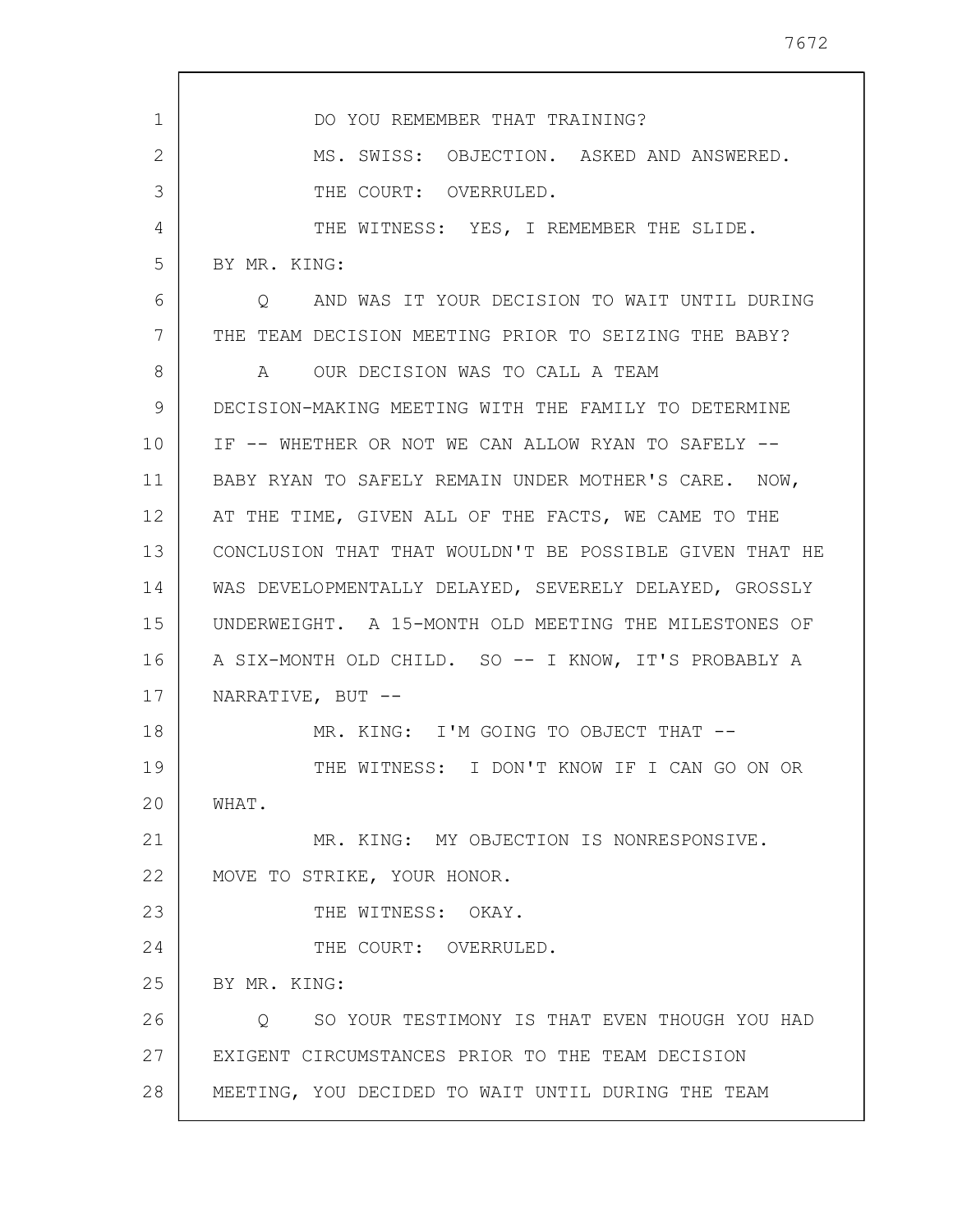| $\mathbf{1}$ | DECISION MEETING IN ORDER TO DETERMINE WHETHER OR NOT   |
|--------------|---------------------------------------------------------|
| 2            | YOU WERE GOING TO SEIZE BABY RYAN; IS THAT CORRECT?     |
| 3            | YES.<br>A                                               |
| 4            | OKAY. YOU TOLD US ON FRIDAY THAT THERE WAS<br>Q         |
| 5            | SORT OF A DISRUPTION DURING THE TEAM DECISION MEETING   |
| 6            | THAT CAUSED YOU AND MS. PENDER TO GO OUTSIDE.           |
| 7            | DO YOU REMEMBER THAT TESTIMONY?                         |
| 8            | YES.<br>A                                               |
| 9            | AND YOU PROBABLY DIDN'T USE THE WORD<br>Q               |
| 10           | "DISRUPTION."                                           |
| 11           | YOU TESTIFIED THAT:                                     |
| 12           | "MOTHER GOT UPSET, AND MS. PENDER                       |
| 13           | AND I WENT OUTSIDE, CAME BACK IN, AND                   |
| 14           | WE DECIDED TO DETAIN BABY RYAN."                        |
| 15           | CORRECT?                                                |
| 16           | YES.<br>A                                               |
| 17           | AND ISN'T IT TRUE THAT IMMEDIATELY PRIOR TO<br>O        |
| 18           | YOU AND MS. PENDER GOING OUTSIDE AND HAVING THE         |
| 19           | CONVERSATION -- INCIDENTALLY, IS THAT WHEN YOU CALLED   |
| 20           | YOUR COORDINATOR OR YOUR SUPERVISOR, WHEN YOU WENT      |
| 21           | OUTSIDE AT THAT POINT?                                  |
| 22           | MS. SWISS: OBJECTION. LACKS FOUNDATION.                 |
| 23           | MISSTATES THE EVIDENCE.                                 |
| 24           | THE COURT: OVERRULED.                                   |
| 25           | THE WITNESS: I CAN'T RECALL EXACTLY WHAT                |
| 26           | TRANSPIRED THAT DAY AND WHEN WE STEPPED OUT BUT I WOULD |
| 27           | HAVE SPOKEN -- IT'S LIKELY I WOULD HAVE SPOKEN TO MY    |
| 28           | ADMINISTRATOR -- OR AN ADMINISTRATOR THAT DAY, YES.     |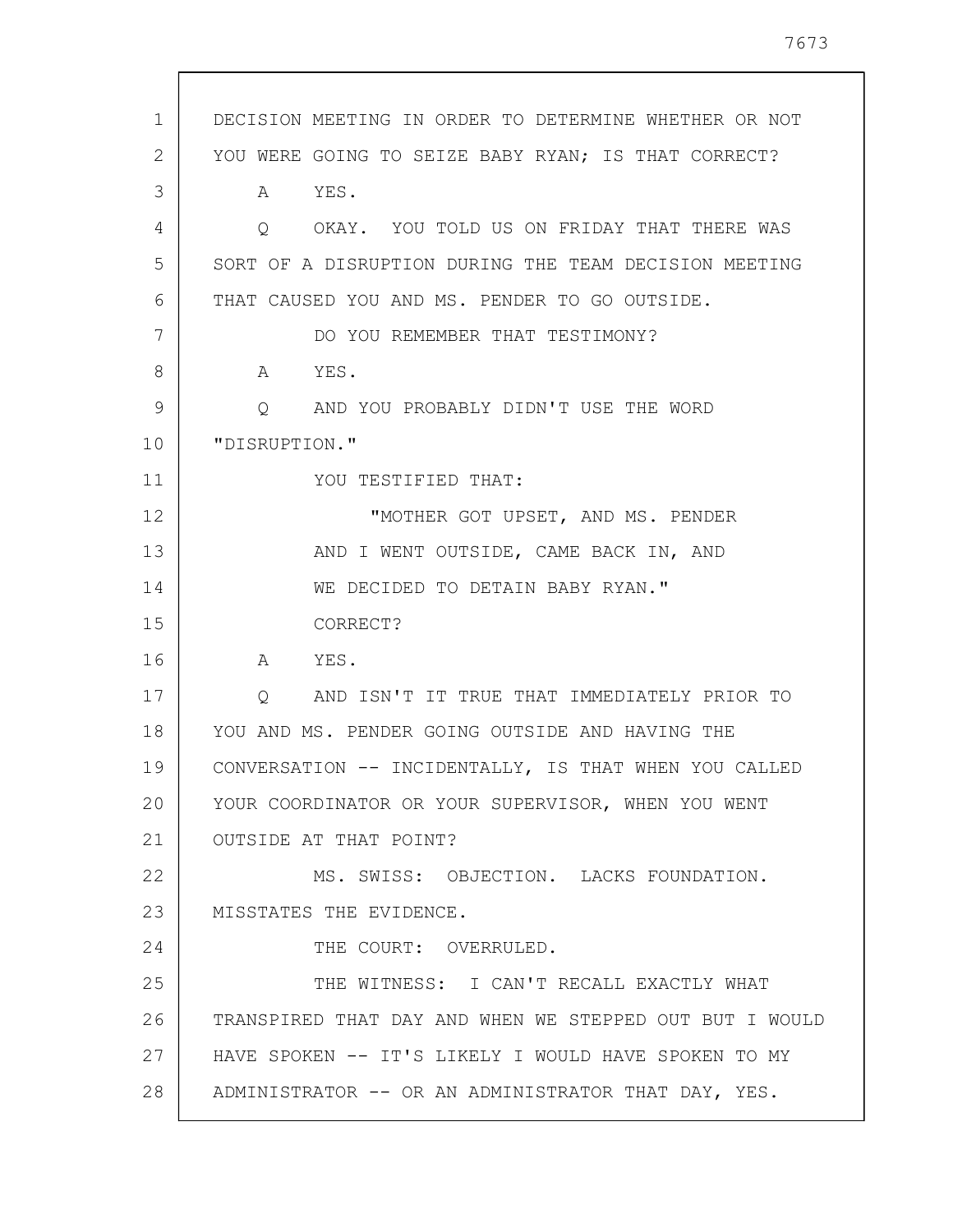| 1  | BY MR. KING:                                                   |
|----|----------------------------------------------------------------|
| 2  | Q AND YOU TAKE THIS BREAK, YOU GO OUTSIDE WITH                 |
| 3  | MS. PENDER, AND YOU MAKE THE DECISION TO SEIZE THE             |
| 4  | BABY; CORRECT?                                                 |
| 5  | IT WAS PROBABLY BEFORE. DURING OUR MEETING,<br>$\mathbb A$     |
| 6  | THAT'S WHEN WE WERE DISCUSSING THE ISSUES OF THE               |
| 7  | FAMILY, SO.                                                    |
| 8  | Q WELL, YOUR TESTIMONY IS THERE'S THIS                         |
| 9  | DISRUPTION, YOU GO OUTSIDE, YOU COME BACK IN, AND YOU          |
| 10 | SAY, "WE'RE SEIZING THE BABY FROM MOM AND GIVING HIM TO        |
| 11 | DAD"; CORRECT?                                                 |
| 12 | I CAN'T RECALL IF IT WAS AT THAT PARTICULAR --<br>A            |
| 13 | THE WAY YOU HAVE IT, IF WE HAD MENTIONED THAT WE WERE          |
| 14 | GOING THAT ROUTE OR NOT BEFORE, BUT WE DID HAVE TO TAKE        |
| 15 | A BREAK. I REMEMBER THAT.                                      |
| 16 | AND AFTER THE BREAK, THAT'S WHEN YOU TOLD THE<br>$Q_{\rm max}$ |
| 17 | MOM THAT SHE'S GOING TO BE LOSING CUSTODY; CORRECT?            |
| 18 | THAT'S WHEN WE COMPLETED OUR TEAM<br>A                         |
| 19 | DECISION-MAKING MEETING.                                       |
| 20 | AND IT'S ALSO TRUE THAT, RIGHT BEFORE THAT<br>Q                |
| 21 | BREAK, MATERNAL GRANDFATHER CALLED MS. SUSAN PENDER            |
| 22 | "TRASH"; TRUE?                                                 |
| 23 | A YES.                                                         |
| 24 | NOW, WHEN YOU DECIDED AT THAT POINT TO SEIZE<br>$\circ$        |
| 25 | BABY RYAN FROM HIS MOTHER'S CARE, YOU DID THAT IN ORDER        |
| 26 | TO DETERMINE IF BY PUTTING HIM WITH THE FATHER HIS             |
| 27 | CONDITION WOULD IMPROVE; CORRECT?                              |
| 28 | THAT WAS THE GOAL, HOPEFULLY THAT HE WOULD<br>A                |
|    |                                                                |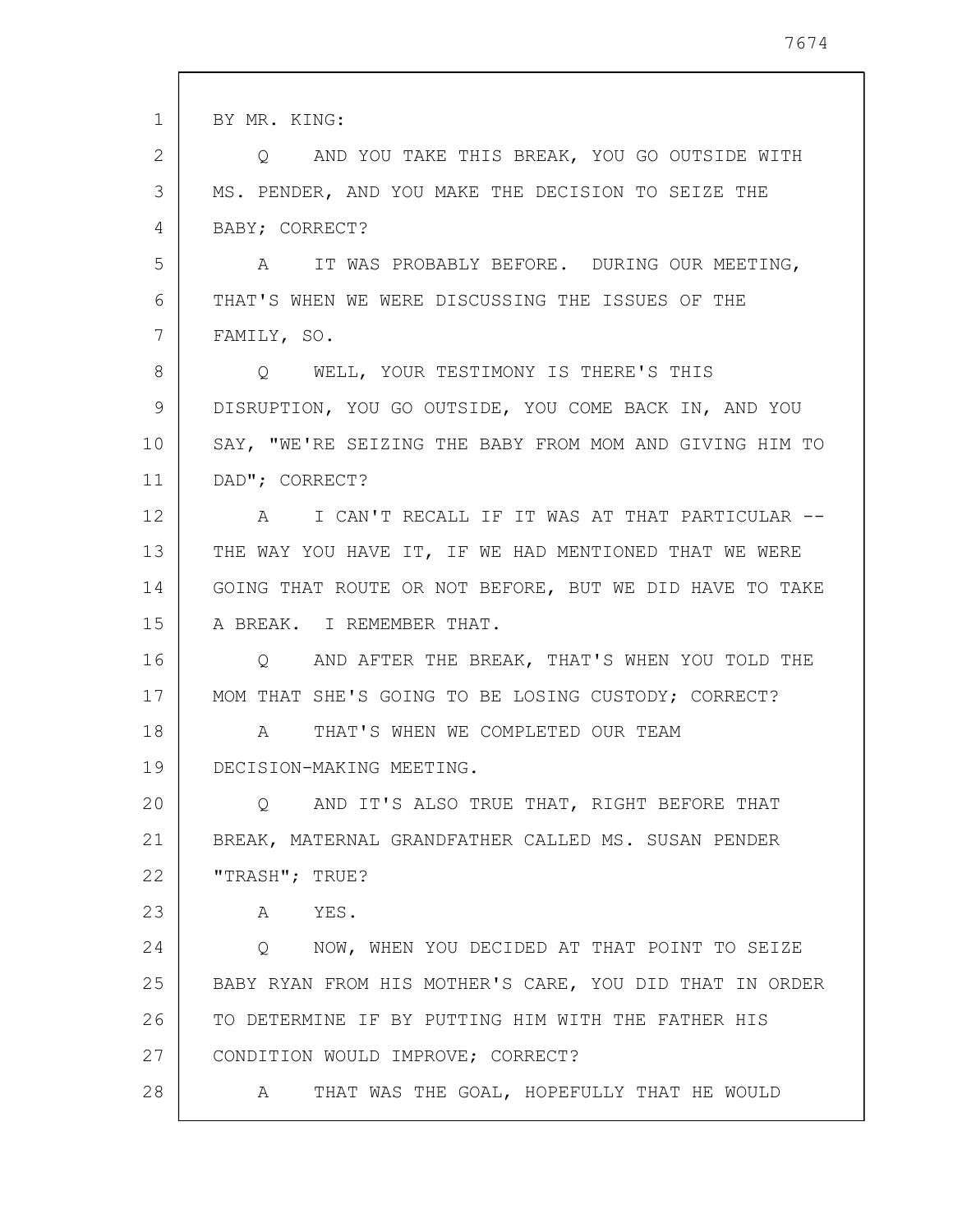1 2 3 4 5 6 7 8 9 10 11 12 13 14 15 16 17 18 19 20 21 22 23 24 25 26 27 28 IMPROVE, YES. Q IN FACT, LATER ON, AFTER NOVEMBER OF 2009, THERE WAS A CIVIL RIGHTS INVESTIGATION DURING WHICH YOU WERE ASKED TO ANSWER CERTAIN QUESTIONS; CORRECT? A YES. Q AND YOU KNOW WHO MICHELLE HOCHSTEIN IS; IS THAT CORRECT? A YES. Q AND SHE'S AN EMPLOYEE -- AN INVESTIGATOR; IS THAT CORRECT? A YES. Q AND PART OF HER OFFICIAL DUTY, SHE CAME OUT BECAUSE THERE HAD BEEN A COMPLAINT LODGED AGAINST YOU FOR A CIVIL RIGHTS VIOLATION, AND SHE ASKED YOU TO FILL OUT CERTAIN FORMS. IS THAT CORRECT? MS. SWISS: OBJECTION. OUTSIDE THE SCOPE. THE COURT: OVERRULED. BY MR. KING: Q YOU PROBABLY DON'T REMEMBER THE QUESTION. A I DON'T. MR. KING: CAN WE HAVE IT REPEATED? THE COURT: WE'LL ASK THE REPORTER TO PLEASE READ THE QUESTION BACK. MR. KING: THANK YOU, YOUR HONOR. (THE PREVIOUS QUESTION WAS READ BACK BY THE COURT REPORTER AS FOLLOWS: "QUESTION: AND PART OF HER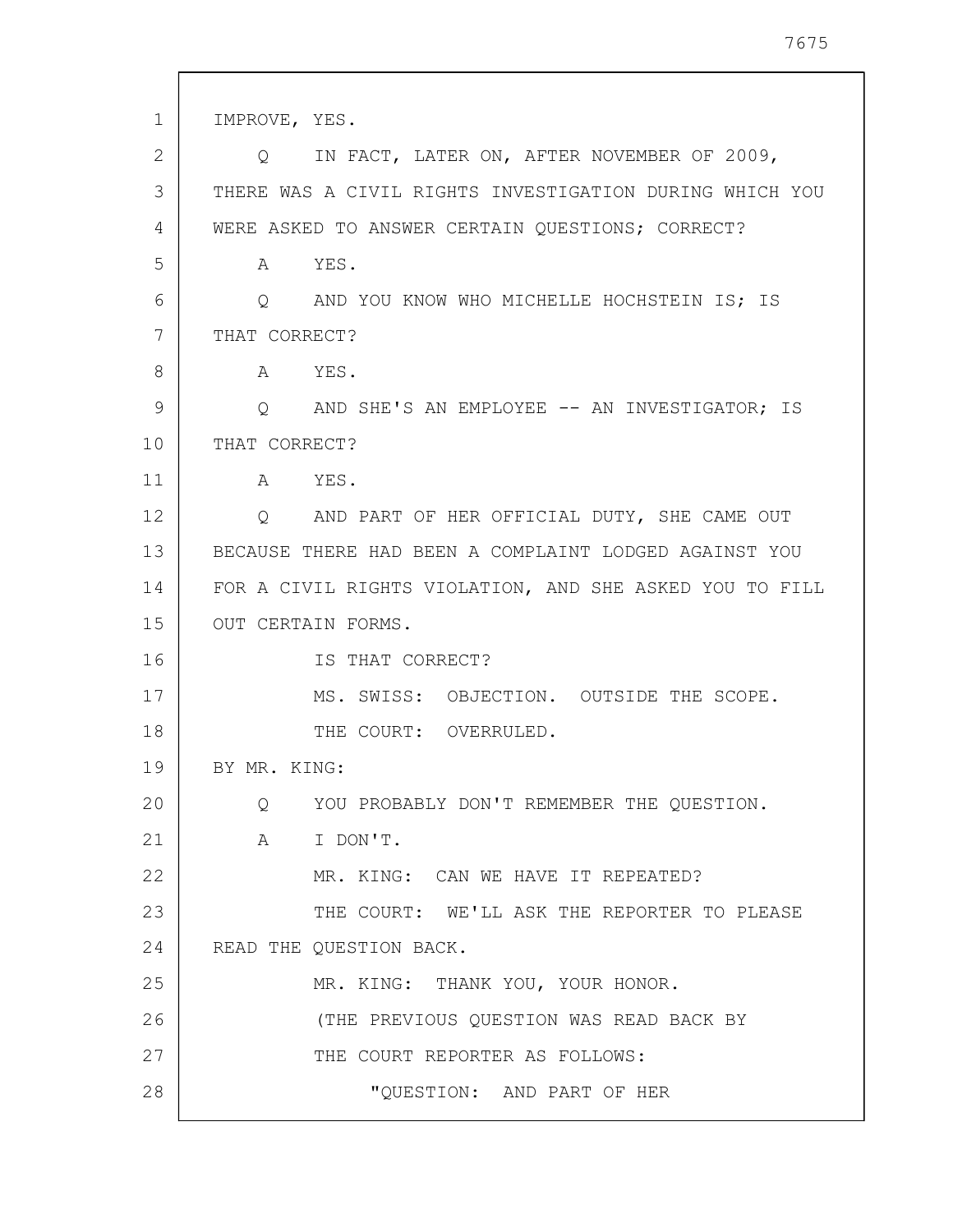7676

| 1  | OFFICIAL DUTY, SHE CAME OUT BECAUSE                    |
|----|--------------------------------------------------------|
| 2  | THERE HAD BEEN A COMPLAINT LODGED                      |
| 3  | AGAINST YOU FOR A CIVIL RIGHTS                         |
| 4  | VIOLATION, AND SHE ASKED YOU TO FILL                   |
| 5  | OUT CERTAIN FORMS.                                     |
| 6  | "IS THAT CORRECT?")                                    |
| 7  | THE WITNESS: YES.                                      |
| 8  | BY MR. KING:                                           |
| 9  | Q AND I'M GOING TO APPROACH YOU WITH                   |
| 10 | EXHIBIT 207, BATES 002869 THROUGH 002877. TAKE A LOOK  |
| 11 | AT THOSE DOCUMENTS AND LET ME KNOW IF THAT'S, IN FACT, |
| 12 | YOUR HANDWRITING.                                      |
| 13 | MS. SWISS: IF YOU COULD JUST WAIT A SECOND.            |
| 14 | MR. KING: 207. STARTING AT BATES 002869                |
| 15 | THROUGH 002877.                                        |
| 16 | BY MR. KING:                                           |
| 17 | O MY QUESTION ONLY IS THAT IF YOU RECOGNIZE YOUR       |
| 18 | HANDWRITING IN THE MIDDLE PORTION ON EACH ONE OF THOSE |
| 19 | DOCUMENTS?                                             |
| 20 | A SOME IS MY HANDWRITING, AND SOME IS                  |
| 21 | MS. HOCHSTEIN'S HANDWRITING.                           |
| 22 | WELL, LET'S GO TO BATES 002370?<br>$Q_{\rm max}$       |
| 23 | A OKAY.                                                |
| 24 | MS. SWISS: COUNSEL, DO YOU MEAN 2870?                  |
| 25 | MR. KING: ONE SECOND. 002876.                          |
| 26 | AND IF WE LOOK AT THE WRITTEN PORTION, THE             |
| 27 | LAST LINE, IS THAT YOUR HANDWRITING?                   |
| 28 | THE WITNESS: YES.                                      |
|    |                                                        |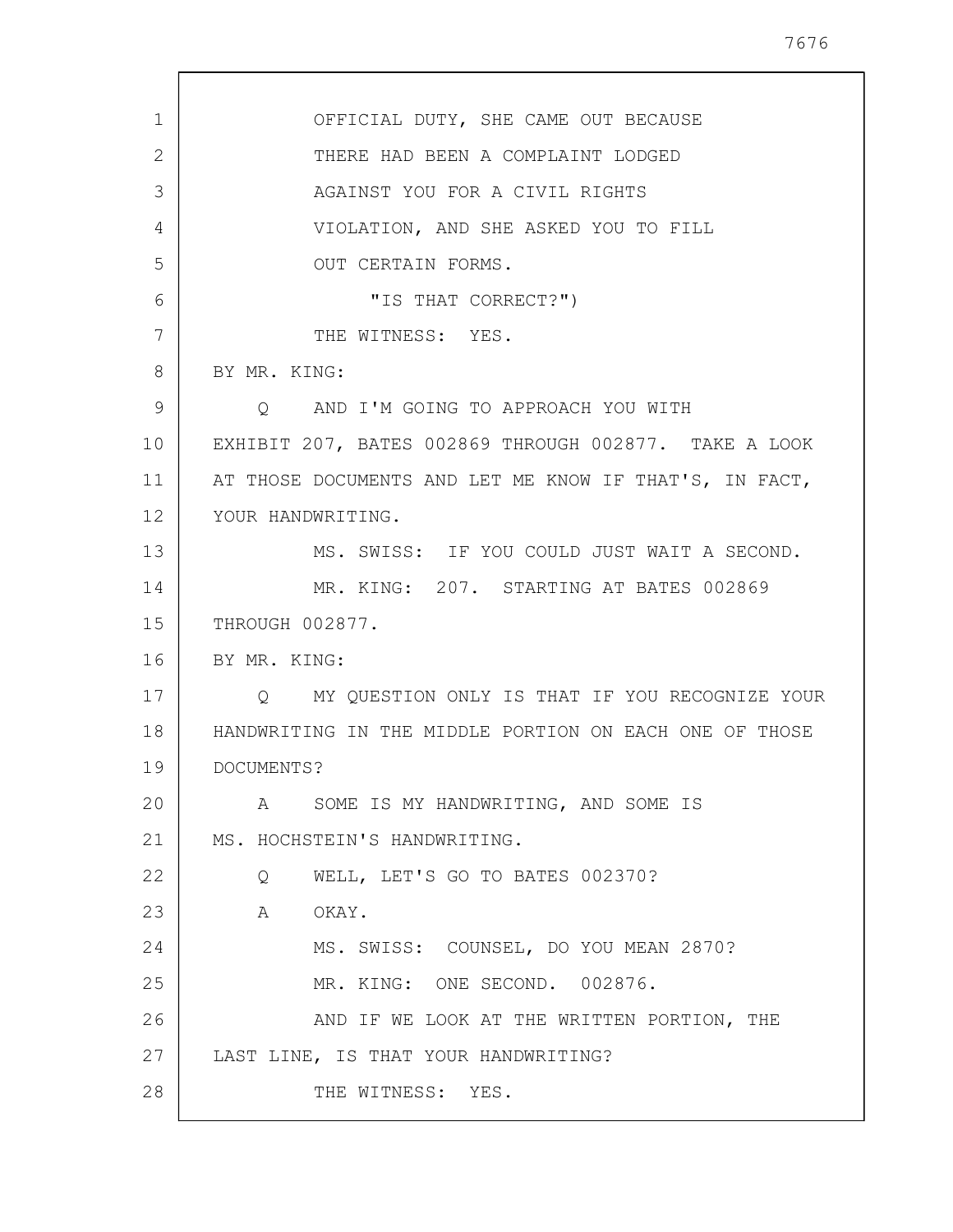| $\mathbf{1}$ | BY MR. KING:                                           |
|--------------|--------------------------------------------------------|
| 2            | Q AND IN FACT THIS DOCUMENT, EXHIBIT 207,              |
| 3            | BATES 002876 WAS GIVEN TO YOU BY MS. HOCHSTEIN AS PART |
| 4            | OF HER INVESTIGATION; CORRECT?                         |
| 5            | A YES.                                                 |
| 6            | Q AND IT WAS AT OR NEAR THE TIME THAT SHE WAS          |
| 7            | CONDUCTING HER INVESTIGATION; IS THAT CORRECT?         |
| 8            | A YES.                                                 |
| 9            | Q AND YOU SAT THERE AND FILLED OUT THIS                |
| 10           | INFORMATION IN FRONT OF HER; CORRECT?                  |
| 11           | A SOME IS WRITTEN IN HER HANDWRITING AND SOME IS       |
| 12           | MINE, YES.                                             |
| 13           | Q OKAY. BUT AT LEAST AS TO THE LAST LINE, YOU          |
| 14           | FILLED THAT OUT WHILE SHE WAS THERE AND IN HER         |
| 15           | PRESENCE; CORRECT?                                     |
| 16           | A MICHELLE HOCHSTEIN, YES.                             |
| 17           | Q AND YOU UNDERSTOOD SHE WAS DOING A CIVIL             |
| 18           | RIGHTS INVESTIGATION; CORRECT?                         |
| 19           | A YES.                                                 |
| 20           | O AND ISN'T IT TRUE THAT WHEN YOU EXPLAINED TO         |
| 21           | MS. HOCHSTEIN WHAT HAPPENED RIGHT BEFORE YOU AND       |
| 22           | MS. PENDER DECIDED TO LEAVE THE TDM AND COME BACK IN   |
| 23           | AND SEIZE BABY RYAN, YOU IN FACT TOLD HER THAT THE     |
| 24           | MATERNAL GRANDFATHER CALLED CSW PENDER "WHITE TRASH";  |
| 25           | CORRECT?                                               |
| 26           | A<br>MAY I EXPLAIN?                                    |
| 27           | YOU CAN SAY YES OR NO FIRST.<br>Q                      |
| 28           | OKAY. YES, I DID WRITE THAT.<br>A                      |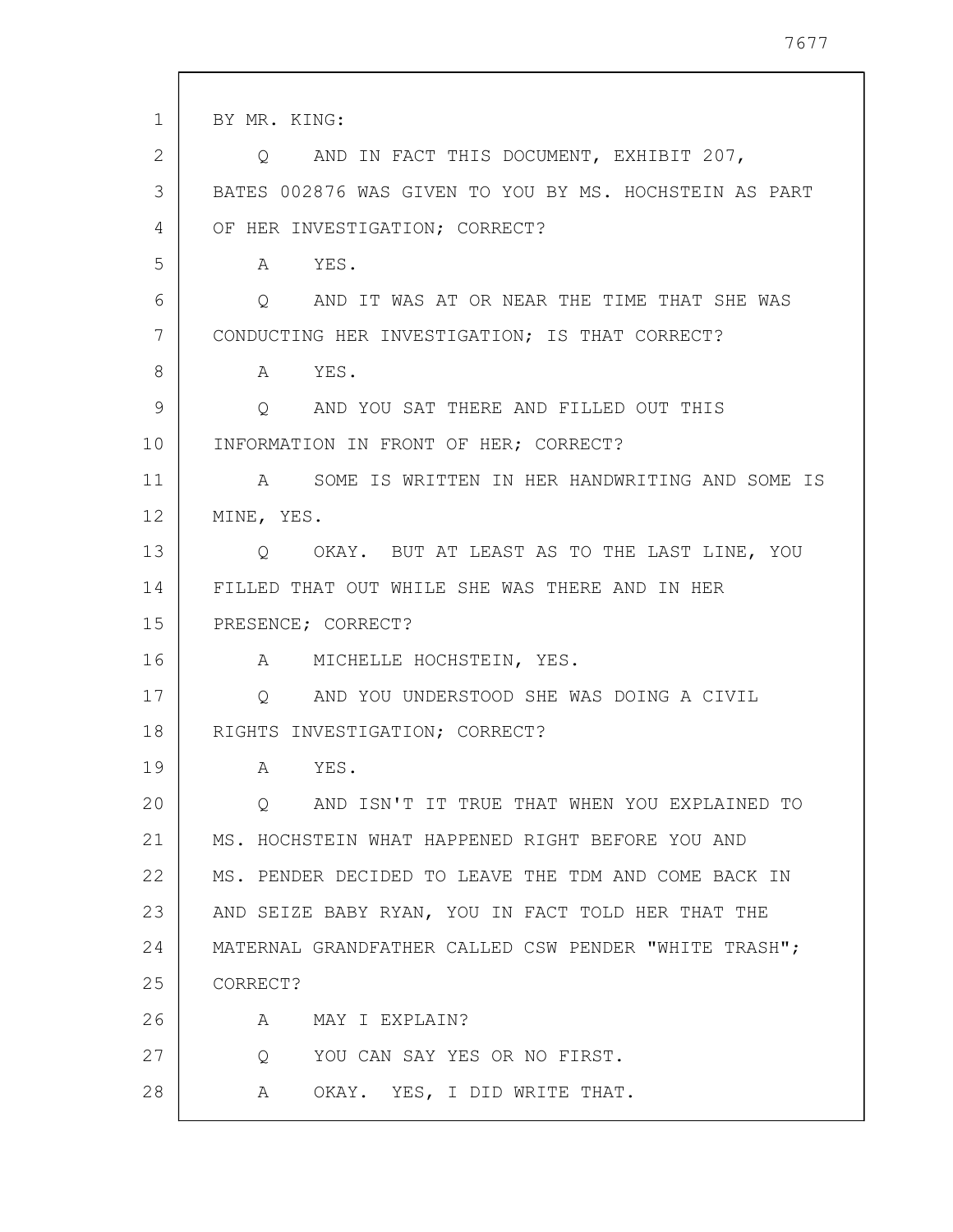| 1              | Q OKAY. IS THERE ANY PORTION OF THIS DOCUMENT,        |
|----------------|-------------------------------------------------------|
| $\overline{2}$ | 002876, THAT YOU DID NOT WRITE ON? THE MIDDLE PART    |
| 3              | WHERE IT STARTS "STATEMENT" ALL THE WAY DOWN TO THE   |
| 4              | WORD "WHITE TRASH"?                                   |
| 5              | MS. SWISS: OBJECTION. ASKED AND ANSWERED.             |
| 6              | RELEVANCE.                                            |
| 7              | THE COURT: OVERRULED.                                 |
| 8              | DO YOU UNDERSTAND? HE'S ASKING IF THAT ONE            |
| 9              | PAGE, IF ALL THE HANDWRITING IS YOURS.                |
| 10             | THE WITNESS: NO. ONCE AGAIN, SOME OF IT IS            |
| 11             | MS. HOCHSTEIN'S AND THE LATTER PORTION IS MINE.       |
| 12             | BY MR. KING:                                          |
| 13             | OKAY. SO COULD YOU TELL US WHAT WORD BEGINS<br>O      |
| 14             | IN YOUR HANDWRITING?                                  |
| 15             | A "REUNIFY WITH," AND THEN THERE'S A PERIOD, AND      |
| 16             | THEN "FROM."                                          |
| 17             | O OKAY. SO FROM WHERE IT SAYS REUNIFYING WITH         |
| 18             | HER CHILD" ALL THE WAY DOWN TO "WHITE TRASH"; IS THAT |
| 19             | CORRECT?                                              |
| 20             | YES.<br>Α                                             |
| 21             | AND THAT'S BATES 002876.<br>$\overline{Q}$            |
| 22             | WHAT ABOUT 002877? IS THAT ALL YOUR                   |
| 23             | HANDWRITING ON THE PORTION WHERE IT SAYS "STATEMENT"? |
| 24             | YES.<br>A                                             |
| 25             | AND AT THE BOTTOM OF THE PAGE, IS THAT YOUR<br>Q      |
| 26             | SIGNATURE?                                            |
| 27             | YES.<br>A                                             |
| 28             | AND SAME QUESTION FOR BATES 002876, THE BOTTOM<br>Q   |

 $\sqrt{ }$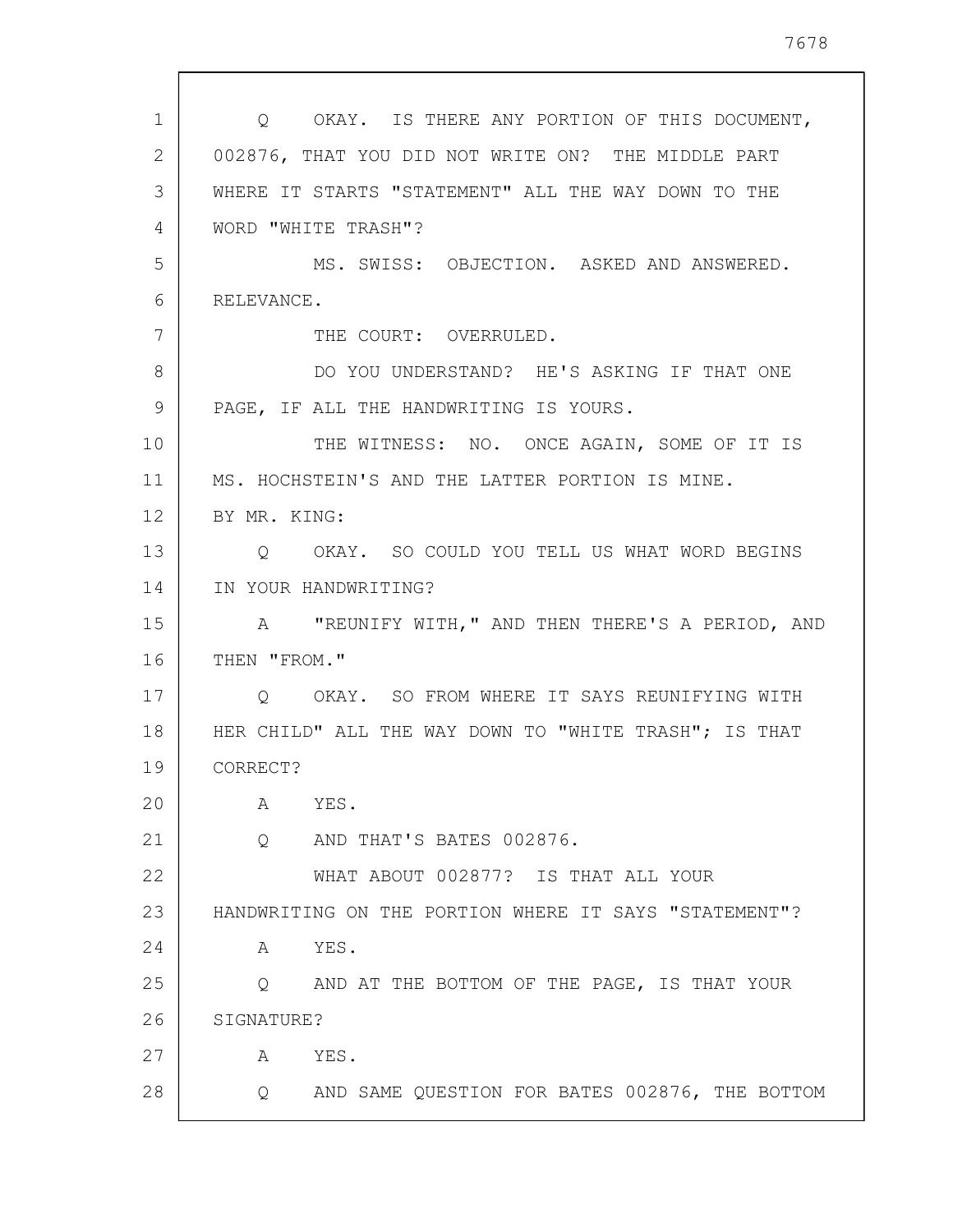| $\mathbf 1$    | OF THAT PAGE, IS THAT YOUR SIGNATURE?                  |
|----------------|--------------------------------------------------------|
| $\overline{2}$ | YOU SAID -76?<br>A                                     |
| 3              | Q YES, THE ONE WE JUST LOOKED AT BEFORE THIS.          |
| 4              | A YES, IT IS.                                          |
| 5              | AND AS TO BOTH THESE STATEMENTS, ABOVE YOUR<br>$\circ$ |
| 6              | SIGNATURE, YOU WROTE THAT YOU HAVE READ THE ABOVE      |
| 7              | STATEMENT AND APPROVED THE ABOVE STATEMENT; CORRECT?   |
| 8              | A YES.                                                 |
| 9              | Q AND WHY DON'T WE GO TO 002875. THE                   |
| 10             | HANDWRITING PORTION WHERE IT SAYS "STATEMENT," IS THAT |
| 11             | ALL OF YOUR HANDWRITING?                               |
| 12             | MS. SWISS: YOUR HONOR, I'D LIKE TO MAKE A              |
| 13             | CONTINUING OBJECTION RELATED TO THE QUESTIONING ON THE |
| 14             | CIVIL RIGHTS INVESTIGATION AS OUTSIDE THE SCOPE.       |
| 15             | MR. KING: YOUR HONOR, IT'S ONLY FOUNDATIONAL           |
| 16             | FOR THESE DOCUMENTS I DON'T PLAN ON GOING INTO THEM.   |
| 17             | THE COURT: I DON'T NEED TO HEAR FROM YOU.              |
| 18             | I'LL SEE COUNSEL AT SIDEBAR.                           |
| 19             | (THE FOLLOWING PROCEEDINGS WERE HELD AT                |
| 20             | SIDEBAR.)                                              |
| 21             | THE COURT: WE'RE AT SIDEBAR. COUNSEL ARE               |
| 22             | PRESENT.                                               |
| 23             | THIS ISN'T THE REASON WE'RE HERE, BUT PLEASE           |
| 24             | REMEMBER, MR. KING, THAT WHEN THERE'S AN OBJECTION,    |
| 25             | THAT I PREVIOUSLY INSTRUCTED AT THE BEGINNING OF THE   |
| 26             | TRIAL, I DO NOT WANT TO HEAR A RESPONSE FROM ANYONE    |
| 27             | UNLESS I ASK FOR IT.                                   |
| 28             | NOW, TO GET TO WHY I REALLY ASKED YOU TO BE            |

 $\mathbf{I}$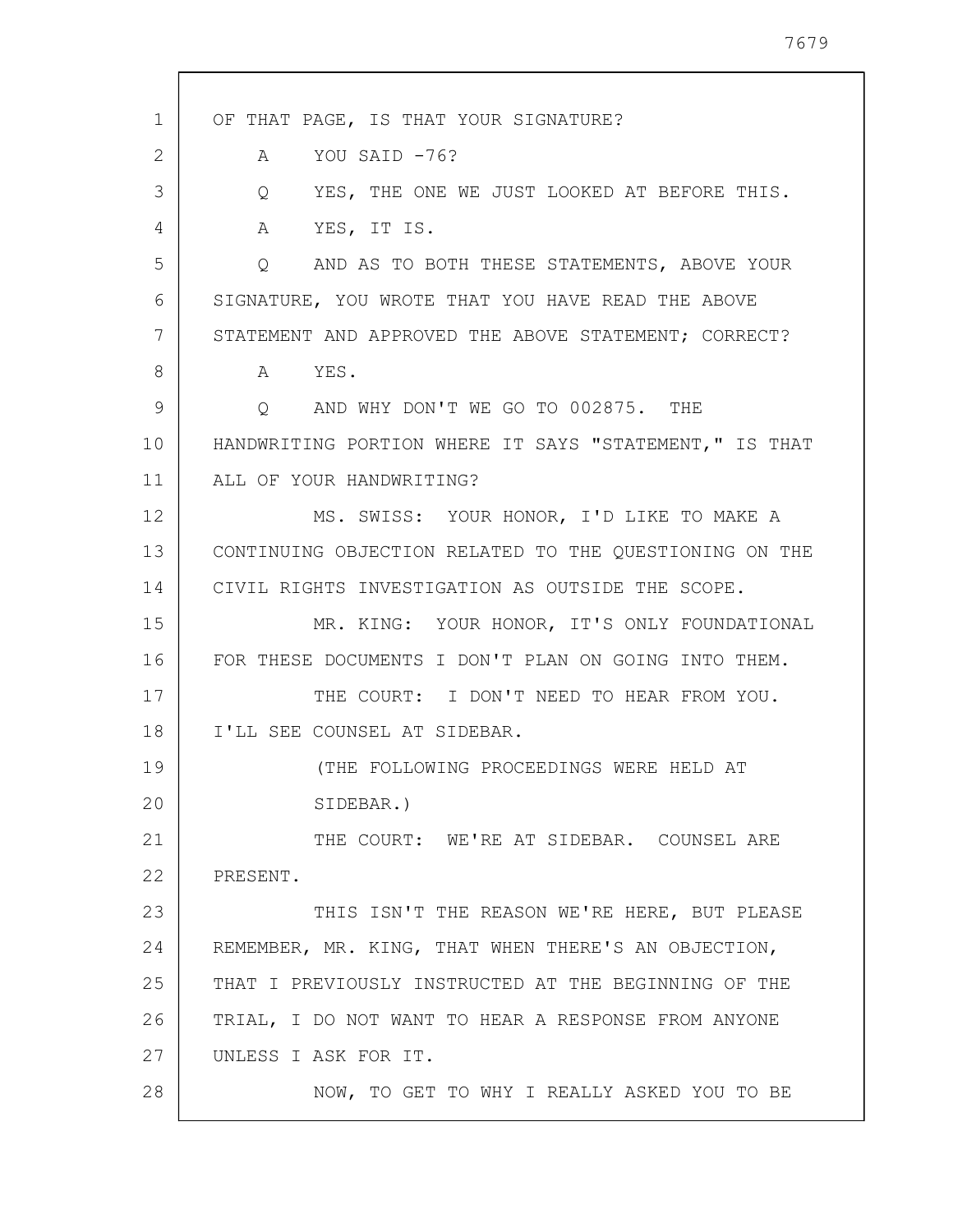1 2 3 4 5 6 7 8 9 10 11 12 13 14 15 16 17 18 19 20 21 22 23 24 25 26 27 28 HERE, WHAT IS THE PURPOSE OF THIS? WE HAVE HAD THE OBJECTION THAT IS OUTSIDE THE SCOPE, AND OF COURSE THIS CASE HAS BEEN PRESENTED IN A SOMEWHAT UNUSUAL WAY WHERE YOU CALLED HER AS A WITNESS YOURSELF IN PUTTING YOUR CASE ON, HAD THE OPPORTUNITY TO OBTAIN FROM HER WHATEVER EVIDENCE YOU WANTED AS PART OF YOUR CASE. NOW, THAT WAS DONE BY A VIDEO DEPOSITION, IF I RECALL CORRECTLY. AND NOW, AS PART OF THEIR CASE, THEY HAVE PUT HER ON, AND THIS IS NOT THE TIME FOR YOU TO BE ELICITING INFORMATION AS PART OF YOUR CASE. IT IS TIME FOR YOU TO BE ABLE TO CROSS-EXAMINE ONLY ON THE SUBJECTS THAT HAVE BEEN IN DIRECT EXAMINATION OF THE DEFENSE COUNSEL. IT APPEARS TO ME NOW, IN LISTENING TO HOW THIS EVIDENCE HAS GONE, THAT THIS GOES CONSIDERABLY BEYOND WHATEVER WAS ASKED ON DIRECT EXAMINATION IN THIS PORTION OF THE CASE. AND SO THAT'S WHY WE'RE AT SIDEBAR, TO FIND OUT WHAT ARE WE GOING INTO THIS FOR AT THIS TIME AND HOW DOES THAT RELATE TO THE DIRECT EXAMINATION OF THIS WITNESS? IN OTHER WORDS, YOU'RE NOT GOING TO GET TWO DIFFERENT CROSS-EXAMINATIONS. YOU GOT YOUR CROSS-EXAMINATION INITIALLY WHERE YOU CALLED HER AS A WITNESS, AND THAT WAS PART OF YOUR CASE. NOW YOU'RE BOUND BY THE EXTENT OF THE DIRECT EXAMINATION OF THIS WITNESS BY THE DEFENSE. SO IF YOU CAN ANSWER THAT FOR ME, IT MIGHT HELP ME UNDERSTAND WHERE WE'RE GOING AND THEN TO MAKE THE DECISION WHETHER THIS IS PROPER CROSS-EXAMINATION.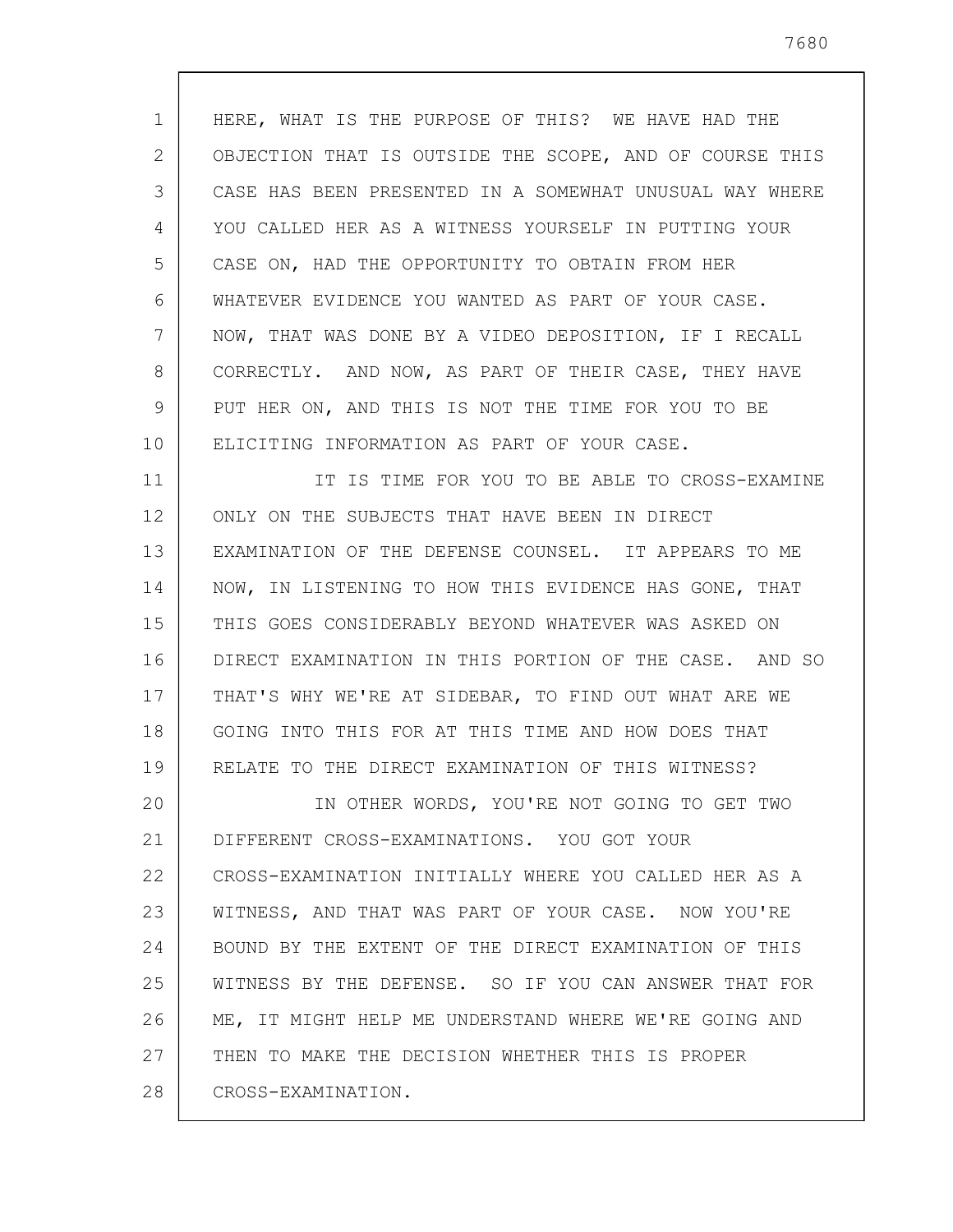1 2 3 4 5 6 7 8 9 10 11 12 13 14 15 16 17 18 19 20 21 22 23 24 25 26 27 28 MR. KING: CORRECT, YOUR HONOR. THANK YOU. AS TO EXHIBIT 207, BATES 002876, THE QUESTIONING THERE WAS TO ELICIT WHETHER OR NOT IN FACT THE STATEMENT WAS "WHITE TRASH" AND NOT "TRASH." SO I BELIEVE THAT IT WAS PERTINENT TO MY CROSS-EXAMINATION, BECAUSE I WAS TALKING ABOUT THE TDM. WITH REGARDS TO THE OTHER -- THE COURT: WELL -- I'M SORRY. I INTERRUPTED YOU. MR. KING: WITH REGARDS TO THE OTHER EXHIBITS, YOUR HONOR, I DO BELIEVE THAT THEY WERE MORE FOUNDATIONAL IN A SENSE THAT I WANTED TO LAY THE FOUNDATION THROUGH THIS WITNESS IN ORDER TO ADDRESS CROSS-EXAMINATION AND OTHER ASPECTS OF THE CASE. THE COURT: WHAT OTHER ASPECTS? MR. KING: WELL, THE CIVIL RIGHTS ASPECT, YOUR HONOR. MS. SWISS: WHICH WAS OUTSIDE THE SCOPE OF MY DIRECT. THE COURT: YES, IT IS. MR. KING: AND IT ALSO GOES TO THE FACT THAT THERE'S BIAS. IN ESSENCE, THERE'S A CIVIL RIGHTS ACTION THAT MY CLIENT FILED AGAINST MS. KIMBERLY ROGERS THAT SHE INTENTIONALLY FABRICATED. THE COURT: YEAH, WELL, IF YOU WANTED TO ESTABLISH THAT, YOU SHOULD HAVE DONE SO WHEN YOU PUT HER TESTIMONY ON IN YOUR CASE. I AM GOING TO SUSTAIN THE OBJECTION. NOW, IN

7681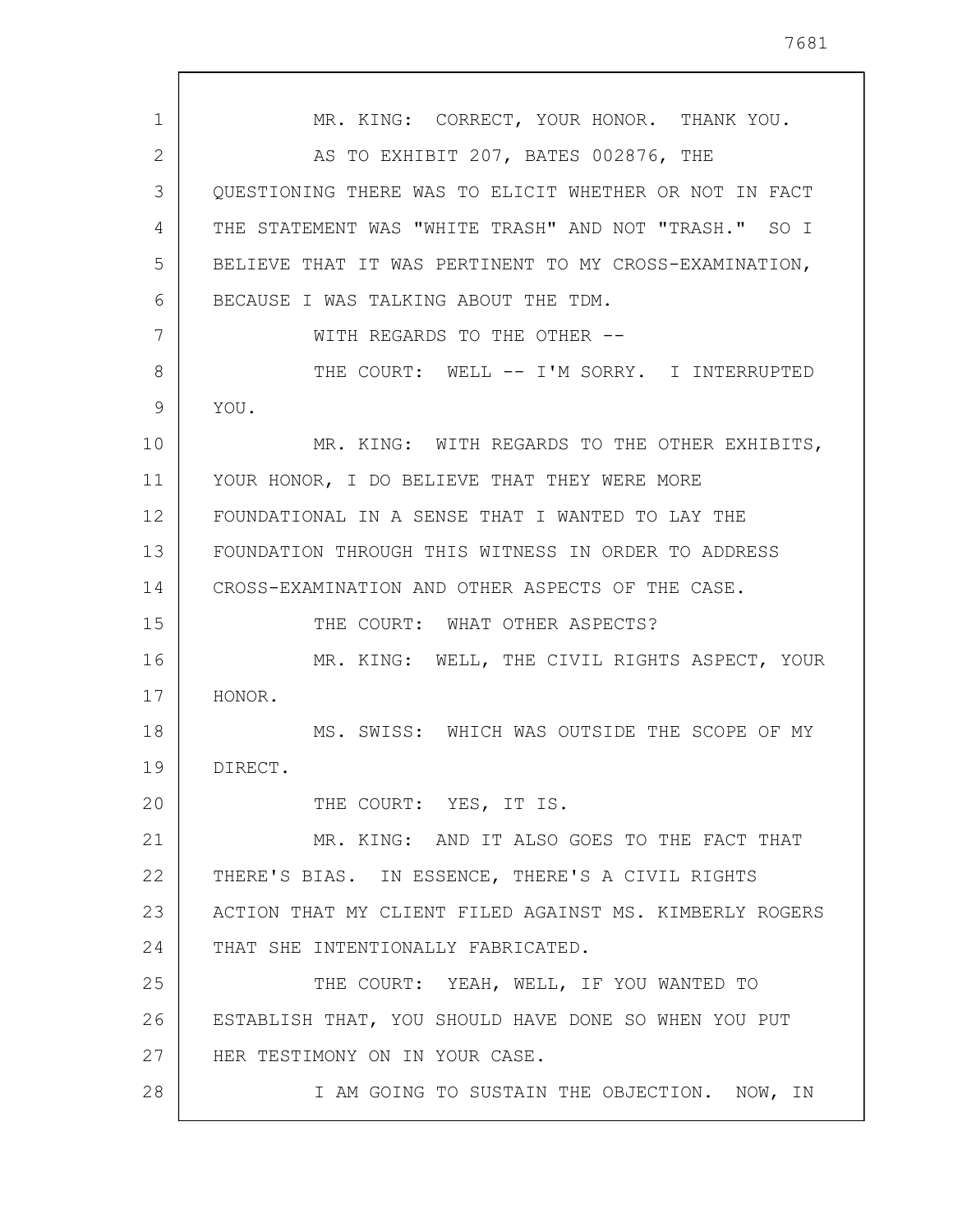1 2 3 4 5 6 7 8 9 10 11 12 13 14 15 16 17 18 19 20 21 22 23 24 25 26 27 HAVING LISTENED TO THIS, THAT IS IMPERMISSIBLY OUTSIDE THE DIRECT EXAMINATION. THERE IS NOT ALWAYS A BRIGHT CLEAR LINE, THAT'S WHY I SAID IMPERMISSIBLY. SOMETIMES THERE CAN BE SOME GRAY AREAS THAT WE CAN LOOK AT AND SAY YEAH, WELL, MAYBE. IT'S A STRETCH, BUT IT'S STILL WITHIN REASONABLE BOUNDS. THIS HAS GONE BEYOND ANY GRAY AREA, AS FAR AS I'M CONCERNED. MS. SWISS: YOUR HONOR, WE WOULD ASK THAT THE COURT MOVE TO SUSTAIN THE OBJECTION TO A MOTION TO STRIKE THE TESTIMONY REGARDING THE CIVIL RIGHTS INVESTIGATION IN ITS ENTIRETY. THE COURT: ALL RIGHT. (THE FOLLOWING PROCEEDINGS WERE HELD IN OPEN COURT IN THE PRESENCE OF THE JURY.) THE COURT: THE OBJECTION -- DEFENDANT'S OBJECTION, I HAVE SUSTAINED TO CERTAIN TESTIMONY. THE DEFENDANT'S MOTION TO STRIKE THAT TESTIMONY IS GRANTED. AND BEGINNING WITH THE QUESTION BY MR. KING: "AND I'M GOING TO APPROACH YOU WITH EXHIBIT 207, BATES 002869 THROUGH 002877. TAKE A LOOK AT THOSE DOCUMENTS, AND LET ME KNOW IF THAT'S, IN FACT, YOUR HANDWRITING." BEGINNING WITH THAT QUESTION, AND ALL ANSWERS AND ALL QUESTIONS ASKED, THAT QUESTION AND ALL QUESTIONS ASKED UP TO THE PRESENT TIME AND ALL ANSWERS

28 GIVEN ARE ORDERED STRICKEN AND THE JURY MUST DISREGARD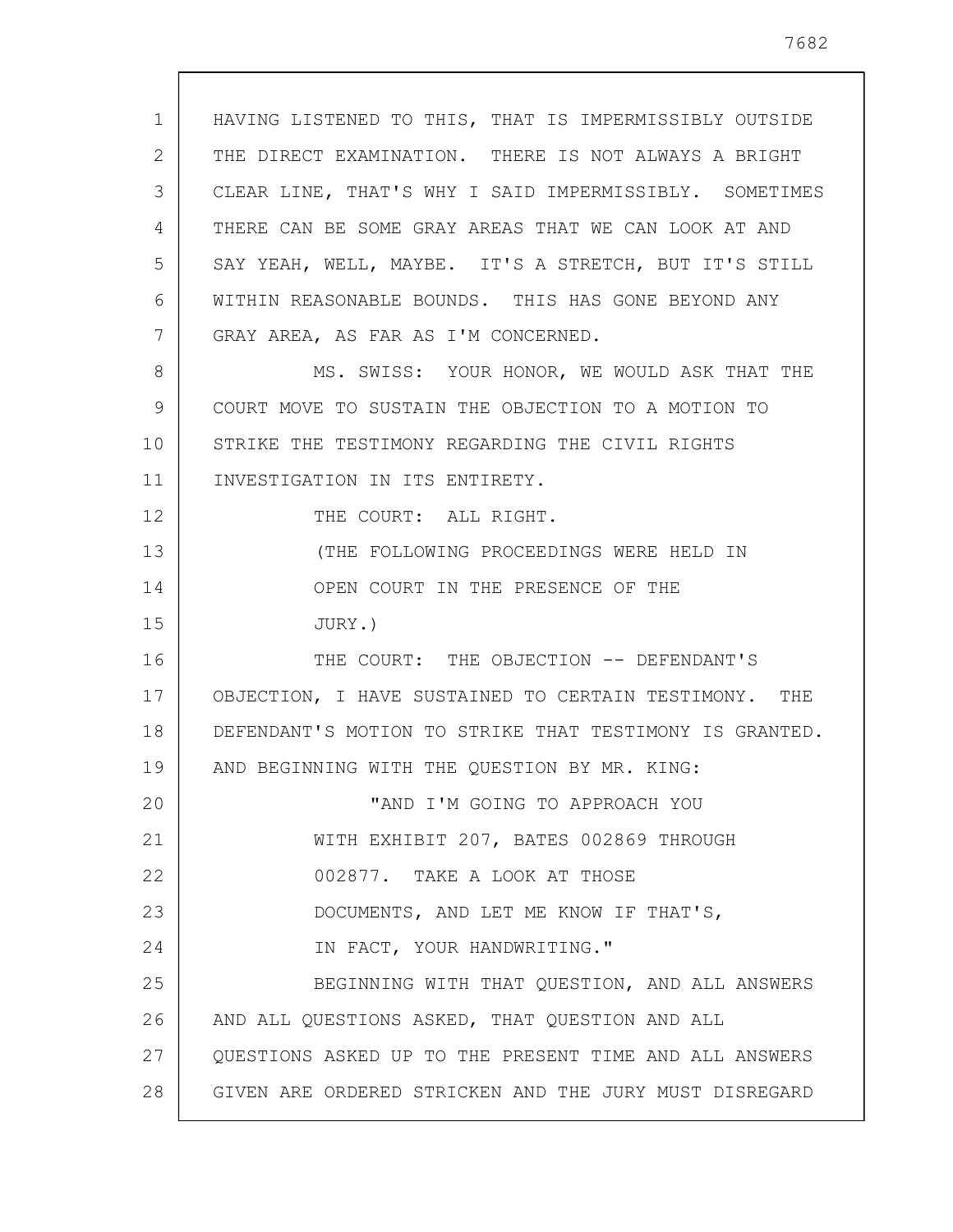1 2 3 4 5 6 7 8 9 10 11 12 13 14 15 16 17 18 19 20 21 22 23 24 25 26 27 28 THAT EVIDENCE. GO AHEAD, MR. KING. MR. KING: THANK YOU. BY MR. KING: Q MS. ROGERS, IS YOUR RECOLLECTION NOW THAT THE STATEMENT WAS "WHITE TRASH" THAT WAS MADE BY THE MATERNAL GRANDFATHER, AS OPPOSED TO "TRASH"? MS. SWISS: OBJECTION. ASKED AND ANSWERED. IMPROPER REFRESHING OF RECOLLECTION. THE COURT: THE ASKED AND ANSWERED IS OVERRULED BECAUSE I JUST ORDERED THAT TESTIMONY STRICKEN. AND THE OTHER OBJECTION OF IMPROPER REFRESHING OF RECOLLECTION IS OVERRULED. PLEASE JUST ANSWER THAT QUESTION. BY MR. KING: Q YES OR NO? A WHAT WAS THE QUESTION AGAIN? I'M SORRY. Q IS IT YOUR RECOLLECTION NOW THAT THE STATEMENT MADE BY THE MATERNAL GRANDFATHER WAS IN FACT "WHITE TRASH" VERSUS "TRASH"? YES OR NO? A YES. Q OKAY. NOW THE LAST THING I WANT TO DISCUSS WITH YOU IS THE SDM TOOLS. WHAT ARE THE SDM TOOLS? MS. SWISS: OBJECTION. OUTSIDE THE SCOPE. MR. KING: I CAN REPHRASE, YOUR HONOR. I MIGHT BE ABLE TO GET RIGHT TO IT.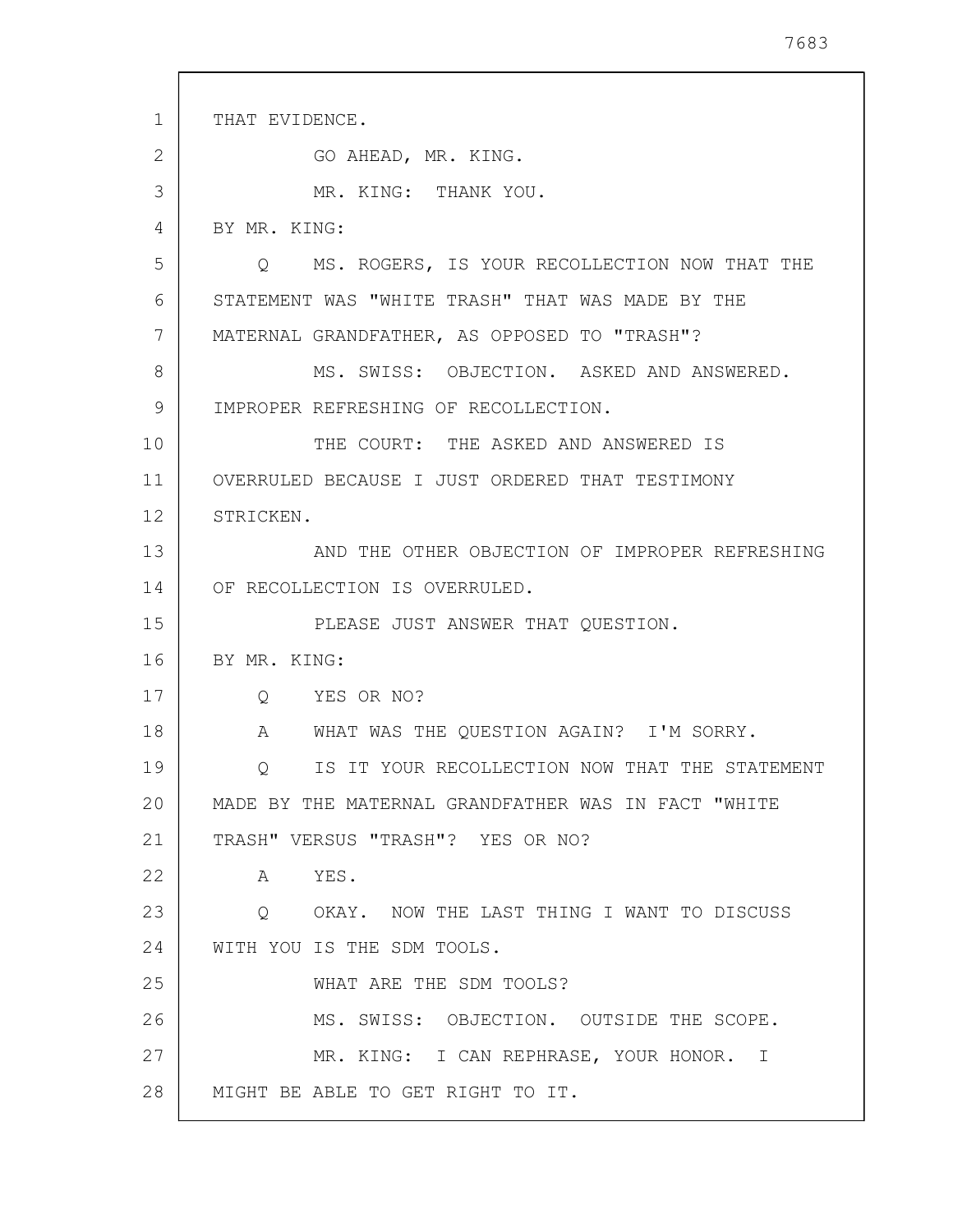1 2 3 4 5 6 7 8 9 10 11 12 13 14 15 16 17 18 19 20 21 22 23 24 25 26 27 28 THE COURT: ALL RIGHT. MR. KING: THANK YOU. BY MR. KING: Q YOU ULTIMATELY MADE THE DECISION TO OPEN A CASE AGAINST MS. DUVAL; CORRECT? A AGAINST THE PARENTS, YES. Q OKAY. BECAUSE AFTER MS. PENDER'S INVESTIGATION, THERE WAS A MODERATE LEVEL RISK ASSESSMENT; CORRECT? MS. SWISS: OBJECTION. VAGUE AS TO TIME. OUTSIDE THE SCOPE. MR. KING: I CAN REPHRASE. THE COURT: SUSTAINED AS TO TIME. MR. KING: OKAY. THE COURT: AND IF YOU CAN ESTABLISH WHEN THAT WAS DONE, PERHAPS -- AND THEN I'LL FIND OUT IF THERE'S WHETHER IT'S OUTSIDE THE SCOPE OR NOT. BY MR. KING: Q PRIOR TO THE TEAM DECISION MEETING, ISN'T IT TRUE THAT THE RISK ASSESSMENT LEVEL ATTRIBUTED AFTER MS. PENDER'S INVESTIGATION WAS, IN FACT, AT A MODERATE? MS. SWISS: OBJECTION. VAGUE AS TO TIME. OUTSIDE THE SCOPE. THE COURT: ALL RIGHT. LADIES AND GENTLEMEN, WE'RE GOING TO RECESS FOR THE DAY. WE'RE GOING TO RESUME AT 9:00 A.M. TOMORROW MORNING. ALL JURORS, PLEASE REMEMBER THE ADMONITION TO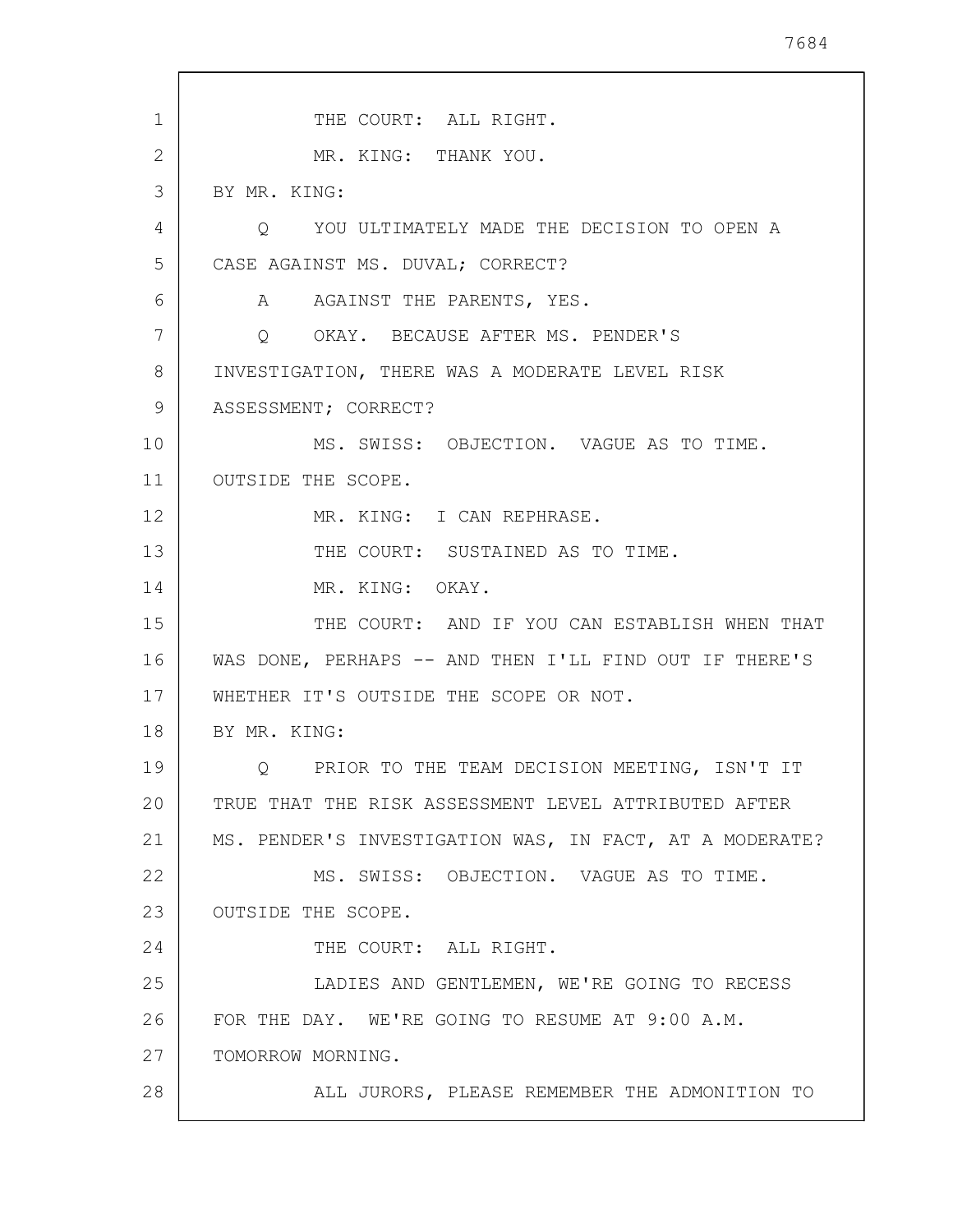| $\mathbf{1}$ | HAVE NO COMMUNICATION WITH ANYBODY ABOUT ANY SUBJECT OR |
|--------------|---------------------------------------------------------|
| 2            | ISSUE OR PERSON INVOLVED IN THIS CASE. AND DO NOT FORM  |
| 3            | ANY OPINION NOR EXPRESS ANY OPINION ON ANY SUBJECT OR   |
| 4            | ISSUE IN THE CASE OR ABOUT ANY PERSON INVOLVED IN IT.   |
| 5            | WE ARE NOW IN RECESS. WE'LL SEE YOU BACK AT             |
| 6            | 9:00 A.M.                                               |
| 7            | (JURY EXCUSED)                                          |
| 8            | THE COURT: ALL RIGHT. AS TO THE LAST                    |
| 9            | OBJECTION, OUTSIDE THE SCOPE, THE OBJECTION WILL BE     |
| 10           | OVERRULED WHEN WE RESUME. THE WITNESS WILL BE ABLE --   |
| 11           | WILL BE REQUIRED TO ANSWER THAT QUESTION.               |
| 12           | THIS IS -- LET ME JUST MAKE AN OBSERVATION.             |
| 13           | GENERALLY, IT'S GETTING A LITTLE TEDIOUS IN THE COURSE  |
| 14           | OF THE TRIAL. AND IT ISN'T SERVING ANYONE WELL, AND IT  |
| 15           | CERTAINLY ISN'T SERVING THE JURY WELL FOR WHAT APPEARS  |
| 16           | TO BE TOO OFTEN A FAILURE TO RECOGNIZE THAT PROPER --   |
| 17           | NOT PROPER, BUT THE SUBJECT THAT MAY BE INQUIRED INTO   |
| 18           | AT THE TIME. AND THAT APPLIES TO EVERYBODY BECAUSE WE   |
| 19           | DO HAVE CONTINUING QUESTIONS THAT, JUST AS AN           |
| 20           | EXAMPLE -- AND I'M USING IT ONLY AS AN EXAMPLE -- "THIS |
| 21           | GOES BEYOND THE SCOPE OF THE DIRECT EXAMINATION."       |
| 22           | ON THE OTHER HAND, I'VE BEEN RECEIVING                  |
| 23           | FREQUENT OBJECTIONS OF BEYOND THE SCOPE. AS TO THE      |
| 24           | BEYOND THE SCOPE OBJECTIONS, THEY SHOULD BE MADE WHEN   |
| 25           | THAT IS PROPER TO DO SO. BUT IT IS NOT A METHOD OF      |
| 26           | UNDULY RESTRICTING SOMEBODY TO BE ABLE TO ASK A         |
| 27           | PARTICULAR QUESTION THAT, EVEN IF IT WASN'T DIRECTLY    |
| 28           | ASKED ON DIRECT EXAMINATION, NEVERTHELESS WAS A SUBJECT |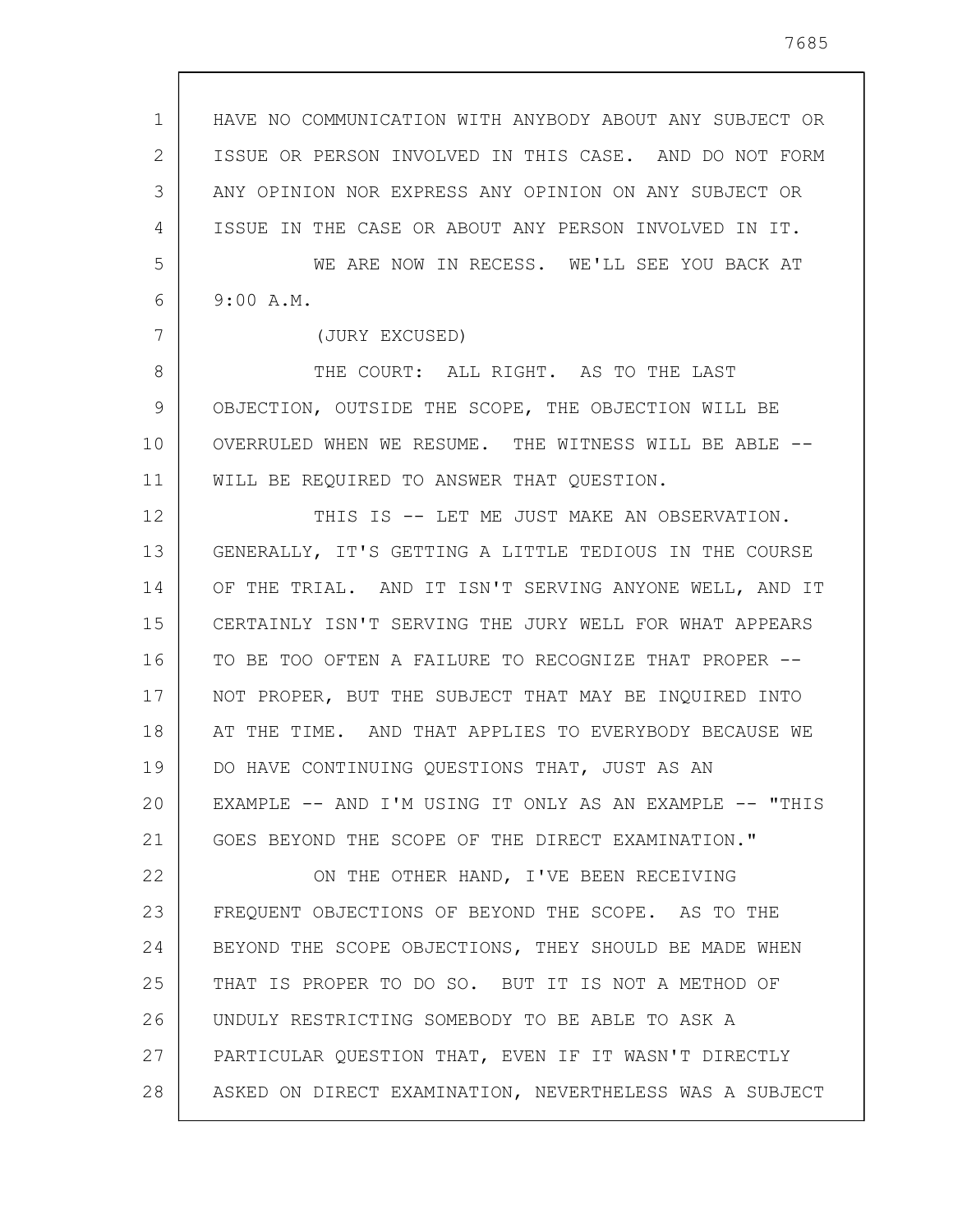1 2 3 4 5 6 7 8 9 10 11 12 13 14 15 16 17 18 19 20 21 22 23 24 25 26 27 28 MATTER WHICH WAS COVERED BY THE DIRECT EXAMINATION. SO IN THIS INSTANCE, I'M EXPLAINING -- I NORMALLY DON'T FEEL CALLED UPON TO EXPLAIN MY RULINGS. BUT BECAUSE I'M GIVING WHAT SOME OF YOU MAY LOOK AT AS A LECTURE, AND PERHAPS IT IS, I DO WANT TO TAKE THE TROUBLE TO EXPLAIN AS USING THIS AS AN EXAMPLE. BECAUSE EACH TIME WE GET THIS OBJECTION, MY MEMORY IS NOT SUFFICIENTLY PERFECT THAT I CAN, BY RECOLLECTION ONLY, DETERMINE WHETHER SOMETHING IS BEYOND THE SCOPE. THE RESULT OF THAT IS THAT I HAVE TO TAKE THE TIME TO LOOK BACK AT MY NOTES, AND I'VE DONE SO AS TO THIS PARTICULAR QUESTION. THERE WERE QUESTIONS ASKED OF THIS WITNESS ON DIRECT EXAMINATION ABOUT INFORMATION THAT THEY HAD BEFORE THE TDM. THE -- AND THERE WERE A NUMBER OF QUESTIONS ON THAT SUBJECT OF INFORMATION THEY HAD. THAT OPENS UP -- AS FAR AS I'M CONCERNED, EVEN THOUGH THE WITNESS DID NOT TESTIFY AT THE TIME AS TO A PARTICULAR THING, SUCH AS THE RESULT OF THIS TESTING -- AT LEAST THE OPPORTUNITY TO FIND OUT IF THAT WAS ALSO INFORMATION THAT THE WITNESS HAD BEFORE THE TDM. SO IT IS TRUE THAT I DON'T BELIEVE THERE WAS ANY TESTIMONY ABOUT THE TDM. BUT THERE WAS TESTIMONY ABOUT WHAT INFORMATION WAS AVAILABLE AND WHAT THEY HAD GOING INTO THIS MEETING, AND WE HAVE BEEN TOLD BY THE WITNESS THAT AT THE MEETING, AT LEAST THEY MADE THE DECISION TO DETAIN THE CHILD. I THINK IT IS LEGITIMATE AND WELL WITHIN THE SCOPE OF THE DIRECT EXAMINATION TO

7686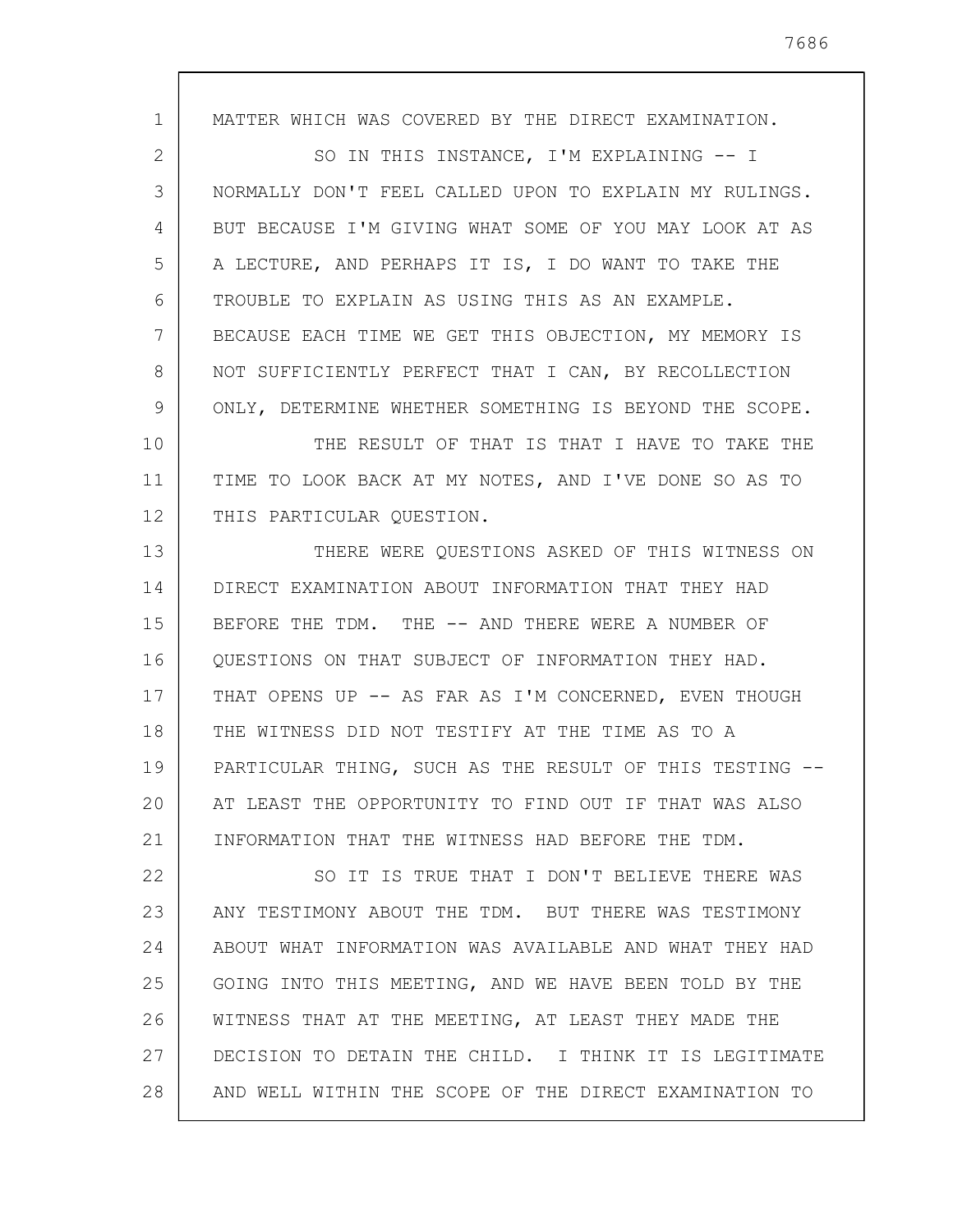1 2 3 4 5 6 7 8 9 10 11 12 13 14 15 16 17 18 19 20 21 22 23 24 25 26 27 28 INQUIRE WHETHER OR NOT OTHER INFORMATION WAS -- WAS AVAILABLE OR KNOWN TO THEM. I HAVE READ BUT DO NOT RECALL WHEN THAT TESTING WAS DONE. AND I SIMPLY DON'T REMEMBER INDEPENDENTLY, AS I'M SITTING HERE NOW -- AND I'M NOT GOING TO TAKE THE TROUBLE TO TRY TO LOOK BACK TO FIND THE SOURCE OF WHATEVER INFORMATION I THINK I HAVE, BUT SIMPLY TO SAY IT'S A LEGITIMATE QUESTION AS TO ANY INFORMATION THAT THE WITNESS HAD PRIOR TO OR DURING OR RECEIVED DURING THE TDM EVEN IF THE WITNESS HAS NOT PREVIOUSLY TESTIFIED TO IT. IT MAY BE THAT THIS TESTING -- AND I FORGET, IT HAS THE NAME. MR. KING: SDM. THE COURT: AND I DON'T REMEMBER, HONESTLY, IF IT WAS DONE BEFORE THE MEETING OR JUST AFTER THE MEETING. I'M NOT SURE. AND MY RECOLLECTION IS SUCH THAT IT COULD BE EITHER. BUT MY POINT OF ALL THIS IS THAT IT'S LEGITIMATE TO ASK THE QUESTION, ASK WHAT IS THAT, AND DID YOU HAVE -- WHEN WAS THAT DONE. AND IF IT WAS DONE BEFORE THE MEETING -- I DON'T THINK IT WAS DONE AT THE MEETING, BUT IF IT WAS DONE BEFORE THE MEETING, THEN IT'S A LEGITIMATE QUESTION TO ASK WHAT DID SHE LEARN ABOUT THAT. AND THAT IS NOT OUTSIDE THE SCOPE. SO I'M FINDING DIFFICULTIES BOTH IN THE WAY SOME OF THESE WITNESSES, PARTICULARLY THIS WITNESS, IS BEING QUESTIONED, BUT I'M ALSO EXPERIENCING SOME DIFFICULTY IN WHAT I THINK ARE NOT JUST ISOLATED BUT A

7687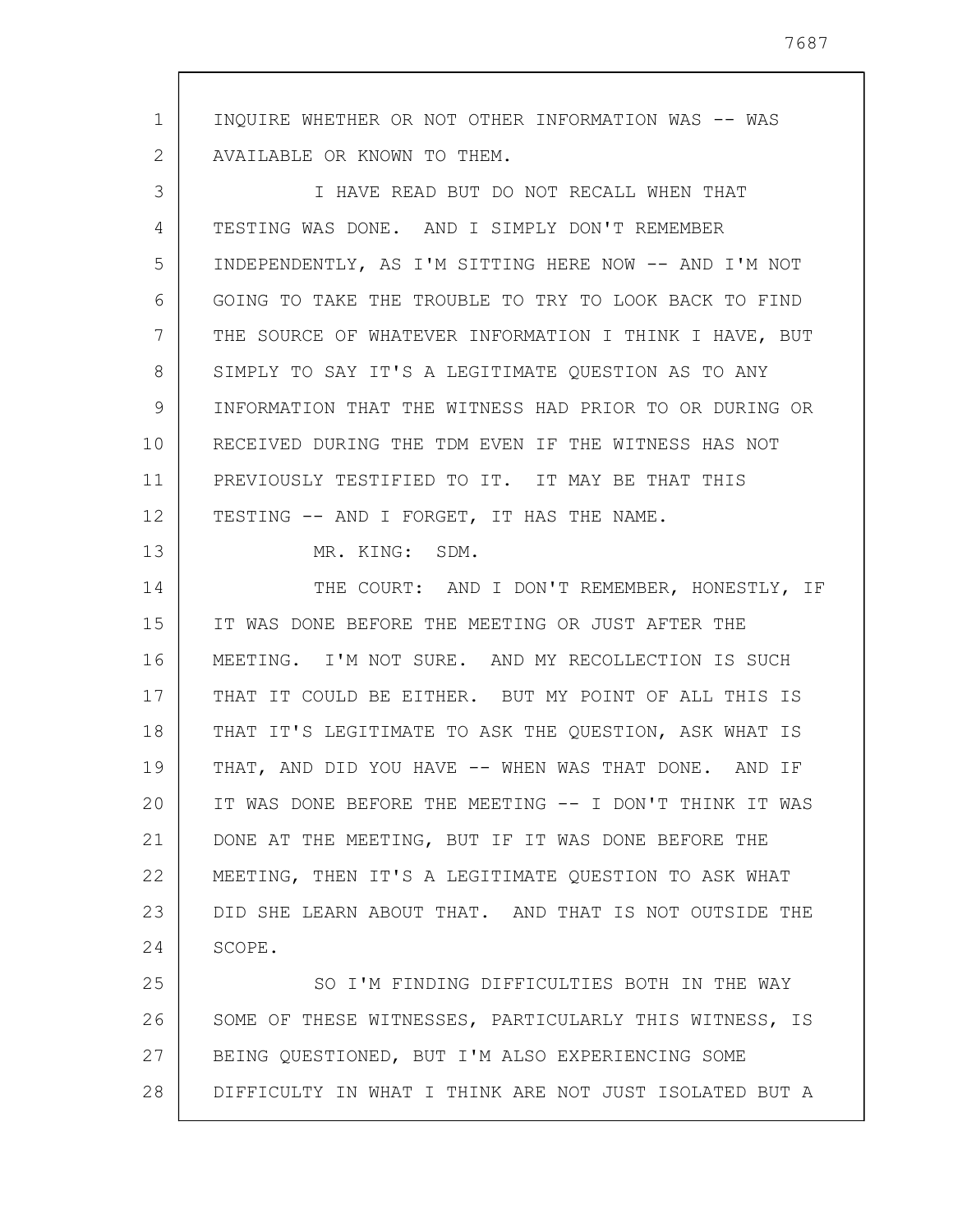| $\mathbf{1}$ | FAIRLY FREQUENT OBJECTION THAT SIMPLY IS NOT            |
|--------------|---------------------------------------------------------|
| 2            | WELL-TAKEN.                                             |
| 3            | HAVING SAID THAT, I'LL SEE ALL OF YOU AT                |
| 4            | 8:00 TOMORROW MORNING.                                  |
| 5            | NOW, WE DO HAVE EXHIBITS TO ADDRESS. I DO NOT           |
| 6            | KNOW WHETHER -- MR. GUTERRES AND MS. SWISS, HAVE YOU    |
| 7            | HAD THE OPPORTUNITY -- YOU WERE GETTING SOMETHING TO    |
| 8            | PUT TOGETHER IN YOUR RESPONSE TO WHAT WE HAD RECEIVED   |
| 9            | FROM THE PLAINTIFF ABOUT THE -- WHAT THEY CLAIM WAS     |
| 10           | FALSE INFORMATION AND OMITTED INFORMATION. I DON'T SEE  |
| 11           | THE DOCUMENT, SO I'M GUESSING YOU DIDN'T GET IT IN.     |
| 12           | MR. GUTERRES: NO, YOUR HONOR, BUT WE WILL TRY           |
| 13           | TO GET IT HOPEFULLY BY TOMORROW MORNING.                |
| 14           | THE COURT: WELL, IF WE HAVE IT AT 8:00 I CAN            |
| 15           | TAKE A LOOK AT IT, AND THAT MAY ASSIST US IN SOME       |
| 16           | DISCUSSION ALSO ON THAT ISSUE. I DON'T THINK WE'RE      |
| 17           | GOING TO BE REACHING ANY DECISION ON THAT TOMORROW      |
| 18           | BECAUSE ALL OF US ARE GOING TO HAVE TO HAVE A LITTLE    |
| 19           | MORE TIME TO DIGEST IT. BUT IF WE HAVE IT, AT LEAST     |
| 20           | THAT IS ALSO SOMETHING THAT WE CAN HAVE A DISCUSSION    |
| 21           | ABOUT. SO I'LL SEE EVERYONE AT 8:00 A.M.                |
| 22           | MR. GUTERRES: THANK YOU, YOUR HONOR.                    |
| 23           | MR. MCMILLAN: YOUR HONOR, THERE IS ONE LAST             |
| 24           | THING, WE DON'T NEED IT NECESSARILY ON THE RECORD. BUT  |
| 25           | MR. PARIS HAS INFORMED ME THAT HE'S RECOMPILED THE      |
| 26           | EXHIBIT MATRIX THAT WE'VE BEEN WORKING OFF OF. AND IN   |
| 27           | LIGHT OF YESTERDAY'S RULINGS AND STIPULATIONS, HE HAS A |
| 28           | NEW VERSION, I THINK IT'S LIKE SIX OR SEVEN PAGES. AND  |